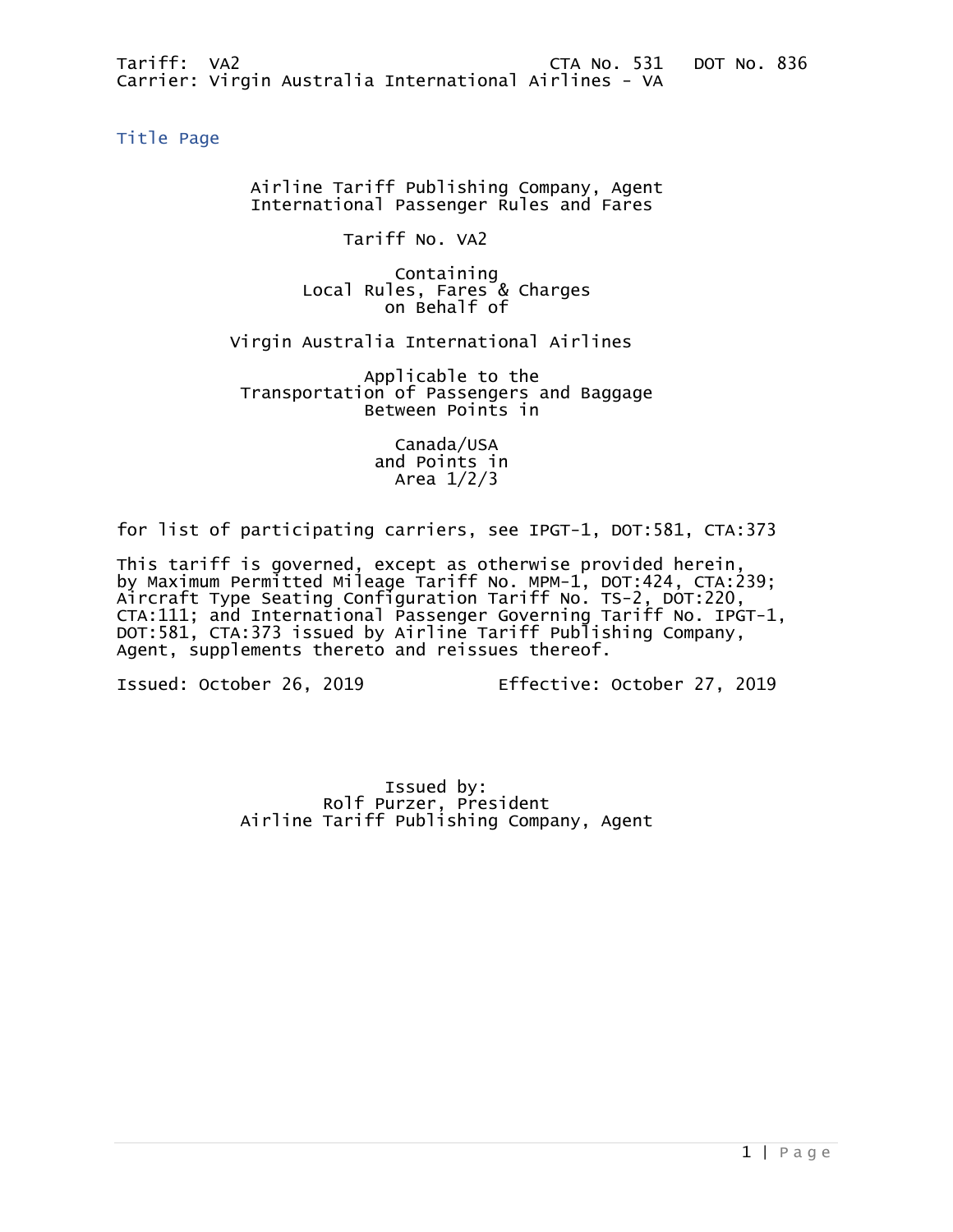# <span id="page-1-0"></span>Table of Contents

| Rule 2 Standard Format of Electronic Rules  16                                                                                 |
|--------------------------------------------------------------------------------------------------------------------------------|
|                                                                                                                                |
|                                                                                                                                |
| Rule 15 Electronic Surveillance of Passengers and Baggage  29                                                                  |
| Rule 21 Transport of Passengers with Disabilities  30                                                                          |
| Rule 25 Refusal to Transport - Limitations of Carrier  33                                                                      |
|                                                                                                                                |
| Rule 35 Passenger Expenses En Route  37                                                                                        |
|                                                                                                                                |
| Rule 42 Fuel Surcharge (Applicable for Tickets Issued from USA only;                                                           |
| Rule 45 Administrative Formalities - Passports, Visas and Tourist                                                              |
|                                                                                                                                |
| Rule 57 Fuel Surcharge (Applicable to VA for Tickets Issued from                                                               |
|                                                                                                                                |
|                                                                                                                                |
| Rule 62 Group Conditional Reservations from the U.S.A.  57                                                                     |
|                                                                                                                                |
|                                                                                                                                |
|                                                                                                                                |
| Rule 80 Revised Routings, Failure to Carry and Missed Connections  71                                                          |
| Rule 85 Schedules, Delays and Cancellation of Flights  75                                                                      |
|                                                                                                                                |
|                                                                                                                                |
|                                                                                                                                |
|                                                                                                                                |
|                                                                                                                                |
| Rule 110 Checked and Carry-On Baggage  103                                                                                     |
| Rule 112 Cabin-Seat Baggage and Charges  104                                                                                   |
| Rule 113 Acceptance of Courier Shipments As Baggage (Applicable to VA<br>only for Travel Between the U.S.A. and Australia) 105 |
|                                                                                                                                |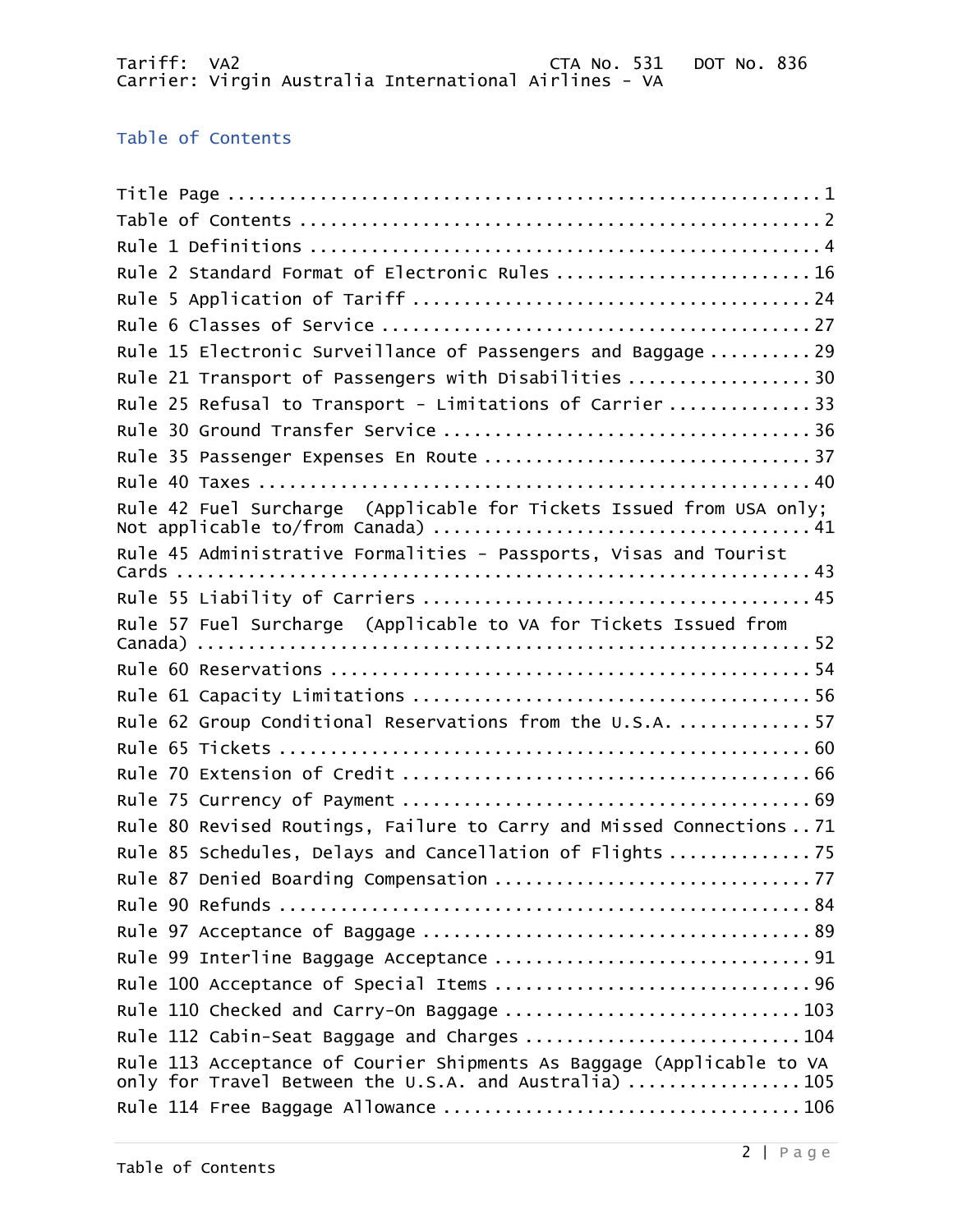| Rule 125 Excess VAlue Charges for Baggage 116 |  |  |
|-----------------------------------------------|--|--|
|                                               |  |  |
|                                               |  |  |
|                                               |  |  |
|                                               |  |  |
| Rule 200 Children's and Infants' Fares  146   |  |  |
|                                               |  |  |
|                                               |  |  |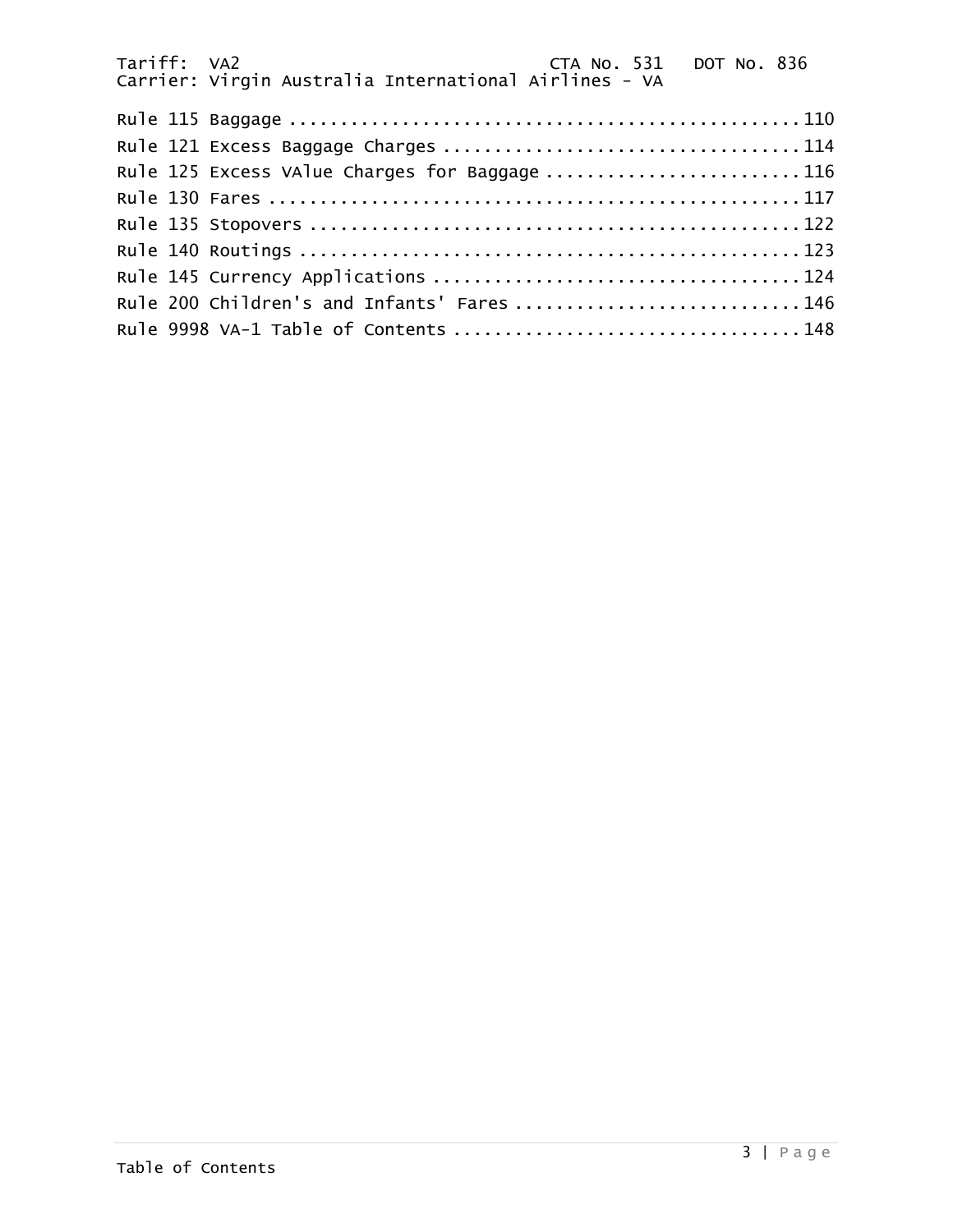<span id="page-3-0"></span>Rule 1 Definitions Issued: October 26, 2019 Effective: October 27, 2019

AS USED HEREIN:

ADD-ON-FARE: SEE "ARBITRARY"

AFRICA MEANS THE AREA COMPRISED OF ALL THE COUNTRIES ON THE CONTINENT OF AFRICA, OTHER THAN ALGERIA, MOROCCO, SUDAN, TUNISIA, AND EGYPT, BUT INCLUDING THE FOLLOWING ISLANDS: CAPE VERDE, COMOROS, FERNANDO POO, MALAGASY, MAURITIUS, REUNION, SAO TOME AND SEYCHELLES. ANIMALS (APPLICABLE BETWEEN CANADA AND PUERTO RICO/VIRGIN ISLANDS) IN ADDITION TO THE USUAL CONNOTATION, INCLUDE REPTILES, BIRDS, POULTRY AND FISH.

ARBITRARY MEANS AN AMOUNT PUBLISHED FOR USE ONLY IN COMBINATION WITH OTHER FARES FOR THE CONSTRUCTION OF THROUGH FARES. IT IS ALSO REFERRED TO AS "PROPORTIONAL FARE", "BASING FARE", AND "ADD-ON-FARE".

AREA NO. 1 MEANS ALL OF THE NORTH AND SOUTH AMERICAN CONTINENTS AND THE ISLANDS ADJACENT THERETO; GREENLAND, BERMUDA, THE WEST INDIES AND THE ISLANDS OF THE CARIBBEAN SEA, THE HAWAIIAN ISLANDS (INCLUDING MIDWAY AND PALMYRA).

AREA NO. 2 MEANS ALL OF EUROPE (INCLUDING THAT PART OF THE RUSSIAN FEDERATION IN EUROPE) AND THE ISLANDS ADJACENT THERETO; ICELAND, THE AZORES, ALL OF AFRICA AND THE ISLANDS ADJACENT THERETO; ASCENSION ISLAND; THAT PART OF ASIA LYING WEST OF AND INCLUDING IRAN.

AREA NO. 3 MEANS ALL OF ASIA AND THE ISLANDS ADJACENT THERETO EXCEPT THAT PORTION INCLUDED IN AREA NO. 2; ALL OF THE EAST INDIES, AUSTRALIA, NEW ZEALAND, AND THE ISLANDS ADJACENT THERETO; THE ISLANDS OF THE PACIFIC OCEAN EXCEPT THOSE INCLUDED IN AREA NO. 1; RUSSIAN FEDERATION EAST OF THE URALS.

AUSTRALASIA MEANS AUSTRALIA, NEW CALEDONIA, NEW ZEALAND; NEW HEBRIDES, FIJI, SAMOA, COOK ISLANDS, TAHITI AND THE ISLANDS ADJACENT THERETO.

BAGGAGE, WHICH IS EQUIVALENT TO LUGGAGE, MEANS, SUCH ARTICLES, EFFECTS AND OTHER PERSONAL PROPERTY OF A PASSENGER AS ARE NECESSARY OR APPROPRIATE FOR WEAR, USE, COMFORT OR CONVENIENCE IN CONNECTION WITH HIS TRIP. UNLESS OTHERWISE SPECIFIED, IT SHALL INCLUDE BOTH CHECKED AND UNCHECKED BAGGAGE OF THE PASSENGER.

BANKERS BUYING RATE MEANS THE RATE AT WHICH, FOR THE PURPOSE OF THE TRANSFER OF FUNDS THROUGH BANKING CHANNELS (I.E. OTHER THAN TRANSACTION IN BANK NOTES, TRAVELLERS CHEQUES AND SIMILAR BANKING INSTRUMENTS), A BANK WILL PURCHASE A GIVEN AMOUNT OF FOREIGN CURRENCY IN EXCHANGE FOR ONE UNIT (OR UNITS) OF THE NATIONAL CURRENCY OF THE COUNTRY IN WHICH THE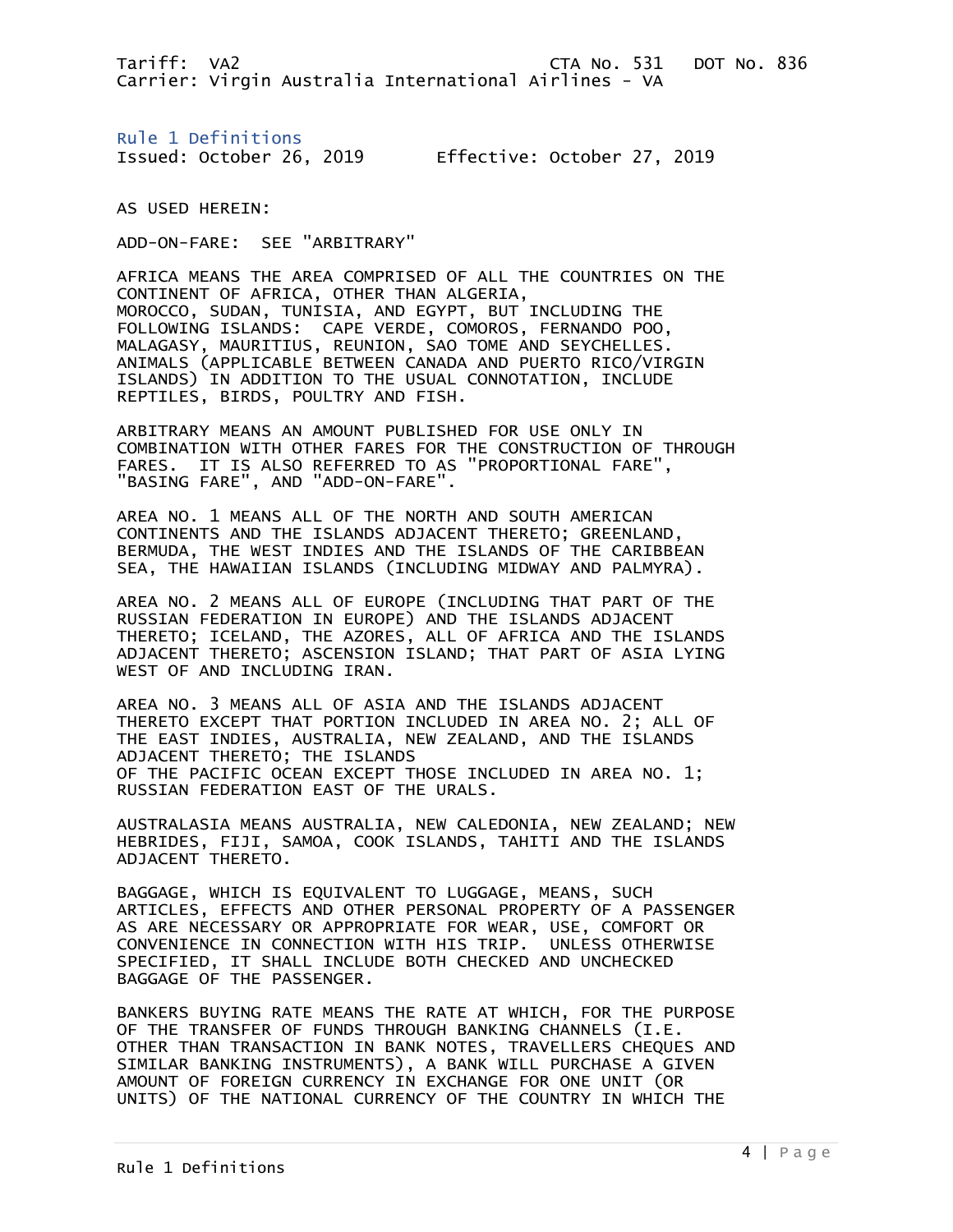EXCHANGE TRANSACTION TAKES PLACE.

BANKERS SELLING RATE MEANS THE RATE AT WHICH, FOR THE PURPOSE OF THE TRANSFER OF FUNDS THROUGH BANKING CHANNELS (I.E. OTHER THAN TRANSACTIONS IN BANK NOTES, TRAVELLERS CHEQUES AND SIMILAR BANKING INSTRUMENTS), A BANK WILL SELL A GIVEN AMOUNT OF FOREIGN CURRENCY IN EXCHANGE FOR ONE UNIT (OR UNITS) OF THE NATIONAL CURRENCY OF THE COUNTRY IN WHICH THE EXCHANGE TRANSACTION TAKES PLACE. BAGGAGE CHECK MEANS THOSE PORTIONS OF THE TICKET WHICH PROVIDE FOR THE CARRIAGE OF PASSENGER'S CHECKED BAGGAGE AND WHICH ARE ISSUED BY CARRIER AS A RECEIPT FOR PASSENGER'S CHECKED BAGGAGE.

BAGGAGE TAG MEANS A DOCUMENT ISSUED BY CARRIER SOLELY FOR IDENTIFICATION OF CHECKED BAGGAGE, THE BAGGAGE (STRAP) TAG PORTION OF WHICH IS ATTACHED BY CARRIER TO A PARTICULAR ARTICLE OF CHECKED BAGGAGE AND THE BAGGAGE (CLAIM) TAG PORTION OF WHICH IS GIVEN TO THE PASSENGER.

### BASING FARE: SEE "ARBITRARY"

CALENDAR MONTH - PERIOD OF TIME STARTING WITH ANY DAY IN A MONTH, IDENTIFIED BY NUMBER, AND ENDING WITH THE SAME DAY OF THE FOLLOWING MONTH. WHEN THE SAME DAY DOES NOT OCCUR IN THE FOLLOWING MONTH THIS PERIOD ENDS ON THE LAST DAY OF THAT MONTH.

CALENDAR WEEK MEANS A PERIOD OF SEVEN DAYS STARTING AT 12:01 A.M. SUNDAY AND ENDING AT 12:00 P.M. OF THE FOLLOWING SATURDAY; PROVIDED THAT WHEN A CARRIER OFFERS ONLY ONCE A WEEK SERVICE BETWEEN TWO POINTS, IT SHALL MEAN A PERIOD OF EIGHT DAYS COMMENCING WITH 12:01 A.M. ON THE DAY THE FLIGHT OPERATES.

CARIBBEAN AREA MEANS THE AREA COMPRISING:

- (A) (NOT APPLICABLE BETWEEN CANADA AND PUERTO RICO/VIRGIN ISLANDS.) ANGUILLA, ANTIGUA, BAHAMAS, BARBADOS, BERMUDA, BRITISH VIRGIN ISLANDS, CAYMAN ISLANDS, CUBA, DOMINICA, DOMINICAN REPUBLIC, GRENADA, GUADELOUPE, HAITI, JAMAICA, LEEWARD ISLANDS, MARTINIQUE, MONTSERRAT, NETHERLANDS ANTILLES, NEVIS, ST. KITTS, ST. LUCIA, ST. MARTIN, ST. VINCENT, TRINIDAD, TOBAGO, TURKS AND CAICOS ISLANDS, WEST INDIES AND WINDWARD ISLANDS.
- (B) (APPLICABLE BETWEEN CANADA AND PUERTO RICO/VIRGIN ISLANDS.) ANTIGUA, BAHAMA ISLANDS, BARBADOS, BERMUDA, CAYMAN ISLANDS, DOMINICA, DOMINICAN REPUBLIC, GRENADA, GUADELOUPE, HAITI, JAMAICA, MARTINIQUE, NETHERLANDS ANTILLES, ST. KITTS, ST. LUCIA, ST. MARTIN, ST. VINCENT, TRINIDAD/TOBAGO.

CARRIAGE, WHICH IS EQUIVALENT TO TRANSPORTATION, MEANS CARRIAGE OF PASSENGERS AND/OR BAGGAGE BY AIR, GRATUITOUSLY OR FOR HIRE.

#### CARRIER

(A) (NOT APPLICABLE BETWEEN CANADA AND PUERTO RICO/VIRGIN ISLANDS.) MEANS THE AIR CARRIER ISSUING THE TICKET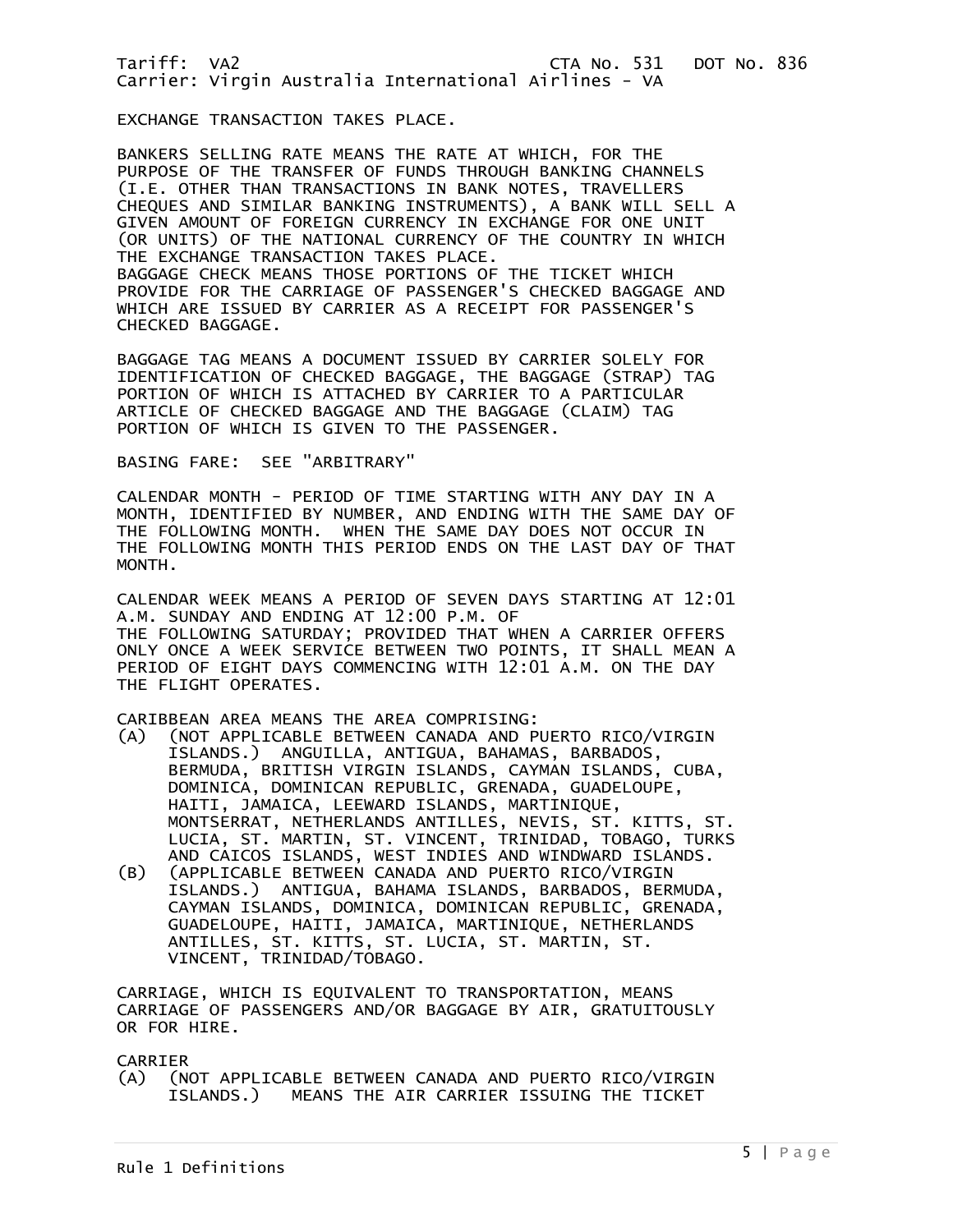AND ALL AIR CARRIERS THAT CARRY OR UNDERTAKE TO CARRY THE PASSENGER AND/OR HIS BAGGAGE THEREUNDER OR PERFORM OR UNDERTAKE TO PERFORM ANY OTHER SERVICES RELATED TO

SUCH AIR CARRIAGE.<br>B) (APPLICABLE BETWEE) (B) (APPLICABLE BETWEEN CANADA AND PUERTO RICO/VIRGIN ISLANDS.) MEANS ANY AIR CARRIER SHOWN AS A PARTICIPANT IN THIS TARIFF.

CENTRAL AFRICA MEANS THE AREA COMPRISING MALAWI, ZAMBIA AND ZIMBABWE.

CENTRAL AMERICA MEANS THE AREA COMPRISING BELIZE, COSTA RICA, EL SALVADOR, GUATEMALA, HONDURAS, NICARAGUA AND PANAMA.

CHILD MEANS A PERSON WHO HAS REACHED HIS/HER SECOND BIRTHDAY BUT NOT HIS/HER 12TH BIRTHDAY AS OF THE DATE OF COMMENCEMENT OF TRAVEL.

CIRCLE TRIPS MEANS TRAVEL FROM A POINT AND RETURN THERETO BY A

CONTINUOUS, CIRCUITOUS AIR ROUTE; PROVIDED THAT WHERE NO REASONABLE DIRECT SCHEDULED AIR ROUTE IS AVAILABLE BETWEEN TWO POINTS, A BREAK IN THE CIRCLE MAY BE TRAVELLED BY ANY OTHER MEANS OF TRANSPORTATION WITHOUT PREJUDICE TO THE CIRCLE TRIP.

CIVIL AERONAUTICS BOARD MEANS DEPARTMENT OF TRANSPORTATION. CONJUNCTION TICKET MEANS TWO OR MORE TICKETS CONCURRENTLY ISSUED TO A PASSENGER AND WHICH TOGETHER CONSTITUTE A SINGLE CONTRACT OF CARRIAGE.

CONSEQUENTIAL DAMAGES MEANS DAMAGES WHICH ARE REASONABLE OUT OF POCKET EXPENSES AND OTHER PROVABLE DAMAGES INCURRED BY PASSENGER AS THE CONSEQUENCE OF THE LOSS, DAMAGE, OR DELAY IN THE DELIVERY OF SUCH PERSONAL PROPERTY.

CONTINENTAL U.S.A. OR CONTINENTAL UNITED STATES EACH MEANS THE DISTRICT OF COLUMBIA AND ALL STATES OF THE UNITED STATES OTHER THAN ALASKA AND HAWAII.

CONVENTION MEANS THE CONVENTION FOR THE UNIFICATION OF CERTAIN RULES RELATING TO INTERNATIONAL CARRIAGE BY AIR, SIGNED AT WARSAW, OCTOBER 12, 1929, OR THAT CONVENTION AS AMENDED BY THE HAGUE PROTOCOL, L955, OR THE MONTREAL CONVENTION, WHICHEVER MAY BE APPLICABLE TO CARRIAGE HEREUNDER.

COUNTRY OF COMMENCEMENT OF TRANSPORTATION MEANS THE COUNTRY FROM WHICH TRAVEL ON THE FIRST INTERNATIONAL SECTOR TAKES PLACE.

COUNTRY OF PAYMENT MEANS THE COUNTRY WHERE PAYMENT IS MADE BY THE PURCHASER TO THE AIRLINE OR ITS AGENT; PAYMENT BY CHEQUE, CREDIT CARD OR OTHER BANKING INSTRUMENTS SHALL BE DEEMED TO HAVE BEEN MADE AT THE PLACE WHERE SUCH INSTRUMENT IS ACCEPTED BY THE AIRLINE OR ITS AGENT.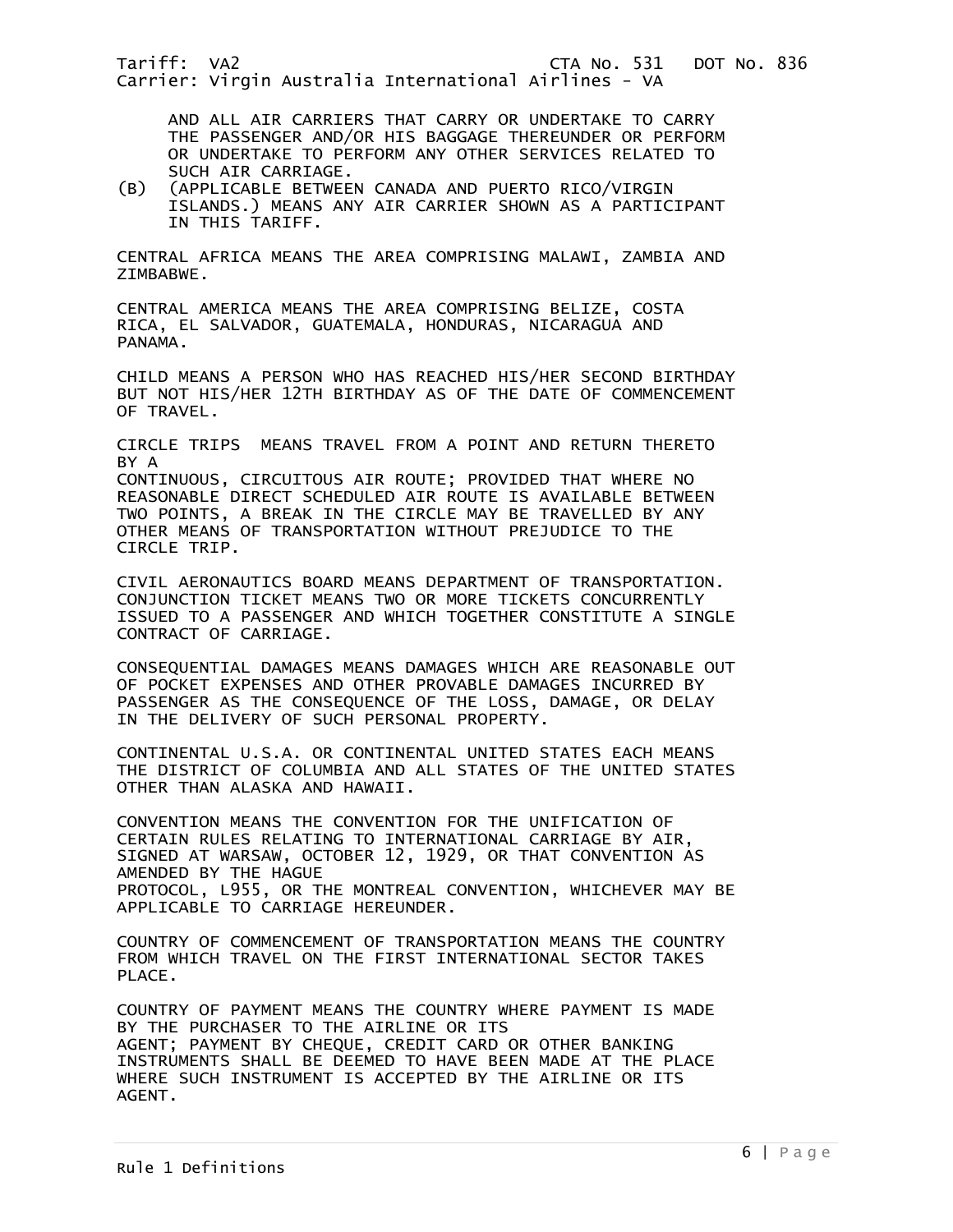DATE OF TRANSACTION MEANS THE DATE OF ISSUANCE OF THE TICKET, MCO OR PTA.

DAYS MEANS FULL CALENDAR DAYS, INCLUDING SUNDAYS AND LEGAL HOLIDAYS; PROVIDED THAT FOR THE PURPOSES OF NOTIFICATION THE BALANCE OF THE DAY UPON WHICH NOTICE IS DISPATCHED SHALL NOT BE COUNTED; AND THAT FOR PURPOSES OF DETERMINING DURATION OF VALIDITY, THE BALANCE OF THE DAY UPON WHICH THE TICKET IS ISSUED OR FLIGHT COMMENCED SHALL NOT BE COUNTED. DESTINATION MEANS THE ULTIMATE DESTINATION OF THE PASSENGER'S JOURNEY AS SHOWN ON THE TICKET.

DOMESTIC CARRIAGE MEANS (EXCEPT AS OTHERWISE SPECIFIED) CARRIAGE IN WHICH, ACCORDING TO THE CONTRACT OF CARRIAGE, THE PLACE OF DEPARTURE, THE PLACE OF DESTINATION OR STOPOVER, AND THE ENTIRE TRANSPORTATION ARE WITHIN THE SOVEREIGN STATE.

EAST AFRICA MEANS THE AREA COMPRISING BURUNDI, DJIBOUTI, ERITREA, ETHIOPIA, KENYA, RWANDA, SOMALIA, TANZANIA AND UGANDA.

EASTBOUND MEANS TRAVEL FROM A POINT IN AREA NO. 1 TO A POINT IN AREAS NO. 2 OR 3 VIA THE ATLANTIC OCEAN OR TRAVEL FROM POINTS IN AREA NOS. 2 OR 3 TO A POINT IN AREA 1 VIA THE PACIFIC OCEAN.

EDUCATIONAL ESTABLISHMENT MEANS A SCHOOL-ACADEMY-COLLEGE OR UNIVERSITY OFFERING FULL TIME EDUCATIONAL-VOCATIONAL OR TECHNICAL COURSES FOR A SCHOOL YEAR AND DOES NOT INCLUDE A COMMERICAL OFFICE, INDUSTRIAL OR MILITARY ESTABLISHMENT OR A HOSPITAL AT WHICH A STUDENT IS SERVING AN APPRENTICESHIP UNLESS SUCH APPRENTICESHIP IS PART OF THE SCHOOL CURRICULUM OF THE EDUCATIONAL ESTABLISHMENT AT WHICH THE STUDENT IS ENROLLED.

EXTRATERRITORIAL TRIP (APPLICABLE BETWEEN CANADA AND PUERTO RICO/VIRGIN ISLANDS.) MEANS ANY TRIP WHICH INCLUDES TRANSPORTATION:

- (A) VIA ONE OR MORE CARRIERS WITHIN THE AREA CONSISTING OF THE CONTINENTAL UNITED STATES AND CANADA, AND
- (B) VIA COMMERCIAL AIR (NOT INCLUDING CHARTER SERVICES) OR MILITARY AIR SERVICES TO OR FROM ANY POINT OUTSIDE SUCH AREA.

EUROPE MEANS THE AREA COMPRISED OF ALBANIA, ALGERIA, ANDORRA, ARMENIA, AUSTRIA, AZERBAIJAN, AZORES, BELARUS, BELGIUM, BOSNIA AND HERZEGOVINA, BULGARIA, CANARY ISLANDS, CROATIA, CZECH REPUBLIC, DENMARK, ESTONIA, FINLAND, FRANCE, GEORGIA, GERMANY, GIBRALTAR, GREECE, HUNGARY, ICELAND, IRELAND, ITALY, LATVIA, LIECHTENSTEIN, LITHUANIA, LUXEMBOURG, MADEIRA, MALTA, MONACO, MOROCCO, NETHERLANDS, NORWAY, POLAND, PORTUGAL, ROMANIA, RUSSIAN FEDERATION (WEST OF THE URALS), SAN MARINO, SLOVAKIA, SLOVENIA, SPAIN, SWEDEN, SWITZERLAND, TUNISIA, TURKEY IN EUROPE AND ASIA, UKRAINE, UNITED KINGDOM, AND YUGOSLAVIA.

EC MEMBER STATES AUSTRIA, BELGIUM, DENMARK, FINLAND, FRANCE,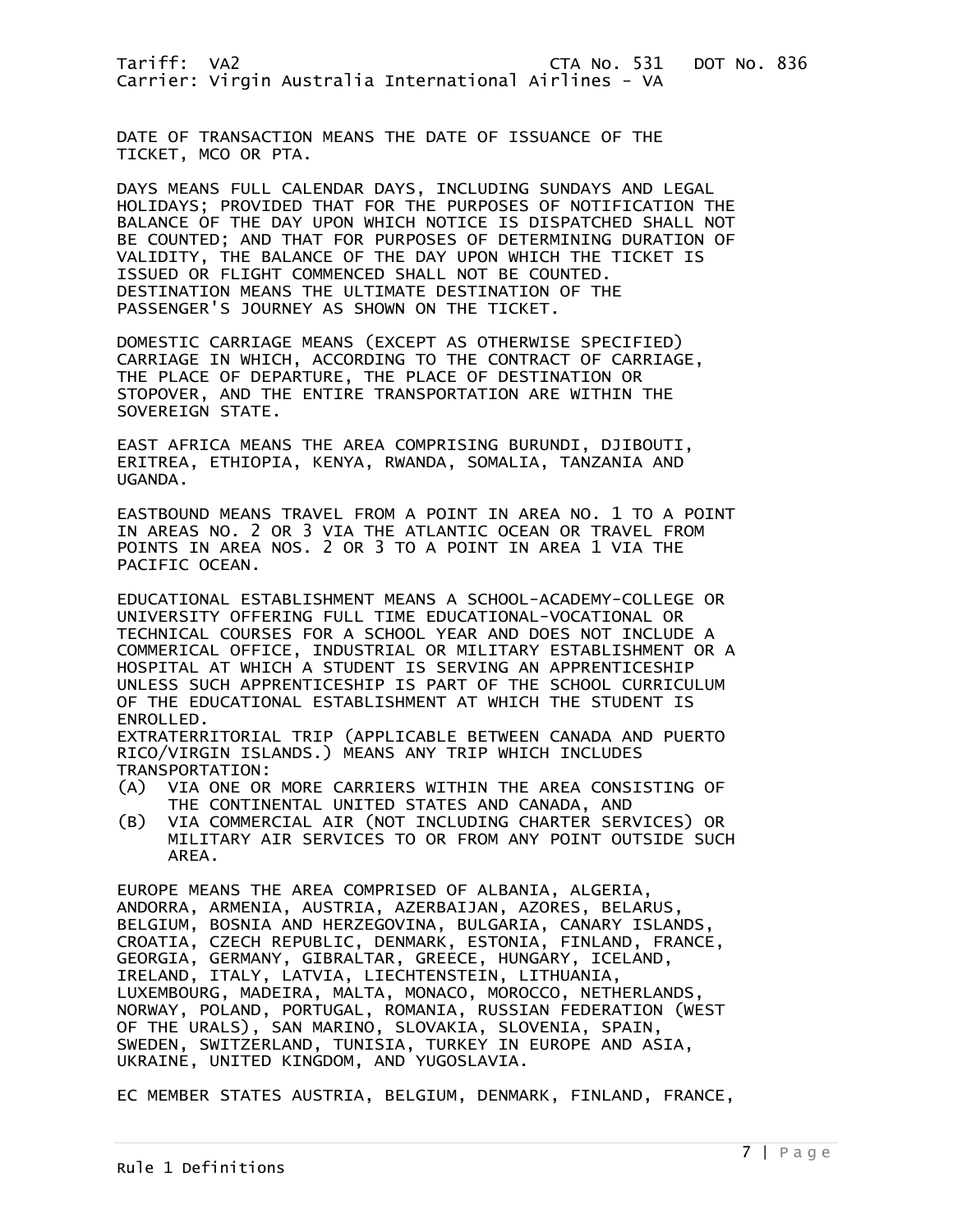GERMANY, GREECE, ICELAND, IRELAND, ITALY, LUXEMBOURG, NETHERLANDS, NORWAY, PORTUGAL, SPAIN, SWEDEN, UNITED KINGDOM.

FARE COMPONENT

FARE COMPONENT REFERS TO EACH LOCAL CURRENCY FARE (EXCEPT ADDONS) WHERE MORE THAN ONE SUCH FARE IS USED IN CONSTRUCTION OF THE TOTAL FARE FOR A JOURNEY.

FLIGHT COUPON MEANS A PORTION OF THE PASSENGER TICKET THAT INDICATES PARTICULAR PLACES BETWEEN WHICH THE COUPON IS GOOD FOR CARRIAGE.

FOREIGN AIR TRANSPORTATION MEANS TRANSPORTATION BETWEEN A POINT IN THE UNITED STATES AND A POINT OUTSIDE THEREOF. FRENCH GOLD FRANCS MEANS THE FRANCS CONSISTING OF 65.50 MILLIGRAMS OF GOLD WITH A FINENESS OF NINE HUNDRED THOUSANDTHS.

GATEWAY

(A) GATEWAY MEANS THE PASSENGER'S FIRST POINT OF ARRIVAL OR LAST POINT OF DEPARTURE IN AREAS 1, 2 OR 3.

GUARDIAN MEANS A LEGAL GUARDIAN OR A PERSON ACTING IN LIEU OF PARENTS IN THE EVENT OF DEATH OR LEGAL INCAPACITY OF PARENTS.

HALF ROUND TRIP FARE MEANS HALF OF A SPECIFIED OR CONSTRUCTED ROUND TRIP NORMAL OR SPECIAL FARE. IN THE ABSENCE OF A SPECIFIED OR CONSTRUCTED ROUND TRIP NORMAL FARE, THE ONE WAY NORMAL FARE IS CONSIDERED TO BE A HALF ROUND TRIP NORMAL FARE. IF A SPECIFIED OR CONSTRUCTED ONE WAY SPECIAL FARE MAY BE DOUBLED TO ESTABLISH A ROUND TRIP SPECIAL FARE, THE ONE WAY SPECIAL FARE IS CONSIDERED TO BE A HALF ROUND TRIP SPECIAL FARE.

IATA RATE OF EXCHANGE MEANS THE RATE OF EXCHANGE ISSUED BY IATA FROM TIME TO TIME AND PUBLISHED IN RULE 145 (E). IBERIAN PENINSULA MEANS THE AREA COMPRISED OF GIBRALTAR, PORTUGAL (INCLUDING AZORES AND MADEIRA) AND SPAIN (INCLUDING BALEARIC AND CANARY ISLANDS).

IMMEDIATE FAMILY, EXCEPT AS OTHERWISE INDICATED, SHALL MEAN:

- (A) (NOT APPLICABLE BETWEEN CANADA AND PUERTO RICO/VIRGIN ISLANDS) SPOUSE, CHILDREN, ADOPTED CHILDREN, SONS-IN-LAW, DAUGHTERS-IN-LAW, GRANDCHILDREN, BROTHERS, BROTHERS-IN-LAW, SISTERS, SISTERS-IN-LAW, PARENTS, FATHERS-IN-LAW, MOTHERS-IN-LAW AND GRANDPARENTS.
- (B) (APPLICABLE BETWEEN CANADA AND PUERTO RICO/VIRGIN ISLANDS.) SPOUSE, CHILDREN, GRANDCHILDREN, PARENTS, BROTHERS, SISTERS, DAUGHTERS-IN-LAW, SONS-IN-LAW, FATHERS-IN-LAW, MOTHERS-IN-LAW, AND GRANDPARENTS.

INDIAN SUBCONTINENT MEANS THE AREA COMPRISED OF AFGHANISTAN, BANGLADESH, INDIA, NEPAL, PAKISTAN AND SRI LANKA. INTERLINE TRANSFER POINT MEANS ANY POINT AT WHICH THE PASSENGER TRANSFERS FROM THE SERVICES OF ONE CARRIER TO THE SERVICES OF ANOTHER CARRIER.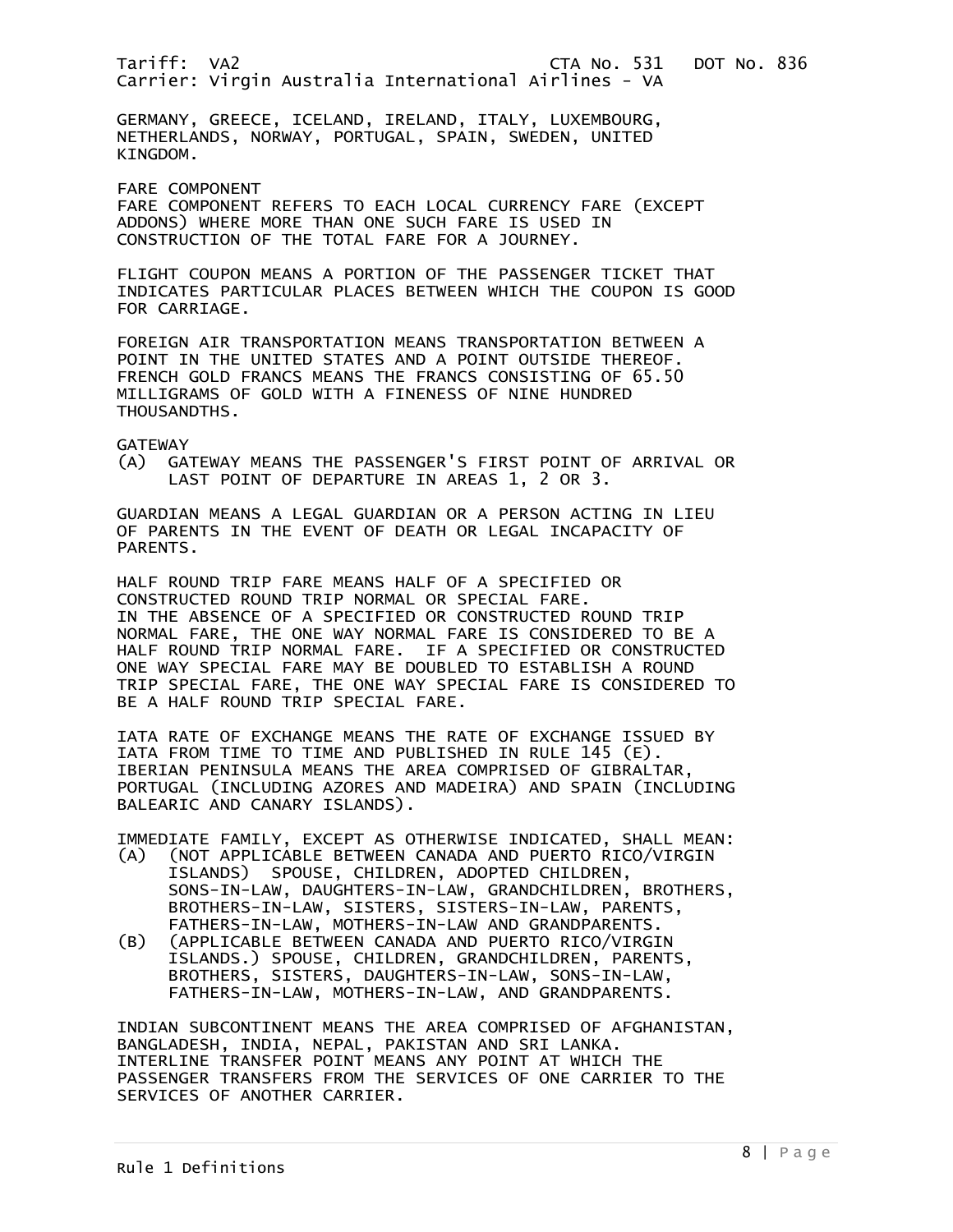INTERLINE TRANSPORTATION MEANS TRANSPORTATION ON THE SERVICES OF MORE THAN ONE CARRIER.

INTERNATIONAL CARRIAGE MEANS (EXCEPT WHEN THE CONVENTION IS APPLICABLE) CARRIAGE IN WHICH, ACCORDING TO THE CONTRACT OF CARRIAGE, THE PLACE OF DEPARTURE AND ANY PLACE OF LANDING ARE SITUATED IN MORE THAN ONE STATE. AS USED IN THIS DEFINITION, THE TERM "STATE" INCLUDES ALL TERRITORY SUBJECT TO THE SOVEREIGNTY, SUZERAINTY, MANDATE, AUTHORITY OR TRUSTEESHIP THEREOF. INTERNATIONAL CARRIAGE AS DEFINED BY THE CONVENTION MEANS ANY CARRIAGE IN WHICH, ACCORDING TO THE CONTRACT OF CARRIAGE, THE PLACE OF DEPARTURE AND THE PLACE OF DESTINATION, WHETHER OR NOT THERE BE A BREAK IN THE CARRIAGE OR A TRANSSHIPMENT, ARE STITUATED EITHER WITHIN THE TERRITORIES OF TWO HIGH CONTRACTING PARTIES TO THE CONVENTION OR WITHIN THE TERRITORY OF A SINGLE HIGH CONTRACTING PARTY TO THE CONVENTION, IF THERE IS AN AGREED STOPPING PLACE WITHIN A TERRITORY SUBJECT TO THE SOVEREIGNTY, SUZERAINTY, MANDATE OR AUTHORITY OF ANOTHER POWER EVEN THOUGH THAT POWER IS NOT A PARTY TO THE CONVENTION.

INTERNATIONAL TRANSPORTATION MEANS ANY TRANSPORTATION OR OTHER SERVICES, FURNISHED BY ANY CARRIER, WHICH ARE INCLUDED WITHIN THE SCOPE OF THE TERM "INTERNATIONAL TRANSPORTATION" AS USED IN THE CONVENTION FOR THE UNIFICATION OF CERTAIN RULES RELATING TO INTERNATIONAL TRANSPORTATION BY AIR SIGNED AT WARSAW, OCTOBER 12, 1929, OR SUCH CONVENTION AS AMENDED, WHICHEVER MAY BE APPLICABLE TO THE TRANSPORTATION HEREUNDER AND TO WHICH THE SAID CONVENTION APPLIES. FOR THE PURPOSE OF DETERMINING THE APPLICABILITY OF THE TERM "INTERNATIONAL TRANSPORTATION:"

 AGREED STOPPING PLACE. ALL STOPS BETWEEN THE ORIGINAL PLACE OF DEPARTURE AND THE PLACE OF FINAL DESTINATION SCHEDULED BY ANY CARRIER BY AIR WHICH PARTICIPATES IN THE TRANSPORTATION BETWEEN SUCH PLACES, AS SHOWN IN THE SCHEDULES OR TIME TABLES OF SUCH CARRIERS SHALL CONSTITUTE "AGREED STOPPING PLACES;" BUT EACH PARTICIPATING CARRIER RESERVES THE RIGHT TO ALTER THE "AGREED STOPPING PLACES" IN THE CASE OF NECESSITY WITHOUT THEREBY DEPRIVING THE TRANSPORTATION OF ITS INTERNATIONAL CHARACTER; AND SINGLE OPERATION. TRANSPORTATION TO BE PERFORMED BY SEVERAL SUCCESSIVE CARRIERS BY AIR, ARRANGEMENTS FOR WHICH ARE MADE IN ADVANCE, IS REGARDED AS "A SINGLE OPERATION" AND SHALL BE DEEMED TO BE "ONE UNDIVIDED TRANSPORTATION" WHETHER ONE OR MORE TICKETS OR OTHER DOCUMENTS ARE ISSUED TO COVER SUCH TRANSPORTATION, AND WHETHER OR NOT ALL SUCH TICKETS OR DOCUMENTS ARE ISSUED PRIOR TO THE COMMENCEMENT OF SUCH TRANSPORTATION; BUT THIS PROVISION SHALL NOT BE DEEMED TO CONTAIN AN EXCLUSIVE DEFINITION OF TRANSPORTATION WHICH IS REGARDED BY THE PARTIES AS "A SINGLE OPERATION".

INTERSTATE TRANSPORTATION MEANS TRANSPORTATION BETWEEN A POINT IN ANY STATE OF THE UNITED STATES AND THE DISTRICT OF COLUMBIA AND A POINT IN ANY OTHER STATE OF THE UNITED STATES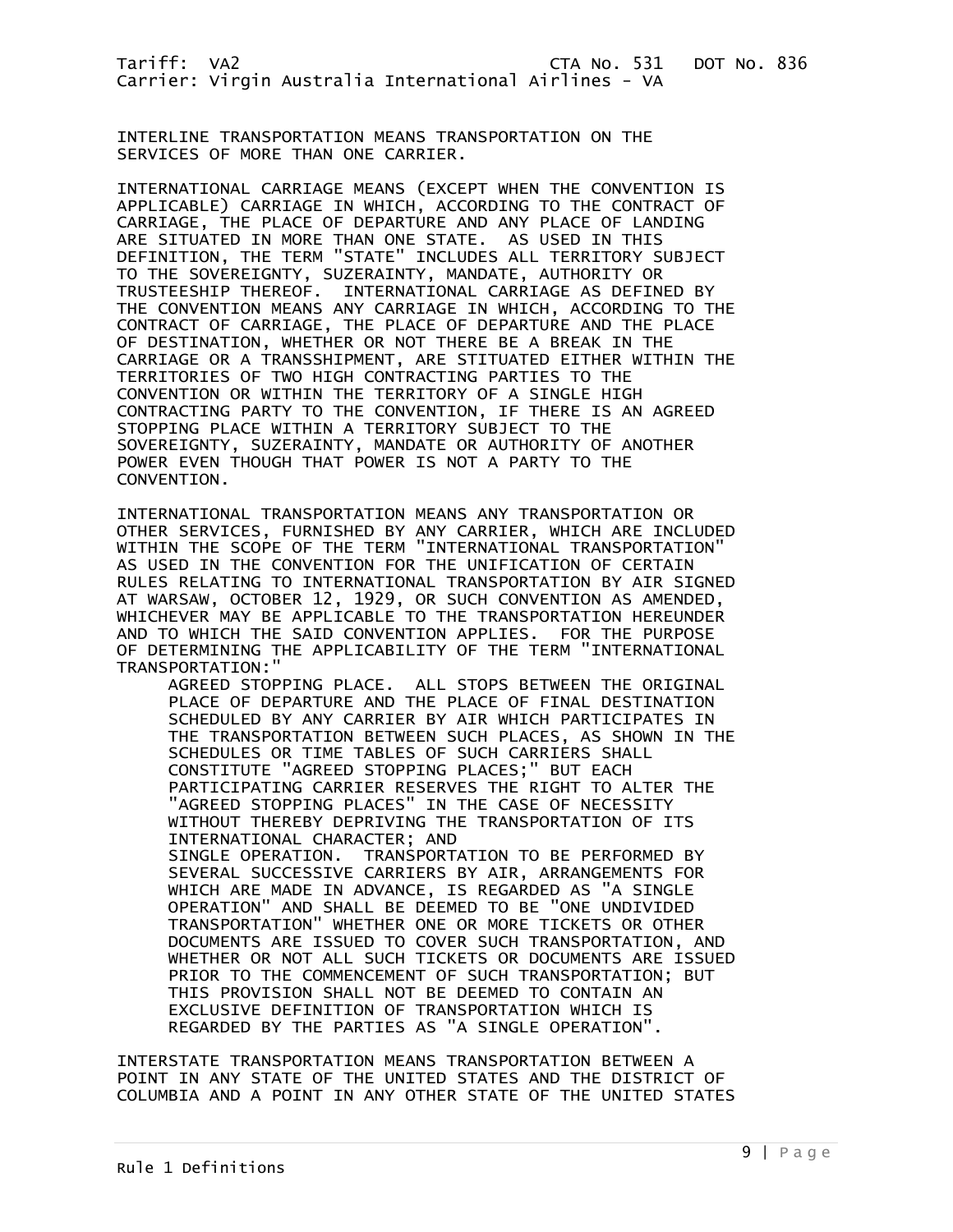OR THE DISTRICT OF COLUMBIA.

INTRALINE TRANSPORTATION MEANS TRANSPORTATION SOLELY OVER THE SERVICES OF A SINGLE CARRIER.

JET AIRCRAFT (APPLICABLE BETWEEN CANADA AND PUERTO RICO/VIRGIN ISLANDS) MEANS THE FOLLOWING AIRCRAFT (AND ALL SERIES THEREOF): A-300, B-320C, B-707, B-720, B727, B-737, B-747, BAC-111, BAC-1-11, CARAVELLE, CV-880, CV-990, DC-8, DC-9, DC-10, F-28 AND L-1011.

LOCAL CURRENCY FARES MEANS FARES AND RELATED CHARGES EXPRESSED IN THE CURRENCY OF THE COUNTRY OF COMMENCEMENT OF TRAVEL, AS DEFINED IN RULE 145 (A).

MAXIMUM OUTSIDE LINEAR DIMENSIONS MEANS THE SUM OF THE GREATEST OUTSIDE LENGTH PLUS THE GREATEST OUTSIDE DEPTH PLUS THE GREATEST OUTSIDE HEIGHT.

MEDICAL CERTIFICATE MEANS THE FOLLOWING:<br>(A) IN THE CASE OF ILLNESS A NOTE ISSUE

- IN THE CASE OF ILLNESS A NOTE ISSUED BY A DOCTOR ON LETTERHEAD OR PRESCRIPTION PAD.
- (B) IN THE CASE OF HOSPITALIZATION A COPY OF ANY DOCUMENT CERTIFYING HOSPITALIZATION ISSUED BY THE HOSPITAL ADMINISTRATION INVOLVED.

MICRONESIA

MEANS THE AREA COMPRISED OF GUAM, JOHNSTON ISLAND, MARSHALL ISLANDS, CAROLINE ISLANDS, PALAU ISLAND AND MARIANA ISLANDS. MIDDLE EAST MEANS THE AREA COMPRISED OF ADEN, BAHRAIN, CYPRUS, EGYPT, ISLAMIC REPUBLIC OF IRAN, IRAQ, ISRAEL, JORDAN, KUWAIT, LEBANON, MUSCAT AND OMAN, QATAR, SAUDI ARABIA, SUDAN, SYRIAN ARAB REPUBLIC, TRUCIAL, UNITED ARAB EMIRATES AND REPUBLIC OF YEMEN.

MILITARY AGENCIES MEANS DEPARTMENTS OF THE ARMY, NAVY, AND AIR FORCE, THE MARINE CORPS, THE COAST GUARD, THE RESPECTIVE ACADEMIES OF THE ARMY, NAVY, AIR FORCE, AND COAST GUARD, AND THE NATIONAL GUARD. THE RESERVE OFFICER TRAINING CORPS IS NOT INCLUDED.

MILITARY PASSENGER MEANS MILITARY PERSONNEL OF THE U.S.

MILITARY AGENCIES WHO ARE ON ACTIVE DUTY STATUS OR WHO HAVE BEEN DISCHARGED FROM ACTIVE MILITARY SERVICE WITHIN SEVEN DAYS OF THE DATE OF TRAVEL.

MISCELLANEOUS CHARGES ORDER MEANS A DOCUMENT ISSUED BY A CARRIER OR ITS AGENTS REQUESTING ISSUE OF AND APPROPRIATE PASSENGER TICKET AND BAGGAGE CHECK OR PROVISION OF SERVICES TO THE PERSON NAMED IN SUCH DOCUMENT.

NATIONAL MEANS A PERSON WHO HAS THE CITIZENSHIP OF A COUNTRY, EITHER BY BIRTH OR BY NATURALIZATION.

NORMAL FARE MEANS THE FULL FARE ESTABLISHED FOR A REGULAR OR USUAL SERVICE, THE APPLICATION OF WHICH IS NOT DEPENDENT UPON ANY LIMITED PERIOD OF TICKET VALIDITY OR OTHER SPECIAL CIRCUMSTANCES. UNLESS OTHERWISE SPECIFIED IN THE PROVISIONS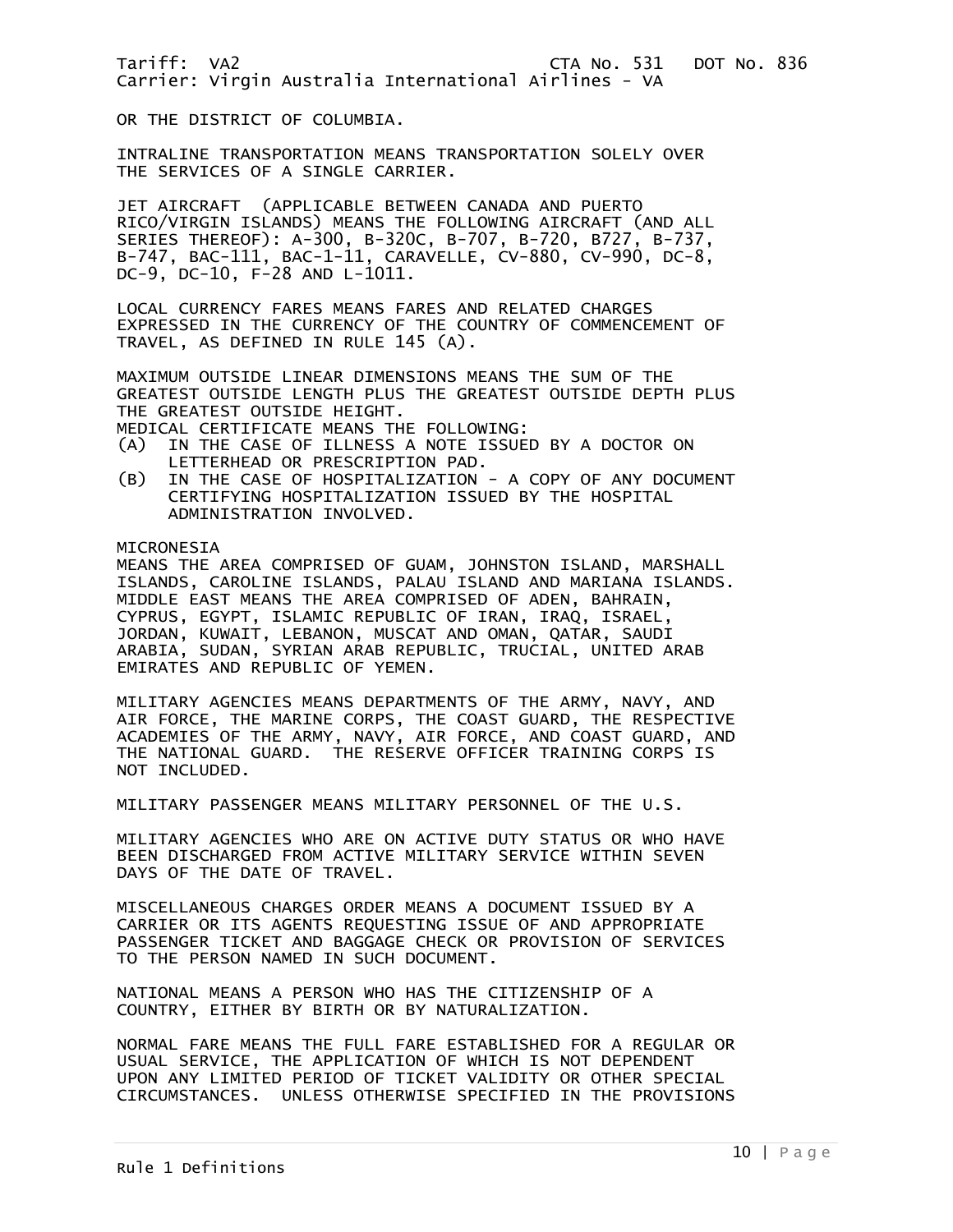OF THIS TARIFF, NORMAL FARES SHALL BE CONSIDERED TO INCLUDE THE FOLLOWING, ALL YEAR ONE-WAY, ROUND TRIP, CIRCLE TRIP AND OPEN JAW TRIPS, FIRST CLASS, BUSINESS CLASS, EXECUTIVE CLASS, ECONOMY CLASS, ONE-CLASS STANDARD SERVICE, STANDARD SERVICE, TOURIST/COACH CLASS SERVICE AND THRIFT CLASS SERVICE FARES, ON-SEASON AND OFF-SEASON FARES.

NORTH CENTRAL PACIFIC MEANS ALL ROUTES BETWEEN POINTS IN CANADA/U.S.A. ON THE ONE HAND AND POINTS IN AREA 3 EXCEPT POINTS IN THE SOUTHWEST PACIFIC, ON THE OTHER HAND VIA THE PACIFIC OCEAN.

NORTH AMERICA MEANS THE AREA COMPRISING ALASKA, CANADA, CONTINENTAL U.S.A. AND MEXICO.

NEUTRAL UNIT OF CONSTRUCTIONS (NUC) MEANS THE UNIT VALUE EQUIVALENT OF LOCAL CURRENCY FARES, ADDONS AND RELATED CHARGES DERIVED BY CONVERTING SAME USING THE IATA RATE OF EXCHANGE.

ON-LINE TARIFF DATA BASE MEANS THE REMOTELY ACCESSIBLE, ON-LINE VERSION, MAINTAINED BY THE FILER, OF (1) THE ELECTRONICALLY FILED TARIFF DATA SUBMITTED TO THE "OFFICIAL D.O.T. TARIFF DATABASE," AND (2) THE DEPARTMENTAL APPROVALS, DISAPPROVALS AND OTHER ACTIONS, AS WELL AS DEPARTMENTAL NOTATIONS CONCERNING SUCH APPROVALS, DISAPPROVALS OR OTHER ACTIONS, THAT SUBPART W OF THE PROPOSED PART 221 REQUIRES THE FILER TO MAINTAIN IN ITS DATABASE. THE TERM "OFFICIAL D.O.T. TARIFF DATABASE" MEANS THOSE DATA RECORDS (AS SET FORTH IN SECTIONS 221.283 AND 221.286 OF THE RULE) WHICH WOULD BE IN THE CUSTODY OF, AND MAINTAINED BY THE DEPARTMENT OF TRANSPORTATION.

ONLINE TRANSFER POINT MEANS ANY POINT AT WHICH THE PASSENGER TRANSFERS FROM ONE SERVICE OF A CARRIER TO ANOTHER SERVICE OF THE SAME CARRIER (BEARING A DIFFERENT FLIGHT NUMBER).

OPEN JAW TRIP MEANS:

- (A) (NOT APPLICABLE BETWEEN CANADA AND PUERTO RICO/VIRGIN ISLANDS) TRAVEL WHICH IS ESSENTIALLY OF A ROUND TRIP NATURE BUT THE OUTWARD POINT OF DEPARTURE AND INWARD POINT OF ARRIVAL AND/OR OUTWARD POINT OF ARRIVAL AND INWARD POINT OF DEPARTURE OF WHICH ARE NOT THE SAME.<br>(B) (APPLICABLE BETWEEN CANADA AND PUERTO RICO/VIRGIN
- (B) (APPLICABLE BETWEEN CANADA AND PUERTO RICO/VIRGIN ISLANDS.) OPEN JAW TRIP MEANS ANY TRIP WHICH IS ESSENTIALLY OF A ROUND TRIP OR CIRCLE TRIP NATURE BUT THE OUTWARD POINT OF DEPARTURE AND THE INWARD POINT OF ARRIVAL OR THE OUTWARD POINT OF ARRIVAL AND INWARD POINT OF DEPARTURE OF WHICH ARE NOT THE SAME.

 EXAMPLE OF OPEN JAW TRIP

POINT 1

 POINT 2 POINT 3

OTHER CHARGES MEANS CHARGES SUCH AS TAXES, FEES, ETC NOT TO BE SHOWN IN THE FARE CONSTRUCTION BOX OF THE TICKET EXCLUDING EXCESS BAGGAGE CHARGES.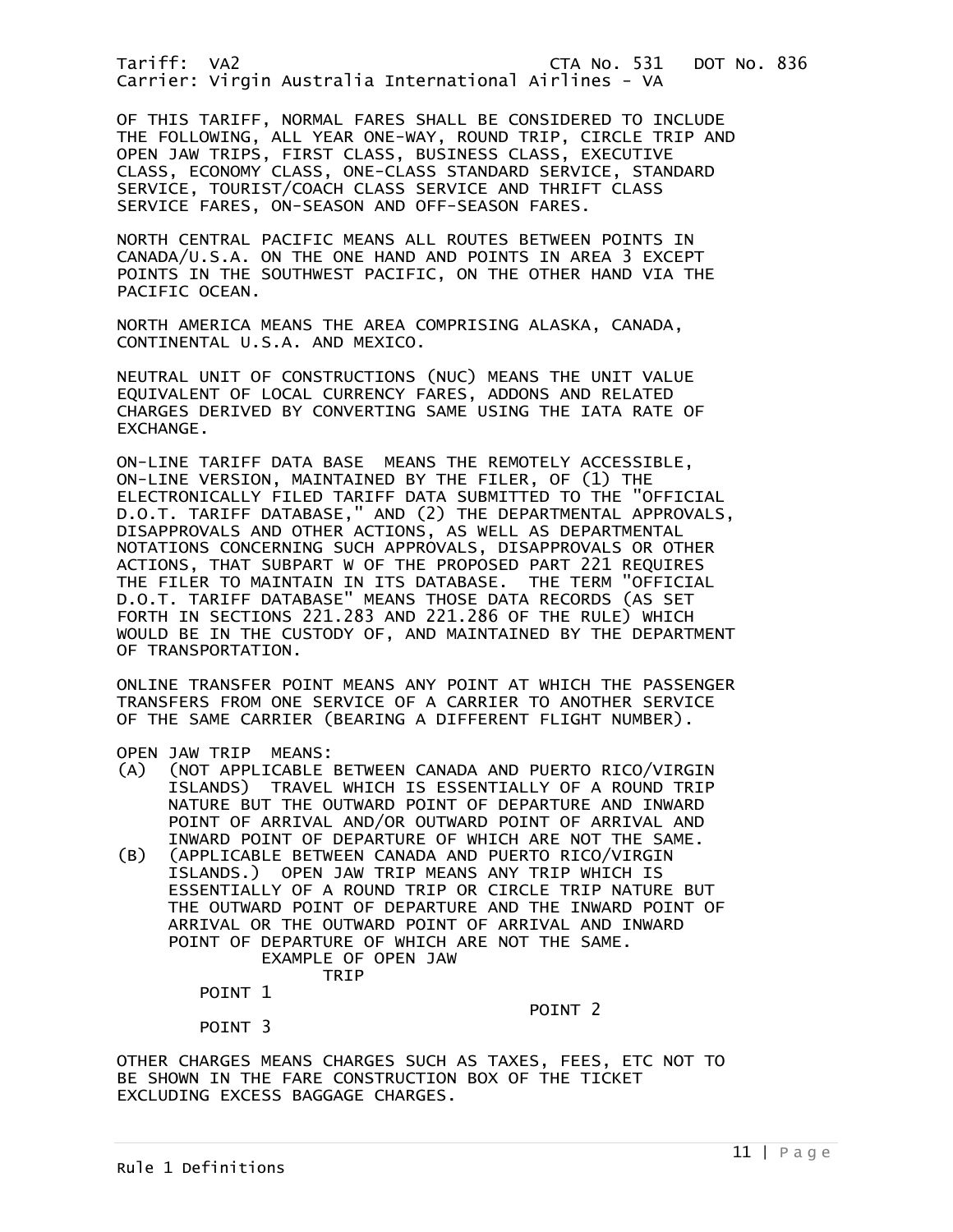PASSENGER MEANS ANY PERSON, EXCEPT MEMBERS OF THE CREW, CARRIED OR TO BE CARRIED IN AN AIRCRAFT WITH THE CONSENT OF CARRIER.

PASSENGER COUPON MEANS THAT PORTION OF THE PASSENGER TICKET CONSTITUTING THE PASSENGER'S WRITTEN EVIDENCE OF THE CONTRACT OF CARRIAGE.

PASSENGER TICKET MEANS THOSE PORTIONS OF THE TICKET ISSUED BY THE CARRIER THAT PROVIDE FOR THE CARRIAGE OF THE PASSENGER.

PREPAID TICKET ADVICE MEANS:

- (A) (NOT APPLICABLE BETWEEN CANADA AND PUERTO RICO/VIRGIN ISLANDS) THE NOTIFICATION BETWEEN OFFICES OF A CARRIER BY TELETYPE, COMMERCIAL WIRE OR MAIL THAT A PERSON IN ONE CITY HAS PURCHASED AND REQUESTED ISSUANCE OF PREPAID TRANSPORTATION TO A PERSON IN ANOTHER CITY.<br>(B) (APPLICABLE BETWEEN CANADA AND PUERTO RICO/VIRGIN
- (APPLICABLE BETWEEN CANADA AND PUERTO RICO/VIRGIN<br>ISLANDS) THE NOTIFICATION BETWEEN OFFICES OF A C THE NOTIFICATION BETWEEN OFFICES OF A CARRIER OR BETWEEN CARRIERS THAT A PERSON IN ONE LOCATION HAS PURCHASED AND REQUESTED ISSUANCE OF PREPAID TRANSPORTATION AS DESCRIBED IN THE AUTHORITY TO ANOTHER PERSON IN ANOTHER LOCATION.

PROPELLER AIRCRAFT (APPLICABLE BETWEEN CANADA AND PUERTO RICO/VIRGIN ISLANDS) MEANS THE FOLLOWING AIRCRAFT (AND ALL SERIES THEREOF): AERO COMMANDER 500B, BEECHCRAFT 99, BOEINGVERTOL 107, BRITTANIA, CD-2 GAF N22-B/N 24-A NOMAD, CESSNA 180, CESSNA 185, CESSNA 402, CESSNA TITAN 404, CV-240, CV-340, CV-440, CV-540, CV-580, CV-600, CV-640, DC-3, DC-4, DC-6, DC-7, DEHAVILLAND DHC-2, DEHAVILLAND DHC-6, ELECTRA, F-27, FH-227, GRUMMAN G-21, GRUMMAN G-73 G-21A TURBO GOOSE, HP HERALD L-188, L-749, L-1049, L-1649, M-202, M-404, NORD-262, NORD M-298, PILATUS PORTER PC6/350, PILATUS PORTER PC6/A, PA-18, PIPER AZTEC, PIPER NAVAJO, SHORT-HARLAND SC-7, SHORT SKYVAN, SIKORSKY S-55, SIKORSKY S-58-C, SIKORSKY S-61, SIKORSKY S-62-A, SUPER CATALINA PBY, SWEARINGEN METRO (GA226), TWIN OTTER VANGUARD, VISCOUNT, WESTLAND SR-N5 AND YS-11.

PROPORTIONAL FARE: SEE "ARBITRARY"

RELATED CHARGES MEANS THOSE CHARGES TO BE SHOWN IN THE FARE CONSTRUCTION BOX OF THE TICKET AND EXCESS BAGGAGE CHARGES.

REROUTE<br>(A) ME

MEANS TO ISSUE A NEW TICKET COVERING TRANSPORTATION TO THE SAME DESTINATION AS, BUT VIA A DIFFERENT ROUTING THAN, THAT DESIGNATED ON THE TICKET, OR PORTION THEREOF, THAN HELD BY THE PASSENGER, OR TO HONOR THE TICKET, OR PORTION THEREOF, THEN HELD BY THE PASSENGER FOR TRANSPORTATION TO THE SAME DESTINATION AS, BUT VIA A DIFFERENT ROUTING THAN, THAT DESIGNATED THEREON.

RESIDENT MEANS A PERSON NORMALLY LIVING IN A COUNTRY; PROVIDED THAT A MORE RESTRICTED DEFINITION MAY FORM PART OF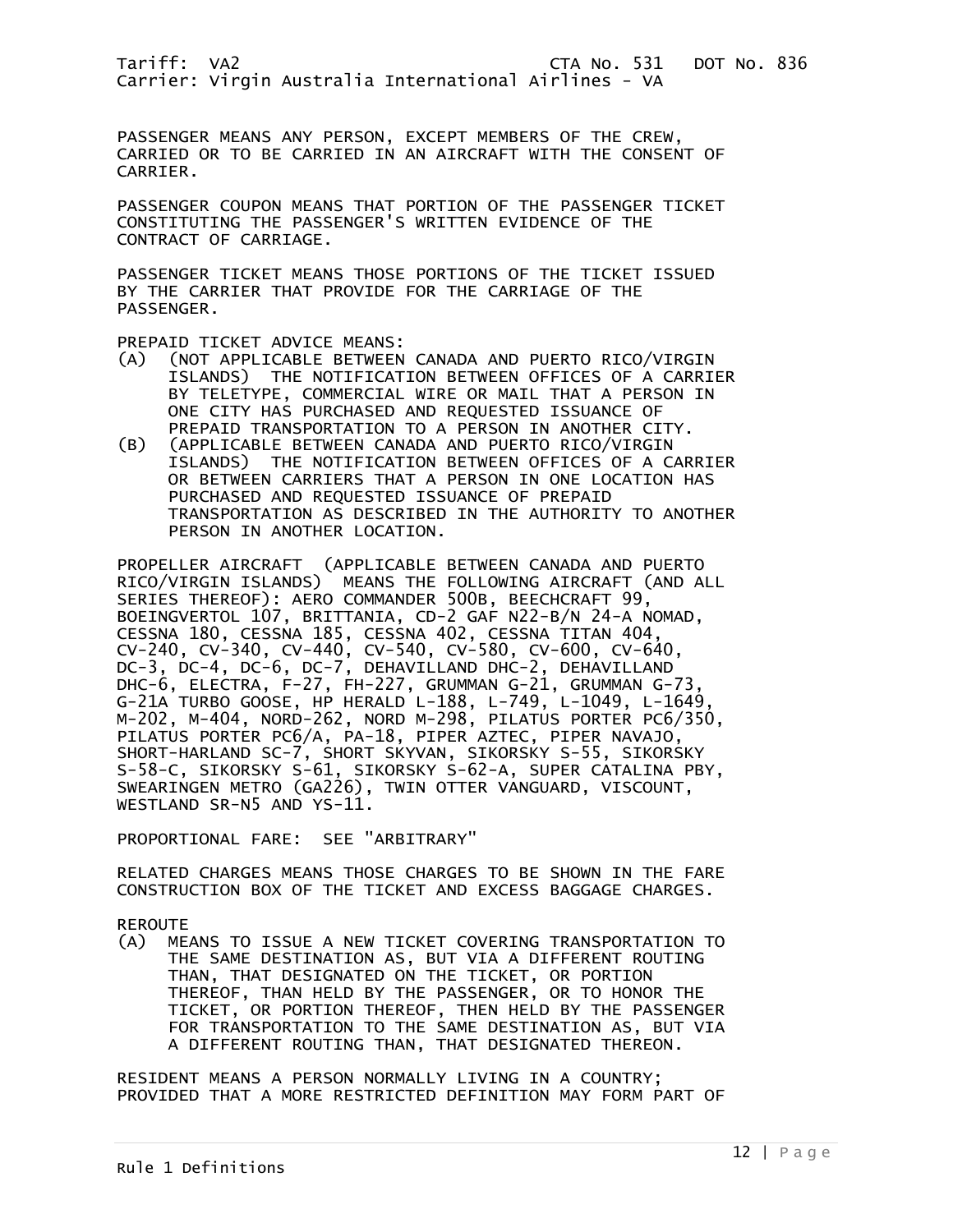AN AGREEMENT REACHED LOCALLY.

ROUTING MEANS THE CARRIER(S) AND/OR THE CITIES AND/OR CLASS OF SERVICE AND/OR TYPE OF AIRCRAFT (JET OR PROPELLER) VIA WHICH TRANSPORTATION IS PROVIDED BETWEEN TWO POINTS.

SCANDINAVIA MEANS THE AREA COMPRISING DENMARK, NORWAY AND SWEDEN.

SCHOOL YEAR MEANS A PERIOD OF 12 CONSECUTIVE MONTHS LESS WHATEVER INTERRUPTIONS FOR VACATIONS ARE NORMALLY GRANTED BY THE EDUCATION ESTABLISHMENT AT WHICH THE STUDENT IS ENROLLED; PROVIDED THAT WHERE THE OFFICIAL SCHOLASTIC YEAR IS LESS THAN 12 MONTHS, "SCHOOL YEAR" SHALL MEAN NOT LESS THAN 6 MONTHS PERIOD LESS WHATEVER INTERRUPTIONS FOR VACATIONS ARE NORMALLY GRANTED AT THE EDUCATIONAL ESTABLISHMENT AT WHICH THE STUDENT IS ENROLLED.

SPECIAL DRAWING RIGHT MEANS A SPECIAL UNIT OF CURRENCY, THE CURRENCY VALUES OF WHICH FLUCTUATE AND ARE RECALCULATED EACH BANKING DAY. THESE VALUES ARE KNOWN TO MOST COMMERCIAL BANKS AND ARE REPORTED IN SOME NEWSPAPERS AND IN THE IMF SURVEY, PUBLISHED WEEKLY BY THE INTERNATIONAL MONETARY FUND, WASHINGTON, D.C. 20431.

SIDE TRIP COMBINATION MEANS THE COMBINATION OF A FARE WHICH COULD BE TICKETED SEPARATELY FROM AND/OR TO AN EN-ROUTE POINT OF A FARE COMPONENT.

SINGLE OPEN JAW TRIP MEANS TRAVEL THAT IS ESSENTIALLY OF A ROUND TRIP NATURE, EXCEPT THAT THE OUTWARD POINT OF ARRIVAL AND INWARD POINT OF DEPARTURE ARE NOT THE SAME OR THE OUTWARD POINT OF DEPARTURE AND INWARD POINT OF ARRIVAL ARE NOT THE SAME.

EXAMPLE OF SINGLE OPEN JAW

POINT 1

POINT 2

 POINT 3 EXCEPTION: (APPLICABLE BETWEEN CANADA AND PUERTO RICO/VIRGIN ISLANDS) SINGLE OPEN-JAW MEANS ANY TRIP WHICH IS ESSENTIALLY OF A ROUND OR CIRCLE TRIP NATURE, BUT THE OUTWARD POINT OF ARRIVAL AND THE INWARD POINT OF DEPARTURE ARE NOT THE SAME.

SOUTH AMERICA MEANS THE AREA COMPRISING ARGENTINA, BOLIVIA, BRAZIL, CHILE, COLOMBIA, ECUADOR, FRENCH GUIANA, GUYANA, PARAGUAY, PERU, SURINAME, URUGUAY AND VENEZUELA. SOUTH EAST ASIA MEANS BRUNEI DARUSSALAM, CAMBODIA, CHINA, GUAM, HONG KONG, INDONESIA, KAZAKHSTAN KYRGYZSTAN, LAOS, PEOPLE'S DEMOCRATIC REPUBLIC OF, MALAYSIA, MONGOLIA, MYANMAR, PHILIPPINES, SINGAPORE, TAIWAN, PROVINCE OF, TAJIKISTAN, THAILAND, TURKMENISTAN, RUSSIAN FEDERATION (EAST OF URALS), UZBEKISTAN AND VIET NAM.

SOUTH PACIFIC MEANS THE AREA COMPRISING OF ALL ROUTES BETWEEN POINTS IN THE U.S.A./CANADA ON THE ONE HAND AND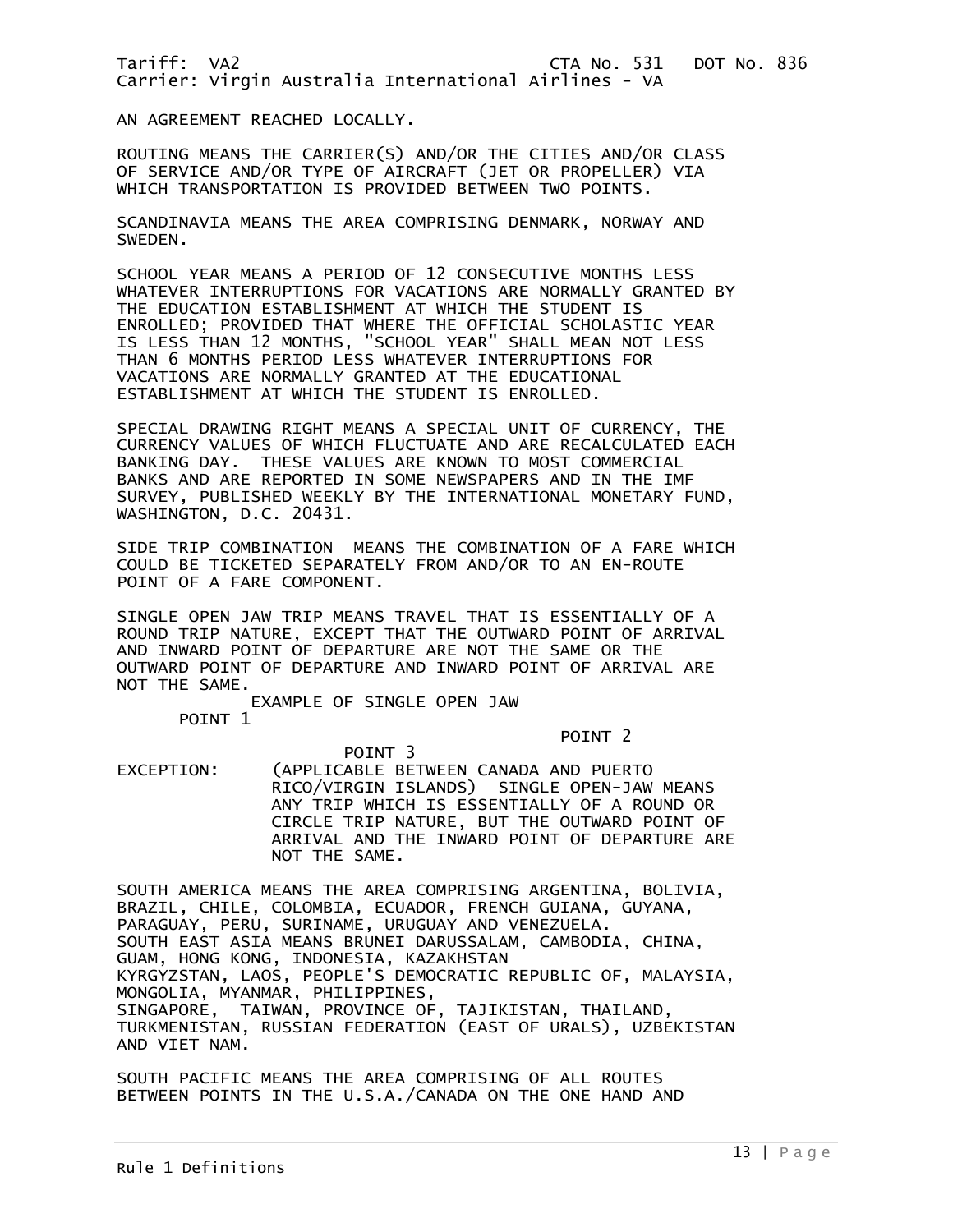POINTS IN THE SOUTHWEST PACIFIC ON THE OTHER HAND VIA THE PACIFIC OCEAN.

SOUTHERN AFRICA MEANS POINTS WITHIN AFRICA COMPRISED OF BOTSWANA, LESOTHO, MOZAMBIQUE, NAMIBIA, SOUTH AFRICA AND SWAZILAND.

SOUTHWEST PACIFIC MEANS THAT AREA COMPRISED OF AMERICAN SAMOA, AUSTRALIA, COOK ISLANDS, FIJI, FRENCH POLYNESIA, GILBERT AND ELLICE ISLANDS, LOYALTY ISLANDS, NEW CALEDONIA, NEW HEBRIDES, NEW ZEALAND, PAPUA NEW GUINEA, SAMOA, SOCIETY ISLANDS, SOLOMON ISLANDS, TONGA AND INTERMEDIATE ISLANDS.

SPECIAL FARE MEANS A FARE OTHER THAN A NORMAL FARE.

**STOPOVER** 

STOPOVER MEANS A STOP AT AN INTERMEDIATE POINT FROM WHICH THE PASSENGER IS NOT SCHEDULED TO DEPART ON THE DATE OF ARRIVAL; PROVIDED THAT WHERE THERE IS NO SCHEDULED CONNECTING DEPARTURE ON THE DATE OF ARRIVAL, DEPARTURE ON THE NEXT DAY WITHIN 24 HOURS OF ARRIVAL SHALL NOT CONSTITUTE A STOPOVER.

TICKET MEANS THE "PASSENGER TICKET AND BAGGAGE CHECK," INCLUDING ALL FLIGHT, PASSENGER AND OTHER COUPONS THEREIN, ISSUED BY CARRIER, WHICH PROVIDE FOR THE CARRIAGE OF THE PASSENGER AND HIS BAGGAGE.

TICKETED POINT MEANS POINTS SHOWN IN THE 'GOOD FOR PASSAGE' SECTION OF THE PASSENGER TICKET PLUS ANY OTHER POINT(S) USED FOR FARE CONSTRUCTION AND SHOWN IN THE FARE CONSTRUCTION BOX OF THE PASSENGER TICKET; PROVIDED THAT TWO FLIGHT NUMBERS OF TWO CARRIERS SUCH AS FOR AN INTERCHANGE FLIGHT WILL NOT BE PERMITTED ON ONE FLIGHT COUPON.

TRANSATLANTIC SECTOR MEANS THAT PORTION OF TRAVEL COVERED BY A SINGLE FLIGHT COUPON FROM THE POINT OF DEPARTURE IN AREA NO. 1 TO THE POINT OF ARRIVAL IN AREA NO. 2 AND VICE VERSA.

TRANSFER MEANS A CHANGE FROM THE FLIGHT ON ONE CARRIER TO THE FLIGHT OF ANOTHER CARRIER; OR A CHANGE FROM THE FLIGHT OF A CARRIER TO ANOTHER FLIGHT OF THE SAME CARRIER BEARING THE SAME FLIGHT NUMBER; OR A CHANGE FROM THE FLIGHT OF A CARRIER TO ANOTHER FLIGHT (THAT IS) A SERVICE BEARING A DIFFERENT FLIGHT NUMBER OF THE SAME CARRIER, IRRESPECTIVE OF WHETHER OR NOT A CHANGE OF AIRCRAFT OCCURS. TRANSFER POINT MEANS ANY POINT AT WHICH THE PASSENGER TRANSFERS FROM THE SERVICES OF ONE CARRIER TO ANOTHER SERVICE OF THE SAME CARRIER (BEARING A DIFFERENT FLIGHT NUMBER) OR TO THE SERVICE OF ANOTHER CARRIER.

TRANSIT POINT MEANS ANY STOP AT AN INTERMEDIATE POINT ON THE ROUTE TO BE TRAVELLED (WHETHER OR NOT A CHANGE OF PLANES IS MADE) WHICH DOES NOT FALL WITHIN THE DEFINITION OF A STOPOVER.

TRANSPACIFIC SECTOR MEANS THE PORTION OF TRAVEL COVERED BY A SINGLE FLIGHT COUPON FROM THE POINT OF DEPARTURE IN AREA 1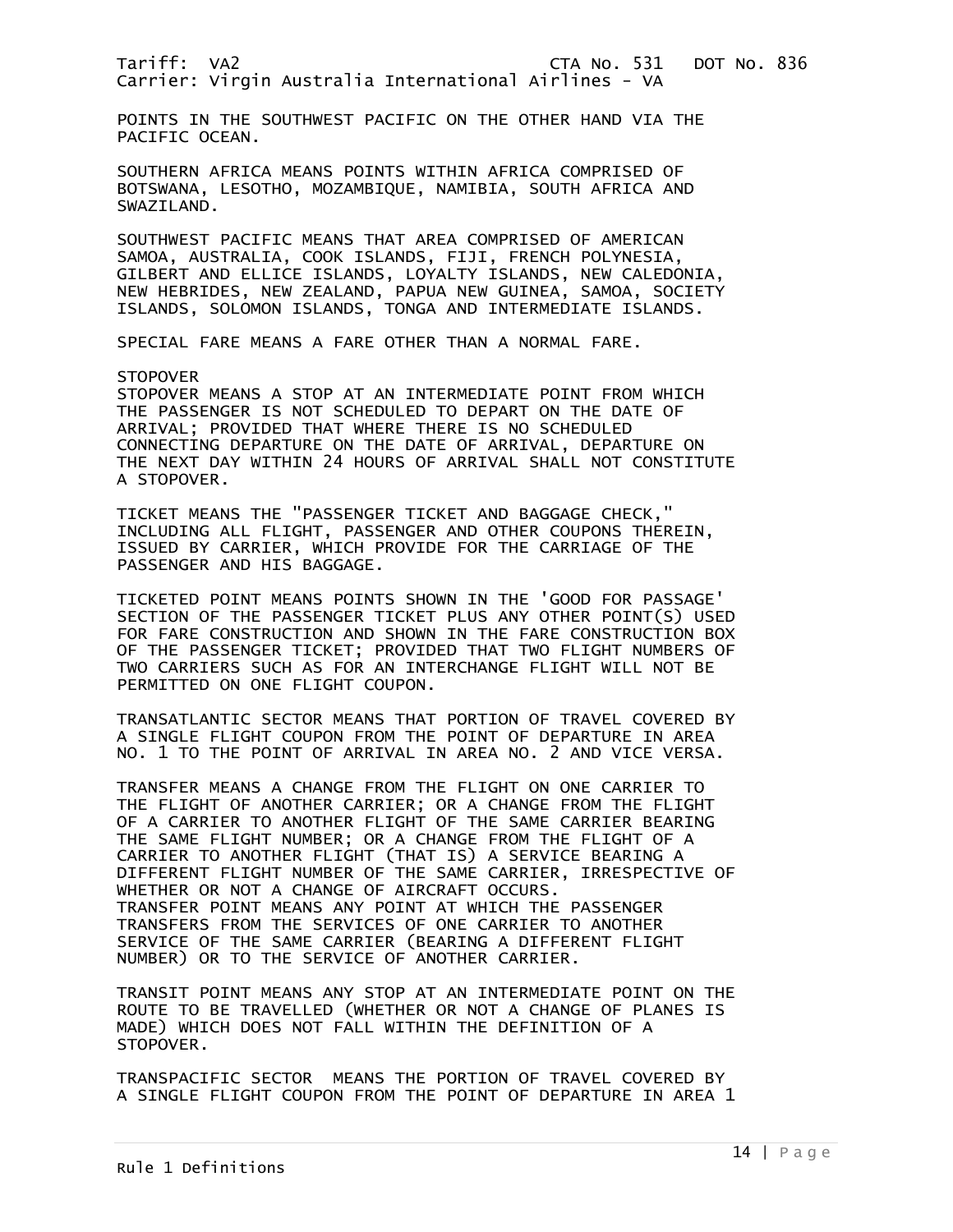TO THE POINT OF ARRIVAL IN AREA 3 AND VICE VERSA. TRUST TERRITORY MEANS THE AREA COMPRISING THE CAROLINE ISLANDS, MARIANA ISLANDS AND MARSHALL ISLANDS.

UNCHECKED BAGGAGE WHICH IS EQUIVALENT TO HAND LUGGAGE, IS BAGGAGE OTHER THAN CHECKED BAGGAGE.

UNITED KINGDOM OR U.K. MEANS ENGLAND, SCOTLAND, WALES AND NORTHERN IRELAND.

"UNITED STATES OF AMERICA" OR THE "UNITED STATES" OR THE "U.S.A." EACH MEANS, UNLESS OTHERWISE SPECIFIED, THE AREA COMPRISING THE 48 CONTIGUOUS FEDERATED STATES; THE FEDERAL DISTRICT OF COLUMBIA; ALASKA, HAWAII, PUERTO RICO, THE U.S.VIRGIN ISLANDS; AMERICAN SAMOA; THE CANAL ZONE; GUAM; MIDWAY AND WAKE ISLANDS.

UNITED STATES DEPARTMENT OF DEFENSE MEANS THE U.S. DEPARTMENTS OF THE ARMY, NAVY, AND AIR FORCE AND THE U.S. MARINE CORPS.

VALIDATE MEANS TO STAMP OR WRITE ON THE PASSENGER TICKET AN INDICATION THAT THE PASSENGER TICKET HAS BEEN OFFICIALLY ISSUED BY CARRIER.

VIRGIN ISLANDS (APPLICABLE BETWEEN CANADA AND PUERTO RICO/VIRGIN ISLANDS) MEANS THE VIRGIN ISLANDS OF THE U.S. WESTBOUND MEANS TRAVEL FROM A POINT IN AREA NOS. 2 OR 3 TO A POINT IN AREA NO. 1 VIA THE ATLANTIC OCEAN OR TRAVEL FROM A POINT IN AREA NO. 1 TO A POINT IN AREA NOS. 2 OR 3 VIA THE PACIFIC OCEAN.

WESTERN HEMISPHERE MEANS THE UNITED STATES OF AMERICA, CANADA, GREENLAND, MEXICO, CENTRAL AND SOUTH AMERICA, BERMUDA, BAHAMAS AND THE ISLANDS OF THE CARIBBEAN SEA.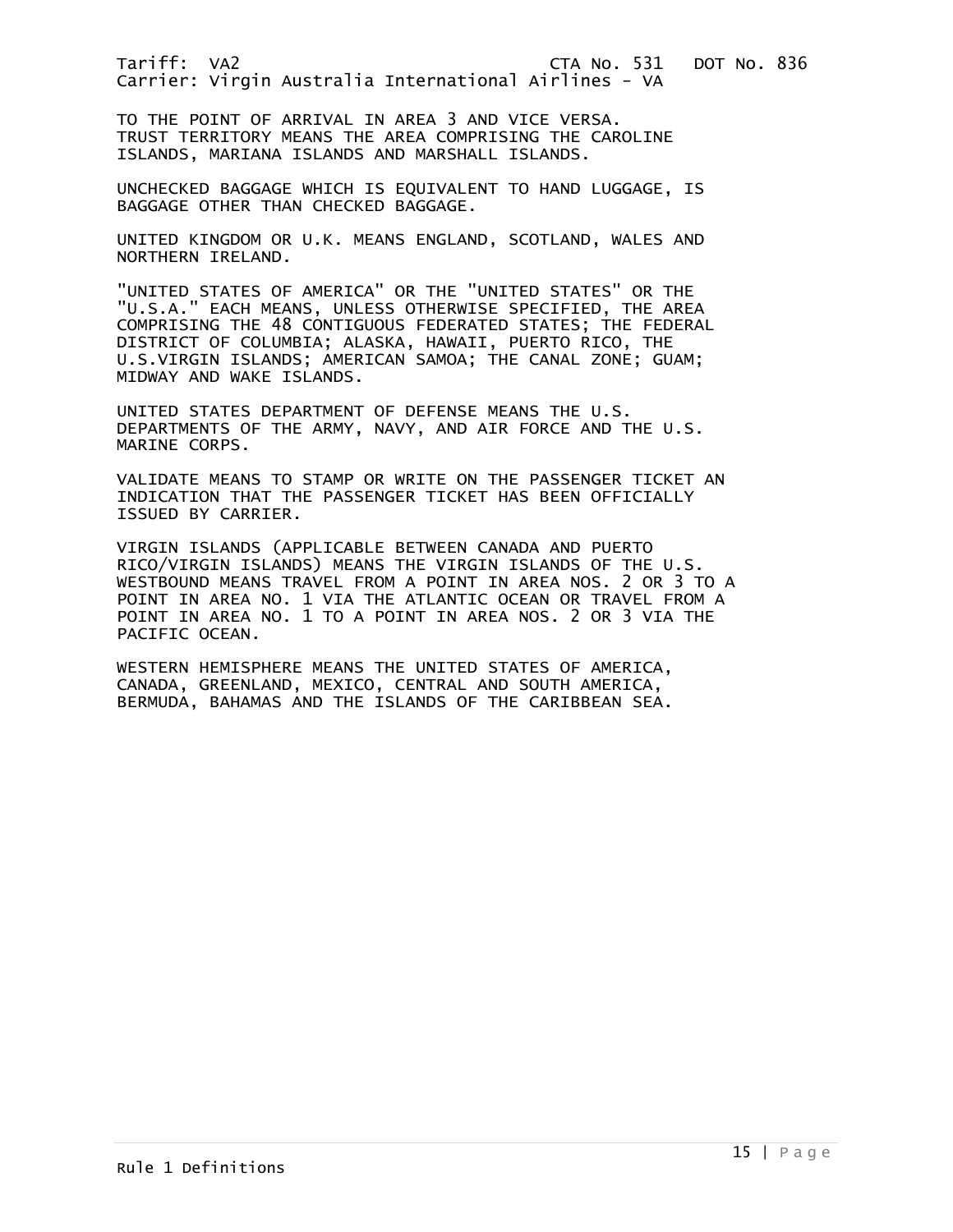<span id="page-15-0"></span>Rule 2 Standard Format of Electronic Rules Issued: October 26, 2019 Effective: October 27, 2019

RULE TITLE/APPLICATION (CATEGORY \*\*) THIS CATEGORY CONTAINS THE RULE TITLE AND DEFINES THE APPLICATION OF THE RULE. IT WILL BE USED TO INDICATE THE GEOGRAPHICAL APPLICATION OF THE RULE, TYPE OF SERVICE (FIRST, COACH, ETC.), TYPE OF TRANSPORTATION (ONE WAY OR ROUND TRIP), TYPE OF JOURNEY (SINGLE OPEN JAW, ROUND TRIP, ETC.) AND APPLICABILITY FOR USE WITH JOINT FARES, TOUR FARES AND GROUP FARES. PROVISIONS FOR CAPACITY LIMITATIONS, GENERAL RULES WHICH ARE NOT APPLICABLE AND MISCELLANEOUS INFORMATION WHICH IS NOT CATEGORY SPECIFIC WILL ALSO APPEAR HERE. THIS CATEGORY WILL APPEAR WITH EVERY RULE WITH AT LEAST THE RULE TITLE. ELIGIBILITY (CATEGORY 1) THIS CATEGORY IS USED TO DEFINE THE IDENTIFICATION REQUIREMENTS AND AGE RANGE FOR A PARTICULAR PASSENGER TYPE, IF SUCH CONDITIONS EXIST. IT IS NOT USED TO DEFINE THE ACTUAL PASSENGER TYPES, E.G. CLERGY, MILITARY, ETC., FOR A FARE CLASS. PASSENGER TYPE INFORMATION IS PROVIDED IN THE FARE CLASS APPLICATION. IF THIS CATEGORY IS NOT PRESENT, THE ASSUMPTION IS THAT THERE ARE NO ELIGIBILITY RESTRICTIONS. DAY/TIME (CATEGORY 2) THIS CATEGORY REFLECTS TIMES AND/OR DAYS WHEN TRAVEL IS PERMITTED. THE DAY/TIME INFORMATION APPLIES TO ORIGINS OF TRIPS SCHEDULED TO DEPART DURING THAT TIME PERIOD. IF THIS CATEGORY IS NOT PRESENT, THE ASSUMPTION IS THAT THE FARE IS AVAILABLE FOR TRAVEL AT ALL TIMES OF THE DAY AND ALL DAYS OF THE WEEK. SEASONALITY (CATEGORY 3) THIS CATEGORY IS USED TO REFLECT THE DATES OF A SPECIFIC SEASON OR THE DATES ON WHICH A FARE IS VALID. THE ASSUMPTION FOR APPLYING THIS CATEGORY IS THAT A SEASONAL FARE IS BASED ON THE SEASON OF THE ORIGIN PORTION OF TRAVEL. THE SEASONAL LEVEL IN EFFECT AT THE ORIGIN IS USED FOR ALL SUBSEQUENT TRAVEL REGARDLESS OF DATE. IF THIS CATEGORY IS NOT PRESENT, THE ASSUMPTION IS THAT THE FARE IS AVAILABLE EVERY DAY OF THE YEAR. FLIGHT APPLICATION (CATEGORY 4) THIS CATEGORY REFLECTS INFORMATION REGARDING THE USE OF A FARE ON SPECIFIC FLIGHT NUMBERS, TYPES OF SERVICE (NON-STOP, MULTI-STOP, ETC.), EQUIPMENT TYPES AND TRAVEL VIA POINTS. IF MAY BE USED TO REFLECT EITHER POSITIVE OR NEGATIVE APPLICATION OF THE INFORMATION. IF THIS CATEGORY IS NOT PRESENT, IT INDICATES THAT THERE ARE NO FLIGHT RESTRICTIONS FOR THE FARE. ADVANCE RESERVATIONS/TICKETING (CATEGORY 5) (1) ADVANCE PURCHASE, SUPER ADVANCE PURCHASE, GROUP AND SPECIAL EXCURSION (PEX) FARES AND INCLUSIVE TOUR FARES MUST BE BOOKED IN ADVANCE FOR THE ENTIRE JOURNEY.

(2) ADVANCE PURCHASE, SUPER ADVANCE PURCHASE AND SPECIAL EXCURSION (PEX) FARE TICKETS MUST SHOW CONFIRMED RESERVATIONS FOR THE ENTIRE JOURNEY.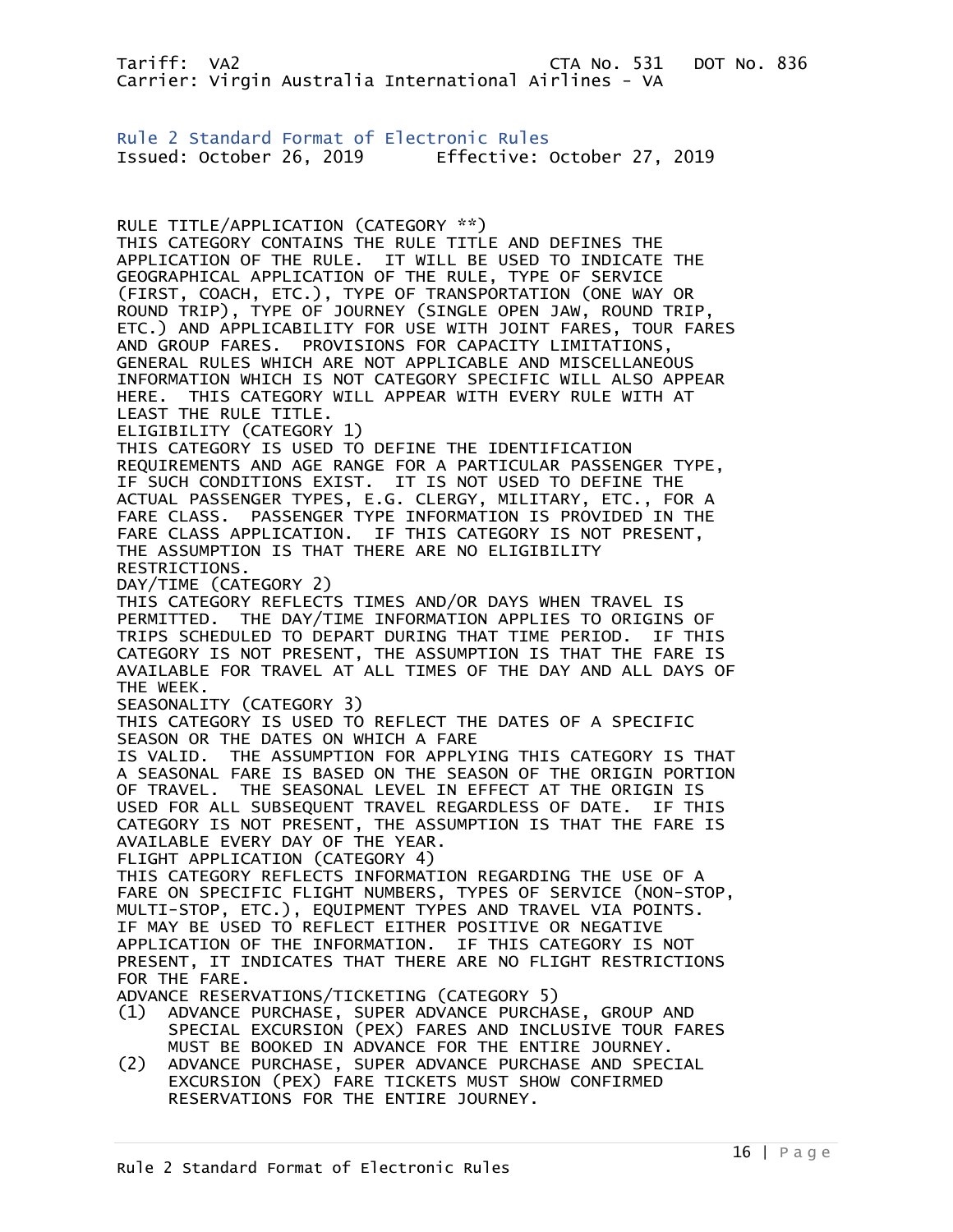Tariff: VA2 CTA No. 531 DOT No. 836 Carrier: Virgin Australia International Airlines - VA MINIMUM STAY (CATEGORY 6) (1) THE NUMBER OF DAYS COUNTING FROM THE DAY OF DEPARTURE, ON THE FIRST OUTBOUND INTERNATIONAL SECTOR TO THE EARLIEST DAY RETURN TRAVEL MAY COMMENCE FROM THE LAST INTERNATIONAL STOPOVER POINT (INCLUDING FOR THIS PURPOSE, THE POINT OF TURNAROUND). (2) WAIVER ON MINIMUM STAY PROVISIONS ARE PERMITTED ONLY IN THE EVENT OF DEATH. MAXIMUM STAY (CATEGORY 7) THE NUMBER OF DAYS COUNTING FROM THE DAY OF DEPARTURE, TO THE LAST DAY RETURN TRAVEL MAY COMMENCE FROM THE LAST STOPOVER POINT (INCLUDING FOR THIS PURPOSE, THE POINT OF TURNAROUND). STOPOVERS (CATEGORY 8) STOPOVERS ARE PERMITTED. TRANSFERS (CATEGORY 9) WHERE TRANSFERS ARE LIMITED BY NUMBER, AN INTERLINE TRANSFER SHALL BE PERMITTED AT THE POINT OF TURNAROUND/FARE CONSTRUCTION POINT; PROVIDED THAT SUCH TRANSFER SHALL NOT BE COUNTED. PERMITTED COMBINATIONS (CATEGORY 10) FARES USED IN COMBINATION ARE TO BE SHOWN SEPARATELY ON THE TICKET. BLACKOUT DATES (CATEGORY 11) THIS CATEGORY IS USED TO DEFINE SINGLE DATES OR DATE RANGES WHEN TRAVEL IS NOT PERMITTED. THE ASSUMPTION IS MADE THAT BLACKOUTS APPLY TO THE SCHEDULED DEPARTURE TIME OF A FLIGHT REGARDLESS OF THE PORTION OF THE PASSENGER'S TRAVEL THEY REPRESENT. IF THIS CATEGORY IS NOT PRESENT, THE FARE IS NOT SUBJECT TO BLACKOUT DATES. SURCHARGES (CATEGORY 12) THIS CATEGORY DEFINES THE CONDITIONS UNDER WHICH SURCHARGES ARE APPLICABLE AND THE CORRESPONDING CHARGE. THE ASSUMPTION IS THAT THERE ARE NO SURCHARGES UNLESS THIS CATEGORY IS PRESENT. IF RESTRICTIONS FOR A FARE MAY BE WAIVED OR MODIFIED BASED UPON PAYMENT OF A CHARGE, THESE CONDITIONS WILL BE FOUND IN EITHER THIS CATERGORY OR IN (CATEGORY 16), PENALTIES. ACCOMPANIED TRAVEL (CATEGORY 13) THIS CATEGORY IS USED AS A COMPONENT OF A RULE WHEN TRAVEL WITH ONE OR MORE OTHER PASSENGERS IS NECESSARY TO QUALIFY FOR A FARE. IF THIS CATEGORY IS NOT PRESENT, ANY PASSENGER MAY TRAVEL ALONE OVER THE ENTIRE ROUTING. TRAVEL RESTRICTIONS (CATEGORY 14) THIS CATEGORY IS USED TO STATE SPECIFIC TRAVEL DATE RESTRICTIONS. USUALLY THESE ARE THE DATES WHEN THE FARE MAY FIRST BE USED FOR TRAVEL OR AFTER WHICH IT MAY NO LONGER BE USED. IF THIS CATEGORY IS NOT PRESENT, THE FARE IS AVAILABLE FOR TRAVEL AT ALL TIMES. SALES RESTRICTIONS (CATEGORY 15) THIS CATEGORY IS USED TO DEFINE A FARE THAT IS AVAILABLE FOR SALE SUBJECT TO RESTRICTIONS BASED ON DATE, POINT OF SALE OR SIMILAR CONDITIONS. THE DATES ARE MOST COMMONLY FIRST AND LAST RESERVATION OR TICKETING DATES. IF THIS CATEGORY IS NOT PRESENT, THE FARE IS AVAILABLE FOR RESERVATIONS AND TICKETING AT ALL TIMES, ANYWHERE AND BY ANYONE. PENALTIES (CATEGORY 16) (1) CANCELLATION AND NO-SHOW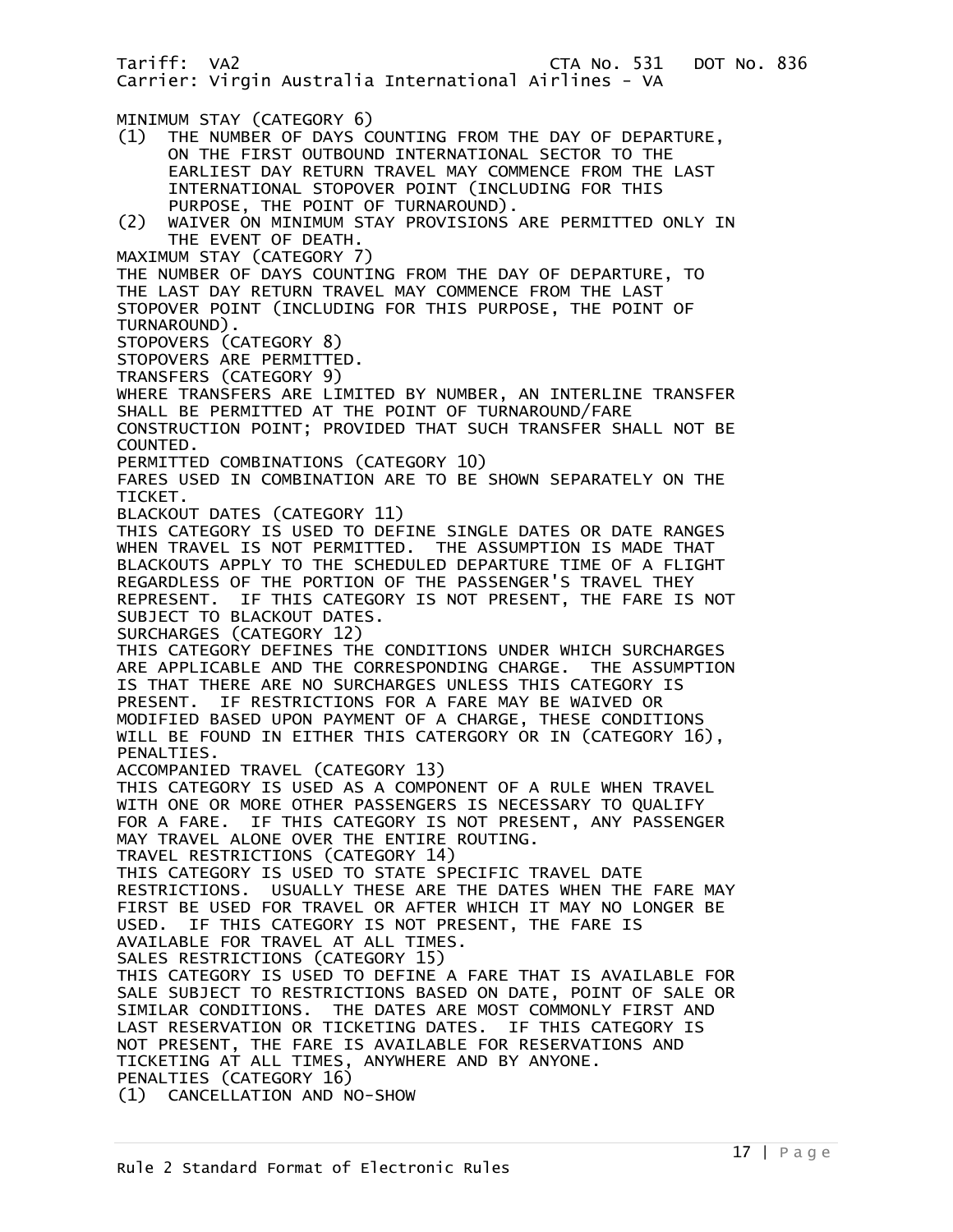Tariff: VA2 CTA No. 531 DOT No. 836 Carrier: Virgin Australia International Airlines - VA FOR INCLUSIVE TOUR FARES, NO RETROACTIVE APPLICATION OF ANY FARE ESTABLISHED FOR USE ONLY IN CONJUNCTION WITH INCLUSIVE TOURS SHALL BE GRANTED AFTER COMMENCEMENT OF TRAVEL.<br>C2) REBOOKI (2) REBOOKING AND REROUTING INDIVIDUAL FARES: PERMITTED. GROUP FARES: VOLUNTARY - NOT PERMITTED. INVOLUNTARY - PERMITTED. HIGHER INTERMEDIATE POINT (CATEGORY 17) IT IS ASSUMED THAT THE HIGHER INTERMEDIATE POINT RULE APPLIES. THIS CATEGORY IS USED TO NEGATE THAT ASSUMPTION WHEN STOPOVERS OR CONNECTIONS ARE MADE AT SPECIFIC GEOGRAPHIC LOCATIONS. TICKET ENDORSEMENTS (CATEGORY 18) ADVANCE PURCHASE, SUPER ADVANCE PURCHASE AND SPECIAL EXCURSION (PEX) FARE TICKETS AND ANY SUBSEQUENT REISSUE MUST BE ANNOTATED: "NONREF/APEX" OR "NONREF/PEX", AS APPLICABLE. CHILDREN'S DISCOUNTS (CATEGORY 19) (1) CHILDREN: 50 PERCENT OF THE APPLICABLE ADULT FARE. INFANTS: 10 PERCENT OF THE APPLICABLE ADULT FARE. TOUR CONDUCTOR DISCOUNTS (CATEGORY 20) THIS CATEGORY IS USED TO PROVIDE EITHER SPECIFIC FARE AMOUNTS OR THE INFORMATION FOR CALCULATING DISCOUNT FARES FOR TOUR CONDUCTORS. IT ALSO SPECIFIES ACCOMPANYING TRAVEL REQUIREMENTS TRAVEL REQUIREMENTS FOR THE TOUR CONDUCTORS TRAVELLING AT THE CALCULATED OR SPECIFIED FARE. IF THIS CATEGORY IS NOT PRESENT, THE FARE IS NOT DISCOUNTABLE FOR TOUR CONDUCTORS. AGENT DISCOUNTS (CATEGORY 21) THIS CATEGORY IS USED TO PROVIDE EITHER SPECIFIC FARE AMOUNTS OR THE INFORMATION FOR CALCULATING DISCOUNT FARES FOR AGENTS. IF ALSO SPECIFIES THE ACCOMPANYING TRAVEL REQUIREMENTS FOR AGENTS TRAVELLING AT THE CALCULATED OR SPECIFIED FARE. IF THIS CATEGORY IS NOT PRESENT, THE FARE IS NOT DISCOUNTABLE FOR AGENTS. ALL OTHER DISCOUNTS (CATEGORY 22) THIS CATEGORY IS USED TO PROVIDE THE SPECIFIC FARE AMOUNTS OR THE INFORMATION FOR CALCULATING DISCOUNT FARES FOR ALL PASSENGER TYPES OTHER THAN CHILDREN, TOUR CONDUCTORS AND AGENTS. IT ALSO SPECIFIES THE ACCOMPANYING TRAVEL REQUIREMENTS FOR THE PASSENGERS TRAVELLING AT THE CALCULATED OR SPECIFIED FARE. IF THIS CATEGORY IS NOT PRESENT, THE FARE IS NOT DISCOUNTABLE FOR THE PASSENGER TYPES THAT FALL INTO THIS CATEGORY. MISCELLANEOUS PROVISIONS (CATEGORY 23) THIS CATEGORY IS USED TO SPECIFY WHETHER SPECIFIC FARES SHOULD OR SHOULD NOT BE USED FOR CONSTRUCTION OF UNPUBLISHED FARES, PRORATION, REFUND CALCULATION, CURRENCY ADJUSTMENTS OR AS PROPORTIONAL FARES. THE ASSUMPTION IS THAT FARES MAY BE USED FOR ANY PURPOSES. (CATEGORY 24)

CURRENTLY NOT AVAILABLE

(CATEGORY 25)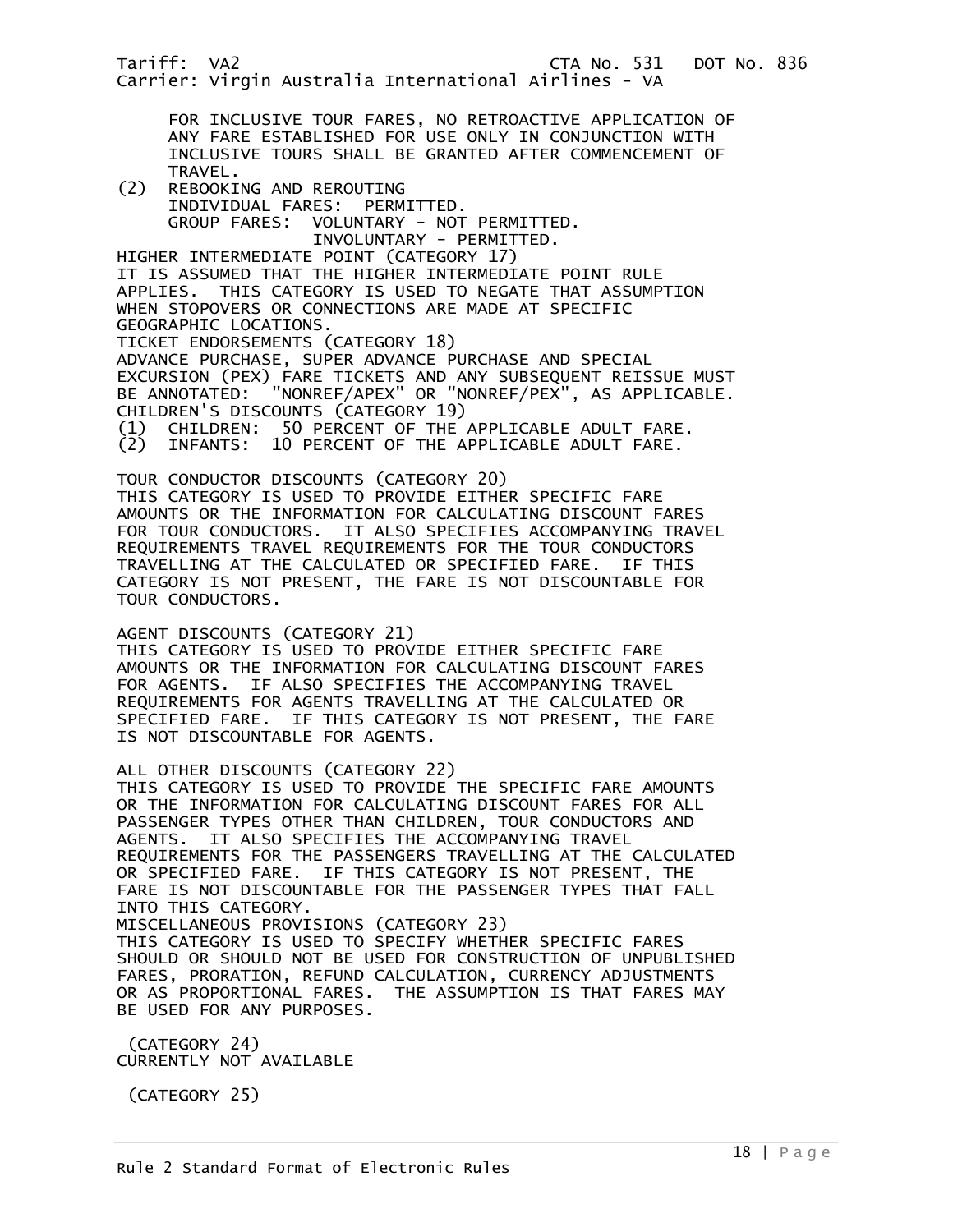#### CURRENTLY NOT AVAILABLE

GROUPS (CATEGORY 26)

- (1) GROUP SIZE A MINIMUM GROUP SIZE REFERS TO THE MINIMUM NUMBER OF PASSENGERS REQUIRED TO FORM A GROUP WHICH WILL PERMIT THE USE OF A PARTICULAR FARE. UNLESS OTHERWISE SPECIFIED IN THE FARE RULE, IN ORDER TO DETERMINE THE MINIMUM GROUP SIZE, TWO CHILDREN EACH PAYING AT LEAST 50 PERCENT OF THE APPLICABLE GROUP FARE WILL BE COUNTED AS ONE MEMBER OF THE GROUP.<br>(2) AFFINITY GROUPS
- 
- AFFINITY GROUPS<br>(A) THE TRAVEL THE TRAVEL GROUP SHALL BE FORMED FROM AFFINITY GROUPS, I.E. MEMBERS OR EMPLOYEES OF THE SAME ASSOCIATION, CORPORATION, COMPANY OR OTHER LEGAL ENTITY (HEREINAFTER REFERRED TO AS THE "ORGANIZATION") WHICH SHALL HAVE PRINCIPAL PURPOSES, AIMS AND OBJECTIVES OTHER THAN TRAVEL, AND SUFFICIENT AFFINITY EXISTING PRIOR TO THE APPLICATION FOR TRANSPORTATION TO DISTINGUISH IT AND SET IT APART FROM THE GENERAL PUBLIC; PROVIDED THAT NO TRANSPORTATION MAY BE OFFERED TO AN ORGANIZATION:<br>(B) WITH RESPECT
	- WITH RESPECT TO THE FORMATION OF AFFINITY TRAVEL GROUPS:
		- (I) SOLICITATION SHALL BE LIMITED TO PERSONAL LETTERS, CIRCULARS AND TELEPHONE CALLS ADDRESSED TO MEMBERS OF THE ORGANIZATION, TO GROUP PUBLICATIONS INTENDED SOLELY FOR MEMBERS OF THE ORGANIZATION (OR FOR MEMBERS OF THE FEDERATION OR BODY TO WHICH THE ORGANIZATION BELONGS) AND TO ANY OTHER FORM OF SOLICITATION NOT BEING PUBLIC SOLICITATION AS DEFINED IN (III) BELOW,
		- (II) SOLICITATION SHALL BE EFFECTED ONLY BY OFFICIALS OF THE ORGANIZATION OR MEMBERS OF THE TRAVEL GROUP,
		- (III) "PUBLIC SOLICITATION" SHALL BE DEEMED TO EXIST WHEN THE GROUP TRANSPORTATION IS DESCRIBED, REFERRED TO OR ANNOUNCED IN ADVERTISEMENTS OR ANY OTHER WRITING OR BY MEANS OF PUBLIC COMMUNICATION, WHETHER PAID OR UNPAID, INCLUDING BUT NOT LIMITED TO TELEPHONE CAMPAIGNS, RADIO, TELEGRAPH AND TELEVISION; PROVIDED, HOWEVER, THAT A STATEMENT IN PUBLIC NEWS MEDIA, OTHER THAN ADVERTISEMENT, THAT COULD NOT REASONABLY BE CONSTRUED AS CALCULATED OR LIKELY TO INDUCE TRAVEL AS A MEMBER OF THE TRAVEL GROUP AND WHICH HAS NOT BEEN INITIATED BY THE ORGANIZATION, ANY MEMBER OF THE TRAVEL GROUP, THE CARRIER OR AN AGENT OR REPRESENTATIVE OF ANY OF THEM, SHALL NOT BE CONSIDERED PUBLIC SOLICITATION,
			- (IV) THE TRAVEL GROUP SHALL NOT BE GATHERED DIRECTLY OR INDIRECTLY BY A PERSON ENGAGED IN SOLICITING OR SELLING TRANSPORTATION SERVICES OR PROVIDING OR OFFERING TO PROVIDE TRANSPORTATION TO THE GENERAL PUBLIC,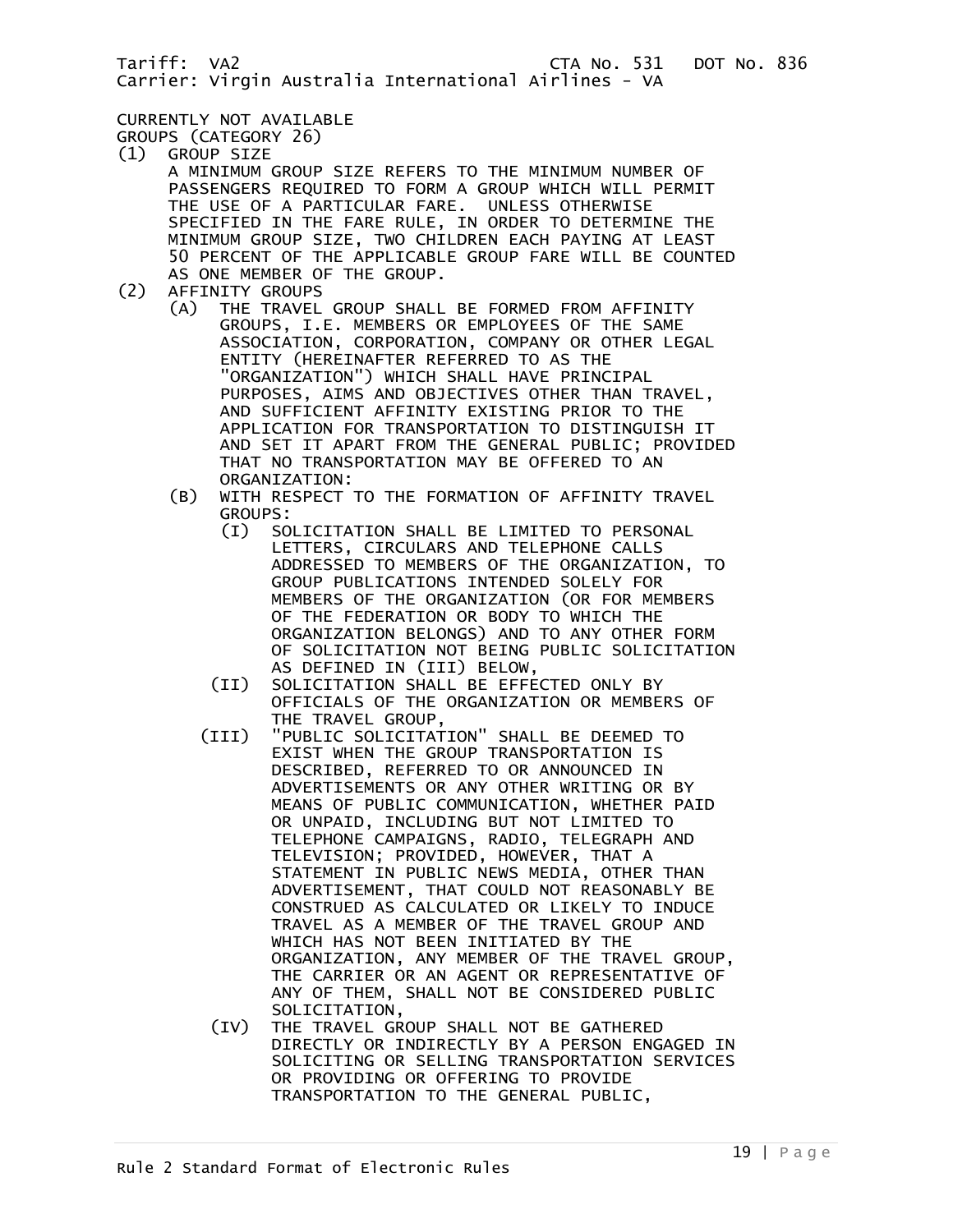PROVIDED THAT THE MERE ASCERTAINMENT OF THE GROUP FARE AND/OR ITS COLLECTION FROM MEMBERS OF THE TRAVEL GROUP SHALL NOT OF ITSELF BE DEEMED TO CONSTITUTE ENGAGING IN SUCH ACTS; PROVIDED FURTHER THAT IF THE ORGANIZER OF THE TRAVEL GROUP (HEREINAFTER REFERRED TO AS "APPLICANT") EMPLOYS A TRAVEL AGENT TO ASSIST IN THE TRAVEL ARRANGEMENTS, SUCH TRAVEL AGENT SHALL IN NO WAY SOLICIT MEMBERS OF THE TRAVEL GROUP, EXCEPT THAT AFTER THE PARTY TO BE TRANSPORTED IS FORMED THE TRAVEL AGENT MAY CONTACT MEMBERS OF SUCH GROUP FOR THE PURPOSES OF ARRANGING OTHER TRAVEL SERVICES IN ADDITION TO ASSISTING IN TRAVEL ARRANGEMENTS,

- (V) EACH MEMBER OF THE TRAVEL GROUP SHALL BE A MEMBER OF THE ORGANIZATION AT THE TIME OF APPLICATION FOR THE GROUP FARE AND SHALL HAVE BEEN SUCH A MEMBER FOR AT LEAST SIX MONTHS IMMEDIATELY PRIOR TO THE DATE ON WHICH THE TRANSPORTATION WILL COMMENCE,
- (VI) THE TRAVEL GROUP MAY INCLUDE THE SPOUSE AND DEPENDENT CHILDREN OF A MEMBER OF THE ORGANIZATION FROM WHICH THE PARTY TO BE TRANSPORTED IS DRAWN AND THE PARENTS OF A MEMBER LIVING IN THE SAME HOUSEHOLD AS THE MEMBER; PROVIDED, HOWEVER, THAT ANY SUCH SPOUSE, DEPENDENT CHILDREN OR PARENTS ARE ACCOMPANIED ON THE FLIGHT BY SUCH MEMBER UNLESS THE MEMBER HAS BEEN COMPELLED TO CANCEL HIS PASSAGE AND ONLY IF SUCH MEMBER'S FARE IS NOT REFUNDED.
- (3) OWN USE GROUPS THE TRAVEL GROUP SHALL BE FORMED ONLY FOR USE OF ONE PERSON (WHICH EXPRESSION SHALL INCLUDE AN INDIVIDUAL PERSON OR LEGAL ENTITY SUCH AS AN ASSOCIATION, PARTNERSHIP, COMPANY OR CORPORATION) (HEREINAFTER REFERRED TO AS "THE PURCHASER"); PROVIDED THAT SUCH PURCHASER SHALL NOT, WHOLLY OR PARTIALLY, DIRECTLY OR INDIRECTLY, SHARE THE COST OF AIR TRANSPORTATION WITH OTHER PERSONS INTERESTED IN OBTAINING SUCH TRANSPORTATION INCLUDING THE PASSENGERS CARRIED. NOTWITHSTANDING THE FOREGOING, SUCH COST MAY HAVE BEEN RAISED BY VOLUNTARY CONTRIBUTIONS, PROVIDED THAT:<br>(A) THE VOLUNTARY CONTRIBUTIONS ARE NOT SOLICITE THE VOLUNTARY CONTRIBUTIONS ARE NOT SOLICITED NOR OBTAINED SOLELY FROM THE PASSENGERS TO BE CARRIED; (B) PARTICIPATION IN THE TRAVEL GROUP IS NOT LIMITED TO THOSE ACTUALLY CONTRIBUTING;<br>C) THE MINIMUM AMOUNT OF EACH PERS THE MINIMUM AMOUNT OF EACH PERSON'S CONTRIBUTION HAS NOT BEEN PRESCRIBED BY THE PURCHASER; AND (D) EACH PERSON TO BE INCLUDED IN THE TRAVEL GROUP IS
- SELECTED BY THE PURCHASER AND FOR REASONS OTHER THAN SUCH PERSON'S REQUEST THAT HE BE INCLUDED IN THE TRAVEL GROUP.<br>(4) INCENTIVE GROUPS
- (4) INCENTIVE GROUPS THE TRAVEL GROUP SHALL BE COMPRISED OF GROUPS OF EMPLOYEES AND/OR DEALERS AND/OR AGENTS (INCLUDING SPOUSES) OF THE SAME BUSINESS FIRM(S), CORPORATION(S)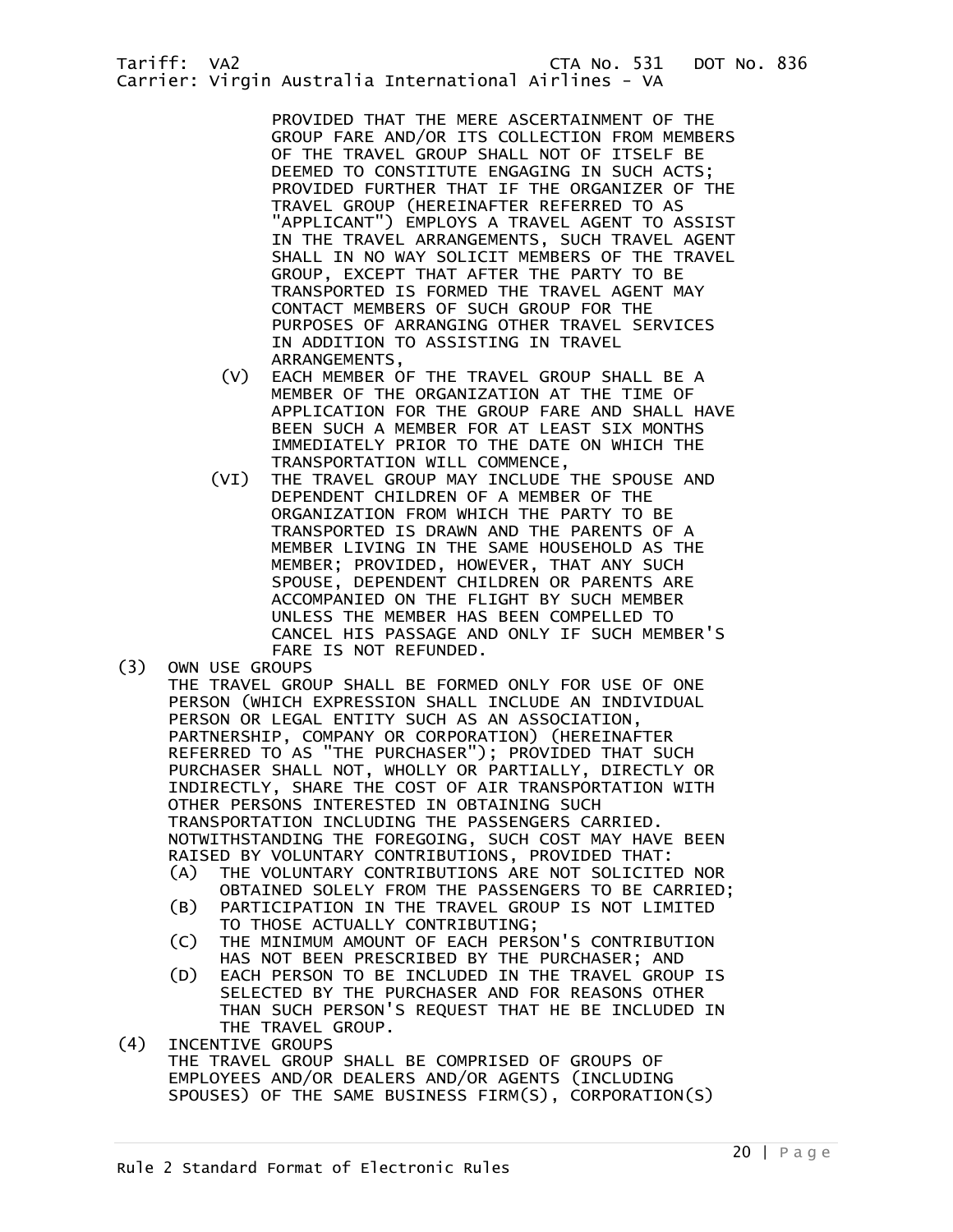OR ENTERPRISES(S) (EXCLUDING NON-PROFIT ORGANIZATIONS) TRAVELING UNDER AN ESTABLISHED INCENTIVE TRAVEL PROGRAM WHICH REWARDS THE EMPLOYEES, DEALERS AND/OR AGENTS FOR PAST WORK OR PROVIDES AN INCENTIVE FOR FUTURE ACTIVITIES; PROVIDED THAT:<br>(A) THE INCENTIVE TRAVEL

- THE INCENTIVE TRAVEL PROGRAM SHALL INCLUDE AIR TRANSPORTATION, ACCOMMODATIONS, SIGHTSEEING, ENTERTAINMENT AND OTHER FEATURES, THE COST OF WHICH IS BORNE ENTIRELY BY SUCH FIRM/CORPORATION/ENTERPRISE AND NOT PASSED ON DIRECTLY OR INDIRECTLY TO THE EMPLOYEES, DEALERS OR AGENTS;<br>(B) OFFICIALS
- (B) OFFICIALS (AND SPOUSES) OF SUCH FIRM, CORPORATION OR ENTERPRISE MAY BE INCLUDED IN THE GROUP IF THEY ARE TRAVELING FOR THE PURPOSE OF MAKING AWARDS OR OFFICIATING IN THE INCENTIVE TRAVEL PROGRAM;
- (C) EACH MEMBER OF THE INCENTIVE GROUP IS A MEMBER OF THE ORGANIZATION AT THE TIME OF APPLICATION FOR THE GROUP FARE.<br>(5) DOCUMENTATION
- DOCUMENTATION
	- (A) GENERAL REQUIREMENTS FOR ALL INDIVIDUAL AND GROUP INCLUSIVE TOURS THESE MUST BE VOUCHERS SPECIFYING SLEEPING ACCOMMODATIONS AND ANY SIGHTSEEING OR OTHER<br>FEATURES OF THE TOUR. SUCH VOUCHERS, INCLUI SUCH VOUCHERS, INCLUDING THOSE FOR GROUND TRANSPORTATION, MUST BE AVAILABLE FOR INSPECTION DURING CHECK-IN PRIOR TO COMMENCEMENT OF OUTBOUND TRANSATLANTIC TRAVEL.
	- (B) AFFINITY/INCENTIVE/NON-AFFINITY/OWN USE GROUP REQUIREMENTS
		- (I) WRITTEN APPLICATION, IN THE FORM REQUIRED, SHALL PROVIDE A FULL DESCRIPTION OF THE TRAVEL DESIRED, THE NAMES AND TOTAL NUMBER OF PASSENGERS, AND, WHERE APPLICABLE, THE AFFINITY/INCENTIVE/OWN USE PROVISION UNDER WHICH THE TRAVEL IS BEING REQUESTED, AND MUST BE SIGNED BY THE APPLICANT (THE PERSON RESPONSIBLE FOR THE TRAVEL ARRANGEMENTS OF THE GROUP).
		- (II) THE APPLICATION MUST BE SUBMITTED TO THE ISSUING CARRIER (THE CARRIER WHOSE TICKETS ARE TO BE ISSUED) PRIOR TO COMMENCEMENT OF OUTBOUND TRAVEL. THE DEADLINE FOR RECEIPT OF THE APPLICATION IS SPECIFIED IN EACH PARTICULAR GROUP TRAVEL RULE.
		- (III) EXCEPT AS OTHERWISE NOTED, ONLY THOSE PASSENGERS LISTED IN THE WRITTEN APPLICATION MAY BE TRANSPORTED.
			- (IV) PASSENGER SUBSTITUTION/ADDITIONS IF NAME CHANGES AND/OR ADDITIONS TO THE LIST OF PARTICIPANTS IN THE TRAVEL GROUP MAY BE MADE AFTER THE WRITTEN APPLICATION HAS BEEN SUBMITTED, A STATEMENT WILL APPEAR IN THIS CATEGORY GIVING THE NUMBER OF CHANGES AND/OR ADDITIONS PERMITTED AND THE DEADLINE, IF ANY IS INVOLVED.
				- (V) EACH TRAVEL GROUP SHALL BE IDENTIFIED BY A DEFINITE NUMBER (GROUP CODE) ASSIGNED BY THE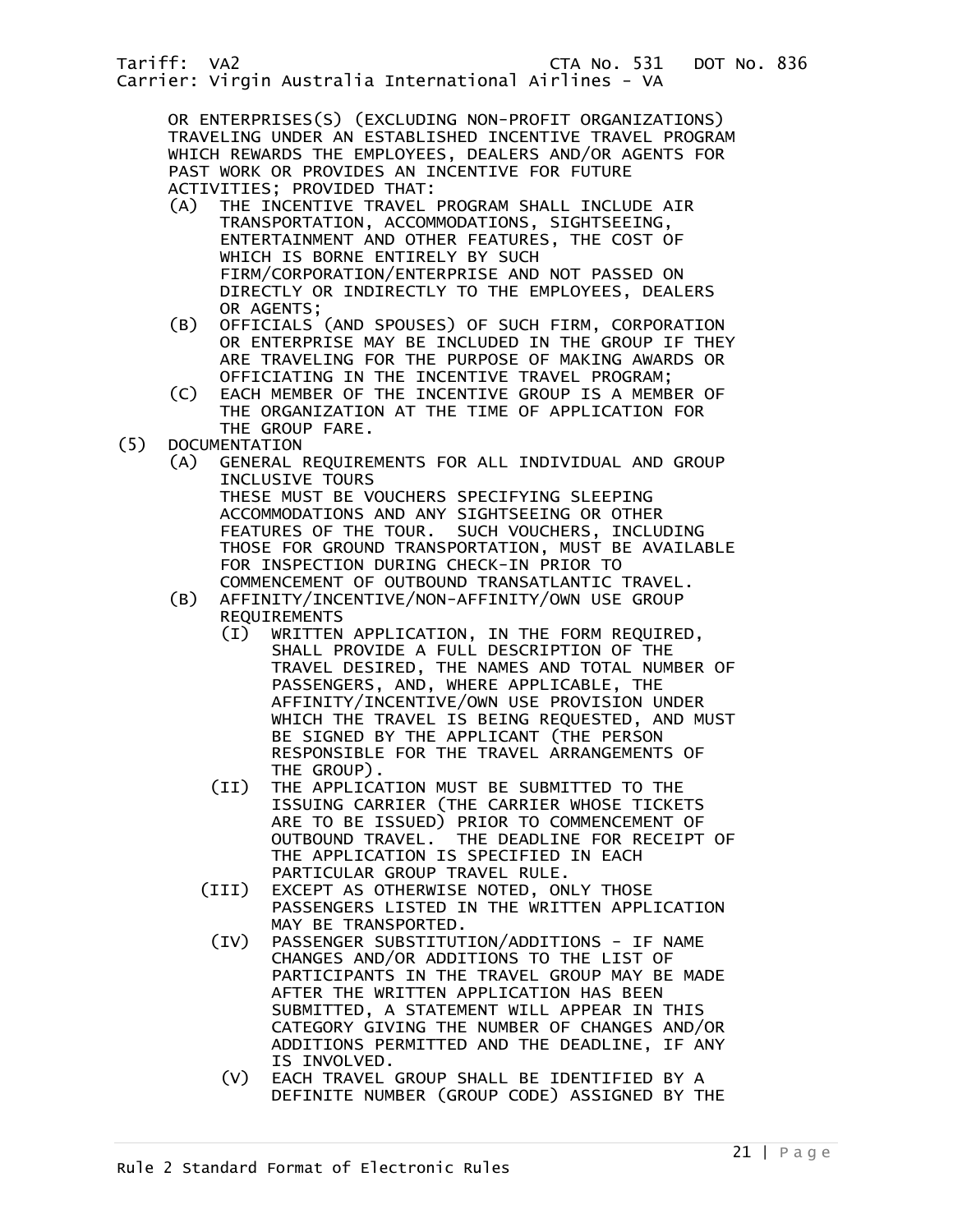CARRIER.

- (C) GROUP INCLUSIVE TOUR REQUIREMENTS
	- (I) WRITTEN APPLICATION, IN THE FORM REQUIRED, SHALL PROVIDE THE NAMES AND TOTAL NUMBER OF PASSENGERS AND THE INCLUSIVE TOUR CODE NUMBER, AND BE SIGNED BY THE TOUR OPERATOR OR A PASSENGER SALES AGENT (ALSO REFERRED TO AS THE 'TRAVEL ORGANIZER').
	- (II) THE APPLICATION MUST BE SUBMITTED TO THE ISSUING CARRIER PRIOR TO COMMENCEMENT OF OUTBOUND TRAVEL. THE DEADLINE FOR RECEIPT OF THE APPLICATION IS SPECIFIED IN EACH PARTICULAR GROUP TRAVEL RULE.
	- (III) EXCEPT AS OTHERWISE NOTED, ONLY THOSE PASSENGERS LISTED IN THE WRITTEN APPLICATION MAY BE TRANSPORTED.
	- (IV) PASSENGER SUBSTITUTIONS/ADDITIONS IF NAME CHANGES AND/OR ADDITIONS TO THE LIST OF PARTICIPANTS IN THE TRAVEL GROUP MAY BE MADE AFTER THE WRITTEN APPLICATION HAS BEEN SUBMITTED, A STATEMENT WILL APPEAR IN THIS CATEGORY GIVING THE NUMBER OF CHANGES AND/OR ADDITIONS PERMITTED AND THE DEADLINE, IF ANY IS INVOLVED.
- TOURS (CATEGORY 27)
- (1) MINIMUM TOUR PRICE
	- THE MINIMUM SELLING PRICE OF THE INCLUSIVE TOUR, NORMALLY EXPRESSED AS THE APPLICABLE INCLUSIVE TOUR PLUS A SPECIFIC DOLLAR AMOUNT.
- (B) ANY INCREASE IN THE MINIMUM SELLING PRICE DUE TO EXTRA DAYS OF STAY EN ROUTE.
- NOTE: THE TERM "MINIMUM TOUR PRICE" (MTP) SHALL BE UNDERSTOOD TO MEAN THE MINIMUM SELLING PRICE OF THE TOUR PER PASSENGER.
- (2) TOUR FEATURES (INCLUSIVE TOURS ONLY)
	- TOUR FEATURES MUST INCLUDE:<br>(A) EXCEPT AS OTHERWISE NO
		- EXCEPT AS OTHERWISE NOTED, THE INDIVIDUAL INCLUSIVE TOUR MUST BE INCLUDED IN IT'S PUBLISHED PRICE AND APPROPRIATE LITERATURE, IN ADDITION TO AIR TRANSPORTATION, THE COST OF SLEEPING OR HOTEL ACCOMMODATIONS, PLUS ANY OTHER FACILITIES OR ATTRACTIONS SUCH AS AIRPORT TRANSFERS,
		- SIGHTSEEING, MOTORCOACH TRIPS AND CAR RENTALS.<br>EXCEPT AS OTHERWISE NOTED, THE GROUP INCLUSIVE EXCEPT AS OTHERWISE NOTED, THE GROUP INCLUSIVE TOUR MUST INCLUDE IN IT'S PUBLISHED PRICE APPROPRIATE LITERATURE, IN ADDITION TO AIR TRANSPORTATION, THE COST OF AIRPORT TRANSFERS AND SLEEPING OR HOTEL ACCOMMODATIONS FOR THE TOTAL DURATION OF THE TRIP, PLUS OTHER FACILITIES OR ATTRACTIONS SUCH AS SIGHTSEEING, MOTORCOACH TRIPS
- AND CAR RENTALS.<br>TOUR LITERATURE (INCL) (3) TOUR LITERATURE (INCLUSIVE TOURS ONLY)
- TOUR LITERATURE MUST INCLUDE:
	- (A) THE PRICE OF THE INCLUSIVE TOUR (AIR AND LAND PRICES MAY BE SHOWN SEPARATELY);
		- (I) EXCEPT AS OTHERWISE NOTED, THE INDIVIDUAL INCLUSIVE TOUR MUST BE INCLUDED IN IT'S PUBLISHED PRICE AND APPROPRIATE LITERATURE,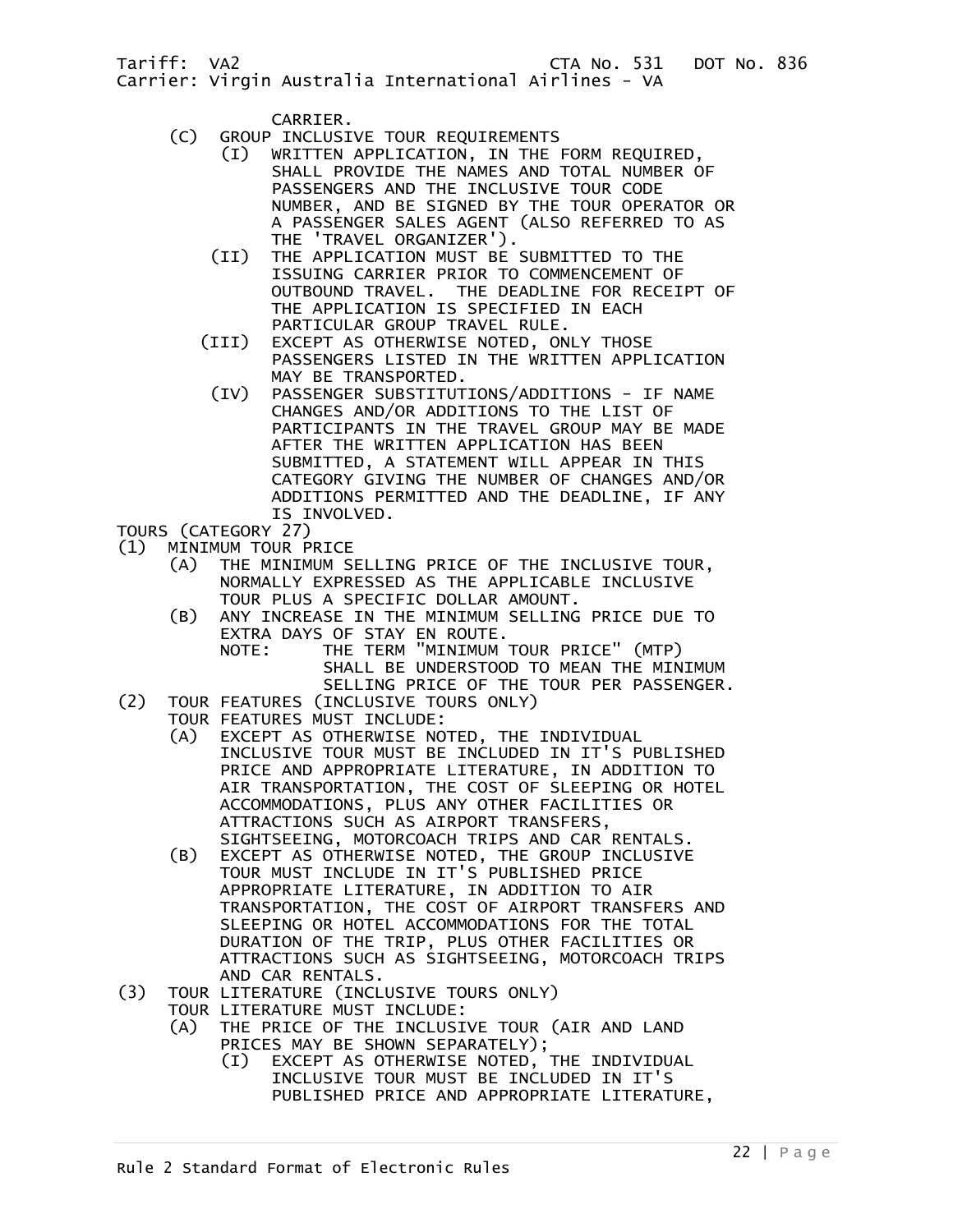IN ADDITION TO AIR TRANSPORTATION, THE COST OF SLEEPING OR HOTEL ACCOMMODATIONS, PLUS ANY OTHER FACILITIES OR ATTRACTIONS SUCH AS AIRPORT TRANSFERS, SIGHTSEEING, MOTORCOACH TRIPS AND CAR RENTALS.

 (II) EXCEPT AS OTHERWISE NOTED, THE GROUP INCLUSIVE TOUR MUST INCLUDE IN IT'S PUBLISHED PRICE APPROPRIATE LITERATURE, IN ADDITION TO AIR TRANSPORTATION, THE COST OF AIRPORT TRANSFERS AND SLEEPING OR HOTEL ACCOMMODATIONS FOR THE TOTAL DURATION OF THE TRIP, PLUS OTHER FACILITIES OR ATTRACTIONS SUCH AS SIGHTSEEING, MOTORCOACH TRIPS AND CAR RENTALS.

(B) THE INCLUSIVE TOUR CODE.<br>(4) TOURS MUST BE PAID FOR IN FUL (4) TOURS MUST BE PAID FOR IN FULL PRIOR TO COMMENCEMENT OF TRAVEL AND PRICE OF TOUR FEATURES AND FACILITIES MAY NOT BE LESS THAN THE AMOUNT SPECIFIED IN THIS CATEGORY OF THE PARTICULAR FARE RULE.

VISIT ANOTHER COUNTRY (CATEGORY 28) THIS CATEGORY REFLECTS THE REQUIREMENTS TO QUALIFY FOR A VISIT ANOTHER COUNTRY FARE, E.G., COUNTRY OF RESIDENCE, DISTANCE FROM DESTINATION COUNTRY AND TICKET PURCHASE. IF THIS CATEGORY IS NOT PRESENT, THE ASSUMPTION IS THAT THE FARE IS NOT A VISIT ANOTHER COUNTRY FARE. DEPOSITS (CATEGORY 29)

THIS CATEGORY INDICATES IF THERE ARE DEPOSIT REQUIREMENTS TO QUALIFY FOR A FARE, E.G., DEPOSIT AMOUNT, DAYS REQUIRED PRIOR TO TICKETING/TRAVEL, REFUND OF DEPOSIT CONDITIONS, AND WAIVERS FOR THE DEPOSIT REQUIREMENTS. IF THIS CATEGORY IS NOT PRESENT, THE ASSUMPTION IS THAT THERE ARE NO DEPOSIT REQUIREMENTS FOR THE FARE.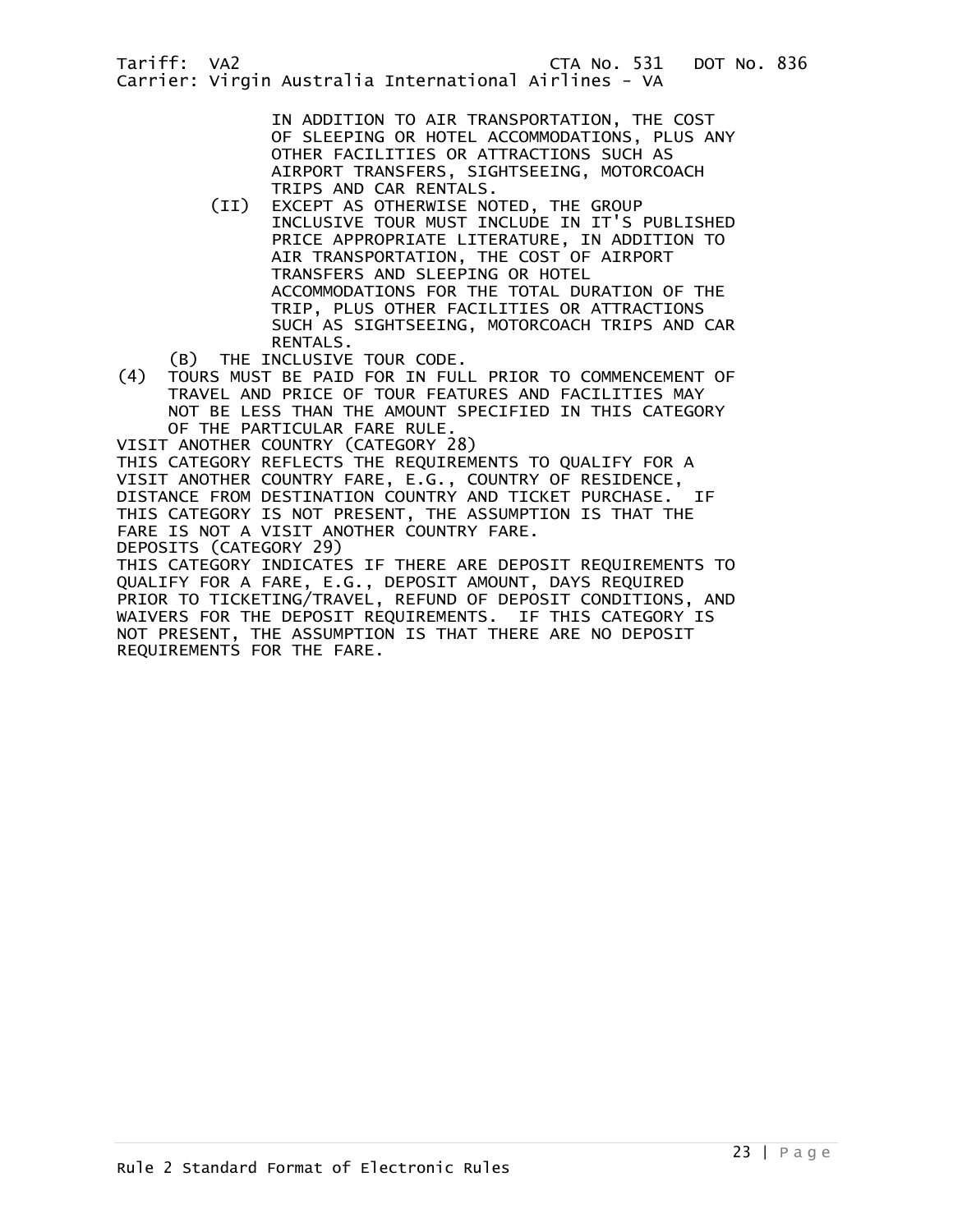## <span id="page-23-0"></span>Rule 5 Application of Tariff

Issued: October 26, 2019 Effective: October 27, 2019

- (A) GENERAL
- (1) EXCEPT AS PROVIDED BELOW, THE PROVISIONS OF THIS TARIFF APPLY LOCALLY VIA THE SERVICES OF THE CARRIERS SHOWN BELOW OR JOINTLY VIA THE SERVICES OF THESE CARRIERS WITH THE OTHER PARTICIPANTS IN THIS TARIFF: V AUSTRALIA.
- (2) RULES STATING ANY LIMITATION ON, OR CONDITION RELATING TO THE LIABILITY OF CARRIERS FOR PERSONAL INJURY OR DEATH ARE NOT PERMITTED TO BE INCLUDED IN TARIFFS FILES PURSUANT TO THE LAWS OF THE UNITED STATES, EXCEPT TO THE EXTENT PROVIDED IN RULE 55 (D) WITH RESPECT TO TARIFF C.A.B. NO. 836, ISSUED BY AIRLINE TARIFF PUBLISHING COMPANY, AGENT, FILED WITH THE DEPARTMENT OF TRANSPORTATION. NOTHING IN THIS TARIFF MODIFIED OR WAIVES ANY PROVISION OF THE WARSAW CONVENTION.
- (3) THIS TARIFF SHALL APPLY TO CARRIAGE OF PASSENGERS AND BAGGAGE INCLUDING ALL SERVICES INCIDENTAL THEREOF PERFORMED BY CARRIER UNDER LOCAL AND JOINT RATES AND CHARGED OF CARRIER CONTAINED IN TARIFFS WHICH MAKE SPECIFIC REFERENCE TO THIS TARIFF FOR GOVERNING RULES, REGULATIONS AND CONDITIONS OF CARRIAGE.<br>(4) FARES AND
	- FARES AND CHARGES OF MONETARY AMOUNTS SHOWN IN DOLLAR OR CENTS ARE STATED IN TERMS OF U.S. CURRENCY EXCEPT WHERE FARES AND CHARGES OR MONETARY AMOUNTS ARE SPECIFICALLY STATED AS BEING PUBLISHED IN CANADIAN CURRENCY OF OTHER CURRENCY.
- (5) RULES IN THIS TARIFF GOVERN THE APPLICATION OF ALL FARES AND CHARGES PUBLISHED IN TARIFF WHICH SPECIFICALLY REFER TO AND MADE SUBJECT TO THIS TARIFF WITH SUCH EXCEPTIONS AS MAY BE EXPRESSLY STATED IN SUCH TARIFFS. THESE RULES CONSTITUTE THE CONDITIONS UPON WHICH EACH CARRIER TRANSPORTS OR AGREES TO TRANSPORT AND ARE EXPRESSLY AGREED TO BY THE PASSENGER TO THE SAME EXTENT AS IF SUCH RULES WERE INCLUDED AS CONDITIONS IN THE CONTRACT OF CARRIAGE.
	- (6) THE RATES, FARES, CHARGES, CLASSIFICATIONS, RULES, REGULATIONS, PRACTICES AND SERVICES PROVIDED HEREIN AND IN TARIFFS GOVERNED BY THIS TARIFF HAVE BEEN FILED IN EACH COUNTRY IN WHICH FILING IS REQUIRED BY TREATY CONVENTION OR AGREEMENT ENTERED INTO BETWEEN THAT COUNTRY AND CANADA IN ACCORDANCE WITH THE PROVISIONS OF THE APPLICABLE TREATY, CONVENTION OR AGREEMENT.
	- (7) EXCEPT AS OTHERWISE PROVIDED BELOW, FARE RULE PROVISIONS, LOCAL OR JOINT FARES, INCLUDING ARBITRARIES CONTAINED IN THE ON-LINE TARIFF DATABASE MAINTAINED BY AIRLINE TARIFF PUBLISHING COMPANY, AGENT ON BEHALF OF VA ARE CONSIDERED TO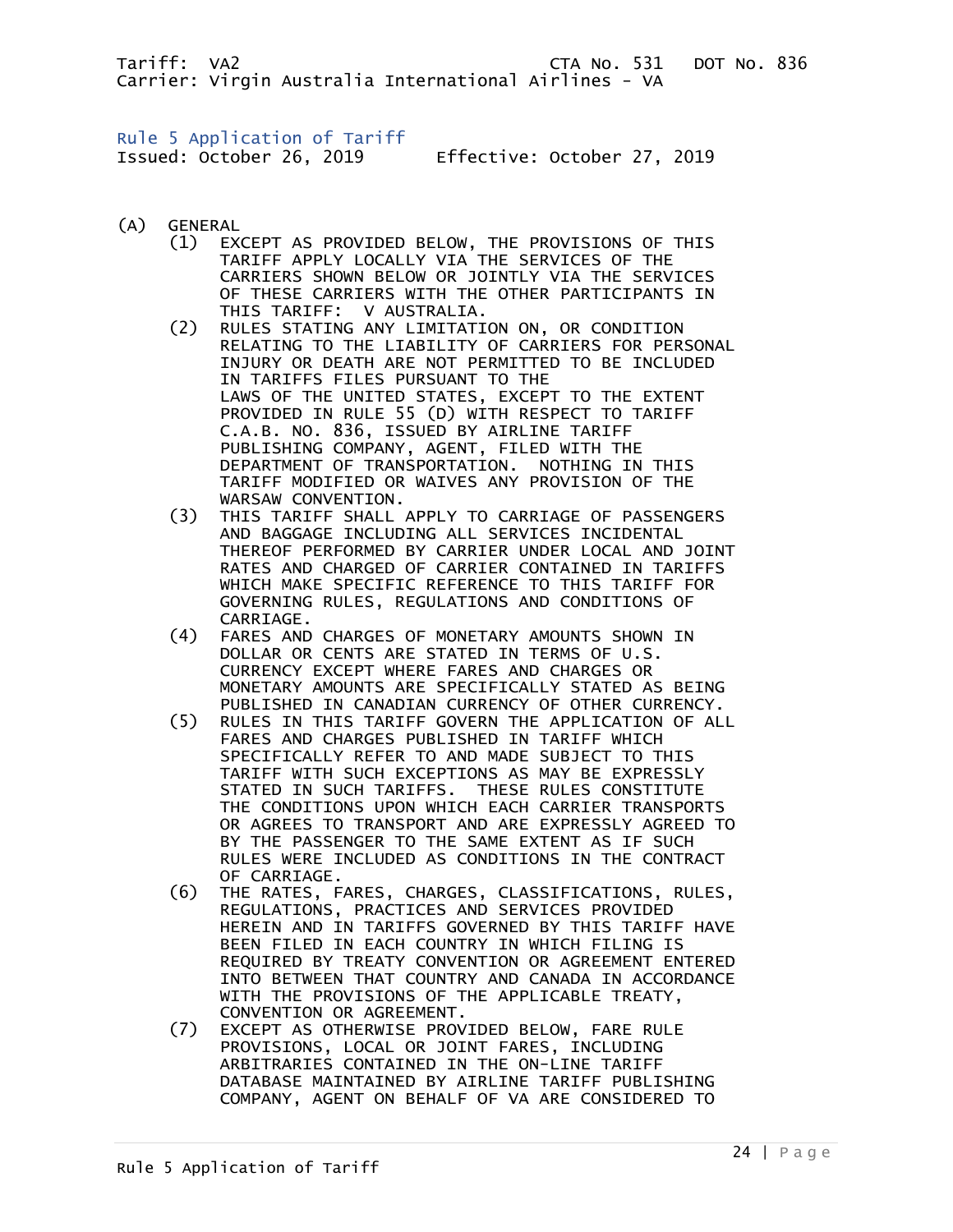- BE PART OF THIS TARIFF.<br>B) GRATUITOUS CARRIAGE WITH RES (B) GRATUITOUS CARRIAGE WITH RESPECT TO GRATUITOUS CARRIAGE, CARRIER RESERVES THE RIGHT TO EXCLUDE THE APPLICATION OF ALL OR ANY PART OF THIS TARIFF.
- (C) CHANGE WITHOUT NOTICE EXCEPT AS MAY BE REQUIRED BY APPLICABLE LAWS, GOVERNMENT REGULATIONS, ORDERS AND REQUIREMENTS, CARRIER'S RULES, REGULATIONS AND CONDITIONS OF CARRIAGE ARE SUBJECT TO CHANGE WITHOUT NOTICE; PROVIDED THAT NO SUCH CHANGE SHALL APPLY TO A CONTRACT OF CARRIAGE AFTER THE CARRIAGE HAS COMMENCED.<br>(D) WHEN RULES OF PROVISIONS IN THIS TARIFF OR TARIFFS
- WHEN RULES OF PROVISIONS IN THIS TARIFF OR TARIFFS GOVERNED HEREBY PROVIDE FOR THE APPLICATION OF FARES AND CHARGES BASED UPON PERCENTAGES OF OTHER FARES AND CHARGES, SUCH PROPORTIONATE FARES AND CHARGES WILL BE DETERMINED IN ACCORDANCE WITH THE PERCENTAGE CONVERSION INSTRUCTION OF THIS TARIFF.<br>EFFECTIVE RULES, FARES AND
- EFFECTIVE RULES, FARES AND CHARGES EXCEPT AS OTHERWISE PROVIDED HEREIN, THE APPLICABLE RULES, FARES AND CHARGES FOR CARRIAGE OF PASSENGERS AND/OR BAGGAGE ARE THOSE IN EFFECT ON THE DATE OF COMMENCEMENT OF CARRIAGE COVERED BY THE FIRST FLIGHT COUPON OF THE TICKET. WHEN THE FARES OF CHARGES, COLLECTED ARE NOT THE APPLICABLE FARES OR CHARGES THE DIFFERENCE WILL BE REFUNDED TO OR COLLECTED FROM THE PASSENGER, AS MAY BE APPROPRIATE. EXCEPTION 1: (APPLICABLE ONLY TO VA SALES AND TICKETS ISSUED IN THE U.S.A. FOR TRANSPORTATION ORIGINATING IN THE U.S.A.) NO INCREASE WILL BE COLLECTED IN CASES WHERE THE TICKET HAS BEEN ISSUED PRIOR TO THE EFFECTIVE DATE OF A TARIFF CONTAINING AN INCREASE IN THE APPLICABLE FARE, EFFECTED THROUGH A CHANGE IN THE FARE LEVEL, A CHANGE IN CONDITIONS GOVERNING THE FARE, OR A CANCELLATION OF THE FARES ITSELF, PROVIDED:
	- (1) THE ORIGINATING FLIGHT COUPON OF THE TICKET WAS ISSUED FOR A SPECIFIC FLIGHT AT THE FARE CONTAINED IN A TARIFF LAWFULLY IN EFFECT ON THE DATE OF TICKET ISSUANCE (DETERMINED BY THE VALIDATION ON
	- THE TICKET);<br>C2) THE ORIGINAT THE ORIGINATING FLIGHT SHOWN ON THE TICKET IS NOT VOLUNTARILY CHANGED AT THE PASSENGER' REQUEST SUBSEQUENT TO THE EFFECTIVE DATE OF ANY
- INCREASE IN THE APPLICABLE FARE;<br>(3) THIS PROVISION WILL APPLY ONLY T (3) THIS PROVISION WILL APPLY ONLY TO THE PASSENGER TO WHOM THE TICKET WAS ORIGINALLY ISSUED. FURTHERMORE, THESE PROVISION WILL NOT APPLY TO SALES MADE OUTSIDE THE U.S.A. FOR TICKETS TO BE ISSUED IN THE U.S.A. THESE PROVISIONS WILL ALSO APPLY TO GROUPS AT ANY FARE FOR TICKETS ISSUED AFTER THE EFFECTIVE DATE BUT IN EXCHANGE OF AN MCO COVERING FULL PAYMENT/DEPOSIT PRIOR TO THE EFFECTIVE DATE OF THE FARE.

 EXCEPTION 2: (APPLICABLE TO TRANSPACIFIC FARES FROM THE U.S.A. TO AREAS 2/3 AND TO FARES FROM THE USA TO POINTS IN THE WESTERN HEMISPHERE) WHEN A FARE IS INTRODUCED OR A CURRENT FARE IS REDUCED IN A MARKET, TICKETED PASSENGERS MAY DOWNGRADE PRIOR TO DEPARTURE OF THE ORIGINATING FLIGHT AND RECEIVE A REFUND OF THE DIFFERENCE IN FARES LESS AN ADMINISTRATIVE SERVICE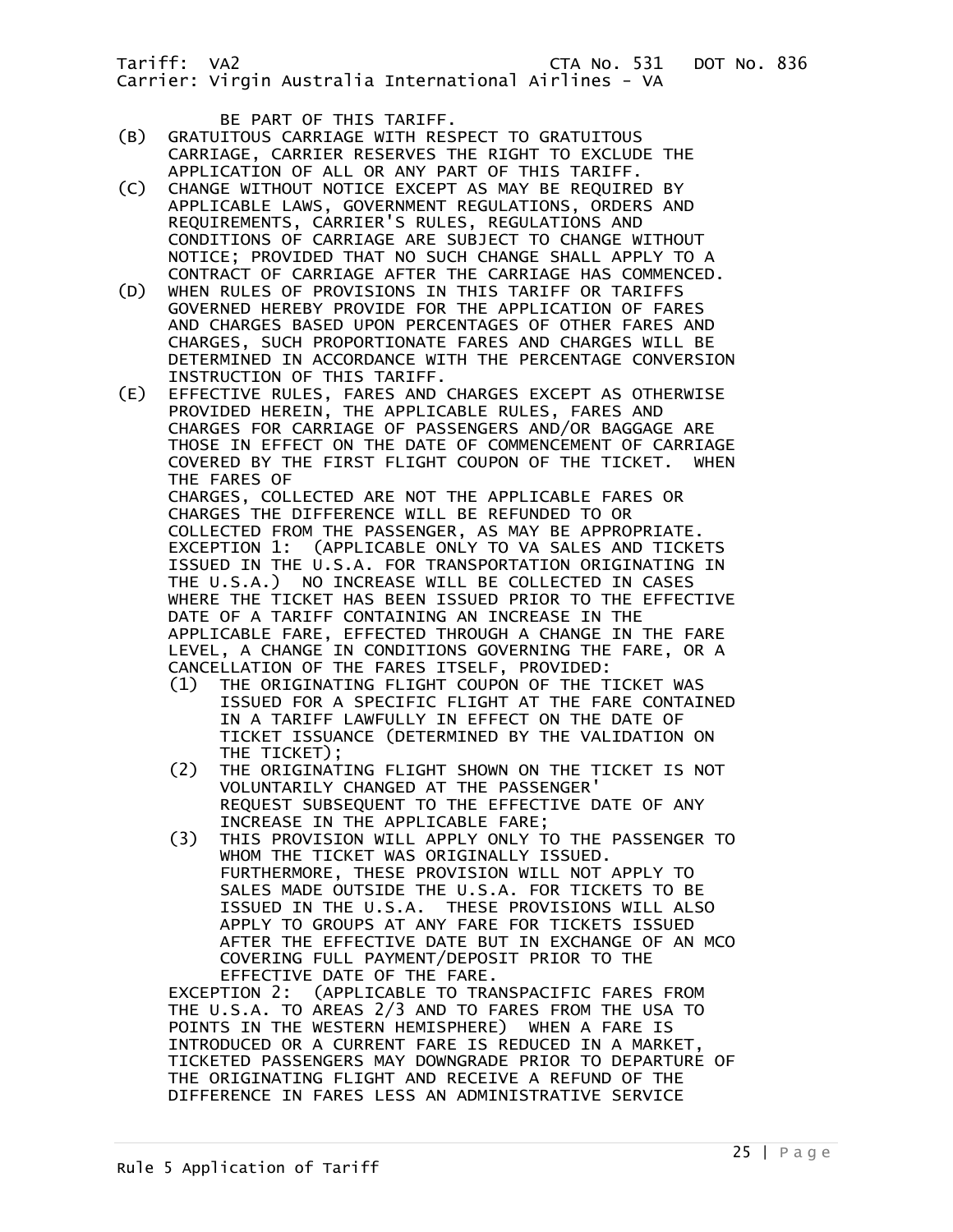CHARGE, SUBJECT TO THE FOLLOWING CONDITIONS:

- (A) NO CHANGE MAY BE MADE TO THE ORIGIN/DESTINATION/CONNECTION/STOPOPVER POINTS/FLIGHTS/DATES SHOWN ON THE ORIGINAL TICKET:
- (B) ALL CONDITIONS OF THE NEW FARE MUST BE MET
	- INCLUDING REBOOKING IN THE CORRECT BOOKING CODE;<br>C) AN ADMINISTRATIVE SERVICE CHARGE OF USD 150.00 O AN ADMINISTRATIVE SERVICE CHARGE OF USD 150.00 OR ITS EQUIVALENT CONVERTED AT THE BSR WILL BE APPLIED FOR ALL TICKETS/UNTICKETED PTA'S PRESENTED
	- FOR DOWNGRADE;<br>D) IF THE ORIGINA IF THE ORIGINAL FARE WAS NON-REFUNDABLE IN WHOLE OR IN PART, THE ORIGINAL NON-REFUNDABLE AMOUNT WILL REMAIN NON-REFUNDABLE.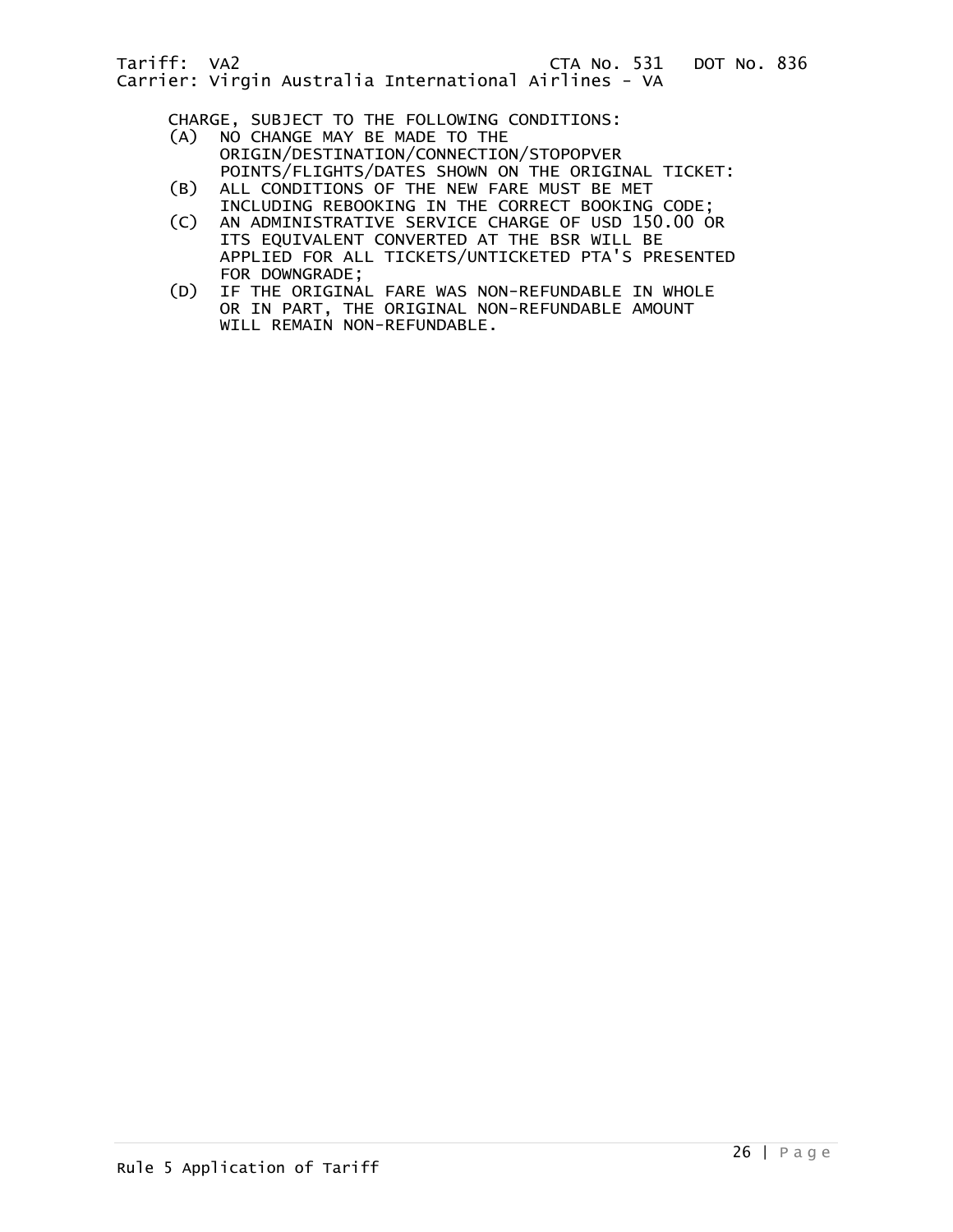<span id="page-26-0"></span>Rule 6 Classes of Service

Issued: October 26, 2019 Effective: October 27, 2019

(A) FIRST CLASS

 FIRST CLASS FARES APPLY FOR TRANSPORTATION IN THE FIRST CLASS COMPARTMENT OF COMBINATION COMPARTMENT AIRCRAFT DESIGNATED AS FIRST CLASS, BUSINESS CLASS AND ECONOMY CLASS IN CARRIER'S SCHEDULE.

DESCRIPTION/CONDITIONS OF SERVICE

- (1) BOEING 747B THE FIRST CLASS SECTION WILL BE LOCATED IN THE FORWARD MOST MAIN DECK COMPARTMENT AND THE UPSTAIRS COMPARTMENT OF THE AIRCRAFT.
- (2) BOEING 747 SP AIRCRAFT THE FIRST CLASS SECTION WILL BE LOCATED IN THE UPSTAIRS COMPARTMENT OF THE AIRCRAFT.
- (3) WHERE POSSIBLE, FIRST CLASS PASSENGERS WILL BE PROVIDED WITH CHECK-IN FACILITIES SEPARATE FROM THOSE PROVIDED TO ECONOMY CLASS PASSENGERS.
- (4) PASSENGERS SEATED IN THE FIRST CLASS SECTION WILL (WHEN FLIGHT TIME PERMITS) BE AFFORDED INFLIGHT AMENITIES SUCH AS COMPLIMENTARY BEVERAGES (INCLUDING COCKTAILS) AND COMPLIMENTARY USE OF HEADSETS FOR AUDIO/VISUAL ENTERTAINMENT (WHERE SUCH FEATURE IS PROVIDED IN-FLIGHT).
	- (5) PASSENGERS ELIGIBLE FOR THE FIRST CLASS SEATING WILL BE AFFORDED USE OF THE CAPTAINS CLUB LOUNGE WHERE SUCH FACILITIES EXIST.<br>(B) BUSINESS CLASS BUSINESS CLASS
		- BUSINESS CLASS FARES APPLY FOR TRANSPORTATION IN THE BUSINESS CLASS COMPARTMENT OF COMBINATION COMPARTMENT AIRCRAFT DESIGNATED AS FIRST CLASS, BUSINESS CLASS AND ECONOMY CLASS IN THE CARRIER'S SCHEDULE.

DESCRIPTION/CONDITIONS OF SERVICE<br>(1) BOEING 747B AIRCRAFT - THE BI

- (1) BOEING 747B AIRCRAFT THE BUSINESS CLASS SECTION WILL BE LOCATED IMMEDIATELY BEHIND THE MAIN DECK FIRST CLASS COMPARTMENT AND WILL EXTEND REARWARD IN THE AIRCRAFT TO THAT POINT AT WHICH SEATING FOR PASSENGERS TRAVELLING AT ECONOMY CLASS FARES BEGINS.
- (2) BOEING 747 SP AIRCRAFT THE BUSINESS CLASS SECTION WILL BE LOCATED IN THE FORWARD MOST MAIN DECK COMPARTMENT OF THE AIRCRAFT.
- (3) WHERE POSSIBLE, BUSINESS CLASS PASSENGERS WILL BE PROVIDED WITH CHECK-IN FACILITIES SEPARATE FROM THOSE PROVIDED TO ECONOMY CLASS PASSENGERS.
- (4) PASSENGERS SEATED IN THE BUSINESS CLASS SECTION WILL (WHEN FLIGHT TIME PERMITS) BE AFFORDED INFLIGHT AMENITIES SUCH AS COMPLIMENTARY BEVERAGES (INCLUDING COCKTAILS) AND COMPLIMENTARY USE OF HEADSETS FOR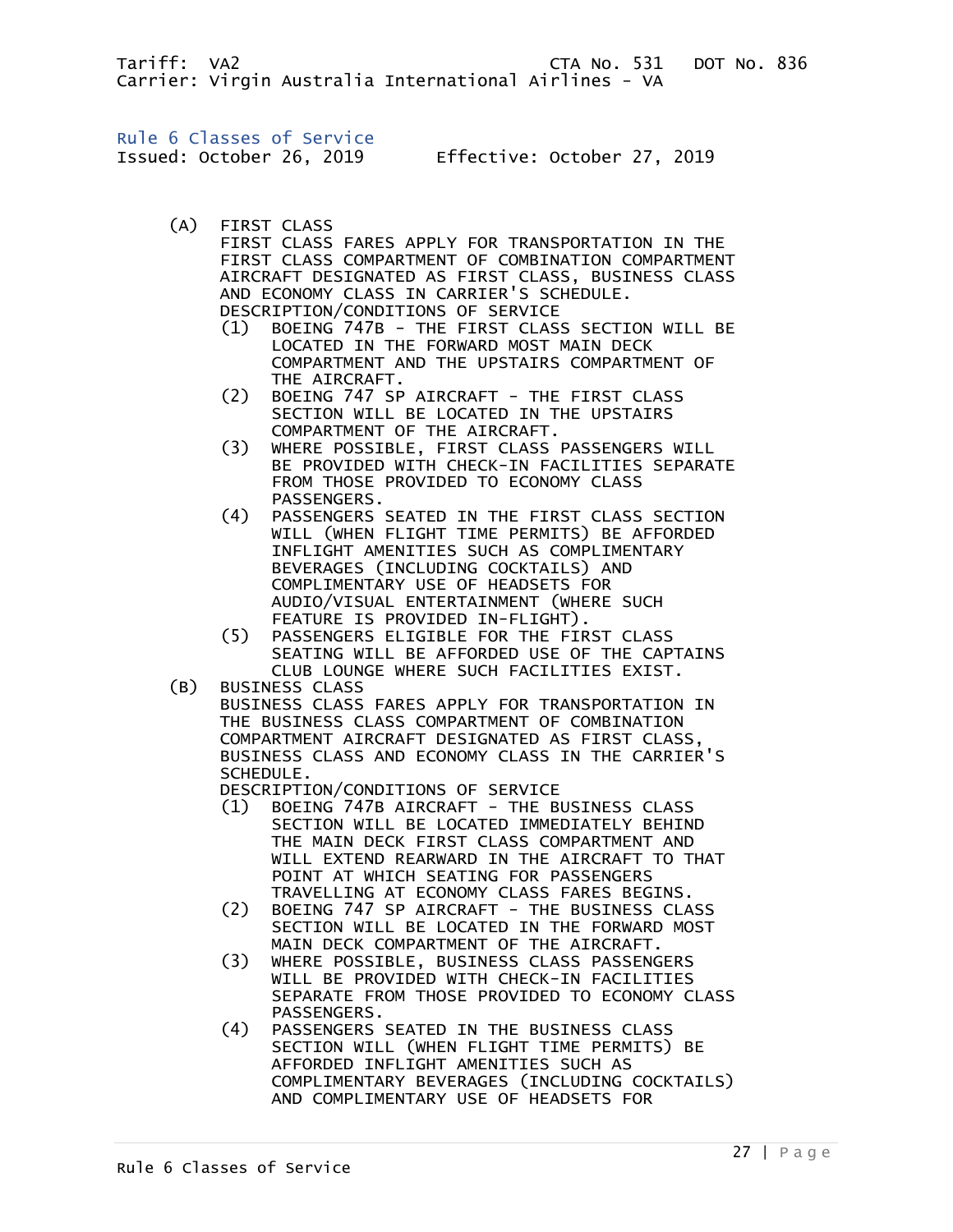| Tariff: VA2 |  |                                                       | CTA No. 531 |  |
|-------------|--|-------------------------------------------------------|-------------|--|
|             |  | Carrier: Virgin Australia International Airlines - VA |             |  |

 AUDIO/VISUAL ENTERTAINMENT (WHERE SUCH FEATURES ARE PROVIDED INFLIGHT).

- (5) PASSENGERS ELIGIBLE FOR BUSINESS CLASS SEATING WILL BE AFFORDED USE OF THE CAPTAINS CLUB LOUNGE WHERE SUCH FACILITIES EXIST.
- (C) ECONOMY CLASS

 ECONOMY CLASS FARES APPLY FOR TRAVEL IS IN THE ECONOMY CLASS COMPARTMENT OF COMBINATION COMPARTMENT AIRCRAFT DESIGNATED AS FIRST CLASS, BUSINESS CLASS AND ECONOMY CLASS IN THE CARRIER'S SCHEDULE.

DESCRIPTION/CONDITIONS OF SERVICE<br>(1) THE ECONOMY CLASS SECTION WI

- THE ECONOMY CLASS SECTION WILL BE LOCATED IMMEDIATELY BEHIND THE BUSINESS CLASS SECTION.
- (2) PASSENGERS SEATED IN THE ECONOMY CLASS SECTION WILL BE AFFORDED COMPLIMENTARY BEVERAGES (INCLUDING COCKTAILS) AND THE COMPLIMENTARY USE OF HEADSETS FOR AUDIO/VISUAL ENTERTAIMENT WHERE SUCH FEATURE IS PROVIDED IN FLIGHT.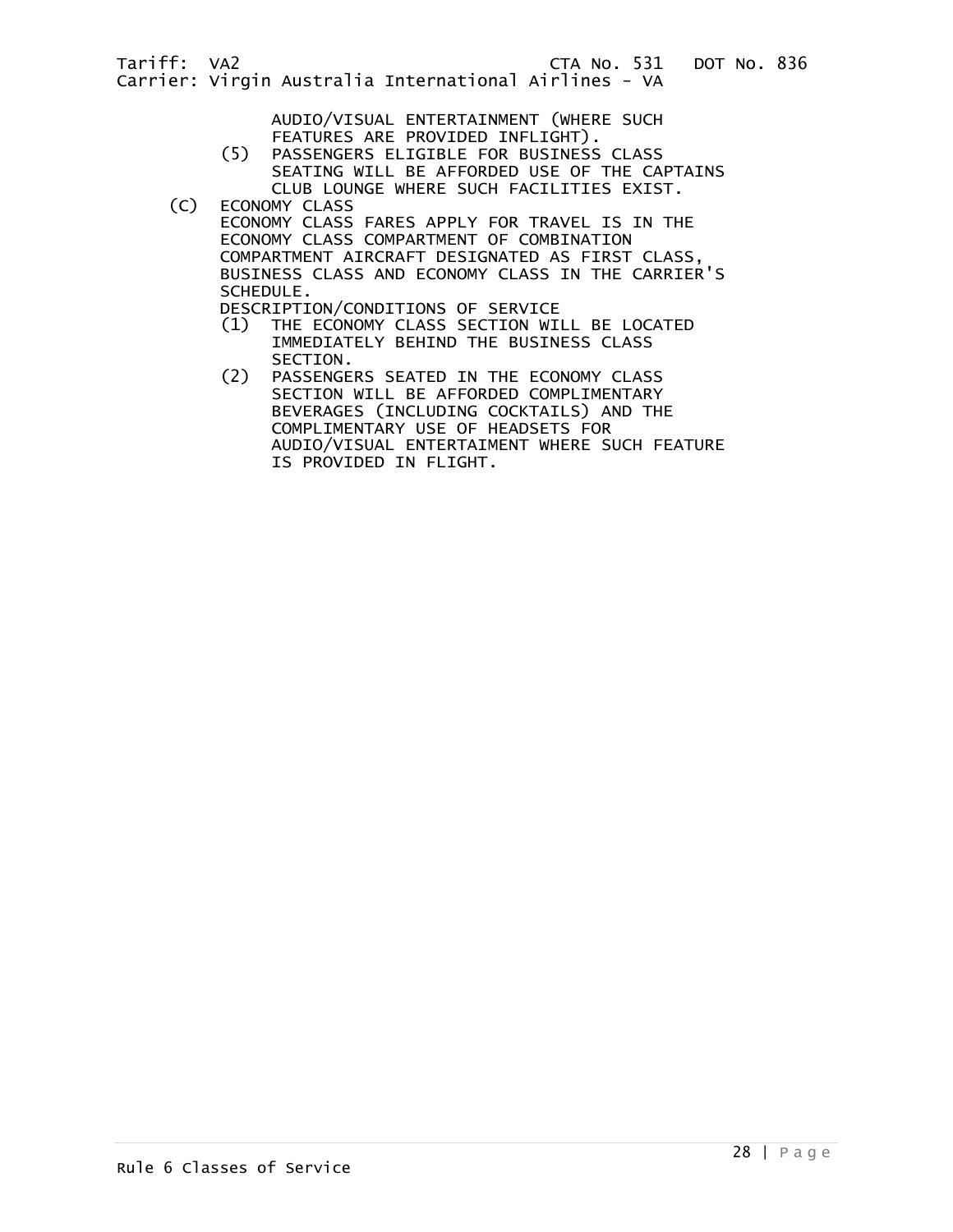<span id="page-28-0"></span>Rule 15 Electronic Surveillance of Passengers and Baggage Issued: October 26, 2019 Effective: October 27, 2019

PASSENGERS AND THEIR BAGGAGE ARE SUBJECT TO INSPECTION WITH AN ELECTRONIC DETECTOR WITH OR WITHOUT THE PASSENGER'S CONSENT OR KNOWLEDGE.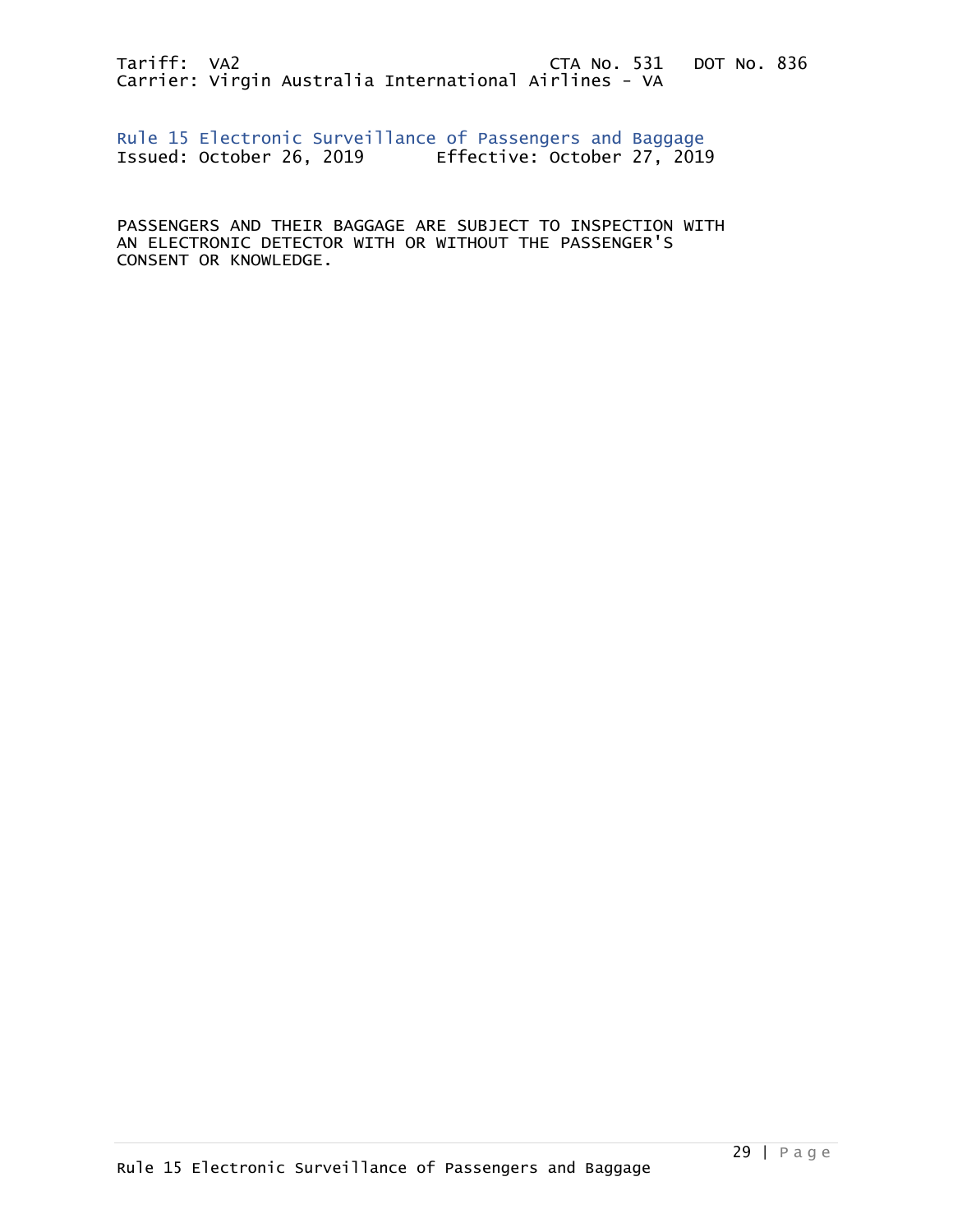<span id="page-29-0"></span>Rule 21 Transport of Passengers with Disabilities Issued: October 26, 2019 Effective: October 27, 2019

- (A) DEFINITIONS
	- (1) PASSENGERS SHALL BE CONSIDERED A PASSENGER WITH DISABILITIES WHEN THEIR PHYSICAL, MEDICAL OR MENTAL CONDITION REQUIRES INDIVIDUAL ATTENTION ON ENPLANING, DEPLANING, DURING FLIGHT, IN AN EMERGENCY EVACUATION OR DURING GROUND HANDLING WHICH IS NORMALLY NOT EXTENDED TO OTHER PASSENGERS.
	- (2) AMBULATORY A PERSON WHO IS ABLE TO MOVE ABOUT WITHIN THE AIRCRAFT UNASSISTED.
	- (3) NON-AMBULATORY A PERSON WHO IS NOT ABLE TO MOVE WITHIN THE AIRCRAFT UNASSISTED.<br>(4) SELF-RELIANT - A PERSON WHO IS
	- (4) SELF-RELIANT A PERSON WHO IS INDEPENDENT, SELF-SUFFICIENT AND CAPABLE OF TAKING CARE OF ALL PHYSICAL NEEDS DURING FLIGHT, AND WHO REQUIRES NO SPECIAL OR UNUSUAL ON BOARD ATTENTION BEYOND THAT AFFORDED TO THE GENERAL PUBLIC. EXCEPT THAT ASSISTANCE IN BOARDING AND DEPLANING MAY BE REQUIRED.
	- (5) NON-SELF-RELIANT A PERSON WHO IS INCAPABLE OF SELF-CARE DURING A FLIGHT.<br>G) DETERMINATION OF SELF-RELI
	- (6) DETERMINATION OF SELF-RELIANCE THE CARRIER WILL ACCEPT THE DISABLED PERSON'S
- DETERMINATION AS TO SELF-RELIANCE.<br>(B) ACCEPTANCE OF PASSENGER WITH DISABILITI ACCEPTANCE OF PASSENGER WITH DISABILITIES

(1) MEDICAL CLEARANCE

 THE CARRIER RESERVES THE RIGHT TO REQUIRE A MEDICAL CLEARANCE FROM THE COMPANY MEDICAL AUTHORITIES IF TRAVEL INVOLVES ANY UNUSUAL RISK OR HAZARD TO THE PASSENGER OR TO OTHER PERSONS (INCLUDING, IN CASES OF PREGNANT PASSENGERS, UNBORN CHILDREN).

(2) RESERVATIONS

 RESERVATIONS SHOULD BE MADE AT LEAST 48 HOURS IN ADVANCE OF TRAVEL (EXCEPT FOR OXYGEN AND/OR STRETCHERS, WHICH MUST BE MADE AT LEAST FIVE (5) WORKING DAYS IN ADVANCE), ADVISING THE CARRIERS AS TO THE NATURE OF THE DISABILITY AND ASSISTANCE REQUIRED, SO THAT CARRIER ARRANGEMENTS CAN BE MADE. CARRIERS WILL MAKE EVERY EFFORT TO ACCOMMODATE PASSENGERS WHO FAIL TO MAKE TIMELY

- RESERVATIONS.<br>SEATING RESTR (3) SEATING RESTRICTIONS PERSONS WITH DISABILITIES WILL NOT BE PERMITTED TO OCCUPY SEATS IN DESIGNATED EMERGENCY EXIT ROWS OR ON AN AIRCRAFT UPPER DECK. CARRIER HAS THE ABILITY TO ASSIGN SEATS AND/OR RESTRICT SEATING
- SUCH AS TO ANY WINDOW SEATS.<br>(4) PERSONS WITH A DISABILITY WI PERSONS WITH A DISABILITY WILL BE ACCEPTED FOR TRANSPORTATION AS OUTLINED BELOW: DISABILITY PERSONAL

ATTENDANT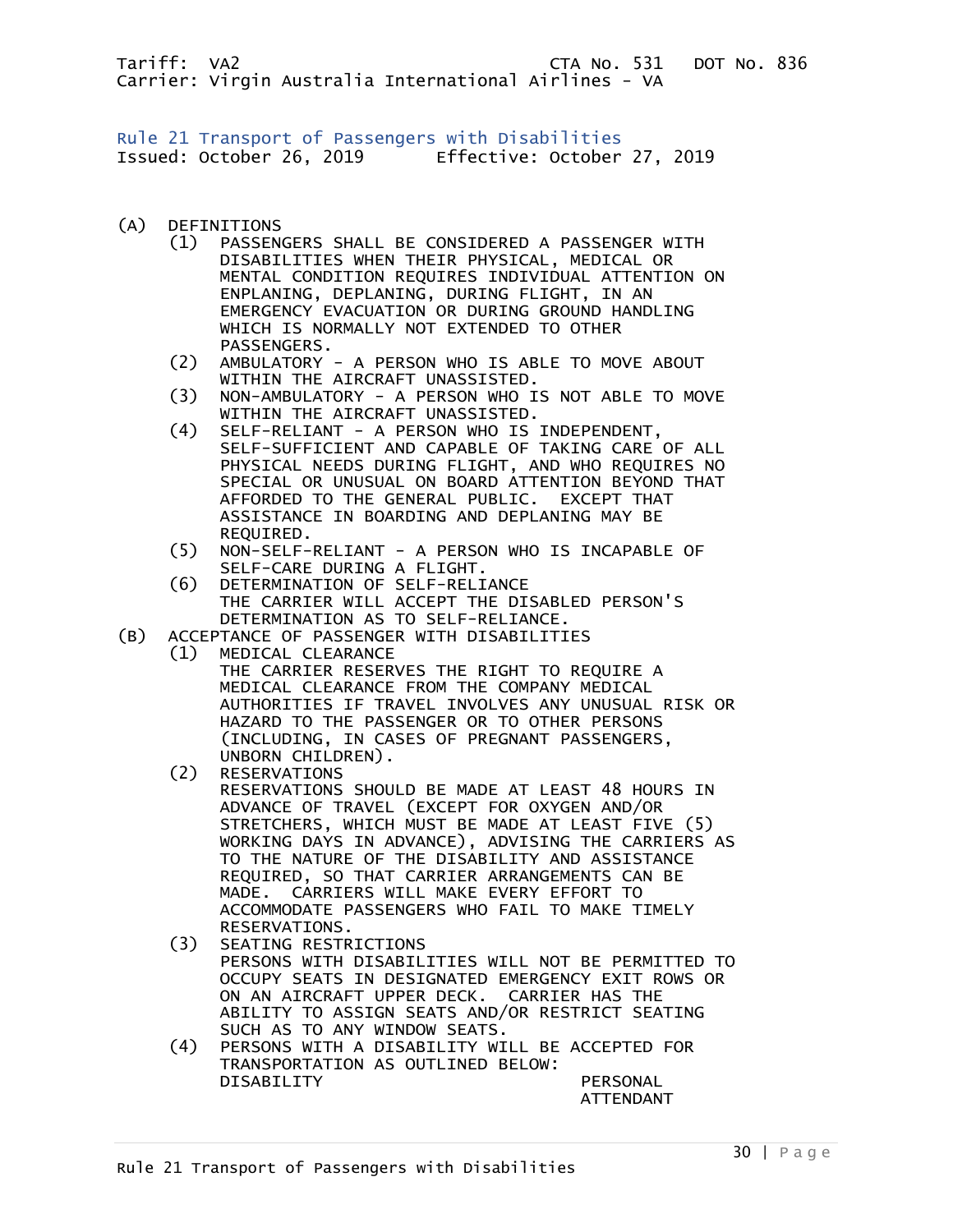REQUIRED<br>BLIND BLIND NO DEAF NOTES AND THE RESERVE TO A RESERVE THE RESERVE TO A RESERVE THE RESERVE TO A RESERVE THE RESERVE TO A RES BLIND AND DEAF/SELF-RELIANT NO BLIND AND DEAF/NON-SELF RELIANT YES INTELLECTUAL/SELF-RELIANT NO INTELLECTUAL/NON-SELF RELIANT AMBULATORY/SELF-RELIANT NO AMBULATORY/NON-SELF RELIANT VESTALL THE MEST REST MATCH NON-AMBULTORY/SELF-RELIANT NO<br>(\*)  $(\textcolor{red}{*})$ 

- NON-AMBULATORY/NON-SELF RELIANT YES<br>(\*) EXCEPT IN CASES WHERE THE NUMBER OF SUCH EXCEPT IN CASES WHERE THE NUMBER OF SUCH PASSENGERS TRAVELLING ON A GIVEN FLIGHT EXCEEDS THE CIVIL AERONAUTICS DIRECTORATE TRANSPORT CANADA GUIDELINE COMMERCIAL AIR SERVICES (CARRIAGE OF NON-AMBULATORY PASSENGERS ON LARGE TURBO-JET AEROPLANES). CARRIERS ARE ADVISED TO REFER TO THE CURRENT GUIDELINE FOR FURTHER INFORMATION.
- (C) ACCEPTANCE OF SPECIAL SEATS FOR CHILDREN WITH SEVERE DISABILITY (SEAT SHELL) IN SPECIAL CASES, CHILDREN WITH SEVERE DISABILITY HAVE TO BE TRANSPORTED IN ESPECIALLY ADAPTED OR MANUFACTURED CHILD SEATS WHICH HAVE TO BE INSTALLED IN THE AIRCRAFT ON PASSENGER SEATS SPECIALLY DESIGNATED FOR THE PURPOSE. IF A PASSENGER REQUESTS SUCH TRANSPORTATION, SPECIALIZED COMPATIBILITY TESTING AND APPROVAL OF THE CHILD SEAT TO BE USED IS REQUIRED BY REGULATIONS. THE FOLLOWING MAXIMUM MEASUREMENTS OF SEAT SHELLS ARE ACCEPTED AND WILL BE APPROVED IN ADVANCE BY THE PASSENGER SERVICE DEPARTMENT OF THE CARRIER: 65X43X60 CM (HEIGHT X WIDTH X DEPTH). ALWAYS A WINDOW SEAT (EXCEPT EXIT AND FIRST ROW) WILL BE PREASSIGNED. THE PASSENGER HAS TO PROVIDE A COPY OF THE TESTING AND APPROVAL DOCUMENTATION AT THE CHECK-IN COUNTER AND HAND OVER THE COPY TO THE CREW ON BOARD, WHO WILL REQUIRE THE INSTALLATION INSTRUCTIONS CONTAINED WITHIN.<br>(D) ACCEPTANCE OF SERVICE ANIMALS
- ACCEPTANCE OF SERVICE ANIMALS CARRIER ACCEPTS FOR TRANSPORTATION WITHOUT CHARGE A PROPERLY HARNESSED DOG OR OTHER HARNESSED SERVICE ANIMAL TO LEAD AND/OR ASSIST THE PASSENGER WITH DISABILITIES, WHEN IT ACCOMPANIES A PASSENGER DEPENDENT UPON SUCH A SERVICE ANIMAL. THE SERVICE ANIMAL WILL BE PERMITTED TO ACCOMPANY SUCH PASSENGER INTO THE CABIN. THE PASSENGER AND THE SERVICE ANIMAL WILL NORMALLY BE ALLOCATED A BULKHEAD SEAT, WHERE THERE IS SUFFICIENT FLOOR SPACE FOR THE ANIMAL. IN EXTREME CASES, IF THE ANIMAL IS LARGE AND HEAVY, AN ADDITIONAL SEAT FLOOR AREA (PREFERABLY WINDOW SEAT) SHOULD BE AVAILABLE (PURCHASE OF AN EXTRA SEAT OR IF A SEAT IS AVAILABLE ALLOCATION AT CHECK-IN).
- (E) ACCEPTANCE OF MOBILITY AIDS IN ADDITION TO THE REGULAR FREE BAGGAGE ALLOWANCE, CARRIER WILL ACCEPT THE FOLLOWING ITEMS WHICH MUST BE STOWED IN THE BAGGAGE COMPARTMENT: (1) MANUALLY OPERATED WHEELCHAIRS AND WALKERS (2) WHEELCHAIRS WITH NONSPILLABLE BATTERIES WITH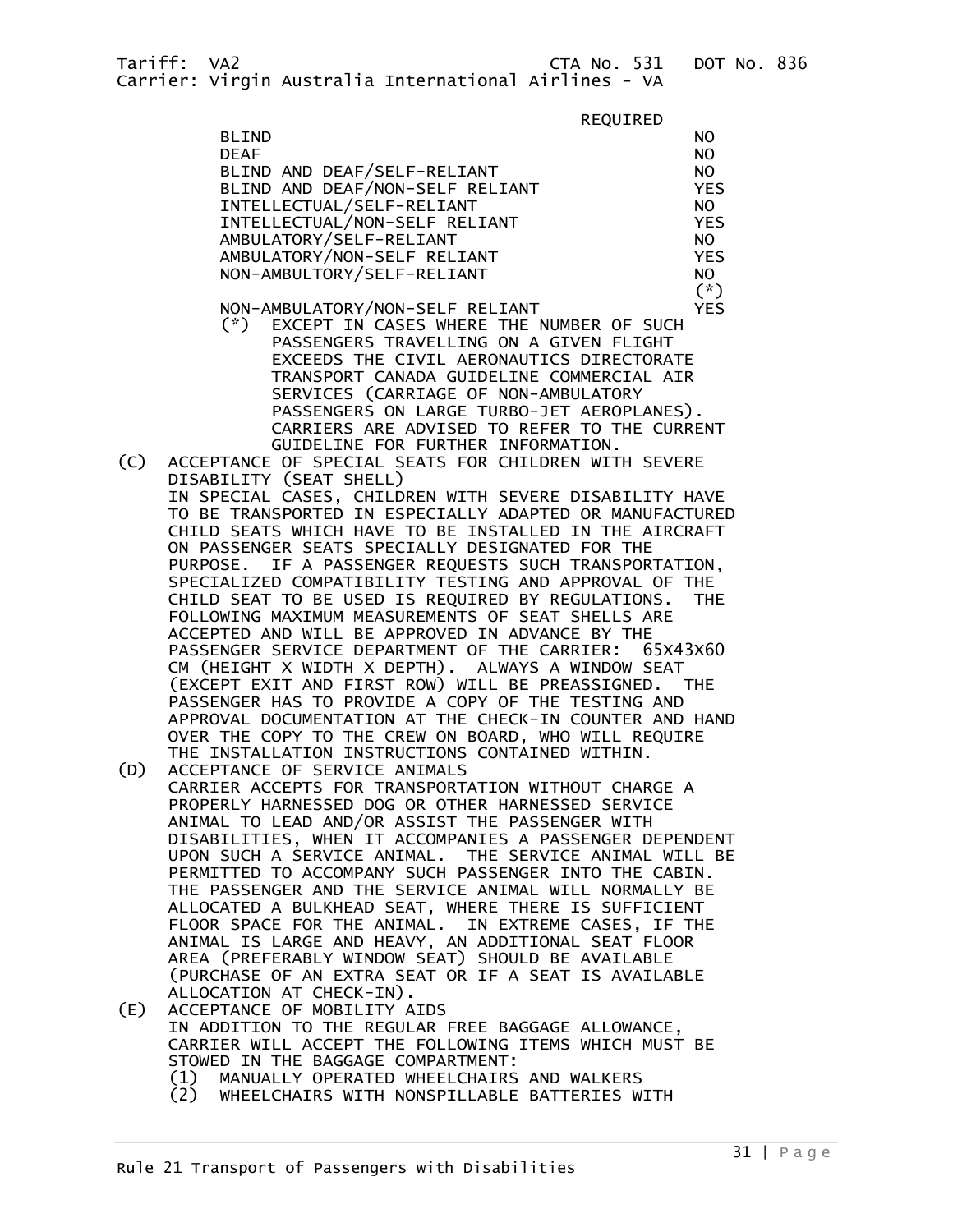TERMINALS DISCONNECTED AND TAPED.

- (3) CRUTCHES AND CANES MAY BE RETAINED IN THE PASSENGER'S CUSTODY PROVIDED THEY ARE STOWED IN ACCORDANCE WITH CARRIER'S SAFETY REGULATIONS.<br>(4) WHEELCHAIRS WITH SPILLABLE WET CELL BATTERIES
- WHEELCHAIRS WITH SPILLABLE WET CELL BATTERIES<br>(A) ON CONTAINERIZED AIRCRAFT SUCH AS
	- ON CONTAINERIZED AIRCRAFT SUCH AS B747/B767/A320 WHEN LOADED IN A LD3 BAGGAGE CONTAINER IN AN UPRIGHT POSITION (AT NO COST TO THE PASSENGER). BATTERIES MUST BE DISCONNECTED AT BOTH TERMINALS, CAPPED TO PREVENT SHORT CIRCUITS AND MUST BE SECURED TO THE WHEELCHAIR WITH NON-CONDUCTIVE MATERIAL;
	- (B) WHEELCHAIR IN A NON UPRIGHT POSITION: ON NARROW-BODY AIRCRAFT SUCH AS DC9/B727 THE BATTERY MUST BE REMOVED AND STORED IN A KIMPACK BATTERY KIT WHICH IS AVAILABLE FROM THE CARRIER AT NO COST TO THE PASSENGER.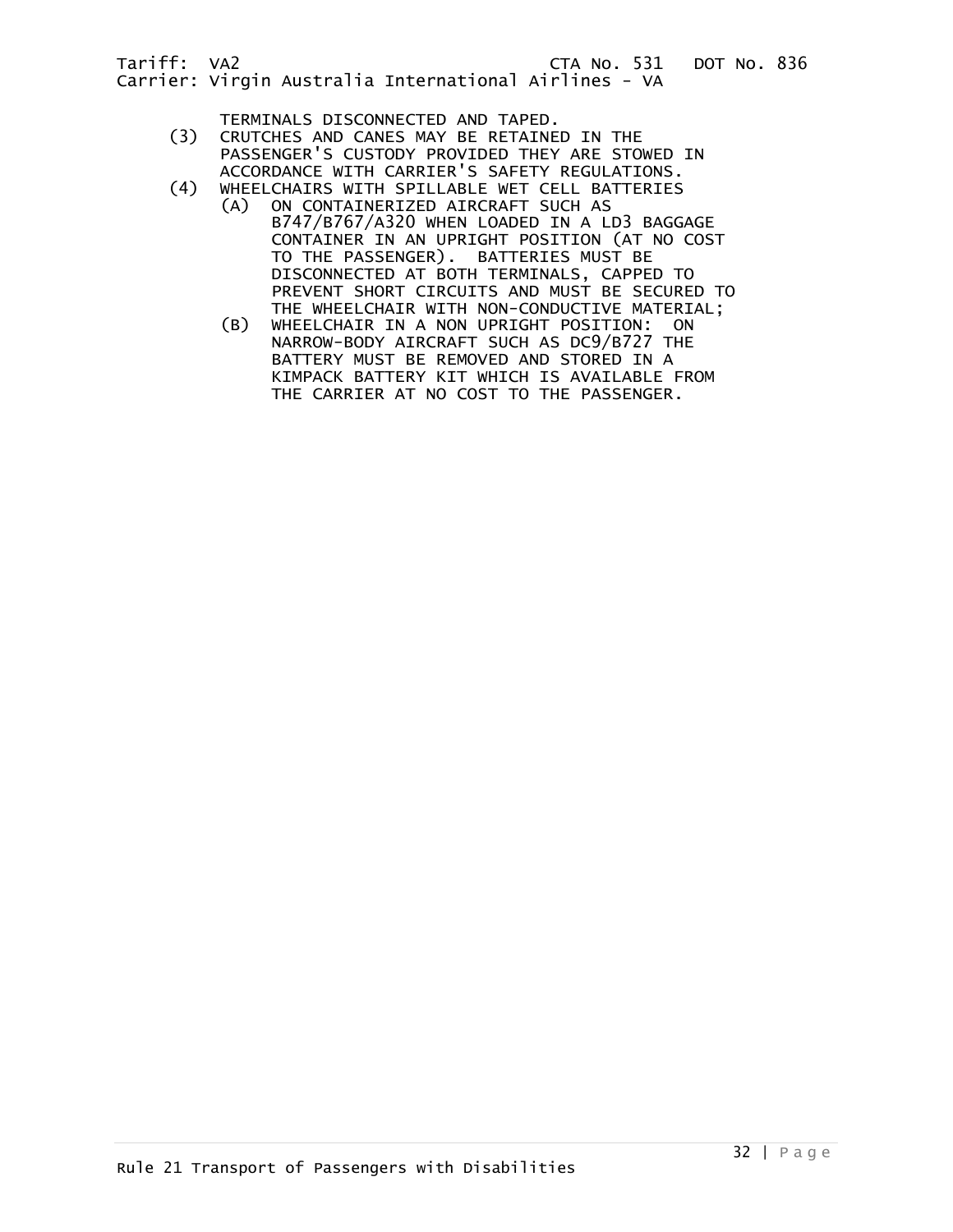<span id="page-32-0"></span>Rule 25 Refusal to Transport - Limitations of Carrier Issued: October 26, 2019 Effective: October 27, 2019

CARRIER WILL REFUSE TO TRANSPORT, OR WILL REMOVE ANY PASSENGER AT ANY POINT FOR ANY OF THE FOLLOWING REASONS: (A) GOVERNMENT REQUESTS

- GOVERNMENT REQUEST OR REGULATIONS WHENEVER SUCH ACTION IS NECESSARY TO COMPLY WITH ANY GOVERNMENT REGULATION, OR TO COMPLY WITH ANY GOVERNMENT REQUEST FOR EMERGENCY TRANSPORTATION IN CONNECTION WITH THE NATIONAL DEFENSE, OR WHENEVER SUCH ACTION IS NECESSARY OR ADVISABLE BY REASON OR WEATHER OR OTHER CONDITIONS BEYOND ITS CONTROL (INCLUDING BUT WITHOUT LIMITATION ACTS OF GOD, FORCE MAJEURE,STRIKES, CIVIL COMMOTIONS, EMBARGOES, WARS, HOSTILITIES OR DISTURBANCES) ACTUAL, THREATENED OR REPORTED.
- (B) SEARCH OR PASSENGER SEARCH OR PASSENGER OR PROPERTY - WHEN A PASSENGER REFUSES TO PERMIT SEARCH OF HIS PERSON OR PROPERTY FOR EXPLOSIVES OR A CONCEALED, DEADLY OR DANGEROUS WEAPON
- OR ARTICLE.<br>C) PROOF OF ID PROOF OF IDENTITY PROOF OF IDENTITY - WHEN A PASSENGER REFUSES ON REQUEST TO PRODUCE POSITIVE IDENTIFICATION. NOTE: CARRIER SHALL HAVE THE RIGHT, BUT SHALL NOT BE OBLIGATED, TO REQUIRE POSITIVE IDENTIFICATION OF PERSONS PURCHASING TICKETS AND/OR PRESENTING A TICKET(S) FOR THE PURPOSE OF BOARDING AIRCRAFT.
- (D) ACROSS INTERNATIONAL BOUNDARIES ACROSS INTERNATIONAL BOUNDARIES - WHEN A PASSENGER IS TRAVEL ACROSS ANY INTERNATIONAL BOUNDARY IF:
	- (1) THE TRAVEL DOCUMENTS OF SUCH PASSENGER ARE NOT IN ORDER;<br>C2) FOR AN
- (2) FOR ANY REASON, SUCH PASSENGER'S EMBARKATION FROM, TRANSIT THROUGH, OR ENTRY INTO ANY COUNTRY FROM, THROUGH, OR TO WHICH SUCH PASSENGER DESIRES TRANSPORTATION WOULD BE UNLAWFUL;<br>(3) SUCH PASSENGER FAILS OR REFUSED T
- SUCH PASSENGER FAILS OR REFUSED TO COMPLY WITH THE RULES AND REGULATIONS OF THE CARRIER.<br>(E) PASSENGER'S CONDUCT
- PASSENGER'S CONDUCT
	- (1) CARRIER WILL REFUSE TO CARRY, CANCEL THE RESERVED SPACE OR, OR REMOVE EN ROUTE ANY PASSENGER WHEN IN THE EXERCISE OF ITS REASONABLE DISCRETION, CARRIER DECIDES:
		- (A) THE PASSENGER, IN THE REASONABLE JUDGEMENT UNDER THE INFLUENCE OF INTOXICATING LIQUORS OR DRUGS (EXCEPT A MEDICAL PATIENT UNDER PROPER CARE), OR PASSENGER'S CONDUCT OR CONDITION IS OR HAS BEEN KNOWN TO BE ABUSIVE, OFFENSIVE, THREATENING, INTIMIDATING, BIOLENT, OR OTHERWISE DISORDERLY, AND THERE IS A POSSIBILITY IN THE PRUDENT JUDGMENT OF A RESPONSIBLE CARRIER EMPLOYEE THAT SUCH PASSENGER WOULD CAUSE DISRUPTION OR SERIOUS IMPAIRMENT TO THE PHYSICAL COMFORT AND SAFETY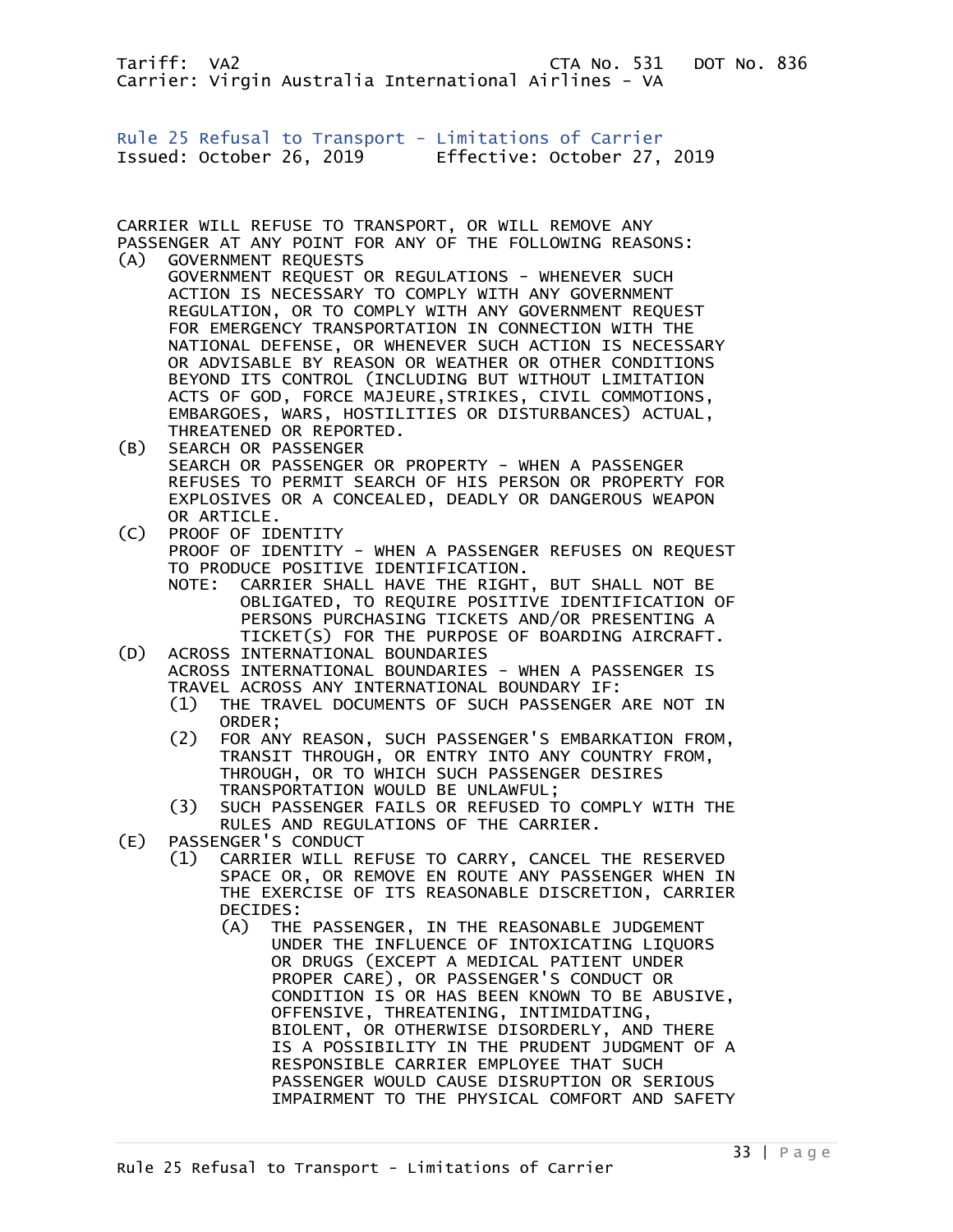OF OTHER PASSENGERS OR CARRIER'S EMPLOYEES, INTERFERE WITH A CREW MEMBER IN THE PERFORMANCE OF HIS DUTIES ABOARD CARRIER'S AIRCRAFT, OR OTHERWISE JEOPARDIZE SAFE AND ADEQUATE FLIGHT OPERATIONS.

- (B) THE PASSENGER FAILS TO OBSERVE THE INSTRUCTIONS OF CARRIER.<br>(C) VA PROHIBITS SMOKING ON
- VA PROHIBITS SMOKING ON ALL FLIGHTS OPERATED BY VA.
	- EXCEPTION: THIS RULE DOES NOT APPLY TO CODESHARE FLIGHTS OPERATED BY ANOTHER AIRLINE.
- (2) CARRIER MAY REFUSE TO TRANSPORT OR MAY REMOVE AT ANY POINT ANY PASSENGER WHOSE BEHAVIOR IS INTERFERING OR HAS INTERFERED WITH THE SAFETY OR COMFORT OF ANY OTHER PASSENGER OR ANY CREW MEMBER. PASSENGERS SHALL DISCONTINUE ANY SUCH BEHAVIOR IMMEDIATELY UPON THE REQUEST OF A CREW MEMBER. CARRIER WILL ACCEPT THE DETERMINATION OF A PERSON WITH DISABILITY AS TO SELF-RELIANCE.<br>(3) IN THE FOLLOWING CATEGORIES REFUSAL
- IN THE FOLLOWING CATEGORIES REFUSAL OR REMOVAL OF PASSENGERS MAY BE NECESSARY FOR THE COMFORT AND SAFETY OF THEMSELVES OR OTHER PASSENGERS:
	- (A) PERSONS WHOSE CONDUCT IS DISORDERLY, ABUSIVE OR VIOLENT.<br>B) PERSONS WHO
	- PERSONS WHO ARE BAREFOOT.
	- (C) PERSONS WHO ARE UNABLE TO SIT IN THE SEAT WITH THE SEATBELT FASTENED.
	- (D) PERSONS WHO APPEAR TO BE INTOXICATED OR UNDER THE INFLUENCE OF DRUGS.<br>E) PERSONS WHO HAVE AN OBV
	- PERSONS WHO HAVE AN OBVIOUS CONTAGIOUS DISEASE.<br>(F) PERSONS
	- PERSONS WHO HAVE AN OFFENSIVE ODOR SUCH AS FROM A DRAINING WOUND.<br>G) PERSONS WHO ARE MENTAL
	- PERSONS WHO ARE MENTALLY DERANGED OR MENTALLY INCAPACITATED. HOWEVER, THE CARRIER WILL ACCEPT ESCORTED MENTAL PATIENTS UNDER THE FOLLOWING CONDITIONS:
		- (1) THE REQUESTING MEDICAL AUTHORITY FURNISHES ASSURANCE, IN WRITING, THAT AN ESCORTED MENTAL PATIENT CAN BE TRANSPORTED SAFELY.
		- (2) ACCEPTANCE IS FOR ONLINE TRAVEL ONLY.<br>(3) THE ESCORT MUST ACCOMPANY THE ESCORTE
		- THE ESCORT MUST ACCOMPANY THE ESCORTED PASSENGER AT ALL TIMES.
	- (H) PERSONS WHO WEAR OR HAVE ON OR ABOUT THEIR PERSON CONCEALED OR UNCONCEALED DEADLY OR DANGEROUS WEAPONS; PROVIDED, HOWEVER, THAT CARRIER WILL CARRY PASSENGERS WHO MEET THE QUALIFICATIONS AND CONDITIONS ESTABLISHED IN F.A.R. 108.00
	- (I) MANACLED PERSONS IN CUSTODY OF LAW ENFORCEMENT PERSONNEL OR PERSONS WHO HAVE RESISTED OR MAY REASONABLY BE BELIEVED TO BE CAPABLE OR RESISTING ESCORTS.
- (F) RECOURSE OF PASSENGER THE SOLE RECOURSE OF ANY PERSON SO REFUSED CARRIAGE OR REMOVED EN ROUTE FOR ANY REASON SPECIFIED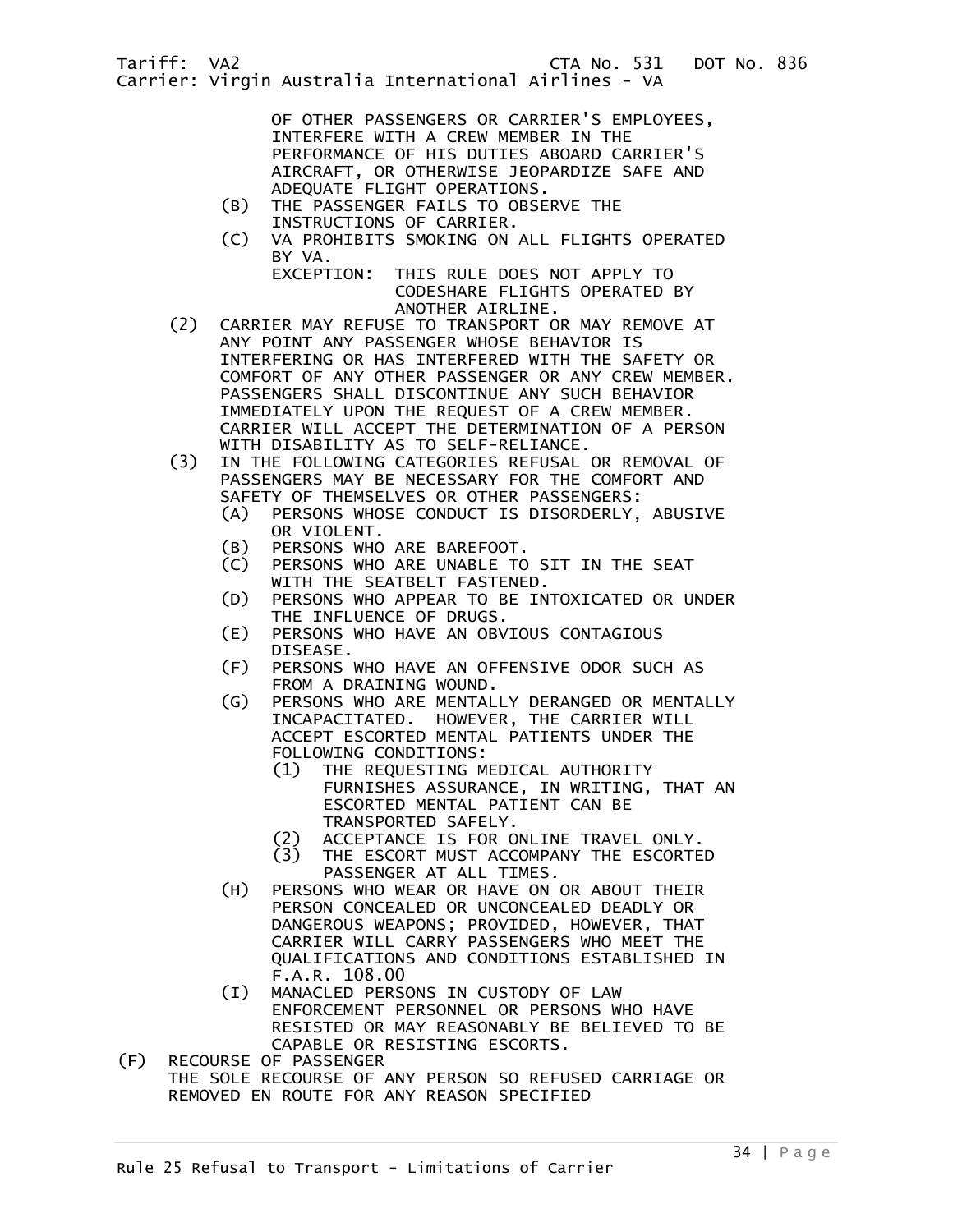- IN THE FOREGOING PARAGRAPHS OR IN RULE 21 SHALL
- BE RECOVERY OF THE REFUND VALUE OF THE UNUSED PORTION
- OF HIS TICKET FROM THE CARRIER SO REFUSING OR REMOVING, AS PROVIDED IN RULE 90(D).
- (G) CARRIAGE OF UNACCOMPANIED CHILDREN GENERAL PROVISIONS (1) GENERAL PROVISIONS<br>(A) THE AGE LIMIT
	- THE AGE LIMIT REFERRED TO IN THIS RULE SHALL BE THE AGE OF THE CHILD AT THE DATE OF COMMENCEMENT OF CARRIAGE.
	- (B) A CHILD SHALL BE CONSIDERED UNACCOMPANIED IF NOT ACCOMPANIED ON THE SAME FLIGHT AND IN THE SAME COMPARTMENT BY A PASSENGER AT LEAST 12 YEARS OF AGE.
	- (2) UNACCOMPANIED CHILDREN
		- EXCEPT AS OTHERWISE PROVIDED/CHILDREN 7 YEARS OF AGE OR OVER BUT UNDER 12 YEARS OF AGE WILL BE ACCEPTED FOR CARRIAGE UNACCOMPANIED AT FARES PROVIDED BY RULE 200 OF THIS TARIFF/PROVIDED:
			- (A) ADVANCE ARRANGEMENTS HAVE BEEN MADE WITH THE CARRIER.
			- (B) CHILDREN ARE ACCOMPANIED TO THE AIRPORT AT THE TIME OF DEPARTURE BY A PARENT/GUARDIAN OR RESPONSIBLE ADULT WHO SHALL REMAIN WITH THE CHILD UNTIL BOARDED AND SATISFACTORY EVIDENCE IS PRESENTED THAT THE CHILD WILL BE MET AT THE AIRPORT OF DESTINATION BY ANOTHER PARENT/GUARDIAN OR RESPONSIBLE ADULT UPON ARRIVAL. IN ADDITION, CARRIER REQUEST THAT SUCH EVIDENCE MUST BE IN WRITING, A DUPLICATE OF WHICH MUST BE IN CHILD'S POSSESSION.
			- (C) (I) ALL SPACE HAS BEEN CONFIRMED TO DESTINATION.
				- (II) THE FLIGHT ON WHICH SPACE IS HELD IS NOT EXPECTED TO TERMINATE SHORT OF OR BY-PASS THE DESTINATION.
	- (3) ACCOMPANIED CHILDREN CHILDREN UNACCOMPANIED UNDER 7 YEARS OF AGE WILL BE ACCEPTED FOR CARRIAGE WHEN ACCOMPANIED ON THE SAME FLIGHT AND IN THE SAME COMPARTMENT BY A PASSENGER AT LEAST 16 YEARS OF AGE PROVIDED:
		- (A) WRITTEN PERMISSION IN DUPLICATE IS RECEIVED BY THE CARRIER FROM BOTH PARENTS.<br>(B) A WRITTEN STATEMENT IS RECEIVED B
		- A WRITTEN STATEMENT IS RECEIVED BY THE CARRIER FROM BOTH PARENTS CERTIFYING THE IDENTITY OF THE CHILD'S ESCORT(S) FOR THE ENTIRE JOURNEY (WHERE THIS PERSON IS NOT AN ESCORT PROVIDED BY THE CARRIER) SEPARATE PERMISSION PAPERS MUST BE ISSUED FOR EACH ESCORT WHEN MORE THAN ONE WILL ACCOMPANY THE CHILD ON THE JOURNEY.
		- (C) WRITTEN AUTHORITY IS ATTACHED TO THE CHILD'S TICKET ACKNOWLEDGING CARE OF THE CHILD BY THE ESCORT(S) FROM ORIGIN TO DESTINATION OF THE APPLICABLE FLIGHT SECTOR(S).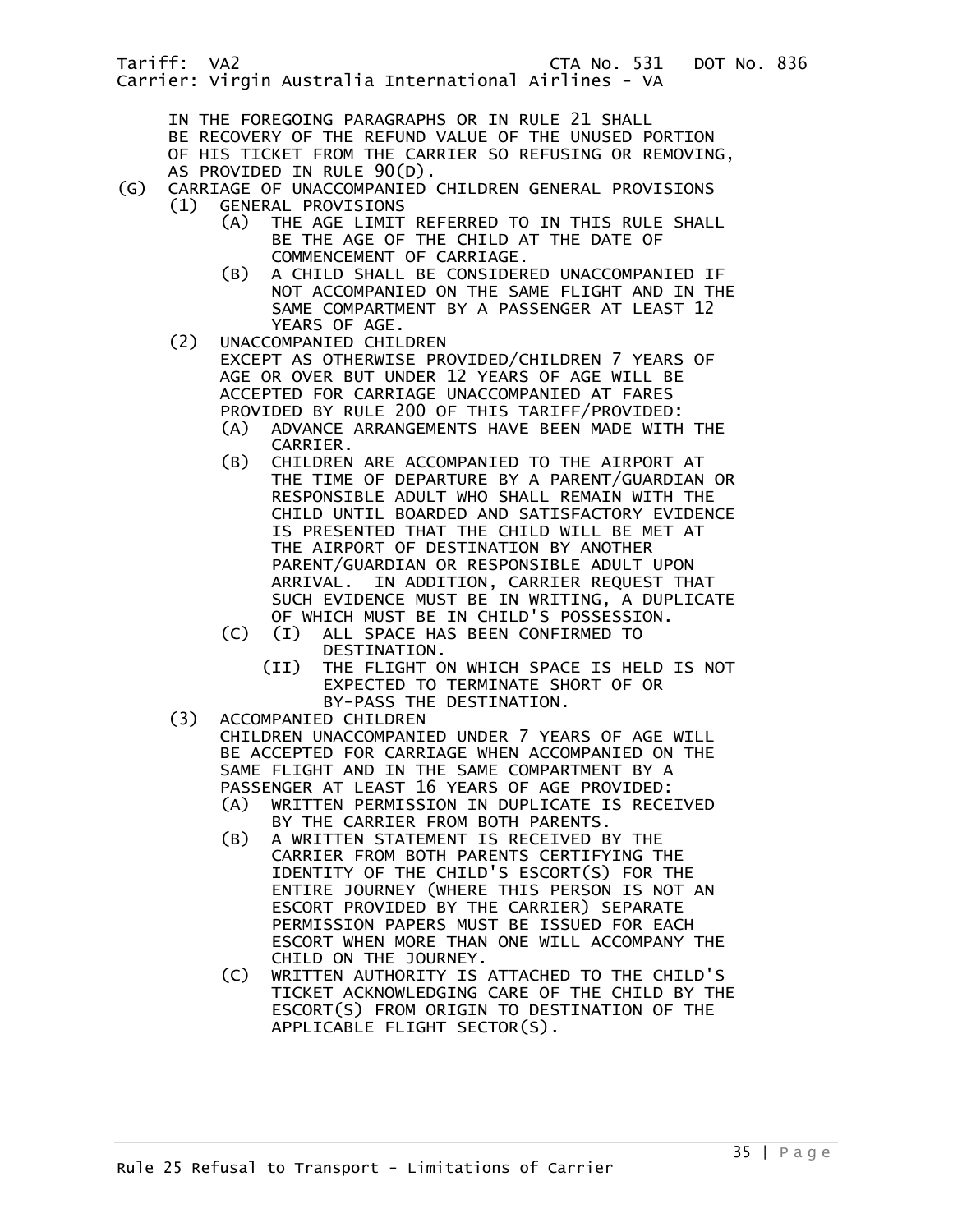<span id="page-35-0"></span>Rule 30 Ground Transfer Service Issued: October 26, 2019 Effective: October 27, 2019

CARRIER DOES NOT MAINTAIN, OPERATE OR PROVIDE GROUND TRANSFER SERVICE BETWEEN AIRPORT OR BETWEEN AIRPORTS AND CITY CENTERS. WHERE GROUND TRANSFER SERVICE IS DIRECTLY OPERATED BY CARRIER, IT IS AGREED THAT ANY SUCH SERVICE IS PERFORMED BY INDEPENDENT OPERATORS WHO ARE NOT, AND SHALL NOT BE DEEMED TO BE, AGENTS OR SERVANTS OF CARRIER. IN CASES WHERE CARRIER MAINTAINS AND OPERATED FOR ITS PASSENGERS LOCAL TRANSFER SERVICE, THE TERMS, CONDITIONS, PROVISIONS, RULES AND REGULATIONS OF CARRIER, INCLUDING (BUT WITHOUT LIMITATION) THOSE STATED OR REFERRED TO IN THEIR TICKETS, BAGGAGE CHECKS AND BAGGAGE VALUATION AGREEMENTS SHALL BE DEEMED APPLICABLE TO SUCH LOCAL SERVICES. NO PORTION OF THE FARE SHALL BE REFUNDABLE IN THE EVENT OF SUCH LOCAL TRANSFER SERVICES ARE NOT USED.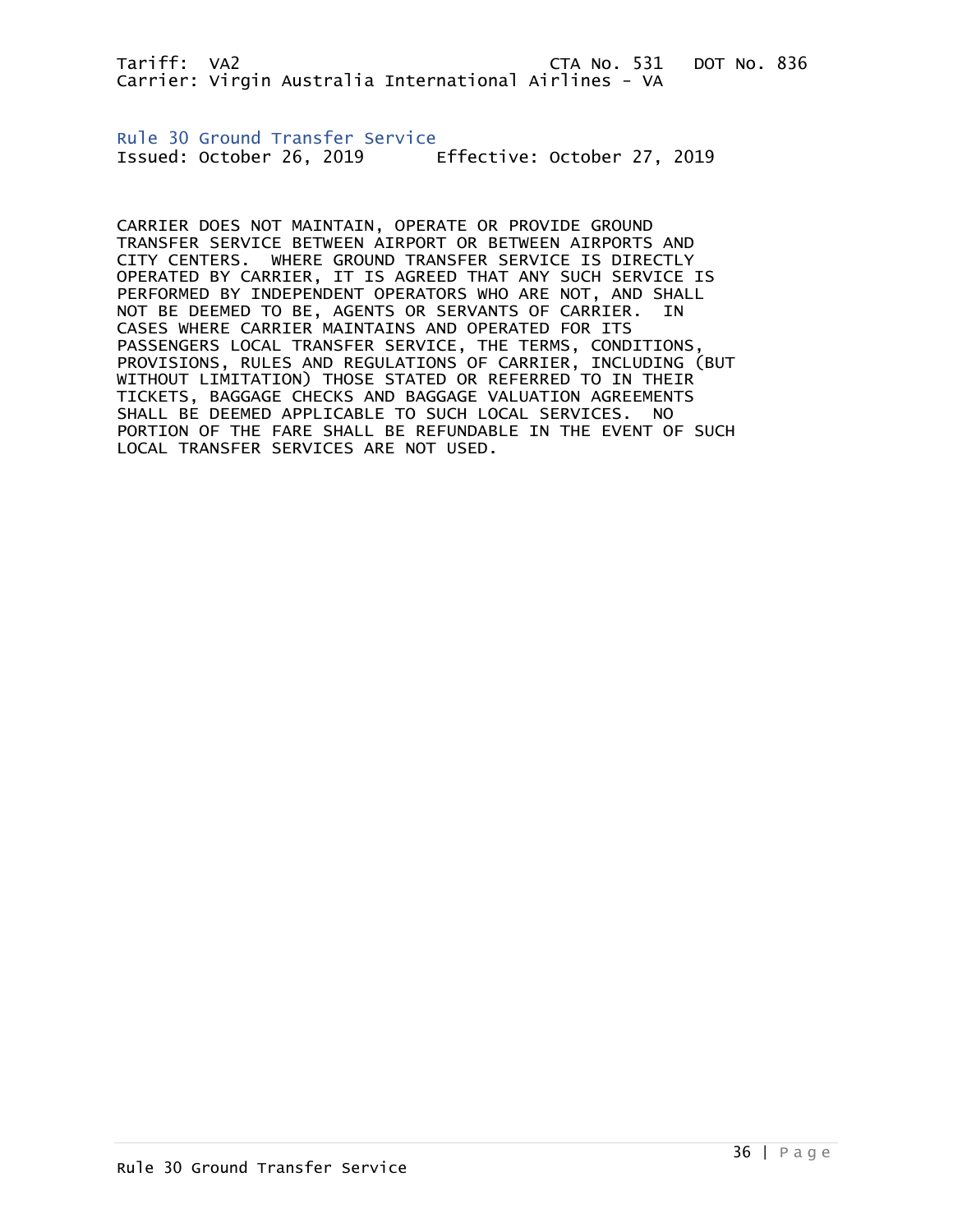Rule 35 Passenger Expenses En Route Issued: October 26, 2019 Effective: October 27, 2019

- (A) MEALS, HOTEL ACCOMMODATIONS, GROUND TRANSPORTATION AND
	- TRANSIT TAXES<br>(1) IF FOOD : (1) IF FOOD IS PROVIDED, IT IS PROVIDED AT NO CHARGE.
- HOTEL EXPENSES, CHARGES FOR GROUND TRANSPORTATION SERVICE, MEALS OTHER THAN THOSE SERVED ALOFT, AIRPORT SERVICE CHARGES AND TRANSIT TAXES ARE NOT INCLUDED IN PASSENGER FARES: EXCEPTION: THIS RULE DOES NOT APPLY AT CONNECTING POINTS IN THE U.S.A. OR CANADA FOR PASSENGERS ORIGINATING IN, DESTINED TO OR HAVING THEIR POINT OF TURNAROUND IN THAT AREA. THIS RULE ALSO DOES NOT APPLY AT CONNECTING POINTS IN WESTERN HEMISPHERE FOR ECONOMY FARE PASSENGERS ORIGINATING IN, DESTINED TO, OR HAVING THEIR POINT OF TURNAROUND IN AREA NO. 1.
	- NOTE: FOR THE PURPOSE OF THIS RULE, CONNECTING POINT MEANS A POINT TO WHICH A PASSENGER HOLDS OR HELD CONFIRMED SPACE ON A FLIGHT OF ONE CARRIER AND OUT OF WHICH THE PASSENGER HOLDS OR HELD CONFIRMED SPACE ON A FLIGHT OF THE SAME OR ANOTHER CARRIER. ALL AIRPORTS THROUGH WHICH A CITY IS SERVED BY ANY CARRIER SHALL BE DEEMED TO BE A SINGLE CONNECTING POINT WHEN THE RECEIVING CARRIER HAS CONFIRMED RESERVATIONS TO THE DELIVERY CARRIER.
	- (3) AT ANY POINTS WHERE CARRIER'S FLIGHT CONNECTS WITH ANOTHER OF ITS FLIGHTS, OR WITH THE FLIGHT OF ANOTHER CARRIER, PROVIDED THAT:
		- (A) THE PASSENGER, BEFORE ARRIVAL AT A CONNECTING POINT BETWEEN FLIGHTS OF THE SAME OR ANOTHER CARRIER IS TICKETED ONWARD FROM SUCH POINT, WHETHER ON A CONFIRMED SPACE OR REQUESTED BASIS OR HOLDS CONFIRMED SPACE ONWARD FROM SUCH POINT;
		- (B) SUCH EXPENSES SHALL NOT BE ABSORBED BEYOND THE DEPARTURE OF THE NEXT SCHEDULED FLIGHT OF THE CARRIER ON WHICH THE PASSENGER IS TICKETED AND HOLDS CONFIRMED SPACE OR BEYOND 24 HOURS AFTER ARRIVAL AT THE CONNECTING POINT, WHICHEVER IS EARLIER;
		- (C) SUCH EXPENSES WILL NOT BE ABSORBED WHERE THERE ARE ONWARD CONNECTING SERVICES OF ANY CARRIER, WITHIN 24 HOURS, TO THE PASSENGER'S DESTINATION OR NEXT CONNECTING OR STOPOVER POINT AS SHOWN ON THE PASSENGER'S TICKET BUT THE PASSENGER DOES NOT DEPART FROM THE CONNECTING POINT WITHIN 24 HOURS; AND
		- (D) WHERE THERE ARE NO SUCH CONNECTING SERVICES OF ANY CARRIER WITHIN 24 HOURS, SUCH EXPENSES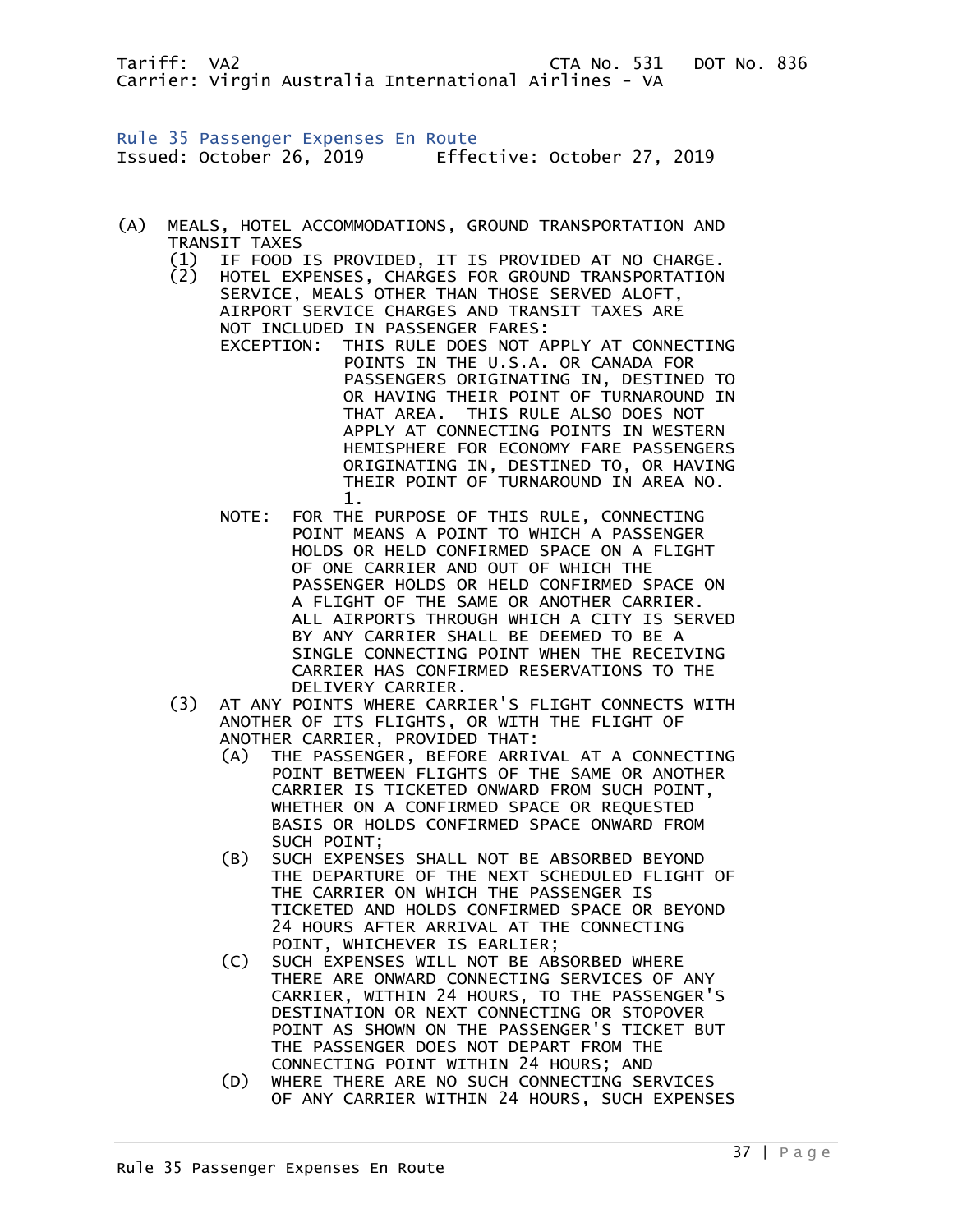WILL ONLY BE ABSORBED UP TO A MAXIMUM PERIOD OF 24 HOURS IRRESPECTIVE OF THE CARRIER ON WHOSE SERVICE THE PASSENGER IS BOOKED FOR ONWARD TRANSPORTATION FROM THE CONNECTING POINT PROVIDED THE PASSENGER DEPARTS ON THE FIRST CONNECTING SERVICE OF THE ONWARD CARRIER SHOWN ON THE TICKET.

- CARRIER WILL NOT ABSORB EXPENSES AT CONNECTING POINTS IN THE U.S.A. OR CANADA FOR PASSENGERS ORIGINATING IN, DESTINED TO, OR HAVING A
- TURNAROUND POINT IN THAT AREA.<br>EXCEPTION 2: CARRIER WILL NOT ABSORB CARRIER WILL NOT ABSORB EXPENSES AT CONNECTING POINTS IN AREA NO. 1 FOR PASSENGERS TRAVELLING ACROSS THE ATLANTIC OCEAN FROM/TO A POINT IN AREA NO. 2 TO/FROM A POINT IN AREA NO. 1 OUTSIDE THE U.S.A. AND/OR CANADA.
- EXCEPTION 3: CARRIER WILL NOT ABSORB EXPENSES AT CONNECTING POINTS WITHIN EUROPE FOR PASSENGERS WHOSE TRAVEL IS WHOLLY PERFORMED WITHIN THAT AREA.
- EXCEPTION 4: CARRIER WILL NOT ABSORB EXPENSES AT CONNECTING POINTS IN AUSTRALIA, NEW ZEALAND, OR FIJI FOR PASSENGERS ORIGINATING IN, DESTINED TO, OR HAVING A TURNAROUND POINT IN AUSTRALIA, NEW ZEALAND OR FIJI RESPECTIVELY.
- EXCEPTION 5: WHEN TRAVEL IS WHOLLY WITHIN AREA NO. 3 CARRIER WILL NOT ABSORB EXPENSES AT CONNECTING POINTS IN THE SOUTHWEST PACIFIC FOR PASSENGER ORIGINATING IN, DESTINED TO, OR HAVING A TURNAROUND POINT IN THE SOUTHWEST PACIFIC.
- EXCEPTION 6: WHEN TRAVEL IS WHOLLY WITHIN AREA NO. 3 CARRIER WILL NOT ABSORB EXPENSES AT CONNECTING POINTS FOR PASSENGERS TRAVELLING ON AN INCLUSIVE TOUR BASED ON A FARE OTHER THAN A NORMAL FARE. EXCEPTION 7: WHEN TRAVEL IS WHOLLY WITHIN AREA NO. 1 CARRIER WILL NOT
	- ABSORB EXPENSES AT CONNECTING POINTS.
- (E) EXPENSES MAY NOT BE ABSORBED IF THE PASSENGER IS TICKETED TO STOPOVER AT THE STOPPING OR CONNECTING POINT.<br>(B) HOTEL RESERVATIONS
- HOTEL RESERVATIONS (1) WHEN REQUESTED BY PASSENGER, CARRIER WILL MAKE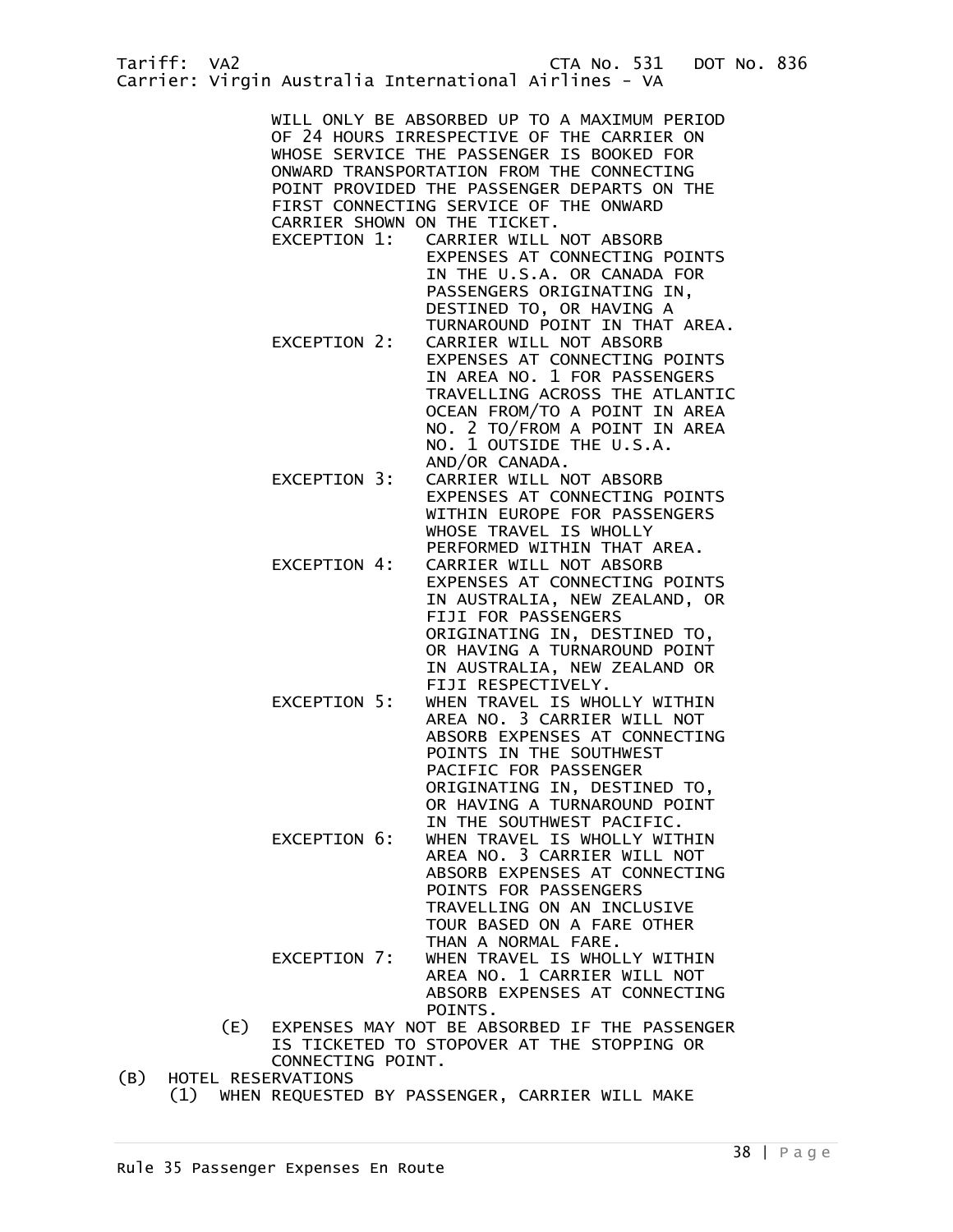APPLICATION ON THEIR BEHALF FOR HOTEL RESERVATIONS, BUT THE AVAILABILITY THEREOF IS NOT GUARANTEED. ALL EXPENSES INCURRED BY CARRIER IN ARRANGING, OR ATTEMPTING TO ARRANGE FOR RESERVATIONS WILL BE CHARGEABLE TO PASSENGERS.

(C) ARRANGEMENTS MADE BY CARRIER IN MAKING ARRANGEMENTS FOR HOTEL OR OTHER HOUSING AND BOARD ACCOMMODATIONS FOR PASSENGERS OR FOR EXCURSION TRIPS ON THE GROUND OR OTHER SIMILAR ARRANGEMENTS WHETHER OR NOT THE COST OF SUCH ARRANGEMENTS IS FOR THE ACCOUNT OF CARRIER, CARRIER ACTS ONLY AS AGENT FOR THE PASSENGER AND CARRIER IS NOT LIABLE FOR LOSS, DAMAGE OR EXPENSE OF ANY NATURE WHATSOEVER INCURRED BY THE PASSENGER AS A RESULT OF OR IN CONNECTION WITH THE USE BY THE PASSENGER OF SUCH ACCOMMODATION OR THE DENIAL OF THE USE THEREOF TO THE PASSENGER BY ANY OTHER PERSON, COMPANY OR AGENCY.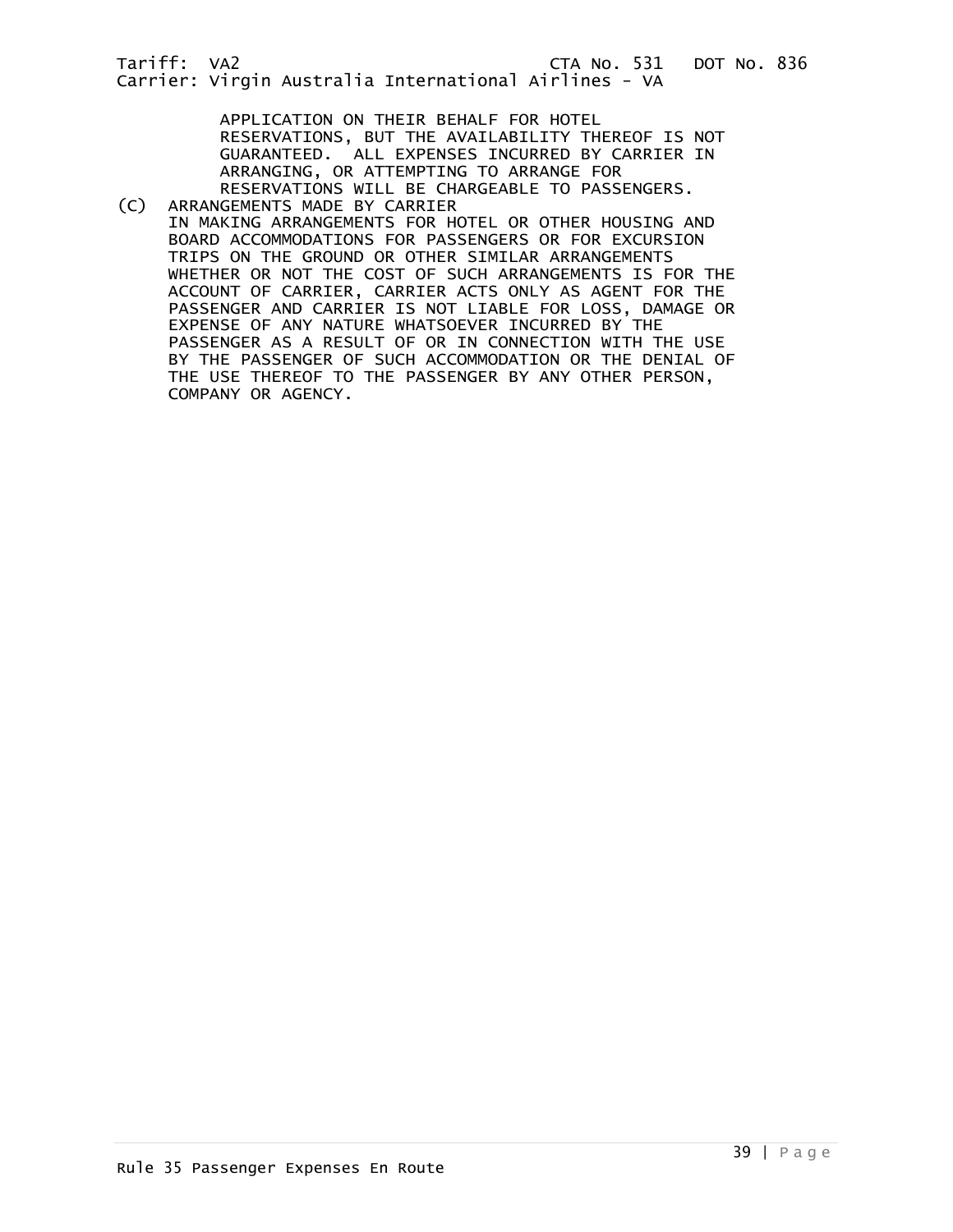Rule 40 Taxes Issued: October 26, 2019 Effective: October 27, 2019

ANY TAX OR OTHER CHARGE IMPOSED BY GOVERNMENT AUTHORITY AND COLLECTABLE FROM A PASSENGER WILL BE IN ADDITION TO THE PUBLISHED FARES AND CHARGES.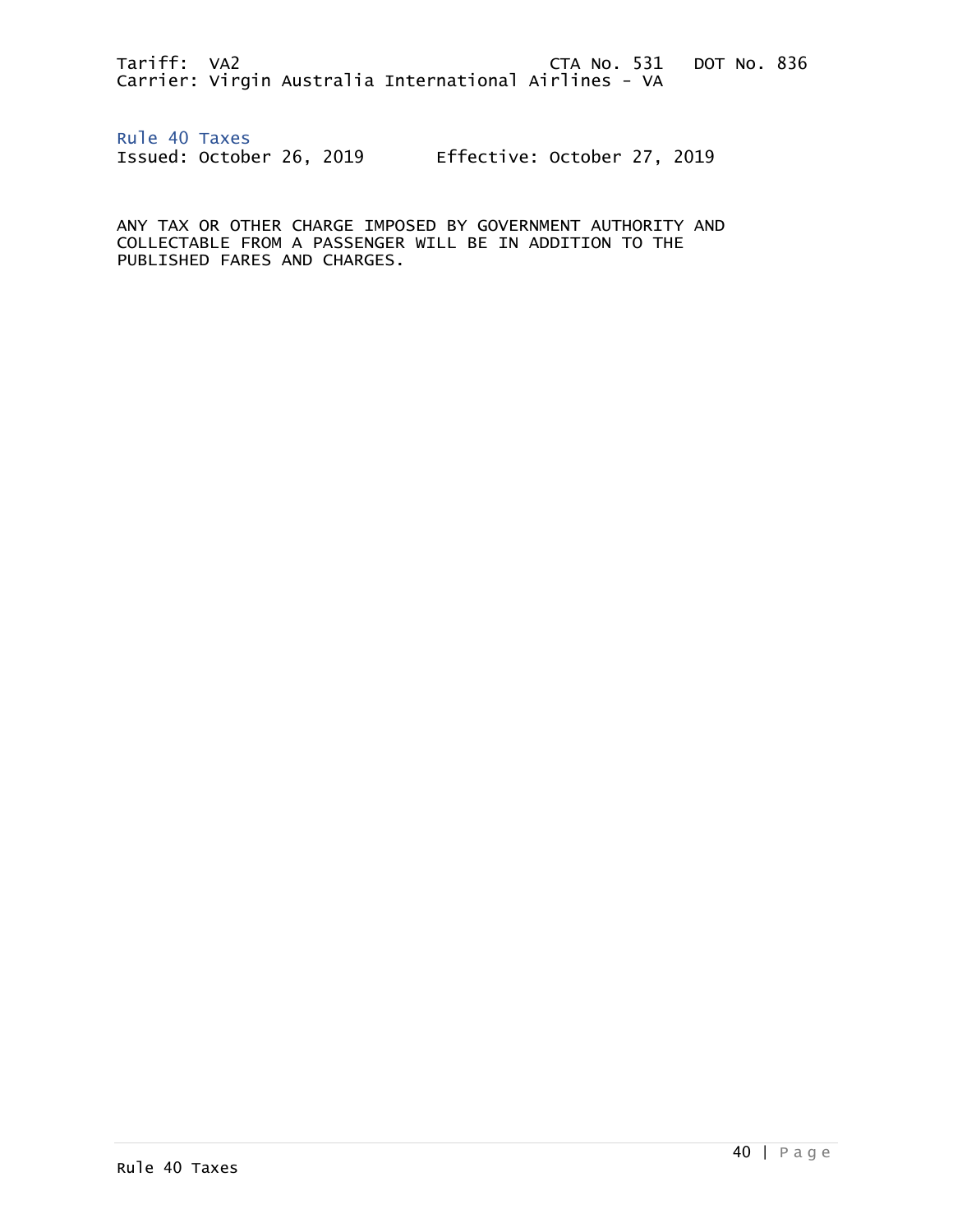Rule 42 Fuel Surcharge (Applicable for Tickets Issued from USA only; Not applicable to/from Canada) Issued: October 26, 2019 Effective: October 27, 2019

- (1) SURCHARGES SHOULD BE REFLECTED IN THE TAX/FEE/CHARGE
- BOX OF TICKETS UNDER CODE YQ-.<br>- C2) FOR TICKETS ISSUED IN THE USA FOR TICKETS ISSUED IN THE USA - (A) ON-LINE VA JOURNEYS BETWEEN GATEWAY CITIES IN AUSTRALIA AND GATEWAY CITIES IN: UK EUROPE MIDDLE EAST CONTINENTAL NORTH AMERICA EXCLUDING MEXICO (CANADA, USA) SOUTH AMERICA AND **TNDTA**  WILL BE BASED ON A "JOURNEY" APPLICATION, PROVIDED THAT: (1) ALL FLIGHTS ARE CODED VA, AND (2) THE END-TO-END JOURNEY BOOKED ON THE TICKET IS BETWEEN GATEWAY CITIES IN AUSTRALIA AND THE GATEWAY CITIES IN THOSE DESTINATIONS. (B) ON-LINE VA JOURNEYS BETWEEN GATEWAY CITIES IN NEW ZEALAND THE GATEWAY CITIES IN: UK EUROPE MIDDLE EAST CONTINENTAL NORTH AMERICA EXCLUDING MEXICO (CANADA, USA) SOUTH AMERICA WILL BE BASED ON A "JOURNEY" APPLICATION, PROVIDED THAT:
	-
	- (1) ALL FLIGHTS ARE CODED VA, AND (2) THE END-TO-END JOURNEY BOOKED ON THE TICKET IS BETWEEN GATEWAY CITIES IN AUSTRALIA AND THE GATEWAY CITIES IN THOSE DESTINATIONS.
	- (C) ON ALL OTHER ROUTES, OR ON THE ABOVE ROUTES WHEN THE END-TO-END JOURNEY USES OTHER CARRIERS AS WELL AS VA, THE "PER FLIGHT" OR "PER SECTOR" SURCHARGE WILL BE APPLIED TO VA AND OTHER CARRIER SECTORS.
- (3) FUEL SURCHARGE BREAKDOWN, BY JOURNEY APPLICATION:
	- USD 21.60 ON VA 1400-1499/2000-2599
	- USD 23.00 ON ALL OTHER SECTORS WITHIN AUSTRALIA
	- USD 21.00 ON ALL SECTORS WITHIN NEW ZEALAND
	- EUR 27.00 ON ALL SECTORS WITHIN EUROPE
	- USD 0.00 ON ALL SECTORS WITHIN USA
	- USD 0.00 ON ALL SECTORS BETWEEN CANADA AND USA
	- WHEN THE JOURNEY IS BETWEEN AU/NZ AND EUROPE/MIDDLE EAST
	- FOR TRAVEL BETWEEN GATEWAY CITIES IN AUSTRALIA/NEW ZEALAND AND LON/FRA/PAR/ROM/BAH - ON-LINE VA - INTERNATIONAL SECTORS
	- USD 180.00 PER DIRECTION
	- WHEN THE JOURNEY IS BETWEEN NZ AND EUROPE/MIDDLE EAST
	- FOR TRAVEL BETWEN AUSTRALIA AND NEW ZEALAND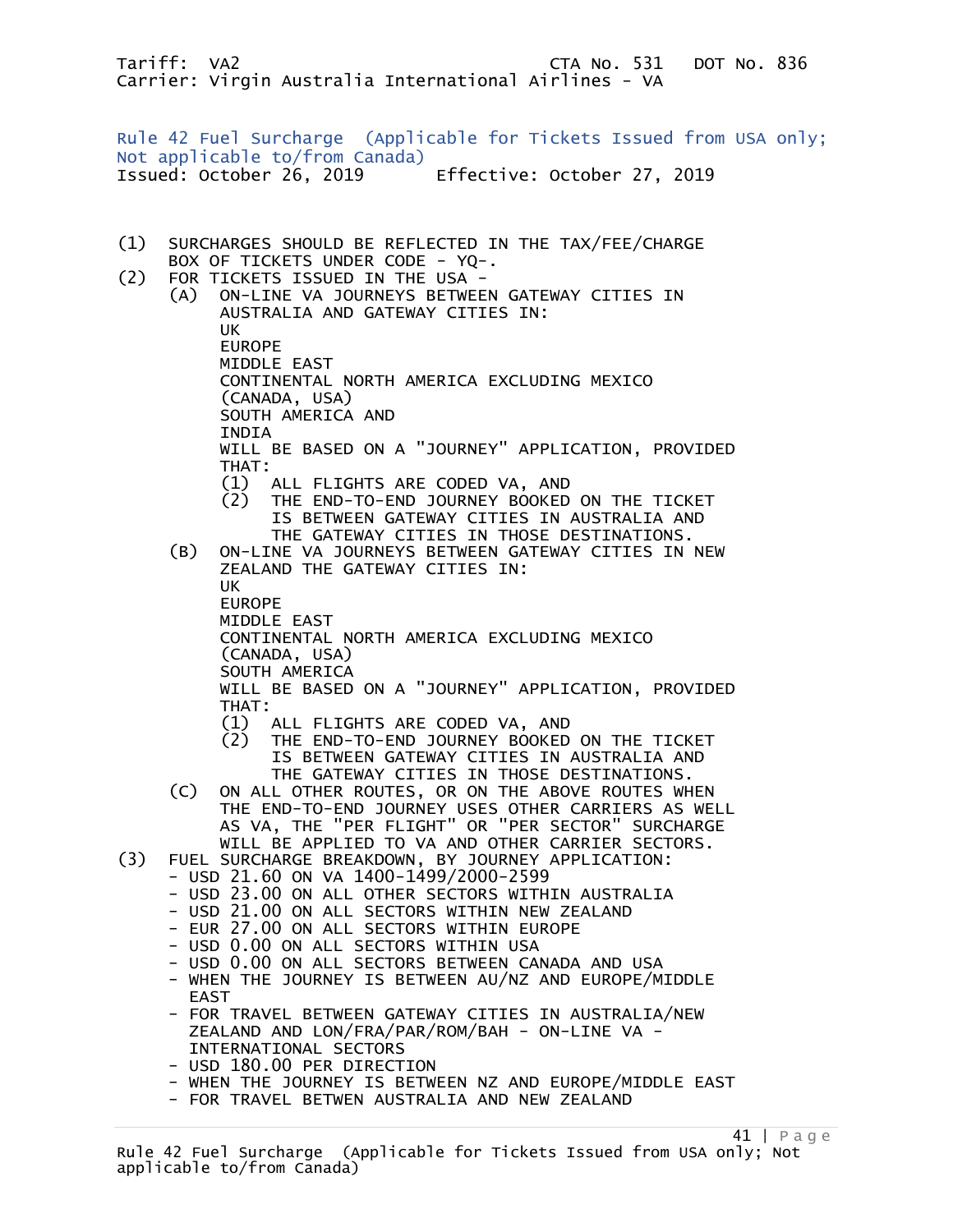- USD 0.00 PER DIRECTION FOR INTERNATIONAL SECTORS - WHEN THE JOURNEY IS BETWEEN AU/NZ AND CONTINENTAL
- USA/CANADA (NB NOT INCLUDING HNL)
- FOR TRAVEL BETWEEN GATEWAY CITIES IN AUSTRALIA/NEW ZEALAND AND LAX/SFO/NYC/YVR/SCL/BUE - ON-LINE VA - FOR INTERNATIONAL SECTORS
- USD 110.00 PER DIRECTION
- WHEN THE JOURNEY IS BETWEEN AU/NZ AND SOUTH AMERICA
- FOR TRAVEL BETWEEN GATEWAY CITIES IN AUSTRALIA/NEW ZEALAND AND LAX/SFO/NYC/YVR/SCL/BUE - ON-LINE VA - FOR INTERNATIONAL SECTORS
- USD 150.00 PER DIRECTION
- WHEN THE JOURNEY IS BETWEEN AU/NZ AND CONTINENTAL US/CA/SOUTH AMERICA (NB NOT INCLUDING HNL)
- FOR TRAVEL BETWEEN AUSTRALIA AND NEW ZEALAND
- USD 0.00 PER DIRECTION FOR INTERNATIONAL SECTORS
- WHEN THE JOURNEY IS BETWEEN AU AND INDIA
- FOR TRAVEL BETWEEN GATEWAY CITIES IN AUSTRALIA AND BOM/DEL - ON-LINE VA - FOR INTERNATIONAL SECTORS
- USD 125.00 PER DIRECTION
- USD 150.00 ON ALL SECTORS BETWEEN AUSTRALIA AND JNB
- USD 91.00 ON ALL SECTORS INTO/OUT OF HKG
- USD 100.00 ON SECTORS BETWEEN SIN AND INDIA
- USD 110.00 ON SECTORS BETWEEN AUSTRALIA AND HNL
- USD 115.00 ON ALL OTHER SECTORS

EXEMPTIONS:

- 1. AIRLINE CREW ON DUTY TRAVEL<br>2. INFANTS WITHOUT SEAT FOR DO
- 2. INFANTS WITHOUT SEAT FOR DOMESTIC TRAVEL ON PURELY DOMESTIC JOURNEYS<br>3. SURFACE TRANSPORT
- SURFACE TRANSPORTATION VA 2551-2560/2931-2999/3934-3944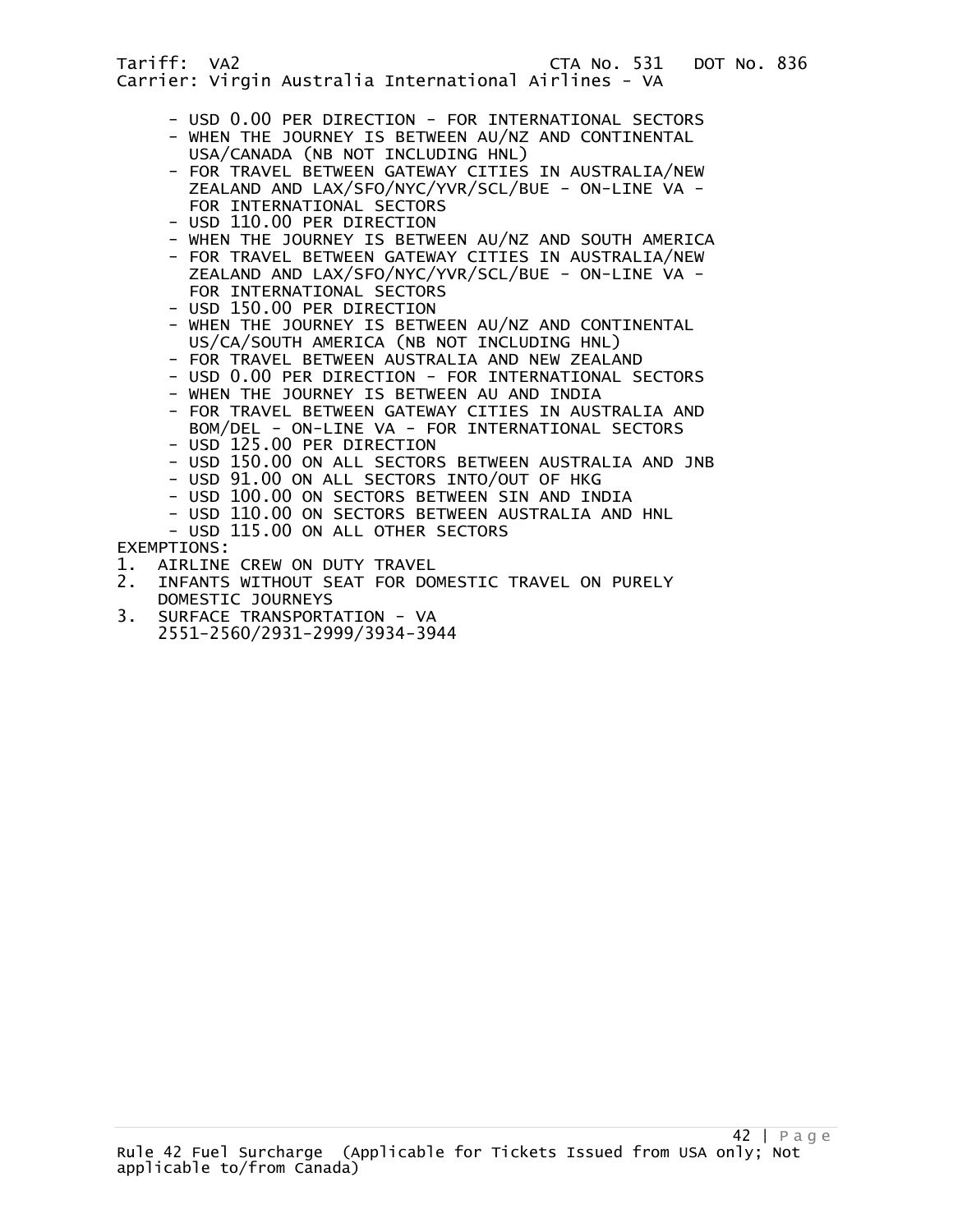Rule 45 Administrative Formalities - Passports, Visas and Tourist Cards Issued: October 26, 2019 Effective: October 27, 2019

(A) COMPLIANCE WITH REGULATIONS

 THE PASSENGER SHALL COMPLY WITH ALL LAWS, REGULATIONS, ORDERS, DEMANDS, OR TRAVEL REQUIREMENTS OF COUNTRIES TO BE FLOWN FROM, INTO, OR OVER, AND WITH ALL RULES, REGULATIONS, AND INSTRUCTIONS OF CARRIER. CARRIER SHALL NOT BE LIABLE FOR ANY AID OR INFORMATION GIVEN BY ANY AGENT OR EMPLOYEE OF CARRIER TO ANY PASSENGER IN CONNECTION WITH OBTAINING NECESSARY DOCUMENTS OR COMPLYING WITH SUCH LAWS, REGULATIONS, ORDERS, DEMANDS, REQUIREMENTS, OR INSTRUCTIONS, WHETHER GIVEN ORALLY, IN WRITING, OR OTHERWISE, OR FOR THE CONSEQUENCES TO ANY PASSENGER RESULTING FROM HIS FAILURE TO OBTAIN SUCH DOCUMENTS OR TO COMPLY WITH SUCH LAWS, REGULATIONS, ORDERS, DEMANDS, REQUIREMENTS, OR INSTRUCTIONS.

- (B) PASSPORTS AND VISAS
	- (1) EACH PASSENGER DESIRING TRANSPORTATION ACROSS ANY INTERNATIONAL BOUNDARY WILL BE RESPONSIBLE FOR OBTAINING ALL NECESSARY TRAVEL DOCUMENTS AND FOR COMPLYING WITH ALL GOVERNMENT TRAVEL REQUIREMENTS. THE PASSENGER MUST PRESENT ALL EXIT, ENTRY AND OTHER DOCUMENTS REQUIRED BY THE LAWS, AND, UNLESS APPLICABLE LAWS PROVIDE OTHERWISE, SHALL INDEMNIFY THE CARRIER FOR ANY LOSS, DAMAGE, OR EXPENSE SUFFERED OR INCURRED BY SUCH CARRIER BY REASON OF SUCH PASSENGER'S FAILURE TO DO SO. CARRIER IS NOT LIABLE TO THE PASSENGER FOR LOSS OR EXPENSE DUE TO THE PASSENGER'S FAILURE TO COMPLY WITH THIS PROVISION. CARRIER RESERVES THE RIGHT TO REFUSE CARRIAGE TO ANY PASSENGER WHO HAS NOT COMPLIED WITH APPLICABLE LAWS, REGULATIONS, ORDERS, DEMANDS, OR REQUIREMENTS OR WHOSE DOCUMENTS ARE NOT COMPLETE. NO CARRIER SHALL BE LIABLE FOR ANY AID OR INFORMATION GIVEN BY ANY AGENT OR EMPLOYEE OF SUCH CARRIER TO ANY PASSENGER IN CONNECTION WITH OBTAINING SUCH DOCUMENTS OR COMPLYING WITH SUCH LAWS, WHETHER GIVEN ORALLY OR IN WRITING OR OTHERWISE. IN ADDITION, CARRIER RESERVES THE RIGHT TO HOLD, PHOTOCOPY OR OTHERWISE IMAGE REPRODUCE A TRAVEL DOCUMENT PRESENTED BY ANY PASSENGER AND ACCEPTED AS A CONDITION OF BOARDING. (2) SUBJECT TO APPLICABLE LAWS AND REGULATIONS, THE PASSENGER AGREES TO PAY THE APPLICABLE FARE WHENEVER CARRIER, ON GOVERNMENT ORDER, IS REQUIRED TO RETURN A PASSENGER TO HIS POINT OF ORIGIN OR ELSEWHERE DUE TO THE PASSENGER'S INADMISSIBILITY INTO OR DEPORTATION FROM A COUNTRY, WHETHER OF TRANSIT OR OF DESTINATION. THE FARE APPLICABLE

 WILL BE THE FARE THAT WOULD HAVE BEEN APPLICABLE HAD THE ORIGINAL TICKET DESIGNATED THE REVISED DESTINATION ON THE NEW TICKET. ANY DIFFERENCE BETWEEN THE FARE SO APPLICABLE AND THE FARE PAID

# 43 | P a g e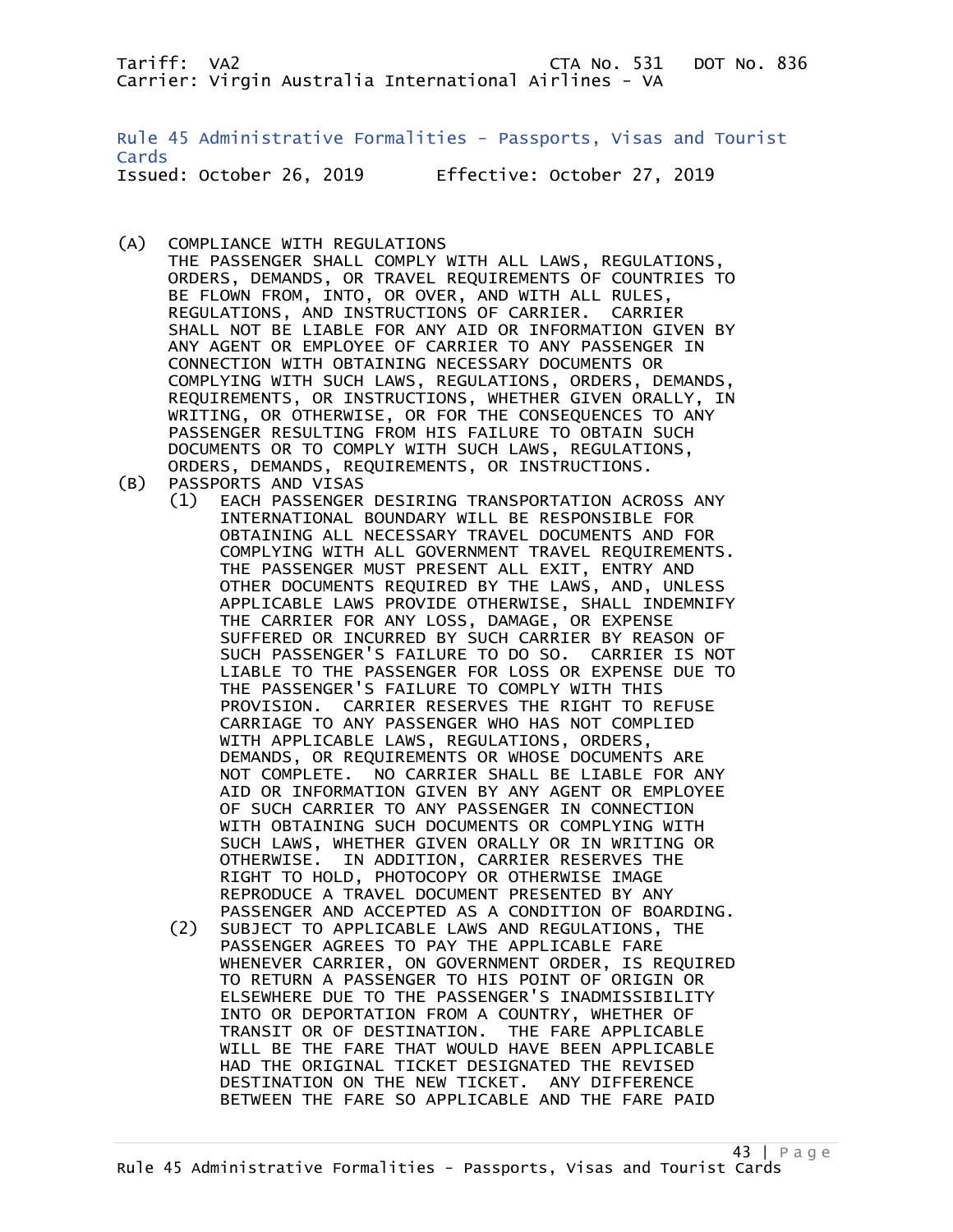BY THE PASSENGER WILL BE COLLECTED FROM OR REFUNDED TO THE PASSENGER AS THE CASE MAY BE. CARRIER MAY APPLY TO THE PAYMENT OF SUCH FARES ANY FUNDS PAID BY THE PASSENGER TO CARRIER FOR UNUSED CARRIAGE, OR ANY FUNDS OF THE PASSENGER IN THE POSSESSION OF CARRIER. THE FARE COLLECTED FOR CARRIAGE TO THE POINT OF REFUSAL OR DEPORTATION WILL NOT BE REFUNDED BY THE CARRIER, UNLESS THE LAW OF SUCH COUNTRY REQUIRES THAT SUCH FARE BE

REFUNDED.<br>CUSTOMS INSPEC (C) CUSTOMS INSPECTION

> IF REQUIRED, THE PASSENGER MUST ATTEND INSPECTION OF HIS BAGGAGE, CHECKED OR UNCHECKED, BY CUSTOMS OR OTHER GOVERNMENT OFFICIALS. CARRIER ACCEPTS NO RESPONSIBILITY TOWARD THE PASSENGER IF THE LATTER FAILS TO OBSERVE THIS CONDITION. IF DAMAGE IS CAUSED TO CARRIER BECAUSE OF THE PASSENGER'S FAILURE TO OBSERVE THIS CONDITION, THE PASSENGER SHALL INDEMNIFY CARRIER THEREFOR. CARRIER SHALL NOT BE LIABLE TO THE PASSENGER FOR ANY

> AID, ASSISTANCE, DATA, OR OTHER INFORMATION PROVIDED TO CUSTOMS OR OTHER GOVERNMENT AGENCIES INVOLVED IN BORDER CONTROLS OF ANY COUNTRY PERTAINING TO PASSENGER OR PASSENGER'S TRAVEL.

(D) GOVERNMENT REGULATION NO LIABILITY SHALL ATTACH TO CARRIER IF CARRIER IN GOOD FAITH DETERMINES THAT WHAT IT UNDERSTANDS TO BE APPLICABLE LAW, GOVERNMENT REGULATION, DEMAND, ORDER OR REQUIREMENT, REQUIRES THAT IT REFUSE AND IT DOES REFUSE TO CARRY A PASSENGER.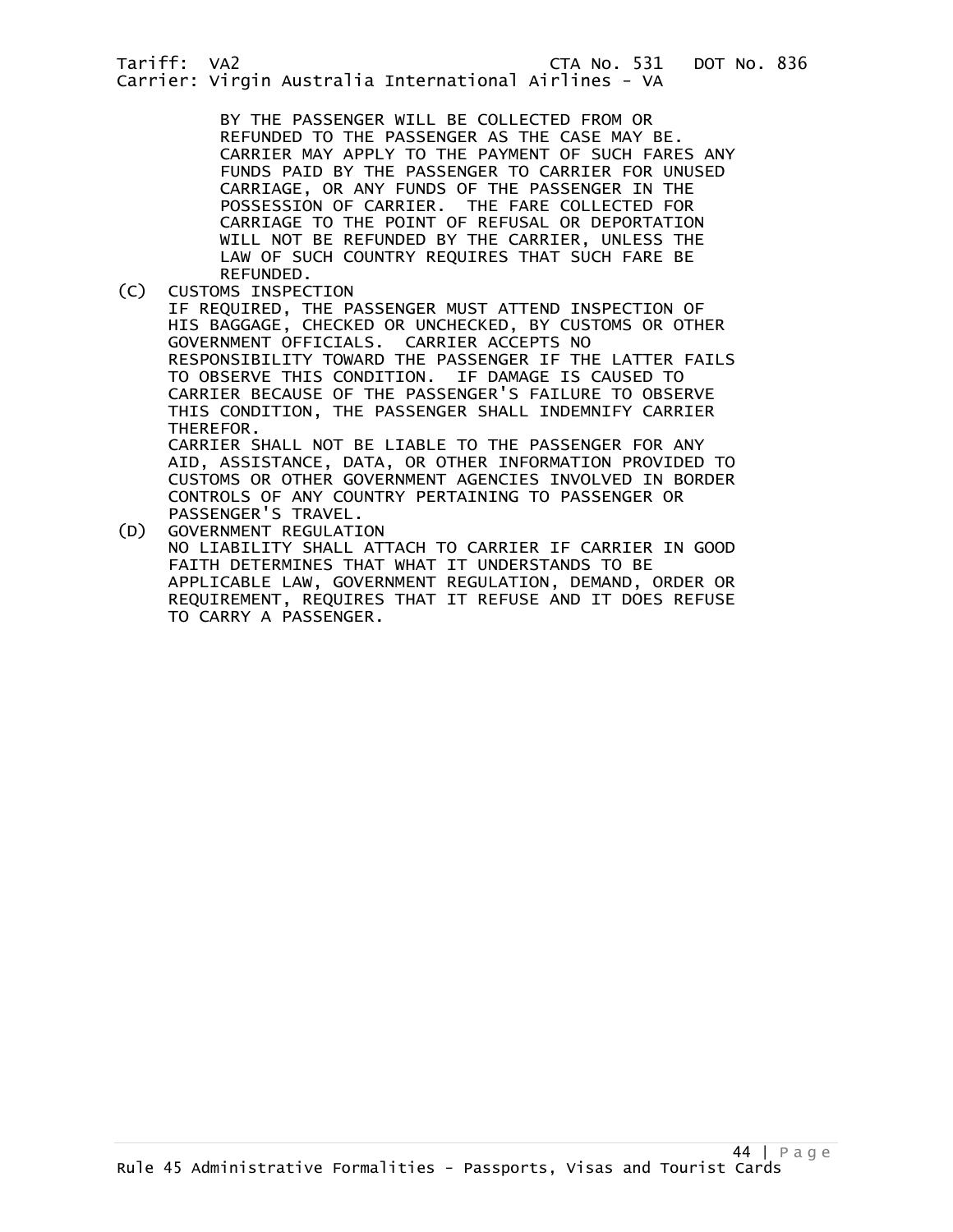Rule 55 Liability of Carriers Issued: October 26, 2019 Effective: October 27, 2019

- (A) SUCCESSIVE CARRIERS CARRIAGE TO BE PERFORMED UNDER ONE TICKET OR UNDER A TICKET AND ANY CONJUNCTION TICKET ISSUED IN CONNECTION THEREWITH BY SEVERAL SUCCESSIVE CARRIERS IS REGARDED AS A SINGLE OPERATION.
- (B) LAWS AND PROVISIONS APPLICABLE
	- (1) (A) CARRIAGE HEREUNDER IS SUBJECT TO THE RULES AND LIMITATIONS RELATING TO LIABILITY ESTABLISHED BY THE CONVENTION FOR THE UNIFICATION OF CERTAIN RULES RELATING TO INTERNATIONAL CARRIAGE BY AIR, SIGNED AT WARSAW, OCTOBER 12, 1929 OR THAT CONVENTION AS AMENDED BY THE HAGUE PROTOCOL, 1955, WHICHEVER MAY BE APPLICABLE (HEREINAFTER CALLED "THE CONVENTION"), UNLESS SUCH CARRIAGE IS NOT INTERNATIONAL CARRIAGE AS DEFINED BY THE CONVENTION. IN THE INTERNATIONAL CARRIAGE (AS DEFINED IN THE CONVENTION) OF PASSENGERS, THE LIABILITY OF THE CARRIER FOR EACH PASSENGER IS LIMITED TO THE SUM OF \$14,000 CAD OR \$28,000 CAD IF THE HAGUE PROTOCOL AMENDMENT OF THE CONVENTION IS APPLICABLE. (SEE NOTE BELOW.)
		- (B) EXCEPT AS PROVIDED IN SUBPARAGRAPH (1) (A) ABOVE AND IN ACCORDANCE WITH ARTICLE 22(1) OF THE WARSAW CONVENTION OR THE WARSAW CONVENTION AS AMENDED BY THE HAGUE PROTOCOL, THE CARRIER WITH RESPECT TO ALL INTERNATIONAL TRANSPORTATION, AS DEFINED IN THE SAID CONVENTION OR IN THE SAID PROTOCOL, PERFORMED BY IT, AGREES THAT THE LIMIT OF LIABILITY FOR EACH PASSENGER FOR DEATH OR WOUNDING OR OTHER PERSONAL INJURY SHALL BE LIMITED TO PROVEN DAMAGES NOT TO EXCEED THE SUM OF 131,100 SPECIAL DRAWING RIGHTS
		- EXCLUSIVE OF LEGAL FEES AND COSTS.<br>C) THE CARRIER AGREES IN ACCORDANCE W THE CARRIER AGREES IN ACCORDANCE WITH ARTICLE 22(1) OF THE CONVENTION FOR THE UNIFICATION OF CERTAIN RULES RELATING TO INTERNATIONAL TRANSPORTATION BY AIR SIGNED AT WARSAW, OCTOBER 12, 1929 OR, WHERE APPLICABLE, THAT CONVENTION AS AMENDED BY THE PROTOCOL SIGNED AT THE HAGUE ON SEPTEMBER 28, 1955 (THE "CONVENTION") THAT, AS TO ALL INTERNATIONAL CARRIAGE OR TRANSPORTATION HEREUNDER AS DEFINED IN THE CONVENTION:
			- (I) THE CARRIER SHALL NOT INVOKE THE LIMITATION OF LIABILITY IN ARTICLE 22(1) OF THE CONVENTION AS TO ANY CLAIM FOR RECOVERABLE COMPENSATORY DAMAGES ARISING UNDER ARTICLE 17 OF THE CONVENTION.
			- (II) THE CARRIER SHALL NOT AVAIL ITSELF OF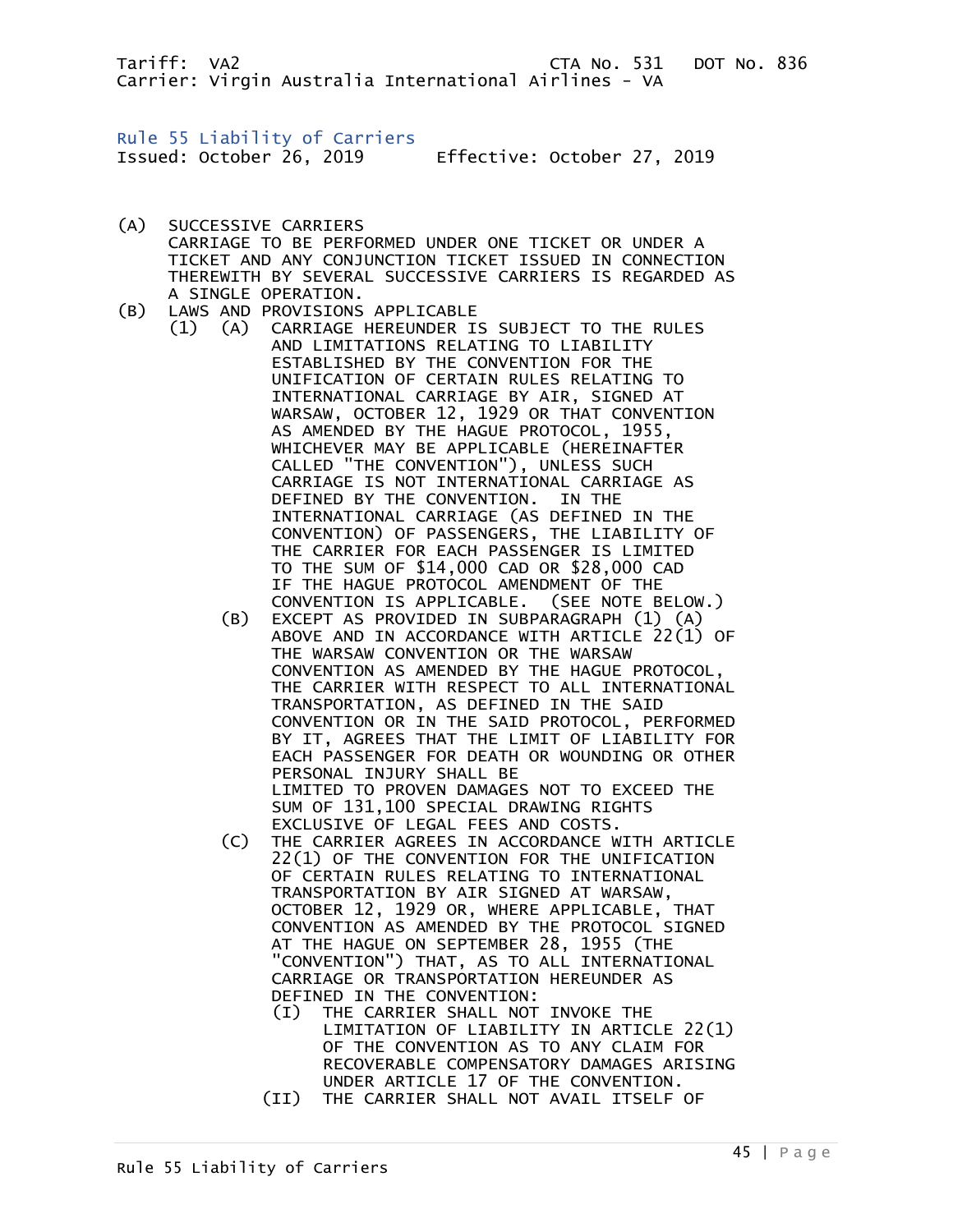ANY DEFENSE UNDER ARTICLE 20(1) OF THE CONVENTION WITH RESPECT TO THAT PORTION OF SUCH CLAIM WHICH DOES NOT EXCEED 113,100 SPECIAL DRAWING RIGHTS  $('SDR")$ .

- (III) EXCEPT AS OTHERWISE PROVIDED IN PARAGRAPHS (I) AND (II) HEREOF, THE CARRIER RESERVES ALL DEFENSES AVAILABLE UNDER THE CONVENTION TO ANY SUCH CLAIM. WITH RESPECT TO THIRD PARTIES, THE CARRIER RESERVES ALL RIGHTS OF RECOURSE AGAINST ANY OTHER PERSON, INCLUDING WITHOUT LIMITATION, RIGHTS OF CONTRIBUTION AND INDEMNITY.
	- (IV) (NOT APPLICABLE TO SOCIAL AGENCIES IN THE UNITED STATES) NEITHER THE WAIVER OF LIMITS NOR THE WAIVER OF DEFENSES SHALL BE APPLICABLE IN RESPECT OF CLAIMS MADE BY PUBLIC SOCIAL INSURANCE OR SIMILAR BODIES HOWEVER ASSERTED. SUCH CLAIMS SHALL BE SUBJECT TO THE LIMIT IN ARTICLE (22)(1) AND TO THE DEFENSES UNDER ARTICLE (20)(1) OF THE CONVENTION.

(APPLICABLE ONLY FOR

 TRANSPORTATION TO AND FROM THE UNITED STATES) IN THE

 UNITED STATES, PARAGRAPH (B)(1)(C) OF RULE 55 SHALL EXPIRE UPON ANY FINAL

 ACTION OF THE DEPARTMENT OF TRANSPORTATION WHICH DOES NOT MAKE PROVISIONS

 FOR TARIFFS IDENTICAL TO THE ABOVE PARAGRAPH (B)(1)(C) OR IN **ACCORDANCE** 

- WITH ANY ORDER OF THE DEPARTMENT. (2) CARRIER'S NAME MAY BE ABBREVIATED IN THE TICKET, THE FULL NAME AND ITS ABBREVIATION BEING SET FORTH IN CARRIER'S TARIFFS, AND CARRIER'S ADDRESS SHALL BE THE AIRPORT OF DEPARTURE SHOWN OPPOSITE THE FIRST ABBREVIATION OF CARRIER'S NAME IN THE TICKET, AND FOR THE PURPOSE OF THE CONVENTION THE AGREED STOPPING PLACES (WHICH MAY BE ALTERED BY CARRIER IN CASE OF NECESSITY) ARE THOSE PLACES, EXCEPT THE PLACE OF DEPARTURE AND THE PLACE OF DESTINATION SET FORTH IN THE TICKET AND ANY CONJUNCTION TICKET ISSUED THEREWITH, OR SHOWN IN CARRIER'S TIMETABLE AS SCHEDULED STOPPING PLACES ON THE PASSENGER'S ROUTE. A LIST GIVING THE FULL NAME AND ABBREVIATION OF EACH CARRIER IN THIS TARIFF IS PROVIDED AT THE FRONT OF THIS TARIFF.
- (3) TO THE EXTENT NOT IN CONFLICT WITH THE PROVISIONS OF PARAGRAPHS (1) AND (2) ABOVE, ALL CARRIAGE HEREUNDER AND OTHER SERVICES PERFORMED BY EACH CARRIER ARE SUBJECT TO:
	- (A) APPLICABLE LAWS (INCLUDING NATIONAL LAWS IMPLEMENTING THE CONVENTION OR EXTENDING THE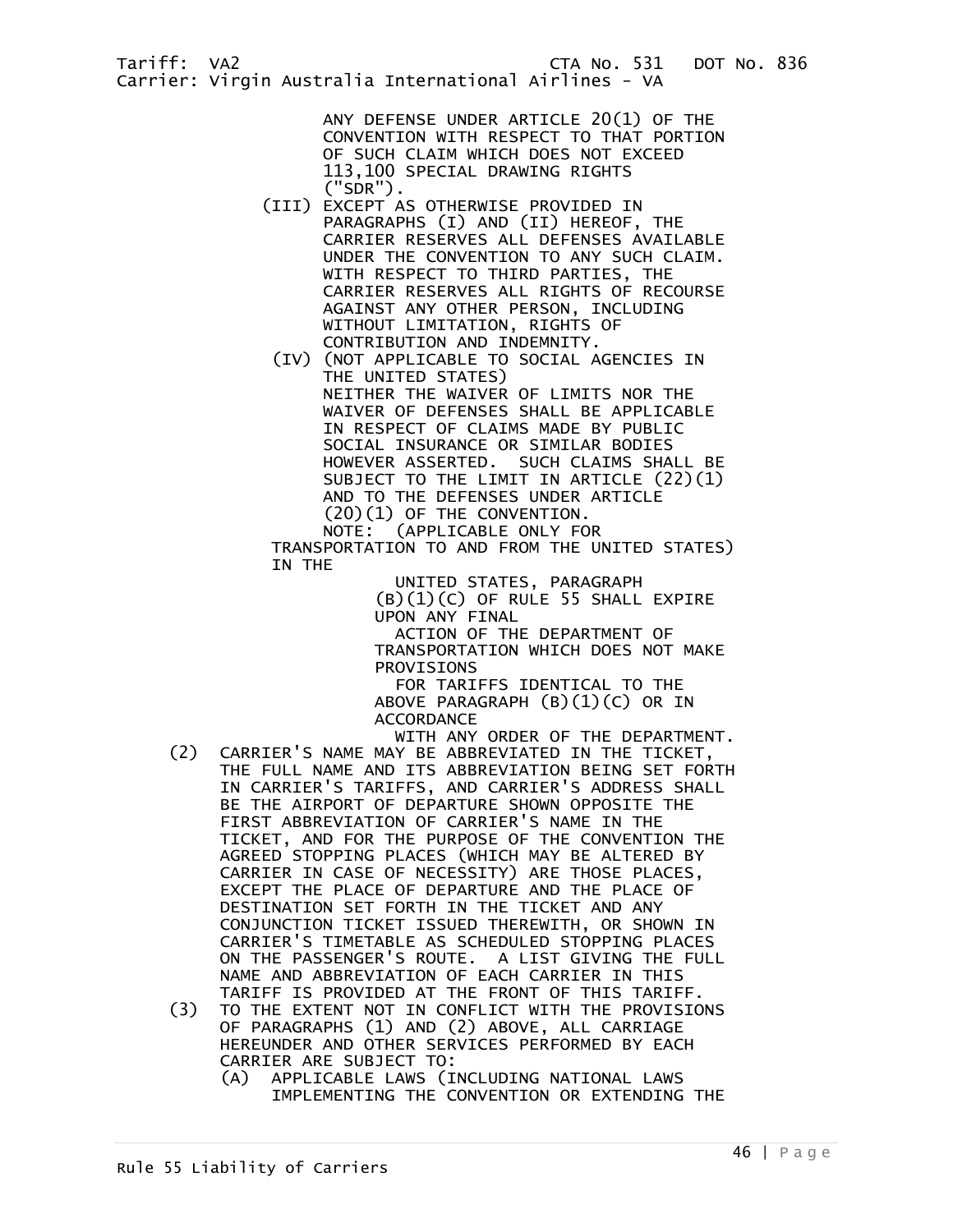RULES OF THE CONVENTION TO CARRIAGE WHICH IS NOT "INTERNATIONAL CARRIAGE" AS DEFINED IN THE CONVENTION), GOVERNMENT REGULATIONS, ORDERS, AND REQUIREMENTS;

- (B) PROVISIONS SET FORTH IN THE PASSENGER'S
- TICKET;<br>(C) APPLICA (C) APPLICABLE TARIFFS;
- EXCEPT IN TRANSPORTATION BETWEEN A PLACE IN THE UNITED STATES AND ANY PLACE OUTSIDE THEREOF AND ALSO BETWEEN A PLACE IN CANADA AND ANY PLACE OUTSIDE THEREOF, CONDITIONS OF CARRIAGE, REGULATIONS AND TIMETABLES (BUT NOT THE TIMES OF DEPARTURE AND ARRIVAL THEREIN SPECIFIED) OF CARRIER, WHICH MAY BE INSPECTED AT ANY OF ITS OFFICES AND AT AIRPORTS FROM WHICH IT OPERATES REGULAR SERVICES.
- (4) (A) THE CARRIER SHALL NOT AVAIL ITSELF OF ANY DEFENSE UNDER ARTICLE 20(1) OF THE CONVENTION WITH RESPECT TO THAT PORTION OF SUCH CLAIM WHICH DOES NOT EXCEED 113,100 SPECIAL DRAWING RIGHTS (SDR'S).
	- (B) EXCEPT AS OTHERWISE PROVIDED IN PARAGRAPH (A) HEREOF, THE CARRIER RESERVES ALL DEFENSES AVAILABLE UNDER THE CONVENTION TO SUCH CLAIMS. WITH RESPECT TO THIRD PARTIES, THE CARRIER RESERVES ALL RIGHTS OF RECOURSE AGAINST ANY OTHER PERSON, INCLUDING WITHOUT LIMITATION, RIGHTS OF CONTRIBUTION AND INDEMNITY.
	- (C) THE CARRIER AGREES THAT SUBJECT TO APPLICABLE LAW RECOVERABLE COMPENSATORY DAMAGES FOR SUCH CLAIMS MAY BE DETERMINED BY REFERENCE TO THE LAW OF THE DOMICILE OR PERMANENT RESIDENCE OF THE PASSENGER.

NOTE: PARAGRAPH (B) (4) SHALL EXPIRE AS PROVIDED IN DOT ORDER 97-1-2 AND BE REPLACED IN ACCORDANCE WITH ANY FINAL ACTION OR ORDER OF THAT DEPARTMENT ENTERED IN DOCKET OST-96-1607.

- (5) FOR THE PURPOSE OF INTERNATIONAL CARRIAGE GOVERNED BY THE MONTREAL CONVENTION, THE LIABILITY RULES SET OUT IN THE MONTREAL CONVENTION ARE FULLY INCORPORATED HEREIN AND SHALL SUPERSEDE AND PREVAIL OVER ANY PROVISIONS OF THIS TARIFF WHICH MAY BE INCONSISTENT WITH THOSE RULES.<br>(C) LIMITATION OF LIABILITY
- LIMITATION OF LIABILITY
- (1) CARRIER IS NOT LIABLE FOR ANY DEATH, INJURY, DELAY, LOSS, OR OTHER DAMAGE OF WHATSOEVER NATURE (HEREINAFTER IN THIS TARIFF COLLECTIVELY REFERRED TO AS "DAMAGE") TO PASSENGERS OR UNCHECKED BAGGAGE ARISING OUT OF OR IN CONNECTION WITH CARRIAGE OR OTHER SERVICES PERFORMED BY CARRIER INCIDENTAL THERETO, UNLESS SUCH DAMAGE IS CAUSED BY THE NEGLIGENCE OF CARRIER. ASSISTANCE RENDERED TO THE PASSENGER BY CARRIER'S EMPLOYEES IN LOADING, UNLOADING, OR TRANSSHIPPING BAGGAGE SHALL BE CONSIDERED AS GRATUITOUS SERVICE TO THE PASSENGER.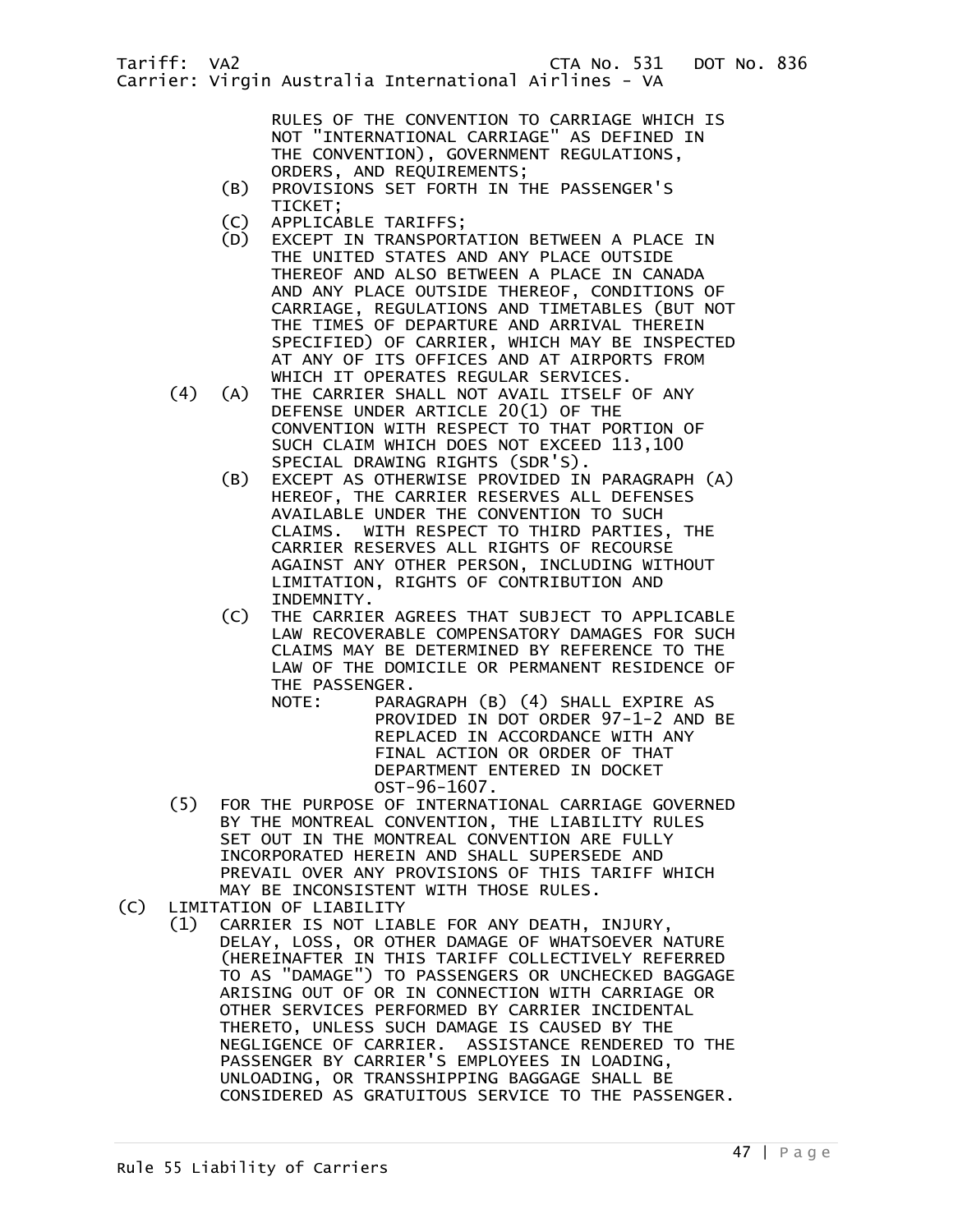- (2) CARRIER IS NOT LIABLE FOR ANY DAMAGE DIRECTLY AND SOLELY ARISING OUT OF ITS COMPLIANCE WITH ANY LAWS, GOVERNMENT REGULATIONS, ORDERS, OR REQUIREMENTS OR FROM FAILURE OF PASSENGER TO COMPLY WITH SAME, OR OUT OF ANY CAUSE BEYOND
- CARRIER'S CONTROL.<br>(3) ANY LIABILITY OF C ANY LIABILITY OF CARRIER IS LIMITED TO 1,131 SDR (SPECIAL DRAWING RIGHTS) PER PASSENGER IN THE CASE OF UNCHECKED BAGGAGE OR OTHER PROPERTY, UNLESS A HIGHER VALUE IS DECLARED IN ADVANCE AND ADDITIONAL CHARGES ARE PAID PURSUANT TO CARRIER'S REGULATIONS. IN THAT EVENT THE LIABILITY OF THE CARRIER SHALL BE LIMITED TO SUCH HIGHER DECLARED VALUE. IN NO CASE SHALL THE CARRIER'S LIABILITY EXCEED THE ACTUAL LOSS SUFFERED BY THE PASSENGER. ALL CLAIMS ARE SUBJECT TO PROOF OF AMOUNT OF LOSS.
- NOTE 1: FOR PURPOSES OF DETERMINING LIABILITY UNDER THE CONVENTION WITH RESPECT TO PASSENGER BAGGAGE ACCEPTABLE FOR CHECKING UNDER RULE 97 (ACCEPTANCE OF BAGGAGE), THE WEIGHT OF EACH PIECE OF SUCH BAGGAGE SHALL BE DEEMED TO BE THE MAXIMUM ALLOWABLE WEIGHT FOR EACH PIECE OF SUCH BAGGAGE UNDER THE RULE, UNLESS THE ACTUAL WEIGHT IS STATED ON THE BAGGAGE CHECK.
	- NOTE 2: UNDER NO CIRCUMSTANCES WILL THE CARRIER BE LIABLE FOR THE LOSS, DELAY OR DAMAGE TO UNCHECKED BAGGAGE OR CABIN BAGGAGE NOT ATTRIBUTED TO THE NEGLIGENCE OF THE CARRIER. ASSISTANCE RENDERED TO THE PASSENGER BY THE CARRIER'S EMPLOYEES IN LOADING, UNLOADING OR TRANS-SHIPPING OF UNCHECKED OR CABIN BAGGAGE SHALL BE CONSIDERED AS A GRATUITOUS SERVICE TO THE PASSENGER.
	- (4) (A) IN ANY EVENT LIABILITY OF CARRIER FOR DELAY OF A PASSENGER SHALL NOT EXCEED \$14,000 CAD OR ITS EQUIVALENT.
		- (B) IN ANY EVENT LIABILITY OF CARRIER FOR DEATH OR INJURY SHALL NOT EXCEED \$14,000 CAD, DUE TO THE NEGLIGENCE OR OTHER WRONGFUL ACT OR OMISSION OF A THIRD PARTY), OR ITS EQUIVALENT. (SEE NOTE, PARAGRAPH (B)(1) ABOVE.)
- (5) IN THE EVENT OF DELIVERY TO THE PASSENGERS OF PART BUT NOT ALL OF HIS CHECKED BAGGAGE, OR IN THE EVENT OF DAMAGE TO PART BUT NOT ALL OF SUCH BAGGAGE, THE LIABILITY OF THE CARRIER WITH RESPECT TO THE UNDELIVERED OR DAMAGED PORTION SHALL BE REDUCED PROPORTIONATELY ON THE BASIS OF WEIGHT, NOTWITHSTANDING THE VALUE OF ANY PART OF THE BAGGAGE OR CONTENTS THEREOF.
	- (6) CARRIER IS NOT LIABLE FOR DAMAGE TO A PASSENGER'S BAGGAGE CAUSED BY PROPERTY CONTAINED IN THE PASSENGER'S BAGGAGE. ANY PASSENGER WHOSE PROPERTY CAUSED DAMAGE TO ANOTHER PASSENGER'S BAGGAGE OR TO THE PROPERTY OF CARRIER SHALL INDEMNIFY CARRIER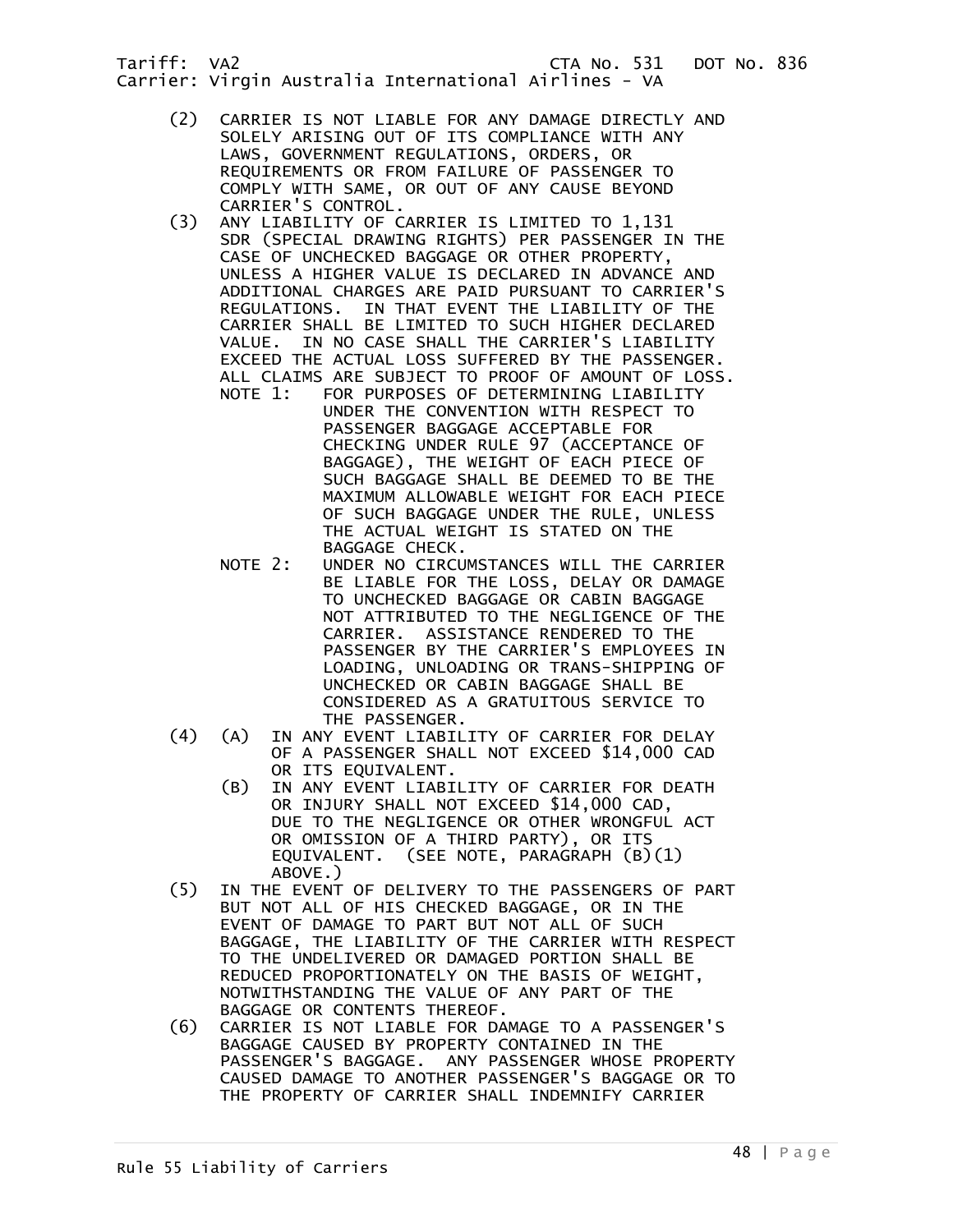FOR ALL LOSSES AND EXPENSES INCURRED BY CARRIER AS

- A RESULT THEREOF.<br>(7) LIABILITY OF THE LIABILITY OF THE CARRIER FOR DAMAGE WILL BE LIMITED TO EVENTS ON ITS OWN LINE, EXCEPT IN THE CASE OF CHECKED BAGGAGE, WITH RESPECT TO SUCCESSIVE CARRIAGE, IN WHICH CASE, THE PASSENGER ALSO HAS A RIGHT OF ACTION AGAINST THE FIRST OR LAST CARRIER INVOLVED IN THE TRANSPORTATION.<br>(8) CARRIER MAY REFUSE TO ACCEPT ANY ARTICLES TH
- (8) CARRIER MAY REFUSE TO ACCEPT ANY ARTICLES THAT DO NOT CONSTITUTE BAGGAGE AS SUCH TERM IS DEFINED HEREIN, BUT IF DELIVERED TO AND RECEIVED BY CARRIER, SUCH ARTICLES SHALL BE DEEMED TO BE WITHIN THE BAGGAGE VALUATION AND LIMIT OF LIABILITY, AND SHALL BE SUBJECT TO THE PUBLISHED
- RATES AND CHARGES OF CARRIER.<br>(9) (A) LIABILITY OF CARRIER FOR (9) (A) LIABILITY OF CARRIER FOR DAMAGES SHALL BE LIMITED TO OCCURRENCES ON ITS OWN LINE, EXCEPT IN THE CASE OF CHECKED BAGGAGE AS TO WHICH THE PASSENGER ALSO HAS A RIGHT OF ACTION AGAINST THE FIRST OR LAST CARRIER.
	- (B) A CARRIER ISSUING A TICKET OR CHECKING BAGGAGE FOR CARRIAGE OVER THE LINES OF ANOTHER CARRIER DOES SO ONLY AS AGENT. (SEE NOTE, PARAGRAPH (B)(1) ABOVE.)
- (11) CARRIER SHALL NOT BE LIABLE IN ANY EVENT FOR ANY CONSEQUENTIAL OR SPECIAL DAMAGE ARISING FROM CARRIAGE SUBJECT TO THIS TARIFF, WHETHER OR NOT CARRIER HAD KNOWLEDGE THAT SUCH DAMAGES MIGHT BE INCURRED, NOR SHALL CARRIER BE LIABLE FOR PUNITIVE
	- OR EXEMPLARY DAMAGES ARISING THEREFROM.<br>(12) ANY EXCLUSION OR LIMITATION OF LIABILIT ANY EXCLUSION OR LIMITATION OF LIABILITY OF CARRIER UNDER THIS TARIFF OR THE TICKET SHALL APPLY TO AGENTS, SERVANTS, OR REPRESENTATIVES OF THE CARRIER ACTING WITHIN THE SCOPE OF THEIR EMPLOYMENT AND ALSO TO ANY PERSON WHOSE AIRCRAFT IS USED BY THE CARRIER AND ITS AGENTS, SERVANTS OR REPRESENTATIVES ACTING WITHIN THE SCOPE OF THEIR EMPLOYMENT.<br>CARRIER SHA (13)
	- CARRIER SHALL NOT BE LIABLE FOR THE LOSS, DAMAGE, OR DELAY IN DELIVERY OF ANY PROPERTY WHICH IS NOT ACCEPTABLE FOR TRANSPORTATION IN ACCORDANCE WITH RULES 97, 100 OR FOR ANY OTHER LOSS OR DAMAGE OF WHATEVER NATURE RESULTING FROM ANY SUCH LOSS OR DAMAGE OR FROM THE TRANSPORTATION OF SUCH PROPERTY. THIS EXCLUSION IS APPLICABLE WHETHER THE NONACCEPTABLE PROPERTY IS INCLUDED IN THE PASSENGER'S CHECKED BAGGAGE WITH OR WITHOUT THE KNOWLEDGE OF THE CARRIER.<br>(14) THE OWNER OF A PET SHALL BE R
	- THE OWNER OF A PET SHALL BE RESPONSIBLE FOR COMPLIANCE WITH ALL GOVERNMENTAL REGULATIONS AND RESTRICTIONS, INCLUDING FURNISHING VALID HEALTH AND RABIES VACCINATION CERTIFICATES WHEN REQUIRED. CARRIER WILL NOT BE LIABLE FOR LESS OR EXPENSE DUE TO THE PASSENGER'S FAILURE TO COMPLY WITH THIS PROVISION, AND CARRIER WILL NOT BE RESPONSIBLE IF ANY PET IS REFUSED PASSAGE INTO OR THROUGH ANY
- COUNTRY, STATE OR TERRITORY.<br>(D) TIME LIMITATIONS ON CLAIMS AND AC TIME LIMITATIONS ON CLAIMS AND ACTIONS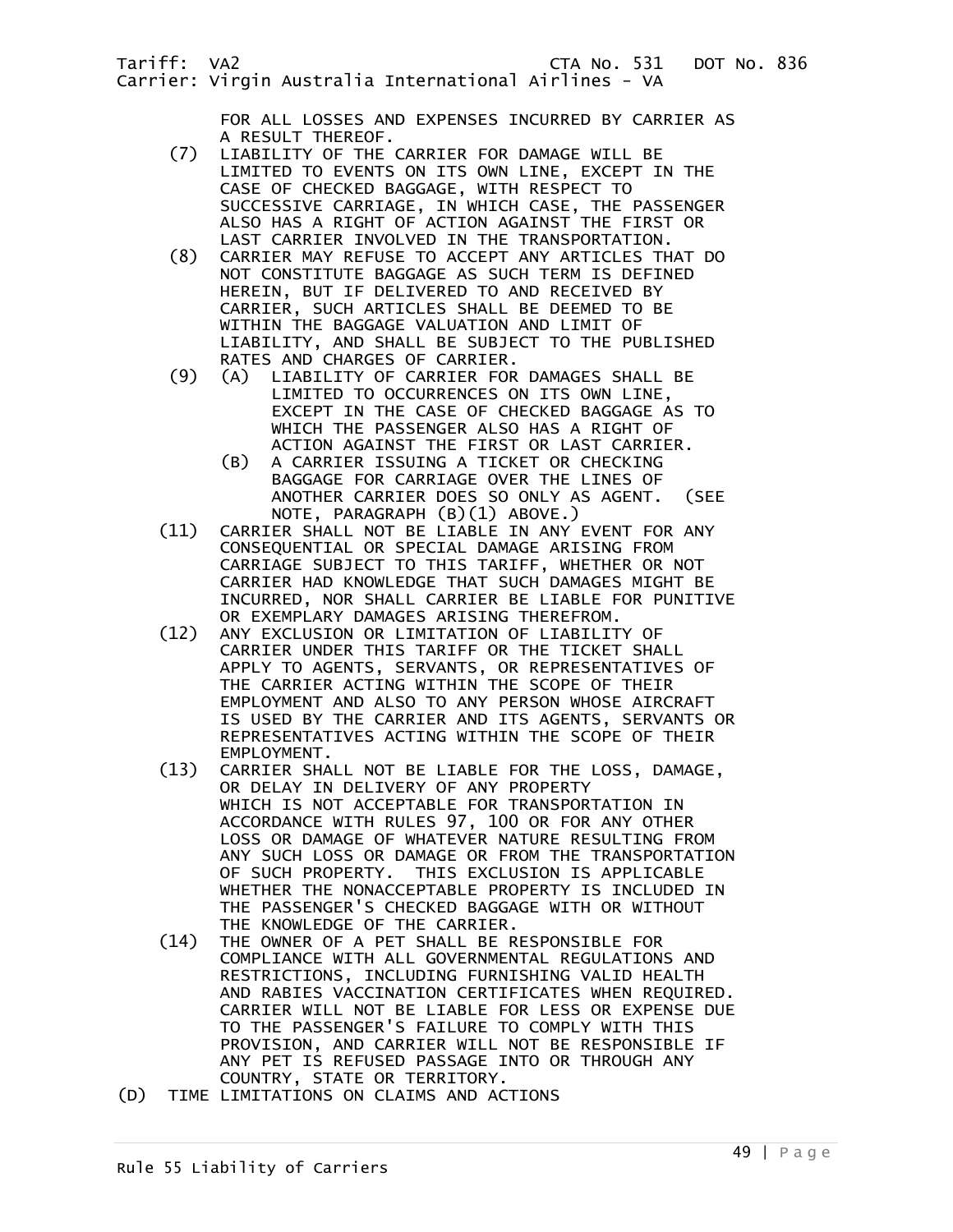- (1) NO ACTION SHALL LIE IN THE CASE OF DAMAGE TO BAGGAGE UNLESS THE PERSON ENTITLED TO DELIVERY COMPLAINS TO THE CARRIER FORTHWITH AFTER THE DISCOVERY OF THE DAMAGE, AND, AT THE LATEST, WITHIN SEVEN DAYS FROM THE DATE OF RECEIPT; AND IN THE CASE OF DELAY, OR LOSS, COMPLAINT MUST BE MADE AT THE LATEST WITHIN 21 DAYS FROM THE DATE ON WHICH THE BAGGAGE HAS BEEN PLACED AT HIS DISPOSAL (IN THE CASE OF DELAY), OR SHOULD HAVE BEEN PLACED AT HIS DISPOSAL (IN THE CASE OF LOSS). EVERY COMPLAINT MUST BE MADE IN WRITING AND DISPATCHED WITHIN THE TIME AFORESAID. WHERE CARRIAGE IS NOT "INTERNATIONAL CARRIAGE" AS DEFINED IN THE CONVENTION, FAILURE TO GIVE NOTICE SHALL NOT BE A BAR TO SUIT WHERE CLAIMANT PROVES THAT (A) IT WAS NOT REASONABLY POSSIBLE FOR HIM TO GIVE SUCH NOTICE, OR (B) THAT NOTICE WAS NOT GIVEN DUE TO FRAUD ON THE PART OF CARRIER, OR (C) THE MANAGEMENT OF CARRIER HAD KNOWLEDGE OF DAMAGE TO PASSENGER'S BAGGAGE.<br>(2) ANY RIGHT TO DAMAGES
	- ANY RIGHT TO DAMAGES AGAINST CARRIER SHALL BE EXTINGUISHED UNLESS AN ACTION IS BROUGHT WITHIN TWO YEARS RECKONED FROM THE DATE OF ARRIVAL AT THE DESTINATION, OR FROM THE DATE ON WHICH THE AIRCRAFT OUGHT TO HAVE ARRIVED, OR FROM THE DATE ON WHICH THE CARRIAGE STOPPED.
- (E) OVERRIDING LAW INSOFAR AS ANY PROVISION CONTAINED OR REFERRED TO IN THE TICKET OR IN THIS TARIFF MAY BE CONTRARY TO A LAW, GOVERNMENT REGULATION, ORDER OR REQUIREMENT WHICH SEVERALLY CANNOT BE WAIVED BY AGREEMENT OF THE PARTIES, SUCH PROVISIONS SHALL REMAIN APPLICABLE AND BE CONSIDERED AS PART OF THE CONTRACT OF CARRIAGE TO THE EXTENT ONLY THAT SUCH PROVISION IS NOT CONTRARY THERETO. THE INVALIDITY OF ANY PROVISION SHALL NOT AFFECT ANY OTHER PART.<br>F) MODIFICATION AND WAIVE
- MODIFICATION AND WAIVER NO AGENT, SERVANT, OR REPRESENTATIVE OF CARRIER HAS AUTHORITY TO ALTER, MODIFY, OR WAIVE ANY PROVISIONS OF THE CONTRACT OF CARRIAGE OF THIS TARIFF.<br>(G) GRATUITOUS TRANSPORTATION
- GRATUITOUS TRANSPORTATION
	- (1) GRATUITOUS TRANSPORTATION BY CARRIER OF PERSONS AS HEREINAFTER DESCRIBED SHALL BE GOVERNED BY ALL THE PROVISIONS OF THIS RULE, EXCEPT SUBPARAGRAPH (2) BELOW AND BY ALL OTHER APPLICABLE RULES OF THIS TARIFF.
		- (A) TRANSPORTATION OF PERSONS INJURED IN AIRCRAFT ACCIDENTS ON THE LINES OF CARRIER AND PHYSICIANS AND NURSES ATTENDING SUCH PERSONS.
- (B) TRANSPORTATION OF PERSONS, THE OBJECT OF WHICH IS THAT OF PROVIDING RELIEF IN GENERAL EPIDEMICS, PESTILENCE OR OTHER CALAMITOUS VISITATION.
	- (C) TRANSPORTATION OF PERSONS, WHICH IS REQUIRED BY AND AUTHORIZED PURSUANT TO PART 223 OF THE ECONOMIC REGULATIONS OF THE CIVIL AERONAUTICS BOARD OF THE UNITED STATES OF AMERICA.
	- (D) TRANSPORTATION OF PERSONS WHICH IS SUBJECT TO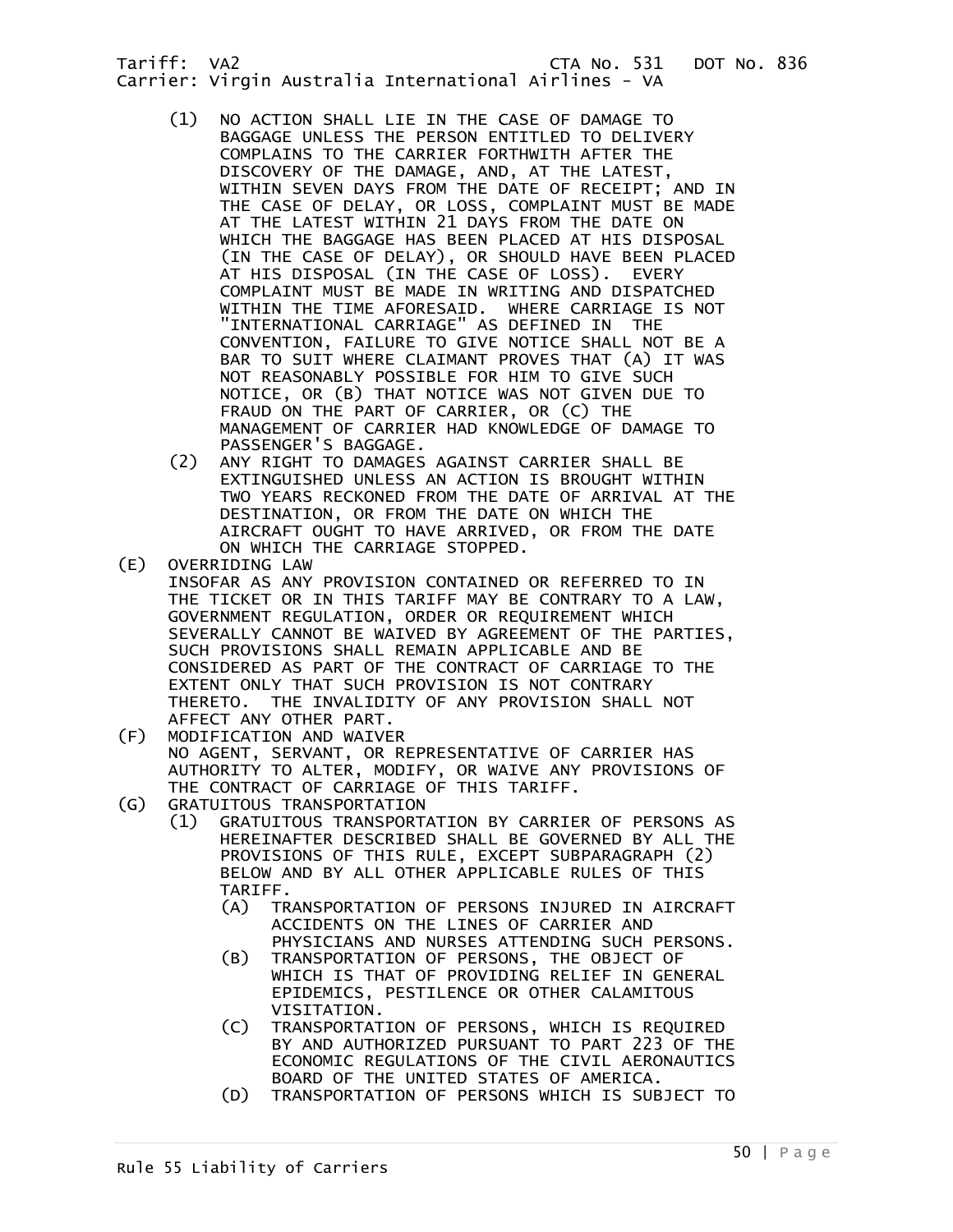- THE CONVENTION.<br>(E) TRANSPORTATION TRANSPORTATION OF OFFICERS, EMPLOYEES AND SERVANTS OF CARRIER TRAVELING IN THE COURSE OF THEIR EMPLOYMENT AND IN THE FURTHERANCE OF CARRIER'S BUSINESS.
- (2) EXCEPT IN RESPECT OF GRATUITOUS TRANSPORTATION OF PERSONS DESCRIBED IN PARAGRAPH (G)(1) ABOVE, CARRIER IN FURNISHING GRATUITOUS TRANSPORTATION SHALL NOT BE LIABLE (THE PROVISIONS OF RULE 55(B) AND (C) TO THE CONTRARY NOTWITHSTANDING) UNDER ANY CIRCUMSTANCES WHETHER OF ITS OWN NEGLIGENCE OR THAT OF ITS OFFICERS, AGENTS, REPRESENTATIVES OR EMPLOYEES, OR OTHERWISE, AND THE PERSON USING SUCH FREE TRANSPORTATION ON BEHALF OF HIMSELF, HIS HEIRS, LEGAL REPRESENTATIVE, DEFENDANTS AND OTHER PARTIES IN INTEREST, AND THEIR REPRESENTATIVES, ASSIGNEES, RELEASES AND AGREES TO INDEMNIFY CARRIER, ITS OFFICERS, AGENTS, REPRESENTATIVES AND EMPLOYEES FROM ALL LIABILITY (INCLUDING COST AND EXPENSES), FOR ANY AND ALL DELAY, AND FOR FAILURE TO COMPLETE PASSAGE, AND FROM ANY AND ALL LOSS OR DAMAGE TO THE PROPERTY OF SUCH PERSON.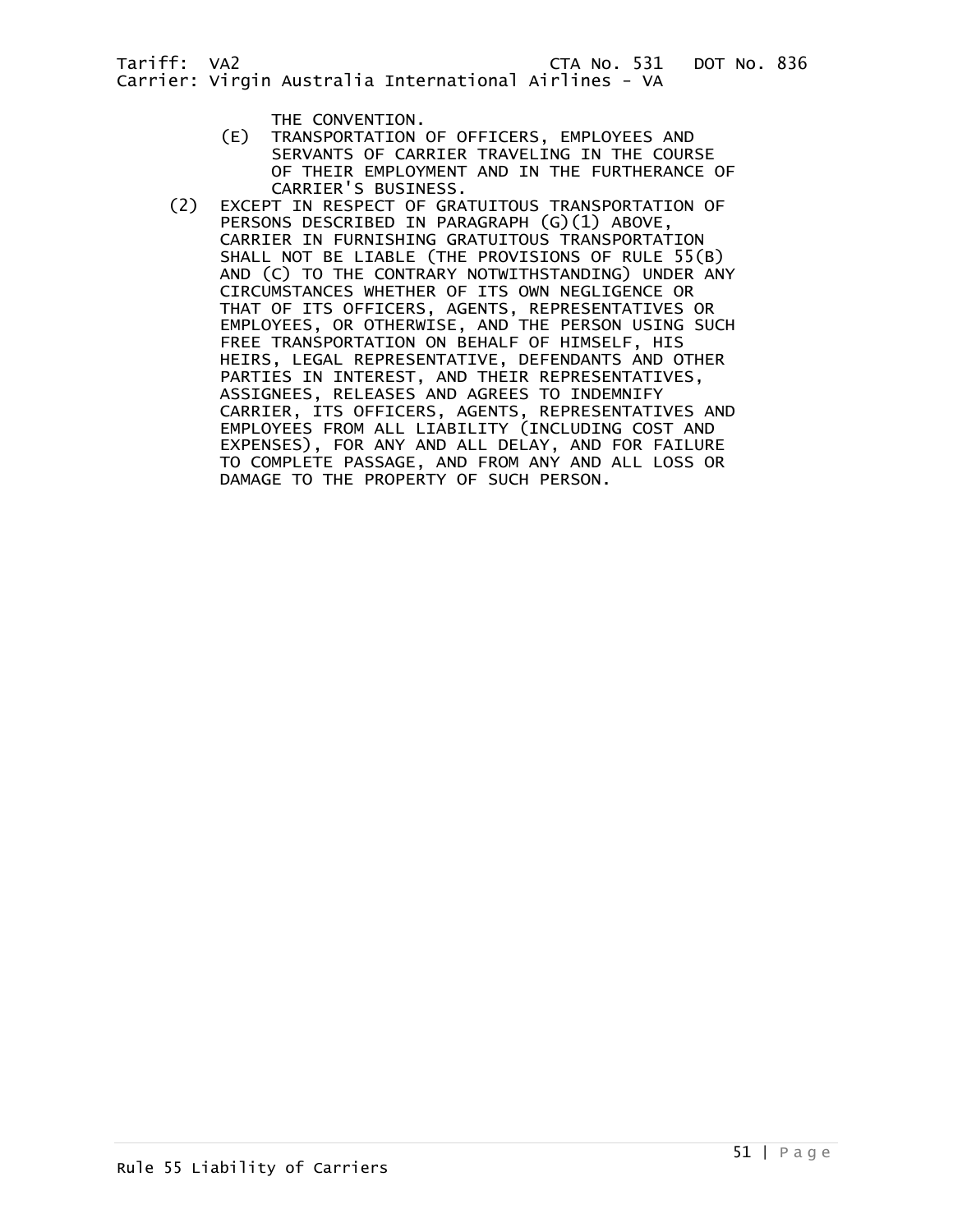Rule 57 Fuel Surcharge (Applicable to VA for Tickets Issued from Canada) Issued: October 26, 2019 Effective: October 27, 2019

- (A) SURCHARGES SHOULD BE REFLECTED IN THE TAX/FEE/CHARGE BOX OF TICKETS UNDER CODE - YQ-.<br>B) THE SURCHARGES ARE APPLICABLE FO
- THE SURCHARGES ARE APPLICABLE FOR TICKETS ISSUED OR REISSUED ON/BEFORE 31OCT09.
- (C) FOR TICKETS ISSUED IN CANADA -
- (1) ON-LINE VA JOURNEYS BETWEEN GATEWAY CITIES IN AUSTRALIA AND GATEWAY CITIES IN: UK EUROPE MIDDLE EAST CONTINENTAL NORTH AMERICA EXCLUDING MEXICO (CANADA, USA) SOUTH AMERICA AND INDIA WILL BE BASED ON A "JOURNEY" APPLICATION, PROVIDED THAT: (A) ALL FLIGHTS ARE CODED VA, AND (B) THE END-TO-END JOURNEY BOOKED ON THE TICKET IS BETWEEN GATEWAY CITIES IN AUSTRALIA AND THE GATEWAY CITIES IN THOSE DESTINATIONS. (2) ON-LINE VA JOURNEYS BETWEEN GATEWAY CITIES IN NEW ZEALAND THE GATEWAY CITIES IN: UK EUROPE MIDDLE EAST CONTINENTAL NORTH AMERICA EXCLUDING MEXICO (CANADA, USA) SOUTH AMERICA WILL BE BASED ON A "JOURNEY" APPLICATION, PROVIDED THAT: (A) ALL FLIGHTS ARE CODED VA, AND (B) THE END-TO-END JOURNEY BOOKED ON THE TICKET IS BETWEEN GATEWAY CITIES IN AUSTRALIA AND THE GATEWAY CITIES IN THOSE DESTINATIONS. (3) ON ALL OTHER ROUTES, OR ON THE ABOVE ROUTES WHEN THE END-TO-END JOURNEY USES OTHER CARRIERS AS WELL AS VA, THE "PER FLIGHT" OR "PER SECTOR" SURCHARGE WILL BE APPLIED TO VA AND OTHER CARRIER SECTORS. (D) FUEL SURCHARGE BREAKDOWN, BY JOURNEY APPLICATION: - CAD 22.70 ON VA 1400-1499/2000-2599 - CAD 24.20 ON ALL OTHER SECTORS WITHIN AUSTRALIA - CAD 22.00 ON ALL SECTORS WITHIN NEW ZEALAND - CAD 43.00 ON ALL SECTORS WITHIN EUROPE - WHEN THE JOURNEY IS BETWEEN AU/NZ AND EUROPE/MIDDLE EAST - FOR TRAVEL BETWEEN GATEWAY CITIES IN AUSTRALIA/NEW ZEALAND AND LON/FRA/PAR/ROM/BAH - ON-LINE VA - INTERNATIONAL SECTORS - CAD 180.00 PER DIRECTION
	- WHEN THE JOURNEY IS BETWEEN NZ AND EUROPE/MIDDLE EAST
	- FOR TRAVEL BETWEEN AUSTRALIA AND NEW ZEALAND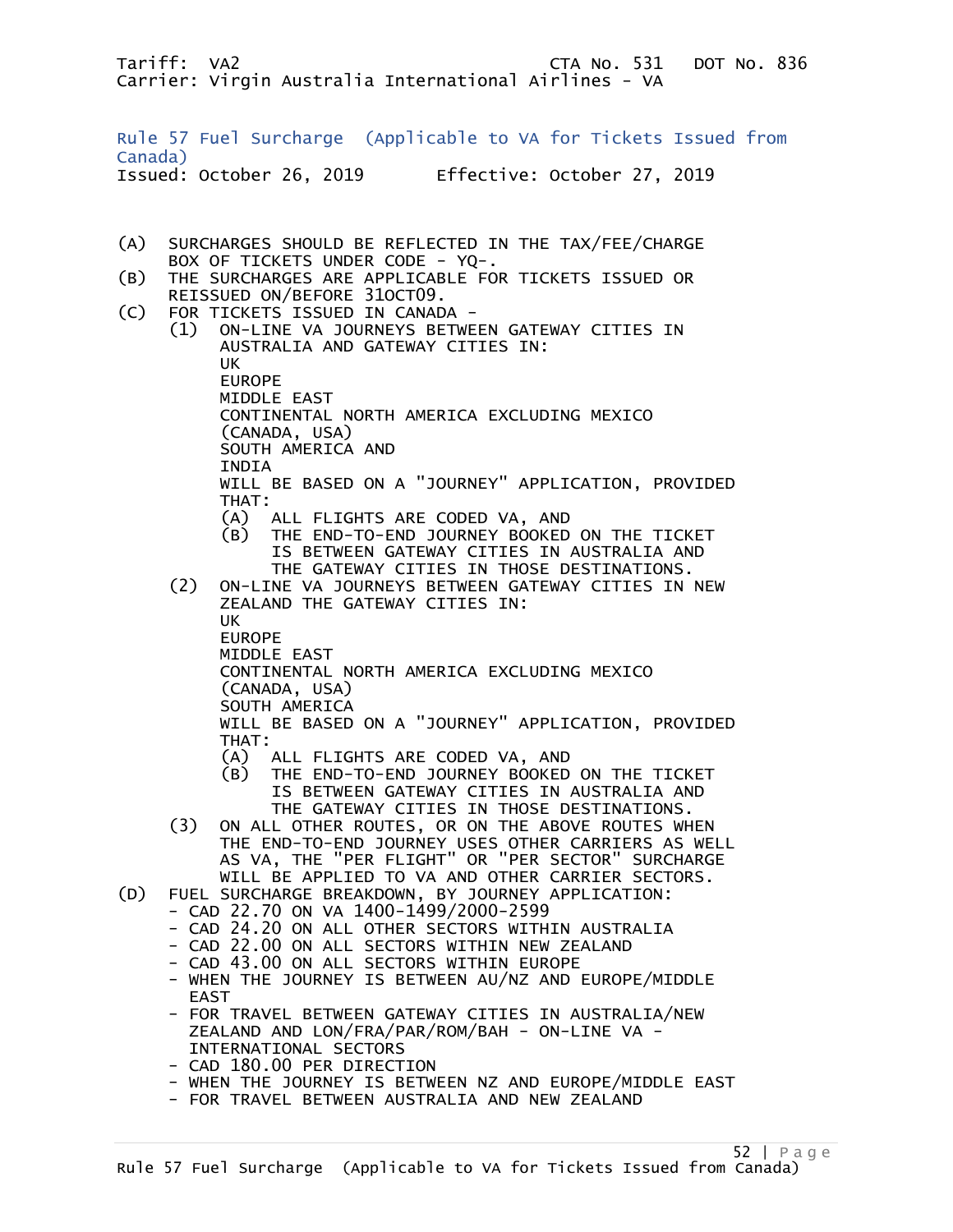- CAD 0.00 PER DIRECTION FOR INTERNATIONAL SECTORS
- WHEN THE JOURNEY IS BETWEEN AU/NZ AND CONTINENTAL USA/CANADA (NB NOT INCLUDING HNL)
- FOR TRAVEL BETWEEN GATEWAY CITIES IN AUSTRALIA/NEW ZEALAND AND LAX/SFO/NYC/YVR/SCL/BUE - ON-LINE VA - FOR INTERNATIONAL SECTORS
- CAD 125.00 PER DIRECTION
- WHEN THE JOURNEY IS BETWEEN AU/NZ AND SOUTH AMERICA
- FOR TRAVEL BETWEEN GATEWAY CITIES IN AUSTRALIA/NEW ZEALAND AND LAX/SFO/NYC/YVR/SCL/BUE - ON-LINE VA - FOR INTERNATIONAL SECTORS
- CAD 155.00 PER DIRECTION
- WHEN THE JOURNEY IS BETWEEN AU/NZ AND CONTINENTAL US/CA/SOUTH AMERICA (NB NOT INCLUDING HNL)
- FOR TRAVEL BETWEEN AUSTRALIA AND NEW ZEALAND
- CAD 0.00 PER DIRECTION FOR INTERNATIONAL SECTORS
- WHEN THE JOURNEY IS BETWEEN AU AND INDIA
- FOR TRAVEL BETWEEN GATEWAY CITIES IN AUSTRALIA AND BOM/DEL - ON-LINE VA - FOR INTERNATIONAL SECTORS
- CAD 155.00 PER DIRECTION
- CAD 155.00 ON ALL SECTORS BETWEEN AUSTRALIA AND JNB
- CAD 0.00 ON ALL SECTORS BETWEEN CANADA AND USA
- CAD 0.00 ON ALL SECTORS WITHIN USA
- CAD 100.00 ON SECTORS BETWEEN SIN AND INDIA
- CAD 91.00 ON ALL SECTORS INTO/OUT OF HKG
- CAD 115.00 ON ALL OTHER SECTORS

## EXEMPTIONS:

- 1. AIRLINE CREW ON DUTY TRAVEL<br>2. INFANTS WITHOUT SEAT FOR DO
- 2. INFANTS WITHOUT SEAT FOR DOMESTIC TRAVEL ON PURELY DOMESTIC JOURNEYS<br>3. SURFACE TRANSPORT
- 3. SURFACE TRANSPORTATION VA 2551-2560/2931-2999/3934-3944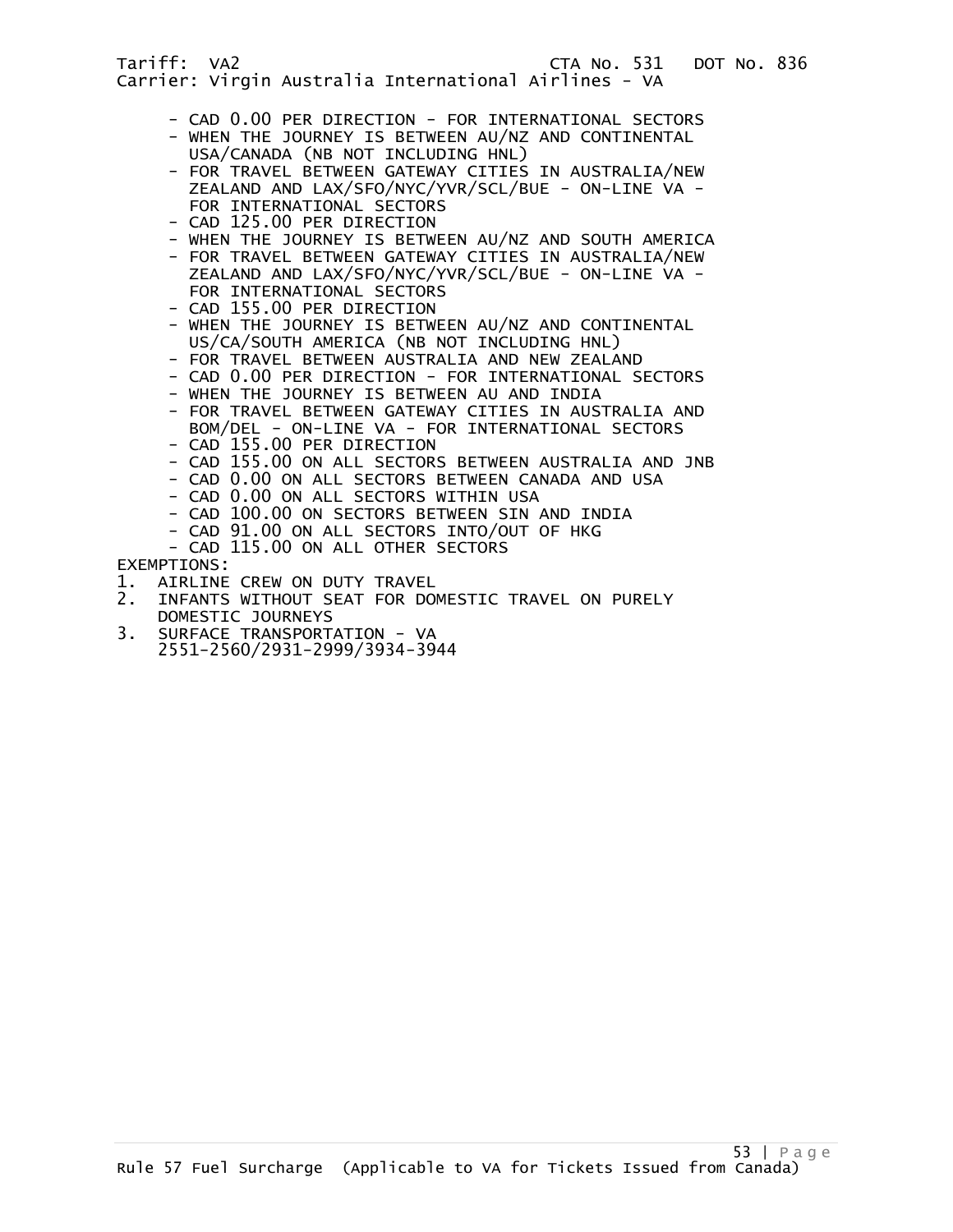Rule 60 Reservations

Issued: October 26, 2019 Effective: October 27, 2019

(A) GENERAL

 A TICKET WILL BE VALID ONLY FOR FLIGHT(S) FOR WHICH RESERVATION(S) SHALL HAVE BEEN MADE, AND ONLY BETWEEN THE POINTS NAMED ON THE TICKET OR APPLICABLE FLIGHT COUPONS. A PASSENGER HOLDING AN UNUSED OPEN-DATE TICKET OR PORTION THEREOF OR EXCHANGE ORDER FOR ONWARD TRAVEL, OR WHO WISHES TO CHANGE HIS TICKETED RESERVATIONS TO ANOTHER DATE, SHALL NOT BE ENTITLED TO ANY PREFERENTIAL RIGHT WITH RESPECT TO THE OBTAINING OF RESERVATIONS.

- (B) CONDITIONS OF RESERVATIONS
	- (1) A RESERVATION FOR SPACE ON A GIVEN FLIGHT IS VALID WHEN THE AVAILABILITY AND ALLOCATION OF SUCH SPACE IS CONFIRMED BY A RESERVATION AGENT OF THE CARRIER AND ENTERED INTO THE CARRIER'S RESERVATION SYSTEM. SUBJECT TO PAYMENT OR OTHER SATISFACTORY CREDIT ARRANGEMENT AND COMLIANCE WITH THE PAYMENT PROVISIONS OF PARAGRAPH (D) BELOW, A VALIDATED TICKET WILL BE ISSUED TO THE PASSENGER BY THE CARRIER OR AGENT OF THE CARRIER INDICATING SUCH CONFIRMED SPACE PROVIDED THE PASSENGER APPLIES FOR SUCH TICKET PRIOR TO THE EXPIRATION OF THE TIME LIMITS PRESCRIBED IN PARAGRAPH (D) BELOW. SUCH RESERVATION OF SPACE IS SUBJECT TO CANCELLATION BY THE CARRIER WITHOUT NOTICE IF THE PASSENGER HAS NOT APPLIED TO THE CARRIER OR AGENT OF THE CARRIER FOR A VALIDATED TICKET SPECIFYING THEREON THE CONFIRMED RESERVED SPACE PRIOR TO THE TIME LIMITS PRESCRIBED IN PARAGRAPH (D) BELOW.
	- (2) SEAT ALLOCATION CARRIER DOES NOT GUARANTEE ALLOCATION OF ANY PARTICULAR SPACE IN THE AIRCRAFT.
- (C) TIME LIMIT FOR TICKET ISSUANCE/PAYMENT APPLICABLE FOR THE PORTION OF INTERNATIONAL TRAVEL WITHIN THE CONTINENTAL U.S.A. AND CANADA).
	- (1) WHEN A RESERVATION IS MADE MORE THAN 72 HOURS IN ADVANCE OF THE SCHEDULED DEPARTURE TIME WITHOUT PAYMENT OF THE APPLICABLE FARE, CARRIER WILL REQUIRE THAT SUCH RESERVATION BE TICKETED AND PAID FOR IN FULL NOT LESS THAN 72 HOURS PRIOR TO SUCH DEPARTURE TIME OR MORE THAN 48 HOURS AFTER CONFIRMATION OF SPACE, WHICHEVER IS LATER.
	- (2) TICKETS FOR RESERVATIONS MADE LESS THAN 72 HOURS PRIOR TO THE SCHEDULED DEPARTURE TIME FOR WHICH CONFIRMATION IS GIVEN MUST BE ISSUED AND PAID FOR NO LATER THAN 60 MINUTES PRIOR TO THE SCHEDULED DEPARTURE TIME OF THE FLIGHT TO WHICH SUCH
	- RESERVATION APPLIES.<br>(3) FAILURE TO PAY THE B FAILURE TO PAY THE BALANCE OF FARE OR THE FULL FARE BY THE DATE SPECIFIED ABOVE WILL RESULT IN AUTOMATIC CANCELLATION OF THE RESERVATIONS, WITH REFUND TO THE PASSENGER OF THE FARE, LESS ANY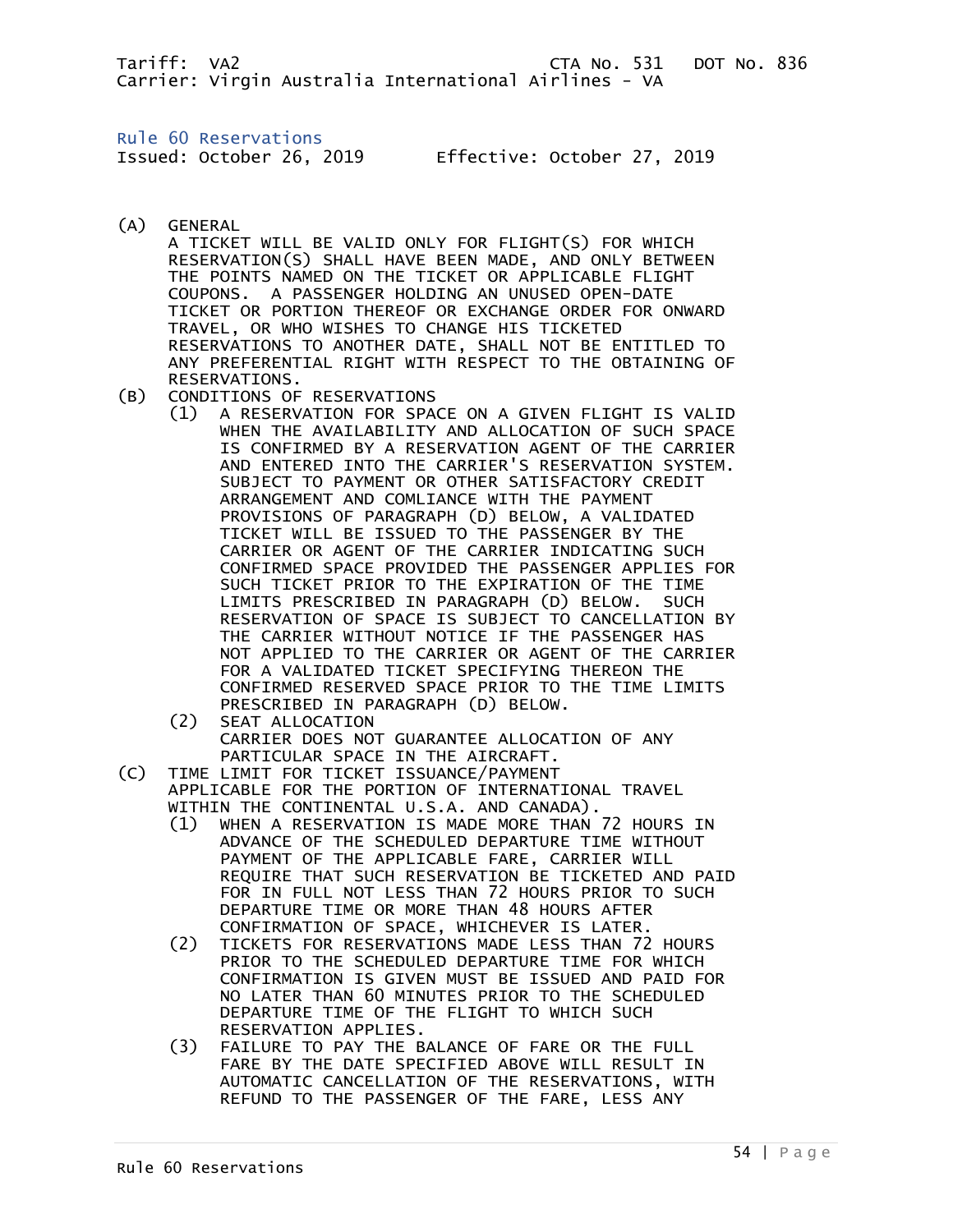COMMUNICATIONS EXPENSES IN ACCORDANCE WITH

- PARAGRAPH (E) BELOW.<br>(D) COMMUNICATION CHARGES COMMUNICATION CHARGES
- (1) THE PASSENGER WILL BE CHARGED FOR ANY COMMUNICATION EXPENSE PAID OR INCURRED BY CARRIER FOR TELEPHONE, TELEGRAPH, RADIO, OR CABLE ARISING FROM A SPECIAL REQUEST OF THE PASSENGER CONCERNING A RESERVATION.<br>(2) WHENEVER A PAS
- WHENEVER A PASSENGER CANCELS RESERVATIONS MADE FOR HIM, CARRIER WILL REQUIRE PAYMENT FROM THE PASSENGER OF A SUM FIXED BY CARRIER, TO COVER THE COMMUNICATIONS COSTS OF MAKING SUCH RESERVATIONS AND SUBSEQUENT CANCELLATION THEREOF.<br>(E) CHECK-IN TIME LIMITS
- (E) CHECK-IN TIME LIMITS
	- (1) PASSENGERS MUST PRESENT THEMSELVES AT THE DEPARTURE GATE FOR BOARDING AT LEAST 45 MINUTES PRIOR TO SCHEDULED DEPARTURE TIME OR THEIR RESERVATIONS AND SEAT ASSIGNMENTS ARE SUBJECT TO CANCELLATION. ADVANCE RESERVED SEATS ARE SUBJECT TO CANCELLATION 45 MINUTES PRIOR TO SCHEDULED DEPARTURE TIME WHETHER OR NOT ADVANCE BOARDING PASSED HAVE BEEN ISSUED.
- NOTE: ADVANCE BOARDING PASSES WILL NO LONGER BE ISSUED. BOARDING PASSES WILL BE ISSUED AT THE AIRPORT ON DAY OF FLIGHT. NOTICE OF THE FOREGOING CHECK-IN TIME LIMITS SHALL BE INCLUDED IN ALL CARRIER'S TICKET ENVELOPES.
- (2) THE PASSENGER MUST PRESENT HIMSELF FOR CHECK-IN AT LOCATION DESIGNATED FOR SUCH PURPOSES AT LEAST 60 MINUTES PRIOR TO THE SCHEDULED DEPARTURE TIME OF THE FLIGHT ON WHICH HE HOLDS A RESERVATION IN ORDER TO PERMIT COMPLETION OF GOVERNMENT FORMALITIES AND DEPARTURE PROCEDURES. IF THE PASSENGER FAILS TO ARRIVE BY THE ESTABLISHED TIME LIMIT OR APPEARS IMPROPERLY DOCUMENTED AND NOT READY FOR TRAVEL, CARRIER WILL CANCEL THE SPACE RESERVED FOR HIM. DEPARTURE WILL NOT BE DELAYED FOR PASSENGERS WHO ARRIVE TOO LATE FOR SUCH FORMALITIES TO BE COMPLETED BEFORE SCHEDULED DEPARTURE TIME. CARRIER IS NOT LIABLE TO THE PASSENGER FOR LOSS OR EXPENSE DUE TO PASSENGER'S FAILURE TO COMPLY WITH THIS PROVISION.
- (F) RECONFIRMATION OF RESERVATIONS CARRIER IS NOT LIABLE WHEN IT CANCELS A PASSENGER'S RESERVATION PURSUANT TO THIS RULE, BUT WILL REFUND IN ACCORDANCE WITH RULE 90(E).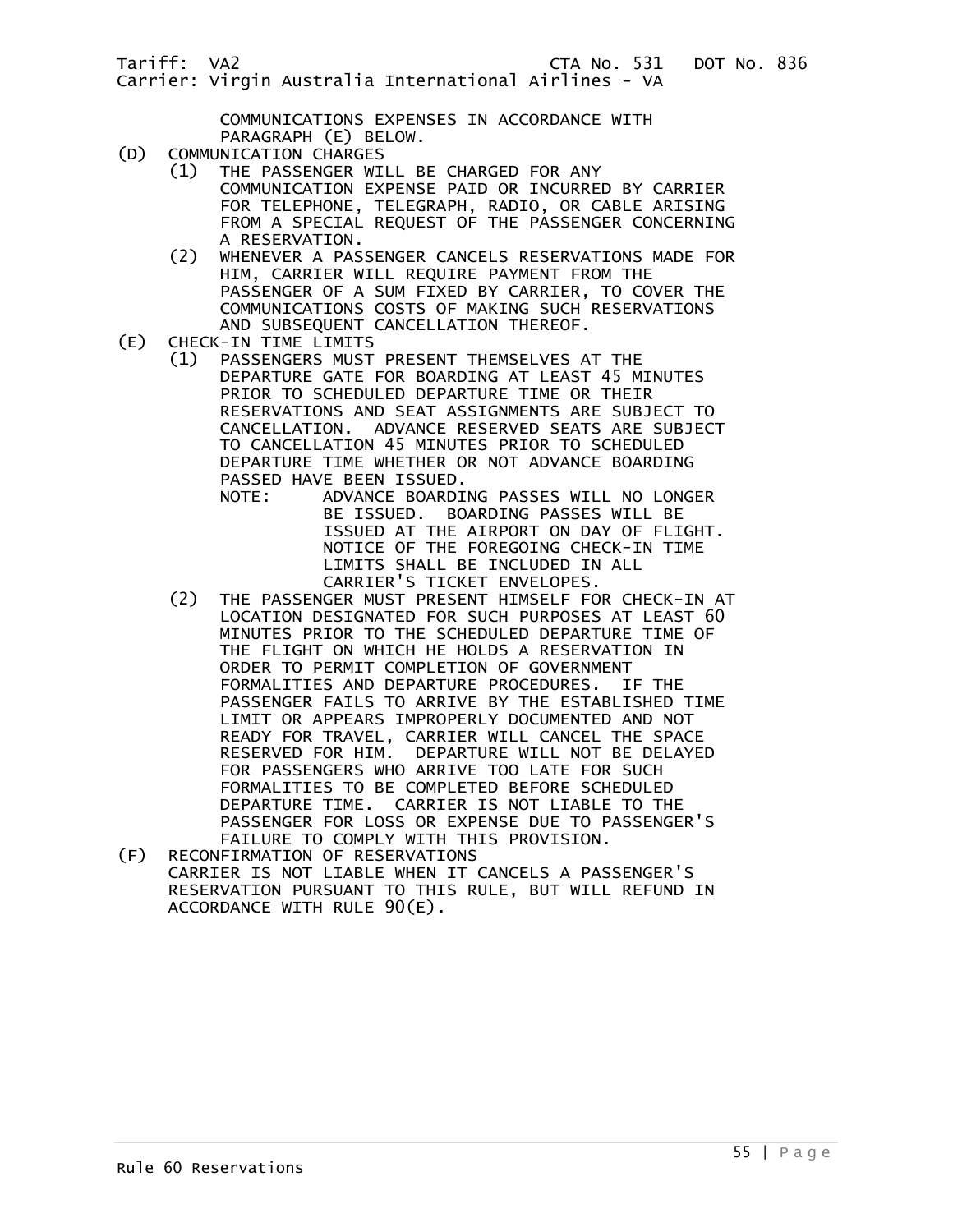Rule 61 Capacity Limitations

Issued: October 26, 2019 Effective: October 27, 2019

- (A) A RESERVATION FOR SPACE ON A GIVEN FLIGHT IS VALID ONLY WHEN THE AVAILABILITY AND ALLOCATION OF THAT SPACE IS CONFIRMED AT SUCH FARES BY THE CARRIER.
- (B) CARRIER MAY LIMIT THE NUMBER OF PASSENGERS CARRIED ON ANY ONE FLIGHT AT FARES GOVERNED BY THIS RULE AND FARES WILL NOT NECESSARILY BE AVAILABLE ON ALL FLIGHTS. THE NUMBER OF SEATS WHICH THE CARRIER SHALL MAKE AVAILABLE ON A GIVEN FLIGHT WILL BE DETERMINED BY CARRIER'S BEST JUDGMENT AS TO THE ANTICIPATED TOTAL PASSENGER LOAD ON EACH FLIGHT.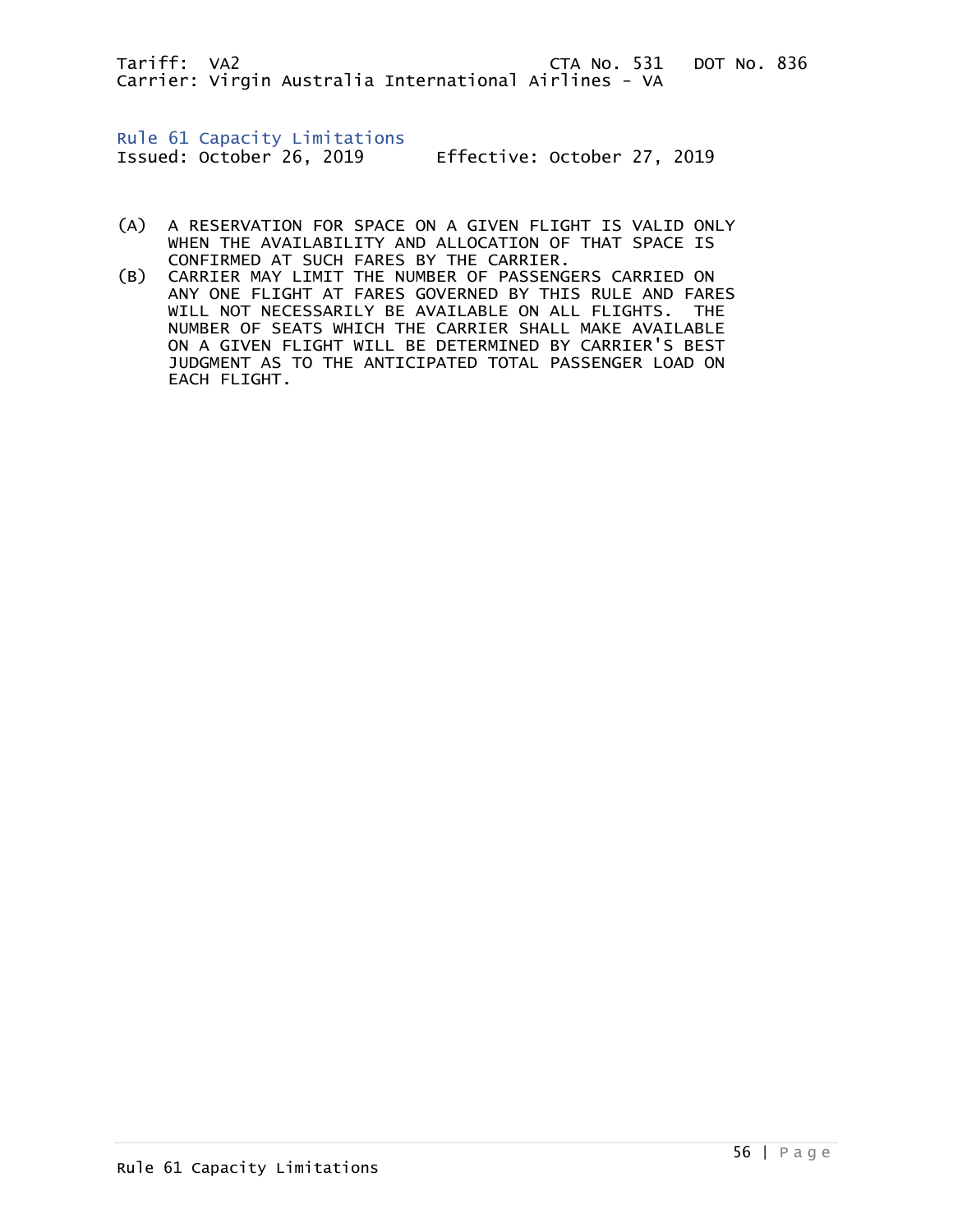Rule 62 Group Conditional Reservations from the U.S.A. Issued: October 26, 2019 Effective: October 27, 2019

(A) GENERAL UPON RECEIVING A REQUEST FROM A GROUP ORGANIZER, THE CARRIER, AT ITS OPTION, MAY OFFER CONDITIONAL RESERVATIONS FOR GROUPS WHEN ACCOMPANIED BY A WRITTEN STATEMENT TO THAT EFFECT.

# (B) DEFINITIONS

FOR THE PURPOSE OF THIS RULE:

- (1) APPLICABLE FARE: PER PASSENGER IS THE TOTAL FARE PAID OR TO BE PAID BY EACH PASSENGER FOR TRANSPORTATION ON ALL VA FLIGHTS IN THE GROUP RESERVATION RECORD.
- (2) CONFIRMED SEATS: ARE SEATS WHICH AN AIRLINE HAS RESERVED FOR A REQUESTING PARTY ON A SPECIFIC FLIGHT ON A SPECIFIC DATE. CONFIRMATION OF SEATS OCCURS ON THE DATE AN AIRLINE ADVISES A REQUESTING PARTY THAT THE SEATS ARE CONFIRMED.
- (3) GROUP: FOR PURPOSES OF THIS AGREEMENT IS ANY PARTY OF TWENTY OR MORE VA PASSENGERS TRAVELLING PURSUANT TO ONE GROUP RESERVATION RECORD.
- (4) GROUP RESERVATION RECORD: IS THE COMPUTERIZED RECORD IN QANTAM, THE VA COMPUTERIZED RESERVATION SYSTEM, FOR EACH GROUP, INDICATING WHETHER SEATS ON EACH FLIGHT IN THE ITINERARY OF THE GROUP, EITHER ON VA OR ON ANOTHER AIRLINE, ARE CONFIRMED OR UNCONFIRMED/WAITLISTED. THE GROUP RESERVATION RECORD IS ALSO REFERRED TO AS THE PNR (PASSENGER NAME RECORD).<br>/5) TRAVEL AGENT)
	- (5) TRAVEL AGENT/ORGANIZER: IS ANY PARTY HOLDING A GROUP RESERVATION RECORD, EXCLUDING "TRACK OPERATOR" AND "TOUR SERIES WHOLESALER".
	- (6) "TRACK OPERATOR": IS ANY PARTY WHICH MARKETS AIR TRANSPORTATION ON VA DIRECTLY TO THE PUBLIC WHEN AT LEAST NINETY PERCENT OF ITS PASSENGER DEPARTURES ON VA OVER ANY SIX MONTH PERIOD CONSIST OF EIGHT OR MORE GROUP DEPARTURES.
	- (7) "TOUR SERIES WHOLESALER": IS ANY PARTY WHICH INDIRECTLY MARKETS TO THE PUBLIC, THROUGH RETAIL TRAVEL AGENTS OR OTHERS, AIR TRANSPORTATION ON VA, WHEN AT LEAST NINETY PERCENT OF ITS PASSENGER DEPARTURES ON VA OVER ANY SIX MONTH PERIOD CONSIST OF EIGHT OR MORE GROUP DEPARTURES.
- (8) UNCONFIRMED OR WAITLISTED SEATS: ARE SEATS WHICH A PARTY HAS REQUESTED AN AIRLINE TO RESERVE ON A SPECIFIC FLIGHT ON A SPECIFIC DAY BUT WHICH THE AIRLINE HAS NOT RESERVED AS REQUESTED.<br>(C) RESERVATIONS
- RESERVATIONS THE CARRIER WILL LIMIT THE NUMBER OF CONDITIONAL RESERVATIONS ACCEPTED ON ANY FLIGHT AND SUCH RESERVATIONS WILL NOT NECESSARILY BE AVAILABLE ON ALL FLIGHTS.
- (D) DEPOSITS (1) MANDATORY DEPOSITS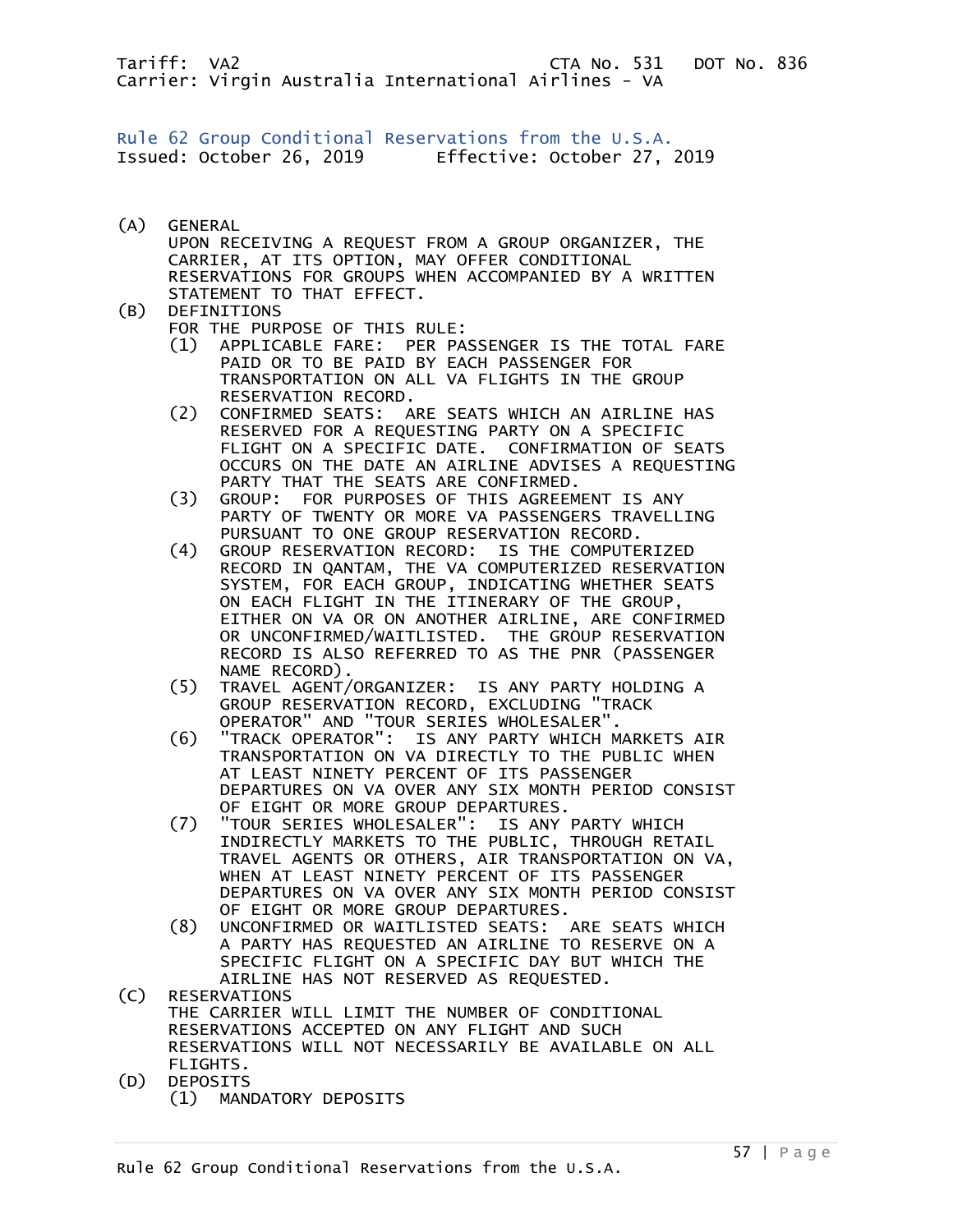- (A) THIS SECTION GOVERNS MANDATORY DEPOSITS APPLICABLE TO GROUPS OF TWENTY OR MORE PASSENGERS. THIS SECTION DOES NOT APPLY TO GROUPS MARKETED BY TRACK OPERATORS OR TOUR SERIES WHOLESALERS (EXCEPT FOR ISOLATED
- INCIDENCES).<br>B) A TRAVEL AGE) A TRAVEL AGENT/ORGANIZER MUST MAKE A MINIMUM, MANDATORY DEPOSIT OF USD/CAD 50.00 FOR EACH INDIVIDUAL PASSENGER RESERVATION WHEN ALL VA FLIGHT SEGMENTS IN THE GROUP RESERVATION RECORD ARE CONFIRMED. ("MANDATORY DEPOSIT") IN ACCORDANCE WITH THE DEPOSIT PAYMENT PROCEDURE SET FORTH IN PARAGRAPH (D)(2).
- (C) IF THE TRAVEL AGENT/ORGANIZER MAKES A DEPOSIT SOLELY PURSUANT TO PARAGRAPH (1)(B), THE APPLICABLE FARE PER PASSENGER SHALL BE THE APPLICABLE FARE PER PASENGER IN EFFECT ON THE DATE OF TICKETING.
- (2) DEPOSIT PAYMENT PROCEDURE
	- (A) NO LATER THAN THIRTY CALENDAR DAYS AFTER THE FIRST DATE THAT ALL VA FLIGHT SEGMENTS IN THE GROUP RESERVATION RECORD ARE CONFIRMED FOR ANY OR ALL VA SEATS REQUESTED, THE TRAVEL AGENT/ORGANIZER MUST MAKE THE MANDATORY DEPOSIT FOR EACH SEAT SO CONFIRMED.
	- (B) NOT LATER THAN THIRTY CALENDAR DAYS AFTER THE FIRST DATE THAT ALL VA FLIGHT SEGMENTS IN THE GROUP RESERVATION RECORD ARE CONFIRMED FOR ANY ADDITIONAL VA SEATS, THE TRAVEL AGENT/ORGANIZER MUST MAKE THE MANDATORY DEPOSIT, OR THE TRAVEL AGENT/ORGANIZER OR TRACK OPERATOR MUST MAKE ANY APPLICABLE VOLUNTARY DEPOSIT, FOR EACH SUCH SEAT SUBSEQUENTLY CONFIRMED.
	- (C) DATE OF PAYMENT OF THE DEPOSIT IS THE DATE VA RECEIVES A CHECK FOR THE DEPOSIT FROM THE TRAVEL AGENT/ORGANIZER.
- (D) PAYMENT BY MISCELLANEOUS CHARGES ORDER (MCO) IS NOT ACCEPTABLE.<br>(E) CANCELLATION FEES
- CANCELLATION FEES
	- (1) IF THE TRAVEL AGENT/ORGANIZER HAS NOT MADE THE MANDATORY DEPOSIT TO VA AS REQUIRED BY PARAGRAPH (D)(1)(B) NO LATER THAN THIRTY CALENDAR DAYS AFTER CONFIRMATION OF ALL VA FLIGHTS IN THE GROUP RESERVATION RECORD, VA WILL CANCEL THE GROUP RESERVATION RECORD, INCLUDING CANCELLATION OF ANY CONFIRMED SEATS OR WAITLISTED SEATS IN THE ITINERARY ON AIRLINES OTHER THAN VA. VA REQUIRES SUCH A DEPOSIT FROM A TRAVEL AGENT/ORGANIZER AND ACCEPTS SUCH A DEPOSIT FROM A TRACK OPERATOR WITHOUT REGARD TO THE CONFIRMATION STATUS OF ANY FLIGHTS IN THE GROUP RESERVATION RECORD WHICH ARE NOT ON VA. VA ACCEPTS NO RESPONSIBILITY WHATSOEVER FOR THE CONFIRMATION OF FLIGHTS NOT ON VA SERVICES, AND IN THE EVENT ANY GROUP DOES NOT TRAVEL TO AN INABILITY TO OBTAIN CONFIRMED SPACE ON FLIGHTS WHICH ARE NOT ON VA, THE CANCELLATION PROVISIONS OF PARAGRAPH (E)(2) REMAIN APPLICABLE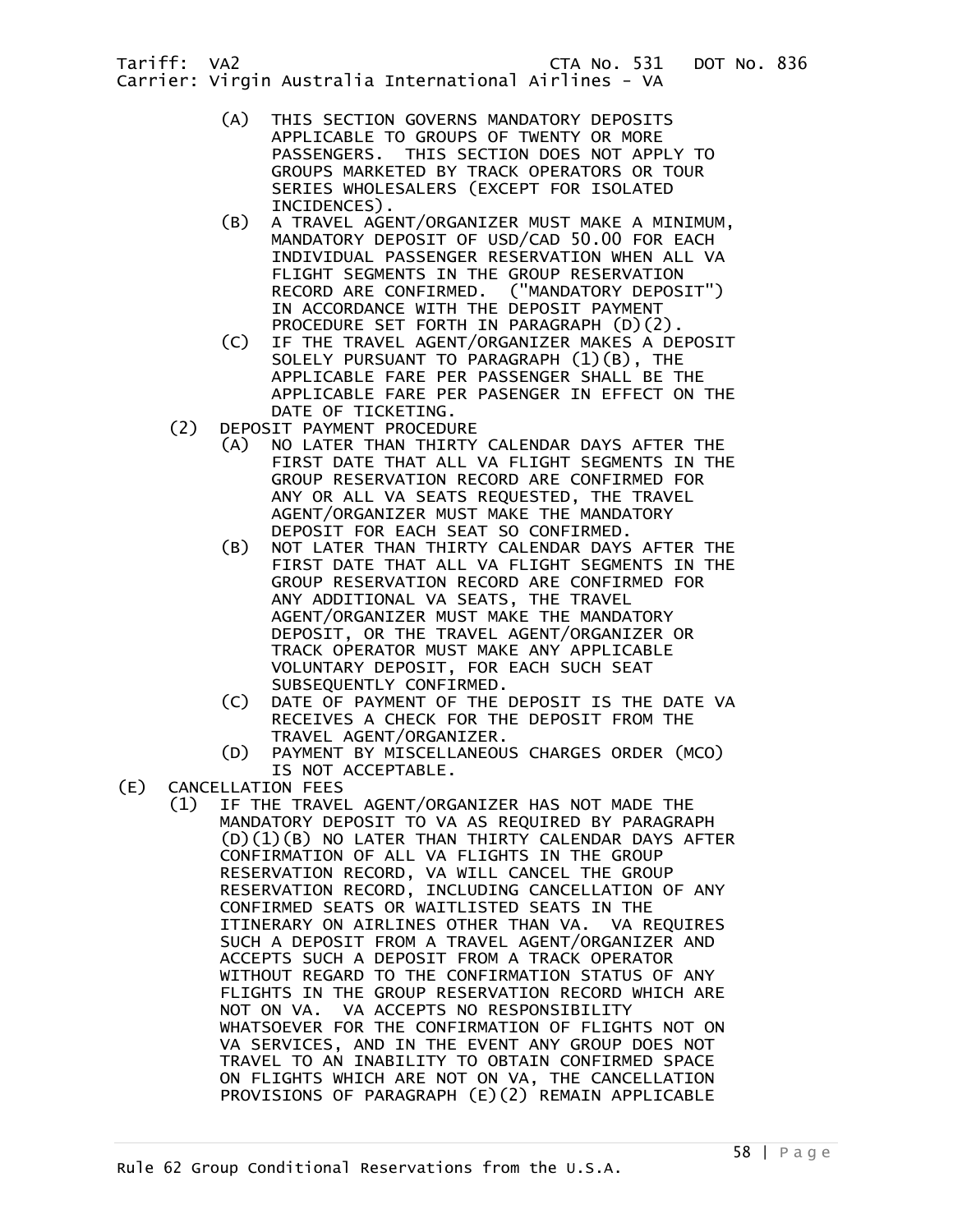AND VA SHALL HAVE NO LIABILITY OTHER THAN TO RETURN THE DEPOSIT LESS PENALTIES AND WITHOUT

- INTEREST.<br>(2) VA RESERV VA RESERVES ITS RIGHT TO CANCEL OR MODIFY THE GROUP RESERVATION RECORD AT ANY TIME PRIOR TO DEPARTURE OF THE FIRST VA FLIGHT IN THE EVENT VA FOR ANY REASON CANCELS, RESCHEDULES, OR DELAYS THE OPERATION OF ANY VA FLIGHTS IN THE GROUP RESERVATION RECORD. IN SUCH EVENT, VA SHALL HAVE NO LIABILITY TO THE TRAVEL AGENT/ORGANIZER OR TO THE TRACK OPERATOR OTHER THAN THE REFUND OF THE
- DEPOSIT WITHOUT PENALTY AND WITHOUT INTEREST.<br>CANCELLATION PENALTIES AS SET FORTH BELOW APP (3) CANCELLATION PENALTIES AS SET FORTH BELOW APPLY FROM DATE OF CONFIRMATION OF ANY GROUP SPACE FOR WHICH MANDATORY DEPOSIT IS REQUIRED, REGARDLESS OF WHETHER THE APPLICABLE DEPOSIT HAS BEEN PAID PURSUANT TO PARAGRAPH (D)(2).<br>(4) THE FOLLOWING CANCELLATION PE
- THE FOLLOWING CANCELLATION PENALTIES APPLY WHEN, AT THE TIME OF THE CANCELLATION, THE NUMBER OF VA SEATS CANCELLED FROM A GIVEN GROUP RESERVATIN RECORD EXCEEDS TEN PERCENT OF THE TOTAL NUMBER OF VA SEATS CONFIRMED IN THAT GROUP RESERVATION RECORD:<br>(A) 12
	- 121 DAYS OR MORE PRIOR TO DEPATURE: NO PENALTY;<br>(B) BETWEEN
	- BETWEEN 120 AND 90 DAYS PRIOR TO DEPARTURE, INCLUSIVE: 25 PERCENT OF THE APPLICABLE DEPOSIT;
- (C) BETWEEN 89 AND 30 DAY PRIOR TO DEPATURE, INCLUSIVE: 50 PERCENT OF THE APPLICABLE DEPOSIT; AND
	- (D) LESS THAN 30 DAYS PRIOR TO DEPARTURE: 100
	- PERCENT OF THE APPLCABLE DEPOSIT.<br>ALL TICKETING AND FINAL PASSENGER MONI ALL TICKETING AND FINAL PASSENGER MONIES ARE REQUIRED THIRTY CALENDAR DAYS PRIOR TO DEPARTURE OF THE FIRST VA FLIGHT IN THE GROUP RESERVATION RECORD. VA WILL RETURN, OR CREDIT AGAINST TRANSPORTATION, ALL DEPOSITS, LESS ANY PENALTIES AND WITHOUT INTEREST,
		- (A) WITHIN 15 CALENDAR DAYS AFTER THE DATE THAT ALL SEATS IN THE GROUP RESERVATION RECORD ARE EITHER TICKETED OR CANCELLED, OR
		- (B) NOT LATER THAN 15 CALENDAR DAYS PRIOR TO DEPARTURE OF THE FIRST VA FLIGHT IN THE GROUP RESERVATION RECORD, WHICHEVER PERIOD EXPIRES FIRST BEING APPLICABLE.
	- (6) ANY DISPUTE ARISING OUT OF THIS AGREEMENT SHALL BE RESOLVED IN THE COURTS OF THE STATE OF CALIFORNIA SITTING IN THE CITY OF SAN FRANCISCO OR OF THE U.S. DISTRICT COURT FOR THE NORTHERN DISTRICT OF CALIFORNIA SITTING IN THE CITY OF SAN FRANCISCO. THE APPLICABLE LAW SHALL BE THE LAW OF THE STATE OF CALIFORNIA.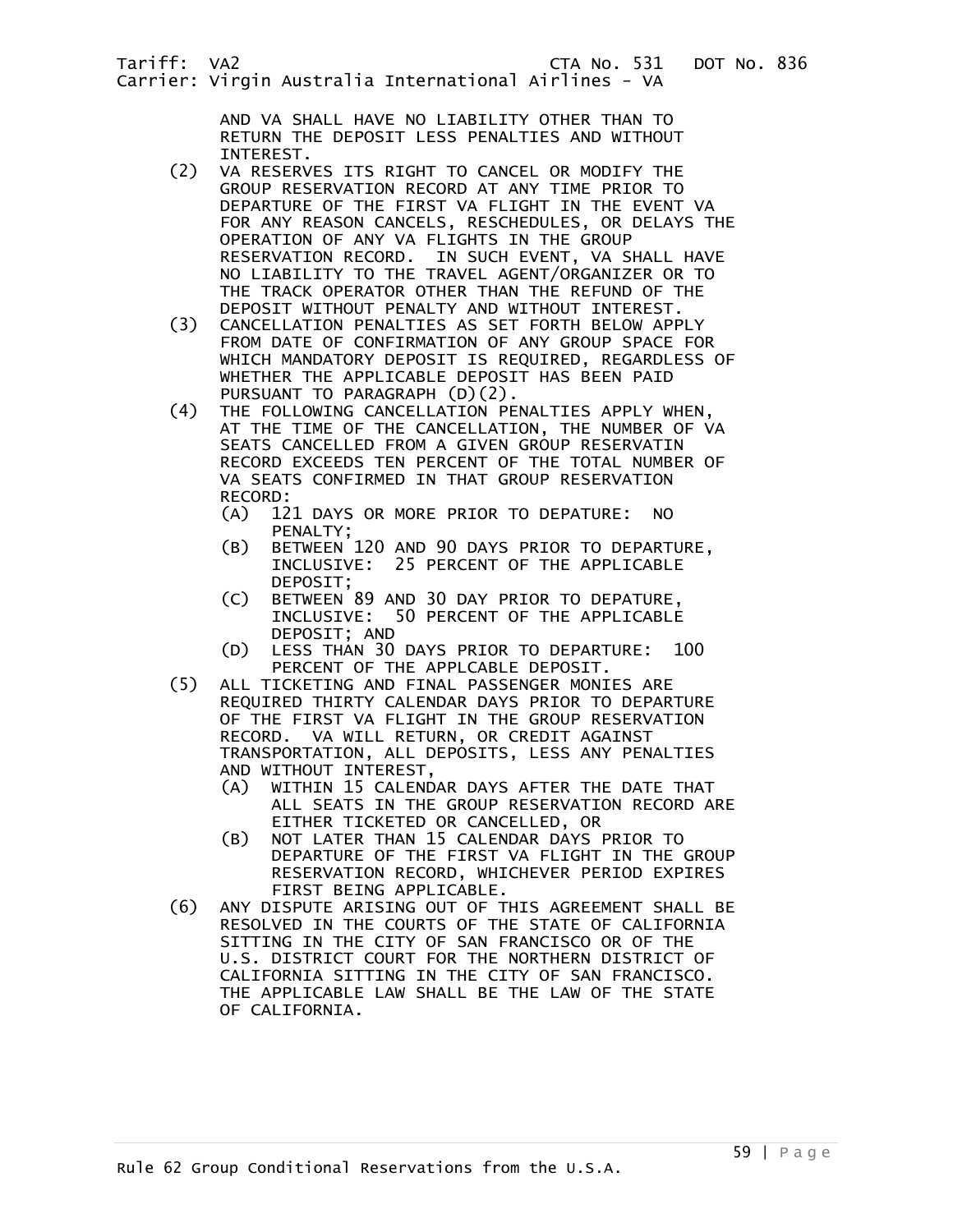Rule 65 Tickets Issued: October 26, 2019 Effective: October 27, 2019

- (A) GENERAL
	- (1) A TICKET WILL NOT BE ISSUED AND IN ANY CASE CARRIER WILL NOT BE OBLIGATED TO CARRY UNTIL THE PASSENGER HAS PAID THE APPLICABLE FARE OR HAS COMPLIED WITH CREDIT ARRANGEMENTS ESTABLISHED BY CARRIER.<br>C2) NO PERSO
	- NO PERSON SHALL BE ENTITLED TO TRANSPORTATION EXCEPT UPON PRESENTATION OF A VALID TICKET. SUCH TICKET SHALL ENTITLE THE PASSENGER TO TRANSPORTATION ONLY BETWEEN POINTS OF ORIGIN AND DESTINATION AND VIA THE ROUTING DESIGNATED THEREON.
	- (3) FLIGHT COUPONS WILL BE HONORED ONLY IN THE ORDER IN WHICH THEY ARE ISSUED, AND ONLY IF ALL UNUSED FLIGHT COUPONS AND PASSENGER COUPONS ARE PRESENTED TOGETHER.
- EXCEPTION: THE FARE PAID SHALL ONLY BE APPLICABLE WHEN INTERNATIONAL TRAVEL COMMENCES IN THE COUNTRY OF THE POINT OF ORIGIN SHOWN ON THE TICKET, I.E. IF INTERNATIONAL TRAVEL ACTUALLY COMMENCES OUTSIDE THE COUNTRY OF THE TICKETED POINT OF ORIGIN, THE FARE MUST BE REASSESSED FROM THE POINT WHERE INTERNATIONAL TRAVEL ACTUALLY BEGAN. FOR EXAMPLE, IF A TICKET IS PURCHASED FOR TRAVEL ROME-PARIS-NEW YORK, AND THE PASSENGER ACTUALLY COMMENCES TRAVEL IN PARIS INSTEAD OF ROME, THE FARE MUST BE REASSESSED AT THE PARIS-NEW YORK, EURO LEVEL.
	- (4) A TICKET WHICH HAS NOT BEEN VALIDATED, OR WHICH HAS BEEN ALTERED, MUTILATED OR IMPROPERLY ISSUED, SHALL NOT BE VALID.
	- (5) TICKETS ARE NOT TRANSFERABLE BUT CARRIER IS NOT LIABLE TO THE OWNER OF A TICKET FOR HONORING OR REFUNDING SUCH TICKET WHEN PRESENTED BY ANOTHER PERSON.
	- (6) TICKETS MAY BE PURCHASED ON CREDIT, INSTALLMENT, OR TIME PAYMENT PLANS LAWFULLY IN EFFECT.
- (B) EXTENSION OF TICKET VALIDITY (1) CARRIER'S OPERATIONS
	- IF A PASSENGER IS PREVENTED FROM TRAVELLING WITHIN THE PERIOD OF VALIDITY OF HIS TICKET BECAUSE CARRIER:
	- (A) CANCELS THE FLIGHT UPON WHICH THE PASSENGER HOLDS CONFIRMED SPACE;
	- (B) OMITS A SCHEDULED STOP, PROVIDED THIS IS THE PASSENGER'S PLACE OF DEPARTURE, PLACE OF DESTINATION, OR PLACE OF STOPOVER;
	- (C) FAILS TO OPERATE A FLIGHT REASONABLY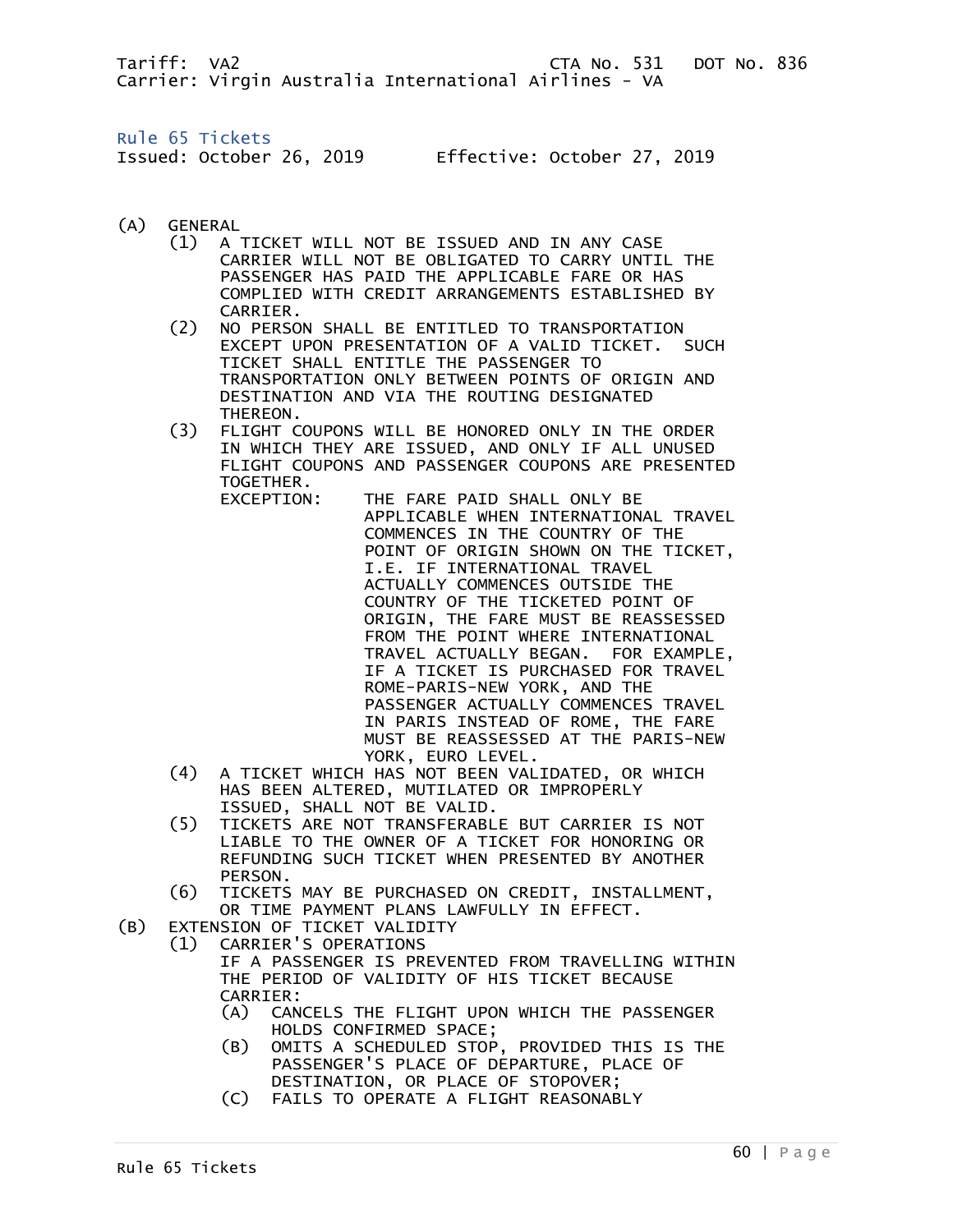- ACCORDING TO SCHEDULE;<br>(D) CAUSES THE PASSENGER T CAUSES THE PASSENGER TO MISS A CONNECTION;
- (E) SUBSTITUTES A DIFFERENT CLASS OF SERVICE, OR
- (F) IS UNABLE TO PROVIDE PREVIOUSLY CONFIRMED SPACE;

 CARRIER WILL, WITHOUT ADDITIONAL COLLECTION OF FARE, EXTEND THE VALIDITY OF SUCH PASSENGER'S TICKET UNTIL THE FIRST SERVICE OF CARRIER, ON THE CLASS FOR WHICH THE FARE HAS BEEN PAID, ON WHICH SPACE IS AVAILABLE, BUT NOT FOR MORE THAN 30 DAYS.<br>(2) LACK OF SPACE LACK OF SPACE

- WHEN A PASSENGER IN POSSESSION OF A NORMAL FARE TICKET, OR A SPECIAL FARE TICKET THAT HAS THE SAME VALIDITY AS A NORMAL FARE TICKET, IS PREVENTED FROM TRAVELLING WITHIN THE PERIOD OF VALIDITY OF HIS TICKET BECAUSE CARRIER IS UNABLE TO PROVIDE SPACE ON THE FLIGHT, THE VALIDITY OF SUCH PASSENGER'S TICKET WILL BE EXTENDED UNTIL THE FIRST FLIGHT, OF THE SAME CLASS OF SERVICE PAID FOR, UPON WHICH SPACE IS AVAILABLE, BUT NOT FOR MORE THAN SEVEN DAYS.
- (C) EXTENSION OF TICKET VALIDITY AND WAIVER OF MINIMUM/MAXIMUM STAY PROVISIONS<br>(1) (A) IN THE EVENT OF DEATH
	- (A) IN THE EVENT OF DEATH OF A FAMILY MEMBER NOT ACCOMPANYING PASSENGER IN THE EVENT A PASSENGER HOLDING A SPECIAL FARE TICKET RETURNS PRIOR TO THE EXPIRY OF THE MINIMUM STAY REQUIREMENT BECAUSE OF THE DEATH OF AN IMMEDIATE FAMILY MEMBER NOT ACCOMPANYING HIM, SUCH PASSENGER WILL BE ENTITLED TO A REFUND OF ADDITIONAL AMOUNTS PAID IN ORDER TO RETURN EARLY. HOWEVER, NO REFUND WILL BE PERMITTED UNLESS THE PASSENGER IS ABLE TO PRODUCE A DEATH CERTIFICATE ATTESTING TO THE FACT OF THE DEATH AFTER COMMENCEMENT OF TRAVEL OF SUCH FAMILY MEMBER.
		- (B) A COPY OF THE DEATH CERTIFICATE MUST BE RETAINED IN THE CARRIER'S FILES FOR A MINIMUM PERIOD OF TWO YEARS.
	- (2) (A) MEDICAL REASONS
		- (I) TICKET EXTENSION WHEN A PASSENGER IS PREVENTED FROM TRAVELLING WITHIN THE PERIOD OF VALIDITY OF HIS TICKET BY REASON OF ILLNESS, CARRIER WILL EXTEND THE PERIOD OF VALIDITY OF SUCH PASSENGER'S TICKET UNTIL THE DATE WHEN HE BECOMES FIT TO TRAVEL ACCORDING TO A MEDICAL CERTIFICATE, OR UNTIL THE FIRST SERVICE BECOMES AVAILABLE ON THE CLASS FOR WHICH THE FARE HAS BEEN PAID ON THE CARRIER ON WHICH SPACE IS AVAILABLE AFTER SUCH DATE FROM THE POINT WHERE THE JOURNEY IS RESUMED OR FROM THE LAST CONNECTING POINT. PROVIDED, THAT WHEN THE FLIGHT COUPONS REMAINING IN THE TICKET INVOLVE ONE OR MORE STOPOVERS, THE VALIDITY OF SUCH TICKET WILL BE EXTENDED FOR NOT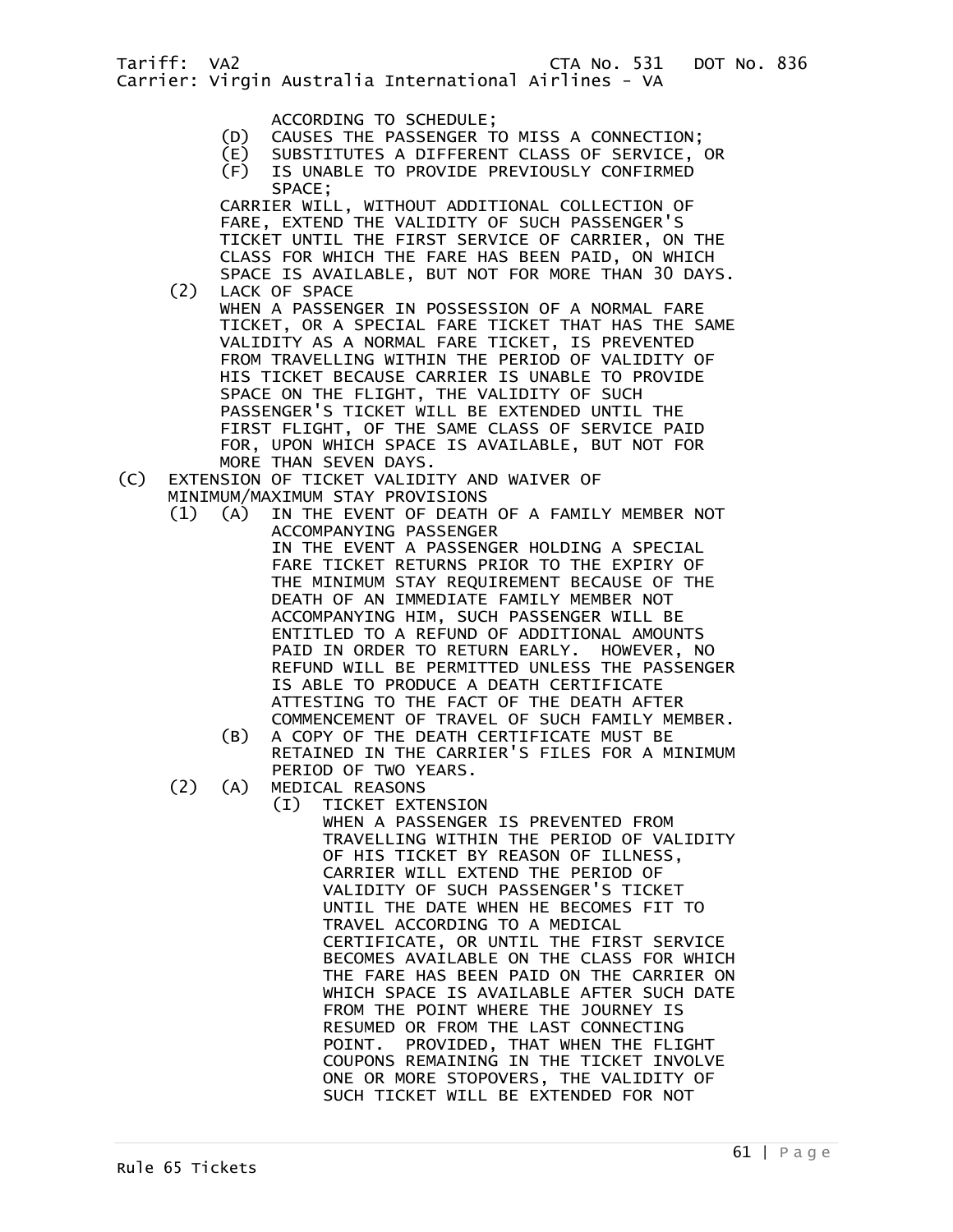MORE THAN THREE MONTHS FROM THE DATE SHOWN ON SUCH CERTIFICATE. IN SUCH CIRCUMSTANCES, CARRIER WILL EXTEND SIMILARLY THE PERIOD OF VALIDITY OF TICKETS OF PERSONS TRAVELLING WITH AN INCAPACITATED PASSENGER.

- (II) WAIVER OF MINIMUM STAY REQUIREMENTS: IN THE EVENT OF ILLNESS, THERE WILL BE NO REDUCTION IN THE REQUIRED MINIMUM STAY.
- (B) IN THE EVENT OF A PASSENGER'S DEATH PROVISIONS FOR ACCOMPANYING PASSENGERS
	- (I) EXTENSION OF TICKET VALIDITY FOR NORMAL FARES AND WAIVER OF MAXIMUM STAY REQUIREMENTS OF SPECIAL FARES
		- (AA) CARRIER WILL EXTEND THE TICKET VALIDITY OF PERSONS ACCOMPANYING A DECEASED PASSENGER FOR NO LONGER THAN 45 DAYS AFTER THE DATE OF DEATH OF THAT PASSENGER.
		- (BB) A DEATH CERTIFICATE (OR A COPY) DULY EXECUTED BY THE COMPETENT AUTHORITIES (I.E., THOSE DESIGNATED TO ISSUE A DEATH CERTIFICATE BY THE APPLICABLE LAWS OF THE COUNTRY CONCERNED) IN THE COUNTRY IN WHICH DEATH OCCURED MUST BE PRESENTED AT THE TIME OF RETICKETING AND A COPY RETAINED IN THE CARRIER'S FILES FOR A MINIMUM PERIOD OF 2 YEARS.
	- (II) WAIVER OF MINIMUM STAY REQUIREMENTS SPECIAL FARES
		- (AA) IN THE EVENT OF THE DEATH OF A PASSENGER EN ROUTE, THE MINIMUM STAY AND GROUP TRAVEL REQUIREMENTS WITH REGARD TO ANY SPECIAL FARES WILL BE WAIVED FOR PASSENGERS WHO ARE EITHER MEMBERS OF THE IMMEDIATE FAMILY OF THE DECEASED PASSENGER OR ARE OTHER PERSONS ACTUALLY ACCOMPANYING THE DECEASED PASSENGER.
		- (BB) THE TICKET MUST BE ENDORSED "EARLIER RETURN ON ACCOUNT OF DEATH OF . . . . . . (NAME OF PASSENGER).
		- (CC) A DEATH CERTIFICATE (OR A COPY) DULY EXECUTED BY THE COMPETENT AUTHORITIES (I.E., THOSE DESIGNATED TO ISSUE A DEATH CERTIFICATE BY THE APPLICABLE LAWS OF THE COUNTRY CONCERNED) IN THE COUNTRY IN WHICH DEATH OCCURRED MUST BE PRESENTED TO THE RETICKETING CARRIER AT THE TIME OF RETICKETING. PASSENGER WILL BE ACCOMMODATED UNDER THIS PROVISION ONLY IN THE CLASS OF SERVICE ORIGINALLY TICKETED.
		- (DD) IF THE DEATH CERTIFICATE IS NOT AVAILABLE AT THE TIME PASSENGER IS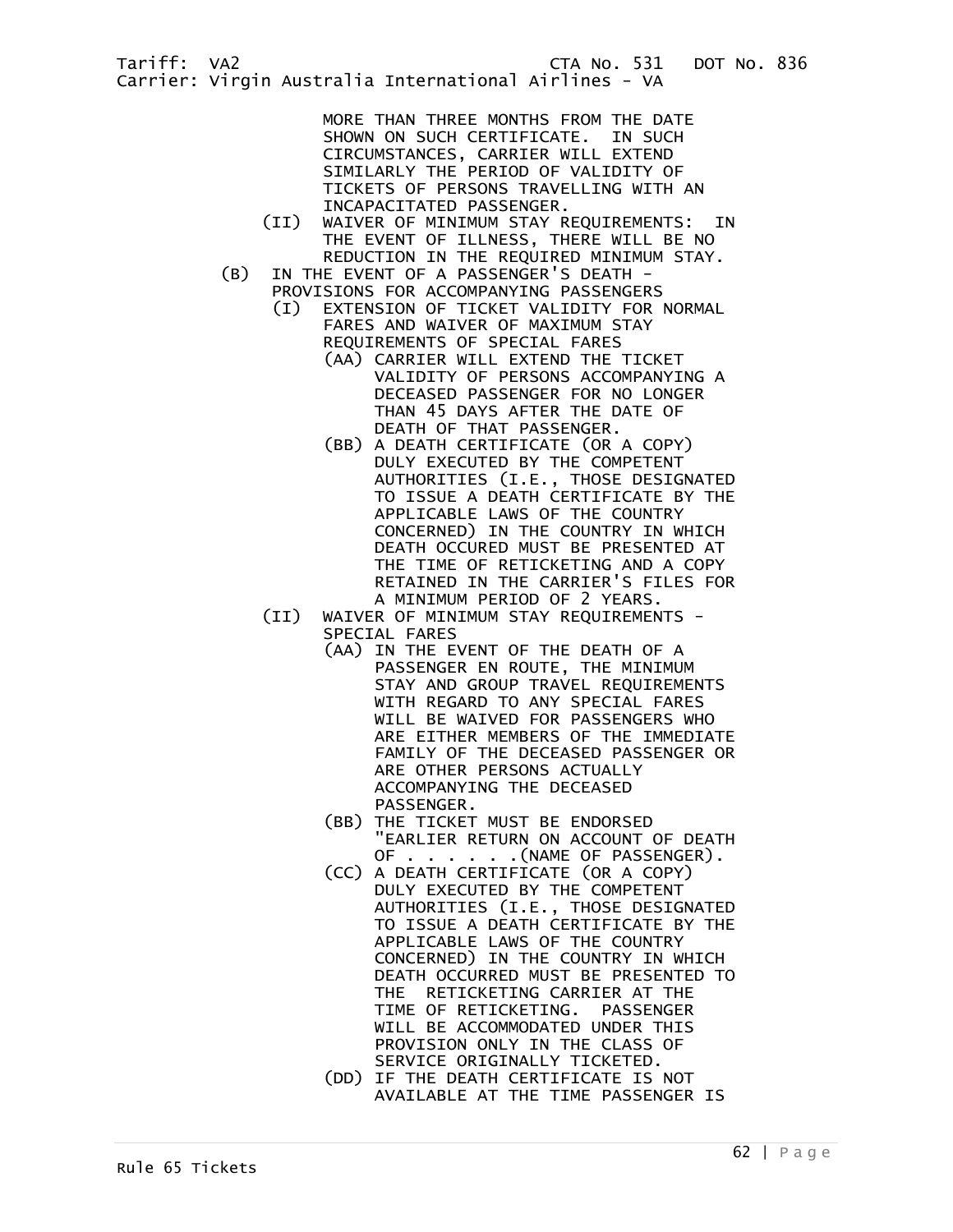> TO TRAVEL, OR, IF THE CARRIER HAS REASON TO DOUBT THE VALIDITY OF SUCH CERTIFICATE, PASSENGER WILL BE ACCOMMODATED ONLY UPON PAYMENT OF THE FARE APPLICABLE TO TRANSPORTATION ACTUALLY USED, AND A REQUEST FOR REFUND MAY BE FILED WITH THE CARRIER. UPON RECEIPT OF THE CLAIM FORM AND ALL SUPPORTING DOCUMENTS, CARRIER WILL DETERMINE THE VALIDITY OF THE CLAIM, AND IF VALID, WILL REFUND TO THE PASSENGER THE DIFFERENCE BETWEEN THE TOTAL FARES PAID BY THE PASSENGER AND THE AMOUNT SUCH PASSENGER WOULD HAVE PAID UNDER THE PROVISIONS OF THIS RULE.

- (EE) THE PROVISIONS OF THIS RULE WILL ALSO APPLY TO MEMBERS OF THE IMMEDIATE TRAVEL PARTY WHO ACCOMPANY THE PASSENGER.
- (D) COUPON SEQUENCE AND PRODUCTION OF THE TICKET (1) FLIGHT COUPONS MUST BE USED IN SEQUENCE FROM THE PLACE OF DEPARTURE AS SHOWN ON THE PASSENGER COUPON. THE PASSENGER THROUGHOUT HIS JOURNEY MUST RETAIN THE PASSENGER COUPON AND ALL FLIGHT COUPONS OF THE TICKET NOT PREVIOUSLY SURRENDERED TO CARRIER. HE MUST, WHEN REQUIRED, PRODUCE THE TICKET AND SURRENDER ANY APPLICABLE PORTION TO CARRIER.<br>E) ABSENCE, LOSS)
- (E) ABSENCE, LOSS, OR IRREGULARITIES OF TICKET
	- (1) CARRIER IS NOT OBLIGATED TO ACCEPT A TICKET IF ANY PART OF IT IS MUTILATED OR IF IT HAS BEEN ALTERED BY OTHER THAN CARRIER OR IF IT IS PRESENTED WITHOUT THE PASSENGER COUPON AND ALL UNUSED FLIGHT
- COUPONS.<br>(2) CARRIER CARRIER WILL REFUSE CARRIAGE TO ANY PERSON NOT IN POSSESSION OF A VALID TICKET. IN CASE OF LOSS OR NONPRESENTATION OF THE TICKET OR THE APPLICABLE PORTION THEREOF, CARRIAGE WILL NOT BE FURNISHED FOR THAT PART OF THE TRIP COVERED BY SUCH TICKET OR PORTION THEREOF UNTIL THE PASSENGER PURCHASES ANOTHER TICKET AT THE CURRENT APPLICABLE FARE FOR THE CARRIAGE TO BE PERFORMED.<br>(3) NOTWITHSTANDING THE FOREGOING
- NOTWITHSTANDING THE FOREGOING, CARRIER WILL ISSUE AT THE PASSENGER'S REQUEST A NEW TICKET TO REPLACE THE LOST ONE UPON RECEIPT OF PROOF OF LOSS SATISFACTORY TO CARRIER, AND IF THE CIRCUMSTANCES OF THE CASE IN CARRIER'S OPINION WARRANT SUCH ACTION; PROVIDED THAT THE PASSENGER AGREES, IN SUCH FORM AS MAY BE PRESCRIBED BY CARRIER, TO INDEMNIFY CARRIER FOR ANY LOSS OR DAMAGE THAT CARRIER MAY SUSTAIN BY REASON THEREOF.<br>(F) NONTRANSFERABILITY
	- (F) NONTRANSFERABILITY A TICKET IS NOT TRANSFERABLE, BUT CARRIER SHALL NOT BE LIABLE TO THE PERSON ENTITLED TO BE TRANSPORTED OR TO THE PERSON ENTITLED TO RECEIVE SUCH REFUND FOR HONORING OR REFUNDING SUCH TICKET WHEN PRESENTED BY SOMEONE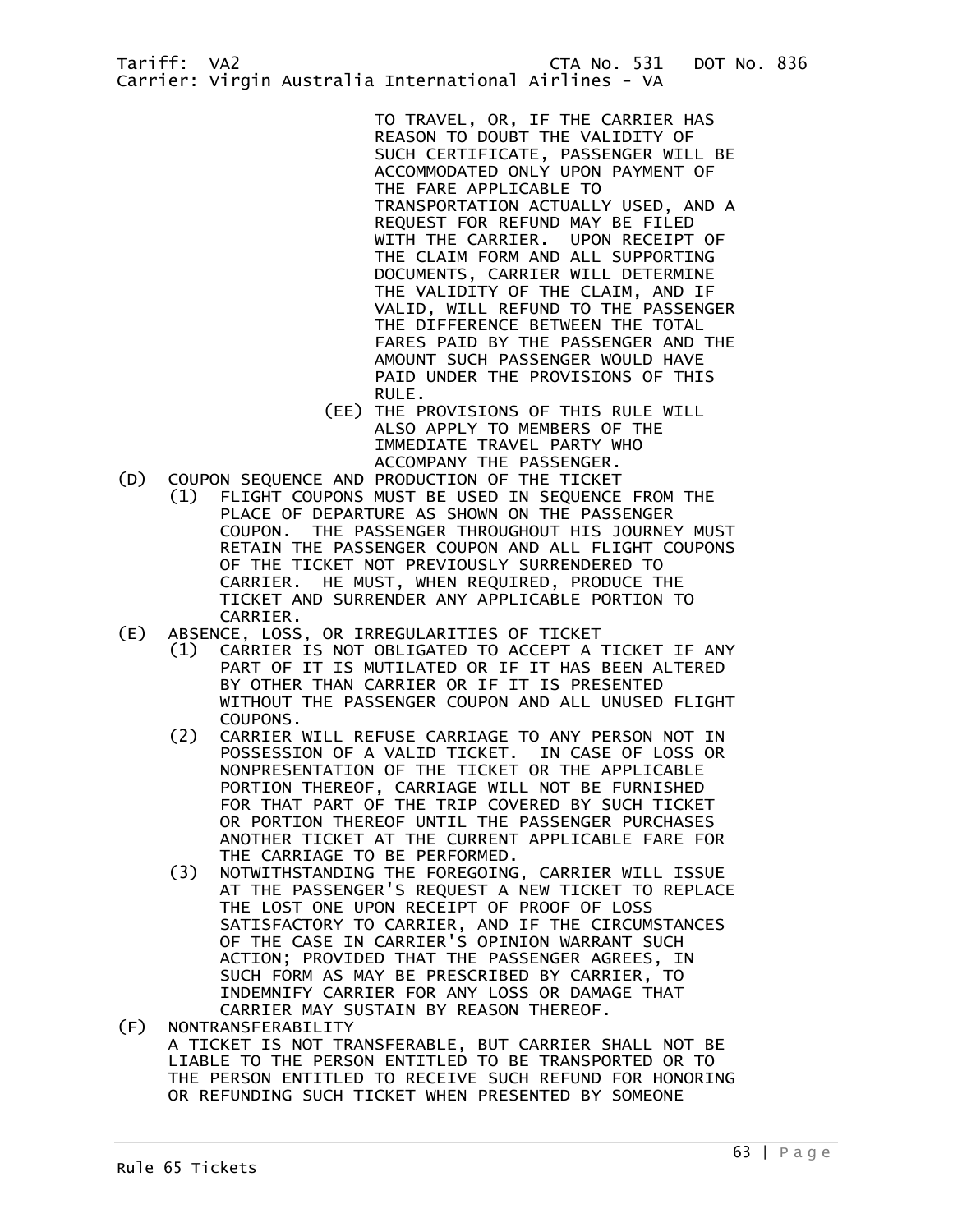Tariff: VA2 CTA No. 531 DOT No. 836 Carrier: Virgin Australia International Airlines - VA OTHER THAN THE PERSON ENTITLED TO BE TRANSPORTED THEREUNDER OR TO A REFUND IN CONNECTION THEREWITH. IF A TICKET IS IN FACT USED BY ANY PERSON OTHER THAN THE PERSON TO WHOM IT WAS ISSUED, CARRIER WILL NOT BE LIABLE FOR THE DESTRUCTION, DAMAGE, OR DELAY OF SUCH UNAUTHORIZED PERSON'S BAGGAGE OR OTHER PERSONAL PROPERTY OR THE DEATH OR INJURY OF SUCH UNAUTHORIZED PERSONS ARISING FROM OR IN CONNECTION WITH SUCH UNAUTHORIZED USE.<br>(G) TELETICKET (G) TELETICKET TICKETS MAY BE TRANSMITTED BY MECHANICAL MEANS (SUCH AS TELETYPE) PROVIDED SUCH TRANSMISSION IS IN ACCORDANCE WITH THE TICKETING TIME LIMIT SPECIFIED IN THE RULE GOVERNING THE APPLICABLE FARE.<br>(H) TELEMAIL **TELEMAIL**  ARRANGEMENTS MAY BE MADE FOR THE CARRIER TO MAIL TICKETS TO THE PASSENGER EITHER AT THE TIME RESERVATIONS ARE MADE OR SUBSEQUENT TO MAKING THE RESERVATIONS, PROVIDED THAT THERE IS SUFFICIENT TIME FOR THE CARRIER TO ISSUE AND VALIDATE TICKETS IN ACCORDANCE WITH THE TICKETING TIME LIMIT SPECIFIED IN THE RULE GOVERNING THE APPLICABLE FARE. THE MUTUALLY AGREED UPON TICKET ISSUE DATE ESTABLISHED WHEN PAYMENT IS MADE BY CREDIT CARD, OR THE TICKET INVOICE DATE ESTABLISHED WHEN PAYMENT IS MADE BY CHECK, WILL CONSTITUTE TICKET PURCHASE AND ISSUANCE FOR THE PURPOSE OF THIS RULE. (I) PREPAID TICKET ADVICE UNLESS OTHERWISE PROVIDED, PAYMENT FOR A PTA WILL CONSTITUTE ISSUANCE OF A TICKET. FOR FARES REQUIRING SPECIAL RESERVATIONS AND TICKETING REQUIREMENTS, THE PTA WILL CONSTITUTE TICKETING PROVIDED IT IS ISSUED WITHIN TARIFF DEADLINES AND RESERVATION REQUIREMENTS ARE MET AND SHOWN IN THE PTA. ANY CANCELLATION, REFUND OR REROUTING WILL RESULT IN PENALTIES AGAINST THE PTA IN THE SAME MANNER AS THOUGH A TICKET WERE ISSUED. AN OPEN PTA WILL NOT CONSTITUTE TICKETING FOR ANY SPECIAL FARE REQUIREMENTS. (4) (APPLICABLE TO VA ONLY FOR SALES IN THE U.S.A. AND CANADA.) CARRIER WILL IMPOSE A SERVICE CHARGE OF USD 75.00/CAD 125.00 FOR EACH PREPAID TICKET ADVICE ISSUED BY CARRIER; THIS SERVICE CHARGE IS NOT SUBJECT TO ANY DISCOUNT AND CANNOT BE REFUNDED.<br>(J) ACCEPTANCE OF TIC ACCEPTANCE OF TICKETS (APPLICABLE TO TRAVEL ORIGINATING IN THE PHILIPPINES) (1) ALL AIRLINES OPERATING TO, FROM OR THROUGH THE PHILIPPINES, INCLUDING OFF-LINE CARRIERS WITH SALES OFFICES AND/OR GENERAL SALES AGENTS IN THE PHILIPPINES, ARE HEREBY PROHIBITED FROM IMPORTING INTO THE PHILIPPINES AIRLINE TICKETS ISSUED

 OUTSIDE THE PHILIPPINES FOR INTERNATIONAL AIR TRANSPORTATION OF PASSENGERS ORIGINATING IN THE

PHILIPPINES.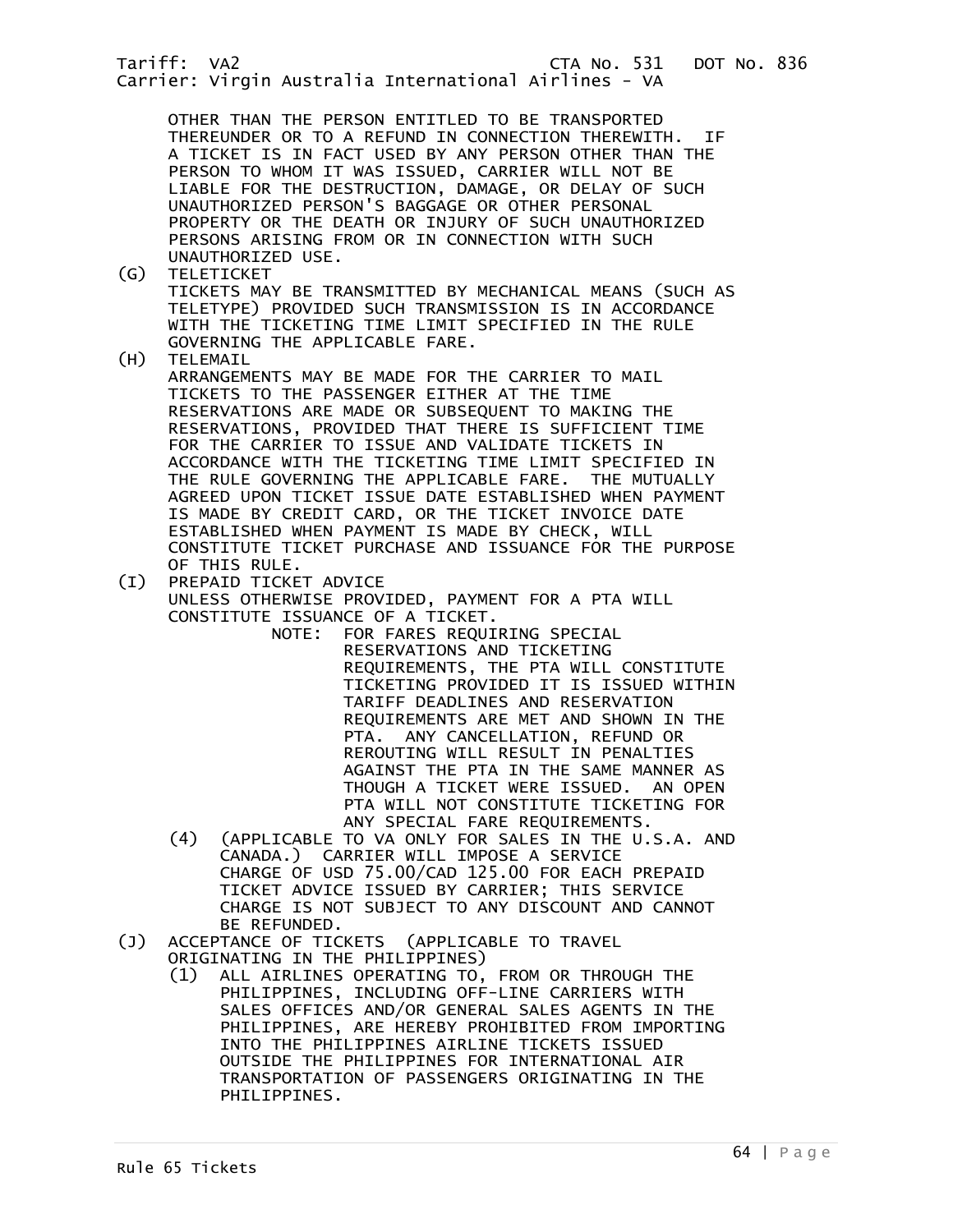- (2) AIRLINE TICKETS ISUED OUTSIDE THE PHILIPPINES FOR INTERNATIONAL TRANSPORTATION OF PASSENGERS ORIGINATING IN THE PHILIPPINES SHALL NOT BE VALID FOR SUCH TRANSPORTATION. FOR THE PURPOSE OF THIS RULE, A PASSENGER TRAVELING ABORAD FROM THE PHILIPPINES SHALL BE DEEMED ORIGINATING INT HE PHILIPPINES IF:<br>(A) HE IS A RE
	- HE IS A RESIDENT OF THE PHILIPPINES; OR
	- (B) HIS TRAVEL ABORAD FROM THE PHILIPPINES IS SUBJECT TO THE PAYMENT OF TRAVEL TAX IMPOSED
	- UNDER PO1185, AS AMENDED, OR<br>C) THE FIRST LEG OF HIS ACTUAL THE FIRST LEG OF HIS ACTUAL TRIP STARTS IN THE PHILIPPINES, AS VERIFIED BY THE ABSENSE OF THE CORRESPONDING IMMIGRATION ENTRY ON HIS PASSPORT, SUBSEQUENT TO THE DATE OF ISSUANCE OF THE AIRLINE TICKET ABROAD.
		- NOTE: FOR THE PURPOSE OF THIS RULE, AN AIRLINE TICKET IS DEEMED ISSUED OUTSIDE THE PHILIPPINES IF IT SHOWS ON ITS FACE THAT IT HAS BEEN ISSUED
- OUTSIDE THE PHILIPPINES.<br>ALL AIRLINES OPERATING TO, FROM AND/ ALL AIRLINES OPERATING TO, FROM AND/OR THROUGH THE PHILIPPINES SHALL ASCERTAIN WHETHER OR NOT THE TICKETS FOR INTERNATIONAL AIR TRANSPORTATION OF PASSENGERS ORIGINATING IN THE PHILIPPINES, PRESENTED BY SUCH PASSENGERS AT THE AIRLINE CHECK IN COUNTERS AT THE MANILA INTERNATIONAL AIRPORT HAVE BEEN ISSUED OUTSIDE THE PHILIPPINES. IF SO, SAID AIRLINES SHALL NOT HONOR SUCH TICKETS.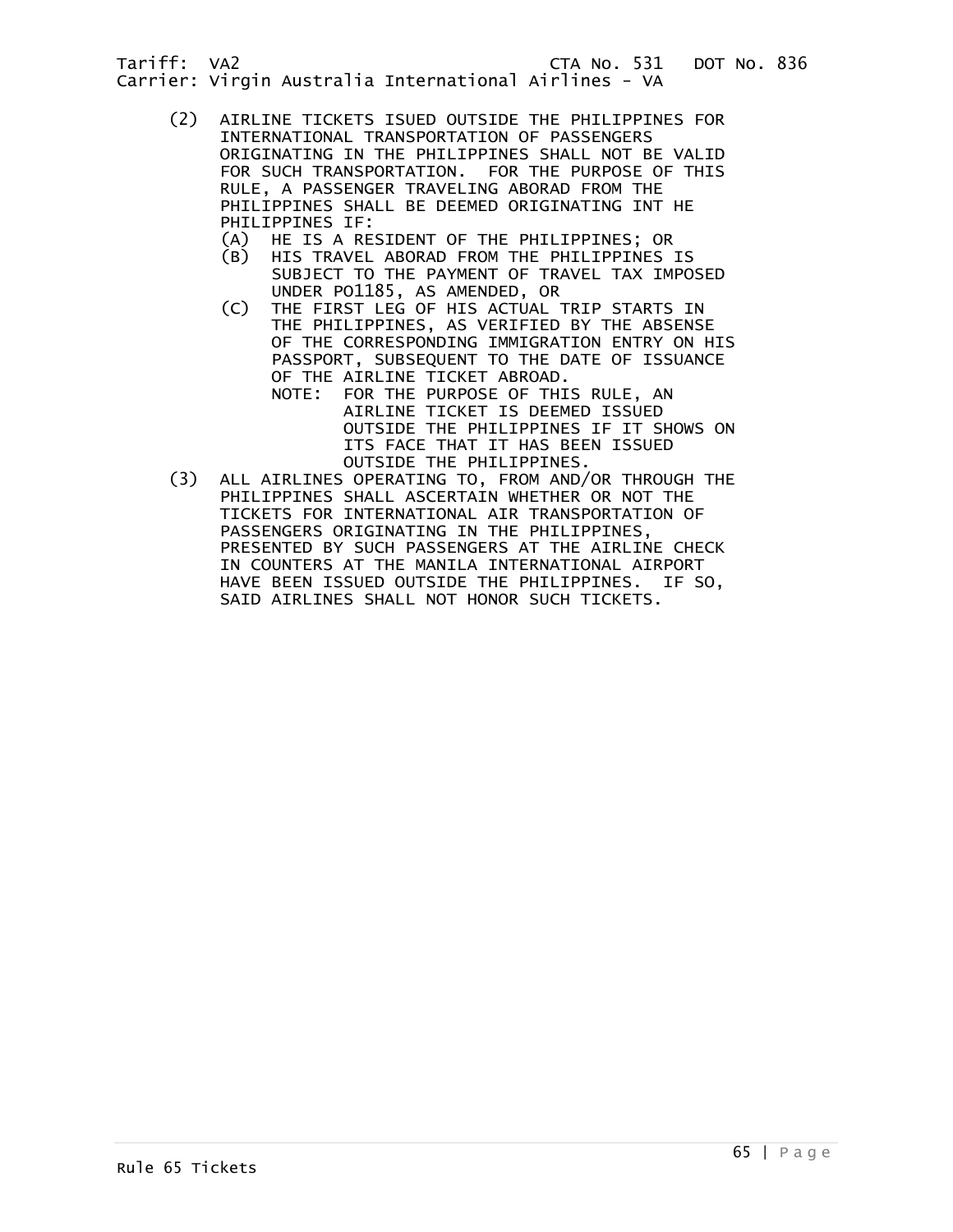Rule 70 Extension of Credit

Issued: October 26, 2019 Effective: October 27, 2019

- (A) CARRIER WILL OFFER THE FOLLOWING TO ITS CUSTOMERS FOR THE PURCHASE OF PASSENGER TRANSPORTATION TO/FROM CANADA VIA CARRIER OR VIA CARRIER JOINTLY WITH OTHER CARRIER(S). CREDIT CARDS
	- (1) AMERICAN EXPRESS CREDIT CARD THE AMERICAN EXPRESS CREDIT CARD WILL BE HONORED BY CARRIER; FOR THE PURCHASE OF AIR TRANSPORTATION, INCLUDING EXCESS BAGGAGE AND RELATED CHARGES, OVER THE LINES OF CARRIER ONLY, OR PARTLY OVER THE LINES OF CARRIER AND PARTLY OVER THE LINES OF OTHER CARRIERS, UPON PRESENTATION OF SUCH CARD AND THE SIGNING BY THE PERSON TO WHOM SUCH CARD HAS BEEN ISSUED ON A CHARGE FORM FOR THE VALUE OF THE TRANSPORTATION INCLUDING EXCESS BAGGAGE AND RELATED CHARGES WHICH CHARGE FORM WILL ALSO PROVIDE FOR PAYMENT OF SUCH CHARGES ON A CURRENT BASIS WITH NO SERVICE CHARGE, OR IN THREE, SIX, NINE, TWELVE, OR TWENTY-FOUR EQUAL MONTHLY INSTALLMENTS (AS SELECTED BY THE PERSON SIGNING THE CHARGE FORM) PLUS A SERVICE CHARGE OF ONE PERCENT PER MONTH ON THE UNPAID BALANCE. CARRIER WILL COLLECT THE TOTAL AMOUNT OF THE AIR TRANSPORTATION, INCLUDING EXCESS BAGGAGE AND RELATED CHARGES LESS A COLLECTION FEE FOR COLLECTION SERVICES FROM AMERICAN EXPRESS COMPANY AS FOLLOWS:
		- (A) IF THE PERSON SIGNING THE CHARGE FORM ELECTS TO MAKE PAYMENT ON A CURRENT BASIS, CARRIER WILL PRESENT THE CHARGE FORM TO AMERICAN EXPRESS COMPANY FOR COLLECTION PROMPTLY AND IN NO EVENT LATER THAN 30 DAYS AFTER PURCHASE.
		- (B) IF THE PERSON SIGNING THE CHARGE FORM ELECTS TO MAKE PAYMENT ON A CURRENT BASIS, CARRIER WILL PRESENT THE CHARGE FORM TO AMERICAN EXPRESS COMPANY FOR COLLECTION IN THREE, SIX, NINE, TWELVE, OR TWENTY-FOUR EQUAL MONTHLY INSTALLMENTS, WHICHEVER IS PROVIDED IN THE CHARGE FORM.
	- (2) CARTE BLANCHE CORPORATION CARD THE CARTE BLANCHE CORPORATION CARD WILL BE HONORED FOR THE PURCHASE OF AIR TRANSPORTATION, INCLUDING EXCESS BAGGAGE CHARGES, OVER THE LINES OF VA LOCALLY OR JOINTLY WITH OTHER PARTICIPATING CARRIERS, UPON THE PRESENTATION OF SUCH CARD AND THE SIGNING OF A CHARGE FORM BY THE PERSON TO WHOM SUCH CARD HAS BEEN ISSUED. CARRIER WILL COLLECT THE TOTAL AMOUNT OF THE AIR TRANSPORTATION CHARGES FROM CARTE BLANCHE CORPORATION BY PRESENTING THE CHARGE FORM TO CARTE BLANCHE CORPORATION PROMPTLY BUT IN NO EVENT LATER THAN 30 DAYS AFTER PURCHASE.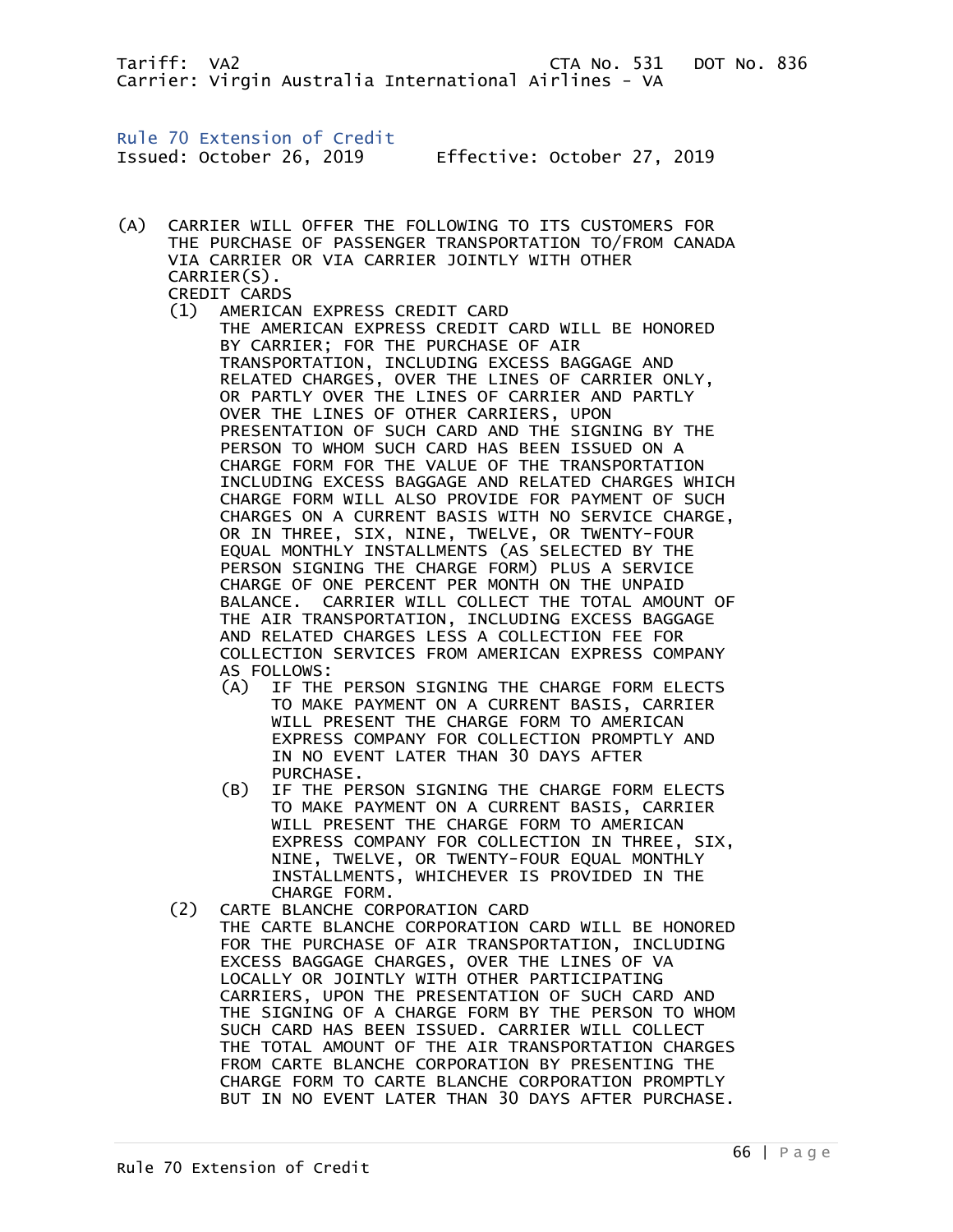Carrier: Virgin Australia International Airlines - VA

 CARRIER WILL PAY CARTE BLANCHE CORPORATION A FEE FOR ITS COLLECTION SERVICE. THE TOTAL CHARGE FOR TRANSPORTATION AND EXCESS BAGGAGE SHALL NOT EXCEED USD 750.00/CAD 860.00. THE CARTE BLANCHE CORPORATION WILL BILL AND COLLECT FROM THE CARDHOLDER IN ACCORDANCE WITH THE TERMS OF THE CONTRACT.<br>NOTE:

50 PERCENT OF THE JOURNEY MUST BE ON THE SERVICES OF VA.

- (3) MISCELLANEOUS CREDIT CARDS ACCESS, BANK AMERICARD, BARCLAY CARD, CHARGEX CARD, BARCLAY KAART, BANCOMER CARD, MASTERCHARGE, SUMITOMO CARD AND SOTTOMAYOR CARD. THE ACCESS, BANKAMERICARD, BARCLAY CARD, CHARGEX CARD, BARCLAY KAART, BANCOMER CARD, MASTERCHARGE, SUMITOMO CARD AND SOTTOMAYOR CARD WILL BE HONORED BY CARRIER FOR PURCHASE OF AIR TRANSPORTATION, INCLUDING EXCESS BAGGAGE CHARGES, UPON PRESENTATION OF SUCH CARD AND THE SIGNING BY THE CARDHOLDER OF THE CHARGES FORM FOR THE VALUE OF THE TICKET. CARRIER WILL COLLECT THE AMOUNT SHOWN ON THE CHARGES FORM LESS A FEE FOR COLLECTION SERVICE FROM THE APPLICABLE ABOVE NAMED CREDIT CARD COMPANY. THE APPLICABLE ABOVE NAMED CREDIT CARD COMPANY WILL BILL AND COLLECT FROM THE CARDHOLDER IN ACCORDANCE WITH THE TERMS OF ITS CONTRACT WITH THE CARDHOLDER.<br>NOTE 1: 50 PERCENT OF
	- 50 PERCENT OF THE JOURNEY MUST BE ON THE SERVICES OF QF.<br>NOTE 2: VA WILL REOUIRE PRIOR
	- VA WILL REQUIRE PRIOR AUTHORIZATION FROM THE APPLICABLE ABOVE NAMED CREDIT CARD COMPANY FOR AMOUNTS ON THE CHARGE FORM IN EXCESS OF CAD 500.00.
- (B) UNIVERSAL AIR TRAVEL PLAN ALL PARTICIPATING CARRIERS ARE PARTIES TO THE UNIVERSAL AIR TRAVEL PLAN. UNDER THE PLAN, ANY SUCH CARRIER THAT IS A "CONTRACTOR" THEREUNDER MAY, UPON RECEIPT OF A DEPOSIT OF CANADIAN \$425.00 (OR, AT THE OPTION OF THE "CONTRACTOR," ITS EQUIVALENT IN ANOTHER CURRENCY) ENTER INTO A STANDARD FORM CONTRACT WITH INDIVIDUAL CORPORATIONS AND OTHER BUSINESS ENTITIES (REFERRED TO IN THE UNIVERSAL AIR TRAVEL PLAN AS "SUBSCRIBERS") PROVIDING FOR THE ISSUANCE OF AIR TRAVEL CARDS. SUBJECT TO THE RESTRICTIONS CONTAINED IN THE PLAN, AIR TRAVEL CARDS WILL BE ISSUED TO PERSONS DESIGNATED BY THE "SUBSCRIBER" AND WILL BE HONORED BY ALL PARTICIPATING CARRIERS WHICH ARE PARTIES TO THE PLAN FOR THE PURCHASE OF AIR TRANSPORTATION, INCLUDING EXCESS BAGGAGE AND RELATED CHARGES, ON CREDIT. AT LEAST ONCE EACH MONTH, THE "CONTRACTOR," WILL BILL THE "SUBSCRIBER" FOR ALL AIR TRANSPORTATION PURCHASED AGAINST AIR TRAVEL CARDS ISSUED UNDER THE SUBSCRIBER'S CONTRACT. SUCH BILLS ARE PAYABLE TEN DAYS AFTER RECEIPT. COMPLETE DETAILS OF THE PLAN AND A COMPLETE LIST OF THE CARRIERS THAT ARE PARTIES TO THE PLAN, INCLUDING A DESIGNATION OF THOSE THAT ARE "CONTRACTOR" CARRIERS, ARE SET FORTH IN THE UNIVERSAL AIR TRAVEL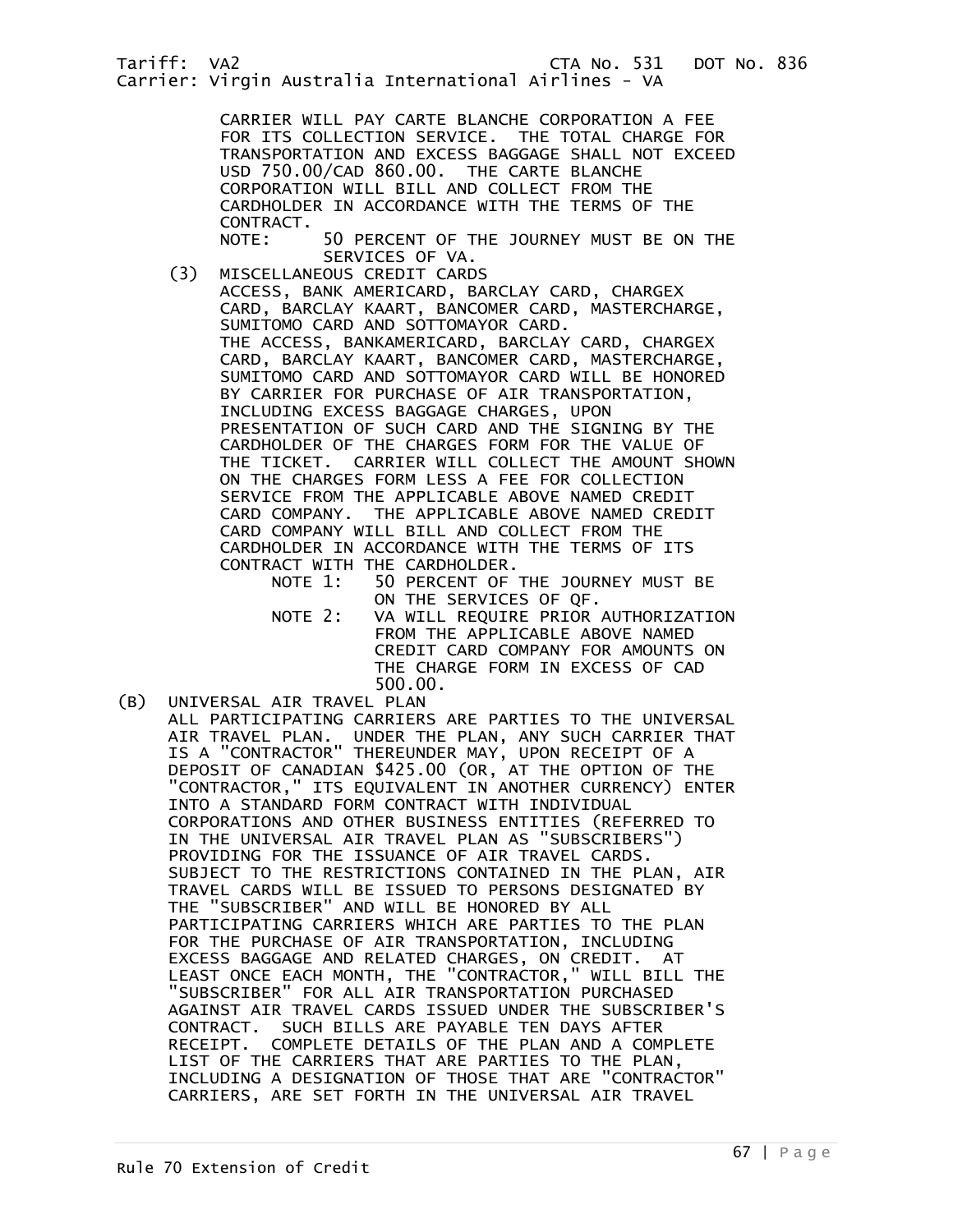PLAN MANUAL ON FILE WITH THE AIR TRANSPORT COMMITTEE.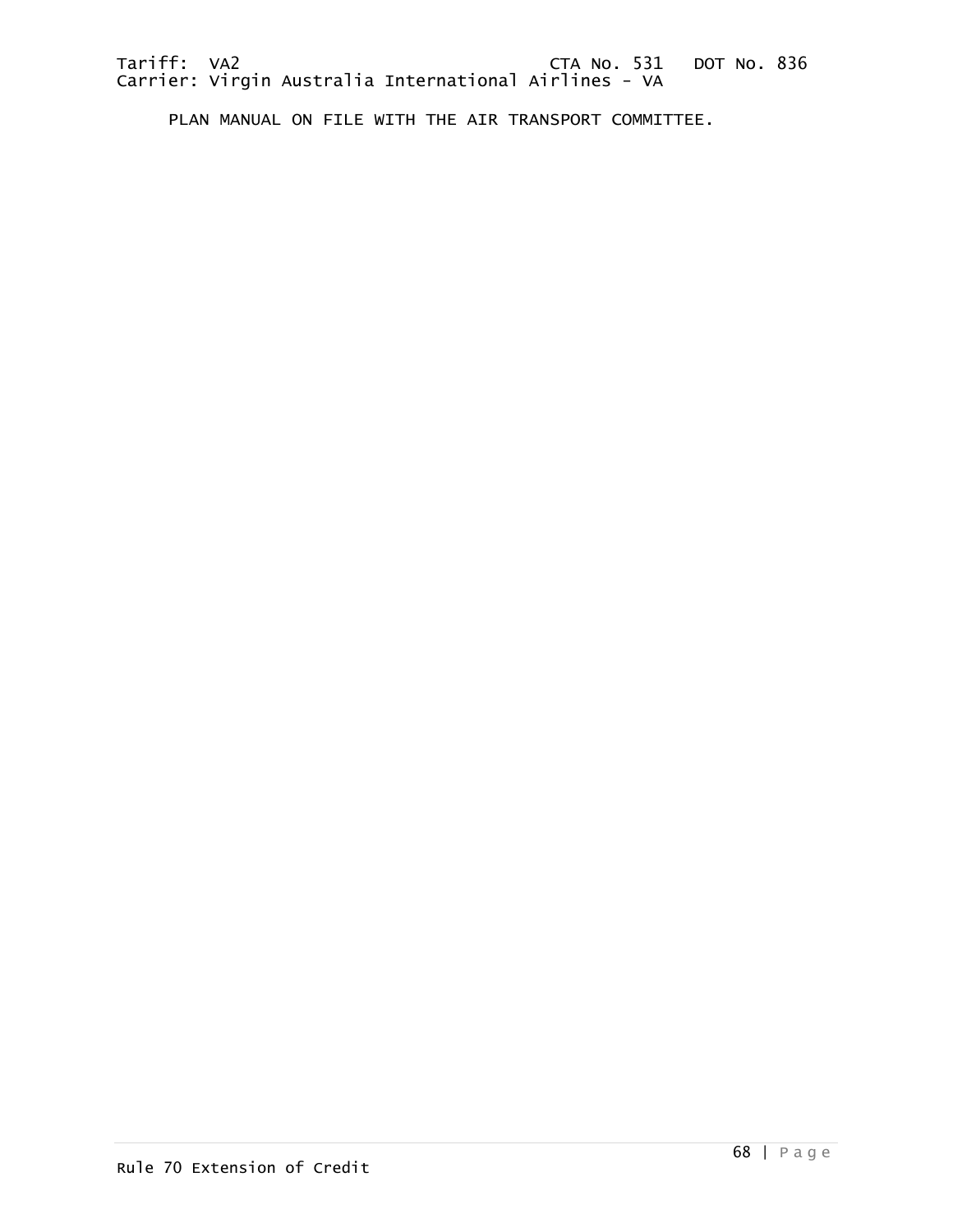Rule 75 Currency of Payment

Issued: October 26, 2019 Effective: October 27, 2019

EXCEPT AS OTHERWISE PROVIDED BELOW, FARES AND CHARGES ARE PAYABLE IN ANY CURRENCY ACCEPTABLE TO CARRIER. WHEN PAYMENT IS MADE IN A CURRENCY OTHER THAN THE CURRENCY IN WHICH THE FARE IS PUBLISHED, SUCH PAYMENT WILL BE MADE AT THE RATE OF EXCHANGE ESTABLISHED FOR SUCH PURPOSE BY CARRIER, THE CURRENT STATEMENT OF WHICH IS AVAILABLE FOR INSPECTION BY THE PASSENGER AT CARRIER'S OFFICE WHERE THE TICKET IS PURCHASED. THE PROVISIONS OF THIS PARAGRAPH ARE SUBJECT TO APPLICABLE EXCHANGE LAWS AND GOVERNMENT REGULATIONS.

- (A) PAYMENT OF FARES FOR TRAVEL ORIGINATING IN THE U.S. SHALL BE IN U.S. CURRENCY.
- (B) PAYMENT OF FARES FOR TRAVEL ORIGINATING IN CANADA SHALL BE IN CANADIAN CURRENCY.
- (C) PAYMENT OF FARES FOR TRAVEL ORIGINATING AT A POINT OUTSIDE THE U.S. AND DESTINED TO A POINT IN THE U.S. SHALL BE IN THE CURRENCY OF THE COUNTRY OF ORIGIN, EXCEPT AS PROVIDED IN (D) BELOW.
- (D) PAYMENT OF FARES FOR TRAVEL ORIGINATING AT A POINT OUTSIDE THE U.S. OR CANADA DESTINED TO A POINT IN THE U.S. OR CANADA MAY ALSO BE MADE IN THE U.S. OR CANADA IN DOLLARS WHEN THE FARE IN THE CURRENCY OF THE COUNTRY OF ORIGIN IS CONVERTED TO DOLLARS AT THE LOCAL BANKER'S BUYING RATE OF EXCHANGE.
- (E) IN CASE OF CANCELLATION OR REROUTING WHICH RESULTS IN A PARTIAL REFUND OF THE ORIGINAL FARE, THE VALUE OF THE UNUSED PORTION OF THE TICKET SHALL BE CALCULATED IN THE CURRENCY OF THE COUNTRY OF TRANSPOTATION ORIGINATION. SUCH AMOUNT MAY BE REFUNDED IN THE CURRENCY OF THE COUNTRY OF TRANSPORTATION ORIGINATION OR MAY BE CONVERTED INTO THE CURRENCY OF THE COUNTRY OF REFUND OR REISSUANCE AT THE LOCAL BANKERS BUYING RATE IN EFFECT AT THE TIME REFUND TAKES PLACE.
- (F) WHERE AN ADDITIONAL COLLECTION IS TO BE MADE AS A RESULT OF THE REROUTING, THE ADDITIONAL AMOUNT MAY BE COLLECTED IN THE CURRENCY OF THE COUNTRY OF TRANSPORTATION ORIGINATING OR MAY BE CONVERTED INTO THE CURRENCY OF THE COUNTRY IN WHICH THE REROUTING TAKES PLACE AT THE LOCAL BANKERS BUYING RATE IN EFFECT AT THE TIME OF REROUTING. \*SUCH AMOUNT SHALL NOT BE GREATER THAN THE FARE PUBLISHED IN THE CURRENCY OF COUNTRY OF TRANSPORTATION ORIGINATION FOR THE TRANSPORTATION ACTUALLY USED AND/OR TO BE USED.
- (G) "BANKERS BUYING RATE" MEANS THE RATE AT WHICH, FOR THE PURPOSE OF THE TRANSFER OF FUNDS THROUGH BANKING CHANNELS (I.E., OTHER THAN TRANSACTIONS IN BANK NOTES, TRAVELLERS CHECKS, AND SIMILAR BANKING INSTRUMENTS), A BANK WILL PURCHASE A GIVEN AMOUNT OF FOREIGN CURRENCY IN EXCHANGE FOR ONE UNIT (OR UNITS) OF THE NATIONAL CURRENCY OF THE COUNTRY IN WHICH THE EXCHANGE TRANSACTION TAKES PLACE. EXCEPTIONS: (1) IN THE U.S.A., THE BANKERS' BUYING RATE MEANS THE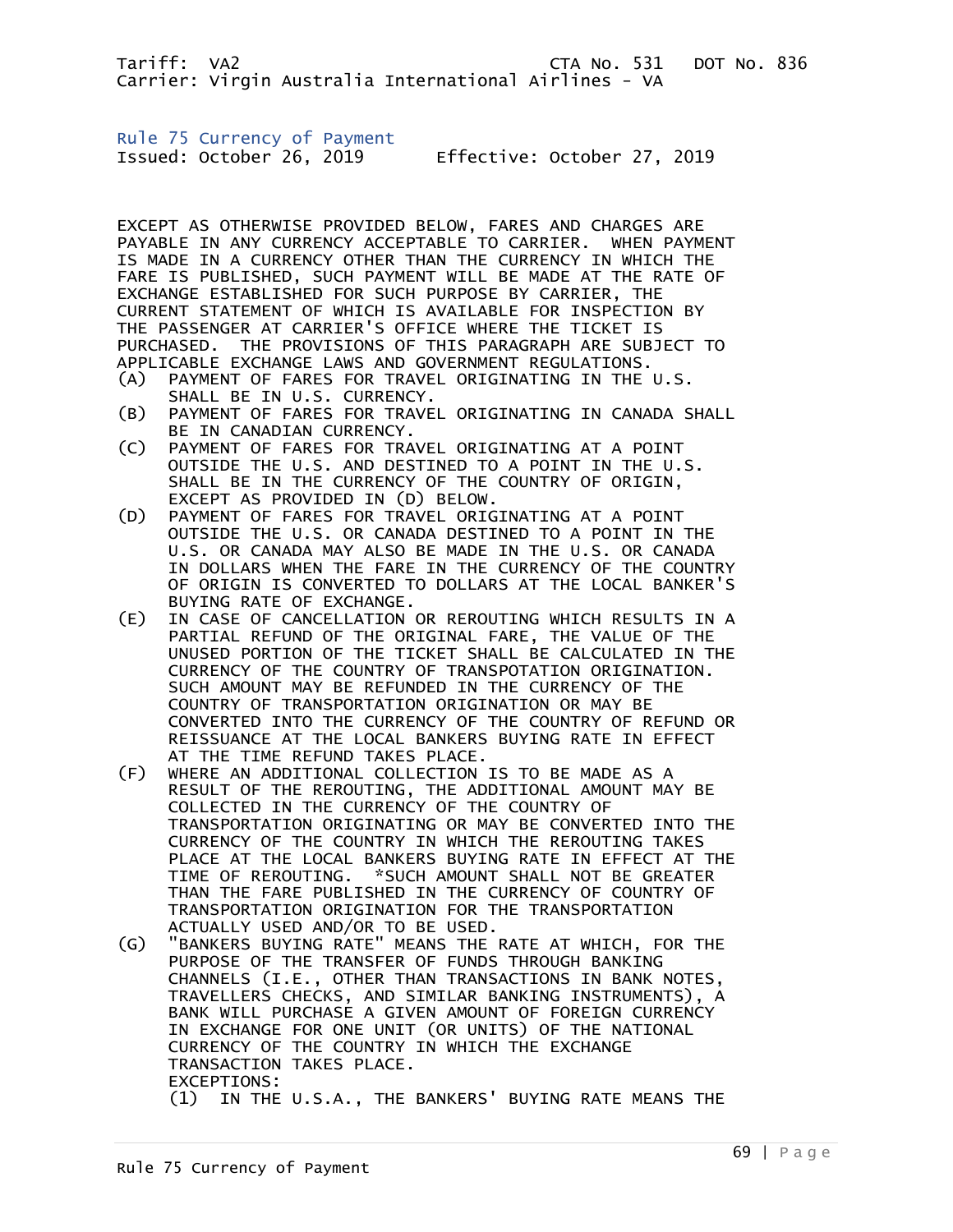Carrier: Virgin Australia International Airlines - VA

 RATE PUBLISHED EACH TUESDAY IN THE WALL STREET JOURNAL UNDER THE HEADLING OF "SELLING PRICES FOR BANK TRANSFERS IN THE U.S. FOR PAYMENT ABROAD." THIS RATE WILL BE APPLICABLE FROM WEDNESDAY OF EACH WEEK UP TO AND INCLUDING THE TUESDAY OF THE

- FOLLOWING WEEK.<br>(2) IN THE CASE OF IN THE CASE OF BELGIUM, FRANCE, AND ITALY WHERE TWO RATES (COMMERCIAL AND FINANCIAL) ARE SHOWN, THE COMMERCIAL RATE SHALL BE USED.<br>(3) WHEN A NATIONAL HOLIDAY FALLS ON M
- WHEN A NATIONAL HOLIDAY FALLS ON MONDAY, FOREIGN EXCHANGE RATES DO NOT APPEAR IN THE TUESDAY EDITION OF THE WALL STREET JOURNAL. IN SUCH EXCEPTIONAL CASES THE PREVIOUS WEEK'S RATES ARE USED THROUGH WEDNESDAY INSTEAD OF TUESDAY, AND THE WEDNESDAY EDITION OF THE WALL STREET JOURNAL WILL
- BE USED FOR THE PERIOD THURSDAY THROUGH TUESDAY.<br>(4) (A) IN CANADA THE BANKERS' BUYING RATE MEANS TH (4) (A) IN CANADA THE BANKERS' BUYING RATE MEANS THE RATE PUBLISHED EACH SATURDAY IN THE TORONTO GLOBE & MAIL UNDER THE HEADING FOREIGN EXCHANGE - MID MARKET RATE IN CANADIAN FUNDS. THIS RATE WILL BE APPLICABLE FROM MONDAY OF THE FOLLOWING WEEK UP TO AND INCLUDING THE SUNDAY FOLLOWING AFTER. WHEN EXCEPTIONAL CIRCUMSTANCES PREVENT THE PUBLICATION OF EXCHANGE RATES IN THE SATURDAY EDITION OF THE TORONTO GLOBE & MAIL THE CURRENTLY APPLICABLE EXCHANGE RATES WILL REMAIN EFFECTIVE UNTIL 2 DAYS AFTER SUPERSEDING EXCHANGE RATES ARE PUBLISHED. SUCH SUPERSEDING RATES WILL BE EFFECTIVE THROUGH THE FIRST SUNDAY FOLLOWING THEIR PUBLICATION DATE.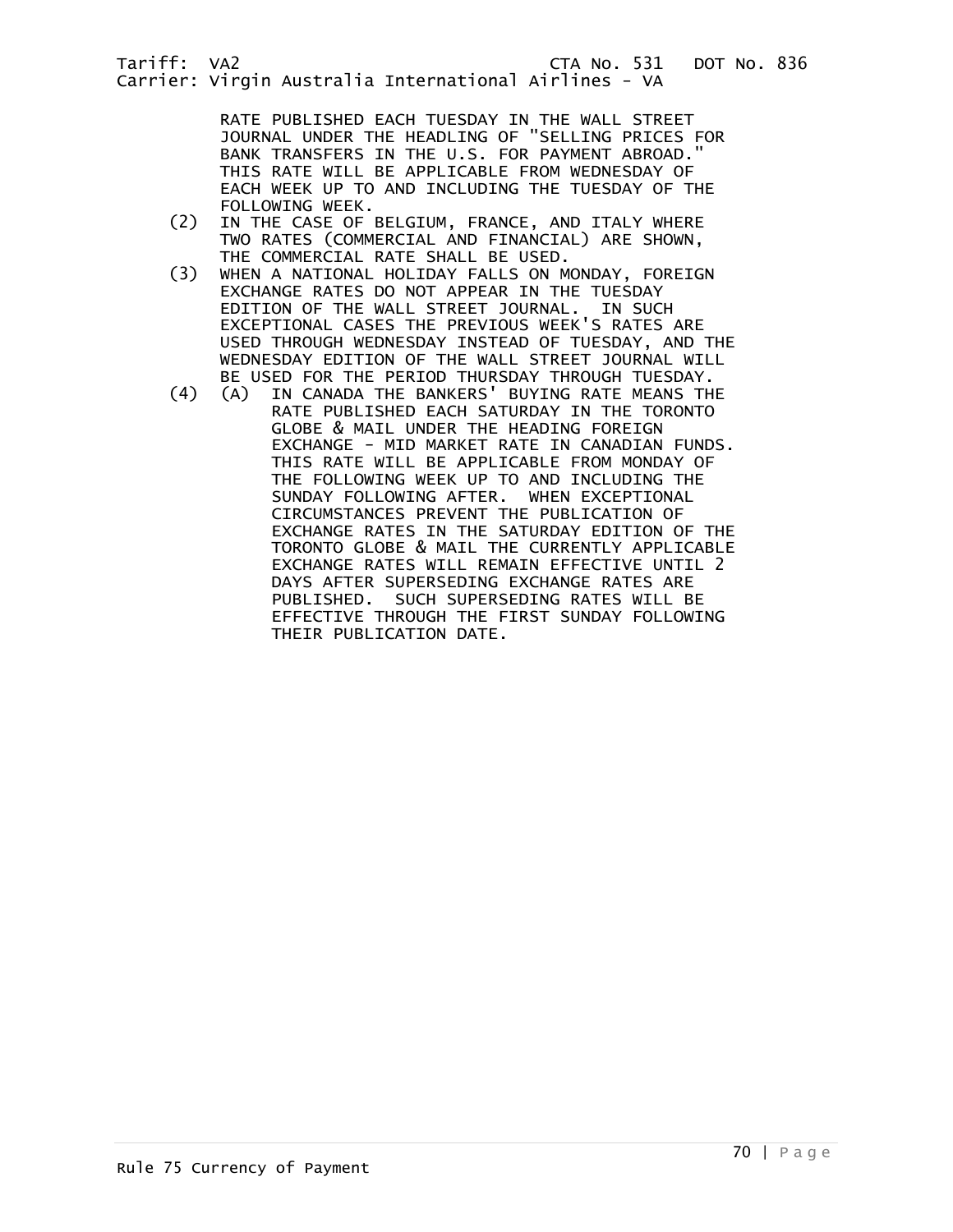Rule 80 Revised Routings, Failure to Carry and Missed Connections Issued: October 26, 2019 Effective: October 27, 2019

- (A) DEFINITIONS. FOR THE PURPOSE OF THIS RULE, THE FOLLOWING TERMS HAVE THE MEANING INDICATED BELOW.
	- (1) COMPARABLE AIR TRANSPORTATION MEANS TRANSPORTATION PROVIDED BY AIR CARRIERS OR FOREIGN AIR CARRIERS HOLDING CERTIFICATES OF PUBLIC CONVENIENCE AND NECESSITY OR FOREIGN PERMITS ISSUED BY THE CIVIL AERONAUTICS BOARD.
	- (2) CONNECTING POINT MEANS A POINT TO WHICH A PASSENGER HOLDS OR HELD CONFIRMED SPACE ON A FLIGHT OF ONE CARRIER AND OUT OF WHICH THE PASSENGER HOLDS OR HELD CONFIRMED SPACE ON A FLIGHT OF THE SAME OR ANOTHER CARRIER. ALL AIRPORTS THROUGH WHICH A CITY IS SERVED BY ANY CARRIER SHALL BE DEEMED TO BE A SINGLE CONNECTING POINT WHEN THE RECEIVING CARRIER HAS CONFIRMED RESERVATIONS TO THE DELIVERING CARRIER;
	- (3) DELIVERING CARRIER MEANS A CARRIER ON WHOSE FLIGHT A PASSENGER HOLDS OR HELD CONFIRMED SPACE TO A CONNECTING POINT;
	- (4) MISCONNECTION OCCURS AT A CONNECTING POINT WHEN A PASSENGER HOLDING CONFIRMED SPACE ON AN ORIGINAL RECEIVING CARRIER IS UNABLE TO USE SUCH CONFIRMED SPACE BECAUSE THE DELIVERING CARRIER WAS UNABLE TO DELIVER HIM TO THE CONNECTING POINT IN TIME TO CONNECT WITH SUCH RECEIVING CARRIER'S FLIGHT.
		- NOTE: THE SAME RULES REGARDING DELIVERING AND RECEIVING CARRIERS REPONSIBILITY APPLY AT THE SUBSEQUENT POINT(S) OF MISCONNECTION AS WOULD APPLY AT THE POINT OF ORIGINAL MISCONNECTION.
	- (5) NEW RECEIVING CARRIER(S) MEANS A CARRIER OR COMBINATION OF CONNECTING CARRIERS, OTHER THAN THE ORIGINAL RECEIVING CARRIER(S), OPERATING BETWEEN THE POINT OF MISCONNECTION AND THE DESTINATION OR NEXT POINT OF STOPOVER OR CONNECTING POINT SHOWN ON THE PASSENGER'S TICKET, ON WHOSE FLIGHT A PASSENGER IS TRANSPORTED FROM THE CONNECTING POINT;
	- (6) ORIGINAL RECEIVING CARRIER(S) MEANS A CARRIER OR COMBINATION OF CONNECTING CARRIERS ON WHOSE FLIGHT(S) A PASSENGER ORIGINALLY HELD OR HOLDS CONFIRMED SPACE FROM A CONNECTING POINT TO A DESTINATION, NEXT STOPOVER OR CONNECTING POINT;
	- (7) OUTBOUND FLIGHT MEANS THE FLIGHT ON WHICH A PASSENGER ORIGINALLY HELD CONFIRMED SPACE BEYOND THE POINT WHERE THE SCHEDULE IRREGULARITY OR
	- FAILURE TO CARRY OCCURS;<br>(8) SCHEDULE IRREGULARITY ME SCHEDULE IRREGULARITY MEANS ANY OF THE FOLLOWING IRREGULARITIES:
		- (A) DELAY IN SCHEDULED DEPARTURE OR ARRIVAL OF A CARRIER'S FLIGHT RESULTING IN A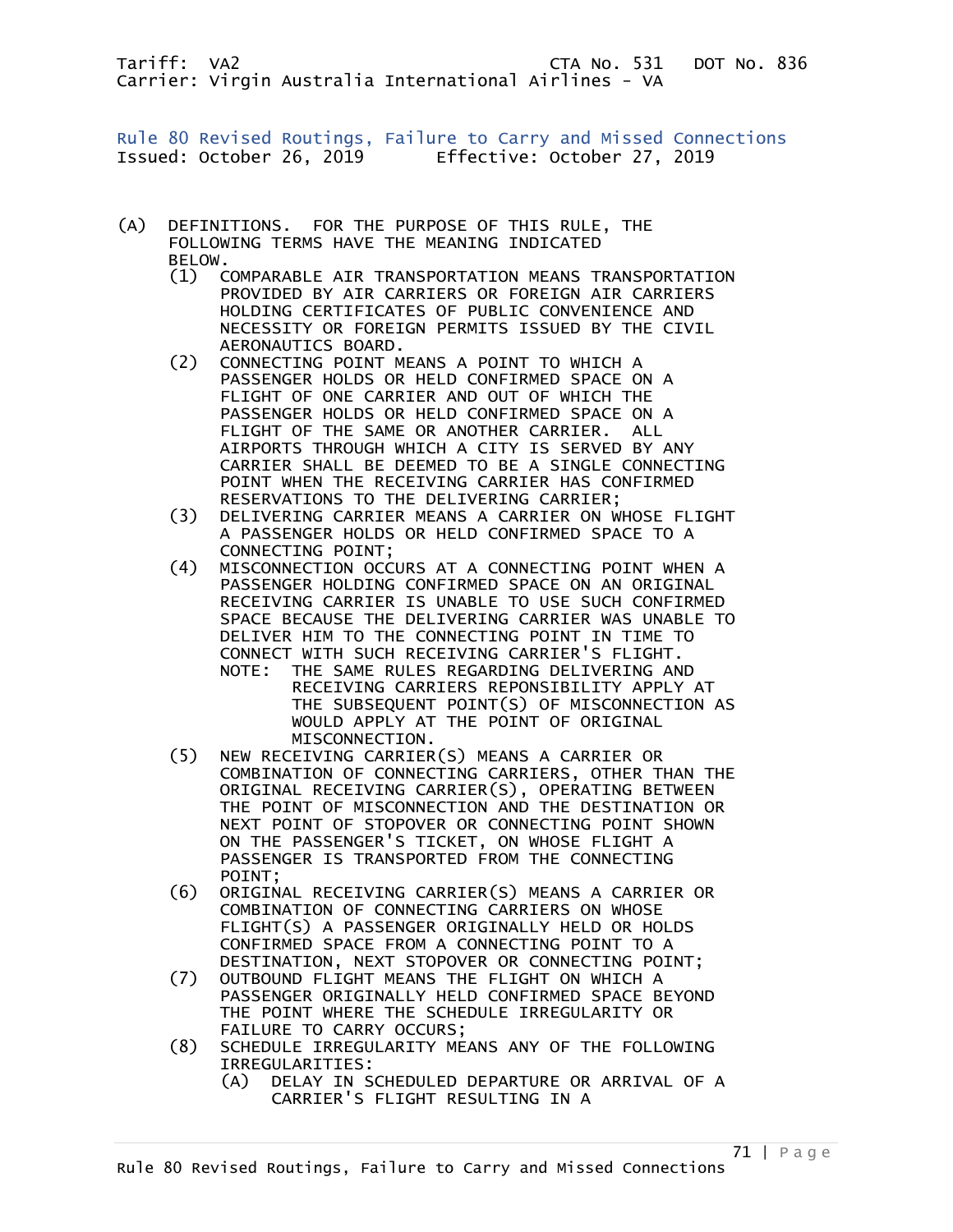- MISCONNECTION, OR<br>(B) FLIGHT CANCELLATI FLIGHT CANCELLATION, OMISSION OF A SCHEDULED STOP, OR ANY OTHER DELAY OR INTERRUPTION IN THE SCHEDULED OPERATION OF A CARRIER'S FLIGHT, OR
- (C) SUBSTITUTION OF EQUIPMENT OF A DIFFERENT CLASS OF SERVICE, OR
- (D) SCHEDULE CHANGES WHICH REQUIRE REROUTING OF PASSENGER AT DEPARTURE TIME OF THE ORIGINAL FLIGHT.
- (B) CHANGES REQUESTED BY PASSENGER
	- (1) WHEN CHANGE CAN BE MADE

 AT THE PASSENGER'S REQUEST, CARRIER WILL EFFECT A CHANGE IN THE ROUTING (OTHER THAN THE POINT OF ORIGIN); DESTINATION CARRIER(S); CLASS OF SERVICE; OR VALIDITY SPECIFIED IN AN UNUSED TICKET, FLIGHT COUPON(S), OR MISCELLANEOUS CHARGES ORDER PROVIDED THAT:<br>(A)

- SUCH CARRIER ISSUED THE TICKET; OR MISCELLANEOUS CHARGES ORDER;
- (B) SUCH CARRIER IS DESIGNATED IN THE "VIA CARRIER" BOX, OR NO CARRIER IS DESIGNATED IN THE "VIA CARRIER" BOX, OF THE UNUSED FLIGHT COUPON OR EXCHANGE ORDER FOR THE FIRST ONWARD CARRIAGE FROM THE POINT ON THE ROUTE AT WHICH THE PASSENGER DESIRES THE CHANGE TO COMMENCE; HOWEVER, WHERE THE CARRIER THAT ISSUED THE TICKET IS DESIGNATED AS CARRIER FOR ANY SUBSEQUENT SECTION AND HAS AN OFFICE OR GENERAL AGENT AT THE POINT ON THE ROUTE WHERE THE CHANGE IS TO COMMENCE OR WHERE THE PASSENGER MAKES HIS REQUEST FOR SUCH CHANGE, THE REISSUING CARRIER SHALL OBTAIN SUCH ISSUING CARRIER'S ENDORSEMENT; OR
- (C) SUCH CARRIER HAS RECEIVED WRITTEN OR TELEGRAPHIC AUTHORITY TO DO SO FROM THE CARRIER ENTITLED, UNDER (A) AND (B) ABOVE, TO EFFECT THE CHANGE.
- (2) METHOD OF EFFECTING CHANGE
	- THE CHANGE REQUESTED BY THE PASSENGER SHALL BE EFFECTED BY:
- (A) ENDORSEMENT OF SUCH UNUSED TICKET, FLIGHT COUPON(S), OR EXCHANGE ORDER TO THE NEW RECEIVING CARRIER OR
	- (B) RETICKETING OF THE PASSENGER.<br>(3) APPLICABLE FARE
	- (3) APPLICABLE FARE
		- (A) THE FARE AND CHARGES APPLICABLE AS A RESULT OF ANY SUCH CHANGE IN ROUTING, DESTINATION, OR CARRIER SHALL BE THE FARE AND CHARGES THAT WOULD HAVE BEEN APPLICABLE IF TRANSPORTATION HAD BEEN PURCHASED AS OF THE DATE OF COMMENCEMENT OF CARRIAGE; PROVIDED THAT,
			- (I) ADDITIONAL PASSAGE AT THE THROUGH FARE SHALL NOT BE PERMITTED UNLESS REQUEST HAS BEEN MADE PRIOR TO ARRIVAL AT THE DESTINATION NAMED ON THE ORIGINAL TICKET OR MISCELLANEOUS CHARGES ORDER, AND
			- (II) AFTER THE CARRIAGE HAS COMMENCED, A ONE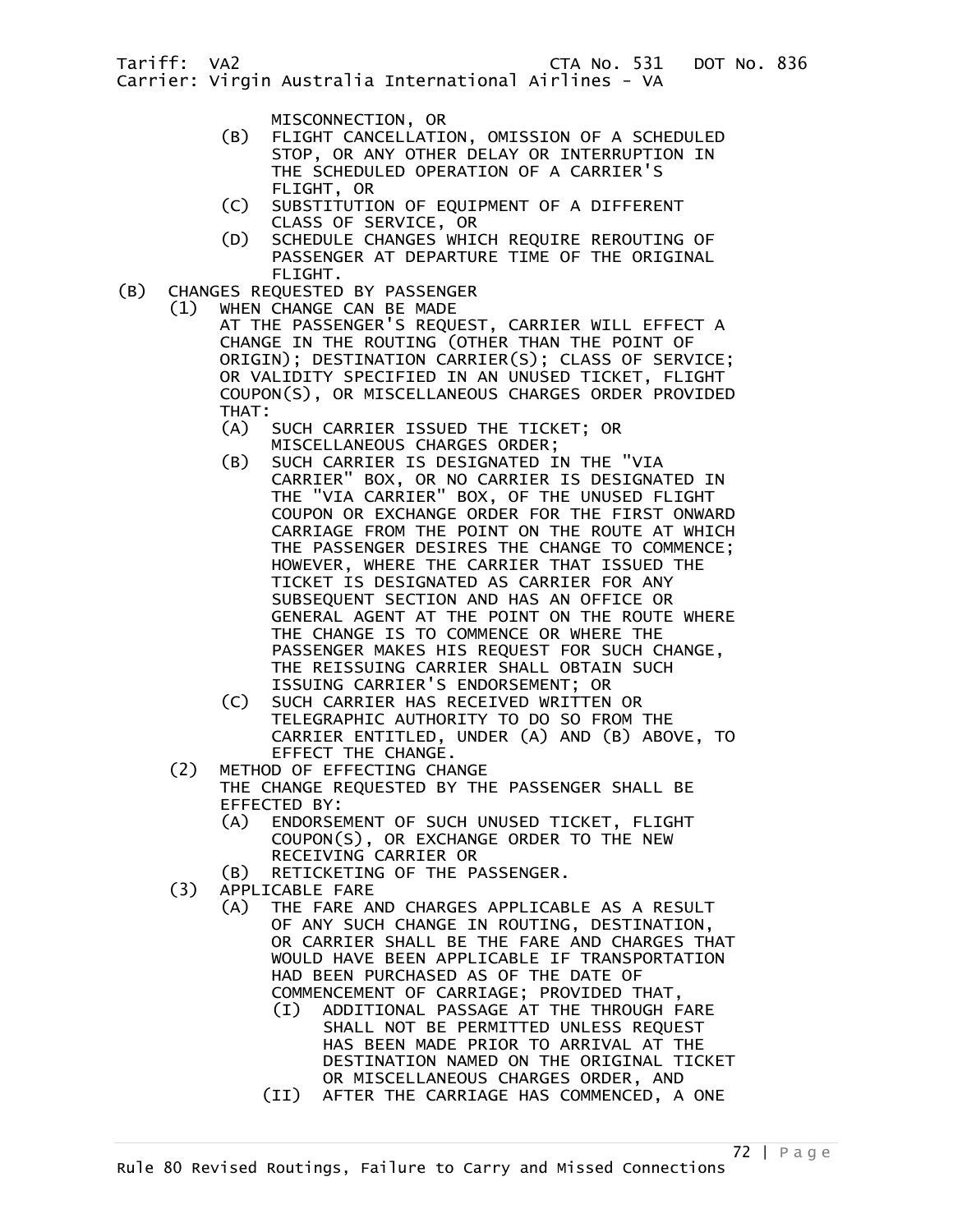> WAY TICKET SHALL NOT BE CONVERTED INTO A ROUND TRIP OR CIRCLE TRIP TICKET AT THE

ROUND TRIP OR CIRCLE TRIP DISCOUNT FOR ANY PORTION ALREADY FLOWN; AND (III) AFTER CARRIAGE HAS COMMENCED A ROUND TRIP TICKET CAN BE CONVERTED INTO A CIRCLE TRIP TICKET, OR VICE VERSA PROVIDED THAT REQUEST IS MADE PRIOR TO THE PASSENGER'S ARRIVAL AT THE DESTINATION NAMED ON THE ORIGINAL TICKET OR MISCELLANEOUS CHARGES ORDER.

- (B) ANY DIFFERENCE BETWEEN THE FARE AND CHARGES APPLICABLE UNDER SUBPARAGRAPH (A) ABOVE, AND THE FARE AND CHARGES PAID BY THE PASSENGER WILL BE COLLECTED FROM THE PASSENGER BY THE CARRIER ACCOMPLISHING THE REROUTING, WHO WILL ALSO PAY TO THE PASSENGER ANY AMOUNTS DUE ON ACCOUNT OF REFUNDS OR ARRANGE FOR THE APPLICABLE REFUND BY THE CARRIER THAT ISSUED THE ORIGINAL TICKET. (SEE ALSO RULE 60.)
- (4) EXPIRATION DATE

 THE EXPIRATION DATE OF ANY NEW TICKET ISSUED FOR A CHANGE IN ROUTING, DESTINATION, CARRIER(S), CLASS OF SERVICE, OR VALIDITY WILL BE LIMITED TO THE EXPIRATION DATE THAT WOULD HAVE BEEN APPLICABLE IF THE NEW TICKET HAD BEEN ISSUED ON THE DATE OF SALE OF THE ORIGINAL TICKET OR MISCELLANEOUS CHARGES ORDER.

- (C) INVOLUNTARY REVISED ROUTINGS IN THE EVENT CARRIER CANCELS A FLIGHT, FAILS TO OPERATE ACCORDING TO SCHEDULE, FAILS TO STOP AT A POINT TO WHICH THE PASSENGER IS DESTINED OR IS TICKETED TO STOP OVER, SUBSTITUTES A DIFFERENT TYPE OF EQUIPMENT OR CLASS OR SERVICE, DENIES BOARDING TO A PASSENGER HOLDING A CONFIRMED RESERVATION BECAUSE THERE IS INSUFFICIENT SPACE ON THE FLIGHT TO ACCOMMODATE HIM, INDUCES A PASSENGER TO SURRENDER VOLUNTARILY HIS CONFIRMED RESERVED SPACE SO THAT ANOTHER PASSENGER IS NOT DENIED BOARDING INVOLUNTARILY, OR REMOVES OR
	- REFUSES PASSAGE TO A PASSENGER IN ACCORDANCE WITH RULE 25, CARRIER WILL EITHER:
	- (1) CARRY THE PASSENGER ON ANOTHER OF ITS PASSENGER AIRCRAFT ON WHICH SPACE IS AVAILABLE WITHOUT ADDITIONAL CHARGE REGARDLESS OF THE CLASS OF SERVICE; OR<br>/ C2) ENDORSE TO
	- (2) ENDORSE TO ANOTHER CARRIER OR OTHER TRANSPORTATION SERVICE, THE UNUSED PORTION OF THE TICKET FOR
	- PURPOSES OF REROUTING; OR<br>C3) REROUTE THE PASSENGER TO REROUTE THE PASSENGER TO THE DESTINATION NAMED ON THE TICKET OR APPLICABLE PORTION THEREOF BY ITS OWN OR OTHER TRANSPORTATION SERVICES; AND, IF THE FARE, EXCESS BAGGAGE CHARGES, AND ANY APPLICABLE SERVICE CHARGE FOR THE REVISED ROUTING OR CLASS OF SERVICE IS HIGHER THAN THE REFUND VALUE OF THE TICKET OR APPLICABLE PORTION THEREOF AS DETERMINED BY RULE 90, CARRIER WILL REQUIRE NO ADDITIONAL PAYMENT FROM THE PASSENGER, BUT WILL REFUND THE DIFFERENCE IF IT IS LOWER; OR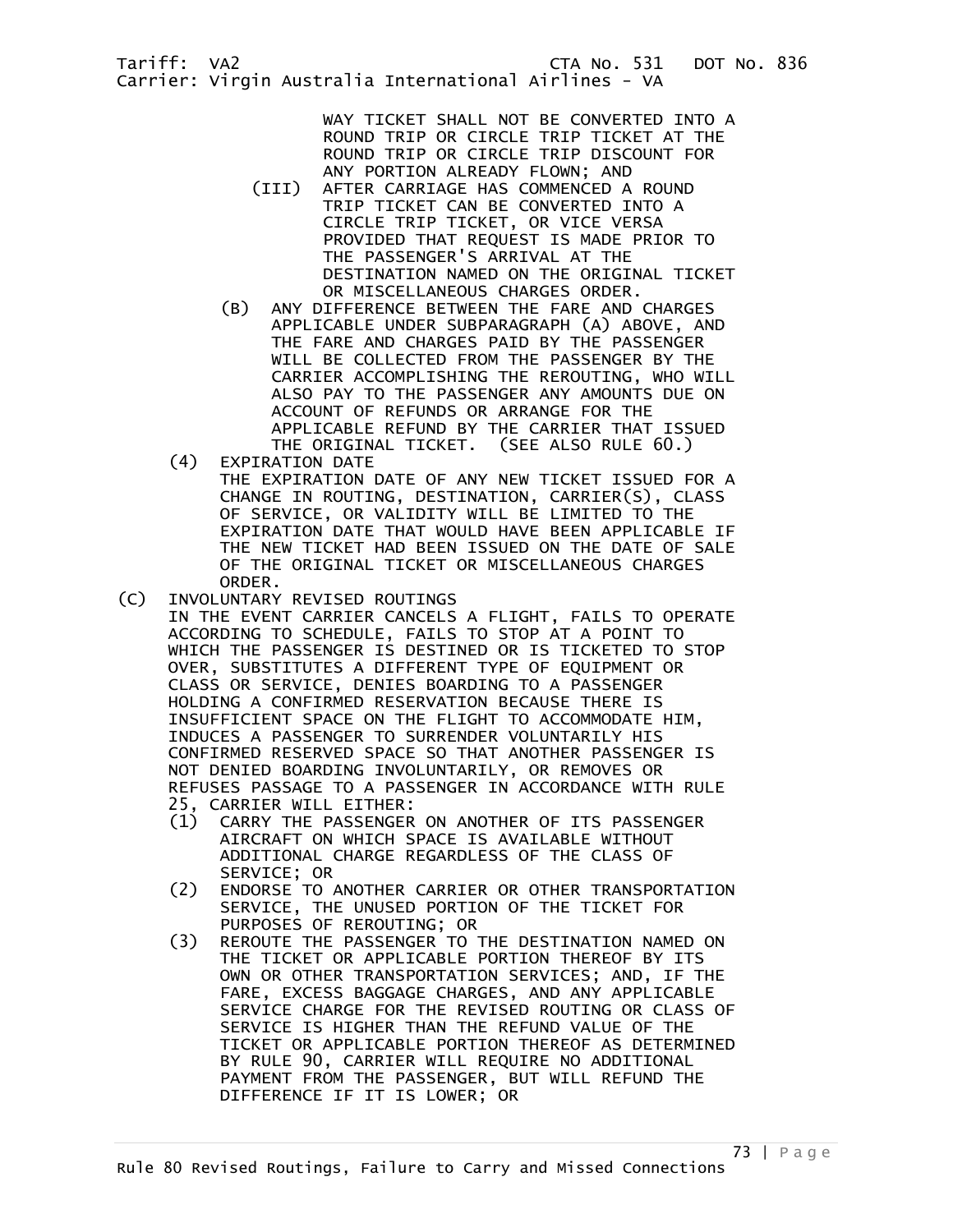> EXCEPTION: IF THE FARE, EXCESS BAGGAGE CHARGES AND ANY APPLICABLE SERVICE CHARGE EXCEEDS THE REFUND VALUE OF THE TICKET OR APPLICABLE PORTIONS AS DETERMINED FROM RULE 90, PASSENGERS WHO DO NOT HOLD FIRST CLASS, BUSINESS CLASS, OR NORMAL ECONOMY CLASS TICKETS WILL NOT BE INVOLUNTARILY REROUTED WITHOUT COLLECTION OF SUCH EXCESS AMOUNT.

(4)

- (A) TRANSPORT THE PASSENGER ON ANOTHER ECONOMY
- FLIGHT ON WHICH SPACE IS AVAILABLE OR<br>TRANSPORT THE PASSENGER TO THE DESTIN (B) TRANSPORT THE PASSENGER TO THE DESTINATION SHOWN ON ITS PORTION OF THE TICKET ON CARRIER'S NEXT FIRST CLASS FLIGHT ON WHICH SPACE IS AVAILABLE, AT NO ADDITIONAL FARE, IF SO DOING WILL PROVIDE AN EARLIER ARRIVAL THAN THE NEXT ECONOMY FLIGHT ON WHICH SPACE IS AVAILABLE.
- (5) MAKE INVOLUNTARY REFUND IN ACCORDANCE WITH RULE
- .(D) 90<br>D) MISSED CONN) MISSED CONNECTIONS

 IN THE EVENT A PASSENGER MISSES AN ONWARD CONNECTING FLIGHT ON WHICH SPACE HAS BEEN RESERVED BECAUSE THE DELIVERING CARRIER DID NOT OPERATE ITS FLIGHT ACCORDING TO SCHEDULE OR CHANGED THE SCHEDULE OF SUCH FLIGHT, THE DELIVERING CARRIER WILL ARRANGE FOR THE CARRIAGE OF THE PASSENGER OR MAKE INVOLUNTARY REFUND IN ACCORDANCE WITH RULE 90.

(E) FREE BAGGAGE ALLOWANCE AN INVOLUNTARILY REROUTED PASSENGER SHALL BE ENTITLED TO RETAIN THE FREE BAGGAGE ALLOWANCE APPLICABLE FOR THE TYPE OF SERVICE ORIGINALLY PAID FOR. THIS PROVISION SHALL APPLY EVEN THOUGH THE PASSENGER MAY BE TRANSFERRED FROM A FIRST CLASS FLIGHT TO A BUSINESS/ECONOMY/TOURIST/ECONOMY/THRIFT CLASS FLIGHT AND IS ENTITLED TO A FARE REFUND.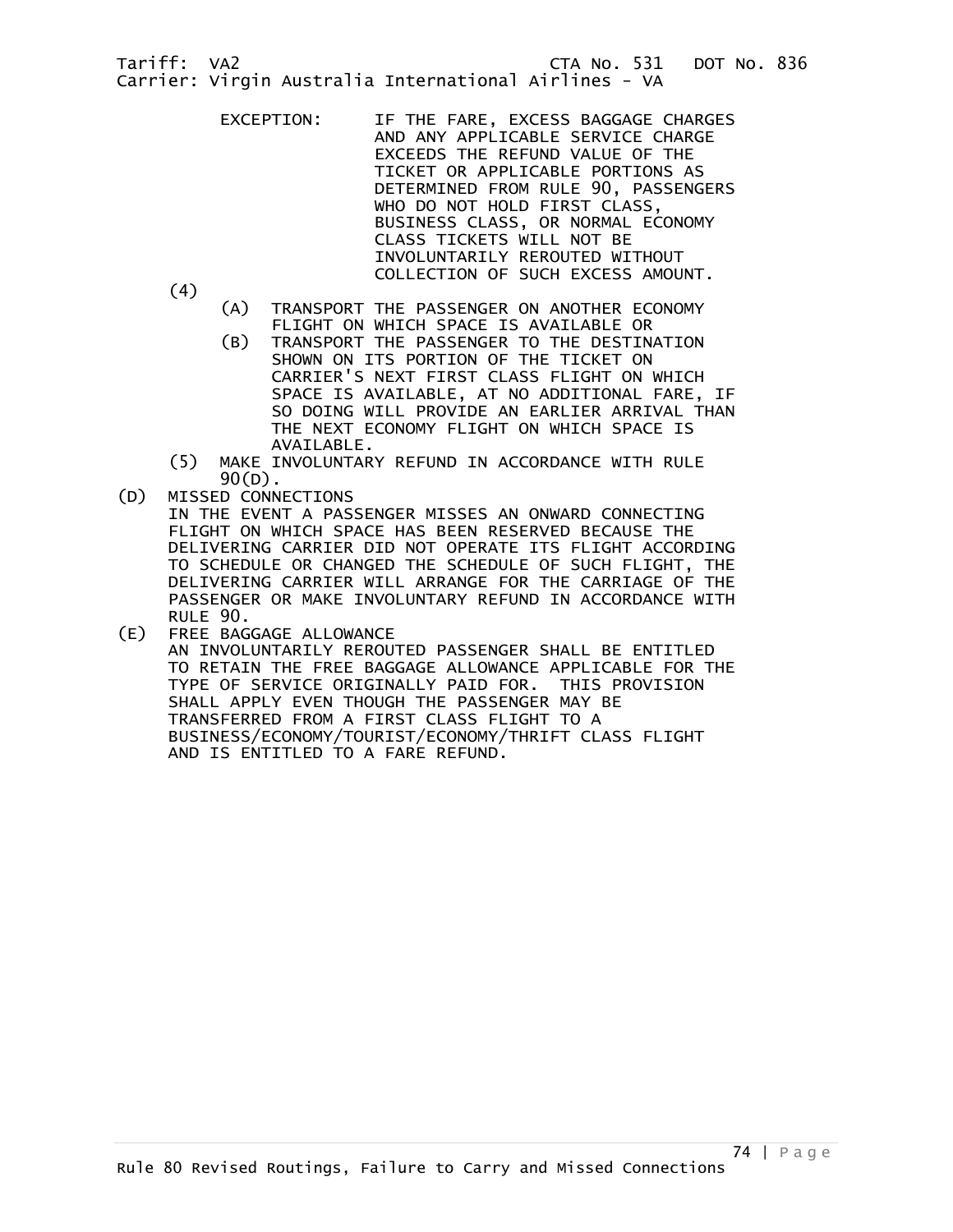Rule 85 Schedules, Delays and Cancellation of Flights Issued: October 26, 2019 Effective: October 27, 2019

(A) SCHEDULES

 TIMES SHOWN IN TIMETABLES OR ELSEWHERE ARE APPROXIMATE AND NOT GUARANTEED, AND FORM NO PART OF THE CONTRACT OF CARRIAGE. SCHEDULES ARE SUBJECT TO CHANGE WITHOUT NOTICE AND CARRIER ASSUMES NO RESPONSIBILITY FOR MAKING CONNECTIONS. CARRIER WILL NOT BE RESPONSIBLE FOR ERRORS OR OMISSIONS EITHER IN TIMETABLES OR OTHER REPRESENTATIONS OF SCHEDULES. NO EMPLOYEE, AGENT OR REPRESENTATIVE OF CARRIER IS AUTHORIZED TO BIND CARRIER BY ANY STATEMENTS OR REPRESENTATION AS TO THE DATES OR TIMES OF DEPARTURE OR ARRIVAL, OR OF THE OPERATION OF ANY FLIGHT.

- (B) CANCELLATIONS
	- (1) CARRIER UNDERTAKES TO USE ITS BEST EFFORTS TO CARRY THE PASSENGER AND BAGGAGE WITH REASONABLE DISPATCH, BUT NO PARTICULAR TIME IS FIXED FOR THE COMMENCEMENT OR COMPLETION OF CARRIAGE. SUBJECT THERETO CARRIER MAY, WITHOUT NOTICE, SUBSTITUTE ALTERNATE CARRIERS OR AIRCRAFT AND MAY ALTER OR OMIT THE STOPPING PLACES SHOWN ON THE FACE OF THE TICKET IN CASE OF NECESSITY.<br>.CARRIER MAY. WITHOUT NOTICE
	- (2) CARRIER MAY, WITHOUT NOTICE, CANCEL, TERMINATE, DIVERT, POSTPONE, OR DELAY ANY FLIGHT OR THE FURTHER RIGHT OF CARRIAGE OR RESERVATION OF TRAFFIC ACCOMMODATIONS AND DETERMINE IF ANY DEPARTURE OR LANDING SHOULD BE MADE, WITHOUT ANY LIABILITY EXCEPT TO REFUND IN ACCORDANCE WITH ITS TARIFFS THE FARE AND BAGGAGE CHARGES FOR ANY UNUSED PORTION OF THE TICKET, WHEN IT WOULD BE ADVISABLE TO DO SO:
		- (A) BECAUSE OF ANY FACT BEYOND ITS CONTROL (INCLUDING, BUT WITHOUT LIMITATION, METEOROLOGICAL CONDITIONS, ACTS OF GOD, FORCE MAJEURE, STRIKES, RIOTS, CIVIL COMMOTIONS, EMBARGOES, WARS, HOSTILITIES, DISTURBANCES OR UNSETTLED INTERNATIONAL CONDITIONS), ACTUAL, THREATENED OR REPORTED OR BECAUSE OF ANY DELAY, DEMAND, CONDITION, CIRCUMSTANCES OR REQUIREMENT DUE, DIRECTLY OR INDIRECTLY, TO SUCH FACT; OR
		- (B) BECAUSE OF ANY FACT NOT REASONABLY TO BE FORESEEN, ANTICIPATED, OR PREDICTED; OR
		- (C) BECAUSE OF ANY GOVERNMENT REGULATION, DEMAND, OR REQUIREMENT; OR
		- (D) BECAUSE OF SHORTAGE OF LABOR, FUEL, OR FACILITIES OR LABOR DIFFICULTIES OF CARRIER OR OTHERS.
	- (3) CARRIER MAY CANCEL THE RIGHT OR FURTHER RIGHT OF CARRIAGE OF THE PASSENGER AND HIS BAGGAGE UPON REFUSAL OF THE PASSENGER, AFTER DEMAND BY CARRIER, TO PAY THE FARE OR PORTION THEREOF SO DEMANDED, OR TO PAY ANY CHARGE SO DEMANDED AND ASSESSABLE WITH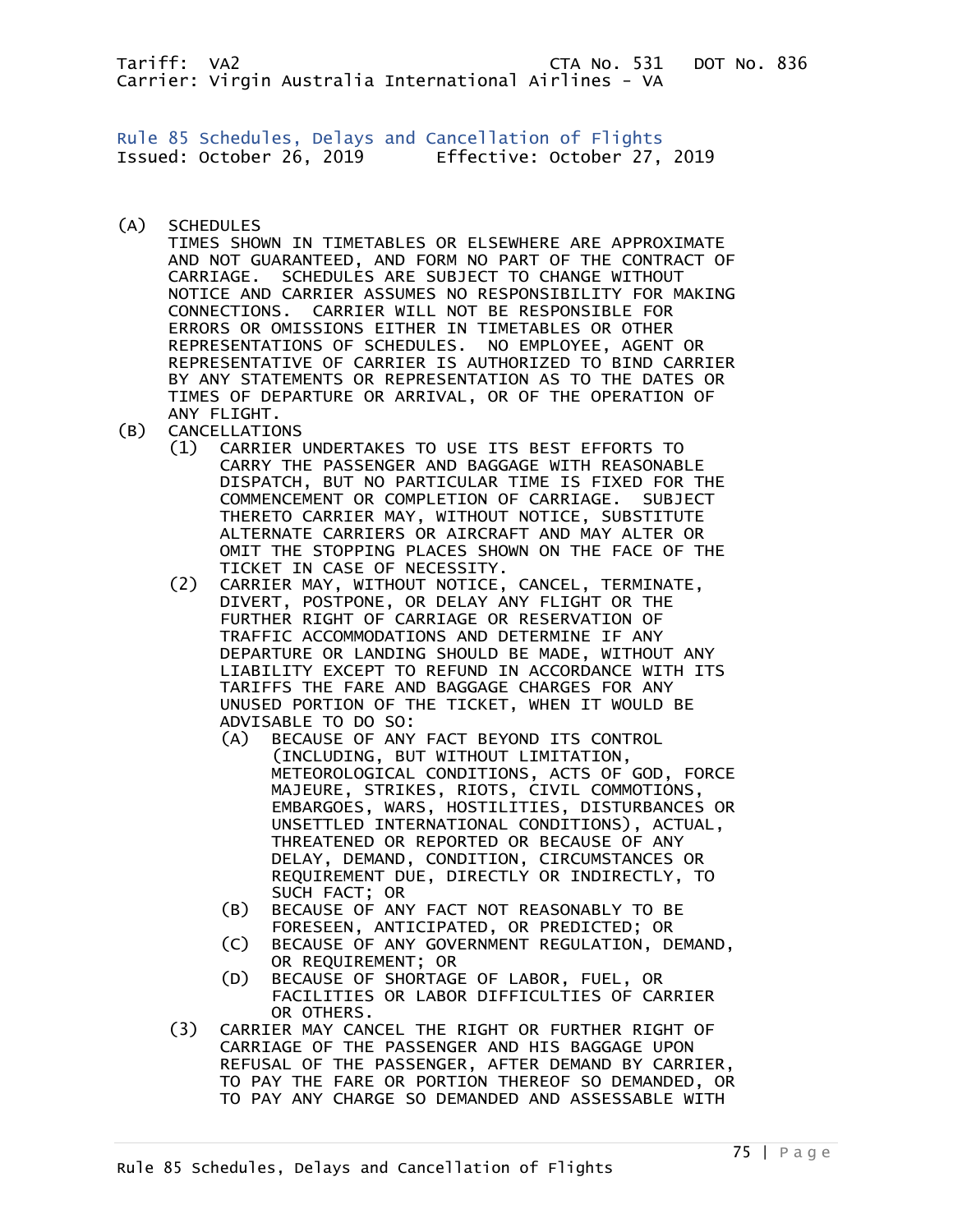RESPECT TO THE BAGGAGE OF THE PASSENGER, WITHOUT BEING SUBJECT TO ANY LIABILITY THEREFORE EXCEPT TO REFUND, IN ACCORDANCE HEREWITH, THE UNUSED PORTION OF THE FARE AND BAGGAGE CHARGE(S) PREVIOUSLY PAID, IF ANY.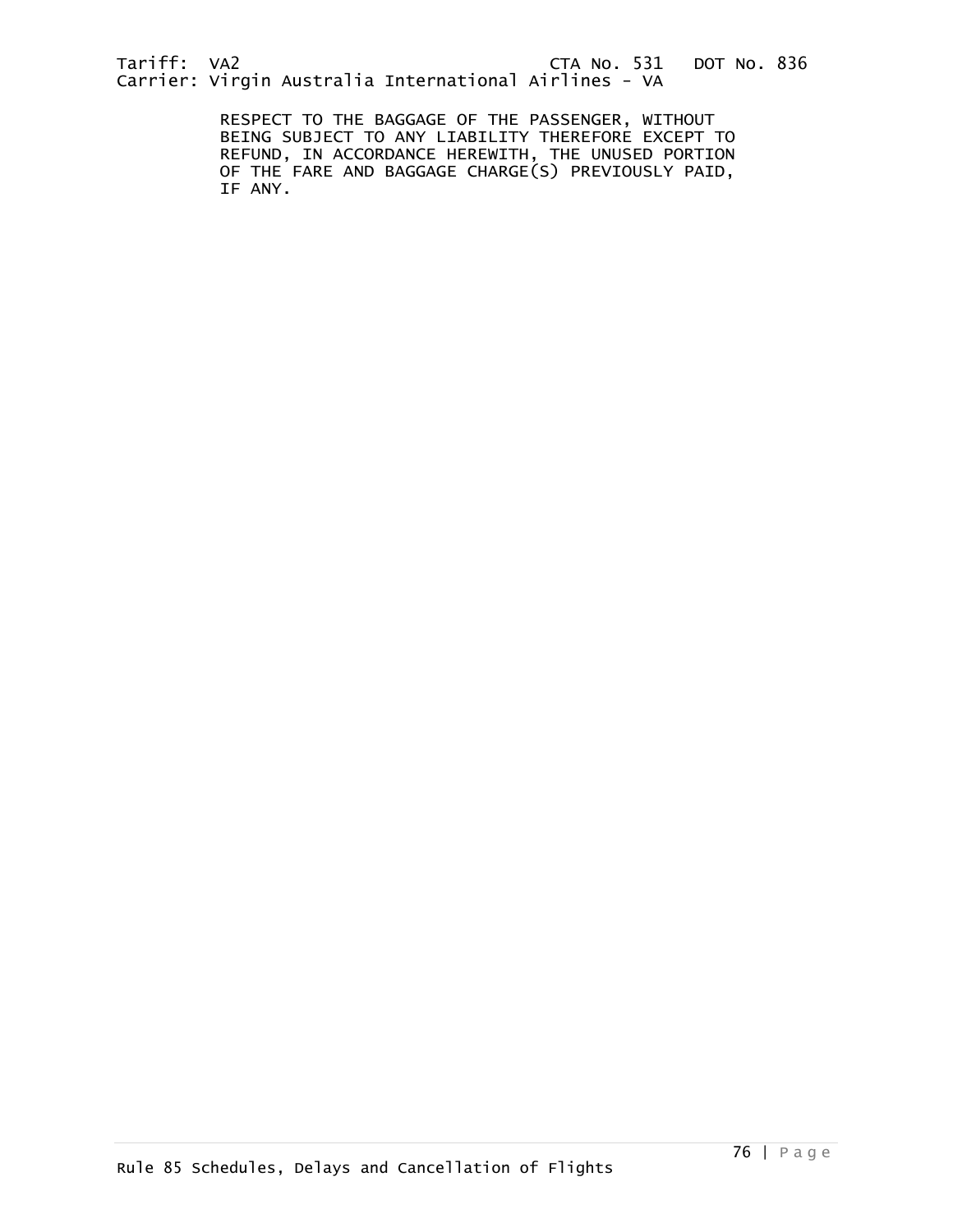Rule 87 Denied Boarding Compensation Issued: October 26, 2019 Effective: October 27, 2019

WHEN THE CARRIER IS UNABLE TO PROVIDE PREVIOUSLY CONFIRMED SPACE DUE TO MORE PASSENGERS HOLDING CONFIRMED RESERVATIONS AND TICKETS ON A FLIGHT THAN THERE ARE AVAILABLE SEATS ON THAT FLIGHT, THE CARRIER WILL TAKE THE ACTIONS SPECIFIED IN THE PROVISIONS OF THIS RULE.

## (A) DEFINITIONS

 FOR THE PURPOSE OF THIS RULE, DEFINITIONS OF THE FOLLOWING TERMS ARE AS INDICATED.

(1) AIRPORT

 MEANS THE AIRPORT AT WHICH THE DIRECT OR CONNECTING FLIGHT, ON WHICH THE PASSENGER HOLDS CONFIRMED RESERVED SPACE, IS PLANNED TO ARRIVE OR SOME OTHER AIRPORT SERVING THE SAME METROPOLITAN AREA, PROVIDED THAT TRANSPORTATION TO THE OTHER AIRPORT IS ACCEPTED (I.E., USED) BY THE PASSENGER.<br>ALTERNATE TRANSPORTATION MEANS AIR TRANSPORTATION

- (2) ALTERNATE TRANSPORTATION MEANS AIR TRANSPORTATION (BY AN AIRLINE LICENSED BY THE C.A.B.) OR OTHER TRANSPORTATION USED BY THE PASSENGER WHICH, AT THE TIME THE ARRANGEMENT IS MADE, IS PLANNED TO ARRIVE AT THE PASSENGER'S NEXT SCHEDULED STOPOVER (OF 4 HOURS OR LONGER) OR FINAL DESTINATION NO LATER THAN 4 HOURS AFTER THE PASSENGER'S ORIGINALLY SCHEDULED ARRIVAL TIME.
	- (3) CARRIER
		- (B) MEANS (A) A DIRECT AIR CARRIER, EXCEPT A HELICOPTER OPERATOR, HOLDING A CERTIFICATE ISSUED BY THE BOARD PURSUANT TO SECTION 401(D)(1), 401(D)(2), 401(D)(5) OR 401(D)(8) OF THE ACT OR AN EXEMPTION FROM SECTION 401(A) OF THE ACT, AUTHORIZING THE TRANSPORTATION OF PERSONS OR (B) A FOREIGN ROUTE AIR CARRIER HOLDING A PERMIT ISSUED BY THE BOARD PURSUANT TO SECTION 402 OF THE ACT OR AN EXEMPTION FROM SECTION 402 OF THE ACT, AUTHORIZING THE SCHEDULED FOREIGN AIR TRANSPORTATION OF PERSONS.
	- (4) COMPARABLE AIR TRANSPORTATION MEANS TRANSPORTATION PROVIDED TO PASSENGERS AT NO EXTRA COST BY A CARRIER AS DEFINED ABOVE.
	- (5) CONFIRMED RESERVED SPACE MEANS SPACE ON A SPECIFIC DATE AND ON A SPECIFIC FLIGHT AND CLASS OF SERVICE OF A CARRIER WHICH HAS BEEN REQUESTED BY A PASSENGER AND WHICH THE CARRIER OR ITS AGENT HAS VERIFIED, BY APPROPRIATE NOTATION ON THE TICKET OR IN ANY OTHER MANNER PROVIDED THEREFORE BY THE CARRIER AS BEING RESERVED FOR THE ACCOMMODATION OF THE PASSENGER.
	- (6) LARGE AIRCRAFT MEANS ANY AIRCRAFT THAT HAS A PASSENGER CAPACITY OF MORE THAN 60 SEATS.<br>(7) STOPOVER
	- STOPOVER MEANS A DELIBERATE INTERRUPTION OF A JOURNEY BY THE PASSENGER, SCHEDULED TO EXCEED FOUR HOURS, AT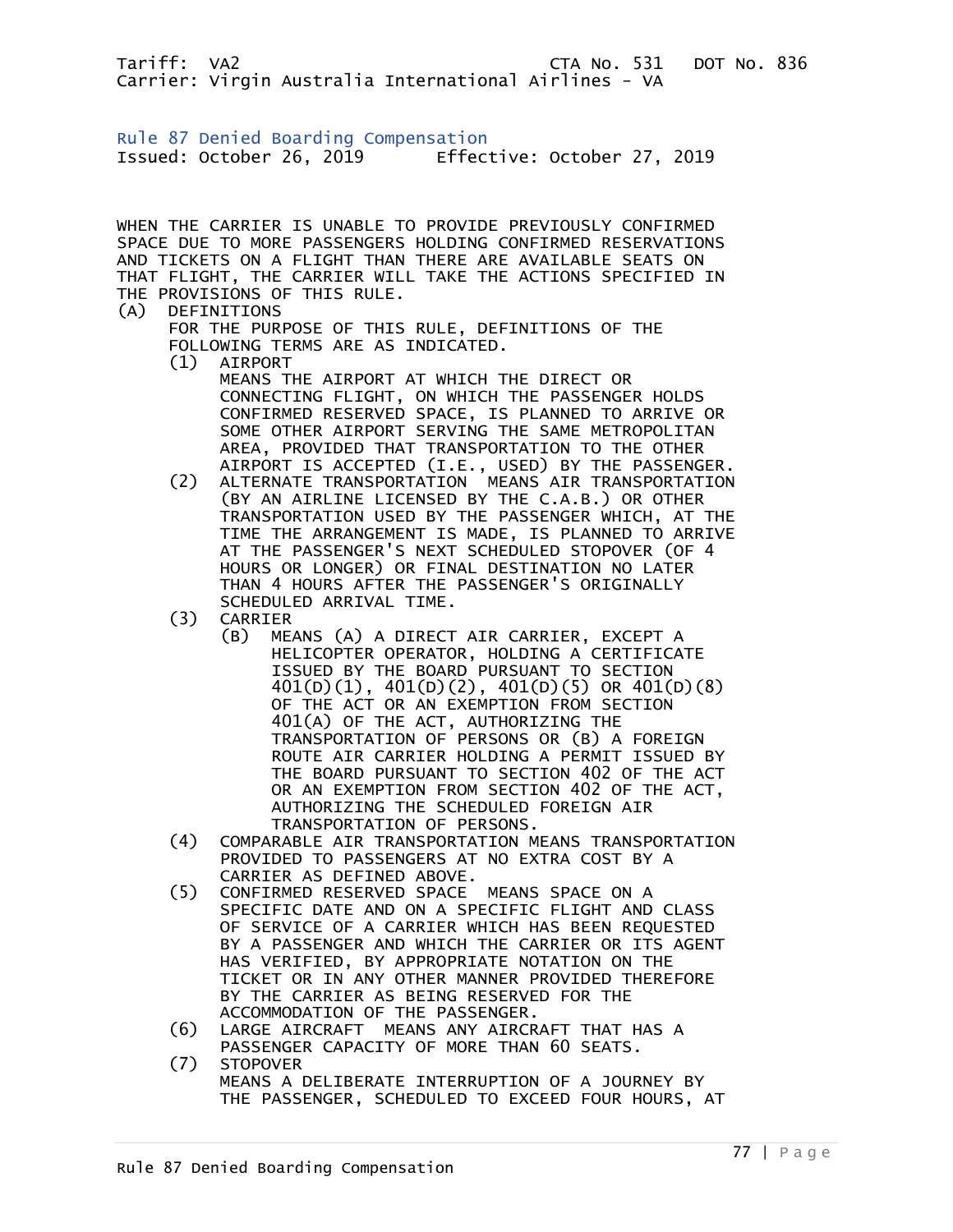A POINT BETWEEN THE PLACE OF DEPARTURE AND THE

- PLACE OF DESTINATION.<br>(8) SUM OF THE VALUES OF SUM OF THE VALUES OF THE REMAINING FLIGHT COUPONS MEANS THE SUM OF THE APPLICABLE ONE-WAY FARES, INCLUDING ANY SURCHARGES AND AIR TRANSPORTATION
- TAXES, LESS ANY APPLICABLE DISCOUNTS.<br>TICKET LIFTING POINT/BOARDING AREA M (9) TICKET LIFTING POINT/BOARDING AREA MEANS THE POINT WHERE THE PASSENGER'S FLIGHT COUPON IS LIFTED AND RETAINED BY THE CARRIER.<br>(B) REQUEST FOR VOLUNTEERS
- REQUEST FOR VOLUNTEERS THE CARRIER WILL REQUEST PASSENGERS WHO ARE WILLING TO DO SO, TO VOLUNTARILY RELINQUISH THEIR CONFIRMED RESERVED SPACE IN EXCHANGE FOR COMPENSATION IN AN AMOUNT DETERMINED BY THE CARRIER. IF A PASSENGER IS ASKED TO VOLUNTEER, THE CARRIER WILL NOT LATER DENY BOARDING TO THAT PASSENGER INVOLUNTARILY UNLESS THAT PASSENGER WAS INFORMED AT THE TIME HE WAS ASKED TO VOLUNTEER THAT THERE WAS A POSSIBILITY OF BEING DENIED BOARDING INVOLUNTARILY AND OF THE AMOUNT OF COMPENSATION TO WHICH HE WOULD HAVE BEEN ENTITLED IN THAT EVENT. THE REQUEST FOR VOLUNTEERS AND THE SELECTION OF SUCH PERSONS TO BE DENIED SPACE SHALL BE IN A MANNER DETERMINED SOLELY BY THE CARRIER.<br>(C) BOARDING PRIORITIES
	- (C) BOARDING PRIORITIES IF A FLIGHT IS OVERSOLD (MORE PASSENGERS HOLD CONFIRMED RESERVATIONS THAN THERE ARE SEATS AVAILABLE), NO ONE MAY BE DENIED BOARDING AGAINST HIS WILL UNTIL AIRLINE PERSONNEL FIRST ASK FOR VOLUNTEERS WHO WILL GIVE UP THEIR RESERVATIONS WILLINGLY, IN EXCHANGE FOR A PAYMENT OF THE AIRLINE'S CHOOSING. IF THERE ARE NOT ENOUGH VOLUNTEERS, OTHER PASSENGERS MAY BE DENIED BOARDING INVOLUNTARILY, IN ACCORDANCE WITH THE BOARDING PRIORITY OF THE SPECIFIC CARRIER. THE BOARDING PRIORITIES ARE PROVIDED BELOW.
		- NOTE: THE BOARDING PRIORITIES AS PRESENTED BELOW WILL APPEAR IN THE NOTICE PROVIDED TO PASSENGERS DENIED BOARDING (SEE PARAGRAPH (E) BELOW).

 PASSENGERS WITH THE HIGHEST PRIORITY, AS LISTED BELOW, WILL BE THE LAST TO BE INVOLUNTARILY DENIED BOARDING. PASSENGERS WITHIN ANY CATEGORY WILL BE BOARDED IN THE ORDER OF PRESENTING THEMSELVES FOR CHECK-IN. CHECK-IN OCCURS WHEN A PASSENGER PRESENTS HIS/HER TICKET FOR ISSUANCE OF A BOARDING PASS AT ANY POINT(S) DESIGNATED BY THE AIRLINE FOR SUCH PURPOSE.<br>(1) DUTY "MUST GO" STAFF.

- (1) DUTY "MUST GO" STAFF.
- (2) COMMERICAL PASSENGERS IN THE ORDER OF CHECK-IN BUT EXCEPTIONAL CONSIDERATION WILL BE MADE FOR YOUNG PASSENGERS TRAVELLING ALONE, SICK OR INVALID PASSENGERS, INBOUND CONNECTING PASSENGERS AND PASSENGERS TRAVELLING TO DESTINATIONS HAVING LOW FREQUENCY SERVICE.<br>(3) AIRLINE STAFF PASS
	- AIRLINE STAFF PASSENGERS AND DISCOUNTED FARE
- TRAFFIC.<br>D) TRANSPORTATIO TRANSPORTATION FOR PASSENGER DENIED BOARDING WHEN THE CARRIER IS UNABLE TO PROVIDE PREVIOUSLY CONFIRMED SPACE THE CARRIER CAUSING THE PASSENGER TO BE DELAYED WILL PROVIDE TRANSPORTATION TO PERSONS WHO HAVE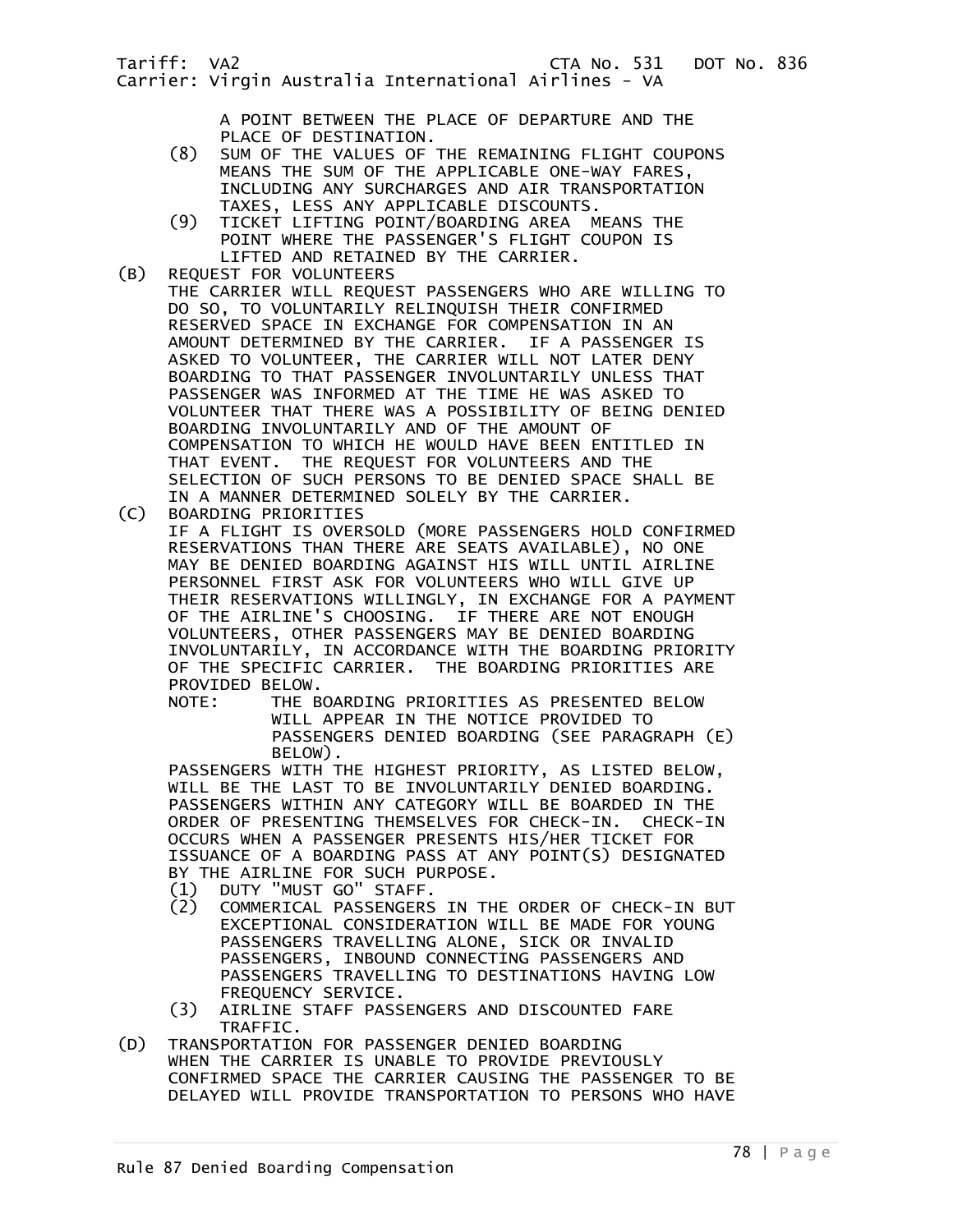BEEN DENIED BOARDING, WHETHER VOLUNTARILY OR INVOLUNTARILY, IN ACCORDANCE WITH THE PROVISIONS BELOW.

- (1) CARRIER WILL TRANSPORT THE PASSENGER WITHOUT STOPOVER ON ITS NEXT FLIGHT ON WHICH SPACE IS AVAILABLE AT NO ADDITIONAL COST TO THE PASSENGER
- REGARDLESS OF CLASS OF SERVICE.<br>IF THE CARRIER CAUSING SUCH DEL IF THE CARRIER CAUSING SUCH DELAY IS UNABLE TO PROVIDE ONWARD TRANSPORTATION ACCEPTABLE TO THE PASSENGER, ANY OTHER CARRIER OR COMBINATION OF CARRIERS, AT THE REQUEST OF THE PASSENGER, WILL TRANSPORT THE PASSENGER WITHOUT STOPOVER ON ITS (THEIR) NEXT FLIGHT(S) IN THE SAME CLASS OF SERVICE AS THE PASSENGER'S ORIGINAL OUTBOUND FLIGHT, OR IF SPACE IS AVAILABLE ON A FLIGHT(S) OF A DIFFERENT CLASS OF SERVICE ACCEPTABLE TO THE PASSENGER, SUCH FLIGHT(S) WILL BE USED WITHOUT STOPOVER AT NO ADDITIONAL COST TO THE PASSENGER ONLY IF IT (THEY) WILL PROVIDE AN EARLIER ARRIVAL AT THE PASSENGER'S DESTINATION, NEXT STOPOVER POINT, OR TRANSFER POINT.<br>(E) COMPENSATION FOR INVOLUNTARY D
- (E) COMPENSATION FOR INVOLUNTARY DENIED BOARDING IN ADDITION TO PROVIDING TRANSPORTATION AS DESCRIBED IN PARAGRAPH (C) ABOVE, WHEN THE PASSENGER WHO IS DELAYED HAS NOT VOLUNTARILY RELINQUISHED CONFIRMED RESERVED SPACE IN ACCORDANCE WITH PROVISIONS IN PARAGRAPH (A) ABOVE, THE CARRIER CAUSING THE DELAY WILL COMPENSATE THE DELAYED PASSENGER FOR THE CARRIER'S FAILURE TO PROVIDE CONFIRMED SPACE. COMPENSATION WILL BE MADE IN ACCORDANCE WITH THE PROVISIONS BELOW.
	- (1) CONDITIONS FOR PAYMENT<br>(A) THE PASSENGER HOL THE PASSENGER HOLDS A TICKET COUPON CLOSED TO A SPECIFIC VA FLIGHT IRRESPECTIVE OF WHERE THE TICKET WAS ISSUED AND MUST PRESENT HIMSELF FOR CARRIAGE AT THE APPROPRIATE TIME AND PLACE, HAVING COMPLIED FULLY WITH THE CARRIER'S REQUIREMENTS AS TO TICKETING, CHECK-IN, AND RECONFIRMATION PROCEDURES AND HAVING MET ALL REQURIEMENTS FOR ACCEPTANCE FOR TRANSPORTATION PUBLISHED IN CARRIER'S TARIFF.
		- (B) THE FLIGHT FOR WHICH THE PASSENGER HOLDS CONFIRMED RESERVED SPACE MUST BE UNABLE TO ACCOMMODATE THE PASSENGER AND DEPARTS WITHOUT HIM.
		- (C) THE PASSENGER DECLINES THE ALTERNATIVE FLIGHT PROVIDED IT IS ANOTHER CARRIER'S SERVICE.
		- (D) THE PASSENGER'S RESERVATION CANNOT BE LOCATED IN THE VA COMPUTERIZED RESERVATION SYSTEM.<br>(E) AN ECONOMY CLASS PASSENGER VOLUNTARY
		- AN ECONOMY CLASS PASSENGER VOLUNTARY RELINQUISHED THEIR CONFIRMED RESERVED SEAT IN ORDER TO ACCOMMODATE A TICKETED FIRST OR BUSINESS CLASS PASSENGER.
		- EXCEPTION 1: THE PASSENGER WILL NOT BE ELIGIBLE FOR COMPENSATION IF THE FLIGHT ON WHICH HE HOLDS CONFIRMED RESERVED SPACE IS UNABLE TO ACCOMMODATE HIM BECAUSE OF GOVERNMENT REQUISTION OF SPACE OR SUBSTITUTION OF EQUIPMENT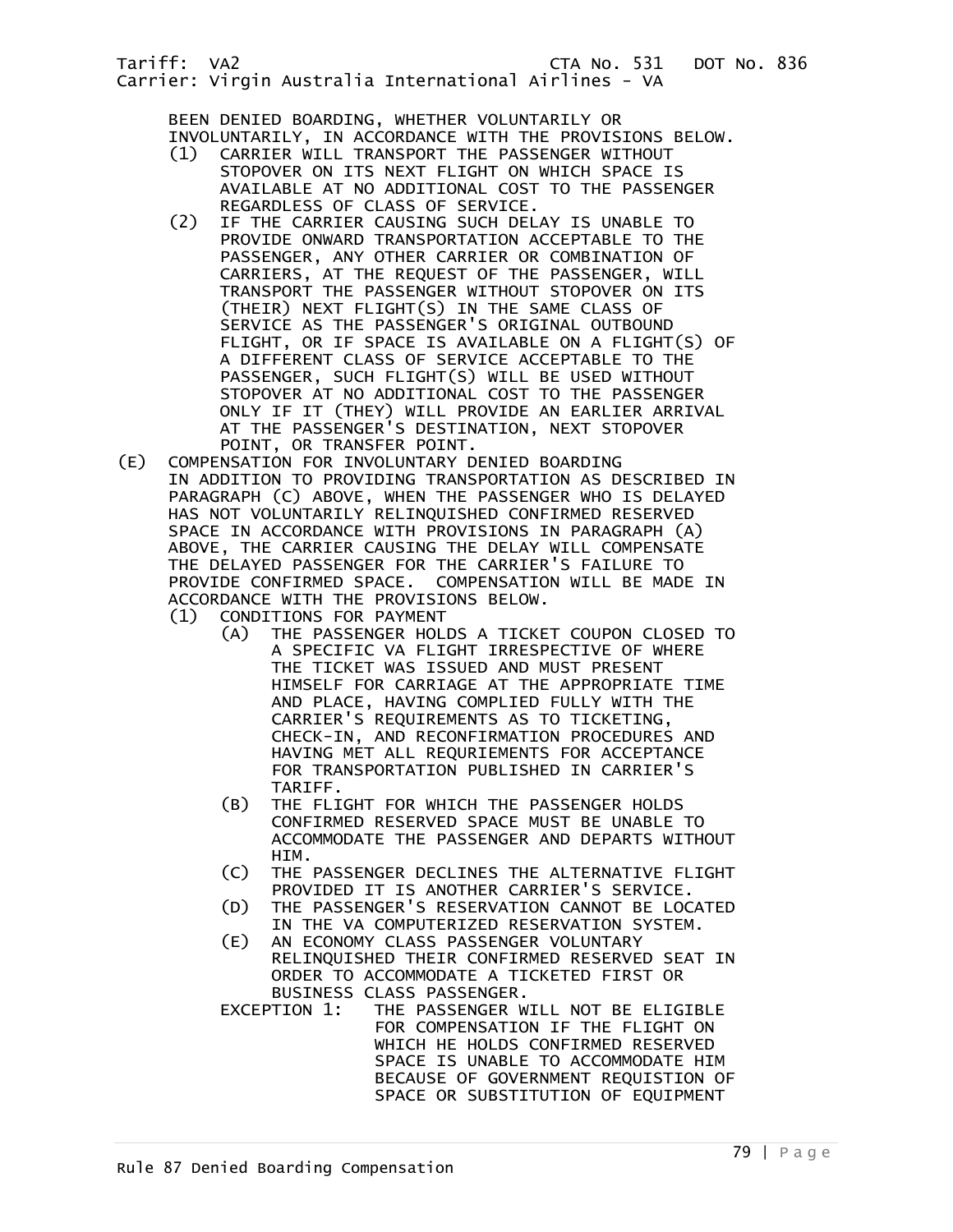| Tariff: VA2                   | CTA No. 531 DOT No. 836<br>Carrier: Virgin Australia International Airlines - VA                                                                                                                                                                                                                                                                                                                                    |
|-------------------------------|---------------------------------------------------------------------------------------------------------------------------------------------------------------------------------------------------------------------------------------------------------------------------------------------------------------------------------------------------------------------------------------------------------------------|
| EXCEPTION 2:                  | OF A LESSER CAPACITY WHEN REQUIRED<br>BY OPERATIONAL OR SAFETY REASONS.<br>THE PASSENGER WILL NOT BE ELIGIBLE<br>FOR COMPENSATION IF HE IS OFFERED<br>ACCOMMODATIONS OR IS SEATED IN A<br>SECTION OF THE AIRCRAFT OTHER THAN<br>THAT SPECIFIED ON HIS TICKET AT NO<br>EXTRA CHARGE. IF A PASSENGER IS<br>SEATED IN A SECTION FOR WHICH A<br>LOWER FARE APPLIES THE PASSENGER<br>SHALL BE ENTITLED TO AN APPROPRIATE |
| EXCEPTION 3:                  | REFUND.<br>THE PASSENGER WILL NOT BE ELIGIBLE<br>FOR COMPENSATION IF HIS RESERVATION<br>HAS BEEN CANCELLED PURSUANT TO RULE                                                                                                                                                                                                                                                                                         |
| EXCEPTION 4:                  | 60(F)--CHECK-IN TIME LIMITS.<br>EMPLOYEES OF THE CARRIER OR OF<br>OTHER CARRIERS TRAVELING ON A FREE<br>OR REDUCED RATE BASIS. THESE<br>EMPLOYEES ARE NOT ELIGBLE FOR                                                                                                                                                                                                                                               |
| EXCEPTION 5:                  | DENIED BOARDING COMPENSATION.<br>THE PASSENGER WILL NOT BE ELIGIBLE<br>FOR COMPENSATION IF PLACED ON<br>ANOTHER FLIGHT(S) THAT ARE PLANNED<br>TO REACH THE PASSENGER'S<br>DESTINATION WITHIN ONE HOUR OF THE<br>SCHEDULED ARRIVAL OF HIS ORIGINAL                                                                                                                                                                   |
| EXCEPTION 6:                  | FLIGHT.<br>IF CARRIAGE IS DENIED BECAUSE OF A<br>LABOR UNION DISPUTE OR ANY OTHER<br>CAUSE OUTSIDE OF THE CONTROL OF VA<br>RESULTING IN THE FLIGHT NOT<br>OPERATING AS SCHEDULED, THE<br>PASSENGER WILL NOT BE ELIGIBLE FOR<br>COMPENSATION.                                                                                                                                                                        |
| EXCEPTION 7:                  | THE PASSENGER WILL NOT BE ELIGIBLE<br>FOR COMPENSATION IF HE/SHE IS FOUND<br>TO BE UNACCEPTABLE FOR AIR<br>CARRIAGE, E.G. BEHAVIOR OR HEALTH<br>OR FOR ANY REASONS SPECIFIED IN<br>THIS TARIFF C.A.B. 836, RULES 21<br>AND 25.                                                                                                                                                                                      |
| EXCEPTION 8:                  | THE PASSENGER WILL NOT BE ELIGIBLE<br>FOR COMPENSATION IF HE/SHE REFUSES<br>TO GO THROUGH SECURITY CHECK<br>PROCEDURES.                                                                                                                                                                                                                                                                                             |
| NOTE:                         | THE CARRIER WILL INFORM ITS PASSENGERS<br>OF ITS TARIFF RULES CONCERNING CHECK-IN<br>TIME LIMITS BY PUBLICATION IN ITS PUBLIC<br>TIMETABLES AND TICKET ENVELOPES, AND<br>THAT FAILURE TO COMPLY WITH THESE RULES<br>WILL RESULT IN THE CANCELLATION OF THE<br>PASSENGER'S RESERVATION AND WILL RENDER<br>HIM INELIGIBLE FOR DENIED BOARDING                                                                         |
| (2)<br>AMOUNT OF COMPENSATION | COMPENSATION.<br>SUBJECT TO PROVISIONS OF PARAGRAPH (E) (1)<br>ABOVE, THE CARRIER WILL TENDER LIQUIDATED DAMAGES                                                                                                                                                                                                                                                                                                    |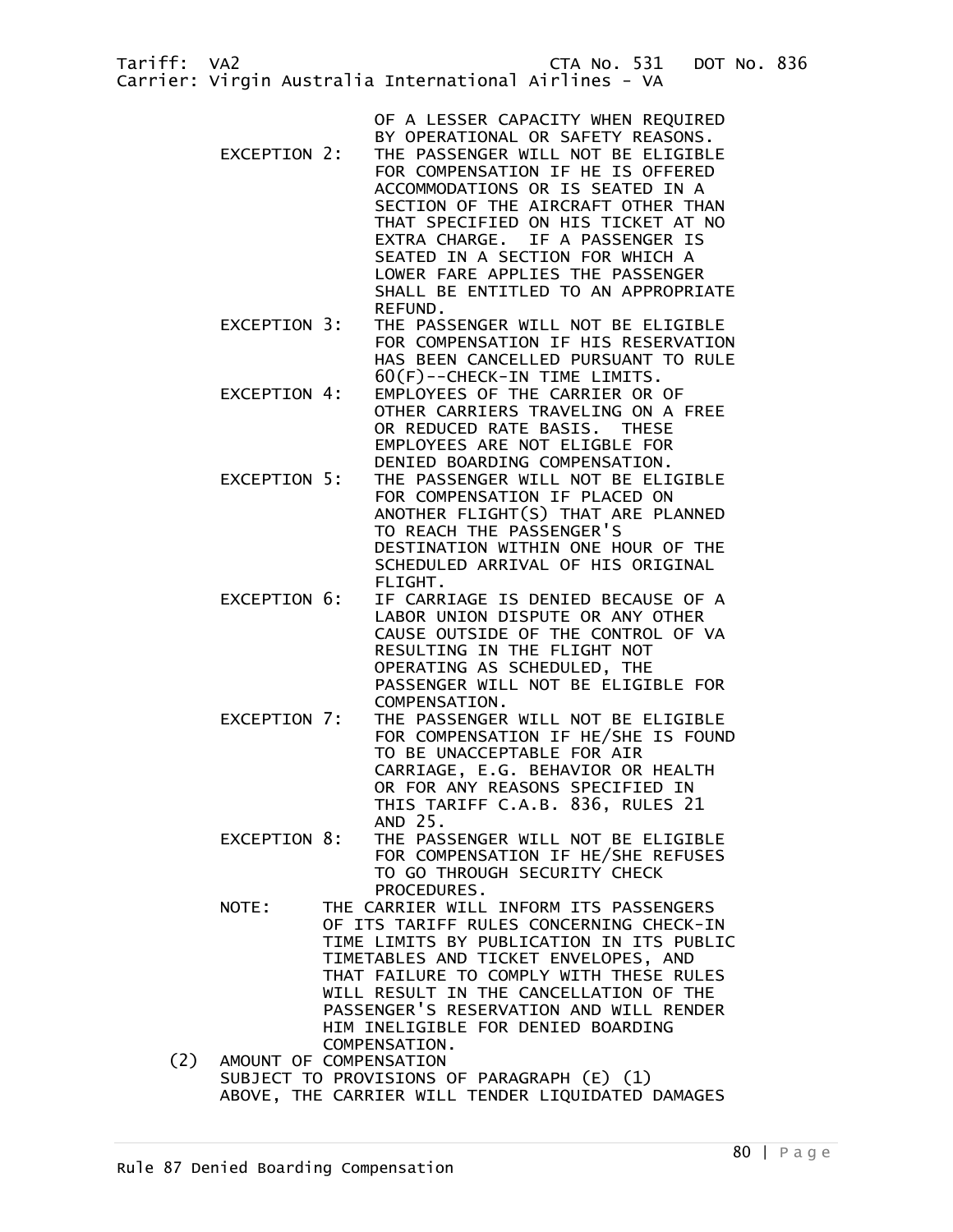IN THE AMOUNT OF 200 PERCENT OF THE SUM OF THE VALUES OF THE PASSENGER'S REMAINING FLIGHT COUPONS OF THE TICKET TO THE PASSENGER'S NEXT STOPOVER, OR IF NONE, TO HIS

 DESTINATION, BUT NOT MORE THAN USD/FCU 400.00/CAD 460.00. HOWEVER, THE COMPENSATION SHALL BE 50 PERCENT OF THE AMOUNT DESCRIBED ABOVE, BUT NO MORE THAN USD/FCU 200.00/CAD 230.00 IF THE CARRIER ARRANGES FOR COMPARABLE AIR TRANSPORTATION, OR FOR OTHER TRANSPORTATION THAT IS ACCEPTED. THAT IS, TRANSPORTATION USED BY THE PASSENGER, WHICH, AT THE TIME EITHER ARRANGEMENT IS MADE, IS PLANNED TO ARRIVE AT THE AIRPORT OF THE PASSENGER'S NEXT STOPOVER, OR IF NONE, AT THE AIRPORT OF THE PASSENGER'S DESTINATION EARLIER THAN, OR NOT LATER THAN FOUR HOURS AFTER THE PLANNED ARRIVAL AT THE AIRPORT OF THE PASSENGER'S NEXT STOPOVER, OR IF NONE, AT THE AIRPORT OF THE PASSENGER'S DESTINATION, OF THE FLIGHT ON WHICH THE PASSENGER HOLDS A CONFIRMED RESERVATION.<br>NOTE 1: IF THE OFFER OF COMPENSATION IS MA

- IF THE OFFER OF COMPENSATION IS MADE BY THE CARRIER AND ACCEPTED BY THE PASSENGER, SUCH PAYMENT WILL CONSTITUTE FULL COMPENSATION FOR ALL ACTUAL OR ANTICIPATORY DAMAGES INCURRED OR TO BE INCURRED BY THE PASSENGER AS A RESULT OF CARRIER'S FAILURE TO PROVIDE PASSENGER WITH CONFIRMED RESERVED SPACE.
- NOTE 2: IN EXCHANGE FOR INVOLUNTARY RELINQUISHING OF CONFIRMED SPACE, CARRIER MAY AT THE PASSENGER'S OPTION, COMPENSATE THE PASSENGER WITH CREDIT FOR FUTURE TRANSPORTATION ON VA, IN LIEU OF THE MONETARY COMPENSATION. THE AMOUNT OF THE CREDIT FOR TRANSPORTATION ON VA WILL BE EQUAL TO OR MORE THAN THE MONETARY COMPENSATION.
- NOTE 3: FIRST AND BUSINESS CLASS PASSENGERS ELIGIBLE FOR PAYMENT AS SHOWN IN PARAGRAPH (E)(1) ABOVE WILL BE GIVEN CONSIDERATION FOR ADDITONAL COMPENSATION, SUBJECT TO THE CARRIER'S DESCRETION.
- (3) TIME OF OFFER OF COMPENSATION THE OFFER OF COMPENSATION WILL BE MADE BY THE CARRIER ON THE DAY AND AT THE PLACE WHERE THE FAILURE TO PROVIDE CONFIRMED RESERVED SPACE OCCURS, AND, IF ACCEPTED, WILL BE RECEIPTED FOR BY THE PASSENGER. PROVIDED, HOWEVER, THAT WHEN THE CARRIER ARRANGES, FOR THE PASSENGER'S CONVENIENCE, ALTERNATE MEANS OF TRANSPORTATION THAT DEPARTS PRIOR TO THE TIME THE OFFER CAN BE MADE TO THE PASSENGER, THE OFFER SHALL BE MADE BY MAIL OR OTHER MEANS WITHIN 24 HOURS AFTER THE TIME THE
- FAILURE OCCURS.<br>F) NOTICE PROVIDED PASS NOTICE PROVIDED PASSENGERS THE FOLLOWING WRITTEN NOTICE SHALL BE PROVIDED ALL PASSENGERS WHO ARE DENIED BOARDING INVOLUNTARILY ON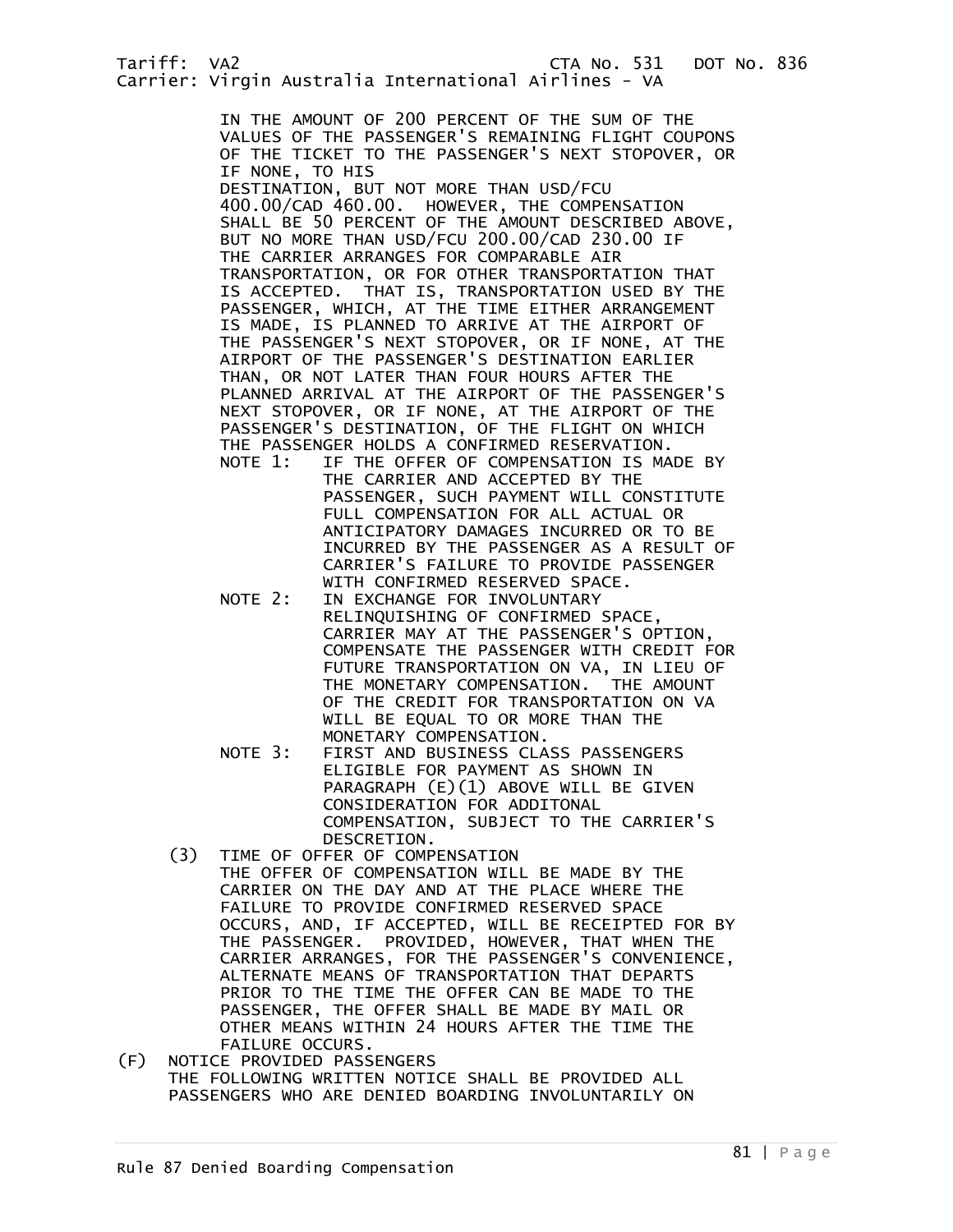FLIGHTS ON WHICH THEY HOLD CONFIRMED RESERVED SPACE. BLANKS THAT APPEAR IN PARENTHESES IN THE NOTICE BELOW WILL BE COMPLETED IN THE ACTUAL NOTICE PROVIDED PASSENGERS, WITH THE FULL NAME OF THE APPLICABLE CARRIER AND WITH THE CARRIER'S SPECIFIC BOARDING PRIORITIES.<br>NOTE: F

FOR THE PURPOSE OF THIS RULE, SPECIFIC BOARDING PRIORITIES ARE PROVIDED IN PARAGRAPH (C) ABOVE.

 COMPENSATION FOR DENIED BOARDING IF YOU HAVE BEEN DENIED A RESERVED SEAT ON ( ) AIRLINES, YOU ARE PROBABLY ENTITLED TO MONETARY COMPENSATION. THIS NOTICE EXPLAINS THE AIRLINE'S OBLIGATIONS AND THE PASSENGER'S RIGHTS IN THE CASE OF AN OVERSOLD FLIGHT, IN ACCORDANCE WITH REGULATIONS OF THE U.S. CIVIL AERONAUTICS BOARD.

(2)

 VOLUNTEERS AND BOARDING PRIORITIES IF A FLIGHT IS OVERSOLD (MORE PASSENGERS HOLD CONFIRMED RESERVATIONS THAN THERE ARE SEATS AVAILABLE), NO ONE MAY BE DENIED BOARDING AGAINST HIS WILL UNTIL AIRLINE PERSONNEL FIRST ASK FOR VOLUNTEERS WHO WILL GIVE UP THEIR RESERVATIONS WILLINGLY, IN EXCHANGE FOR A PAYMENT OF THE AIRLINE'S CHOOSING. IF THERE ARE NOT ENOUGH VOLUNTEERS, OTHER PASSENGERS MAY BE DENIED BOARDING INVOLUNTARILY, IN ACCORDANCE WITH THE FOLLOWING BOARDING PRIORITY OF ( ) AIRLINES: (  $\overline{\phantom{a}}$ 

(3)

 COMPENSATION FOR INVOLUNTARY DENIED BOARDING IF YOU ARE DENIED BOARDING INVOLUNTARILY, YOU ARE ENTITLED TO A PAYMENT OF "DENIED BOARDING COMPENSATION" FROM THE AIRLINE UNLESS (1) YOU HAVE NOT FULLY COMPLIED WITH THE AIRLINE'S TICKETING, CHECK-IN, AND RECONFIRMATION REQUIREMENTS, OR YOU ARE NOT ACCEPTABLE FOR TRANSPORTATION UNDER THE AIRLINE'S TARIFF FILED WITH THE C.A.B.; OR (2) YOU ARE DENIED BOARDING BECAUSE THE FLIGHT IS CANCELLED; OR (3) YOU ARE DENIED BOARDING BECAUSE A SMALLER CAPACITY AIRCRAFT WAS SUBSTITUTED FOR SAFETY OR OPERATIONAL REASONS; OR (4) YOU ARE OFFERED ACCOMMODATIONS IN A SECTION OF THE AIRCRAFT OTHER THAN THAT SPECIFIED IN YOUR TICKET, AT NO EXTRA CHARGE. (A PASSENGER SEATED IN A SECTION FOR WHICH A LOWER FARE IS CHARGED MUST BE GIVEN AN APPROPRIATE REFUND.); OR (5) THE AIRLINE IS ABLE TO PLACE YOU ON ANOTHER FLIGHT(S) THAT ARE PLANNED TO REACH YOUR FINAL DESTINATION WITHIN ONE HOUR OF THE SCHEDULED ARRIVAL OF YOUR ORIGINAL FLIGHT.

(4)

 AMOUNT OF DENIED BOARDING COMPENSATION PASSENGERS WHO ARE ELIGIBLE FOR DENIED BOARDING COMPENSATION MUST BE OFFERED A PAYMENT OF: INTERNATIONAL DELAY 0-4 HOUR DELAY CAD 400 TO OVER 4 HOUR DELAY CAD 800. DOMESTIC DELAY 0-2 HOUR DELAY CAD 200 2-6 HOUR DELAY CAD 400 OVER 6 HOUR DELAY CAD 800 TO THE PASSENGER'S DESTINATION OR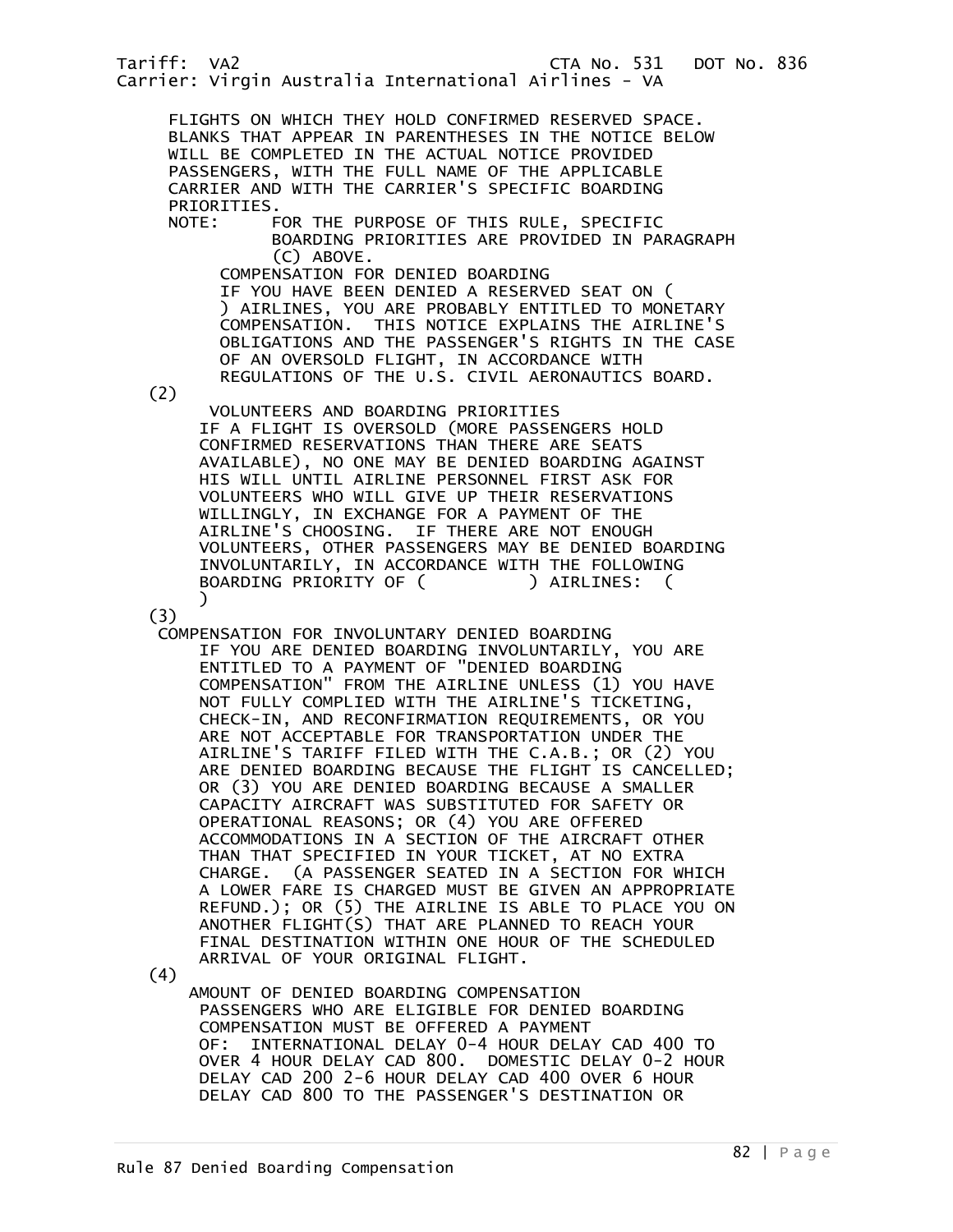FIRST 4-HOUR STOPOVER ARE USED TO COMPUTE THE COMPENSATION. "ALTERNATE TRANSPORTATION" IS AIR TRANSPORTATION PROVIDED BY AN AIRLINE LICENSED BY THE C.A.B. OR OTHER TRANSPORTATION USED BY THE PASSENGER WHICH, AT THE TIME THE ARRANGEMENT IS MADE, IS PLANNED TO ARRIVE AT THE PASSENGER'S NEXT SCHEDULED STOPOVER (OF 4 HOURS OR LONGER) OR DESTINATION NO LATER THAN 4 HOURS AFTER THE PASSENGER'S ORIGINALLY SCHEDULED ARRIVAL TIME.

(5)

## METHOD OF PAYMENT

 THE AIRLINE MUST GIVE EACH PASSENGER WHO QUALIFIES FOR DENIED BOARDING COMPENSATION, A PAYMENT BY CHECK OR DRAFT FOR THE AMOUNT SPECIFIED ABOVE, ON THE DAY AND PLACE THE INVOLUNTARY DENIED BOARDING OCCURS. HOWEVER, IF THE AIRLINE ARRANGES ALTERNATE TRANSPORTATION FOR THE PASSENGER'S CONVENIENCE THAT DEPARTS BEFORE THE PAYMENT CAN BE MADE, THE PAYMENT WILL BE SENT TO THE PASSENGER WITHIN 24 HOURS. THE AIR CARRIER MAY OFFER FREE TICKETS IN PLACE OF THE CASH PAYMENT. THE PASSENGER MAY, HOWEVER, INSIST ON THE CASH PAYMENT, OR REFUSE ALL COMPENSATION AND BRING PRIVATE LEGAL ACTION.

(6)

 PASSENGER'S OPTIONS ACCEPTANCE OF THE COMPENSATION (BY ENDORSING THE CHECK OR DRAFT WITHIN 30 DAYS) RELIEVES ( ) AIRLINES FROM ANY FURTHER LIABILITY TO THE PASSENGER CAUSED BY ITS FAILURE TO HONOR THE CONFIRMED RESERVATIONS. HOWEVER, THE PASSENGER MAY DECLINE THE PAYMENT AND SEEK TO RECOVER DAMAGES IN A COURT OF LAW OR IN SOME OTHER MANNER.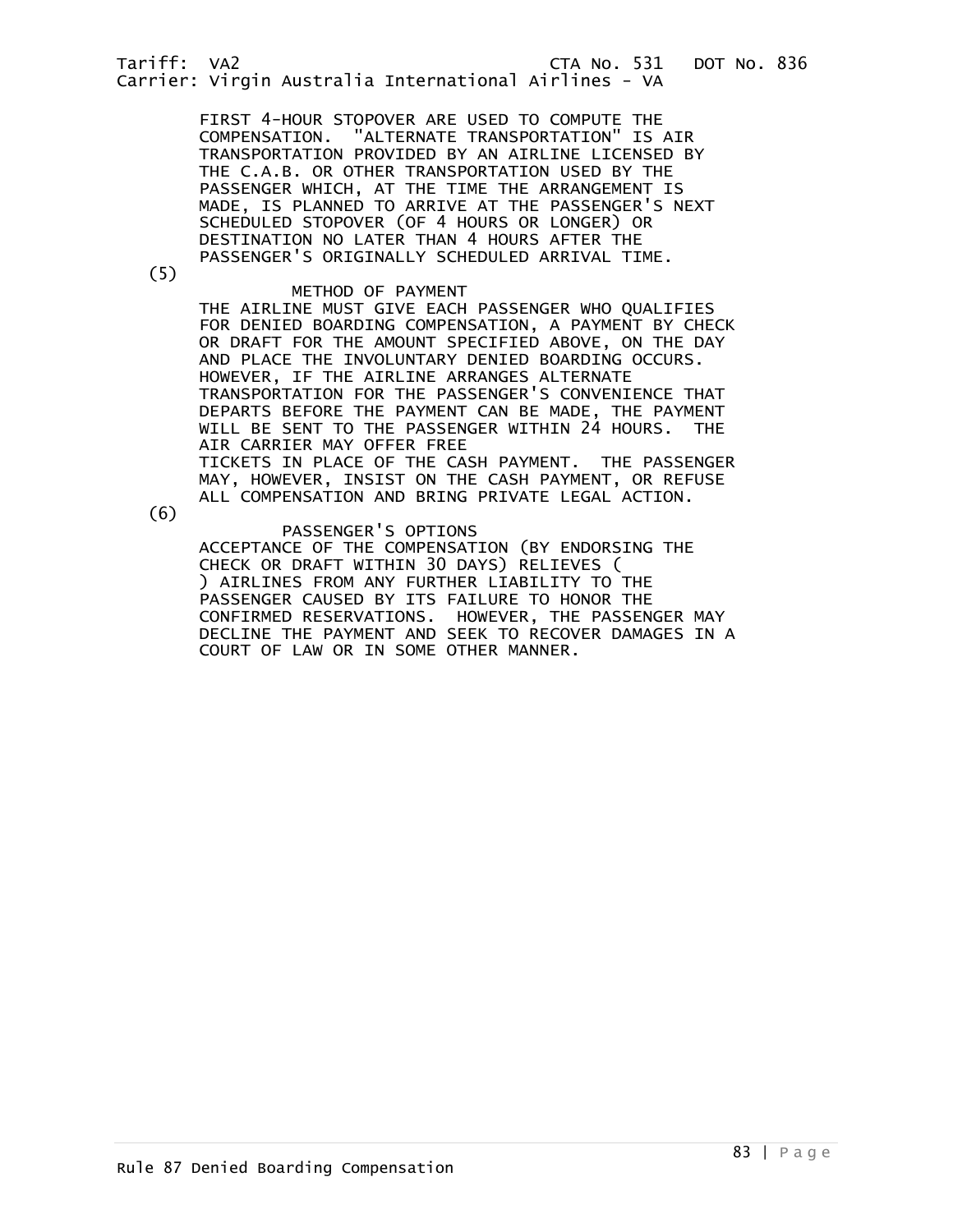Rule 90 Refunds

Issued: October 26, 2019 Effective: October 27, 2019

(A) GENERAL

 REFUND BY CARRIER FOR AN UNUSED TICKET OR PORTION THEREOF, EXCHANGE ORDER OR MISCELLANEOUS CHARGES ORDER WILL BE MADE IN ACCORDANCE WITH THE FOLLOWING CONDITIONS, EXCEPT AS OTHERWISE PROVIDED IN PARAGRAPH (F) OF THIS RULE.

- (1) PERSONS REQUESTING REFUND MUST SURRENDER TO CARRIER ALL UNUSED FLIGHT COUPON(S) OF THE TICKET, EXCHANGE ORDER OR MISCELLANEOUS CHARGES ORDER. SURRENDER MUST BE WITHIN 24 MONTHS FROM DATE OF ISSUE.
- (2) CARRIER WILL REFUSE REFUND ON A TICKET WHICH HAS BEEN PRESENTED TO GOVERNMENT OFFICIALS OF A COUNTRY OR TO CARRIER AS EVIDENCE OF INTENTION TO DEPART THEREFROM UNLESS THE PASSENGER ESTABLISHES TO THE CARRIER'S SATISFACTION THAT HE HAS PERMISSION TO REMAIN IN THE COUNTRY OR THAT HE WILL DEPART THEREFROM BY ANOTHER CARRIER OR CONVEYANCE.
- (3) CARRIER SHALL MAKE ALL OR ANY INDIVIDUAL REFUNDS THROUGH ITS GENERAL ACCOUNTING OFFICES OF REGIONAL SALES OR ACCOUNTING OFFICES, AND REQUIRE PRIOR WRITTEN APPLICATIONS FOR REFUNDS TO BE PREPARED BY PASSENGERS ON SPECIAL FORMS FURNISHED BY CARRIER. (B) CURRENCY
	- ALL REFUNDS WILL BE SUBJECT TO GOVERNMENT LAWS, RULES, REGULATIONS, OR ORDERS OF THE COUNTRY IN WHICH THE TICKET WAS ORIGINALLY PURCHASED AND OF THE COUNTRY IN WHICH THE REFUND IS BEING MADE. REFUNDS WILL BE MADE SUBJECT TO THE FOLLOWING PROVISIONS:
		- (1) VOLUNTARY REFUNDS OF TICKETS, MISCELLANEOUS CHARGES ORDERS, OR DEPOSIT RECEIPTS PURCHASED IN CURRENCY OTHER THAN U.S. DOLLARS SHALL BE MADE IN CURRENCY USED FOR SUCH PURPOSE, AND IN COUNTRY WHERE SUCH PURCHASE WAS MADE.
		- (2) VOLUNTARY REFUNDS OF TICKETS, MISCELLANEOUS CHARGES ORDERS, OR DEPOSIT RECEIPTS PURCHASED IN U.S. DOLLARS MAY BE MADE IN U.S. DOLLARS OR LOCAL CURRENCY IN ANY COUNTRY PROVIDED SUCH REFUND IS NOT PROHIBITED BY LOCAL GOVERNMENTAL EXCHANGE CONTROL REGULATIONS AT POINT OF REFUND.
		- (3) INVOLUNTARY REFUNDS OF TICKETS, MISCELLANEOUS CHARGES ORDERS, OR DEPOSIT RECEIPTS SHALL BE MADE IN THE CURRENCY USED FOR SUCH PURCHASE AND IN THE COUNTRY WHERE SUCH PURCHASE WAS MADE, WHENEVER POSSIBLE. HOWEVER, U.S. DOLLARS REFUNDS OR REFUNDS IN THE CURRENCY OF THE COUNTRY WHERE THE INVOLUNTARY REFUND IS NECESSARY MAY BE MADE ON REQUEST OF PASSENGER PROVIDED REFUND IN SUCH CURRENCY IS NOT PROHIBITED BY LOCAL GOVERNMENTAL EXCHANGE CONTROL REGULATIONS.
		- (4) REFUNDS OF TICKETS, MISCELLANEOUS CHARGES ORDERS,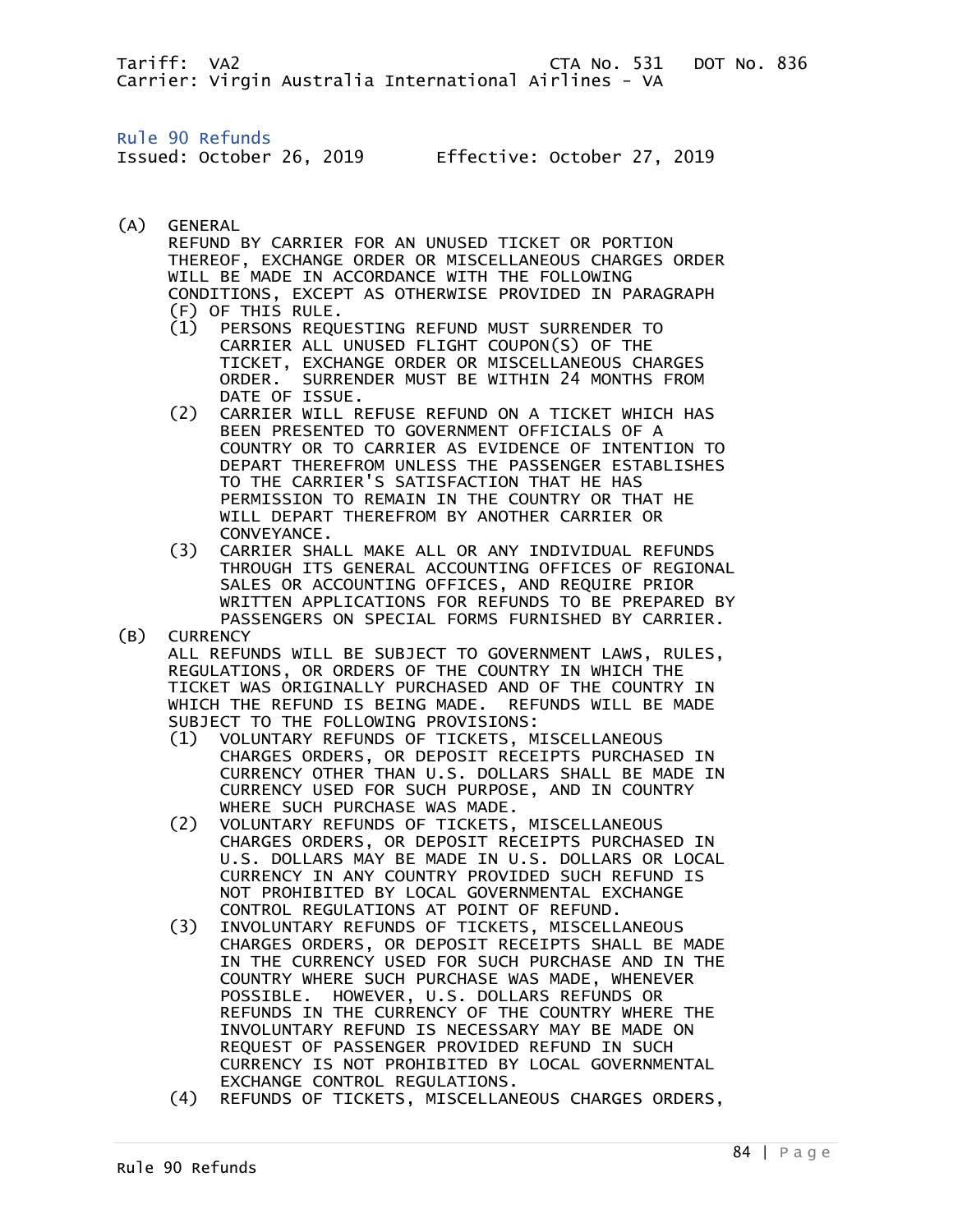Tariff: VA2 CTA No. 531 DOT No. 836 Carrier: Virgin Australia International Airlines - VA OR DEPOSIT RECEIPTS PURCHASED IN CURRENCY OTHER THAN U.S. DOLLARS WILL ONLY BE MADE IN AN AMOUNT EQUAL TO THE AMOUNT DUE IN THE CURRENCY IN WHICH THE FARE OR FARES FOR THE FLIGHT COVERED BY THE TICKET AS ORIGINALLY ISSUED WAS COLLECTED (SEE ALSO RULE 75(D)).<br>(C) PERSON TO WHOM REFUND PERSON TO WHOM REFUND IS MADE CARRIER WILL REFUND IN ACCORDANCE WITH THIS RULE TO THE PERSON NAMED AS THE PASSENGER ON THE TICKET, EXCEPT AS PROVIDED BELOW: (1) TICKET REFUND WILL BE MADE FOR TICKETS ISSUED AS DESCRIBED IN COLUMN A AND ONLY TO THE PURCHASER DESCRIBED IN COLUMN B BELOW: CARRIER VA IN EXCHANGE FOR A PREPAID TICKET ADVICE AGAINST A TRANSPORTATION REQUEST ISSUED BY A GOVERNMENT AGENCY TICKETS FOR TRANSPORTATION ISSUED AGAINST A CREDIT CARD REFERRED TO IN RULE 70 CARRIER COLUMN B VA THE PURCHASER OF THE PREPAID TICKET ADVICE THE GOVERNMENT AGENCY THAT ISSUED THE TRANSPORTATION REQUEST THE ACCOUNT OF THE PERSON TO WHOM SUCH CREDIT CARD HAS BEEN ISSUED. (2) IF, AT THE TIME OF PURCHASE, THE PURCHASER DESIGNATES ON THE TICKET ANOTHER PERSON TO WHOM REFUND SHALL BE MADE, REFUND WILL BE MADE TO THE PERSON SO DESIGNATED. A REFUND MADE IN ACCORDANCE WITH THIS PROCEDURE TO A PERSON REPRESENTING HIMSELF AS THE PERSON SO DESIGNATED IN THE TICKET, EXCHANGE ORDER OR MISCELLANEOUS CHARGES ORDER WILL BE DEEMED A VALID REFUND AND THE CARRIER WILL NOT BE LIABLE TO THE TRUE PASSENGER FOR ANOTHER

- REFUND.<br>(D) INVOLUNTARY INVOLUNTARY REFUNDS
	- (1) FOR THE PURPOSE OF THIS PARAGRAPH, THE TERM "INVOLUNTARY REFUND" SHALL MEAN ANY REFUND MADE IN THE EVENT THE PASSENGER IS PREVENTED FROM USING THE CARRIAGE PROVIDED FOR IN HIS/HER TICKET BECAUSE OF CANCELLATION OF FLIGHT, INABILITY OF CARRIER TO PROVIDE PREVIOUSLY CONFIRMED SPACE, SUBSTITUTION OF A DIFFERENT TYPE OF EQUIPMENT OR CLASS OF SERVICE BY CARRIER, MISSED CONNECTIONS, POSTPONEMENT OR DELAY OF FLIGHT, OMISSION OF A SCHEDULED STOP, OR REMOVAL OR REFUSAL TO CARRY UNDER CONDITIONS PRESCRIBED IN "ACCEPTANCE OF CHILDREN" PROVISIONS OF RULE 25.<br>(2) AMOUNT OF INVOLUNTARY REFUNDS
	- AMOUNT OF INVOLUNTARY REFUNDS THE AMOUNT OF INVOLUNTARY REFUNDS WILL BE AS FOLLOWS:<br>(A) WHE
		- WHEN NO PORTION OF THE TRIP HAS BEEN MADE, THE AMOUNT OF REFUND WILL BE:
			- (I) THE FARE AND CHARGES PAID.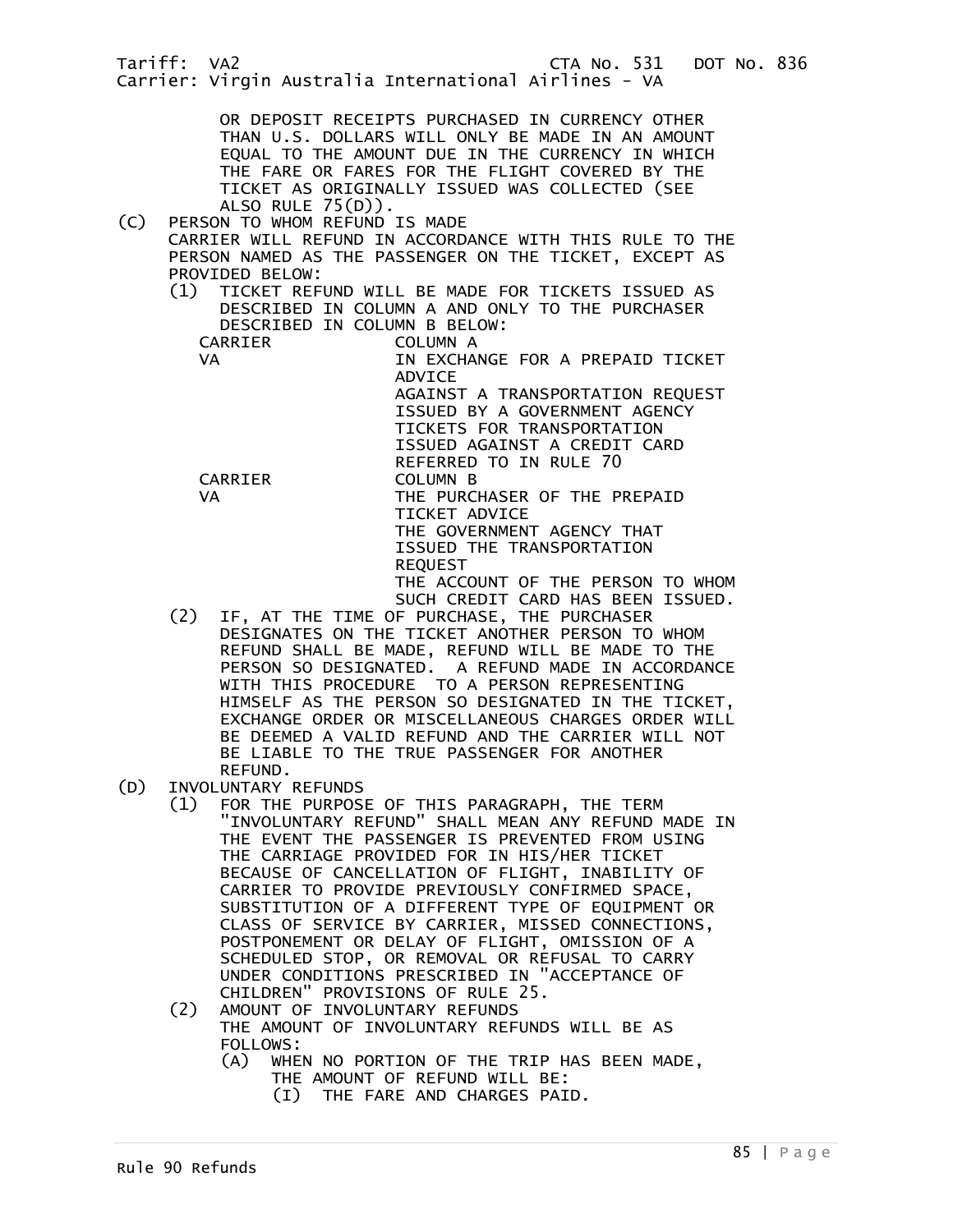- (B) WHEN A PORTION OF THE TRIP HAS BEEN MADE, THE AMOUNT OF REFUND WILL BE COMPUTED AS FOLLOWS:
	- (I) EITHER AN AMOUNT EQUAL TO THE ONE-WAY FARE LESS THE SAME RATE OF DISCOUNT, IF ANY, THAT WAS APPLIED IN COMPUTING THE ORIGINAL ONE-WAY FARE (OR ON ROUND-TRIP OR CIRCLE-TRIP TICKETS, ONE HALF OF THE ROUND-TRIP FARE) AND CHARGES APPLICABLE TO THE UNUSED TRANSPORTATION FROM THE POINT OF TERMINATION TO THE DESTINATION OR STOPOVER POINT NAMED ON THE TICKET OR TO THE POINT AT WHICH TRANSPORTATION IS TO BE RESUMED, VIA:
		- (AA) THE ROUTING SPECIFIED ON THE TICKET, IF THE POINT OF TERMINATION WAS ON SUCH ROUTING; OR
		- (BB) THE ROUTING OF ANY CARRIER OPERATING BETWEEN SUCH POINTS, IF THE POINT OF TERMINATION WAS NOT ON THE ROUTING SPECIFIED ON THE TICKET; IN SUCH CASE THE AMOUNT OF REFUND WILL BE BASED ON THE LOWEST FARES APPLICABLE BETWEEN SUCH POINTS; OR
	- (II) THE DIFFERENCE BETWEEN THE FARE PAID AND THE FARE FOR THE TRANSPORTATION USED, WHICHEVER IS HIGHER.
- (3) COMMUNICATIONS EXPENSES
- ANY COMMUNICATION EXPENSES PAID BY THE PASSENGER IN ACCORDANCE WITH RULE 60 WILL BE REFUNDED, OR IF SUCH EXPENSE HAS NOT BEEN COLLECTED BY CARRIER, ITS COLLECTION WILL BE WAIVED, EXCEPT AS OTHERWISE PROVIDED IN RULE 25; PROVIDED, HOWEVER, THAT THE PASSENGER WILL BE REQUIRED TO PAY FOR ANY COMMUNICATIONS PERTAINING TO HIS OWN ARRANGEMENTS NECESSITATED BY SUCH INVOLUNTARY CANCELLATION.<br>(E) VOLUNTARY REFUNDS
- VOLUNTARY REFUNDS
	- (1) THE TERM "VOLUNTARY REFUND," FOR THE PURPOSE OF THIS PARAGRAPH, SHALL MEAN ANY REFUND OF A TICKET OR PORTION THEREOF OTHER THAN AN INVOLUNTARY REFUND AS DEFINED IN PARAGRAPH (D) ABOVE.<br>(2) AMOUNT OF VOLUNTARY REFUND
	- AMOUNT OF VOLUNTARY REFUND THE AMOUNT OF VOLUNTARY REFUNDS WILL BE AS FOLLOWS:<br>(A) WHE
		- WHEN NO TICKET COUPONS HAVE BEEN USED, THE AMOUNT OF REFUND WILL BE: EXCEPT AS PROVIDED FOR BY SPECIFIC FARE TYPES, AN AMOUNT EQUAL TO THE FARE AND CHARGES APPLICABLE TO THE TICKET ISSUED TO THE PASSENGER.
		- (B) WHEN ANY TICKET COUPONS HAVE BEEN USED, THE AMOUNT OF REFUND WILL BE: AN AMOUNT EQUAL TO THE DIFFERENCE BETWEEN THE FARE AND CHARGES APPLICABLE TO THE TICKET ISSUED TO THE PASSENGER AND THE FARE AND CHARGES APPLICABLE TO THE TRANSPORTATION OF THE PASSENGER COVERED BY THE USED PORTION OF THE TICKET.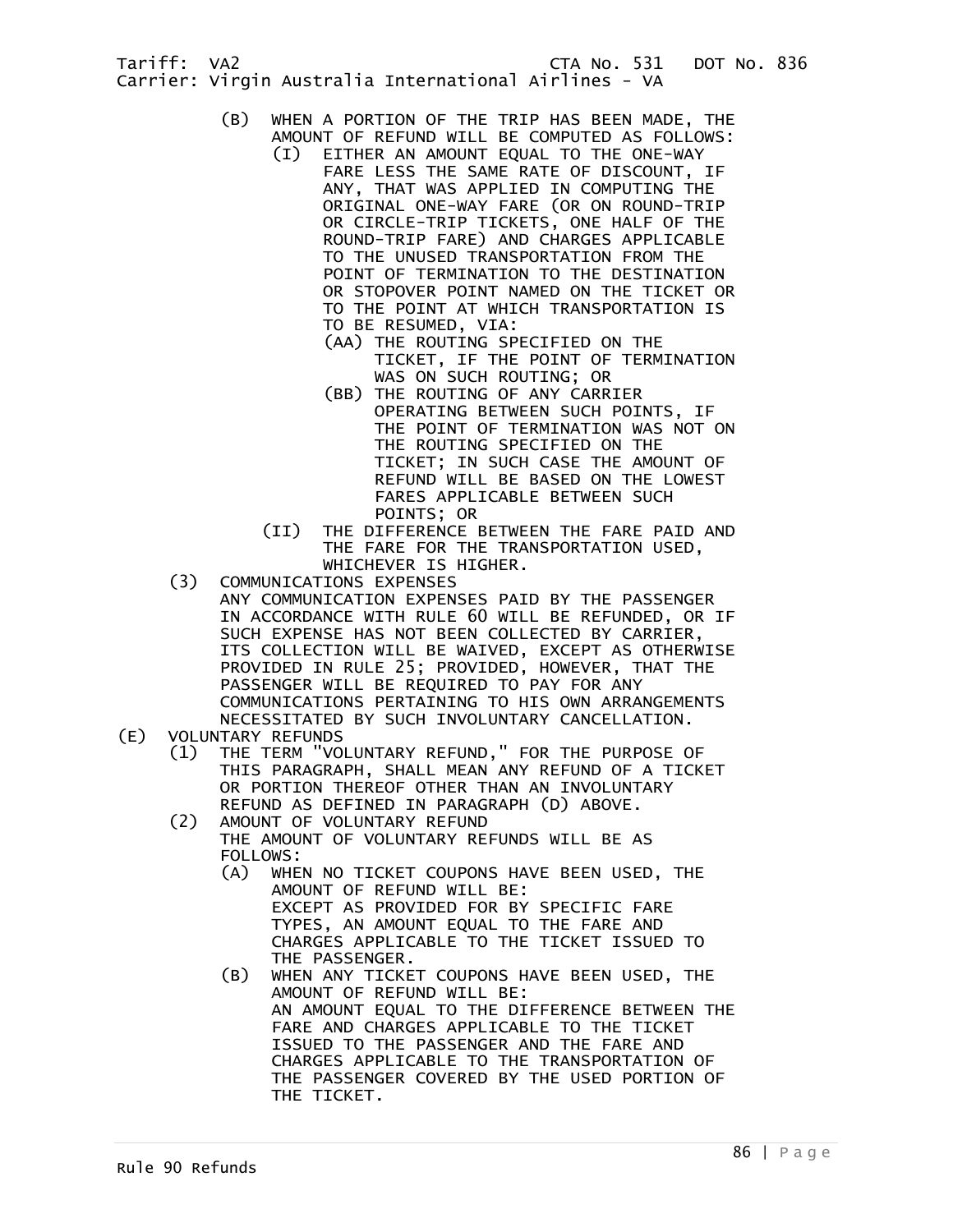> (C) VA ASSUMES NO OBLIGATION TO ISSUE VOLUNTARY REFUND IN ACCORDANCE WITH (1) OR (2) ABOVE UNLESS SUCH TICKET WAS ISSUED ON VA TICKET **STOCK** AND IS PRESENTED WITHIN 24 MONTHS FROM DATE

OF ISSUE. THE TERM "VA TICKET STOCK" MEANS TICKETS PRINTED OR IMPRINTED WITH THE VA CARRIER CODE (795) AS PART OF THE TICKET.

(F) LOST TICKETS, MISCELLANEOUS CHARGES ORDERS, DEPOSIT RECEIPTS AND EXCESS BAGGAGE TICKETS THE FOLLOWING PROVISIONS WILL GOVERN REFUND OR REPLACEMENT OF LOST TICKETS, ETC., OR UNUSED PORTIONS THEREOF.<br>(1) TIM

TIME LIMITATION FOR REFUND REQUEST

 SUBJECT TO RULE 90(A)(1), CARRIER WILL REFUND A LOST TICKET OR LOST PORTION THEREOF UPON RECEIVING WRITTEN REQUEST FOR

 REFUND FROM THE PASSENGER PROVIDED SUCH REQUEST IS MADE WITHIN 24 MONTHS FROM DATE OF ISSUE OF THE TICKET/MCO.

- (2) BASIS FOR REFUND
	- (A) REFUND WILL BE MADE ON ONE OF THE FOLLOWING BASES, WHICHEVER IS APPLICABLE:
		- (I) IF NO PORTION OF THE TICKET HAS BEEN USED:
			- (AA) IF THE PASSENGER HAS NOT PURCHASED A REPLACEMENT TICKET, REFUND WILL BE THE FULL AMOUNT OF THE FARE PAID LESS ANY CARRIER COMPENSATION, IF APPLICABLE; IN THE CASE OF NON-REFUNDABLE TICKETS, THE FULL AMOUNT OF THE FARE PAID MAY BE USED TOWARDS THE PURCHASE OF A TICKET AT AN APPLICABLE HIGHER FARE OR, ALTERNATELY, AN MCO FOR FUTURE TRAVEL ANNOTATED "NON-REF".
			- (BB) IF THE PASSENGER HAS PURCHASED A REPLACEMENT TICKET, THE CARRIER THAT ISSUED THE ORIGINAL TICKET WILL REFUND TO THE PASSENGER THE FARE PAID FOR SUCH REPLACEMENT TICKET.
		- (II) IF A PORTION OF THE TICKET HAS BEEN USED: IF THE PASSENGER HAS NOT PURCHASED A

REPLACEMENT TICKET, REFUND WILL BE AN AMOUNT EQUAL TO THE DIFFERENCE, IF ANY, BETWEEN THE FARE PAID AND THE APPLICABLE FARE BETWEEN THE POINTS BETWEEN WHICH THE TICKET HAS ACTUALLY BEEN USED;

- (III) THE REFUNDS DESCRIBED IN PARAGRAPHS (I) AND (II) ABOVE, SHALL BE SUBJECT TO ANY EXPENSES INCURRED BY THE CARRIER AS A RESULT OF SUCH LOSS.
	- (3) THE FOREGOING PROVISIONS FOR LOST TICKETS SHALL ALSO APPLY TO LOST EXCHANGE ORDERS, DEPOSIT RECEIPTS, AND EXCESS BAGGAGE TICKETS.
	- (4) SERVICE CHARGE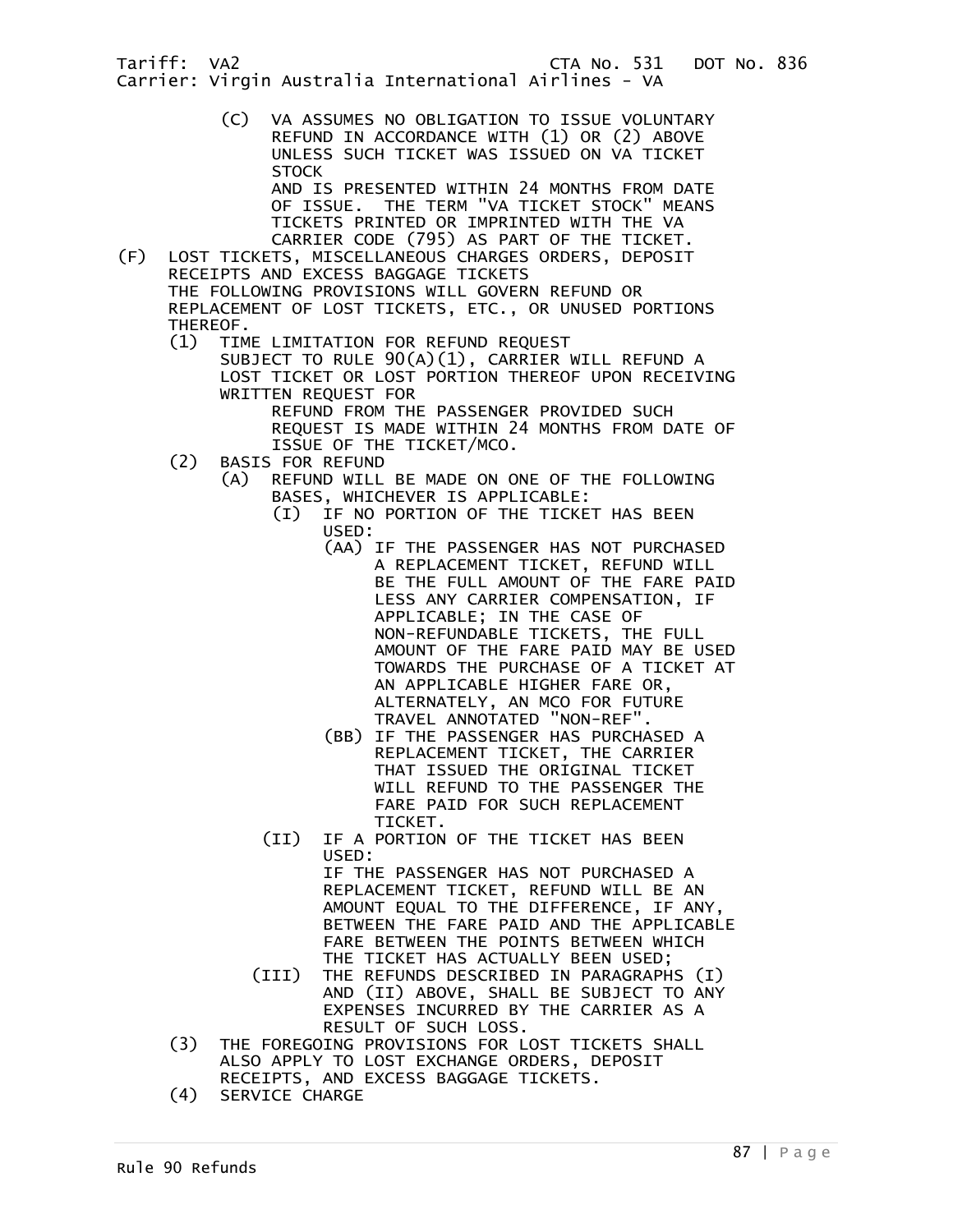UNLESS OTHERWISE PROVIDED FOR IN SPECIFIC FARE TYPES, CARRIER WILL IMPOSE A SERVICE CHARGE IN U.S. OR CANADIAN DOLLARS AS INDICATED IN THE TABLE BELOW OR THE EQUIVALENT IN OTHER THAN U.S. OR CANADIAN DOLLARS CONVERTED BY THE BANKERS' BUYING RATE, PER TICKET, FOR HANDLING SUCH REQUEST FOR REFUND OR REPLACEMENT OF A LOST TICKET OR EXCHANGE ORDER.<br>CARRIER

| CARRIER |                     | SERVICE CHARGE                   |  |
|---------|---------------------|----------------------------------|--|
|         | LOST TICKET         | <b>REPLACEMENT</b>               |  |
| VA      | CAD 65.00/USD 50.00 | TICKET<br>CAD 70.00/USD<br>65.00 |  |

 EXCEPTION: NO SERVICE CHARGE WILL BE IMPOSED FOR MILITARY PASSENGERS WHEN TRANSPORTATION IS PAID WITH A U.S. GOVERNMENT TRANSPORTATION REQUEST (FORM NO. 1169).

- (5) APPLICATION AND CONDITIONS FOR REFUND
	- (A) FORM OF APPLICATION. APPLICATION MUST BE MADE ON FORMS PRESCRIBED BY CARRIER FOR SUCH REFUNDS.
	- (B) CONDITIONS FOR REFUND (I) WHEN PAYABLE. REFUND WILL BE MADE UPON RECEIVING APPLICATION FOR SUCH REFUND,
		- SUBJECT TO (II) AND (III) BELOW. (II) PREVIOUS USE OR REFUND. REFUND WILL BE MADE ONLY PROVIDED THAT THE LOST TICKET OR LOST PORTION THEREOF HAS NOT PREVIOUSLY BEEN HONORED FOR TRANSPORTATION OR REFUNDED TO ANY PERSON.
		- (III) INDEMNITY. CARRIER WILL MAKE SUCH REFUND ONLY PROVIDED THAT THE PERSON TO WHOM REFUND IS MADE AGREES, IN SUCH FORM AS MAY BE PRESCRIBED BY THE CARRIER, TO INDEMNIFY CARRIER FOR ANY LOSS OR DAMAGE WHICH IT MAY SUSTAIN BY REASON OF SUCH REFUND.
- (G) NOTWITHSTANDING THE PROVISIONS OF THIS RULE, CARRIER WILL NOT ACCEPT FOR ANY PURPOSES UNDER THIS RULE PASSENGER TICKETS OR RELATED TRANSPORTATION DOCUMENTS ISSUED BY ANY CARRIER WHICH IS IN SUBSTANTIAL DEFAULT OF ITS INTERLINE OBLIGATIONS OR WHICH VOLUNTARILY OR INVOLUNTARILY HAS BECOME THE SUBJECT OF BANKRUPTCY PROCEEDINGS.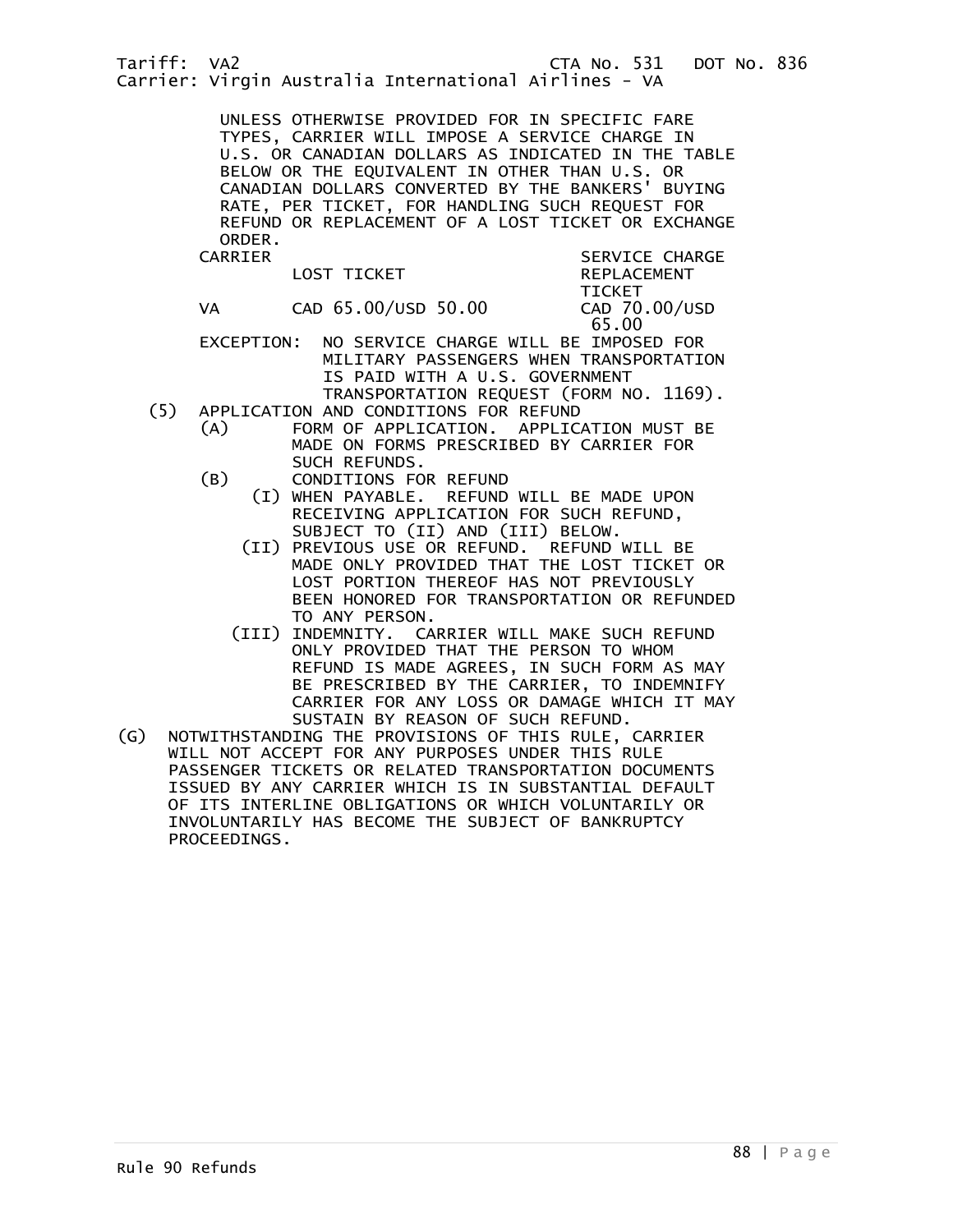Rule 97 Acceptance of Baggage Issued: October 26, 2019 Effective: October 27, 2019

- (A) GENERAL CONDITIONS OF ACCEPTANCE CARRIER WILL ACCEPT FOR TRANSPORTATION AS BAGGAGE, SUCH PERSONAL PROPERTY AS IS NECESSARY OR APPROPRIATE FOR THE WEAR, USE, COMFORT, OR CONVENIENCE OF THE PASSENGER FOR THE PURPOSE OF THE TRIP, SUBJECT TO THE FOLLOWING CONDITIONS:<br>(1) ALL BA
	- ALL BAGGAGE IS SUBJECT TO INSPECTION BY THE CARRIER; HOWEVER, THE CARRIER SHALL NOT BE OBLIGATED TO PERFORM INSPECTION. CARRIER WILL REFUSE TO TRANSPORT OR WILL REMOVE AT ANY POINT BAGGAGE THAT THE PASSENGER REFUSES TO SUBMIT FOR INSPECTION.
	- (2) CARRIER HAS THE RIGHT TO REFUSE TO TRANSPORT BAGGAGE ON ANY FLIGHT OTHER THAN THE ONE CARRYING THE PASSENGER.<br>(3) (A) CARRIER W
	- (3) (A) CARRIER WILL REFUSE TO ACCEPT PROPERTY FOR TRANSPORTATION THAT IS NOT SUITABLY PACKAGED TO WITHSTAND ORDINARY HANDLING; WHOSE SIZE, WEIGHT OR CHARACTER RENDERS IT UNSUITABLE FOR TRANSPORTATION ON THE PARTICULAR AIRCRAFT THAT IS TO TRANSPORT IT; THAT WILL DAMAGE OTHER BAGGAGE; THAT CANNOT BE ACCOMMODATED WITHOUT HARMING OR ANNOYING PASSENGERS.
		- (B) UNSUITABLE ARTICLES
			- (1) BAGGAGE WITH PROTRUDING PARTS SUCH AS, BUT NOT LIMITED TO FEET, WHEELS, PULL STRAPS, PULL HANDLES, HANGER HOOKS, LOOSE FLAPS AND/OR POCKETS.
			- (2) OVERPACKED/OVERSIZED BAGGAGE..<br>(3) BAGGAGE WITH MANUFACTURED DEFE
			- (3) BAGGAGE WITH MANUFACTURED DEFECT.
			- (4) ARTICLES STRAPPED, FASTENED, OR OTHERWISE SECURED TO OTHER BAGGAGE BEING CHECKED AND WHICH ARE NOT INDEPENDENTLY TAGGED AND/OR PACKAGED. SUCH ITEMS INCLUDE BUT ARE NOT LIMITED TO SLEEPING BAGS, TENTS, LUGGAGE RACKS, LUGGAGE CARRIERS, AND UMBRELLAS.
	- (4) CHECKED BAGGAGE WILL BE CARRIED IN THE SAME AIRCRAFT AS THE PASSENGER UNLESS SUCH CARRIAGE IS DEEMED IMPRACTICAL BY CARRIER, IN WHICH EVENT CARRIER WILL CARRY THE BAGGAGE ON THE NEXT PRECEDING OR SUBSEQUENT FLIGHT ON WHICH SPACE IS AVAILABLE.
- (5) UPON DELIVERY TO CARRIER OF THE BAGGAGE TO BE CHECKED, CARRIER WILL INSERT IN THE TICKET THE NUMBER OF PIECES AND WEIGHT OF THE CHECKED BAGGAGE (WHICH ACT SHALL CONSTITUTE THE ISSUANCE OF THE BAGGAGE CHECK); IN ADDITION CARRIER WILL ISSUE FOR IDENTIFICATION PURPOSES ONLY, A BAGGAGE (CLAIM) TAG FOR EACH PIECE OF BAGGAGE SO DELIVERED AND COVERED BY THE BAGGAGE CHECK. MONEY, JEWELRY, SILVERWARE, NEGOTIABLE PAPERS, SECURITIES OR OTHER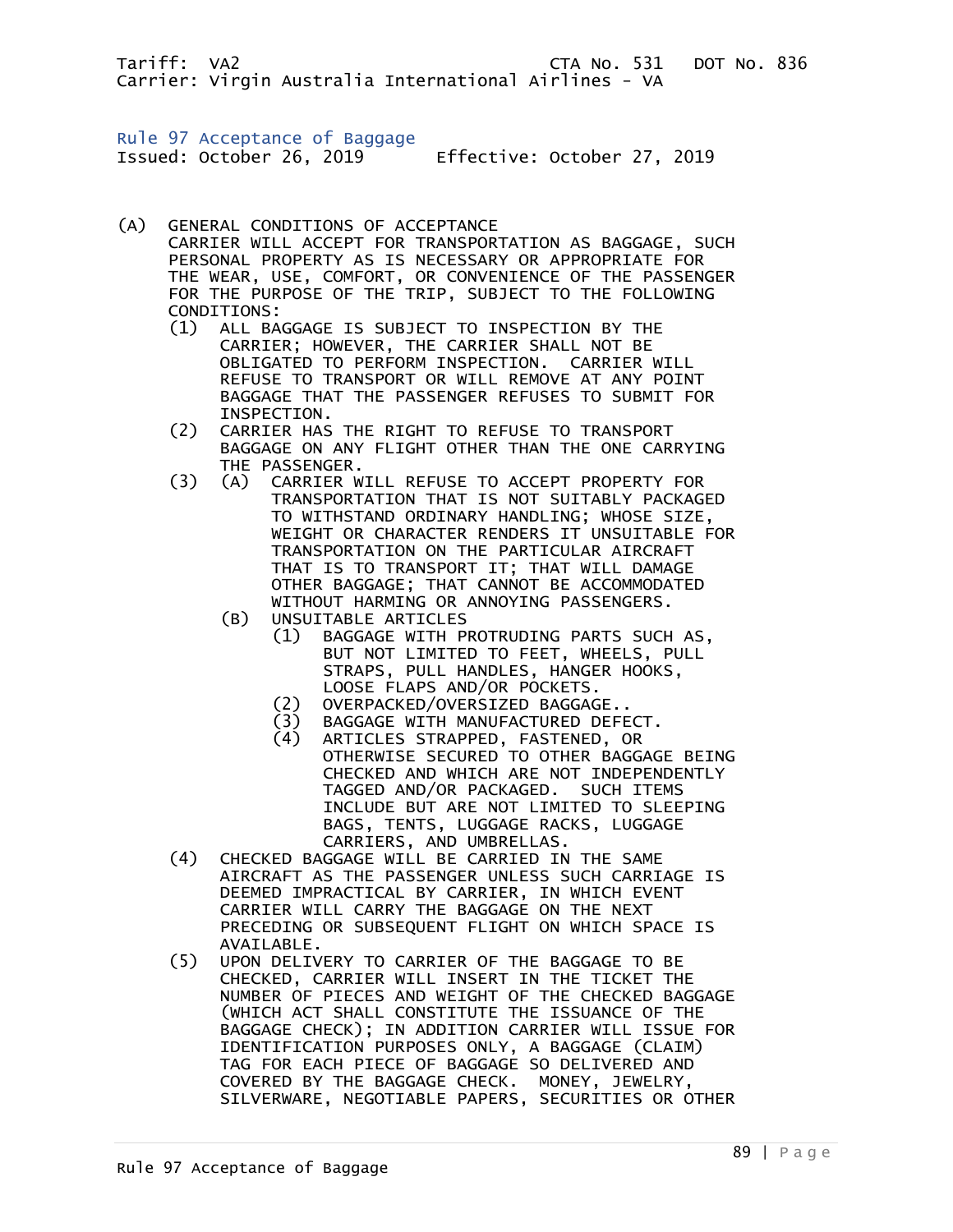VALUABLES WILL NOT BE ACCEPTED AS CHECKED BAGGAGE. FRAGILE AND PERISHABLE ITEMS WILL BE ACCEPTED IN ACCORDANCE WITH THE PROVISIONS OF RULE 100. CARRIER WILL NOT ACCEPT EXPLOSIVES, CORROSIVES AND ARTICLES EASILY IGNITED FOR CARRIAGE AS BAGGAGE.<br>(6) (APPLICABLE ONLY FOR TRANSPORTATION TO/FROM POIN)

- (6) (APPLICABLE ONLY FOR TRANSPORTATION TO/FROM POINTS IN MEXICO/CARIBBEAN.) CHECKED BAGGAGE IN EXCESS OF THE FREE BAGGAGE ALLOWANCE (SEE RULE 115) MAY, DUE TO A LACK OF SPACE, BE CARRIED ON A FLIGHT SUBSEQUENT TO THAT ON WHICH THE PASSENGER IS TRAVELLING. SUCH BAGGAGE WILL BE ACCEPTED ONLY UPON EXECUTION OF A RELEASE, SUPPLIED BY THE CARRIER WHICH RELIEVES THE CARRIER FROM LIABILITY FOR:<br>(A)
	- THE DELIVERY OF SUCH BAGGAGE TO ANY POINT OTHER THAN THE AIRPORT CLAIM AREA IN THE CITY DESIGNATED ON THE PASSENGER'S TICKET.
	- (B) DELIVERY OR ASSOCIATED CHARGES NECESSARY TO REUNITE THE PASSENGER AND THEIR BAGGAGE AND<br>C) ANY INTERIM EXPENSE INCURRED BY THE PASSENG
	- ANY INTERIM EXPENSE INCURRED BY THE PASSENGER
- DUE TO THE DELAY IN DELIVERY OF SUCH BAGS.<br>(7) (APPLICABLE BETWEEN THE U.S. AND MEXICO, THE (APPLICABLE BETWEEN THE U.S. AND MEXICO, THE CARIBBEAN, AND SOUTH AMERICA ONLY) ALL BOXES WILL BE ACCEPTED ON A SPACE AVAILABLE BASIS WHETHER PART OF THE FREE BAGGAGE ALLOWANCE OR AS AN EXCESS PIECE. EXCEPTION: (APPLICABLE BETWEEN THE U.S. AND THE CARIBBEAN ONLY) NO BOXES WILL BE ACCEPTED
- AS EXCESS BAGGAGE.<br>(B) OUANTITY AND/OR SIZE MAXIMUMS (B) QUANTITY AND/OR SIZE MAXIMUMS NO ARTICLE WILL BE ACCEPTED FOR TRANSPORTATION IF IT EXCEEDS THE FOLLOWING MAXIMUM QUANTITY/SIZE/WEIGHT:
- IF THE MAXIMUM OUTSIDE LINEAR DIMENSIONS EXCEED 80 INCHES OR IF THE ARTICLE WEIGHS MORE THAN 70 LBS.<br>(C) ACCEPTANCE OF SPECIAL ITEMS AND PETS ACCEPTANCE OF SPECIAL ITEMS AND PETS
- SPECIAL ITEMS AND PETS WILL ONLY BE ACCEPTED IN ACCORDANCE WITH THE ADDITIONAL PROVISIONS AND/OR CHARGES SPECIFIED IN RULES 100 (CONDITIONS FOR ACCEPTANCE OF SPECIAL ITEMS) .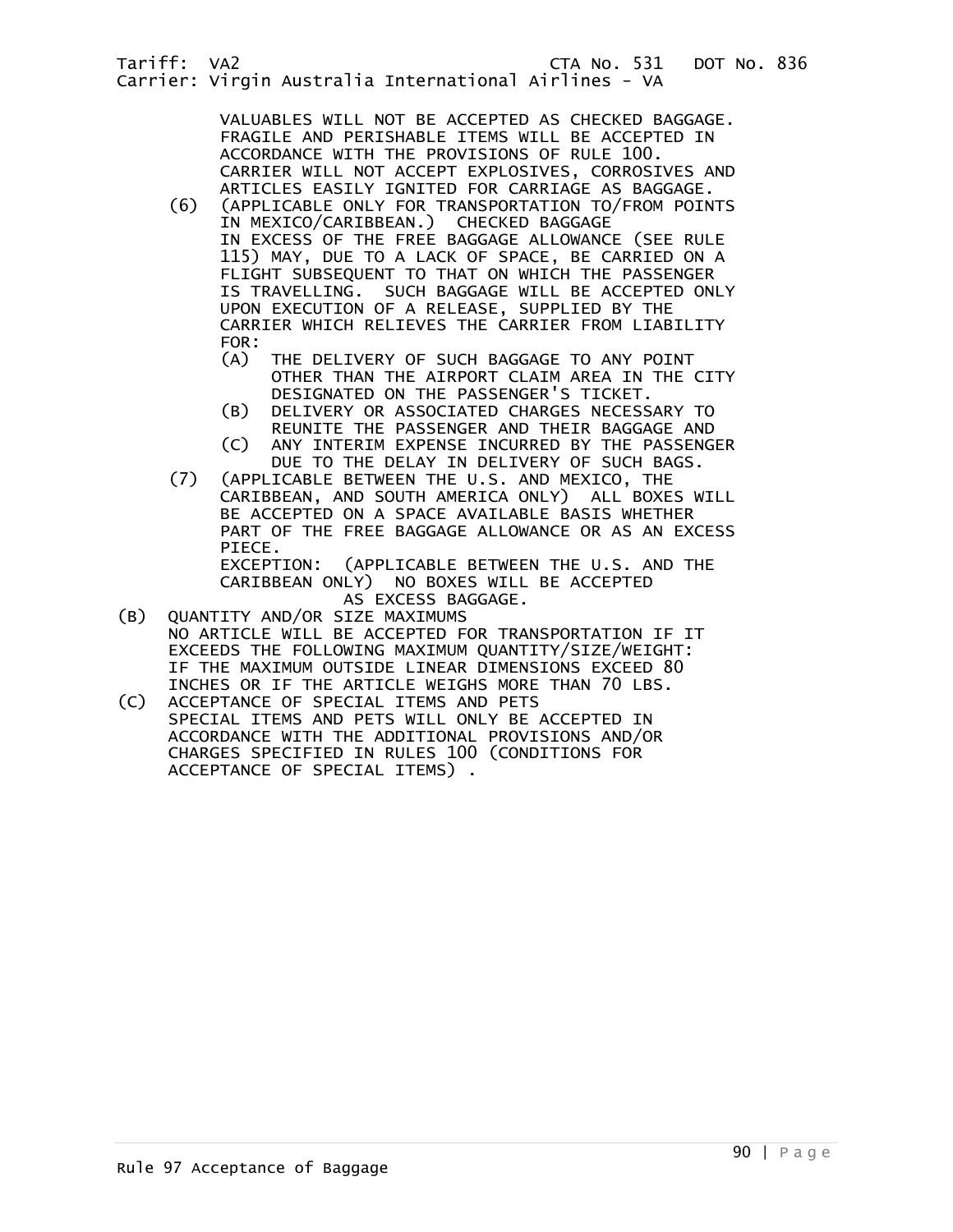Rule 99 Interline Baggage Acceptance Issued: October 26, 2019 Effective: October 27, 2019

(EFFECTIVE TO/FROM CANADA FOR TICKETS ISSUED ON/AFTER APRIL 1, 2015) (A) APPLICABILITY THIS RULE IS APPLICABLE TO ALL INTERLINE ITINERARIES ISSUED ON A SINGLE TICKET WHOSE ORIGIN OR ULTIMATE TICKETED DESTINATION IS IN CANADA. IT ESTABLISHES HOW VA WILL DETERMINE WHICH CARRIER'S BAGGAGE RULES APPLY TO ANY PASSENGER'S ENTIRE INTERLINE ITINERARY.<br>(B) GENERAL **GENERAL**  FOR THE PURPOSES OF INTERLINE BAGGAGE ACCEPTANCE: (1) THE CARRIER WHOSE DESIGNATOR CODE IS IDENTIFIED ON THE FIRST SEGMENT OF THE PASSENGER'S INTERLINE TICKET WILL BE KNOWN AS THE SELECTING CARRIER. (2) ANY CARRIER WHO IS IDENTIFIED AS PROVIDING INTERLINE TRANSPORTATION TO THE PASSENGER BY VIRTUE OF THE PASSENGER'S TICKET WILL BE KNOWN AS A PARTICIPATING CARRIER.<br>(C) BAGGAGE RULE DETERMINATION BY BAGGAGE RULE DETERMINATION BY SELECTING CARRIER (1) CHECKED BAGGAGE THE SELECTING CARRIER WILL: (A) SELECT AND APPLY ITS OWN BAGGAGE RULES AS SET OUT IN ITS TARIFF TO THE ENTIRE INTERLINE ITINERARY; OR (B) SELECT THE MOST SIGNIFICANT CARRIER, AS DETERMINED BY IATA RESOLUTION 302 AND CONDITIONED BY THE CANADIAN TRANSPORTATION AGENCY, IN ORDER FOR THAT CARRIER'S BAGGAGE RULES, AS ESTABLISHED IN ITS TARIFF, TO APPLY TO THE ENTIRE INTERLINE ITINERARY. THE CARRIER IDENTIFIED BY MEANS OF A) OR B) WILL BE KNOWN AS THE SELECTED CARRIER. (2) CARRY-ON BAGGAGE EACH OPERATING CARRIER'S CARRY-ON BAGGAGE ALLOWANCES WILL APPLY TO EACH FLIGHT SEGMENT IN AN INTERLINE ITINERARY. NOTWITHSTANDING, THE CARRY-ON BAGGAGE CHARGES THAT WILL APPLY TO THE ENTIRE INTERLINE ITINERARY WILL BE THOSE OF THE SELECTED CARRIER. (D) BAGGAGE RULE APPLICATION BY PARTICIPATING CARRIER WHERE VA IS NOT THE SELECTED CARRIER ON AN INTERLINE ITINERARY BUT IS A PARTICIPATING CARRIER THAT IS PROVIDING TRANSPORTATION TO THE PASSENGER BASED ON THE TICKET ISSUED, VA WILL APPLY AS ITS OWN THE BAGGAGE RULES OF THE SELECTED CARRIER THROUGHOUT THE INTERLINE ITINERARY. (E) DISCLOSURE OF BAGGAGE RULES SUMMARY PAGE AT THE END OF AN ONLINE PURCHASE AND

E-TICKET DISCLOSURE<br>(1) FOR BAGGAGE RU (1) FOR BAGGAGE RULES PROVISIONS RELATED TO A PASSENGER'S 1ST AND 2ND CHECKED BAG AND THE PASSENGER'S CARRY-ON BAGGAGE (I.E. THE PASSENGER'S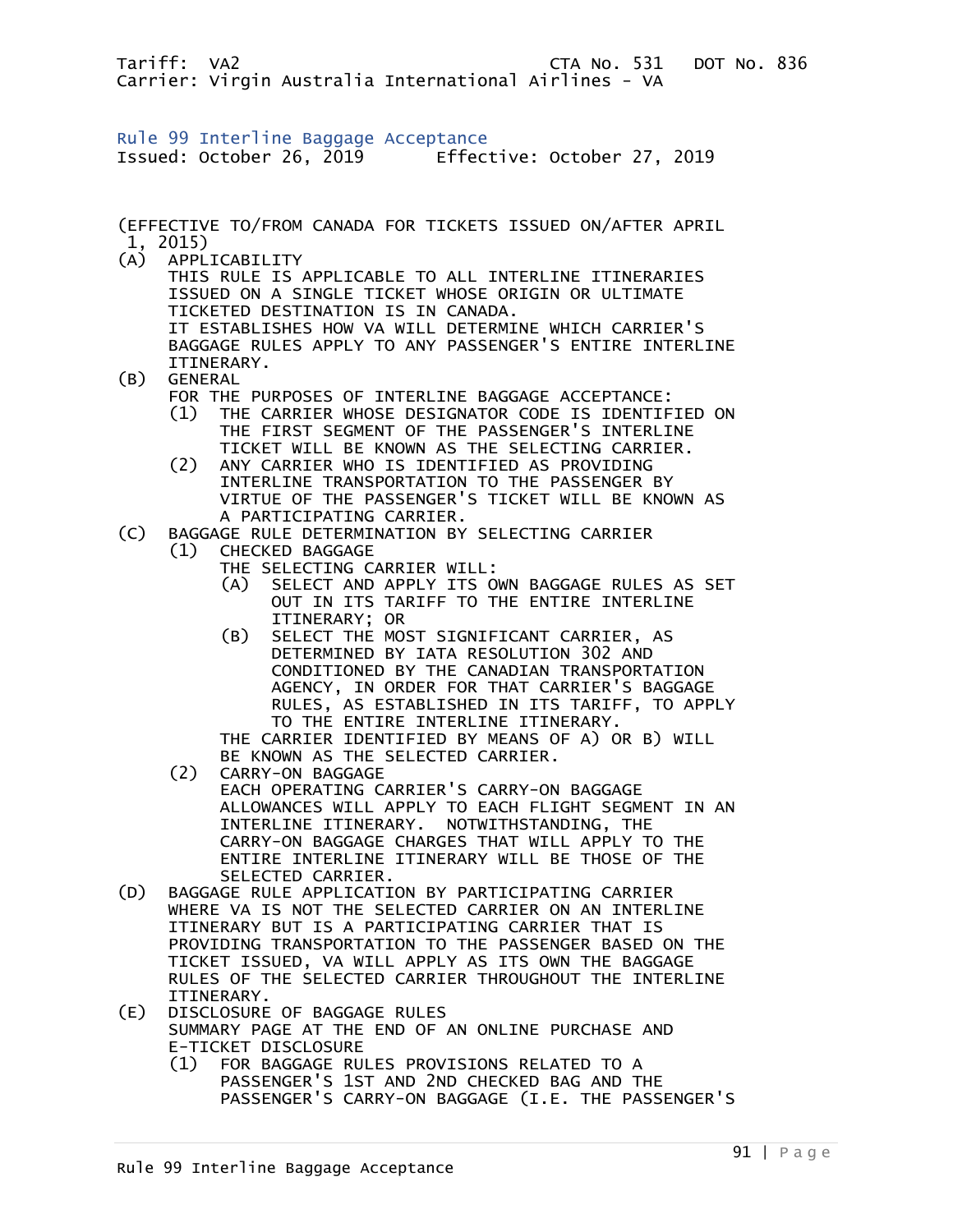"STANDARD" BAGGAGE ALLOWANCE), WHEN THE CARRIER SELLS AND ISSUES A TICKET FOR AN INTERLINE ITINERARY, IT WILL DISCLOSE TO THE PASSENGER ON ANY SUMMARY PAGE AT THE END OF AN ONLINE PURCHASE AND ON THE PASSENGER'S ITINERARY/RECEIPT AND E-TICKET AT THE TIME OF TICKETING THE BAGGAGE INFORMATION RELEVANT TO THE PASSENGER ITINERARY AS SET OUT IN PARAGRAPH 2 BELOW. THE DISCLOSED INFORMATION WILL REFLECT THE BAGGAGE RULES OF THE

- SELECTED CARRIER.<br>(2) THE CARRIER WILL THE CARRIER WILL DISCLOSE THE FOLLOWING INFORMATION:
	- (A) NAME OF THE CARRIER WHOSE BAGGAGE RULES APPLY;<br>B) PASSEN)
	- PASSENGER'S FREE BAGGAGE ALLOWANCE AND/OR APPLICABLE FEES;
	- (C) SIZE AND WEIGHT LIMITS OF THE BAGS, IF APPLICABLE;<br>(D) TERMS OR CO
	- TERMS OR CONDITIONS THAT WOULD ALTER OR IMPACT A PASSENGER'S STANDARD BAGGAGE ALLOWANCES AND CHARGES (E.G. FREQUENT FLYER STATUS, EARLY CHECK-IN, PRE-PURCHASING BAGGAGE ALLOWANCES WITH A PARTICULAR CREDIT CARD);
	- (E) EXISTENCE OF ANY EMBARGOES THAT MAY BE APPLICABLE TO THE PASSENGER'S ITINERARY; AND,
	- (F) APPLICATION OF BAGGAGE ALLOWANCES AND CHARGES (I.E. WHETHER THEY ARE APPLIED ONCE PER DIRECTION OR IF THEY ARE APPLICABLE AT EACH STOPOVER POINT).
- (3) THE CARRIER WILL PROVIDE THIS INFORMATION IN TEXT FORMAT ON THE PASSENGER'S E-TICKET CONFIRMATION. ANY FEE INFORMATION PROVIDED FOR CARRY-ON BAGS AND THE FIRST AND SECOND CHECKED BAG WILL BE EXPRESSED AS SPECIFIC CHARGES (I.E., NOT A RANGE).

WEB SITE DISCLOSURE

 THE CARRIER WILL DISCLOSE ON ITS WEB SITE, IN A CONVENIENT AND PROMINENT LOCATION, A COMPLETE AND COMPREHENSIVE SUMMARY OF ALL THE CARRIER'S OWN BAGGAGE RULES, INCLUDING INFORMATION CONCERNING:

- (A) THE MAXIMUM WEIGHT AND DIMENSIONS OF PASSENGER
- BAGS, IF APPLICABLE, BOTH CHECKED AND UNCHECKED;<br>(B) THE NUMBER OF CHECKED AND UNCHECKED PASSENGER BA THE NUMBER OF CHECKED AND UNCHECKED PASSENGER BAGS THAT CAN BE TRANSPORTED AND THE APPLICABLE CHARGES;
- (C) EXCESS AND OVERSIZED BAGGAGE CHARGES;
- (D) CHARGES RELATED TO CHECK IN, COLLECTION AND DELIVERY OF CHECKED BAGGAGE;
- (E) ACCEPTANCE AND CHARGES RELATED TO SPECIAL ITEMS, E.G. SURF BOARDS, PETS, BICYCLES, ETC.;<br>F) BAGGAGE PROVISIONS RELATED TO PROHIBITE
- (F) BAGGAGE PROVISIONS RELATED TO PROHIBITED OR UNACCEPTABLE ITEMS, INCLUDING EMBARGOES;
- (G) TERMS OR CONDITIONS THAT WOULD ALTER OR IMPACT THE BAGGAGE ALLOWANCES AND CHARGES APPLICABLE TO PASSSENGERS (E.G.FREQUENT FLYER STATUS, EARLY CHECK IN, PRE-PURCHASING BAGGAGE ALLOWANCES WITH A PARTICULAR CREDIT CARD); AND,
	- (H) OTHER RULES GOVERNING TREATMENT OF BAGGAGE AT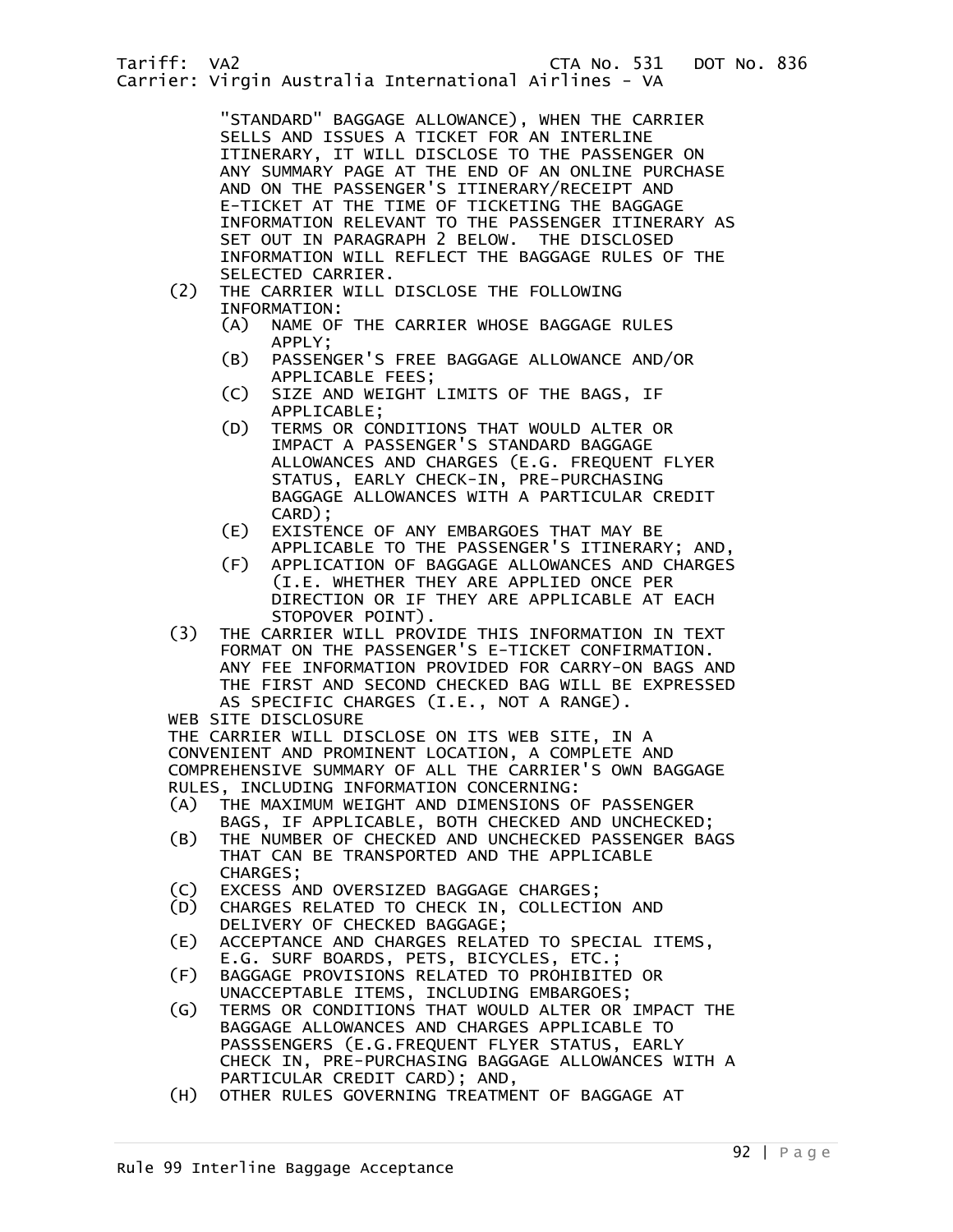Carrier: Virgin Australia International Airlines - VA

 STOPOVER POINTS, INCLUDING PASSENGERS SUBJECT TO SPECIAL BAGGAGE ALLOWANCES OR CHARGES ETC.<br>(F) DEFINITIONS

- DEFINITIONS
	- "AIRLINE DESIGNATOR CODE"

 AN IDENTIFICATION CODE COMPRISED OF TWO-CHARACTERS WHICH IS USED FOR COMMERCIAL AND TRAFFIC PURPOSES SUCH AS RESERVATIONS, SCHEDULES, TIMETABLES, TICKETING, TARIFFS AND AIRPORT DISPLAY SYSTEMS. AIRLINE DESIGNATORS ARE ASSIGNED BY IATA. WHEN THIS CODE APPEARS ON A TICKET, IT REFLECTS THE CARRIER THAT IS MARKETING THE FLIGHT, WHICH MIGHT BE DIFFERENT FROM THE CARRIER OPERATING THE FLIGHT.

"BAGGAGE RULES"

 THE CONDITIONS ASSOCIATED WITH THE ACCEPTANCE OF BAGGAGE, SERVICES INCIDENTAL TO THE TRANSPORTATION OF BAGGAGE, ALLOWANCES AND ALL RELATED CHARGES. FOR EXAMPLE, BAGGAGE RULES MAY ADDRESS THE FOLLOWING TOPICS:

- . THE MAXIMUM WEIGHT AND DIMENSIONS OF PASSENGER BAGS, IF APPLICABLE, BOTH CHECKED AND UNCHECKED;
- THE NUMBER OF CHECKED AND UNCHECKED PASSENGER BAGS THAT CAN BE TRANSPORTED AND THE APPLICABLE CHARGES;
- . EXCESS AND OVERSIZED BAGGAGE CHARGES;
- . CHARGES RELATED TO CHECK-IN, COLLECTION AND DELIVERY OF CHECKED BAGGAGE;
- . ACCEPTANCE AND CHARGES RELATED TO SPECIAL
- ITEMS, E.G. SURFBOARDS, PETS, BICYCLES, ETC; . BAGGAGE PROVISIONS RELATED TO PROHIBITED OR UNACCEPTABLE ITEMS, INCLUDING EMBARGOES;
- . TERMS OR CONDITIONS THAT WOULD ALTER OR IMPACT THE BAGGAGE ALLOWANCES AND CHARGES APPLICABLE TO PASSENGERS (E.G. FREQUENT FLYER STATUS, EARLY CHECK-IN, PRE-PURCHASING BAGGAGE ALLOWANCES WITH A PARTICULAR CREDIT CARD); AND,
	- . OTHER RULES GOVERNING TREATMENT OF BAGGAGE AT STOPOVER POINTS, INCLUDING PASSENGERS SUBJECT TO SPECIAL BAGGAGE ALLOWANCES OR CHARGES, ETC.

"INTERLINE AGREEMENT":

 AN AGREEMENT BETWEEN TWO OR MORE CARRIERS TO CO-ORDINATE THE TRANSPORTATION OF PASSENGERS AND THEIR BAGGAGE FROM THE FLIGHT OF ONE AIR CARRIER TO THE FLIGHT OF ANOTHER AIR CARRIER (THROUGH TO THE NEXT POINT OF STOPOVER).

"INTERLINE ITINERARY":

 ALL FLIGHTS REFLECTED ON A SINGLE TICKET INVOLVING MULTIPLE AIR CARRIERS. ONLY TRAVEL ON A SINGLE TICKET IS SUBJECT TO THE AGENCY'S APPROACH PROVIDED THE ORIGIN OR THE ULTIMATE TICKETED DESTINATION IS A POINT IN CANADA.

"INTERLINE TRAVEL":

 TRAVEL INVOLVING MULTIPLE AIR CARRIERS LISTED ON A SINGLE TICKET THAT IS PURCHASED VIA A SINGLE TRANSACTION.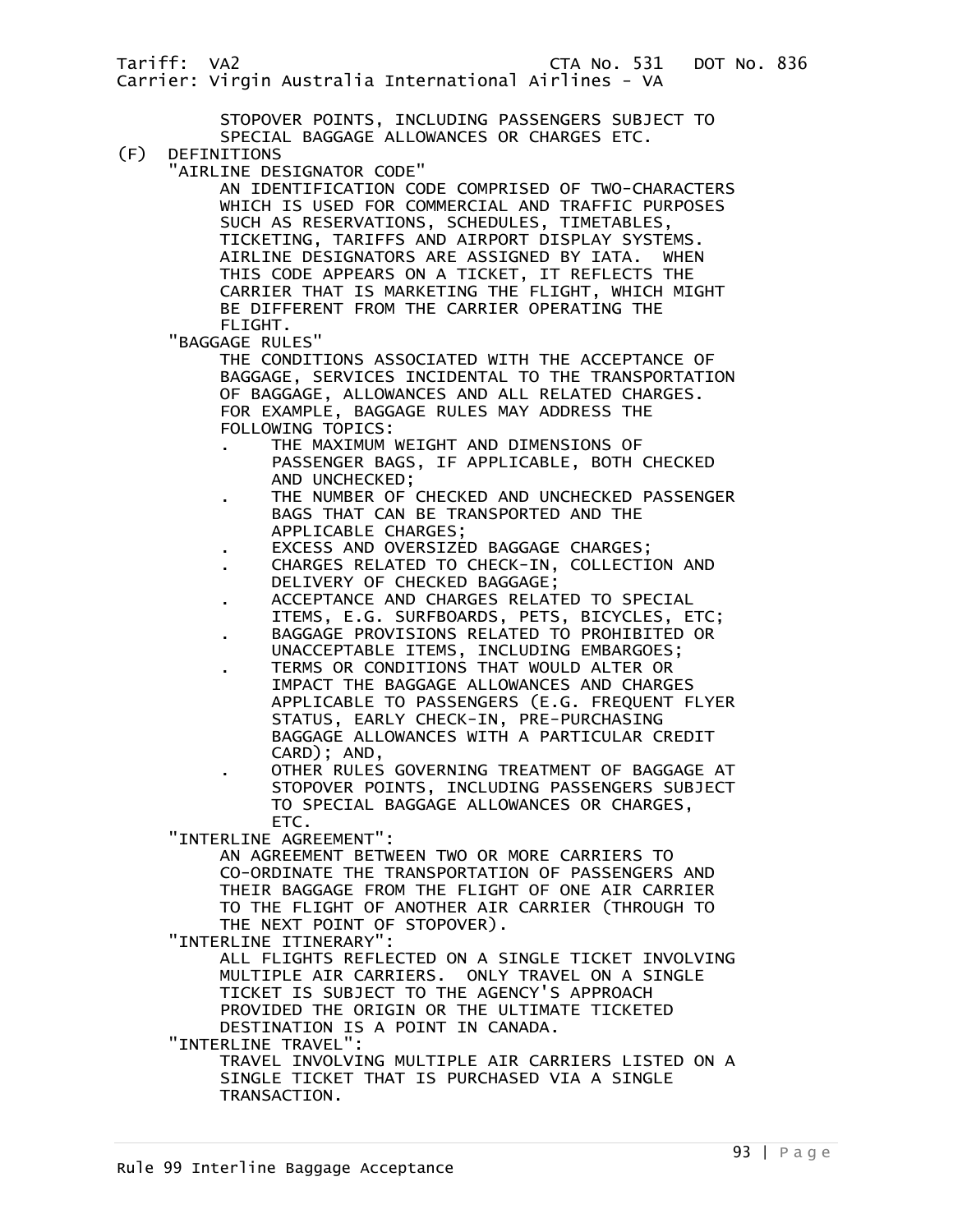"SINGLE TICKET":

 A DOCUMENT THAT PERMITS TRAVEL FROM ORIGIN TO DESTINATION. IT MAY INCLUDE INTERLINE/CODE-SHARE AND INTRA-LINE SEGMENTS. IT MAY ALSO INCLUDE END-TO-END COMBINATIONS (I.E., STAND ALONE FARES THAT CAN BE BOUGHT SEPARATELY BUT COMBINED TOGETHER TO FORM ONE PRICE).

 "SUMMARY PAGE AT THE END OF AN ONLINE PURCHASE": A PAGE ON A CARRIER'S WEB SITE WHICH SUMMARIZES THE DETAILS OF A TICKET PURCHASE TRANSACTION JUST AFTER THE PASSENGER HAS AGREED TO PURCHASE THE TICKET FROM THE CARRIER AND HAS PROVIDED A FORM OF PAYMENT.

"ULTIMATE TICKETED DESTINATION":

 IN SITUATIONS WHERE A PASSENGER'S ORIGIN IS A NON-CANADIAN POINT AND THE ITINERARY INCLUDES AT LEAST ONE STOP IN CANADA, AS WELL AS AT LEAST ONE STOP OUTSIDE CANADA. IF THE STOP IN CANADA IS THE FARTHEST CHECKED POINT AND THE STOP IS MORE THAN 24 HOURS, THE AGENCY WOULD CONSIDER THE ULTIMATE TICKETED DESTINATION TO BE CANADA.

CARRIER DEFINITIONS (VARIOUS)

"DOWN LINE CARRIER ":

 ANY CARRIER, OTHER THAN THE SELECTING CARRIER, WHO IS IDENTIFIED AS PROVIDING INTERLINE

 TRANSPORTATION TO THE PASSENGER BY VIRTUE OF THE PASSSENGER'S TICKET.

"MARKETING CARRIER":

 THE CARRIER THAT SELLS FLIGHTS UNDER ITS CODE. "MOST SIGNIFICANT CARRIER (MSC)":

 IS DETERMINED BY A METHODOLOGY, ESTABLISHED BY IATA (RESOLUTION 302), WHICH

 ESTABLISHES, FOR EACH PORTION OF A PASSENGER'S ITINERARY WHERE BAGGAGE IS CHECKED THROUGH TO A NEW STOPOVER POINT, WHICH CARRIER WILL BE PERFORMING THE MOST SIGNIFICANT PART OF THE SERVICE. FOR TRAVELERS UNDER THE RESOLUTION 302 SYSTEM, THE BAGGAGE RULES OF THE MSC WILL APPLY. FOR COMPLEX ITINERARIES INVOLVING MULTIPLE CHECKED BAGGAGE POINTS, THERE MAY BE MORE THAN ONE MSC, RESULTING IN THE APPPLICATION OF DIFFERING BAGGAGE RULES THROUGH AN ITINERARY.

 "MOST SIGNIFICANT CARRIER (MSC)-IATA RESOLUTION 302 AS CONDITIONED BY THE AGENCY":

 IN THIS INSTANCE, THE MSC IS DETERMINED BY APPLYING IATA RESOLUTION 302 METHODOLOGY AS CONDITIONED BY THE AGENCY. THE AGENCY'S RESERVATION HAS STIPULATED THAT ONLY A SINGLE SET OF BAGGAGE RULES MAY APPLY TO ANY GIVEN INTERLINE ITINERARY. THE AIM OF THE AGENCY'S RESERVATION IS TO ALLOW THE SELECTING CARRIER TO USE THE MSC METHODOLOGY TO DETERMINE WHICH CARRIER'S BAGGAGE RULES APPLY TO AN INTERNATIONAL INTERLINE ITINERARY TO OR FROM CANADA, WHILE REINFORCING THE ROLE OF TARIFFS IN THE DETERMINATION OF WHICH CARRIER'S RULES APPLY. "OPERATING CARRIER":

THE CARRIER THAT OPERATES THE ACTUAL FLIGHT.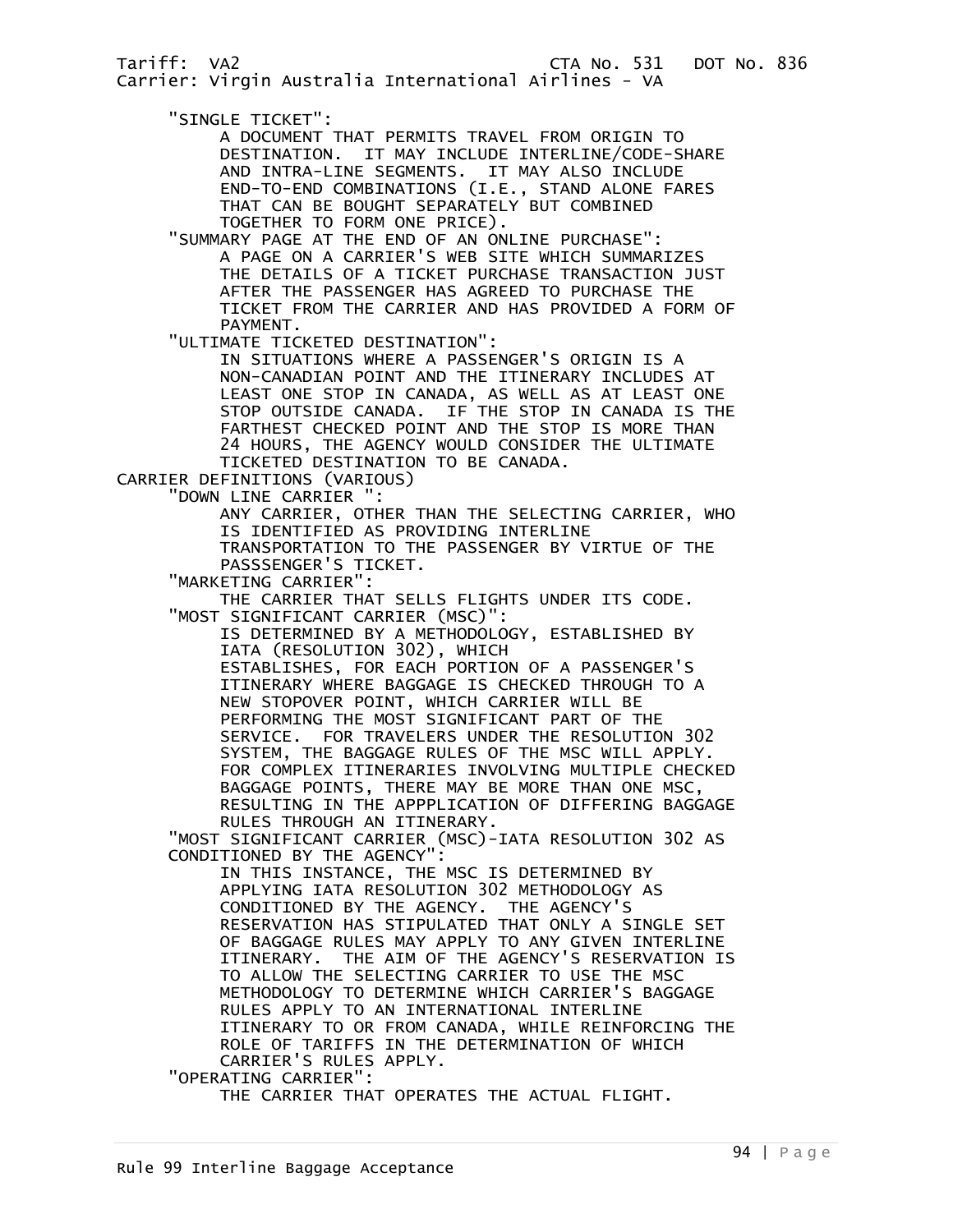"PARTICIPATING CARRIER(S)":

 INCLUDES BOTH THE SELECTING CARRIER AND DOWN LINE CARRIERS WHO HAVE BEEN IDENTIFIED AS PROVIDING INTERLINE TRANSPORTATION TO THE PASSENGER BY VIRTUE OF THE PASSENGER'S TICKET.

"SELECTED CARRIER":

 THE CARRIER WHOSE BAGGAGE RULES APPLY TO THE ENTIRE INTERLINE ITINERARY.

"SELECTING CARRIER":

 THE CARRIER WHOSE DESIGNATOR CODE IS IDENTIFIED ON THE FIRST SEGMENT OF THE PASSENGER'S TICKET AT THE BEGINNING OF AN ITINERARY ISSUED ON A SINGLE TICKET WHOSE ORIGIN OR ULTIMATE DESTINATION IS IN CANADA.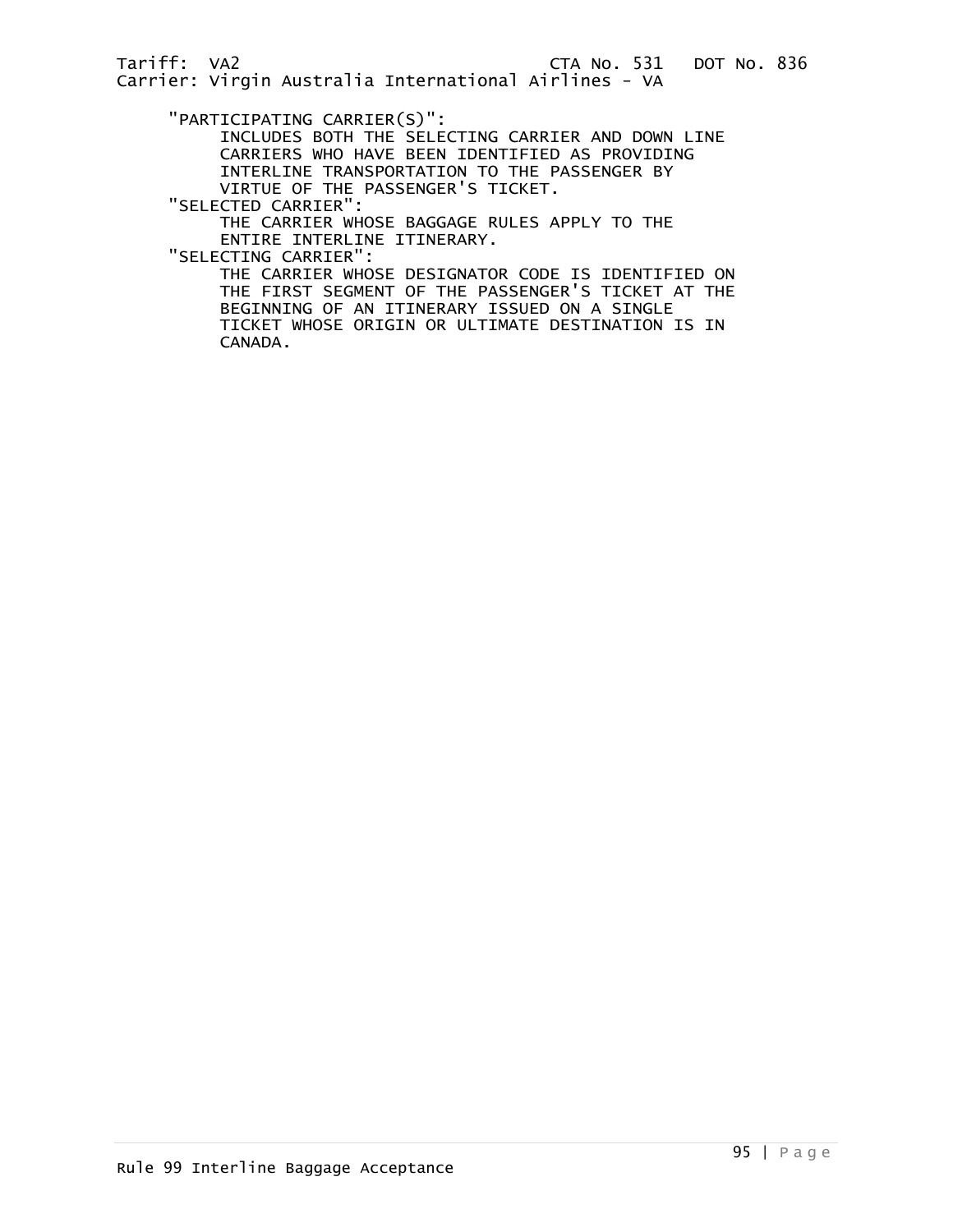Tariff: VA2 CTA No. 531 DOT No. 836 Carrier: Virgin Australia International Airlines - VA Rule 100 Acceptance of Special Items Issued: October 26, 2019 Effective: October 27, 2019 THE FOLLOWING ARE SPECIAL ITEMS OR TYPES OF ITEMS THAT WILL BE ACCEPTED AS BAGGAGE BY SPECIFIED CARRIERS SUBJECT TO THE CONDITIONS SHOWN. THE EXCLUSION OF CARRIERS FROM A PARAGRAPH DOES NOT IMPLY THAT THOSE CARRIERS WILL NOT ACCEPT THE ITEM. UNLESS OTHERWISE INDICATED, THE EXCLUDED CARRIERS WILL ACCEPT THE ITEM SUBJECT TO THE GENERAL TERMS OF ACCEPTANCE IN RULE 97. CHARGES PRESCRIBED IN THIS RULE ARE APPLICABLE FROM THE POINT AT WHICH THE ITEM IS ACCEPTED TO THE POINT TO WHICH THE ITEM IS TRANSPORTED. (A) ANIMALS, LIVE PETS (TO INCLUDE DOGS, CATS, HOUSEHOLD BIRDS). (B) BASSINETS AND INFANT CARRYING-SEATS AN INFANT'S BASSINET WILL BE ACCEPTED FOR TRANSPORTATION IN THE PASSENGER COMPARTMENT ONLY WHEN AN ADDITIONAL SEAT IS RESERVED FOR THE INFANT, A TICKET IS PURCHASED, AND THE BASSINET CAN BE PROPERLY SECURED BY THE SEAT BELT. (C) BICYCLES SEE SPORTING EQUIPMENT BELOW. (D) BOWLING EQUIPMENT SEE SPORTING EQUIPMENT BELOW.<br>E) DUFFEL BAGS. B-4 BAGS AND SEA DUFFEL BAGS, B-4 BAGS AND SEA BAGS SEE RULE 114. (F) FIREARMS SEE ALSO SPORTING EQUIPMENT BELOW. (1) NONSPORTING FIREARMS AND AMMUNITION WILL BE ACCEPTED AS CHECKED BAGGAGE ONLY. EXCEPTION 1: AN AUTHORIZED PERSON PERFORMING A DUTY ON BOARD AN AIRCRAFT, SUCH AS A LAW ENFORCEMENT OFFICER OR DIPLOMATIC COURIER, MAY BE PERMITTED TO RETAIN CUSTODY OF HIS FIREARM AND AMMUNITION UPON DULY IDENTIFYING HIMSELF AT TIME OF CHECK IN. EXCEPTION 2: AMMUNITION WITH EXPLOSIVE OR INCENDIARY PROJECTILES WILL NOT BE ACCEPTED. (2) ADVANCE ARRANGEMENTS MUST BE MADE. (G) FISHING EQUIPMENT SEE SPORTING EQUIPMENT BELOW. (H) FRAGILE ITEMS (1) UPON REQUEST, A FRAGILE/BULKY ITEMS WILL BE CARRIED AS CABIN-SEAT BAGGAGE SUBJECT TO THE PROVISIONS IN RULE 112. (2) FRAGILE AND PERISHABLE ITEMS (A) THE CLASSES OF ITEMS LISTED BELOW ARE DEEMED BY CARRIER TO BE FRAGILE OR PERISHABLE OR OTHERWISE UNSUITABLE AS CHECKED BAGGAGE AND ARE SUBJECT TO THE CONDITIONS OF ACCEPTANCE SET FORTH IN SUBPARAGRAPH (B) BELOW.

- (I) FRAGILE ITEMS:
	- (AA) STATISTICAL, CALCULATING AND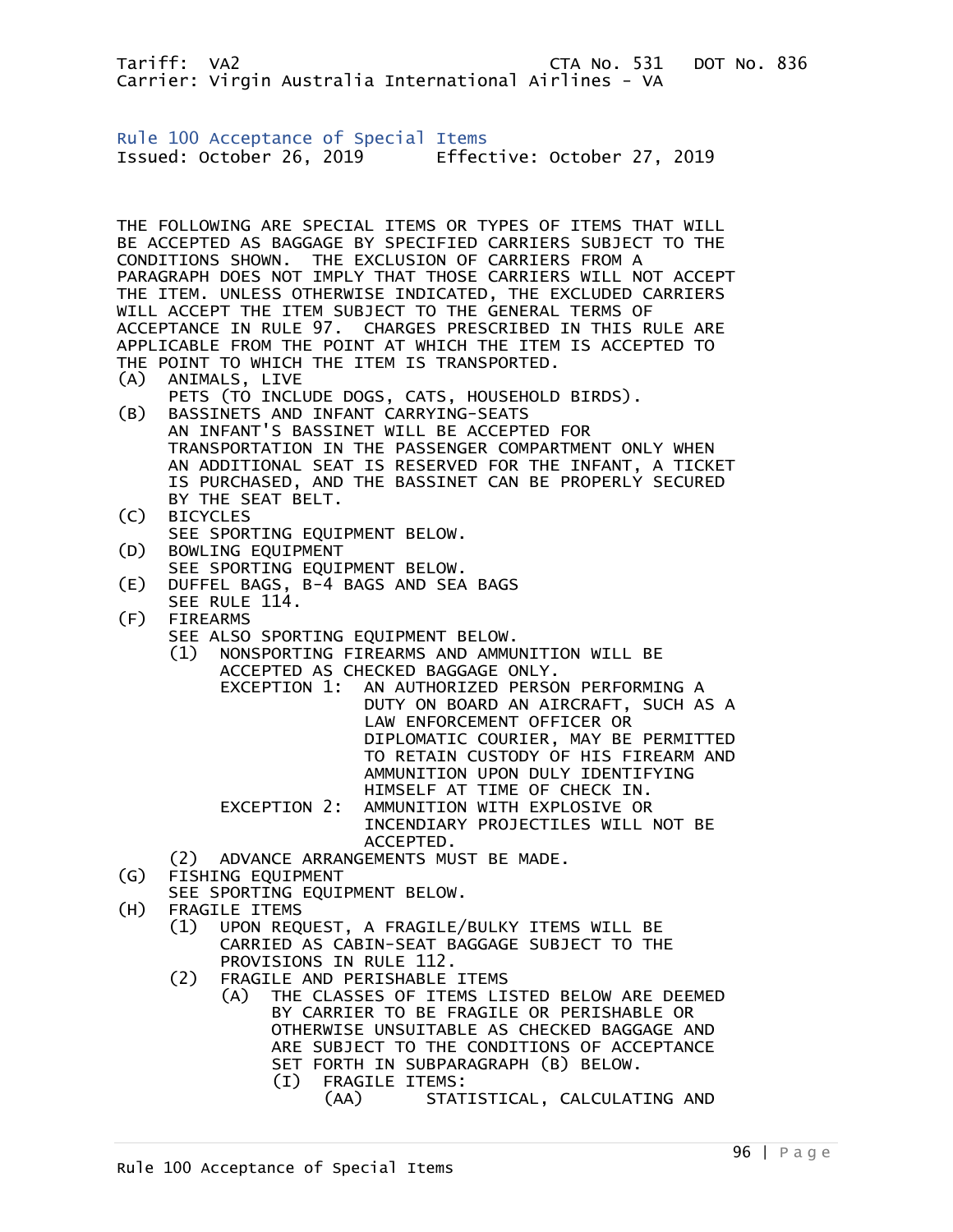|                                        | OTHER MACHINES (FOR BUSINESS                               |  |  |  |  |
|----------------------------------------|------------------------------------------------------------|--|--|--|--|
|                                        | OR HOME USE), SUCH AS<br>CALCULATORS, TYPEWRITERS, AND     |  |  |  |  |
|                                        | DICTATION EQUIPMENT.                                       |  |  |  |  |
| (BB)                                   | MUSICAL INSTRUMENTS, SUCH AS                               |  |  |  |  |
|                                        | GUITARS, VIOLINS, TROMBONES,<br>AND DRUMS.                 |  |  |  |  |
| (CC)                                   | TELEVISION, RADIO, STEREO AND                              |  |  |  |  |
|                                        | OTHER ENTERTAINMENT EQUIPMENT,                             |  |  |  |  |
|                                        | SUCH AS TV SETS, RADIOS,                                   |  |  |  |  |
|                                        | AMPLIFIERS, SPEAKERS, AND TAPE                             |  |  |  |  |
| (DD)                                   | RECORDERS.<br>ORNAMENTAL BRICABRAC, SUCH AS                |  |  |  |  |
|                                        | VASES, FIGURINES, CERAMIC                                  |  |  |  |  |
|                                        | ARTICLES AND TROPHIES.                                     |  |  |  |  |
| (EE)                                   | ARTISTIC, SUCH AS PAINTINGS,                               |  |  |  |  |
|                                        | SCULPTURE, AND ANTIQUE                                     |  |  |  |  |
| (FF)                                   | FURNITURE.<br>PHOTOGRAPHIC AND                             |  |  |  |  |
|                                        | CINEMATOGRAPHIC EQUIPMENT,                                 |  |  |  |  |
|                                        | SUCH AS CAMERAS, LENSES, FLASH                             |  |  |  |  |
|                                        | BULBS AND PROJECTORS.                                      |  |  |  |  |
| (GG)                                   | RECREATIONAL/SPORTING GOODS,                               |  |  |  |  |
|                                        | SUCH AS FIREARMS, FISHING                                  |  |  |  |  |
|                                        | RODS, SKIN-DIVING GEAR AND<br>MODEL AIRPLANES.             |  |  |  |  |
| (HH)                                   | PRECISION INSTRUMENTS, SUCH AS                             |  |  |  |  |
|                                        | MICROSCOPES, OSCILLOSCOPES,                                |  |  |  |  |
|                                        | METERS, COUNTERS, AND                                      |  |  |  |  |
|                                        | POLYGRAPHS.                                                |  |  |  |  |
| (II)                                   | GLASSWARE, SUCH AS TERRARIUMS,                             |  |  |  |  |
| (I)                                    | MIRRORS, CRYSTAL AND CHINA.<br>GLASS CONTAINERS CONTAINING |  |  |  |  |
|                                        | LIQUIDS SUCH AS LIQUORS,                                   |  |  |  |  |
|                                        | WINES, BEER, LIQUEURS, AND                                 |  |  |  |  |
|                                        | PERFUMES.                                                  |  |  |  |  |
| (KK)                                   | TOYS, SUCH AS DOLLS, STUFFED                               |  |  |  |  |
| (LL)                                   | ANIMALS AND DOLLHOUSES.<br>PAPER, SUCH AS ADVERTISING      |  |  |  |  |
|                                        | DISPLAYS, MODELS, SKETCHES,                                |  |  |  |  |
|                                        | BLUEPRINTS, MAPS AND                                       |  |  |  |  |
| (MM)                                   | POTTED PLANTS AND FOLIAGE,                                 |  |  |  |  |
|                                        | SUCH AS BRANCHES AND BLOSSOMS                              |  |  |  |  |
| (II)                                   | OF FLOWERS.<br>PERISHABLE ITEMS:                           |  |  |  |  |
| (AA)                                   | FRESH OR FROZEN FOODSTUFFS,                                |  |  |  |  |
|                                        | SUCH AS FRUITS, VEGETABLES,                                |  |  |  |  |
|                                        | MEATS, FISH, POULTRY AND                                   |  |  |  |  |
|                                        | BAKERY PRODUCTS.                                           |  |  |  |  |
| (BB)                                   | FLORAL AND NURSERY STOCK, SUCH                             |  |  |  |  |
|                                        | AS FLOWER, FRUIT, AND<br>VEGETABLE PLANTS.                 |  |  |  |  |
| (CC)                                   | CUT FLOWERS AND FOLIAGE, SUCH                              |  |  |  |  |
|                                        | AS FLORAL DISPLAYS.                                        |  |  |  |  |
| (B)                                    | THE ABOVE-LISTED FRAGILE AND PERISHABLE ITEMS              |  |  |  |  |
|                                        | WILL BE ACCEPTED IF THEY ARE APPROPRIATELY                 |  |  |  |  |
| PACKAGED IN AN ORIGINAL FACTORY SEALED |                                                            |  |  |  |  |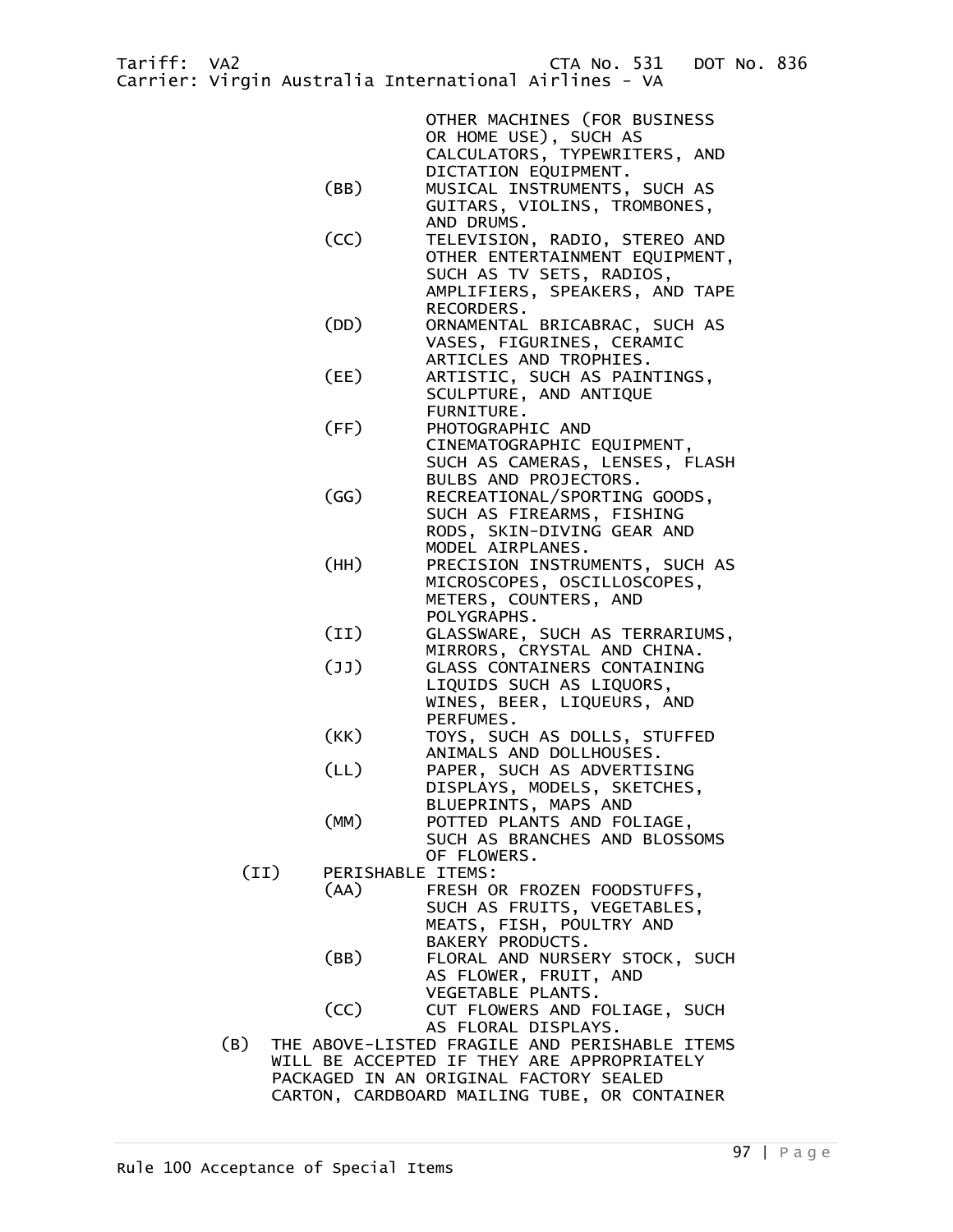OR CASE DESIGNED FOR SHIPPING SUCH ITEMS OR PACKED WITH PROTECTIVE INTERNAL MATERIAL. HOWEVER, FRAGILE AND PERISHABLE ITEMS NOT CONTAINED WITHIN A SUITCASE OR OTHER CONTAINER CUSTOMARILY INTENDED FOR USE IN THE PERSONAL TRANSPORTATION OF CLOTHING WILL BE ACCEPTED WITHOUT THE APPROPRIATE PACKAGING ONLY UPON THE EXECUTION OF A RELEASE FROM LIABILITY.

THE FORM OF SUCH RELEASE IS AS FOLLOWS: FRAGILE AND UNSUITABLY PACKED - RELEASE APPLIES TO DAMAGE.

 PERISHABLE - RELEASE APPLIES TO SPOILAGE RESULTING FROM DELAY.

 ARTICLE DESCRIPTION: IN CONSIDERATION OF CARRIER(S) TRANSPORTING MY PROPERTY (DESCRIBED ABOVE), WHICH IS DEEMED BY GOVERNING TARIFFS TO BE UNSUITABLE FOR TRANSPORTATION AS CHECKED BAGGAGE, I HEREBY RELEASE CARRIER(S) FROM LIABILITY RESULTING SOLELY FROM SUCH UNSUITABILITY (AS DESIGNATED ABOVE BY "X"). PASSENGER SIGNATURE

- (3) CLASSES AND EXAMPLES OF FRAGILE AND/OR PERISHABLE ITEMS
	- (A) PAPER BUSINESS DOCUMENTS, MECHANICAL DRAWINGS, BLUEPRINTS, MAPS, CHARTS, HISTORICAL DOCUMENTS, AND PHOTOGRAPHS.
	- (B) PHOTOGRAPHIC/CINEMATOGRAPHIC EQUIPMENT CAMERAS (EXCLUDING ONE CAMERA PER PASSENGER), PHOTOFLASH EQUIPMENT, PHOTOMETERS, SPECTROSCOPES, PHOTOTUBES, OR OTHER DEVICES USING SENSITIVE TUBES OR PLATES.
	- (C) RECREATIONAL AND SPORTING GOODS TENNIS RACKETS, FISHING RODS, SCULLS, SURFBOARDS, SCUBA-DIVING MASKS AND PRESSURE GAUGES, SCOPES, AND SPORTING TROPHIES SUCH AS ANIMAL HORNS AND ANTLERS.
	- (D) UNCRATED/UNPROTECTED/UNSUITABLE ITEMS COSMETIC CASES, HAT BOXES, WIG BOXES, TOOL BOXES.
- (I) RESTRICTED ARTICLES ANY ARTICLE LISTED IN THE D.O.T. HAZARDOUS MATERIALS REGULATIONS (49 CFR 171-177); THE INTERNATIONAL CIVIL AVIATION ORGANIZATION TECHNICAL INSTRUCTIONS FOR THE SAFE TRANSPORT OF DANGEROUS GOODS BY AIR AND/OR THE IATA DANGEROUS GOODS REGULATIONS, WILL BE ACCEPTED SUBJECT TO ADVANCE ARRANGEMENTS AND COMPLIANCE WITH THE RESTRICTED ARTICLES TARIFF CITED ABOVE.
- (J) SCUBA-DIVING EQUIPMENT
- SEE SPORTING EQUIPEMENT BELOW.<br>(K) SNOW SKIING EQUIPMENT
- SNOW SKIING EQUIPMENT
- SEE SPORTING EQUIPMENT BELOW.<br>(L) SPORTING EQUIPMENT SPORTING EQUIPMENT
	- SPORTING EQUIPMENT ITEMS LISTED BELOW WILL BE ACCEPTED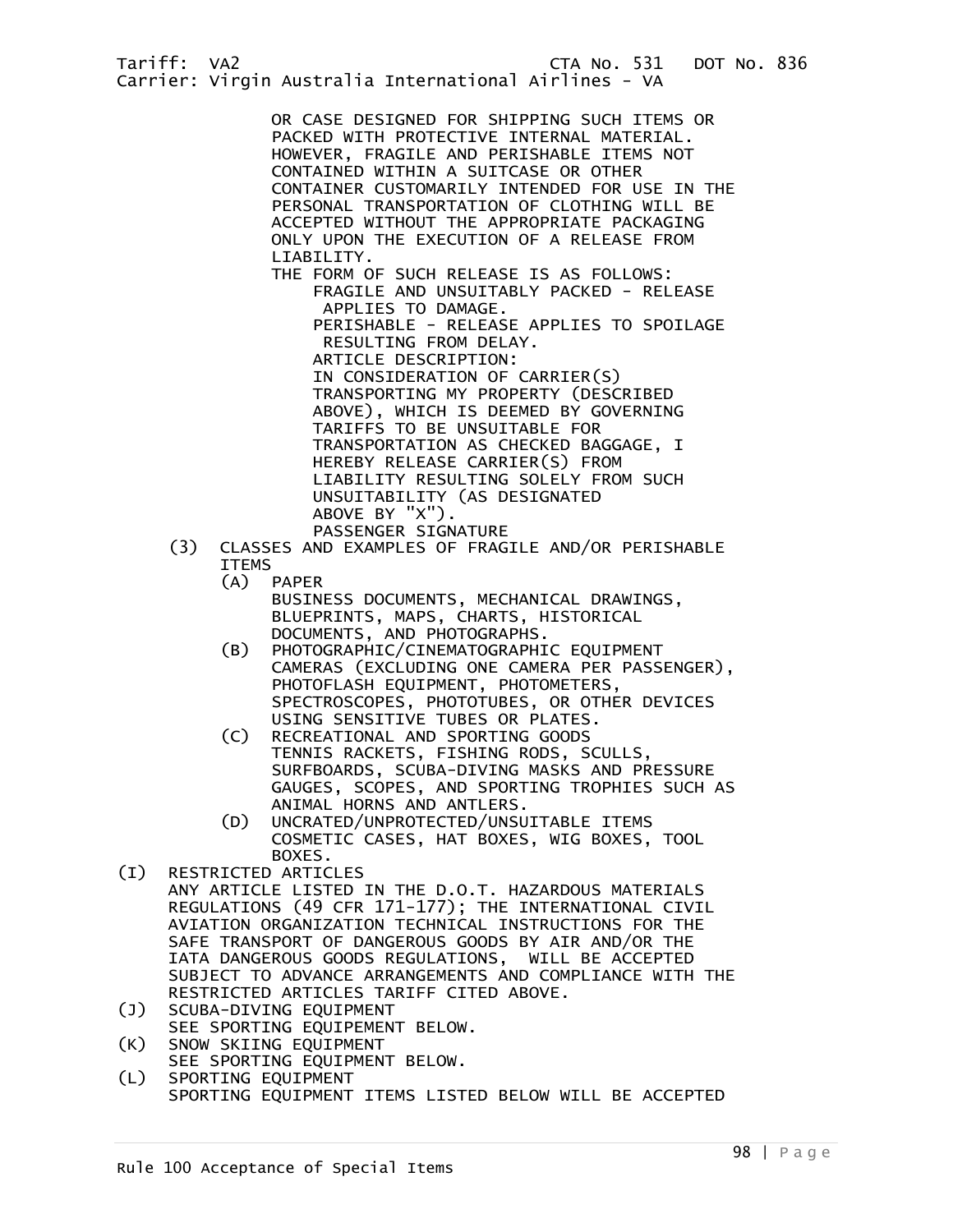SUBJECT TO THE CONDITIONS OF ACCEPTANCE AND/OR PRESCRIBED CHARGES (SEE RULE 121). CERTAIN ITEMS OF SPORTING EQUIPMENT WILL BE CARRIED FREE BY SOME CARRIERS IN ADDITION TO THE BASIC FREE BAGGAGE ALLOWANCE

 OR IN LIEU OF ONE PIECE OR MORE OF FREE BAGGAGE (SEE RULE 114).

(1) BICYCLES

 BICYCLES WILL BE ACCEPTED SUBJECT TO THE CONDITIONS SPECIFIED BELOW. FOR THE PURPOSE OF THIS PROVISION ONE ITEM OF BICYCLING EQUIPMENT IS DEFINED AS ONE BICYCLE.<br>(A) BICYCLE CHARACTERI

- BICYCLE CHARACTERISTICS CARRIER WILL ACCEPT NONMOTORIZED TOURING OR RACING BICYCLES WITH SINGLE SEATS.
- (B) BICYCLE PACKAGING REQUIREMENTS BICYCLES MUST HAVE THE HANDLEBARS FIXED SIDEWAYS AND THE PEDALS REMOVED OR BE PLACED IN CARDBOARD CONTAINERS WITH HANDLEBARS FIXED SIDEWAYS AND, THE PEDALS AND HANDLEBARS MUST BE ENCASED IN PLASTIC FOAM OR SIMILAR MATERIALS.
- (C) (APPLICABLE BETWEEN POINTS IN THE U.S.A./CANADA AND POINTS IN THE CARIBBEAN/MEXICO) BICYCLES WILL NOT BE INCLUDED IN DETERMINING THE FREE BAGGAGE ALLOWANCE AND WILL BE SUBJECT TO A CHARGE OF USD 45.00/CAD 59.00.
- (D) BICYCLES WILL BE INCLUDED IN DETERMINING THE FREE BAGGAGE ALLOWANCE, AND, IF IN EXCESS, WILL BE ACCEPTED SUBJECT TO PAYMENT OF THE EXCESS BAGGAGE CHARGE FOR A SINGLE PIECE.

(2) BOWLING EQUIPMENT

 ITEMS OF BOWLING EQUIPMENT WILL BE ACCEPTED AS CHECKED BAGGAGE. BOWLING EQUIPMENT WILL BE INCLUDED IN DETERMINING THE FREE BAGGAGE ALLOWANCE AND, WHEN IN EXCESS, EACH ITEM WILL BE SUBJECT TO THE EXCESS BAGGAGE CHARGE FOR A SINGLE PIECE, WHETHER OR NOT

 PRESENTED AS A SINGLE PIECE (SEE RULE 121). (FOR THE PURPOSE OF THIS PROVISION ONE ITEM OF BOWLING EQUIPMENT IS DEFINED AS ONE BOWLING BALL, ONE BOWLING BAG AND ONE PAIR OF BOWLING SHOES.)<br>(3) FISHING EQUIPMENT

(3) FISHING EQUIPMENT

 ITEMS OF FISHING EQUIPMENT WILL BE ACCEPTED AS CHECKED BAGGAGE. THE FISHING EQUIPMENT WILL BE INCLUDED IN DETERMINING THE FREE BAGGAGE ALLOWANCE AND WHEN IN EXCESS EACH ITEM WILL BE SUBJECT TO THE EXCESS BAGGAGE CHARGE FOR A SINGLE PIECE, WHETHER OR NOT

 PRESENTED AS A SINGLE PIECE (SEE RULE 121). (FOR THE PURPOSE OF THIS PROVISION ONE ITEM OF FISHING EQUIPMENT IS DEFINED AS TWO RODS, ONE CREEL, ONE LANDING NET, ONE PAIR OF FISHING BOOTS (ALL PROPERLY ENCASED) AND ONE FISHING TACKLE BOX.)

 (4) SCUBA-DIVING EQUIPMENT ITEMS OF SCUBA DIVING EQUIPMENT WILL BE ACCEPTED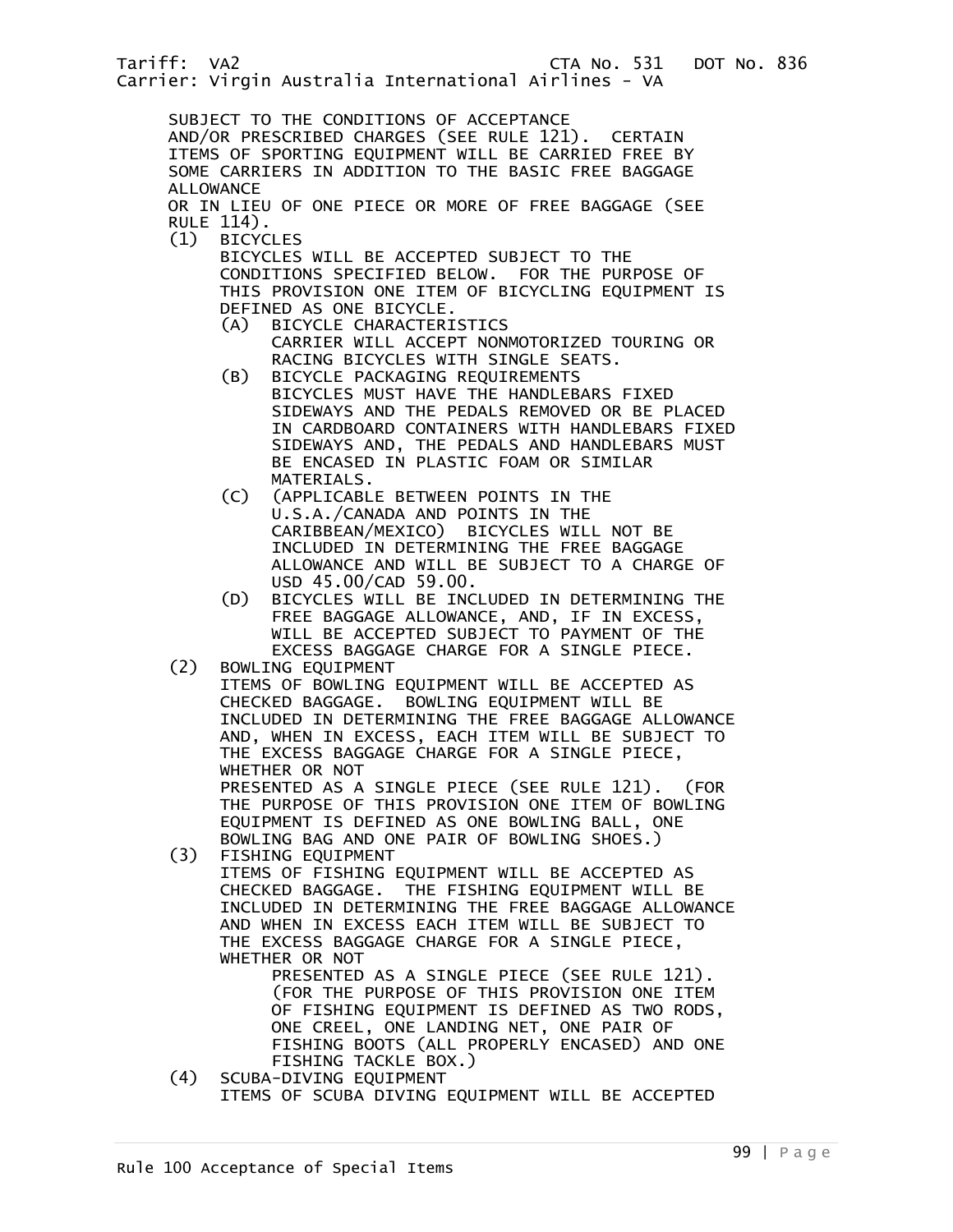AS CHECKED BAGGAGE SUBJECT TO THE CHARGES SPECIFIED BELOW. (FOR THE PURPOSE OF THIS PROVISION ONE ITEM OF SCUBA-DIVING EQUIPMENT IS DEFINED AS ONE SCUBA TANK (EMPTY), ONE SCUBA REGULATOR, ONE TANK HARNESS, ONE TANK PRESSURE GAUGE, ONE MASK, TWO FINS, ONE SNORKEL, ONE KNIFE,

- ONE SPEARGUN AND ONE SAFETY VEST.)<br>SHOOTING EQUIPMENT (SPORTING FIREA SHOOTING EQUIPMENT (SPORTING FIREARMS)
	- (A) ITEMS OF SHOOTING EQUIPMENT WILL BE ACCEPTED ONLY AS CHECKED BAGGAGE SUBJECT TO THE CONDITIONS SPECIFIED BELOW. FIREARMS WILL BE INCLUDED IN DETERMINING THE FREE BAGGAGE ALLOWANCE AND, WHEN IN EXCESS, EACH ITEM WILL BE SUBJECT TO THE EXCESS BAGGAGE CHARGE FOR A SINGLE PIECE, WHETHER OR NOT PRESENTED AS A SINGLE PIECE (SEE RULE 121). (FOR THE PURPOSE OF THIS PROVISION ONE ITEM OF SHOOTING EQUIPMENT IS DEFINED AS (1) ONE RIFLE CASE CONTAINING NOT MORE THAN TWO RIFLES, WITH OR WITHOUT SCOPES, 10 POUNDS OF AMMUNITION, ONE SHOOTING MAT, NOISE SUPPRESSORS AND SMALL RIFLE TOOLS; (2) TWO SHOTGUNS AND TWO SHOTGUN CASES NOISE SUPPRESSORS, ONE PISTOL TELESCOPE AND SMALL PISTOL TOOLS.
		- (B) BAGGAGE CONTAINING FIREARMS WILL NOT KNOWINGLY BE ACCEPTED FOR TRANSPORTATION AT POINT OF ORIGIN OR AT AN ONLINE OR INTERLINE CONNECTING POINT UNLESS A DECLARATION, SIGNED AND DATED ON THE DAY THE BAGGAGE IS ACCEPTED FOR TRANSPORTATION, IS ATTACHED TO THE OUTSIDE OF THE CASE DECLARING THAT FIREARMS ARE NOT LOADED;
			- EXCEPTION: WHEN FIREARMS ARE CONTAINED IN HARD-SIDED CASES OR OTHER BAGGAGE NOT SPECIFICALLY DESIGNED FOR CARRYING FIREARMS, THE DECLARATION MUST BE PLACED INSIDE THE SUITCASE OR OTHER BAGGAGE.
		- (C) AMMUNITION NOT TO EXCEED 10 POUNDS PER PASSENGER MUST BE PACKED IN THE MANUFACTURER'S ORIGINAL PACKAGE OR SECURELY PACKED IN FIBER, WOOD OR METAL AND THE AMMUNITION INSIDE THE CONTAINER MUST BE PROTECTED AGAINST SHOCK AND SECURED AGAINST MOVEMENT. THE PASSENGER SHALL MAKE A WRITTEN DECLARATION CONFIRMING THAT THE ABOVE PROVISIONS ARE MET.
		- (D) THE MAXIMUM GROSS WEIGHT OF AMMUNITION ACCEPTED FOR CARRIAGE ON ANY ONE AIRCRAFT IS LIMITED TO 100 POUNDS.
		- (E) CONDITIONS OF ACCEPTANCE
			- (I) FIREARMS WILL BE ACCEPTED ONLY WHEN UNLOADED AND SUITABLY PACKED AND WHEN CHECKED FOR CARRIAGE IN THE BAGGAGE OR OTHER COMPARTMENT OF THE AIRCRAFT NOT ACCESSIBLE TO THE PASSENGER.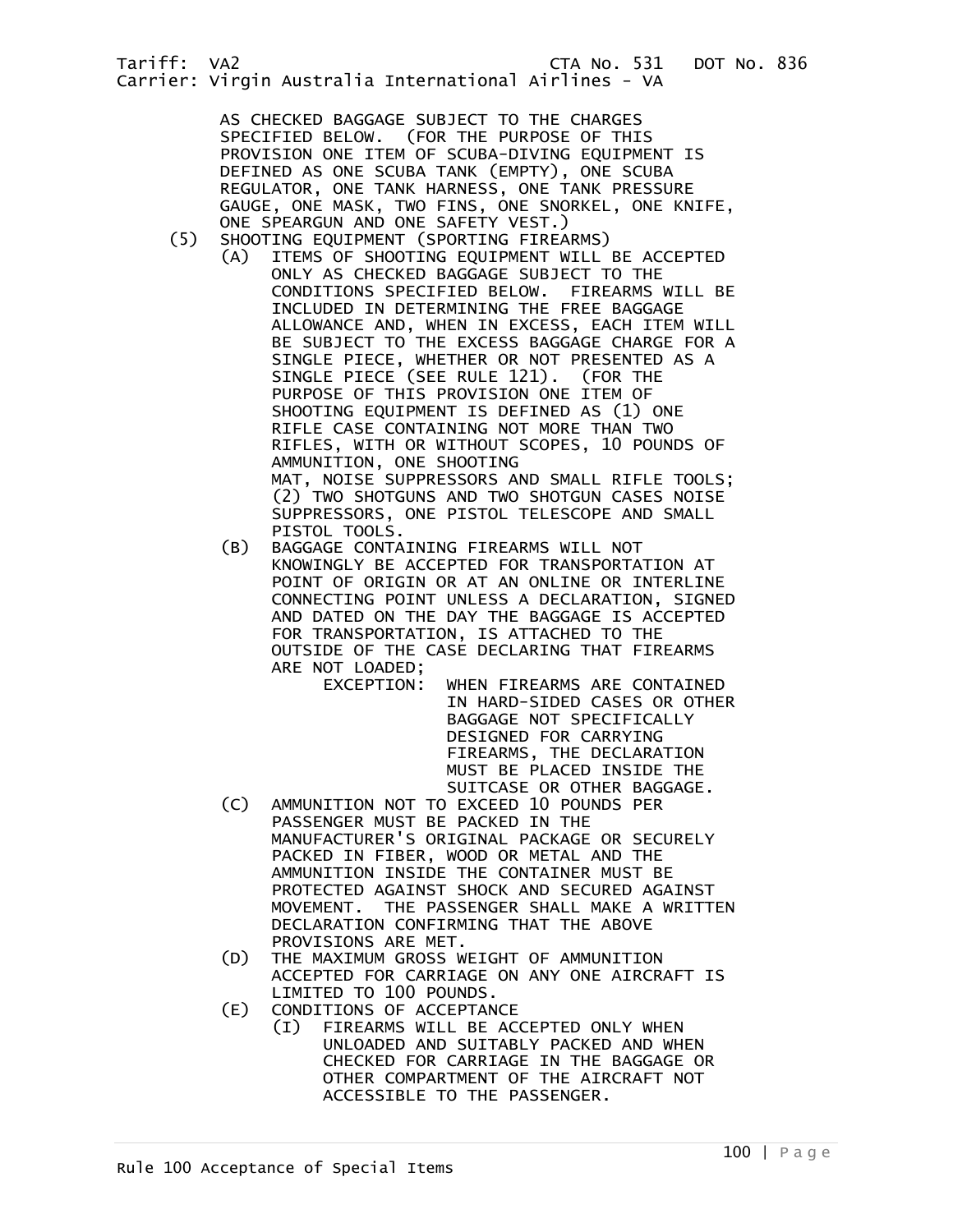- (AA) AT THE TIME OF CHECK-IN, FIREARM(S) WILL BE SURRENDERED AND THE PASSENGER WILL BE REQUIRED TO MAKE A WRITTEN OR VERBAL DECLARATION THAT THE FIREARM(S) AS SURRENDERED IS SAFE FOR TRANSPORTATION.
- (BB) WHEN FIREARMS USED FOR SPORT PURPOSES ARE CARRIED ON THE AIRCRAFT, ENTRY PERMITS SHALL BE IN THE POSSESSION OF THE PASSENGER FOR THE COUNTRY OR COUNTRIES OF TRANSIT AND DESTINATION.
- (II) EXPLOSIVES, MUNITIONS, CORROSIVES AND ARTICLES WHICH ARE EASILY IGNITED SMALL ARMS AMMUNITION SHALL BE ACCEPTED ONLY FOR CARRIAGE IN THE BAGGAGE AND/OR CARGO COMPARTMENTS OF THE AIRCRAFT AND ONLY WITH PRIOR APPROVAL OF THE CARRIER AS FOLLOWS:
	- (AA) SMALL ARMS AMMUNITION FOR SPORTING PURPOSES IN QUANTITIES NOT EXCEEDING 5 KILOGRAMS (11 POUNDS) GROSS WEIGHT PER PASSENGER, SECURELY PACKAGED FOR PERSONAL USE, EXCLUDING THOSE WITH EXPLOSIVE OR INCENDIARY PROJECTILES.
- (BB) SMALL ARMS AMMUNITION FOR SPORTING PURPOSES, EXCLUDING THOSE WITH EXPLOSIVE OR INCENDIARY PROJECTILES, IN QUANTITIES EXCEEDING 5 KILOGRAMS (11 POUNDS) GROSS WEIGHT BUT NOT EXCEEDING 25 KILOGRAMS (55 POUNDS) GROSS WEIGHT PER PASSENGER FOR PERSONAL USE.
	- (CC) WHEN SUCH AMMUNITION IS CARRIED, A WRITTEN DECLARATION SHALL BE MADE BY THE PASSENGER CONFIRMING THAT THE AMMUNITION IS PACKED IN A STRONG OUTSIDE CONTAINER MADE OF WOOD, METAL OR FIBERWOOD AND THAT THE AMMUNITION INSIDE THE CONTAINER IS PROTECTED AGAINST SHOCK AND SECURED AGAINST MOVEMENT. THE DECLARATION SHALL ALSO CONFIRM THAT THE PASSENGER IS NOT CARRYING MORE THAN A TOTAL OF 25 KILOGRAMS (55 POUNDS) GROSS WEIGHT.
	- (DD) AMMUNITION WITH EXPLOSIVE OR INCENDIARY PROJECTILES WILL NOT BE ACCEPTED.
	- (8) SKIING EQUIPMENT ITEMS OF SKIING EQUIPMENT WILL BE ACCEPTED AS CHECKED BAGGAGE. SKIING EQUIPMENT WILL BE INCLUDED IN DETERMINING THE FREE BAGGAGE ALLOWANCE AND WHEN IN EXCESS EACH ITEM WILL BE SUBJECT TO THE EXCESS BAGGAGE CHARGE FOR A SINGLE PIECE WHETHER OR NOT PRESENTED AS A SINGLE PIECE (SEE RULE 121). (FOR THE PURPOSE OF THIS PROVISION ONE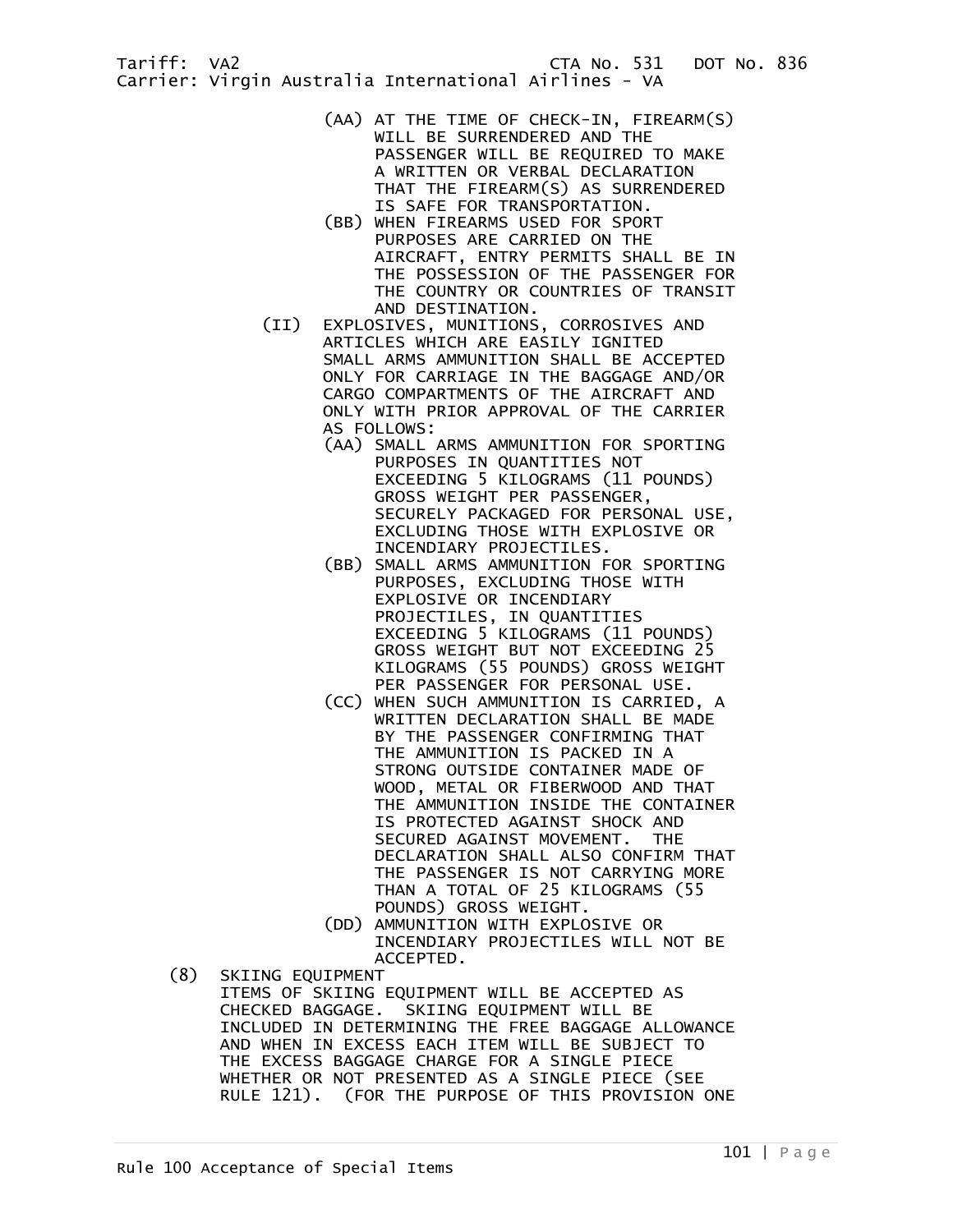ITEM OF SKIING EQUIPMENT IS DEFINED AS ONE PAIR OF SKIS, ONE PAIR OF SKI POLES, ONE PAIR OF SKI BINDINGS AND ONE PAIR OF SKI BOOTS.)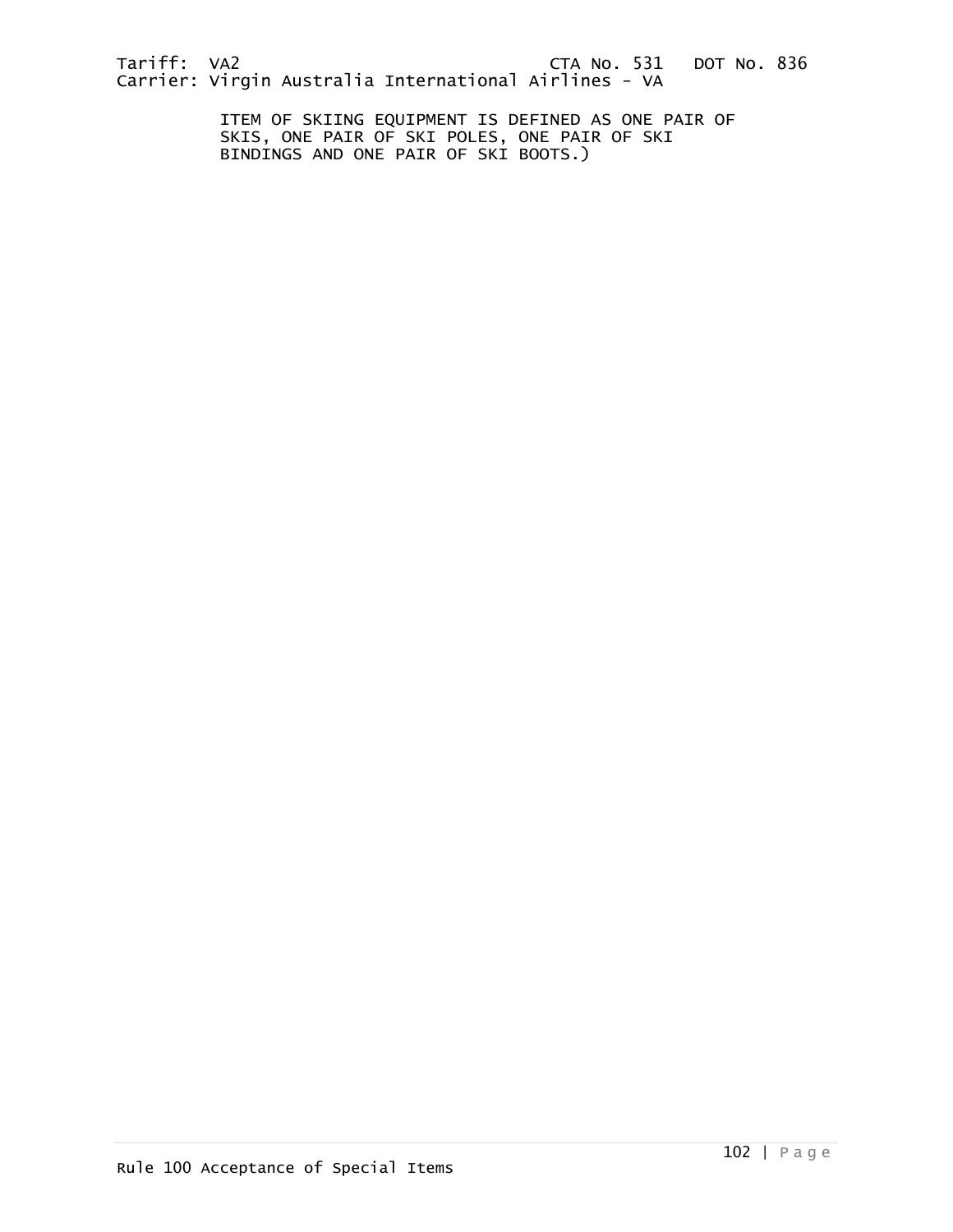Rule 110 Checked and Carry-On Baggage Issued: October 26, 2019 Effective: October 27, 2019

SUBJECT TO THE CONDITIONS OF RULES 97 AND 100, PASSENGERS MAY CHECK BAGGAGE FOR CARRIAGE IN THE CARGO COMPARTMENT OF THE AIRCRAFT AND/OR MAY CARRY BAGGAGE ON BOARD THE AIRCRAFT SUBJECT TO THE PROVISIONS IN PARAGRAPHS (A) AND (B) BELOW. THE SUITABILITY OF BAGGAGE, AS TO WEIGHT, SIZE AND CHARACTER, TO BE CARRIED IN THE PASSENGER COMPARTMENT OF THE AIRCRAFT WILL BE DETERMINED BY THE CARRIER.

- (A) CHECKED BAGGAGE CARRIER WILL CHECK BAGGAGE WHICH IS TENDERED BY A PASSENGER AND WHICH IS ACCEPTABLE UNDER THE TERMS OF RULES 97 AND 100, UPON PRESENTATION BY A PASSENGER OF A VALID TICKET FOR TRANSPORTATION OVER THE LINES OF THAT CARRIER, SUBJECT TO THE CONDITIONS SPECIFIED BELOW:
	- (1) BAGGAGE MUST BE CHECKED AT THE CITY OR AIRPORT OFFICE DESIGNATED BY THE CARRIER AND IN ADVANCE OF FLIGHT DEPARTURE TIME AS PRESCRIBED BY THE CARRIER.
	- (2) THE PASSENGER'S NAME MUST APPEAR ON THE BAGGAGE. CARRIER WILL SUPPLY BAGGAGE IDENTIFICAION LABELS FREE OF CHARGE.
	- (3) BAGGAGE WILL NOT BE CHECKED:
		- (A) TO A POINT THAT IS NOT SPECIFIED ON THE PASSENGER'S TICKET.
		- (B) BEYOND THE PASSENGER'S NEXT POINT OF STOPOVER OR, IF THERE IS NO STOPOVER, BEYOND THE DESTINATION DESIGNATED ON THE TICKET.
		- (C) BEYOND A POINT AT WHICH THE PASSENGER WANTS TO RECLAIM THE BAGGAGE OR ANY PORTION THEREOF.
		- (D) BEYOND THE POINT TO WHICH ALL APPLICABLE CHARGES HAVE BEEN PAID.
		- (E) BEYOND A POINT AT WHICH THE PASSENGER IS TO TRANSFER TO A CONNECTING FLIGHT, IF THAT FLIGHT IS SCHEDULED TO DEPART FROM AN AIRPORT DIFFERENT FROM THE ONE AT WHICH THE PASSENGER IS SCHEDULED TO ARRIVE.
		- (F) BEYOND THE POINT TO WHICH THE PASSENGER HOLDS A RESERVATION.
- (4) LIVE ANIMALS WILL NOT BE CHECKED BEYOND A POINT OF TRANSFER TO ANOTHER CARRIER.<br>(B) CARRY-ON BAGGAGE
- CARRY-ON BAGGAGE
	- (1) WHEN BAGGAGE IS CARRIED ON BOARD THE AIRCRAFT IT MAY BE STORED IN CARRY-ON COMPARTMENTS OF AIRCRAFT SO EQUIPPED OR IT MUST BE RETAINED IN THE PASSENGER'S CUSTODY AND STORED UNDER A SEAT OR IN AN OVERHEAD COMPARTMENT APPROVED FOR THE CARRIAGE OF SUCH BAGGAGE.
	- (2) MAXIMUM DIMENSIONS FOR UNDER SEAT STORAGE
		- (C) CARRIER WILL ACCEPT A MAXIMUM OF TWO BAGS WHOSE SUM OF THE OUTSIDE LINEAR DIMENSIONS DOES NOT EXCEED 45 INCHES.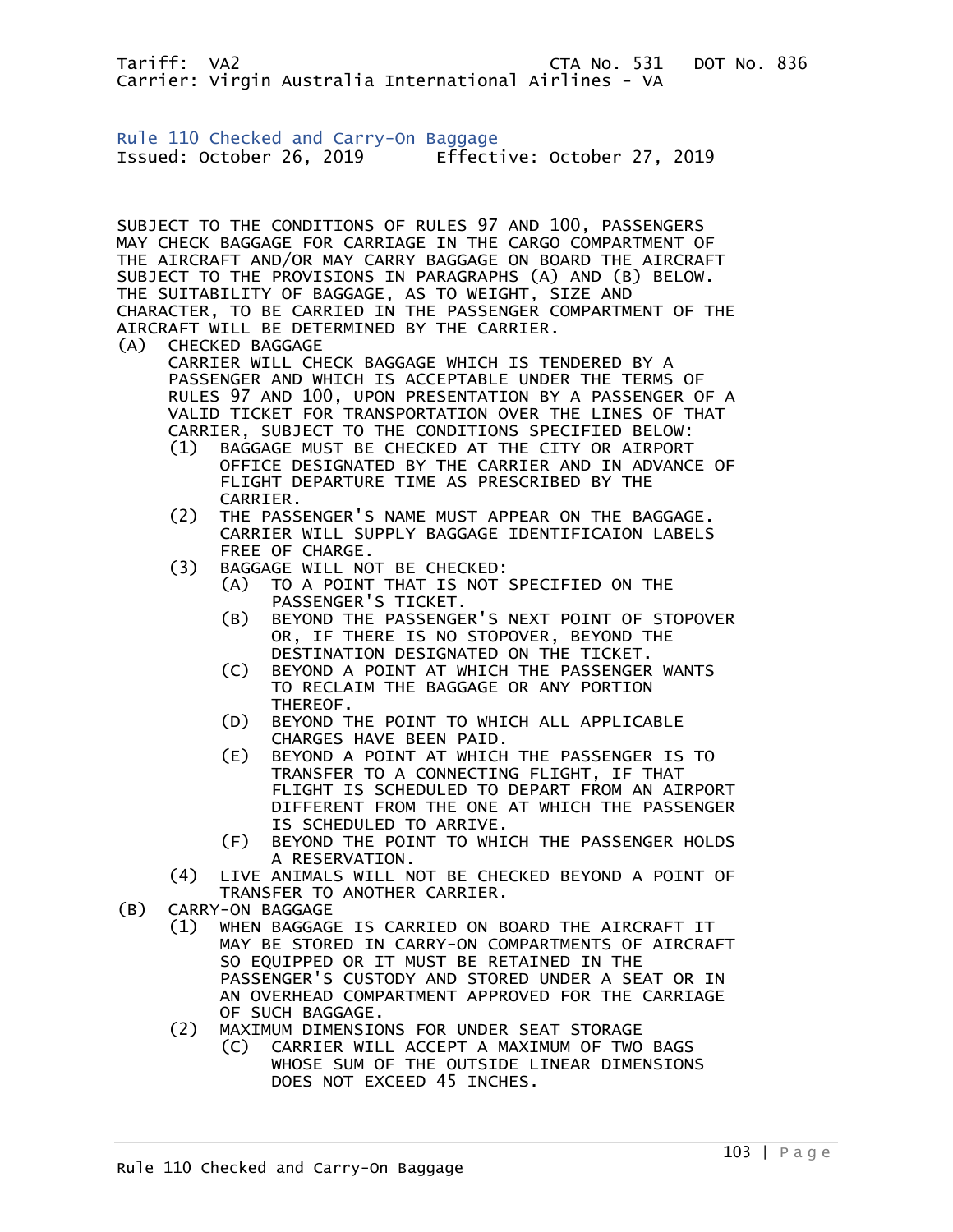Rule 112 Cabin-Seat Baggage and Charges Issued: October 26, 2019 Effective: October 27, 2019

WHEN A PASSENGER REQUESTS THAT AN ITEM OF BAGGAGE BE CARRIED IN THE CABIN AND IT IS DETERMINED BY THE CARRIER THAT THE ITEM IS ACCEPTABLE AS CABIN BAGGAGE BUT IT IS SO FRAGILE AND/OR BULKY AS TO REQUIRE THE USE OF A SEAT(S), THE PROVISIONS SPECIFIED BELOW WILL APPLY: CABIN-SEAT BAGGAGE MUST BE CARRIED ABOARD THE AIRCRAFT BY THE PASSENGER AND SECURED IN A SEAT. (A) FOR THE FOLLOWING CARRIERS, THE SEAT MUST BE LOCATED IN THE AIRCRAFT AS INDICATED BELOW: POSITION<br>CA) SUCH BAGGAGE MUS

- VA (A) SUCH BAGGAGE MUST BE CARRIED IN AN ADJACENT SEAT IN ANY ROW EXCEPT AN EMERGENCY EXIT ROW.
	- (B) PASSENGER AND BAGGAGE MUST OCCUPY THE SAME COMPARTMENT.
- (B) CHARGES
	- (1) CARRIER WILL CHARGE 100 PERCENT OF THE APPLICABLE FULL FARE FOR THAT PORTION OF THE TRIP ON WHICH THE EXTRA SEAT IS USED. THE CABIN-SEAT BAGGAGE WILL NOT BE INCLUDED IN DETERMINING THE FREE
	- BAGGAGE ALLOWANCE OR EXCESS BAGGAGE CHARGES.<br>(2) IN NO EVENT WILL MORE THAN 169 POUNDS (77 IN NO EVENT WILL MORE THAN 169 POUNDS (77 KILOGRAMS) OF BAGGAGE PER SEAT BE CARRIED.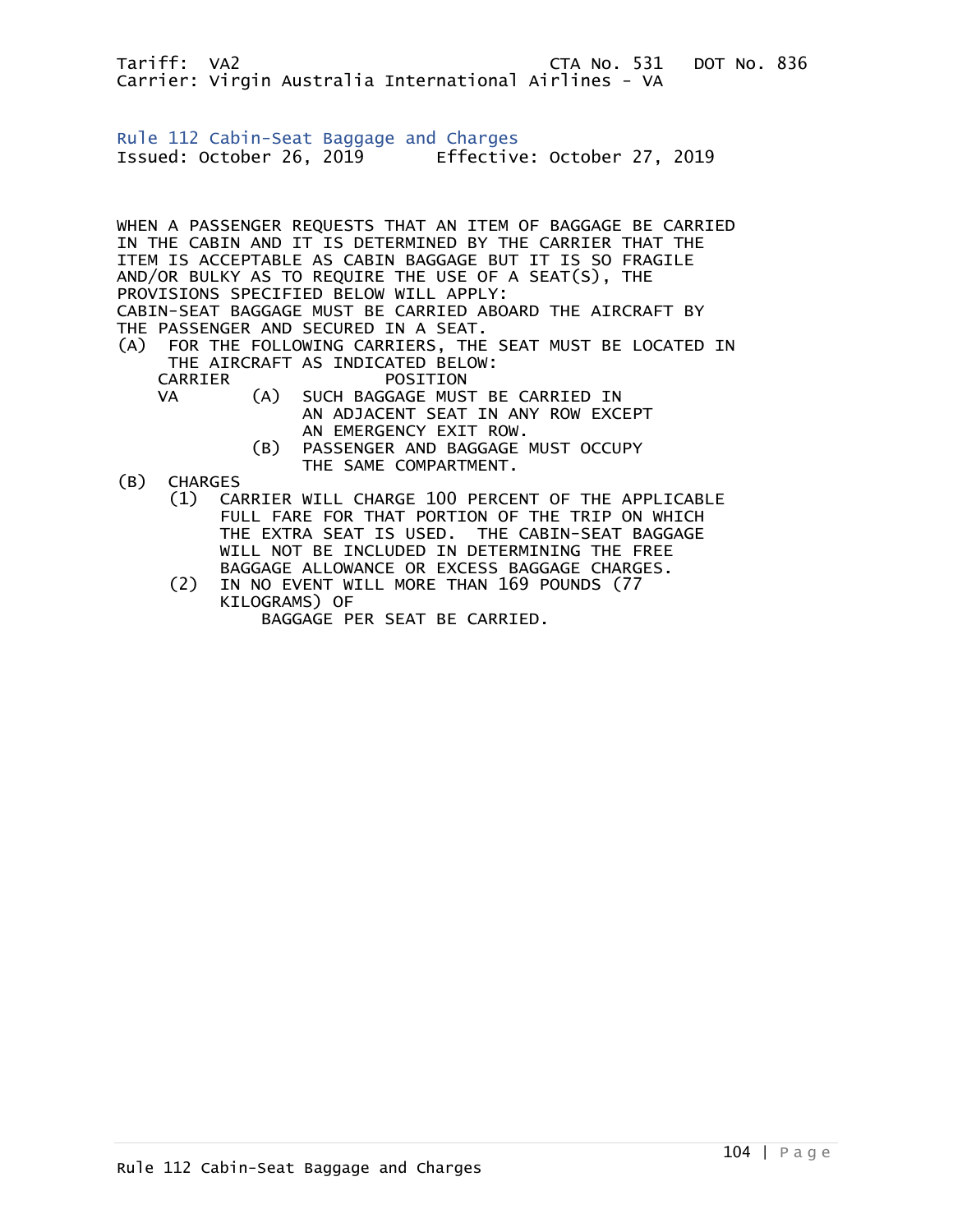Rule 113 Acceptance of Courier Shipments as Baggage (Applicable to VA only for Travel Between the U.S.A. and Australia) Issued: October 26, 2019 Effective: October 27, 2019

- (A) SUBJECT TO ADVANCE ARRANGEMENTS BEING MADE WITH THE CARRIER, SHIPMENTS ACCOMPANIED BY A COURIER WILL BE ACCEPTED FOR CARRIAGE AS BAGGAGE ON THE SAME FLIGHT(S) AS THE COURIER SUBJECT TO THE CHARGES AS OUTLINED IN (C) BELOW PROVIDED THAT NO INDIVIDUAL ARTICLE WILL BE ACCEPTED IF THE MAXIMUM OUTSIDE DIMENSIONS EXCEED 80 INCHES OR IF THE ARTICLE WEIGHS MORE THAN 32 KGS. (70 LBS).
- (B) FOR THE PURPOSE OF THIS RULE, COURIER MEANS A PERSON PAYING THE FULL NORMAL APPLICABLE FARE ACCOMPANYING A SHIPMENT TENDERED BY ONE OR MORE SHIPPERS. SUCH SHIPMENTS WILL BE ACCEPTED BY THE CARRIER FOR CARRIAGE AS BAGGAGE FROM ONE COURIER AT ONE TIME, RECEIPTED FOR AND MOVING ON ONE EXCESS BAGGAGE TICKET COVERING TRANSPORTATION BETWEEN POINTS NAMED IN THE APPLICABLE FLIGHT COUPON OF THE PASSENGER TICKET AND BAGGAGE CHECK BEING UTILIZED BY THE COURIER FOR THAT PORTION OF HIS JOURNEY.

| (C) |                 | THE CHARGE FOR EACH PIECE SHALL BE AS FOLLOWS: |               |
|-----|-----------------|------------------------------------------------|---------------|
|     | <b>FROM</b>     | тο                                             | <b>CHARGE</b> |
|     | <b>HONOLULU</b> | <b>SYDNEY</b>                                  | USD 110.00    |
|     | LOS ANGELES/    | <b>SYDNEY</b>                                  | USD 120.00    |
|     | SAN FRANCISCO   |                                                |               |
|     | <b>SYDNEY</b>   | HONOLULU/                                      | AUD 65.00 (A) |
|     |                 | LOS ANGELES/                                   | 110.00(B)     |
|     |                 | SAN FRANCISCO                                  |               |
|     | $\sim$          |                                                |               |

- (A) APPLICABLE TO ARTICLE UP TO A MAXIMUM WEIGHT OF 15 KGS.
- (B) APPLICABLE TO ARTICLES BETWEEN 15 AND 32 KGS.<br>(D) EXCEPT WHERE SPECIFICALLY EXCLUDED. ALL OTHER
- EXCEPT WHERE SPECIFICALLY EXCLUDED, ALL OTHER PROVISIONS REGARDING THE ACCEPTANCE AND CARRIAGE OF BAGGAGE PUBLISHED HEREIN WILL APPLY.
- (E) THE CHARGE INDICATED IN (C) ABOVE WILL NOT APPLY TO THE COURIER'S PERSONAL BAGGAGE. THE APPLICABLE FREE BAGGAGE ALLOWANCE AND EXCESS BAGGAGE CHARGES PUBLISHED IN RULE NUMBERS 114 AND 121 RESPECTIVELY HEREIN WILL APPLY TO THE COURIER'S PERSONAL BAGGAGE. EXCEPTION: IN THE ABSENCE OF PERSONAL BAGGAGE AS GOVERNED BY RULE 114, THE COURIER MAY CHECK UP TO TWO PIECES OF THE COURIER SHIPMENT AS BAGGAGE UNDER THE FREE ALLOWANCE.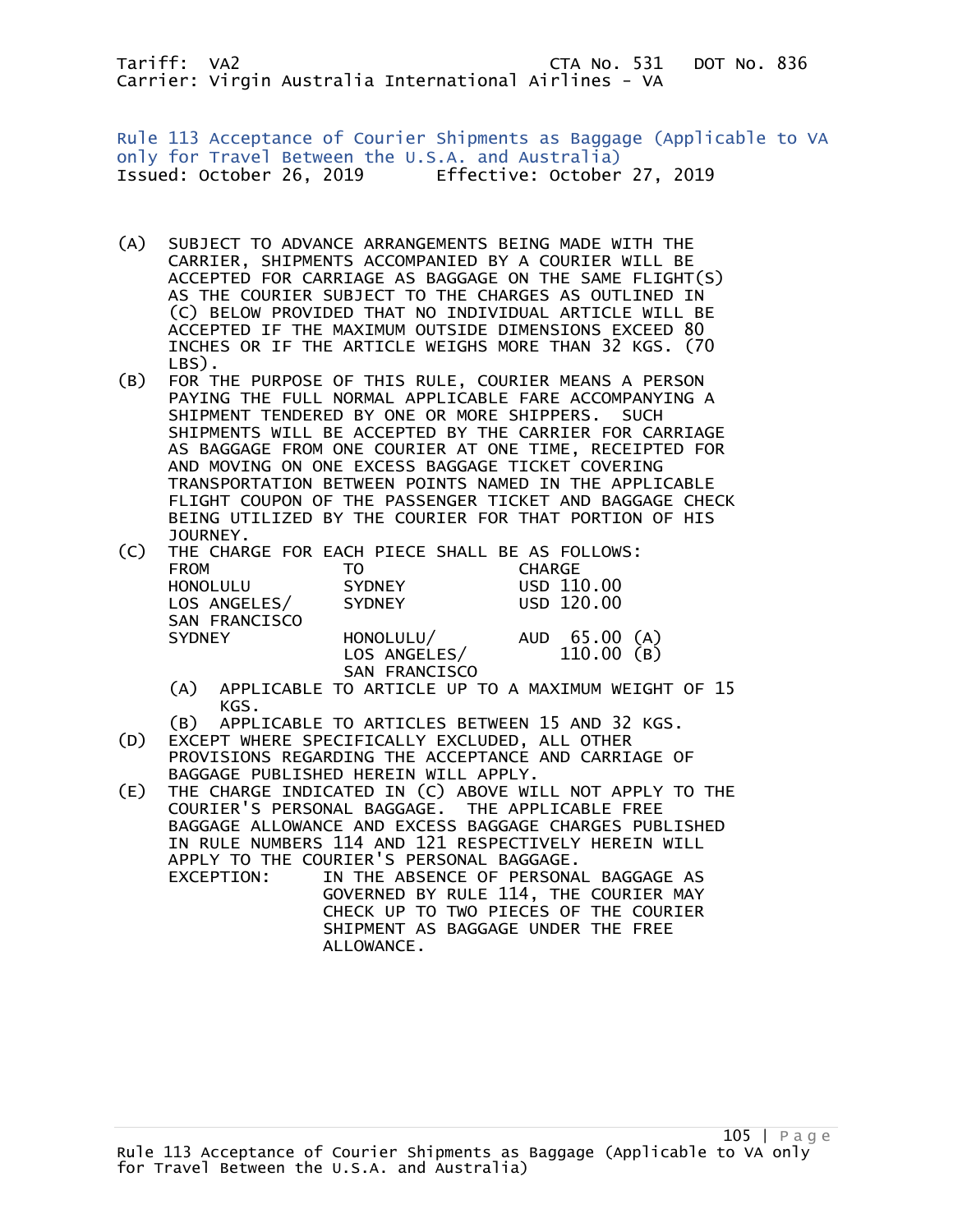Rule 114 Free Baggage Allowance Issued: October 26, 2019 Effective: October 27, 2019

(A) MAXIMUM ALLOWANCE

 WHEN A FARE-PAYING PASSENGER PRESENTS A VALID TICKET FOR TRANSPORTATION BETWEEN POINTS ON THE CARRIER'S LINES, THE CARRIER WILL TRANSPORT THE PASSENGER'S BAGGAGE BETWEEN SUCH POINTS WITHOUT CHARGE, SUBJECT TO THE CONDITIONS OF ACCEPTANCE IN RULES 97 AND 100, AND TO THE MAXIMUMS NAMED IN THIS RULE. THE FOLLOWING SHOWS THE BASIC ALLOWANCE (QUANTITY AND SIZE) OF BAGGAGE THAT WILL BE CARRIED FREE BY CARRIER. ALSO INCLUDED ARE ITEMS OF SPORTING EQUIPMENT AND/OR OVERSIZE ITEMS THAT WILL BE CARRIED FREE EITHER IN ADDITION TO THE BASIC MAXIMUM OR IN LIEU OF ONE OR MORE OF THE ALLOWED PIECES.

(B) FREE ALLOWANCES

 FOR THROUGH JOURNEYS WHERE THE PASSENGER TRAVELS PARTLY ON FIRST CLASS, PARTLY ON BUSINESS CLASS AND PARTLY ON ECONOMY CLASS SERVICE, THE FREE BAGGAGE ALLOWANCE ON EACH PORTION OF TRAVEL SHALL BE THAT APPLICABLE TO THE SERVICE FOR WHICH THE FARE IS PAID; PROVIDED FURTHER THAT WHERE A PASSENGER WHO HAS PAID THE FIRST CLASS FARE TRAVELS ON BUSINESS/ECONOMY CLASS SERVICE, THE FREE BAGGAGE ALLOWANCE SHALL BE THAT APPLICABLE TO THE FIRST CLASS SERVICE.

- NOTE: ARTICLES SHOULD BE MEASURED ACCORDING TO THEIR GREATEST LENGTH PLUS THEIR GREATEST WIDTH PLUS THEIR GREATEST HEIGHT.<br>(1) FOR PASSENGERS OTHER THA
	- FOR PASSENGERS OTHER THAN CHILDREN
		- (A) FIRST CLASS SERVICE
			- (I) TWO PIECES OF BAGGAGE OF WHICH THE SUM OF THE GREATEST OUTSIDE LINEAR DIMENSIONS OF EACH BAG DOES NOT EXCEED 62 INCHES

(158 CMS.). THE MAXIMUM WEIGHT OF EACH BAG IS NOT TO EXCEED 70 LBS./32 KG., AND

- (II) TWO ADDITIONAL PIECE OF BAGGAGE THE SUM OF THE THREE DIMENSIONS OF BOTH PIECES COMBINED NOT EXCEEDING 45 INCHES (115CMS) AND NOT WEIGHING MORE THAN 15 LBS COMBINED, PROVIDED SUCH BAGS CAN BE STOWED IN THE UNDER SEAT SPACE AND ARE CARRIED ONBOARD BY THE PASSENGER.
- (B) BUSINESS CLASS SERVICE
	- (I) TWO PIECES OF BAGGAGE (MEASURED TOGETHER) OF WHICH THE SUM OF THE GREATEST OUTSIDE LINEAR DIMENSIONS DOES NOT EXCEED 106 INCHES (270 CMS.) PROVIDED THAT THE OUTSIDE LINEAR DIMENSIONS OF EACH BAG DOES NOT EXCEED 62 INCHES (158 CMS.). THE MAXIMUM WEIGHT OF EACH BAG IS NOT TO EXCEED 70 LBS./32 KG., AND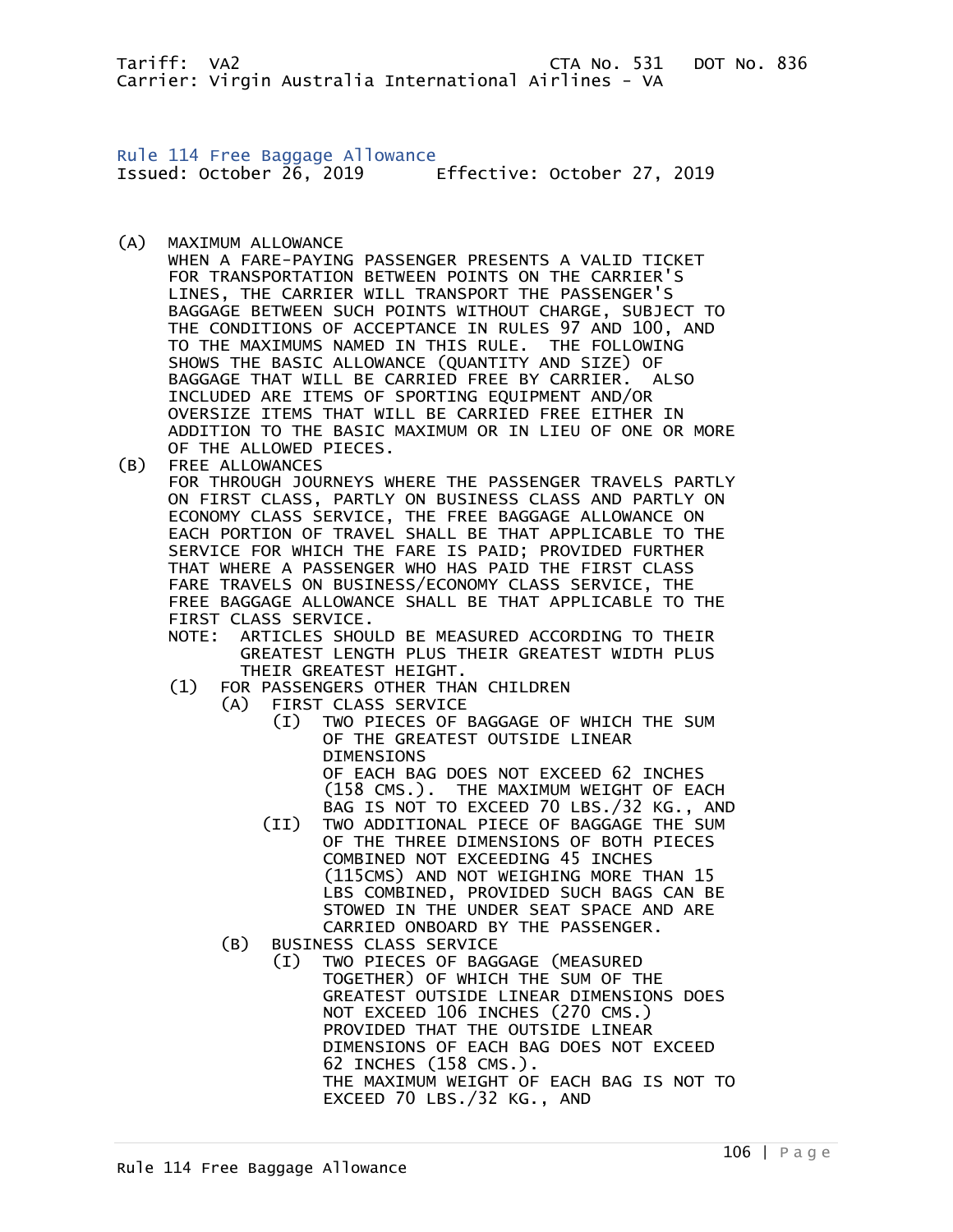- (II) TWO ADDITIONAL PIECE OF BAGGAGE WITH THE SUM OF THE THREE DIMENSIONS OF BOTH PIECES COMBINED NOT EXCEEDING 45 INCHES (115CMS) AND NOT WEIGHING MORE THAN 15 LBS COMBINED, PROVIDED SUCH BAGS CAN BE STOWED IN THE UNDER SEAT SPACE AND ARE CARRIED ONBOARD BY THE PASSENGER.
- (C) PREMIUM ECONOMY/ECONOMY CLASS SERVICE
	- (I) TWO PIECES OF BAGGAGE (MEASURED TOGETHER) OF WHICH THE SUM OF THE GREATEST OUTSIDE LINEAR DIMENSIONS DOES NOT EXCEED 106 INCHES (270CMS) PROVIDED THAT THE OUTSIDE LINEAR DIMENSIONS OF EACH BAG DOES NOT EXCEED 62 INCHES (158CMS).

THE MAXIMUM WEIGHT OF EACH BAG IS NOT TO EXCEED 50 LBS/23 KGS. EACH PIECE OF BAGGAGE WEIGHING MORE THAN 50 LBS/23 KGS AND NOT EXCEEDING 70 LBS/32 KGS WILL BE SUBJECT TO AN OVERWEIGHT FEE OF AUD 50.00/CAD 50.00 PER PIECE, AND

- (II) ONE ADDITIONAL PIECE OF BAGGAGE THE SUM OF THE THREE DIMENSIONS OF WHICH DOES NOT EXCEED 39 INCHES (100CMS) AND NOT WEIGHING MORE THAN 11 LBS, PROVIDED SUCH BAG CAN BE STOWED IN THE UNDER SEAT SPACE AND IS CARRIED ONBOARD BY THE PASSENGER.
- (D) OTHER SPECIAL PIECES OF BAGGAGE
	- (I) IN LIEU OF THE PIECES OF BAGGAGE PROVIDED FOR IN (A), (B) AND (C) ABOVE, ANY ARTICLE LISTED BELOW, REGARDLESS OF THE ACTUAL DIMENSIONS WILL BE CONSIDERED TO BE A PIECE OF BAGGAGE WHOSE OUTSIDE LINEAR DIMENSIONS ARE 55 INCHES (140 CMS.)
		- (AA) ONE SLEEPING BAG OR BEDROLL;
		- (BB) ONE RUCKSACK/KNAPSACK/BACKPACK;
		- (CC) ONE PAIR OF SNOW SKIS WITH ONE PAIR OF SKI POLES AND ONE PAIR OF SKI BOOTS;
		- (DD) ONE GOLF BAG CONTAINING GOLF CLUBS AND ONE PAIR GOLF SHOES;
		- (EE) ONE DUFFEL-TYPE BAG OR B-4-TYPE BAG (SEE NOTE)
		- (FF) ONE SUITABLY PACKED BICYCLE (SINGLE SEAT TOURING OR RACING BICYCLE, NON-MOTORIZED) PROVIDED THAT THE HANDLEBARS ARE FIXED SIDEWAYS AND PEDALS ARE REMOVED.
- NOTE: "DUFFEL-BAG" MEANS A CANVAS CYLINDRICAL SHAPED BAG FOLDED AND FASTENED AT ONE END; "B-4 BAG" MEANS A SUITCASE TYPE OF HANDBAG MADE OF CANVAS WITH LEATHER AND METAL BINDINGS AND FITTINGS AND WITH EXPANDABLE CANVAS COMPARTMENTS ON THE TWO SIDES OF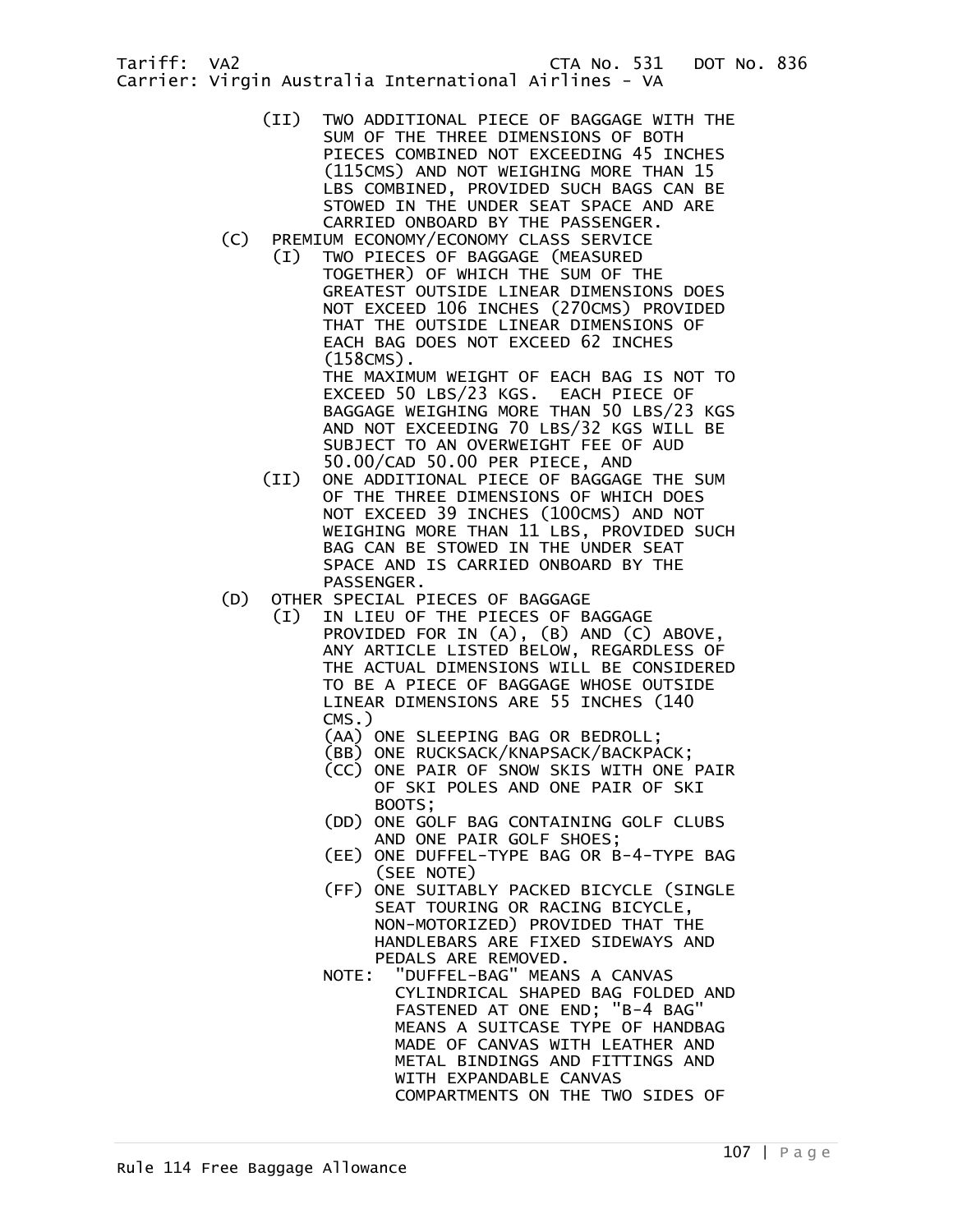- THE BAG.<br>IN LIEU OF THE) וIN LIEU IN LIEU OF THE PIECES OF BAGGAGE PROVIDED FOR IN (A), (B) AND (C) ABOVE, ANY PORTABLE MUSICAL INSTRUMENT NOT EXCEEDING 39 INCHES (100 CMS.) IN LENGTH WILL BE CONSIDERED TO BE ONE PIECE OF BAGGAGE AT 39 INCHES (100 CMS.).
	- (2) FOR CHILDREN
		- (A) CHILDREN PAYING 10 PERCENT OF THE ADULT FARE WILL BE ALLOWED ONE PIECE OF CHECKED BAGGAGE WHOSE SUM OF THE THREE DIMENSIONS DOES NOT EXCEED 45 INCHES (115 CMS) PLUS ONE CHECKED FULLY COLLAPSIBLE CHILD'S STROLLER OR PUSH-CHAIR.
		- (B) CHILDREN PAYING 50 PERCENT OR MORE OF THE ADULT FARE WILL BE GRANTED FREE BAGGAGE ALLOWANCE ON THE SAME BASIS AS A PASSENGER PAYING THE ADULT FARE.
	- (3) PERSONAL EFFECTS (UNCHECKED BAGGAGE)
		- (A) IN ADDITION TO THE FREE BAGGAGE ALLOWANCE PROVIDED ABOVE, EACH PASSENGER MAY CARRY, WITHOUT ADDITIONAL CHARGES THE FOLLOWING ITEMS FOR USE IN ENPLANING, DEPLANING OR IN FLIGHT, ONLY WHEN RETAINED IN THE PASSENGER'S CUSTODY.<br>(I) A L
			- (I) A LADY'S HANDBAG, LADY'S POCKETBOOK OR LADY'S PURSE, I.E. WHICH IS APPROPRIATE TO NORMAL TRAVELLING DRESS AND IS NOT BEING USED AS A CONTAINER FOR THE TRANSPORTATION OF ARTICLES WHICH WOULD OTHERWISE BE REGARDED AS BAGGAGE.
			- (II) AN OVERCOAT, WRAP OR BLANKET;
			- (III) AN UMBRELLA OR WALKING STICK;
			- (IV) A SMALL CAMERA AND/OR A PAIR OF BINOCULARS;<br>V) A REASONABL)
			- A REASONABLE AMOUNT OF READING MATTER FOR THE FLIGHT;<br>VI) INFANT'S FOOD F
			- (VI) INFANT'S FOOD FOR CONSUMPTION IN FLIGHT;<br>(VII) INFANT'S CARRYING BASKET; AND
			- INFANT'S CARRYING BASKET; AND
			- (VIII) FULL COLLAPSIBLE INVALID'S WHEELCHAIR AND/OR A PAIR OF CRUTCHES AND/OR BRACES OR OTHER PROSTHETIC DEVICE FOR THE PASSENGER'S USE; PROVIDED THAT THE PASSENGER IS DEPENDENT UPON THEM. EXCEPTION: ITEMS MENTIONED IN SUB-PARAGRAPHS (VII) OR
				- (VIII) ABOVE MAY BE CARRIED IN THE PASSENGER OR CARGO COMPARTMENT OF THE AIRCRAFT.
		- (B) WHERE AN ITEM PURPORTS TO BE A FREE CARRY-ON ITEM LISTED ABOVE, BUT DOES NOT VISIBLY ACCORD WITH THE DESCRIPTION SET OUT, THE ITEM SHALL BE COUNTED AS ONE PIECE AND SHALL BE INCLUDED IN THE ASSESSMENT OF TOTAL CHECKED PIECES CARRIED.
		- (C) ANY OTHER ARTICLES INCLUDING OVERNIGHT BAGS, BRIEFCASES, TYPEWRITERS, PERSONAL RADIOS, LADIES VANITY OR COSMETIC CASES, HAT BOXES,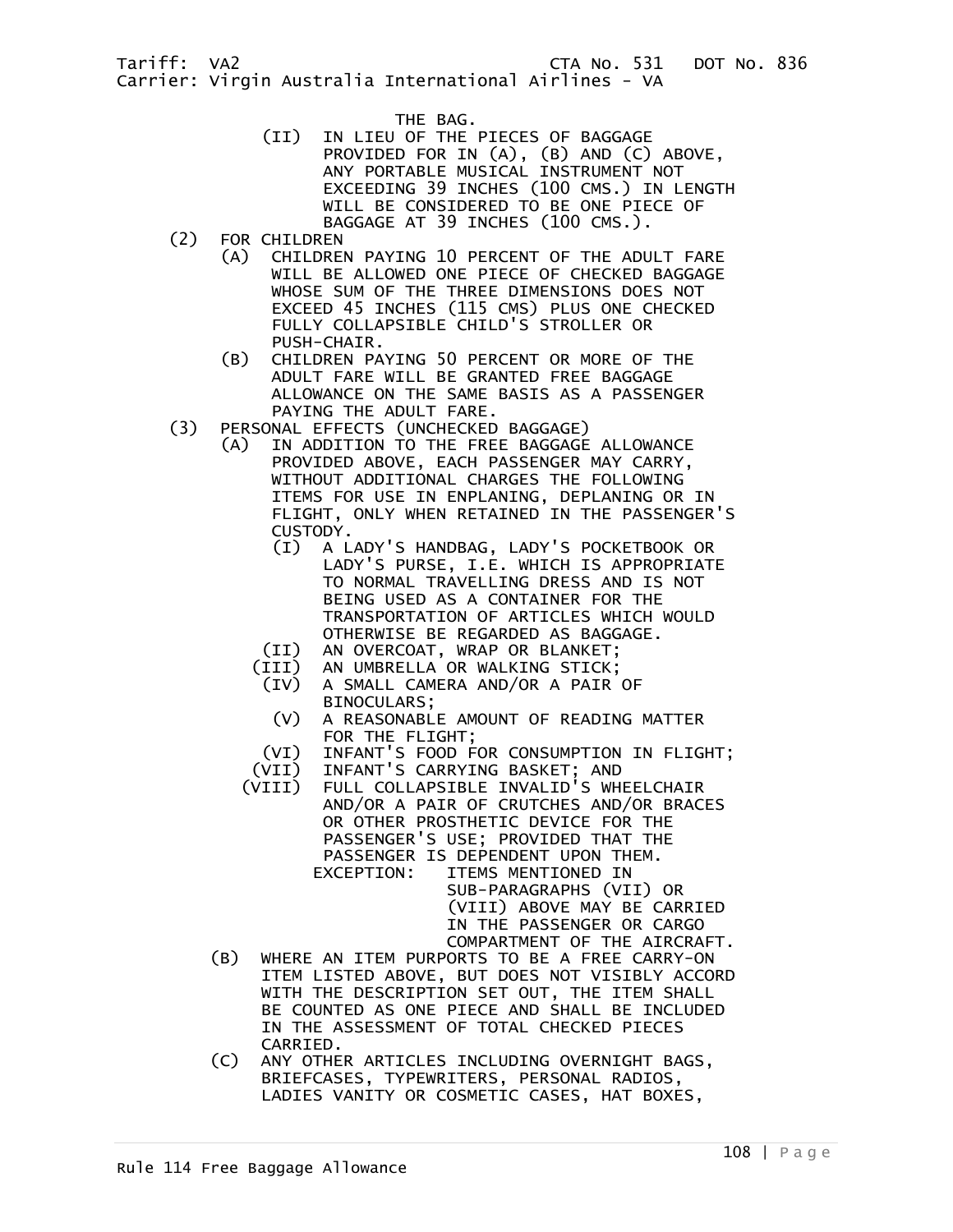HEAVY CAMERAS AND READING MATTER WHICH CANNOT REASONABLY BE READ DURING THE FLIGHT SHALL NOT BE CARRIED FREE IN ADDITION TO THE FREE

ALLOWANCE.<br>NOTE: FOR STORAG FOR STORAGE REASONS, CARRIER MAY LIMIT THE INTERLINE CARRIAGE OF SUCH ARTICLES IN THE PASSENGER CABIN AS MUCH AS POSSIBLE.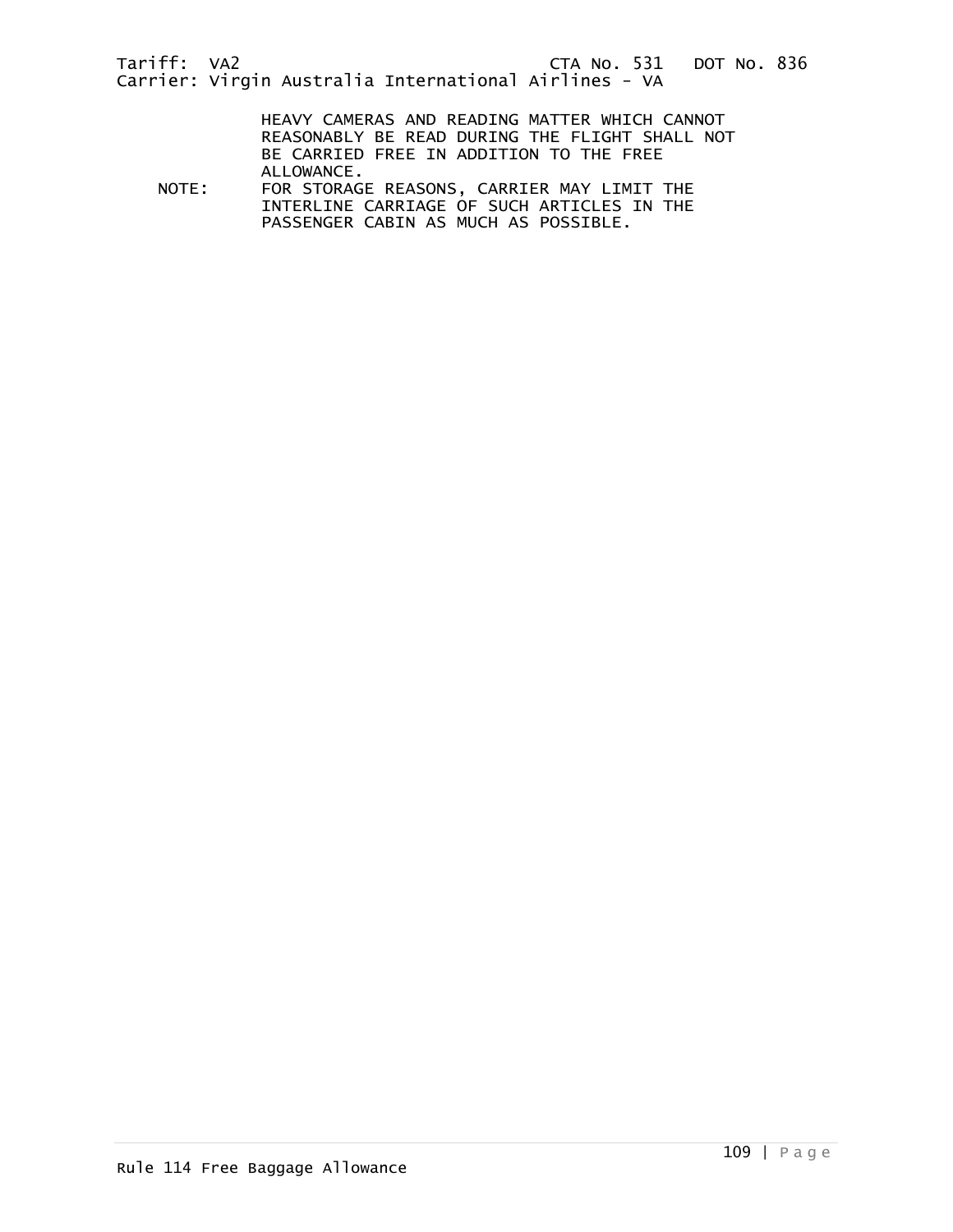Tariff: VA2 CTA No. 531 DOT No. 836 Carrier: Virgin Australia International Airlines - VA

Rule 115 Baggage

Issued: October 26, 2019 Effective: October 27, 2019

- (A) CHECKED BAGGAGE
	- (1) NOTHING CONTAINED IN THIS TARIFF SHALL ENTITLE A PASSENGER TO HAVE HIS BAGGAGE CHECKED ON A JOURNEY FOR WHICH CARRIER DOES NOT OFFER FACILITIES FOR CHECKING OF BAGGAGE.
- (2) UPON DELIVERY TO CARRIER OF THE BAGGAGE TO BE CHECKED, CARRIER WILL INSERT IN THE TICKET THE NUMBER OF PIECES AND WEIGHT OF THE CHECKED BAGGAGE (WHICH ACT SHALL CONSTITUTE THE ISSUANCE OF THE BAGGAGE CHECK); IN ADDITION CARRIER WILL ISSUE FOR IDENTIFICATION PURPOSES ONLY, A BAGGAGE (CLAIM) TAG FOR EACH PIECE OF BAGGAGE SO DELIVERED AND COVERED BY THE BAGGAGE CHECK. ALL CHECKED BAGGAGE MUST BE PROPERLY PACKED IN SUITCASES OR SIMILAR CONTAINERS IN ORDER TO ENSURE SAFE CARRIAGE WITH ORDINARY CARE IN HANDLING. FRAGILE OR PERISHABLE ARTICLES, MONEY, JEWELRY, SILVERWARE, NEGOTIABLE PAPERS, SECURITIES OR OTHER VALUABLES WILL NOT BE ACCEPTED AS CHECKED BAGGAGE.<br>(B) MOVEMENT OF BAGGAGE
- MOVEMENT OF BAGGAGE CHECKED BAGGAGE WILL BE CARRIED IN THE SAME AIRCRAFT AS THE PASSENGER UNLESS SUCH CARRIAGE IS DEEMED IMPRACTICAL BY CARRIER, IN WHICH EVENT CARRIER WILL MOVE THE BAGGAGE IN THE NEXT PRECEDING OR SUBSEQUENT FLIGHT ON WHICH SPACE IS AVAILABLE.
- (C) INSPECTION BY CARRIER CARRIER HAS THE RIGHT, BUT NOT THE OBLIGATION TO VERIFY IN THE PRESENCE OF THE PASSENGER THE CONTENTS OF HIS BAGGAGE, AND, IN THE CASE OF UNACCOMPANIED BAGGAGE, TO OPEN AND EXAMINE SUCH BAGGAGE WHETHER OR NOT THE PASSENGER IS PRESENT. THE EXISTENCE OR EXERCISE OF SUCH RIGHT SHALL NOT BE CONSTRUED AS AN AGREEMENT, EXPRESSED OR IMPLIED, BY CARRIER TO CARRY SUCH CONTENTS AS WOULD OTHERWISE BE PRECLUDED FROM CARRIAGE.
- (D) NOT ACCEPTABLE AS BAGGAGE
	- PASSENGER MUST NOT INCLUDE IN HIS/HER BAGGAGE:
	- (1) ITEMS WHICH ARE LIKELY TO ENDANGER THE AIRCRAFT OR PERSON OR PROPERTY ON BOARD THE AIRCRAFT, SUCH AS THOSE SPECIFIED IN THE ICAO TECHNICAL INSTRUCTIONS FOR THE SAFE TRANSPORT OF DANGEROUS GOODS BY AIR AND THE IATA DANGEROUS GOOD REGULATIONS, AND IN THE CARRIER'S REGULATIONS;
	- (2) ITEMS WHICH ARE PROHIBITED BY LAW;
	- (3) ITEMS WHICH THE CARRIER IN ITS DISCRETION REFUSES TO TAKE;<br>(4) ITEMS LI
	- ITEMS LISTED IN THE BAGGAGE SECTION OF THE CONDITIONS OF CARRIAGE.
- (E) RESTICTED ARTICLES
	- (1) COMPRESSED GASES (DEEPLY REFRIGERATED, FLAMMABLE, NON-FLAMMABLE AND POISONOUS);
	- (2) CORROSIVE MATERIALS (ALKALIS, ACIDS, WET CELL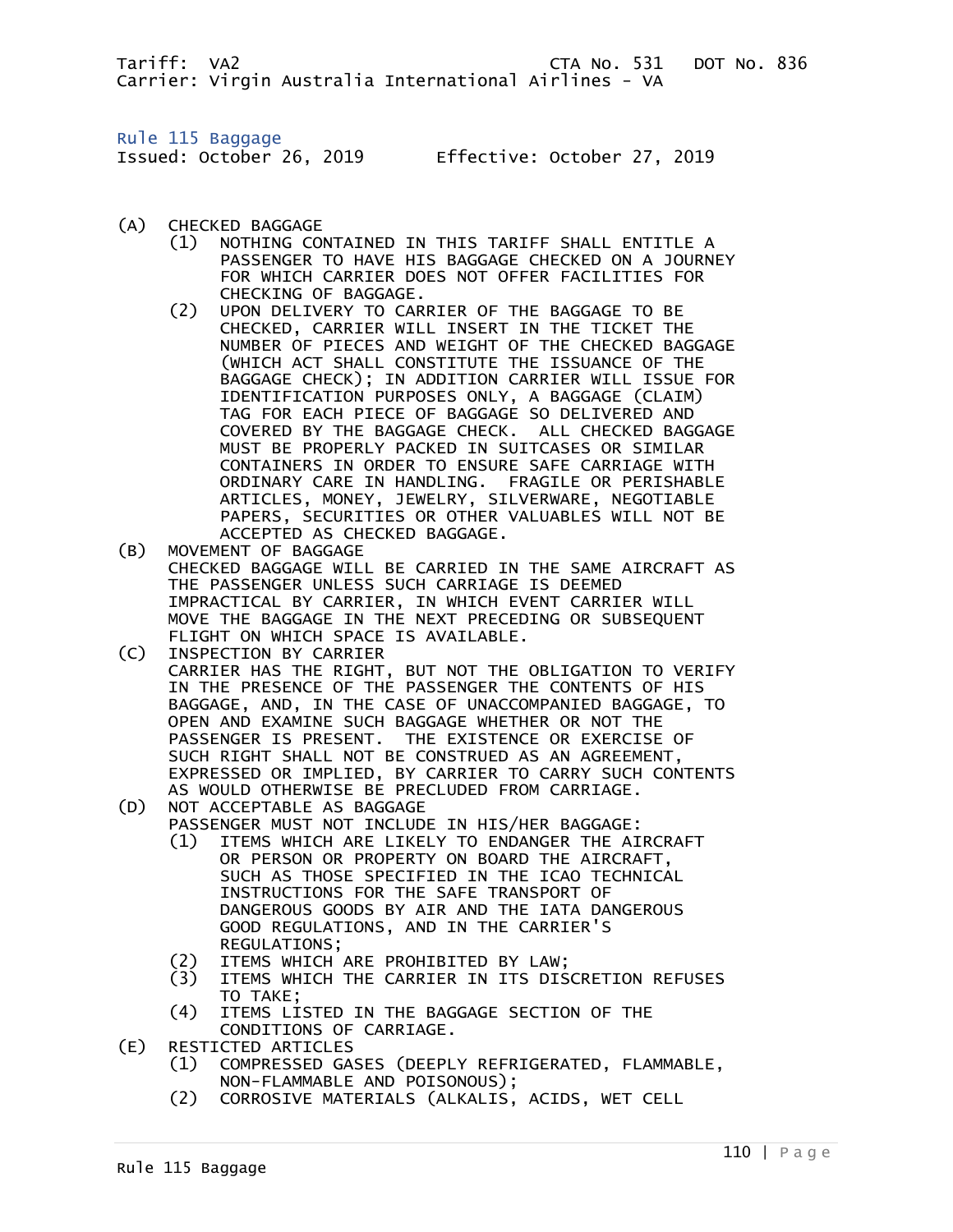Carrier: Virgin Australia International Airlines - VA

- BATTERIES, MERCURY);
- (3) EXPLOSIVES (FIREWORKS AND ARTICLES WHICH ARE EASILY IGNITED);<br>(4) FIREARMS AND AMM
	- FIREARMS AND AMMUNITION (EXCEPT HUNTER AND SPORTING ITEMS WHICH MAY BE CARRIED AS CHECKED BAGGAGE ONLY IN ACCORDANCE WITH THE CARRIER'S
	- REGULATIONS;<br>1) FLAMMABLE LT (5) FLAMMABLE LIQUIDS AND SOLIDS (SUCH AS MATCHES, LIGHTERS AND HEATER FUELS, FLAMMABLE AEROSOLS);
	-
	- (6) MAGNETIZED MATERIALS;
	- (7) OXIDIZING SUBSTANCES; (8) POISONOUS, TOXIC, INFECTIOUS SUBSTANCES;
	- (9) RADIOACTIVE MATERIALS;
	- (10) CHEMICAL OXYGEN GENERATORS<br>(11) SECURITY ATTACHE CASES (IF
- SECURITY ATTACHE CASES (IF FITTED WITH ALARM OR PYROTECHNIC MATERIAL); AND
- (12) OTHER DANGEROUS GOODS (SUCH AS OFFENSIVE OR NOXIOUS MATERIALS AND A WIDE RANGE OF ITEMS IN THE IATA DANGEROUS GOODS REGULATIONS).
- (F) PETS
	- ACCEPTABILITY

 PETS, INCLUDING DOGS, CATS AND HOUSEHOLD BIRDS WHEN PROPERLY CRATED IN LEAKPROOF CONTAINERS AND ACCOMPANIED BY VALID HEALTH AND RABIES VACCINATION CERTIFICATES, ENTRY PERMITS AND OTHER DOCUMENTS REQUIRED BY COUNTRIES OF ENTRY OR TRANSIT WILL BE ACCEPTED FOR CARRIAGE AS FREIGHT AT THE OWNER'S RISK, AND SUBJECT TO REQUIREMENTS OF CARRIER. THE PASSENGER MUST MAKE ALL ARRANGEMENTS AND ASSUME FULL RESPONSIBILITY FOR COMPLYING WITH ANY APPLICABLE LAWS, CUSTOMS AND/OR OTHER GOVERNMENTAL REGULATIONS, REQUIREMENTS OR RESTRICTIONS OF THE COUNTRY, STATE OR TERRITORY TO WHICH THE ANIMAL IS BEING TRANSPORTED. CARRIER MAY LIMIT THE NUMBER AND TYPE OF PETS OR REFUSE TO CARRY PET(S) IF IT REQUIRES ATTENTION IN

TRANSIT.<br>G) GUIDE OR GUIDE OR ASSITANCE DOGS

 A GUIDE OR ASSITANCE DOG WILL BE CARRIED FREE OF CHARGE IN ADDITION TO THE NORMAL FREE BAGGAGE ALLOWANCE PROVIDED THAT SUCH A DOG ACCOMPANIES A PASSENGER WHO IS DEPENDENT UPON IT, AND IS PROPERLY HARNESSED AND DOES NOT OCCUPY A SEAT. HOWEVER, SUCH DOGS WILL NOT BE CARRIED UNLESS PROPER PERMITS ARE OBTAINED FOR ENTRY INTO THE COUNTRY OR TERRITORY OF DESTINATION AND COUNTRIES OR TERRITORIES OF TRANSIT WHERE SUCH PERMITS ARE REQUIRED AND ONLY IF THE EVIDENCE OF POSSESSION OF SUCH PERMITS ARE PRESENTED PRIOR TO RESERVATIONS BEING MADE. IF ANY COUNTRY OR TERRITORY ON THE ROUTE PROHIBITS THE ENTRY OF DOGS, CARRIAGE WILL BE REFUSED. CARRIER WILL NOT BE RESPONSIBLE IN THE EVENT ANY SUCH DOG IS REFUSED INTO OR PASSAGE THROUGH ANY COUNTRY OR<br>TERRITORY. THE OWNER ASSUMES ALL RISK OF INJURY TO TERRITORY. THE OWNER ASSUMES ALL RISK OF INJURY TO OR SICKNESS OR DEATH OF SUCH ANIMAL.

(H) FREE BAGGAGE ALLOWANCE AND EXCESS BAGGAGE CHARGES BETWEEN POINTS IN THE U.S.A. AND POINTS OUTSIDE THE U.S.A. SUBJECT TO THE PROVISIONS OF SUBPARAGRAPHS (E), OF THIS RULE, THE FREE BAGGAGE ALLOWANCE AND EXCESS BAGGAGE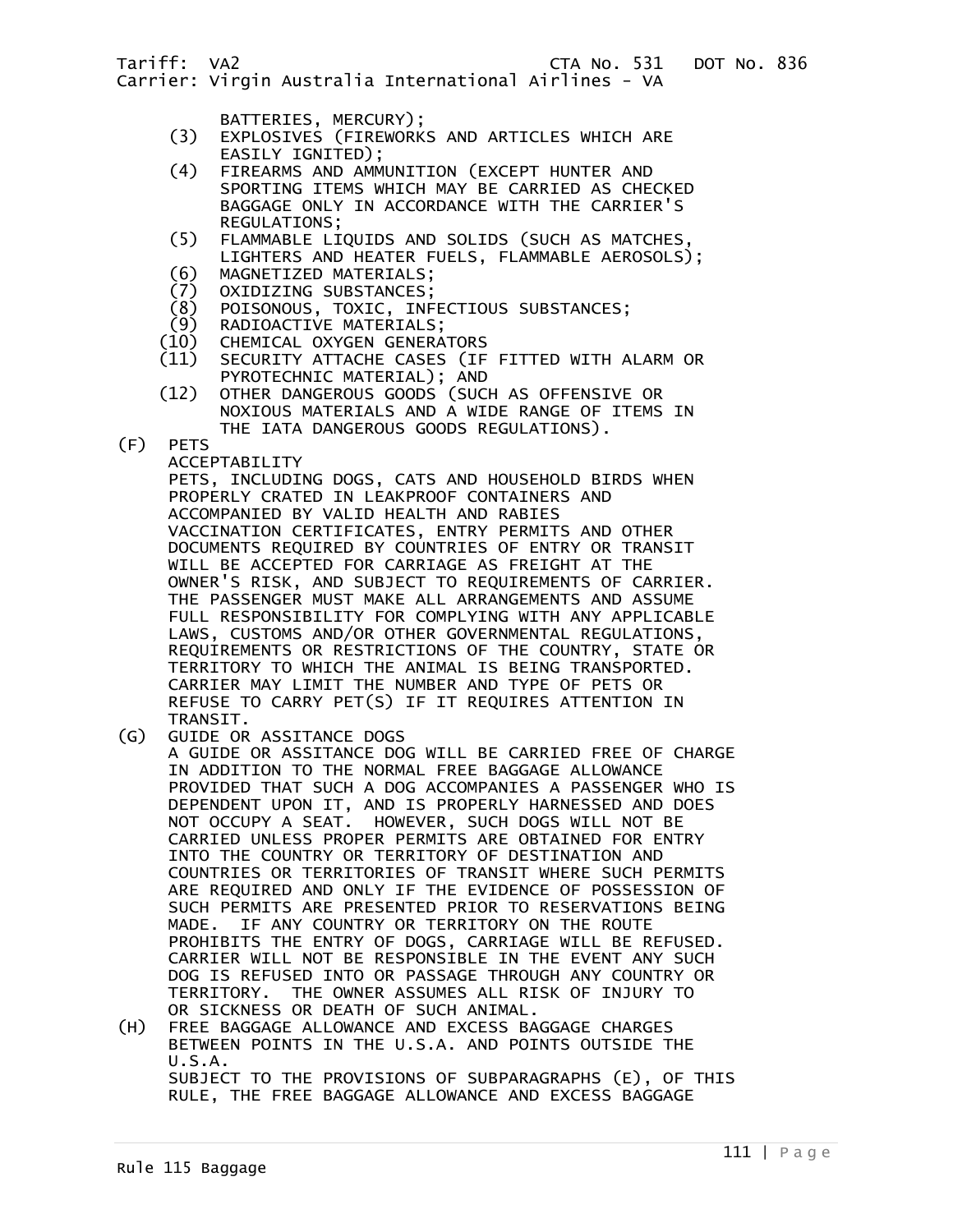CHARGES WILL BE:<br>(1) FREE BAGGAG

Carrier: Virgin Australia International Airlines - VA

- FREE BAGGAGE ALLOWANCE FOR PASSENGERS OTHER THAN
- CHILDREN (APPLICABLE FOR TRAVEL VIA BUSINESS CLASS/ PREMIUM ECONOMY CLASS) TWO PIECES OF BAGGAGE OF WHICH THE MAXIMUM TOTAL DIMENSION OF EACH BAG DOES NOT EXCEED 62 INCHES (158 CMS.), AND PROVIDED THE WEIGHT OF EACH BAG DOES NOT EXCEED 70 POUNDS (32 KGS.). ONE ADDITIONAL PIECE OF BAGGAGE FOR WHICH THE MAXIMUM TOTAL DIMENSIONS DO NOT EXCEED 45 INCHES (115 CMS.), AND PROVIDED THE WIEGHT OF THE BAG DOES NOT EXCEED 15 POUNDS (7 KG.) EXCEPT WHERE ACTUAL UNDERSEAT SPACE FACILITIES REQUIRE A BAG OF LESSER SIZE. IN ADDITION, ONE PERSONAL ITEM (E.G., GARMENT BAG, ATTACHE CASE, OR HANDBAG, POCKETBOOK OR PURSE) WILL ALSO BE PERMITTED. THE ADDITIONAL PIECE MUST BE CARRIED ON BOARD THE AIRCRAFT BY THE PASSENGER. (APPLICABLE FOR TRAVEL VIA ECONOMY CLASS) TWO PIECES OF BAGGAGE FOR WHICH THE MAXIMUM TOTAL DIMENSIONS OF EACH BAG DO NOT EXCEED 62 INCHES (158 CMS.), AND PROVIDED THE WEIGHT OF EACH BAG DOES NOT EXCEED 50 POUNDS (23 KGS.). ONE ADDITIONAL PIECE OF BAGGAGE FOR WHICH THE MAXIMUM TOTAL DIMENSIONS DO NOT EXCEED 45 INCHES (115 CMS.), AND PROVIDED THE WEIGHT OF THE BAG DOES NOT EXCEED 15 POUNDS (7 KG) EXCEPT WHERE ACTUAL UNDERSEAT SPACE FACILITIES REQUIRE A BAG OF LESSER SIZE. IN ADDITION, ONE PERSONAL ITEM (E.G., GARMENT BAG, ATTACHE CASE, OR HANDBAG, POCKETBOOK OR PURSE) WILL ALSO BE PERMITTED. THE ADDITIONAL PIECE MUST BE CARRIED ON BOARD THE AIRCRAFT BY THE PASSENGER.<br>FREE BAGGAGE ALLOWANCE FOR ADULTS ACCOM
	- FREE BAGGAGE ALLOWANCE FOR ADULTS ACCOMPANYING INFANTS ADULTS ACCOMPANYING INFANTS WILL BE ALLOWED ONE ADDITIONAL PIECE PLUS ONE STROLLER, BASSINET OR CAR SEAT. ONE ADDITIONAL PIECE OF BAGGAGE FOR WHICH THE MAXIMUM TOTAL DIMENSIONS DO NOT EXCEED 45 INCHES (115 CMS.), AND PROVIDED THE WEIGHT OF THE BAG DOES NOT EXCEED 15 POUNDS (7 KGS) EXCEPT WHERE ACTUAL UNDERSEAT SPACE FACILITIES REQUIRE A BAG OF LESSER SIZE.<br>QUANTITY/SIZE/WEIGHT RESTRICT
- (3) QUANTITY/SIZE/WEIGHT RESTRICTIONS ARTICLES IN EXCESS OF THE FREE BAGGAGE ALLOWANCE WILL BE ACCEPTED UPON PAYMENT OF CHARGES OF THE ADDITIONAL CHARGES IN ACCORDANCE WITH THE CARRIER'S BAGGAGE POLICIES IN PLACE FROM TIME TO TIME. EXCEPTION: VA MAY LIMIT THE AMOUNT OF EXCESS BAGGAGE TO BE CHECKED FROM ANY U.S. GATEWAYS TO AREAS 2/3 WHEN SUCH EXCESS BAGGAGE INTERFERES WITH THE CARRIAGE OF THE NORMAL FREE BAGGAGE ALLOWANCES PERMITTED BY THIS RULE.<br>(4) EXCESS BAGGAGE CHARGES
	- EXCESS BAGGAGE CHARGES EXCESS BAGGAGE CHARGES WILL BE LEVIED BY CARRIER IN ACCORDANCE WITH ITS BAGGAGE POLICIES IN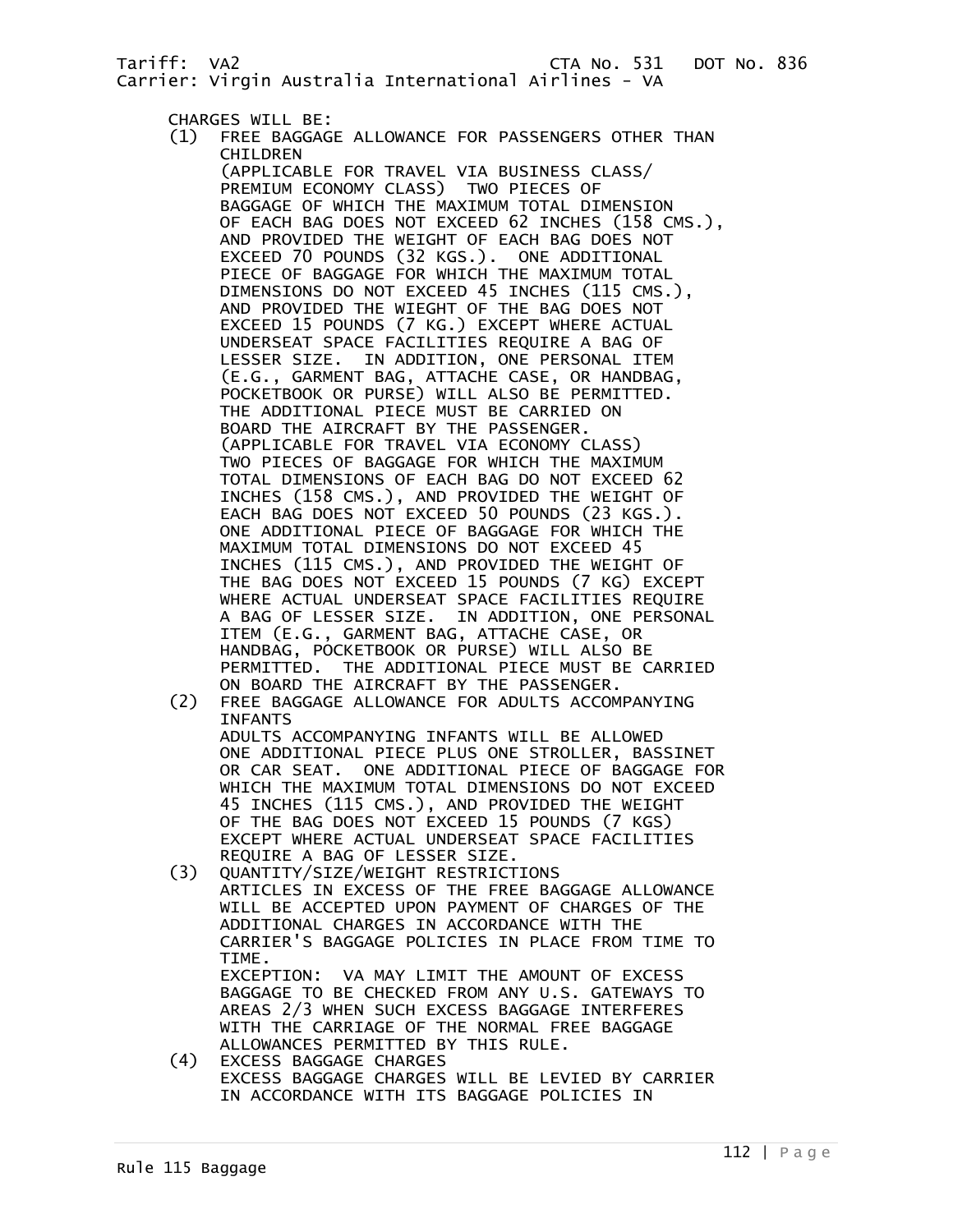PLACE FROM TIME TO TIME

- (A) SPORTING EQUIPMENT WILL BE CARRIED AT CARRIER'S DISCRETION IN ACCORDANCE WITH CARRIER'S CONDITIONS OF CARRIAGE AND WILL BE COUNTED IN THE PASSENGER'S FREE BAGGAGE ALLOWANCE.
- (B) THE CHARGE FOR EACH PIECE OF EXCESS OR OVERSIZE BAGGAGE CHARGES WILL BE LEVIED BY CARRIER IN ACCORDANCE WITH ITS BAGGAGE POLICIES IN PLACE FROM TIME TO TIME.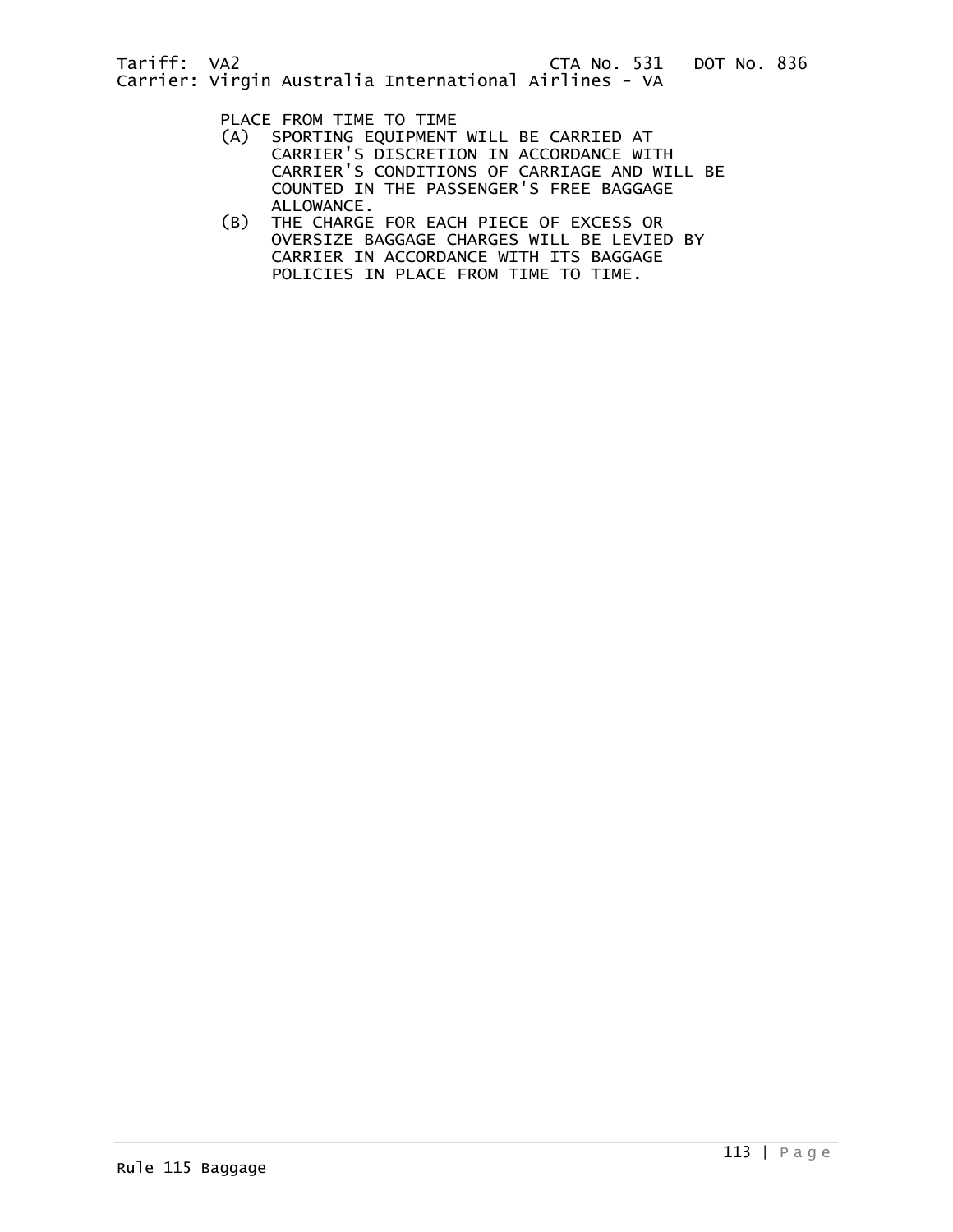Tariff: VA2 CTA No. 531 DOT No. 836 Carrier: Virgin Australia International Airlines - VA

Rule 121 Excess Baggage Charges Issued: October 26, 2019 Effective: October 27, 2019

(A) APPLICATION

 BAGGAGE IN EXCESS OF THAT PROVIDED IN RULE 114 WILL BE ACCEPTED ONLY UPON PAYMENT OF THE CHARGES LISTED IN PARAGRAPH (B) BELOW IN THE FOLLOWING MANNER.

- (1) EXCESS/OVERSIZE PIECE CHARGES (NOT APPLICABLE FOR TRAVEL BETWEEN THE U.S.A. AND CANADA.)
	- (A) EACH PIECE OF BAGGAGE IN EXCESS OF THE NUMBER PROVIDED IN RULE 114 WILL BE ASSESSED THE APPLICABLE CHARGE LISTED IN PARAGRAPH (B) BELOW.<br>B) EACH P)
	- EACH PIECE OF BAGGAGE WHOSE SUM OF THE THREE DIMENSIONS EXCEEDS THOSE PERMITTED IN RULE LL4 BUT DOES NOT EXCEED 80 INCHES (203 CMS) OR 70 POUNDS WILL BE ASSESSED THE APPLICABLE CHARGE LISTED IN PARAGRAPH (B) BELOW.<br>C) EACH PIECE OF BAGGAGE BOTH IN
- EACH PIECE OF BAGGAGE BOTH IN EXCESS OF THE NUMBER PERMITTED IN RULE 114 AND WHOSE DIMENSIONS EXCEED THE DIMENSIONS PERMITTED IN RULE 114 BUT DOES NOT EXCEED 80 INCHES (203 CMS) OR 70 POUNDS WILL BE ASSESSED 200 PERCENT OF THE APPLICABLE CHARGE LISTED IN PARAGRAPH (B) BELOW.<br>D) (NOT APPLI)
	- (NOT APPLICABLE TO THE SPECIAL PIECES OF BAGGAGE LISTED IN RULE  $114$   $(B)(1)(C)$ .) EACH PIECE OF BAGGAGE WHOSE SUM OF THE THREE DIMENSIONS EXCEEDS 80 INCHES (203 CMS) OR 70 POUNDS WILL BE CARRIED AS ACCOMPANIED BAGGAGE ONLY IF ADVANCE ARRANGEMENTS ARE MADE WITH CARRIER.
		- (I) SUCH BAGGAGE SHALL BE WEIGHED AND IT SHALL BE ASSESSED 300 PERCENT OF THE APPLICABLE CHARGE LISTED IN PARAGRAPH (B) BELOW FOR THE FIRST 45 KG. OR FRACTION THEREOF.
		- (II) EACH ADDITIONAL 10 KG. OR FRACTION THEREOF WILL BE ASSESSED THE APPPLICABLE CHARGE LISTED IN (B) BELOW. SPORTING EQUIPMENT WILL BE INCLUDED IN DETERMINING THE FREE BAGGAGE ALLOWANCE AND IF IN EXCESS WILL BE ASSESSED THE APPLICABLE CHARGE IN PARAGRAPH (B) BELOW.
	- (F) BULKY BAGGAGE RETAINED IN THE PASSENGER'S **CUSTODY**  EACH PASSENGER MAY CARRY ON BOARD THE AIRCRAFT BAGGAGE OF SUCH BULKY OR FRAGILE NATURE AS TO REQUIRE THE BLOCKING OUT OR USE OF A SEAT OR SEATS, SUBJECT TO A MAXIMUM WEIGHT OF 77 KG (169 LBS.) PER SEAT, PROVIDED THAT, THE WEIGHT OF SUCH BAGGAGE SO CARRIED SHALL NOT BE INCLUDED IN DETERMINING THE PASSENGER'S FREE BAGGAGE ALLOWANCE NOR HIS EXCESS BAGGAGE CHARGES. THE CHARGE FOR THE BAGGAGE SO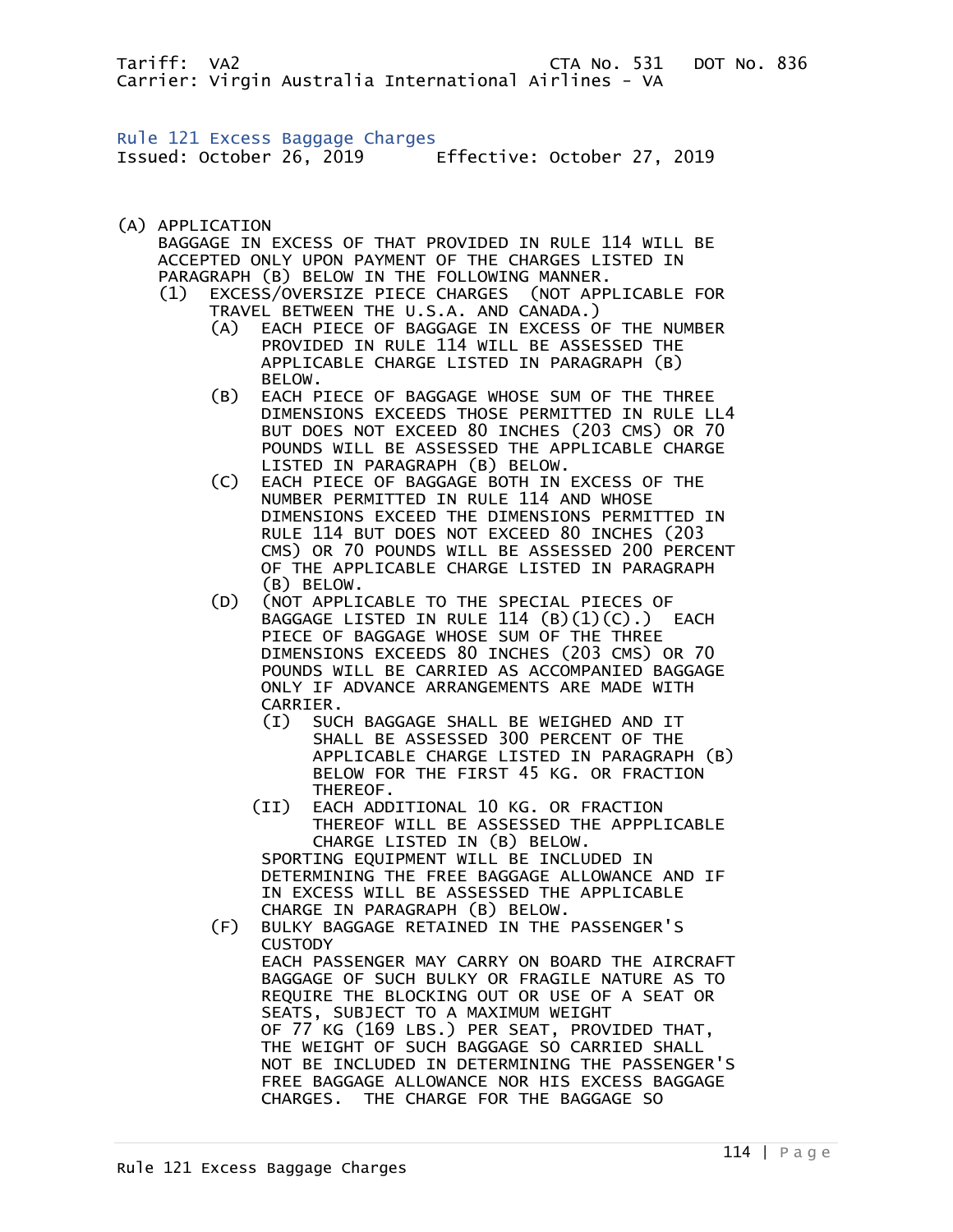Tariff: VA2 CTA No. 531 DOT No. 836 Carrier: Virgin Australia International Airlines - VA CARRIED PER SEAT SHALL BE THE APPLICABLE CHARGE LISTED IN PARAGRAPH (B) BELOW, SUBJECT TO A MINIMUM CHARGE EQUAL TO THE APPLICABLE ONE-WAY FULL ADULT FARE FOR THE CLASS OF SERVICE USED BY THE PASSENGER BETWEEN THE POINTS BETWEEN WHICH BAGGAGE IS TO BE TRANSPORTED. (2) EXCESS/OVERSIZE PIECE CHARGES (APPLICABLE FOR TRAVEL BETWEEN THE U.S.A. AND CANADA ONLY.) SPORTING EQUIPMENT WHEN BAGGAGE OF A PASSENGER INCLUDES SPORTING EQUIPMENT AS DESCRIBED BELOW, AND SUCH SPORTING EQUIPMENT DOES NOT QUALIFY FOR THE FREE BAGGAGE ALLOWANCE SPECIFIED IN RULE 114, THE ARTICLES NAMED IN EACH SUBPARAGRAPH BELOW WILL BE SUBJECT TO THE EXCESS BAGGAGE CHARGES SPECIFIED IN PARAGRAPH (B)(1) OF THIS RULE FOR A SINGLE PIECE OF BAGGAGE WHETHER OR NOT PRESENTED AS A SINGLE PIECE. DESCRIPTION OF EQUIPMENT NOT EQUIPMENT MORE PER PASSENGER THAN BOWLING ONE BOWLING BALL, ONE BOWLING BAG AND ONE PAIR OF BOWLING SHOES. FISHING TWO RODS, ONE CREEL, ONE LANDING NET, ONE PAIR OF FISHING BOOTS ALL PROPERLY ENCASED AND ONE FISHING TACKLE BOX. GOLFING ONE GOLF BAG CONTAINING NOT MORE THAN 14 GOLF CLUBS, 12 GOLF BALLS AND ONE PAIR OF GOLF SHOES. SHOOTING PISTOLS ONE PISTOL CASE CONTAINING NOT MORE THAN 5 PISTOLS, 5 POUNDS OF AMMUNITION, NOISE SUPPRESSORS, ONE PISTOL TELESCOPE, AND SMALL PISTOL TOOLS. SHOOTING RIFLES ONE RIFLE CASE CONTAINING NOT MORE THAN 2 RIFLES, WITH OR WITHOUT SCOPES, 5 POUNDS OF AMMUNITION, 1 SHOOTING MAT, NOISE SUPPRESSORS, AND SMALL RIFLE TOOLS. SHOOTING SHOTGUNS TWO SHOTGUNS AND TWO SHOTGUN CASES.<br>SKIING ONE PAIR EACH OF SKIS, SKI POLES, SKI BINDINGS, AND SKI BOOTS. (B) CHARGES THE CHARGE FOR EACH PIECE OF EXCESS OR OVERSIZE BAGGAGE

WILL BE AUD 150.00/CAD 175.00.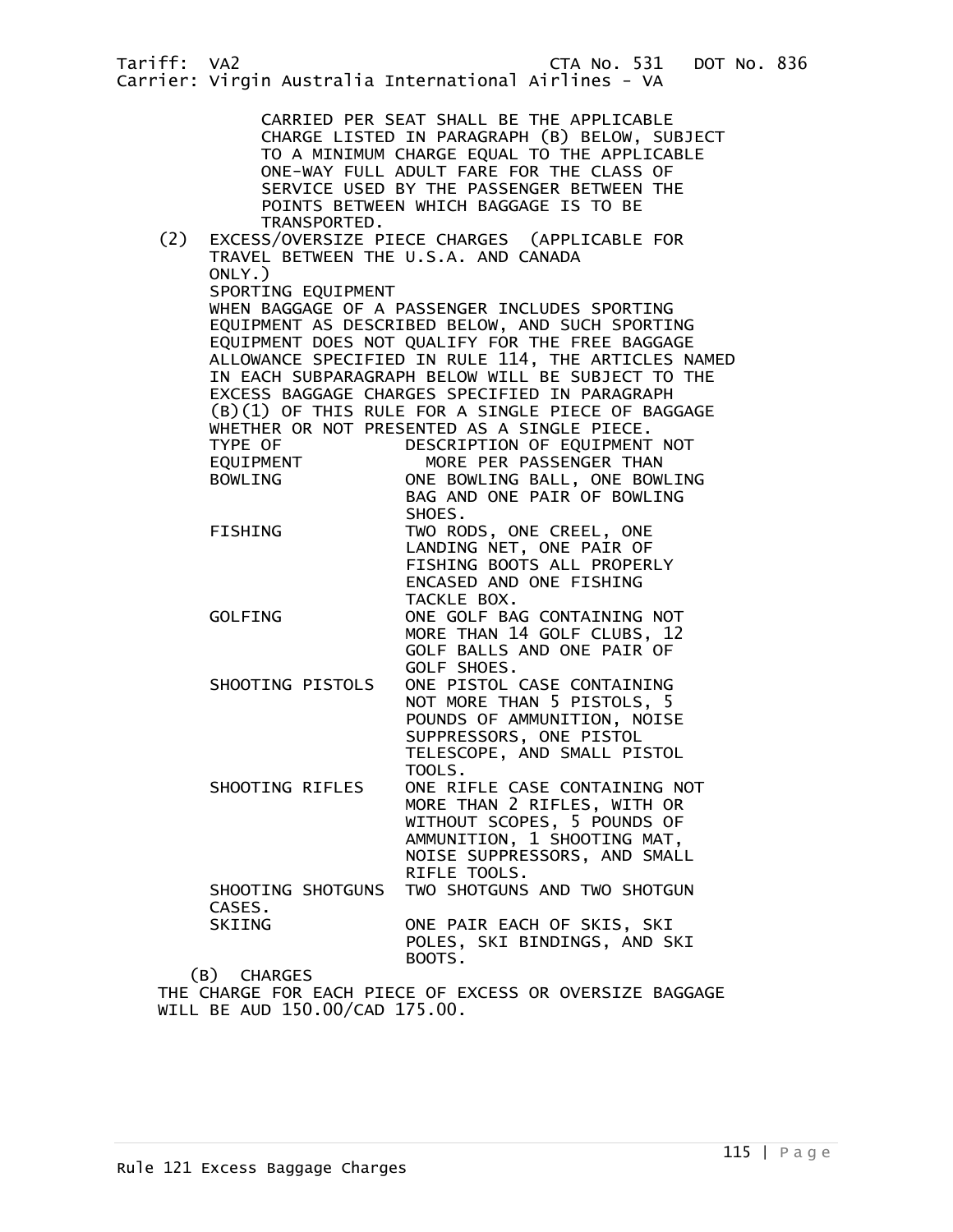Tariff: VA2 **CTA No. 531 DOT No. 836** Carrier: Virgin Australia International Airlines - VA

Rule 125 Excess Value Charges for Baggage Issued: October 26, 2019 Effective: October 27, 2019

- (A) EXCESS VALUE CHARGES
	- (1) (A) A PASSENGER MAY DECLARE A VALUE FOR BAGGAGE IN EXCESS OF 20.00 (CANADIAN 20.00 OR 250 FRENCH GOLD FRANCS) OR ITS EQUIVALENT PER KILOGRAM IN THE CASE OF CHECKED BAGGAGE AND 400.00 (CANADIAN 400.00 OR 5000 FRENCH GOLD FRANCS) OR ITS EQUIVALENT PER PASSENGER IN THE CASE OF UNCHECKED BAGGAGE OR OTHER PROPERTY.
		- (B) WHEN SUCH DECLARATION IS MADE, A CHARGE OF SUCH EXCESS VALUE WILL BE ASSESSED BY EACH CARRIER PARTICIPATING IN THE CARRIAGE AT THE

 FOLLOWING RATES: CHARGE ADDITIONAL AMOUNT OF LIABILITY

 (USD/CAD) VA 0.15 PER 100.00 OR FRACTION THEREOF.

- VALUATION LIMIT OF BAGGAGE
- (1) NO BAGGAGE OF ANY ONE PASSENGER HAVING A DECLARED VALUE IN EXCESS OF THE AMOUNTS SHOWN BELOW WILL BE ACCEPTED FOR CARRIAGE, UNLESS SPECIAL ARRANGEMENT THEREFOR HAS BEEN MADE IN ADVANCE BETWEEN THE PASSENGER AND THE CARRIER(S) CONCERNED:

|                     |                 | <b>VALUATION LIMIT</b> |
|---------------------|-----------------|------------------------|
| CARRIER(S)          | U.S.            | CANADIAN               |
|                     | <b>CURRENCY</b> | <b>CURRENCY</b>        |
| VΔ<br>$\sim$ $\sim$ | 4,000           | 4,000                  |

(C) COLLECTION OF EXCESS VALUE CHARGES EXCESS VALUE CHARGES WILL BE PAYABLE AT THE POINT OF ORIGIN FOR THE ENTIRE JOURNEY TO FINAL DESTINATION; PROVIDED, THAT, IF AT A STOPOVER EN ROUTE, A PASSENGER DECLARES A HIGHER EXCESS VALUE THAN THAT ORIGINALLY DECLARED, ADDITIONAL VALUE CHARGES FOR THE INCREASED VALUE FROM THE STOPOVER AT WHICH THE HIGHER EXCESS VALUE WAS DECLARED TO FINAL DESTINATION WILL BE PAYABLE.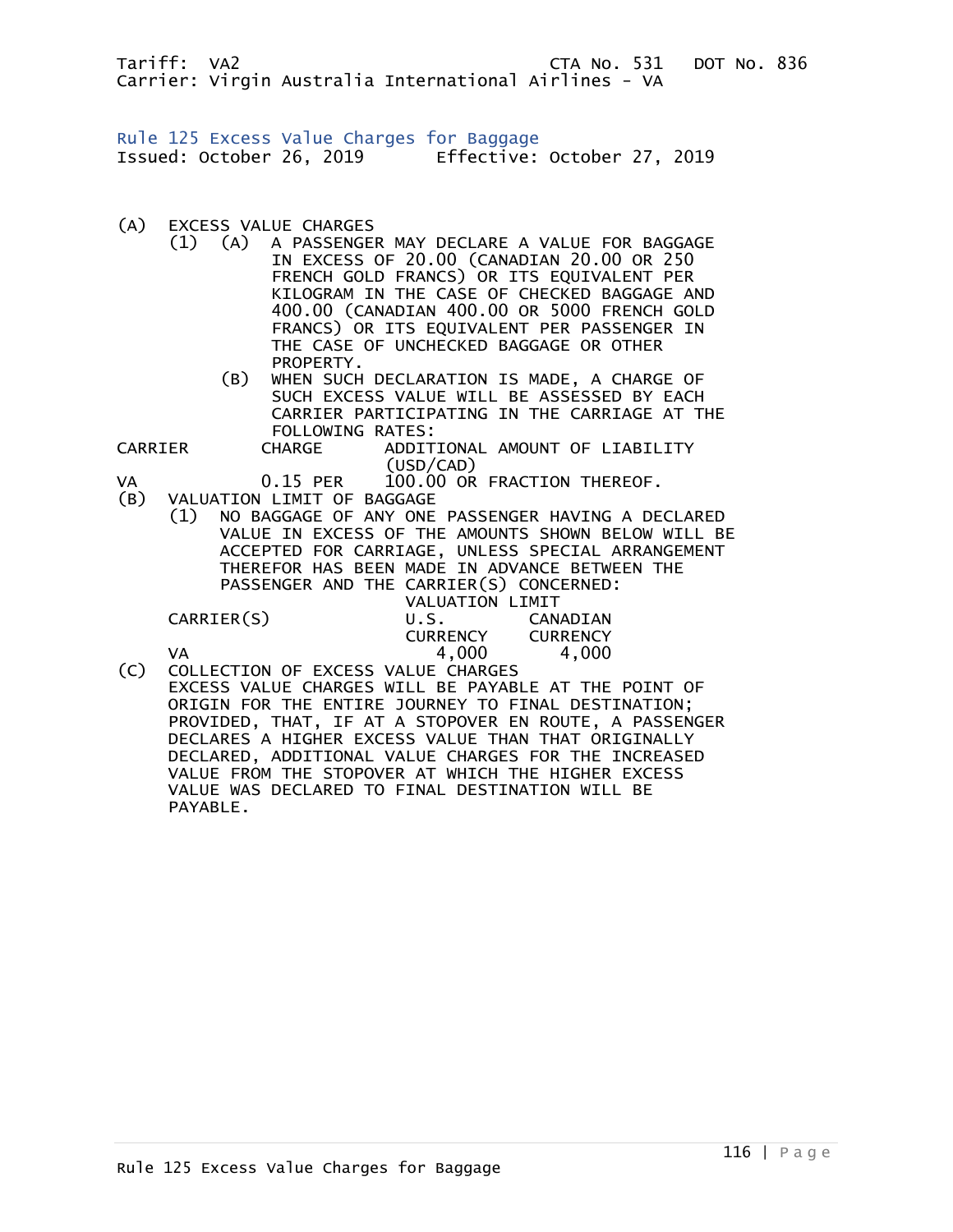Tariff: VA2 CTA No. 531 DOT No. 836 Carrier: Virgin Australia International Airlines - VA

Rule 130 Fares

Issued: October 26, 2019 Effective: October 27, 2019

(A) GENERAL

 FARES APPLY ONLY FOR CARRIAGE FROM THE AIRPORT AT THE POINT OF ORIGIN TO THE AIRPORT AT POINT OF DESTINATION AND DO NOT INCLUDE GROUND TRANSFER SERVICE BETWEEN AIRPORTS OR BETWEEN AIRPORTS AND CITY CENTERS EXCEPT WHERE RULE 30 SPECIFICALLY PROVIDES THAT SUCH GROUND TRANSFER SERVICE WILL BE FURNISHED WITHOUT ADDITIONAL CHARGE.

- (B) APPLICABLE FARES
	- (1) EXCEPT AS PROVIDED IN (C)(1) BELOW, WHERE A FARE IS PUBLISHED VIA THE DESIRED ROUTING FROM POINT OF ORIGIN TO POINT OF DESTINATION, SUCH FARE IS APPLICABLE OVER SUCH ROUTE NOTWITHSTANDING THAT IT IS HIGHER OR LOWER THAN THE COMBINATION OF INTERMEDIATE FARES VIA THE SAME ROUTING. FOR THE PURPOSE OF THIS RULE, A PUBLISHED FARE INCLUDES A FARE OBTAINED BY COMBINING A PUBLISHED ARBITRARY AND A PUBLISHED INTERNATIONAL FARE. WHERE NO THROUGH ONE-FACTOR FARE IS PUBLISHED FROM POINT OF ORIGIN TO POINT OF DESTINATION VIA THE ROUTE OF MOVEMENT FOR THE CLASS OF SERVICE AND THE TYPE OF AIRCRAFT USED, THE APPLICABLE FARE FOR SUCH TRANSPORTATION SHALL BE CONSTRUCTED AS PROVIDED BELOW: ONE CLASS OF SERVICE WHERE THE JOURNEY FROM POINT OF ORIGIN TO POINT OF DESTINATION IS IN ONE CLASS OF SERVICE, THE APPLICABLE FARE SHALL BE THE LOWEST COMBINATION OF FARES VIA THE ROUTE OF MOVEMENT APPLICABLE TO THE TRANSPORTATION

 USED BUT IN NO EVENT SHALL SUCH CONSTRUCTED FARE EXCEED THE THROUGH ONE WAY FARE APPLICABLE TO OR FROM A MORE DISTANT POINT VIA THE SAME ROUTING.

 (2) ALL PUBLISHED FARES GOVERNED BY THIS TARIFF AND ALL FARES CONSTRUCTED IN ACCORDANCE WITH THIS TARIFF ARE APPLICABLE ONLY WHEN IN COMPLIANCE WITH THE PROVISIONS GOVERNING TRAVEL VIA A HIGHER-RATED INTERMEDIATE POINT (PARAGRAPH (C)(3)). MILEAGE ROUTINGS (SEE MAXIMUM PERMITTED MILEAGE TARIFF NO. MPM-1, C.A.B. NO. 424, NTA(A) NO. 239) MAY BE APPLIED TO ANY PUBLISHED OR CONSTRUCTED FARE; HOWEVER, IF A DIAGRAMMATIC OR LINEAR ROUTING IS SPECIFIED IN CONNECTION WITH A FARE, SUCH ROUTING MUST BE OBSERVED FOR THAT PORTION OF THE TRANSPORTATION COVERED BY THAT FARE.

(C) CONSTRUCTION OF FARES<br>(1) COMBINING DOMES

- (1) COMBINING DOMESTIC U.S. FARES WITH INTERNATIONAL FARES
	- DOMESTIC U.S. SPECIAL FARES

(A) A SPECIAL FARE APPLICABLE WITHIN THE U.S.A. MAY BE COMBINED WITH AN INTERNATIONAL FARE TO CONSTRUCT A THROUGH FARE, WHICH IS LESS THAN THE PUBLISHED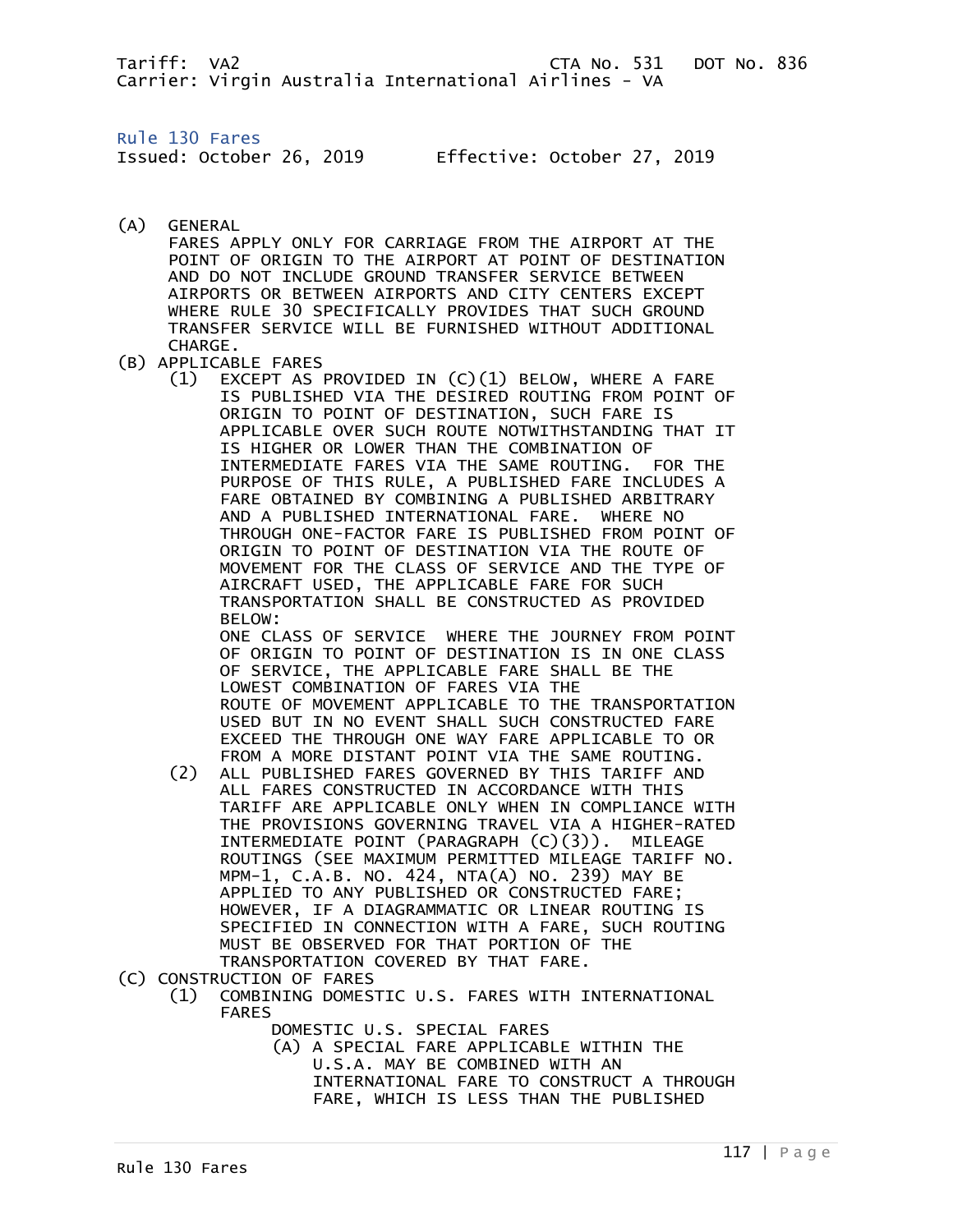PRICE REQUIRED BY THE SPECIAL FARE WITHIN THE U.S.A. WILL NOT BE APPLICABLE WHEN THAT FARE IS COMBINED WITH AN INTERNATIONAL INCLUSIVE TOUR FARE HAVING A MINIMUM TOUR PRICE OF THE SAME OR A HIGHER AMOUNT.

- (B) PASSENGERS TRAVELLING UNDER A FARE CONSTRUCTED IN (I) ABOVE MAY BE ROUTED VIA ANY GATEWAY CITY REGARDLESS OF THE FARE CONSTRUCTION POINT(S).
- (2) COMBINING ARBITRARIES WITH INTERNATIONAL FARES WHEN A THROUGH FARE IS NOT PUBLISHED VIA A DESIRED ROUTING BETWEEN A POINT IN CANADA OR THE U.S.A. AND A POINT IN AREA 2 OR 3, THE FARE FOR SUCH TRANSPORTATION WILL BE CONSTRUCTED BY COMBINING THE CARRIER'S PUBLISHED ARBITRARY AND PUBLISHED INTERNATIONAL FARE FOR THE FARE CLASS APPLICABLE TO THE TRANSPORTATION. PASSENGER MAY BE ROUTED VIA ANY GATEWAY CITY REGARDLESS OF THE FARE CONSTRUCTION POINT(S).<br>TRAVEL VIA A HIGHER-RA
	- (3) TRAVEL VIA A HIGHER-RATED INTERMEDIATE POINT
		- (A) EXCEPT WHERE SPECIFIED, NO FARE GOVERNED BY THIS TARIFF IS APPLICABLE FOR TRAVEL VIA A HIGHER-RATED INTERMEDIATE POINT ON AN ITINERARY. AN INTERMEDIATE POINT ON AN ITINERARY IS A HIGHER-RATED POINT WHEN THE NORMAL FARE BETWEEN SUCH INTERMEDIATE POINT AND:

(I) THE POINT OF ORIGIN OF THE ITINERARY;

- (II) THE POINT OF DESTINATION OF THE ITINERARY; OR
- (III) ANOTHER INTERMEDIATE POINT OF THE ITINERARY, IS HIGHER THAN THE NORMAL FARE BETWEEN THE POINTS OF ORIGIN AND DESTINATION OF THE ITINERARY. AT NO TIME WILL A POINT ON A SPECIFIED ROUTING FOR A PUBLISHED FARE BE CONSIDERED A HIGHER-RATED INTERMEDIATE POINT.
- (B) EXCEPT AS PROVIDED IN (C), (D), (E), (F), (G), (H), (I), (J), (K), (L), (M), (N), (O), (P) AND (Q) BELOW, WHEN TRAVEL IS VIA A HIGHER-RATED INTERMEDIATE POINT, THE APPLICABLE FARE FOR THE ITINERARY WILL BE THE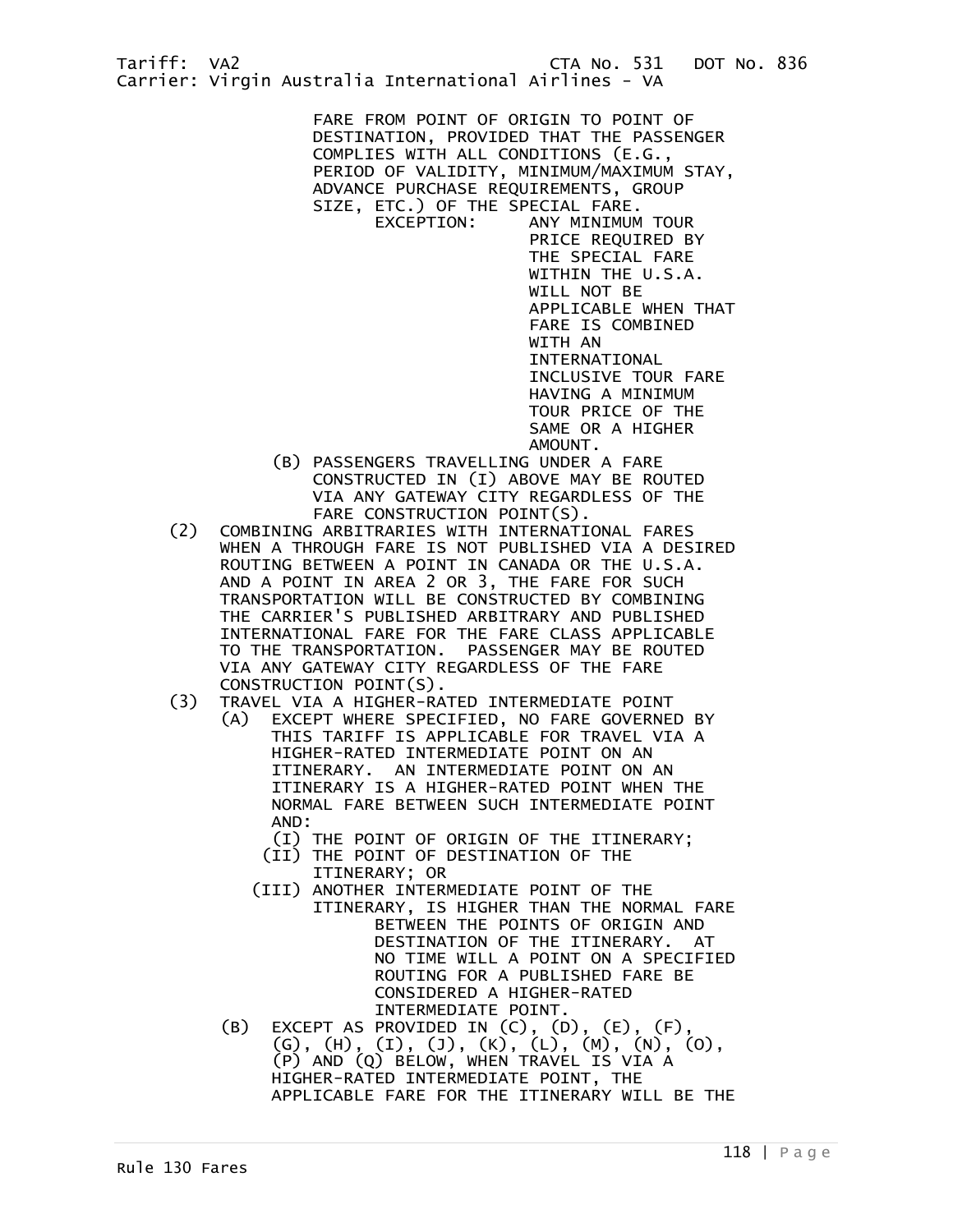HIGHEST OF THE FARES APPLICABLE BETWEEN SUCH INTERMEDIATE POINT AND:

- (I) THE POINT OF ORIGIN OF THE ITINERARY; (II) THE POINT OF DESTINATION OF THE
- ITINERARY; OR
- (III) ANOTHER INTERMEDIATE POINT OF THE ITINERARY.<br>(C) FOR TRAVEL TO
- FOR TRAVEL TO A POINT IN THE U.S.A. WHICH COMMENCES AND IS PAID FOR IN THE UNITED KINGDOM OR IRELAND AND WHICH IS VIA A POINT IN EUROPE (OTHER THAN IN THE UNITED KINGDOM OR IRELAND), THE PROVISIONS OF PARAGRAPH (C) ABOVE WILL NOT APPLY. THE FARE FOR SUCH TRAVEL WILL BE THE COMBINATION OF THE APPLICABLE FARE BETWEEN THE POINT IN THE UNITED KINGDOM OR IRELAND AND THE POINT IN EUROPE AND THE FARE BETWEEN THE POINT IN EUROPE AND THE POINT IN THE UNITED STATES.
- (D) WHEN A PASSENGER PURCHASES A ONE-WAY TICKET FOR TRANSPORATION VIA A HIGHER-RATED INTERMEDIATE POINT, THE FARE FOR SUCH TRANSPORTATION WILL BE CONSTRUCTED BY CALCULATING THE ROUND TRIP FARE FOR TRANSPORTATION VIA THE HIGHER-RATED INTERMEDIATE POINT AND SUBTRACTING THEREFROM THE ONE WAY FARE FOR DIRECT (NOT INVOLVING A HIGHER-RATED INTERMEDIATE POINT) TRANSPORTATION BETWEEN THE POINTS INVOLVED.
- (E) FOR TRAVEL BETWEEN A POINT IN THE U.S.A. (OTHER THAN A POINT IN THE STATES OF CALIFORNIA, OREGON OR WASHINGTON) AND A POINT IN AREA 2 OR 3, WHICH IS VIA A POINT IN THE STATES OF CALIFORNIA, OREGON OR WASHINGTON, THE PROVISIONS OF PARAGRAPH (C) WILL NOT APPLY. THE FARE FOR SUCH TRAVEL WILL BE THE LOWEST FARE CONSTRUCTED BY COMBINING:
	- (I) THE APPLICABLE FARE BETWEEN THE POINT OF ORIGIN OR DESTINATION IN THE U.S.A AND LOS ANGELES, PORTLAND, ORE., SACRAMENTO, SAN DIEGO, SAN FRANCISCO, OR SEATTLE AND
	- (II) THE APPLICABLE FARE BETWEEN THOSE POINTS AND THE POINT OF ORIGIN OR DESTINATION IN AREA 2 OR 3. TRAVEL AT A FARE SO CONSTRUCTED NEED NOT BE

 VIA THE POINT OVER WHICH THE FARE WAS CONSTRUCTED.

- (4) ROUND TRIP FARES
	- (A) WHEN A ROUND TRIP TICKET IS PURCHASED PRIOR TO COMMENCEMENT OF CARRIAGE, THE FARE FOR SUCH TRIP WILL BE THE ROUND TRIP FARE PUBLISHED FOR THE DESIRED ROUTING AND THE CLASS OF SERVICE USED. IF NO ROUND TRIP FARE IS PUBLISHED, THE APPLICABLE FARE WILL BE THE SUM OF THE ONE-WAY FARES PUBLISHED FOR THE SEGMENTS OF THE DESIRED ROUTING AND FOR THE CLASS OF SERVICE USED.
	- (B) WHEN TRANSPORTATION IS PARTIALLY VIA FARES GOVERNED BY THIS TARIFF AND PARTIALLY VIA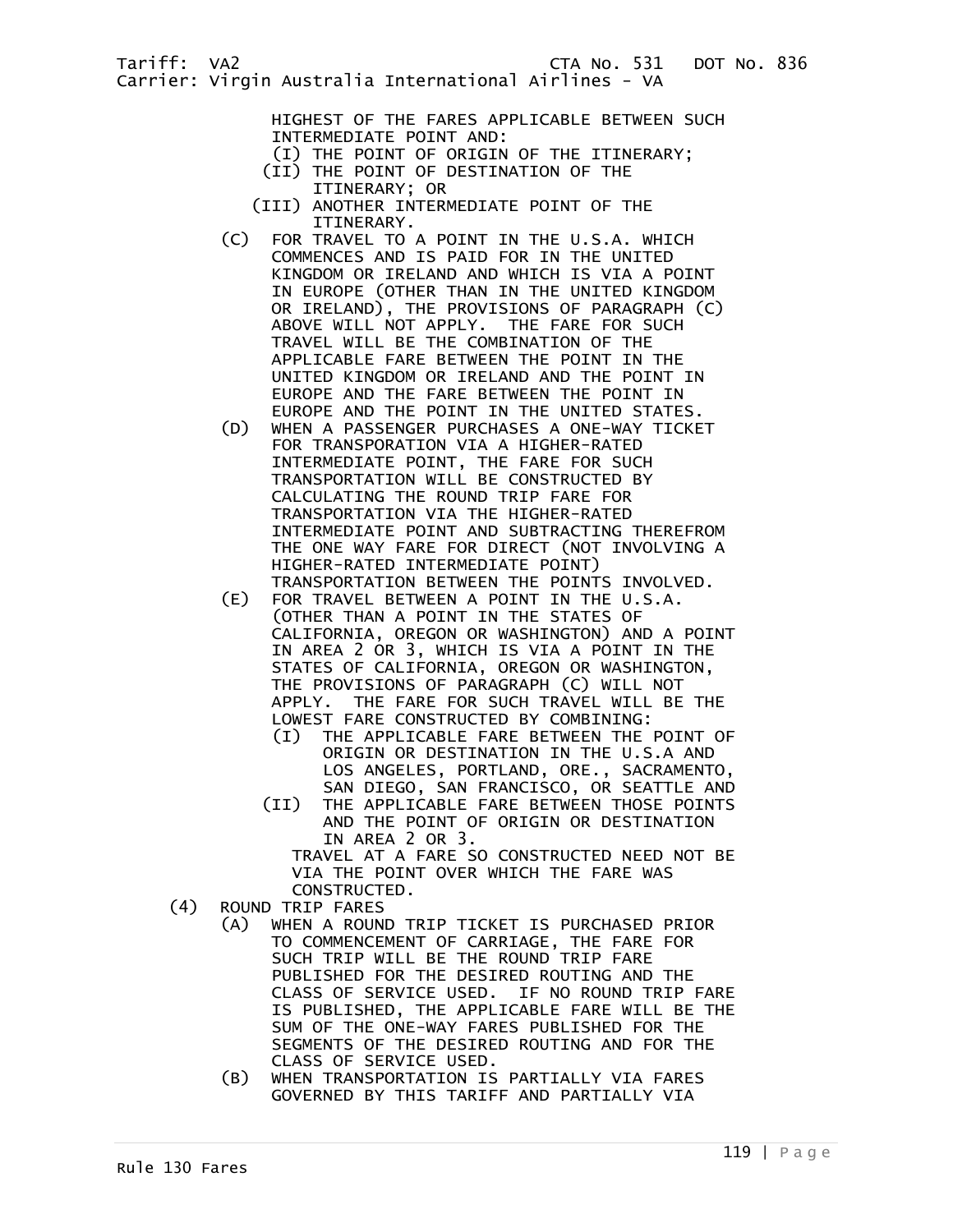FARES PUBLISHED IN OTHER TARIFFS, 50 PERCENT OF A ROUND TRIP FARE GOVERNED BY THIS TARIFF MAY BE COMBINED WITH 50 PERCENT OF A ROUND TRIP FARE PUBLISHED IN OTHER TARIFFS TO CONSTRUCT A THROUGH ROUND TRIP OR CIRCLE TRIP FARE PROVIDED THAT:

- (I) FARES WHICH, BY THEIR TERMS, ARE NOT COMBINABLE WITH OTHER FARES, SHALL NOT BE USED IN THE CONSTRUCTION OF ROUND TRIP FARES;
- (II) THE MOST RESTRICTIVE PROVISIONS APPLICABLE TO ANY FARE USED IN THE CONSTRUCTION WILL APPLY TO THE ENTIRE TRIP;
- (III) THIS PROVISION WILL NOT APPLY WHEN ANY PART OF THE ROUND TRIP IS VIA THE SERVICES OF A NONSCHEDULED CARRIER OR ON A CHARTER OR MILITARY FLIGHT.
- (5) CIRCLE TRIP FARES<br>(A) (I) WHEN A
	- (A) (I) WHEN A CIRCLE TRIP TICKET IS PURCHASED PRIOR TO COMMENCEMENT OF CARRIAGE, THE FARE FOR SUCH TRIP WILL BE THE SUM OF 50 PERCENT OF THE APPLICABLE ROUND TRIP FARES FOR THE CLASS OF SERVICE TO BE USED FOR THE RESPECTIVE SECTIONS OF THE ITINERARY, CONSTRUCTED FROM POINT OF ORIGIN VIA THE ROUTE OF TRAVEL TO POINT OF DESTINATION, THAT PRODUCES THE LOWEST FARE FOR THE CIRCLE TRIP FOR THE CLASS OF SERVICE USED AND/OR;
		- (II) WHEN TRANSPORTATION IS PARTIALLY VIA FARES GOVERNED BY THIS TARIFF AND PARTIALLY VIA FARES PUBLISHED IN OTHER TARIFFS, 50 PERCENT OF A ROUND TRIP FARE GOVERNED BY THIS TARIFF MAY BE COMBINED WITH 50 PERCENT OF A ROUND TRIP FARE PUBLISHED IN OTHER TARIFFS TO CONSTRUCT A THROUGH ROUND TRIP OR CIRCLE TRIP FARE PROVIDED THAT:
			- (AA) FARES WHICH, BY THEIR TERMS, ARE NOT COMBINABLE WITH OTHER FARES, SHALL NOT BE USED IN THE CONSTRUCTION OF CIRCLE TRIP FARES;
			- (BB) THE MOST RESTRICTIVE PROVISIONS APPLICABLE TO ANY FARE USED IN THE CONSTRUCTION WILL APPLY TO THE ENTIRE TRIP;
			- (CC) (THIS PROVISION WILL NOT APPLY WHEN WHEN ANY PART OF A CIRCLE TRIP IS VIA THE SERVICES OF A NONSCHEDULED CARRIER OR ON A CHARTER OR MILITARY FLIGHT.
		- (III) IF A CIRCLE TRIP SO CONSTRUCTED IS LESS THAN THE HIGHEST DIRECT ROUTE ROUND TRIP FARE APPLICABLE VIA THE SAME CLASS OF SERVICE BETWEEN ANY TWO POINTS ON THE CIRCLE TRIP ROUTE, SUCH HIGHEST DIRECT ROUND TRIP FARE SHALL APPLY.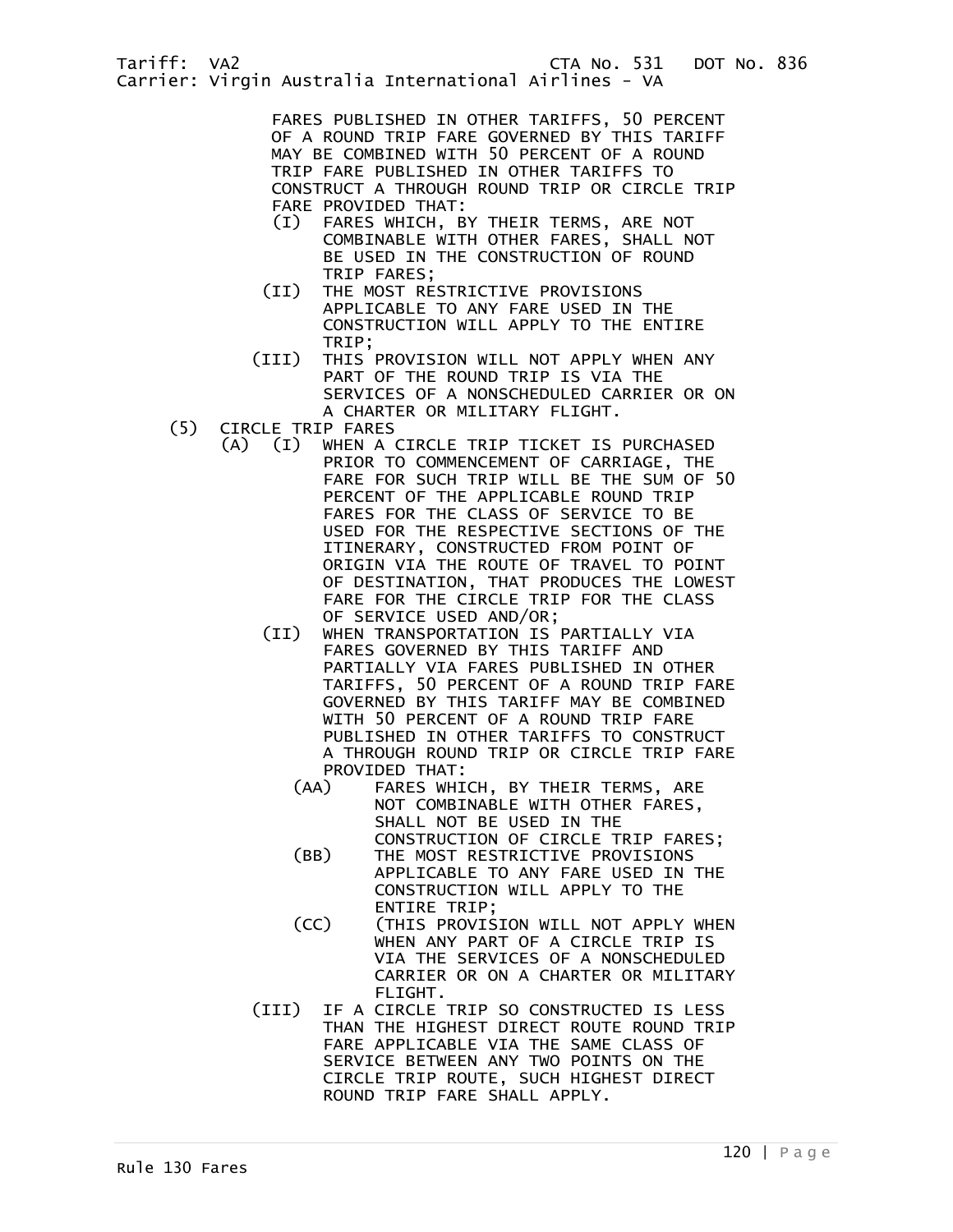Carrier: Virgin Australia International Airlines - VA

- (B) ROUND TRIP FARES MAY ONLY BE USED TO CONSTRUCT A CIRCLE TRIP FARE IN ACCORDANCE WITH THE PROVISIONS GOVERNING TRAVEL VIA A HIGHER-RATED INTERMEDIATE POINT IN PARAGRAPH (3) ABOVE.
- (C) PARTLY VIA AIR AND PARTLY VIA SEA WHEN TICKETS ARE PURCHASED PRIOR TO COMMENCEMENT OF CARRIAGE FOR A CIRCLE-TRIP FOR COMBINED AIR AND SEA TRAVEL, THE AIR FARE FOR EACH ONE-WAY SECTION OF THE AIR JOURNEY WILL BE FIFTY PERCENT (50%) OF THE ALL YEAR ROUND-TRIP FARE PUBLISHED IN TARIFFS GOVERNED BY THIS TARIFF AND APPLICABLE BETWEEN THE POINTS AND VIA THE CLASS OF SERVICE USED. A BREAK IN THE CIRCLE-TRIP IS PERMITTED TO ALLOW PASSENGERS TO MAKE THEIR OWN WAY BY ANY MEANS OF TRANSPORTATION BETWEEN AIRPORTS AND ADJACENT SEAPORTS.
- (6) OPEN-JAW TRIP FARES WHEN A TICKET IS PURCHASED PRIOR TO COMMENCEMENT OF CARRIAGE FOR AN OPEN-JAW TRIP, THE FARE FOR SUCH OPEN-JAW TRIP WILL BE CONSTRUCTED AS FOLLOWS:
	- (A) WHEN THE POINT OF DEPARTURE AND FINAL DESTINATION ARE THE SAME, THE SUM OF 50 PERCENT OF THE APPLICABLE ROUND-TRIP FARE FROM THE POINT OF DEPARTURE TO EACH OUTER POINT OF THE OPEN-JAW, AND
	- (B) WHERE THE POINTS OF DEPARTURE AND FINAL DESTINATION ARE NOT THE SAME, THE SUM OF 50 PERCENT OF THE APPLICABLE ROUND-TRIP FARE FROM THE POINT OF DEPARTURE TO THE OUTER POINT OF THE OUTWARD SECTION PLUS 50 PERCENT OF THE ROUND-TRIP FARE FROM THE POINT OF DESTINATION TO THE OUTER POINT OF THE INBOUND SECTION.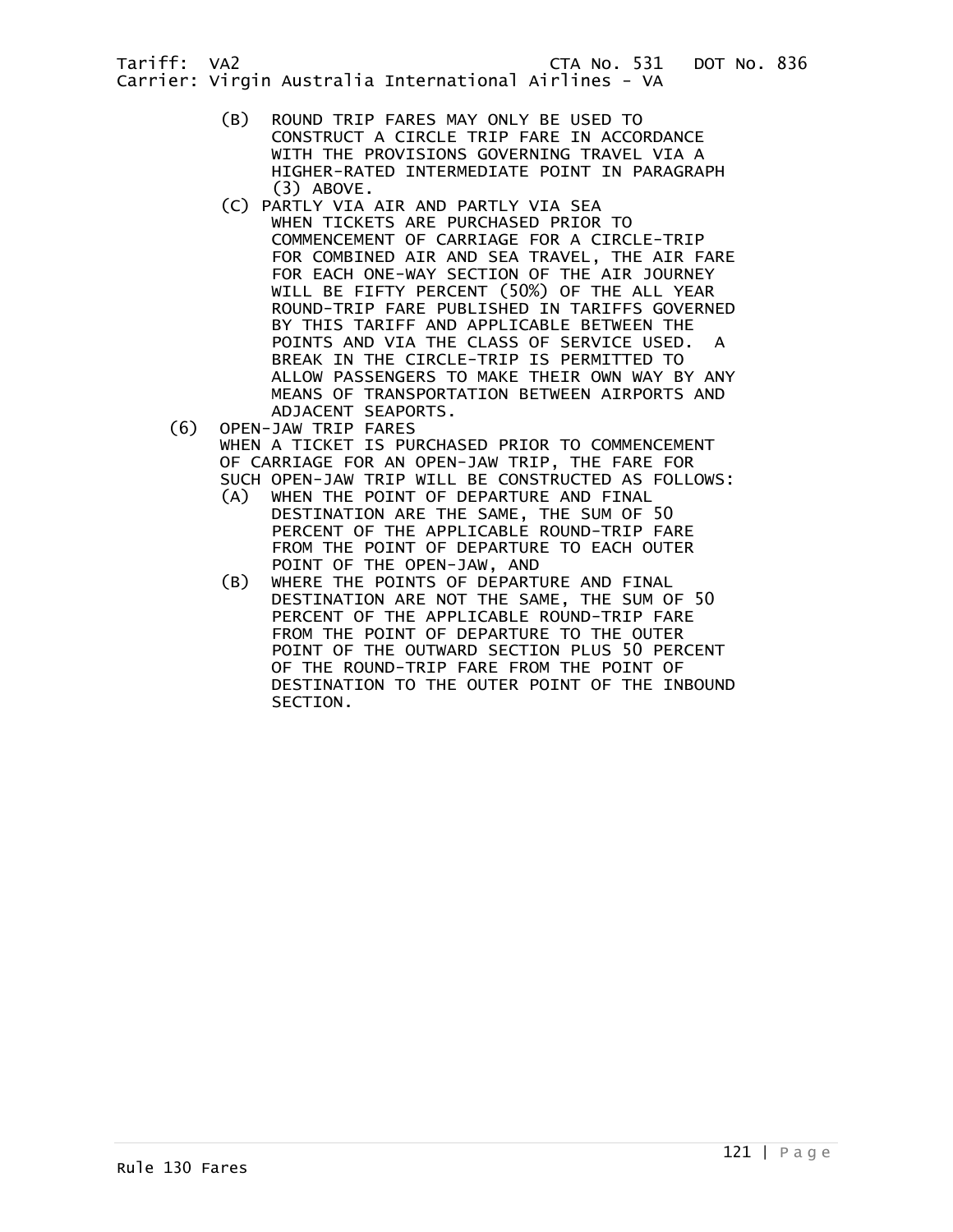Tariff: VA2 CTA No. 531 DOT No. 836 Carrier: Virgin Australia International Airlines - VA

Rule 135 Stopovers

Issued: October 26, 2019 Effective: October 27, 2019

- (A) STOPOVERS WILL BE PERMITTED UNDER THE FOLLOWING CONDITIONS:
	- (1) STOPOVERS MUST BE ARRANGED WITH THE CARRIER IN ADVANCE AND SPECIFIED ON THE TICKET.<br>(2) STOPOVERS WILL BE PERMITTED AT ANY P
	- STOPOVERS WILL BE PERMITTED AT ANY POINT WHICH CAN BE INCLUDED IN AN ITINERARY CONSTRUCTED EITHER BY THE USE OF A MILEAGE ROUTING OR AS SPECIFIED IN THE PUBLISHED ROUTING, UNLESS SUCH STOPOVER IS PROHIBITED BY THE CARRIER'S TARIFF OR GOVERNMENT REGULATIONS.<br>(3) STOPOVER PRO
	- STOPOVER PROVISIONS FOR SPECIAL FARES
- (A) (APPLICABLE TO ALL FARES FOR WHICH STOPOVERS OTHER THAN AT THE POINT OF TURNAROUND ARE PROHIBITED OR RESTRICTED IN NUMBER.) WHEN TRAVEL AT A THROUGH FARE IS INTERRUPTED BY SURFACE TRAVEL, EITHER AT INTERMEDIATE POINTS OR AT THE POINT OF TURNAROUND, THE POINTS OF DISEMBARKATION AND REEMBARKATION OF THE INTERRUPTED PORTION OF TRAVEL WILL BE CONSIDERED TOGETHER AS ONE STOPOVER OR THE ONE POINT OF TURNAROUND.
	- (4) ONLY ONE STOPOVER IS PERMITTED AT ANY SINGLE POINT ON THE ITINERARY OF A JOURNEY TRAVELLED AT A ONE WAY OR HALF A ROUND TRIP FARE.
		- (A) THE ORIGIN AND DESTINATION OR POINT OF TURNAROUND, AS THE CASE MAY BE, MAY NOT BE INCLUDED IN SUCH ITINERARY MORE THAN ONCE, REGARDLESS AS TO WHETHER OR NOT A STOPOVER IS MADE AT SUCH POINT.
		- (B) (NOT APPLICABLE TO TRAVEL WHICH ORIGINATES OR TERMINATES IN NIGERIA.) IF TRAVEL INVOLVES A SIDE TRIP TO/FROM OR VIA THE COUNTRY OR ORIGIN, FOR WHICH A SEPARATE FARE IS ASSESSED, SUCH SIDE TRIP MUST BE TICKETED SEPARATELY.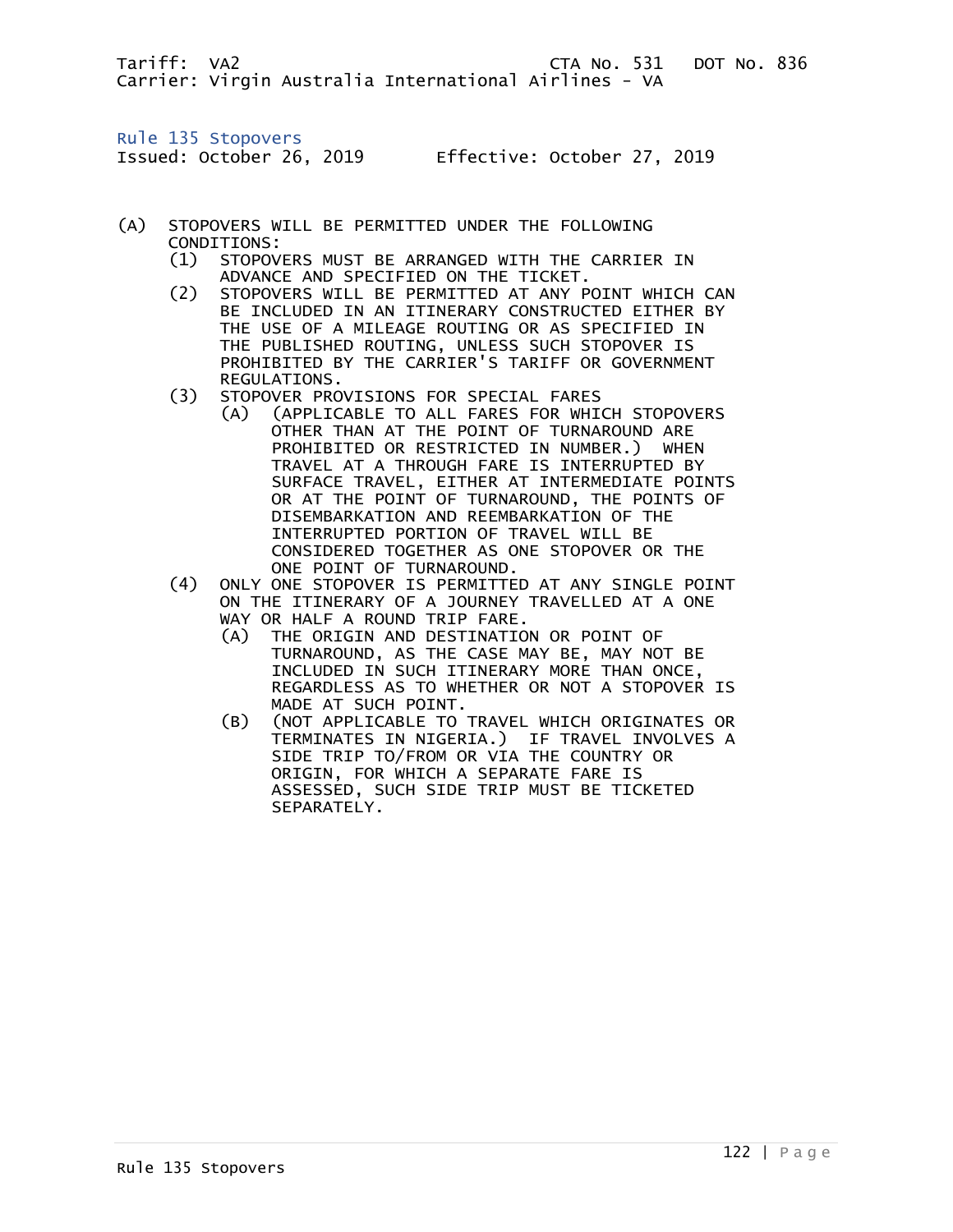Tariff: VA2 CTA No. 531 DOT No. 836 Carrier: Virgin Australia International Airlines - VA

Rule 140 Routings

Issued: October 26, 2019 Effective: October 27, 2019

- (A) APPLICATION FARES GOVERNED BY THIS TARIFF APPLY ONLY VIA THE ROUTINGS SPECIFIED IN CONNECTION WITH SUCH FARES.<br>(B) ROUTINGS
- - ROUTINGS<br>(1) ROU (1) ROUTINGS ARE APPLICABLE IN EITHER DIRECTION.
	- ANY ROUTING PUBLISHED BETWEEN TWO POINTS SHALL APPLY VIA ANY NONSTOP OR LOCAL SERVICE OF THE SPECIFIED CARRIER PROVIDED CARRIAGE IS IN A
- GENERALLY CONTINUOUS DIRECTION.<br>IF MORE THAN ONE ROUTING IS APP IF MORE THAN ONE ROUTING IS APPLICABLE VIA THE SAME FARE, THE PASSENGER, PRIOR TO THE ISSUANCE OF THE TICKET, MAY SPECIFY THE ROUTING. IF NO ROUTING IS SPECIFIED BY THE PASSENGER, THE CARRIER WILL DETERMINE THE ROUTING. THE TICKET, MAY SPECIFY THE ROUTING. IF NO ROUTING IS SPECIFIED BY THE PASSENGER, THE CARRIER WILL DETERMINE THE ROUTING.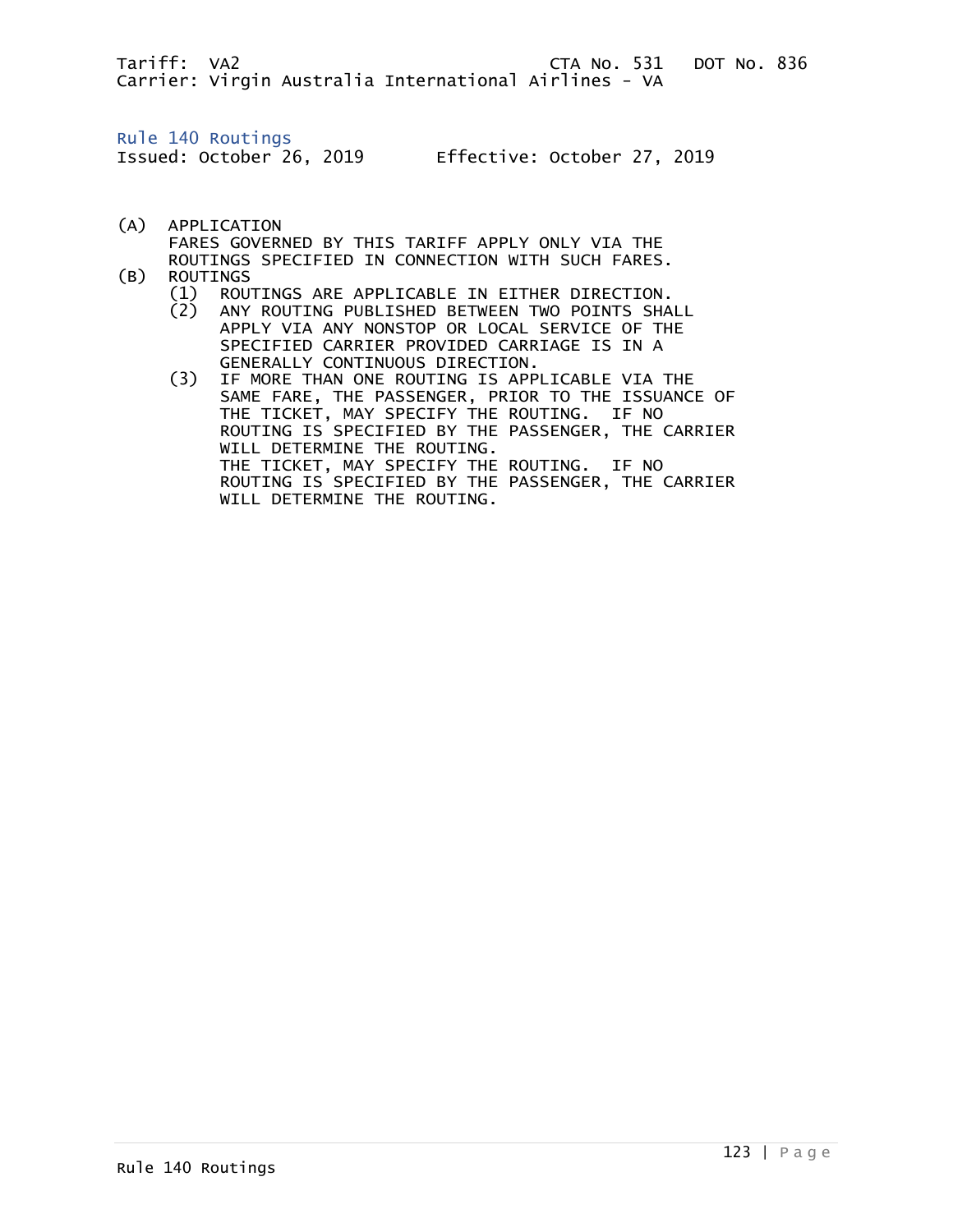Tariff: VA2 CTA No. 531 DOT No. 836 Carrier: Virgin Australia International Airlines - VA Rule 145 Currency Applications Issued: October 26, 2019 Effective: October 27, 2019 LOCAL CURRENCY FARES AND CHARGES (1) FARES AND RELATED CHARGES ARE EXPRESSED IN THE LOCAL CURRENCY OF THE COUNTRY OF COMMENCEMENT OF TRANSPORTATION (COC), EXCEPT THOSE COUNTRIES LISTED BELOW WHICH ARE EXPRESSED (A) IN US DOLLARS OR (B) IN EURO: (A) AFGHANISTAN LEBANON ANGOLA LIBERIA ANGUILLA MADAGASCAR ANTIGUA AND BARBUDA MALAWI ARGENTINA MALDIVES BAHAMAS MEXICO BANGLADESH MONGOLIA BARBADOS MONTSERRAT BELIZE NICARAGUA BERMUDA NIGERIA BOLIVIA PALESTINIAN TERRITORY BONAIRE PANAMA BRAZIL PARAGUAY **BURUNDI**  CAMBODIA PHILIPPINES CAYMAN ISLANDS RWANDA CHILE SABA COLOMBIA SAINT EUSTATIUS CONGO, DEM. REP. OF COSTA RICA AND NEVIS CUBA SAINT LUCIA SAINT VINCENT AND DOMINCAN REPUBLIC THE GRENADINES ECUADOR SAO TOME AND EL SALVADOR PRINCIPE ERITREA SIERRA LEONE ETHIOPIA SOMALIA GAMBIA SURINAME GHANA TANZANIA, UNITED GRENADA REPUBLIC OF GUATEMALA TIMOR LESTE GUINEA TRINIDAD AND GUYANA TOBAGO HAITI UGANDA HONDURAS UKRAINE INDONESIA UNITED STATES IRAQ AND U.S.TERRITORIES ISRAEL URUGUAY JAMAICA VENEZUELA KENYA VIET NAM LAOS ZAMBIA ZIMBABWE (B) ALBANIA ARMENIA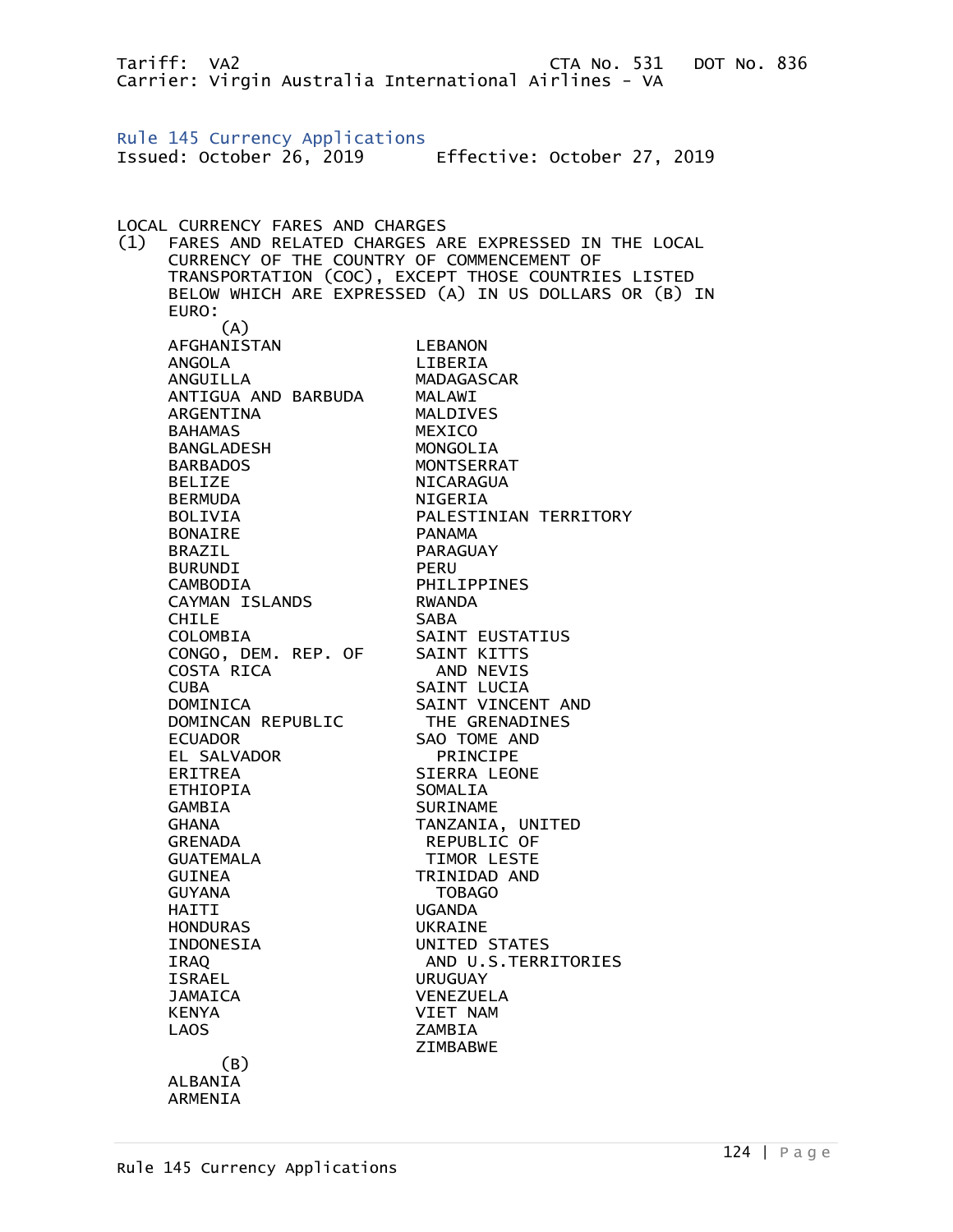Tariff: VA2 CTA No. 531 DOT No. 836 Carrier: Virgin Australia International Airlines - VA AUSTRIA AZERBAIJAN BELARUS BELGIUM BOSNIA AND HERZEGOVINA BULGARIA CAPE VERDE CROATIA **CYPRUS**  ESTONIA FINLAND FRANCE EXCEPT FRENCH POLYNESIA (INCLUDING WALLIS AND FUTUNA) NEW CALEDONIA (INCLUDING LOYALTY ISLANDS) GEORGIA GERMANY GREECE IRELAND ITALY KYRGYZSTAN LATVIA LITHUANIA LUXEMBOURG MACEDONIA (FYROM) MALTA MOLDOVA, REPUBLIC OF MONACO MONTENEGRO NETHERLANDS PORTUGAL ROMANIA RUSSIA SERBIA SLOVAKIA SLOVENIA SPAIN TAJIKISTAN **TURKEY TURKMENISTAN**  UZBEKISTAN (2) ALL ADD-ONS SHALL BE ESTABLISHED IN THE CURRENCY OF THE COUNTRY CONCERNED, OR WHERE AGREED, IN U.S. DOLLARS OR IN EURO OR IN ANY OTHER CURRENCY. COMBINATION OF LOCAL CURRENCY FARES TO COMBINE TWO OR MORE LOCAL CURRENCY FARES, CONVERT ALL LOCAL CURRENCY FARES INTO THE CURRENCY OF THE COUNTRY OF COMMENCEMENT OF TRANSPORTATION.<br>STEP 1: (A) ESTABLISH THE NUC AMOUNT FC STEP 1: (A) ESTABLISH THE NUC AMOUNT FOR EACH LOCAL CURRENCY FARE BY DIVIDING THE LOCAL CURRENCY FARE BY THE APPLICABLE IATA RATE OF EXCHANGE (ROE) SHOWN IN THE CURRENCY CONVERSION TABLE BELOW FOR THE COUNTRY IN WHICH THE CURRENCY IS DENOMINATED. (B) CALCULATE THE RESULTANT AMOUNT TO TWO DECIMALS PLACES, IGNORING ANY FURTHER DECIMAL PLACES. STEP 2: ADD THE RESULTANT NUC AMOUNTS FOR THE SECTORS INVOLVED.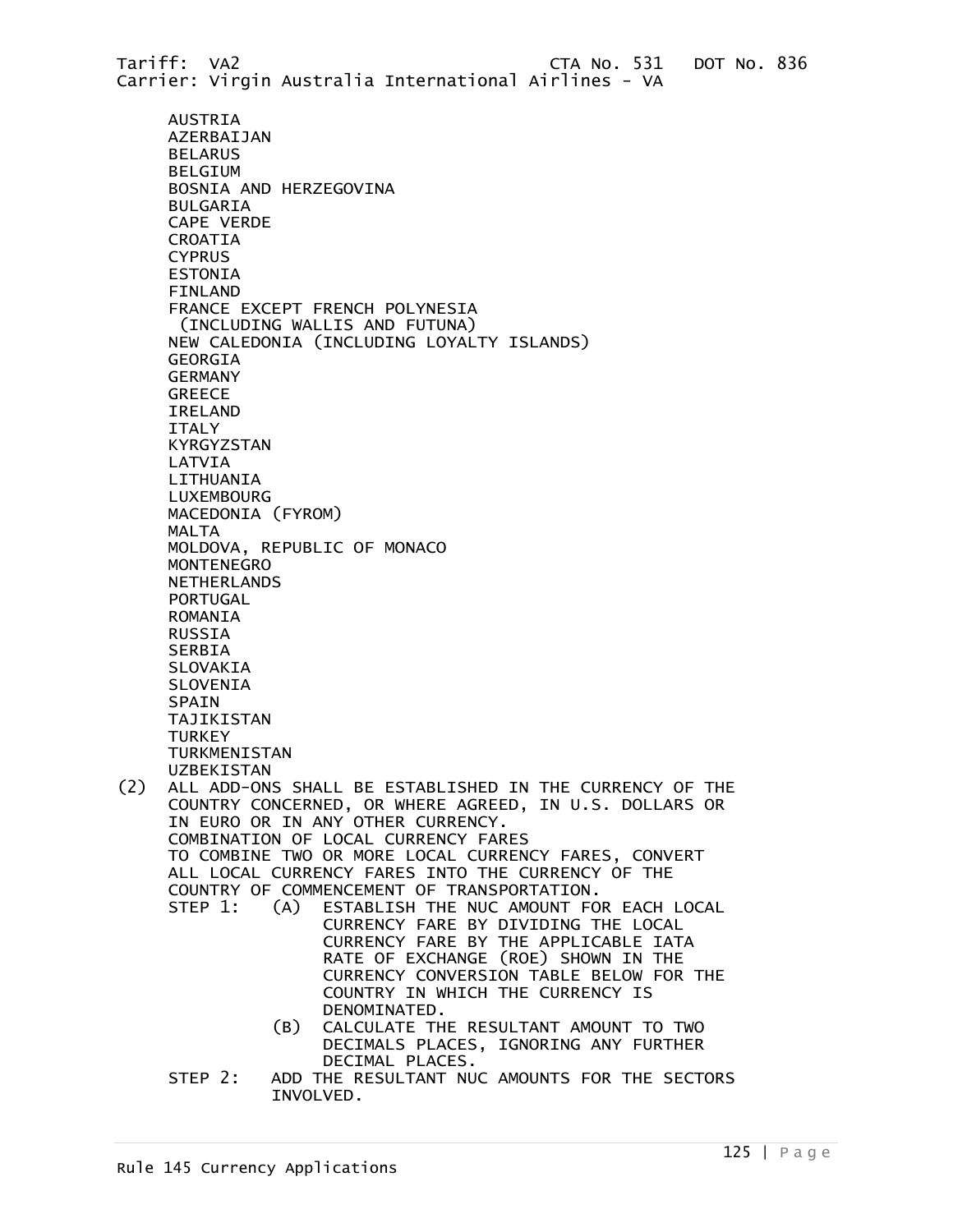Tariff: VA2 CTA No. 531 DOT No. 836 Carrier: Virgin Australia International Airlines - VA

- STEP 3: (A) ESTABLISHED THE THROUGH LOCAL CURRENCY FARE BY MULTIPLYING THE TOTAL NUC AMOUNTS (DERIVED FROM STEPS 1, 2, AND 3 ABOVE) BY THE IATA RATE OF EXCHANGE (ROE) SHOWN IN THE CURRENCY CONVERSION TABLE BELOW FOR THE COUNTRY OF COMMENCEMENT OF TRAVEL.
	- (B) CALCULATE THE RESULTANT AMOUNT OF ONE DECIMAL PLACE BEYOND THE NUMBER OF DECIMAL PLACES SHOWN NEXT TO THE LOCAL CURRENCY IN THE CONVERSION TABLE BELOW, IGNORING ANY FURTHER DECIMAL PLACES.
	- (C) ROUND UP TO THE NEXT HIGHER ROUNDING UNIT SHOWN NEXT TO THE LOCAL CURRENCT IN THE CURRENCY CONVERSION TABLE, UNLESS OTHERWISE INDICATED.

 EXCEPTION: WHEN AN INTERNATIONAL TICKET IS COMPRISED OF ALL DOMESTIC FARE COMPONENTS, BUT WITHIN DIFFERENT COUNTRIES, THE PROVISIONS OUTLINES ABOVE SHALL APPLY. OTHER CHARGES OTHER CHARGES SHALL BE SEPERATELY CONVERTED TO THE CURRENCY OF THE COUNTRY OF SALE USING THE BANKERS' SELLING RATE USING THE ROUNDING UNITS SHOWN NEXT TO OTHER CHARGES IN THE CURRENCY CONVERSION TABLE. MCOS FOR UNSPECIFIED TRANSPORTATION AND PTAS. MCOS FOR UNSPECIFIED TRANSPORTATON AND PTAS WHEN HONORED FOR PAYMENT OF AIR TRANSPORTATION SHALL BE SUBJECT TO THE PROVISIONS OF RULE 75 (CURRENCY OF PAYMENT). THE COUNTRY OF PAYMENT OF THE PTA OR MCO SHALL BE CONSIDERED THE COUNTRY OF ORIGINAL ISSUE AND DETERMINE CONSTRUCTION RULES TO APPLY. CURRENCY TABLE FOR IATA RATE OF EXCHANGE (ROE) CURRENCY CONVERSION TABLE SEE PAGES 259-275. LOCAL CURRENCY ROUNDING TABLE FOR THOSE COUNTRIES WHERE FARES ARE EXPRESSED IN USA AND THE USD IS NOT THE LOCAL CURRENCY; SEE PAGES 280-Q THRU 282. CURRENCY TABLE ABU DHABI (SEE UNITED ARAB EMIRATES) AFGHANISTAN US DOLLAR USD ROE:1.0 . NOTE D ROUND UP: LOCAL CURRENCY - 1 OTHER CHARGES - 0.1 ALBANIA EUR ROE:.908104 NOTE -ROUND UP: LOCAL CURRENCY - 1 OTHER CHARGES - 0.01 ALGERIA ALGERIAN DINAR DZD ROE:120.675876 NOTE - ROUND UP: LOCAL CURRENCY - 1 OTHER CHARGES - 1 AMERICAN SAMOA US DOLLAR USD ROE:1.0 NOTE -<br>ROUND UP: LOCAL CURRENCY - 1 OTHER CHARGES - 0.1 ROUND UP: LOCAL CURRENCY - 1 ANGOLA US DOLLAR USD ROE:1.0 NOTE D<br>ROUND UP: LOCAL CURRENCY - 1 OTHER CHARGES - 0.1 ROUND UP: LOCAL CURRENCY -  $1$ ANGUILLA<br>US DOLLAR USD ROE:1.0 NOTE D ROUND UP: LOCAL CURRENCY - 1 OTHER CHARGES - 0.1 ANTIGUA AND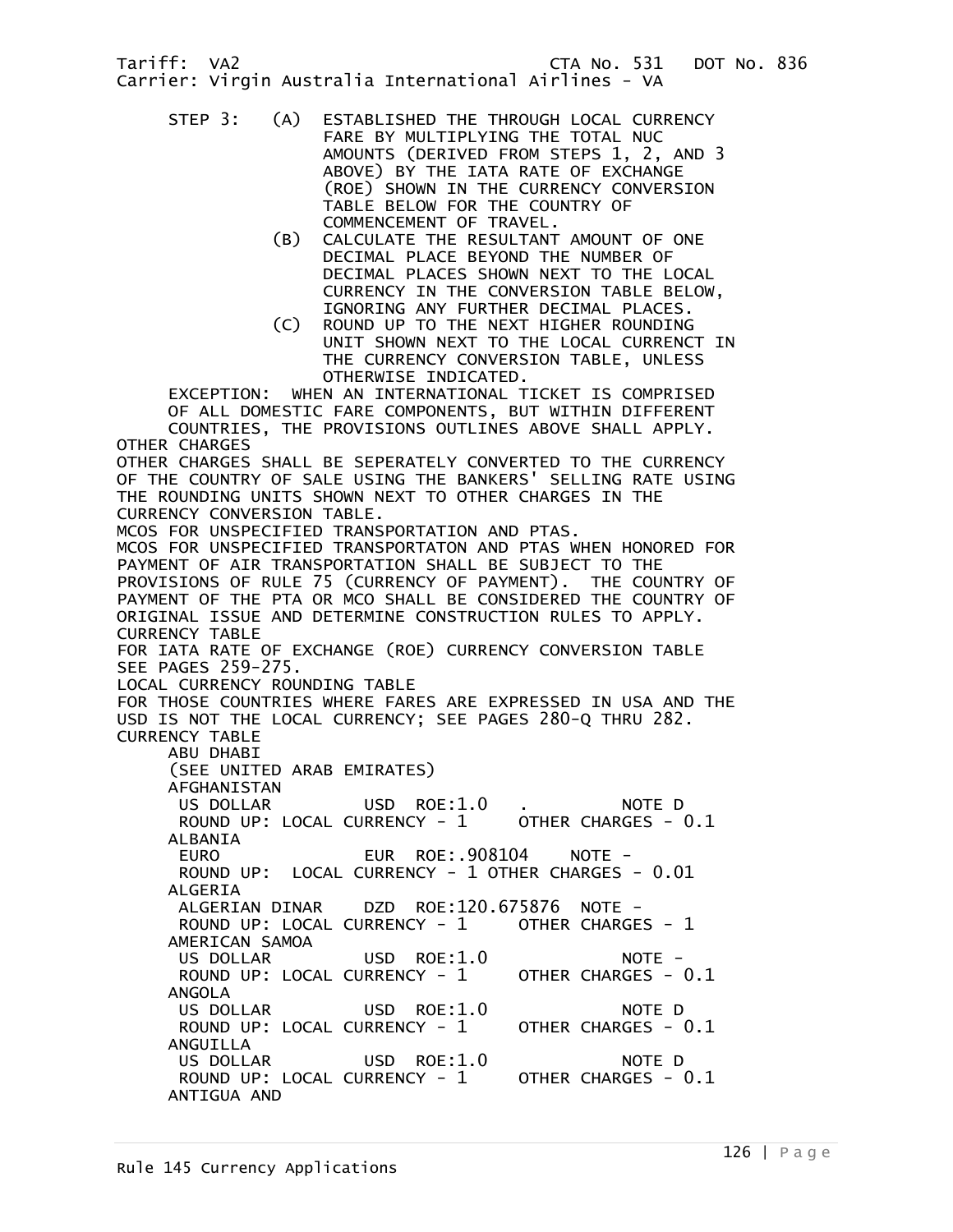Tariff: VA2 CTA No. 531 DOT No. 836 Carrier: Virgin Australia International Airlines - VA BARBUDA US DOLLAR USD ROE:1.0 NOTE D ROUND UP: LOCAL CURRENCY - 1 OTHER CHARGES - 0.1 ARGENTINA US DOLLAR USD ROE:1.0 NOTE D ROUND UP: LOCAL CURRENCY - 1 OTHER CHARGES - 0.1 ARMENIA EURO EUR ROE:.908104 NOTE E ROUND UP: LOCAL CURRENCY - 1 OTHER CHARGES - 0.1 ARUBA ARUBAN GUILDER AWG ROE:1.8000000 NOTE - ROUND UP: LOCAL CURRENCY - 1 OTHER CHARGES - 1 AUSTRALIA AUSTRALIAN DOLLAR AUD ROE:1.468910 NOTE - ROUND UP: LOCAL CURRENCY - 1 OTHER CHARGES - 0.1 AUSTRIA EURO EUR ROE:.908104 NOTE - ROUND UP: LOCAL CURRENCY - 1 OTHER CHARGES - 0.01 AZERBAIJAN EURO EUR ROE:.908104 NOTE E ROUND UP: LOCAL CURRENCY - 1 OTHER CHARGES - 0.1 BAHAMAS US DOLLAR USD ROE:1.0 NOTE - ROUND UP: LOCAL CURRENCY - 1 OTHER CHARGES - 0.1 BAHRAIN BAHRAINI DINAR BHD ROE: .376100 NOTE - ROUND UP: LOCAL CURRENCY - 1 OTHER CHARGES - 1 BANGLADESH US DOLLAR USD ROE:1.0 NOTE D ROUND UP: LOCAL CURRENCY - 1 OTHER CHARGES - 0.1 **BARBADOS**  US DOLLAR USD ROE:1.0 NOTE - ROUND UP: LOCAL CURRENCY -  $1$ **BELARUS**  EURO EUR ROE:.908104 NOTE E ROUND UP: LOCAL CURRENCY - 1 OTHER CHARGES - 0.1 BELGIUM EURO EUR ROE:.908104 NOTE - ROUND UP: LOCAL CURRENCY - 1 OTHER CHARGES - 0.01 BELIZE US DOLLAR USD ROE:1.0 NOTE D ROUND UP: LOCAL CURRENCY - 1 BENIN, REP. OF CFA FRANC XOF ROE:595.677380 NOTE - ROUND UP: LOCAL CURRENCY - 100 OTHER CHARGES - 100 **BERMUDA**  US DOLLAR USD ROE:1.0 NOTE D ROUND UP: LOCAL CURRENCY - 1 BHUTAN NGULTRUM BTN ROE:71.969032 NOTE - ROUND UP: LOCAL CURRENCY - 1 OTHER CHARGES - 1 BOLIVIA US DOLLAR USD ROE:1.0 NOTE D<br>ROUND UP: LOCAL CURRENCY - 1 OTHER CHARGES - 0.1 ROUND UP: LOCAL CURRENCY -  $1$  BONAIRE US DOLLAR USD ROE:1.0 NOTE - ROUND UP: LOCAL CURRENCY - 1 OTHER CHARGES - 0.1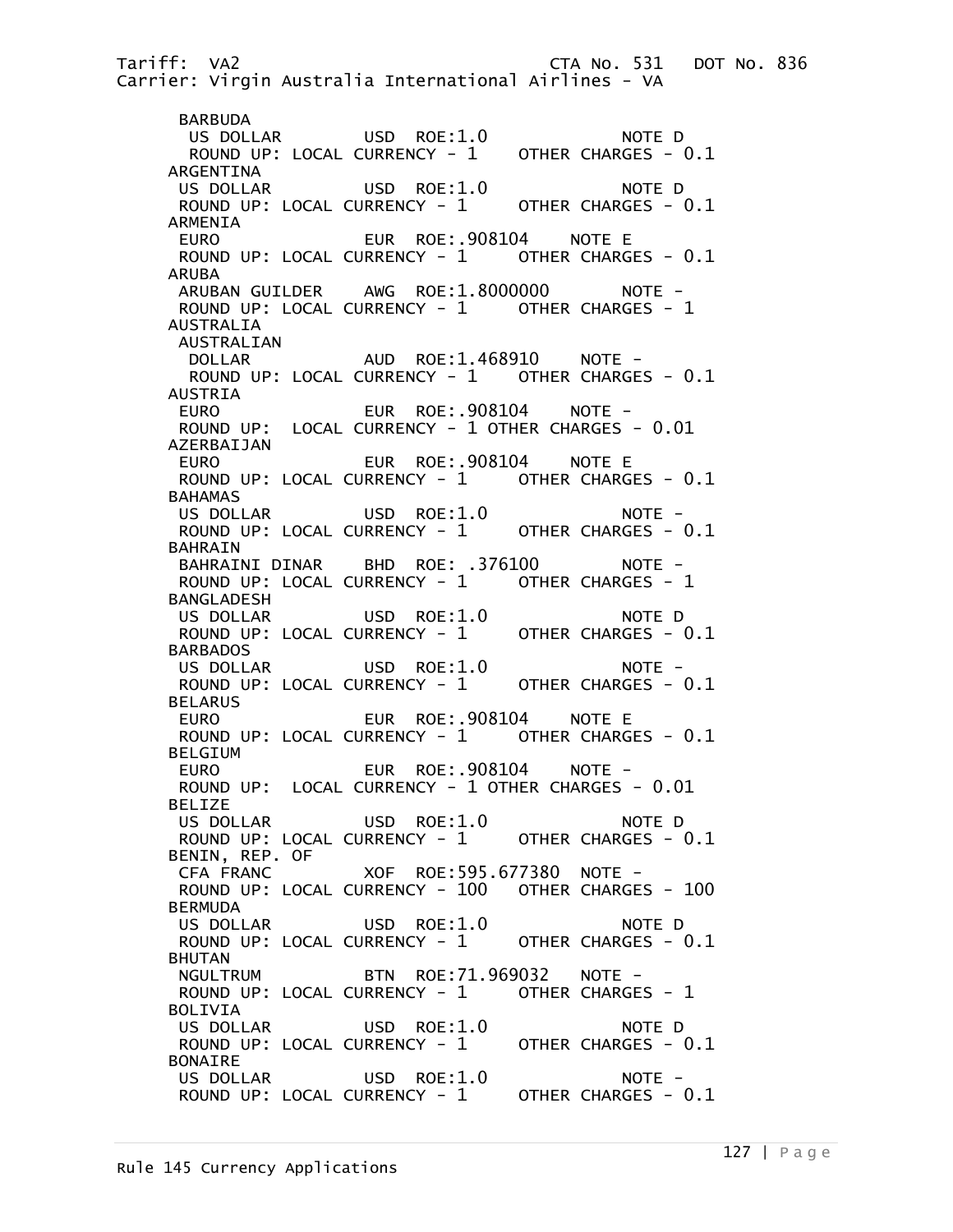Tariff: VA2 CTA No. 531 DOT No. 836 Carrier: Virgin Australia International Airlines - VA BOSNIA AND HERZEGOVINA EURO EUR ROE:.908104 NOTE E ROUND UP: LOCAL CURRENCY - 1 OTHER CHARGES - 0.01 BOTSWANA PULA BWP ROE:11.113232 NOTE - ROUND UP: LOCAL CURRENCY - 1 OTHER CHARGES - 0.1 BRAZIL US DOLLAR USD ROE:1.0 NOTE D ROUND UP: LOCAL CURRENCY - 1 OTHER CHARGES - 0.1 BRITISH VIRGIN ISLANDS<br>US DOLLAR USD ROE:1.0 NOTE -ROUND UP: LOCAL CURRENCY - 1 OTHER CHARGES - 0.1 BRUNEI DARUSSALAM<br>BRUNEI DOLLAR BND ROE:1.385105 NOTE -ROUND UP: LOCAL CURRENCY - 1 OTHER CHARGES - 1 BULGARIA<br>EURO EUR ROE:.908104 NOTE E ROUND UP: LOCAL CURRENCY - 1 OTHER CHARGES - 0.01 BURKINA FASO CFA FRANC XOF ROE:595.677380 NOTE - ROUND UP: LOCAL CURRENCY - 100 OTHER CHARGES - 100 BURUNDI<br>US DOLLAR USD ROE:1.0 NOTE D ROUND UP: LOCAL CURRENCY - 1 OTHER CHARGES - 0.1 **CAMBODIA**  US DOLLAR USD ROE:1.0 NOTE - ROUND UP: LOCAL CURRENCY - 1 OTHER CHARGES - 1.0 **CAMEROON**  CFA FRANC XAF ROE:595.677380 NOTE - ROUND UP: LOCAL CURRENCY - 100 OTHER CHARGES - 100 CANADA CANADIAN DOLLAR CAD ROE:1.323867 NOTE - ROUND UP: LOCAL CURRENCY -  $1$  CAPE VERDE EURO EUR ROE:.908104 NOTE E ROUND UP: LOCAL CURRENCY - 1 OTHER CHARGES - 0.1 CAYMAN ISLANDS US DOLLAR USD ROE:1.0 NOTE D ROUND UP: LOCAL CURRENCY - 1 OTHER CHARGES - 0.1 CENTRAL AFRICAN REPUBLIC CFA FRANC XAF ROE:595.677380 NOTE - ROUND UP: LOCAL CURRENCY - 100 OTHER CHARGES - 100 **CHAD**  CFA FRANC XAF ROE:595.677380 NOTE - ROUND UP: LOCAL CURRENCY - 100 OTHER CHARGES - 100 CHILE US DOLLAR USD ROE:1.0 NOTE D ROUND UP: LOCAL CURRENCY - 1 OTHER CHARGES - 0.1 **CHINA** YUAN RENMINBI CNY ROE: 7.145291 NOTE -ROUND UP: LOCAL CURRENCY - 10 OTHER CHARGES - 1 CHINESE TAIPEI DOLLAR TWD ROE:31.279394 NOTE - ROUND UP: LOCAL CURRENCY - 1 OTHER CHARGES - 0.5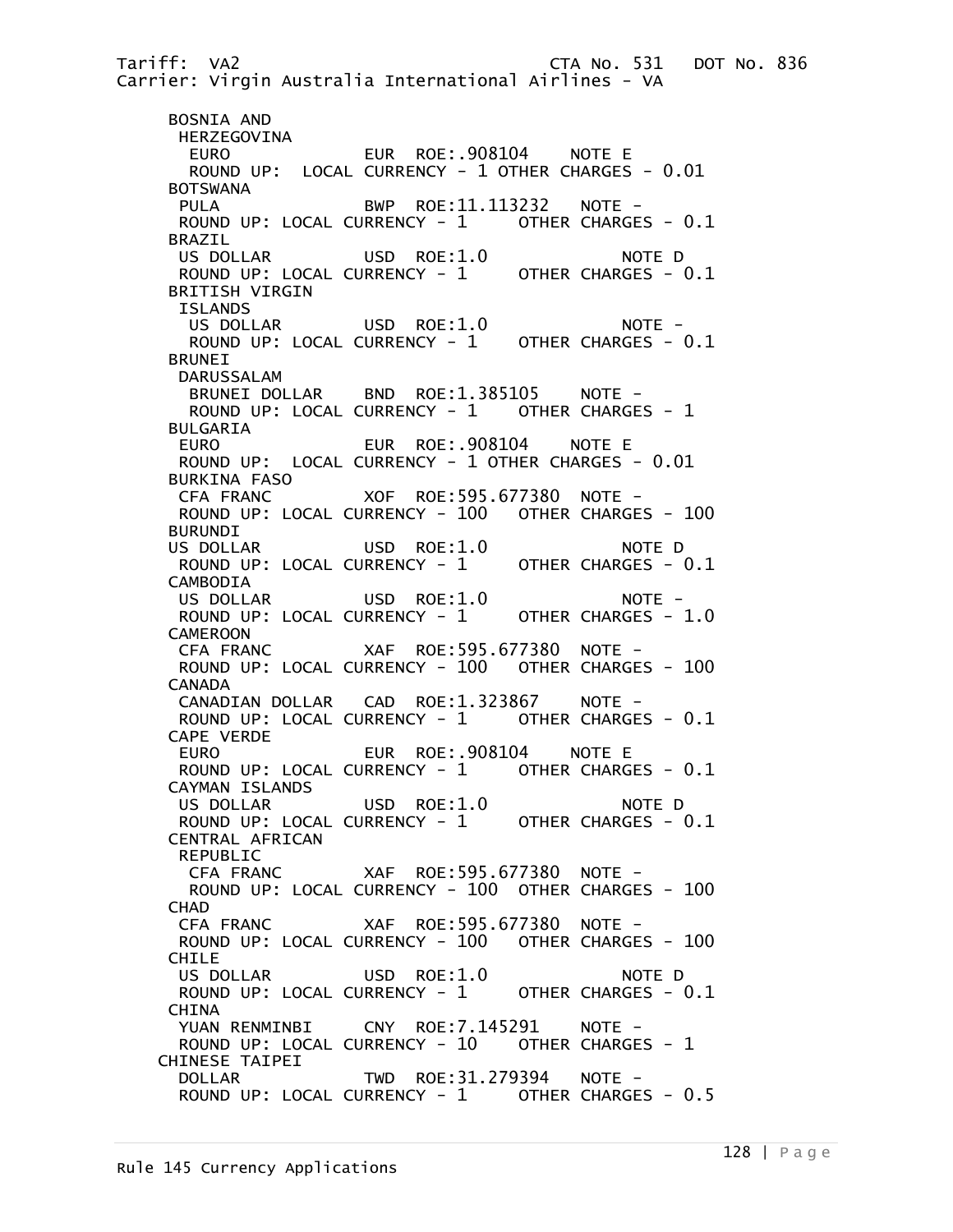Tariff: VA2 CTA No. 531 DOT No. 836 Carrier: Virgin Australia International Airlines - VA COLOMBIA US DOLLAR USD ROE:1.0 NOTE D ROUND UP: LOCAL CURRENCY - 1 OTHER CHARGES - 0.1 COMOROS COMORO FRANC KMF ROE:446.758035 NOTE - ROUND UP: LOCAL CURRENCY - 100 OTHER CHARGES - 50 CONGO (BRAZZAVILLE) CFA FRANC XAF ROE:595.677380 NOTE - ROUND UP: LOCAL CURRENCY - 100 OTHER CHARGES - 100 CONGO (KINSHASA) US DOLLAR USD ROE:1.0 NOTE - ROUND UP: LOCAL CURRENCY - 1 OTHER CHARGES - 0.1 COOK ISLANDS NEW ZEALAND DOLLAR NZD ROE:1.568442 NOTE-ROUND UP: LOCAL CURRENCY - 1 OTHER CHARGES - 0.1 COSTA RICA<br>US DOLLAR USD ROE:1.0 NOTE -ROUND UP: LOCAL CURRENCY - 1 OTHER CHARGES - 0.1 COTE D'IVOIRE CFA FRANC XOF ROE:595.677380 NOTE - ROUND UP: LOCAL CURRENCY - 100 OTHER CHARGES - 100 CROATIA EUR ROE:.908104 NOTE E ROUND UP: LOCAL CURRENCY - 1 OTHER CHARGES - 0.01 CUBA US DOLLAR USD ROE:1.0 NOTE D ROUND UP: LOCAL CURRENCY - 1 OTHER CHARGES - 0.1 CURACAO NETHERLANDS ANTILLES GUILDER ANG ROE:1.790000 NOTE -ROUND UP: LOCAL CURRENCY - 1 OTHER CHARGES - 0.1 CYPRUS EURO EUR ROE:0.908104 NOTE - ROUND UP: LOCAL CURRENCY - 1 OTHER CHARGES - 0.05 **CZECH**  REPUBLIC CZECH KORUNA CZK ROE:23.484744 NOTE - ROUND UP: LOCAL CURRENCY - 1 OTHER CHARGES - 1 DENMARK<br>DANISH KRONE DKK ROE:6.773884 NOTE -ROUND UP: LOCAL CURRENCY - 5 OTHER CHARGES - 1 DJIBOUTI<br>DJIBOUTI FRANC DJF ROE:177.721000 NOTE - ROUND UP: LOCAL CURRENCY - 100 OTHER CHARGES - 100 DOMINICA<br>US DOLLAR USD ROE:1.0 NOTE D ROUND UP: LOCAL CURRENCY - 1 OTHER CHARGES - 0.1 DOMINICAN REPUBLIC US DOLLAR USD ROE:1.0 NOTE D<br>ROUND UP: LOCAL CURRENCY - 1 OTHER CHARGES - 0.1 ROUND UP: LOCAL CURRENCY -  $1$  ECUADOR US DOLLAR USD ROE:1.0 NOTE - ROUND UP: LOCAL CURRENCY - 1 OTHER CHARGES - 0.1 EGYPT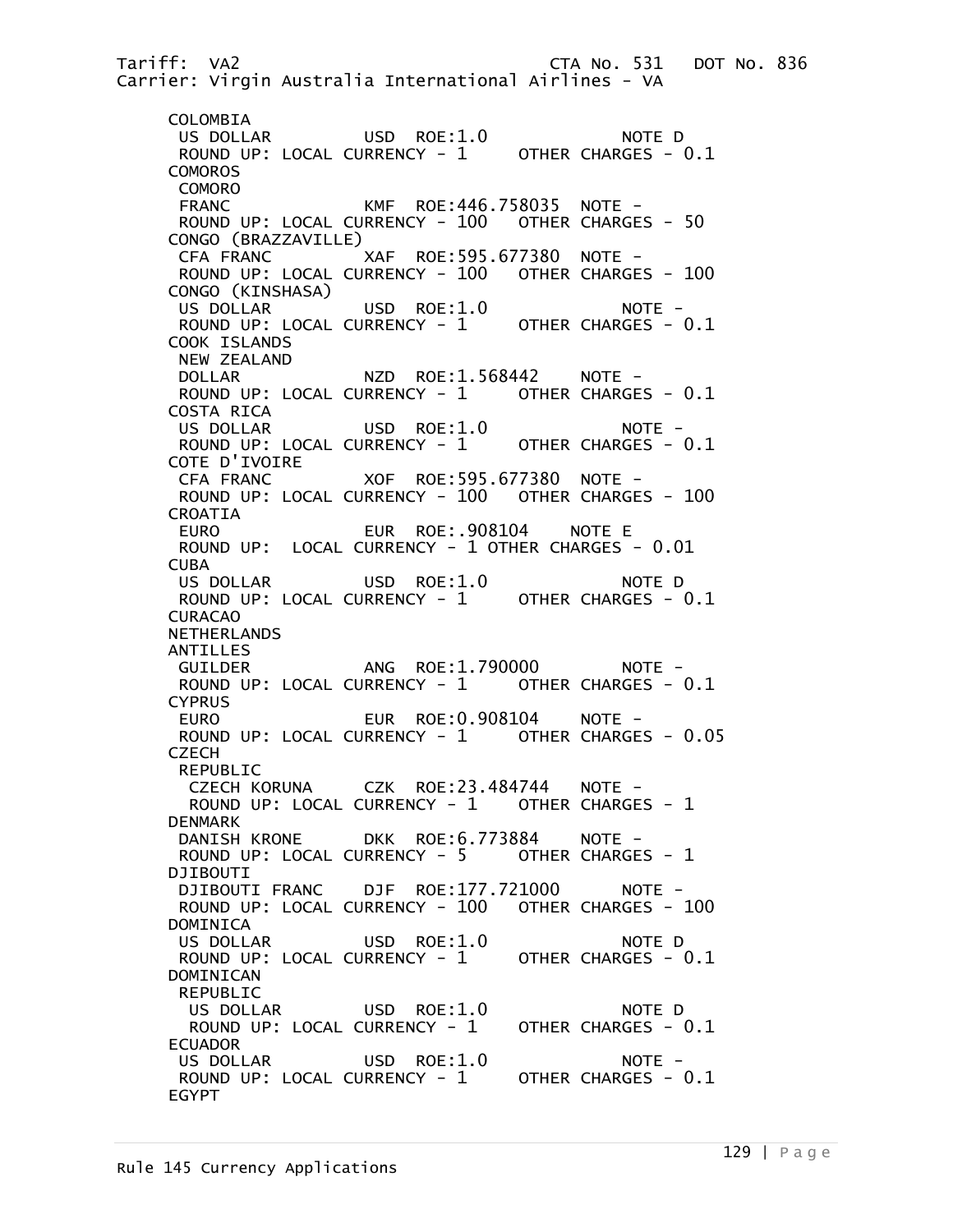Tariff: VA2 CTA No. 531 DOT No. 836 Carrier: Virgin Australia International Airlines - VA EGYPTIAN POUND EGP ROE:16.560000 NOTE - ROUND UP: LOCAL CURRENCY - 1 OTHER CHARGES - 1 EL SALVADOR US DOLLAR USD ROE:1.0 NOTE - ROUND UP: LOCAL CURRENCY - 1 OTHER CHARGES - 0.1 EQUATORIAL GUINEA<br>CFA FRANC XAF ROE:595.677380 NOTE -ROUND UP: LOCAL CURRENCY - 100 OTHER CHARGES - 100 ERITREA US DOLLAR USD ROE:1.0 NOTE D ROUND UP: LOCAL CURRENCY - 1 ESTONIA EURO EUR ROE:.908104 NOTE - ROUND UP: LOCAL CURRENCY - 5 OTHER CHARGES - 0.1 ETHIOPIA US DOLLAR USD ROE:1.0 NOTE D<br>ROUND UP: LOCAL CURRENCY - . OTHER CHARGES - 0.1 ROUND UP: LOCAL CURRENCY - . ESWATINI<br>LILANGENI SZL ROE:15.071386 NOTE -ROUND UP: LOCAL CURRENCY - 10 OTHER CHARGES - 1 EUROPEAN M. UNION EURO EUR ROE:.908104 NOTE - ROUND UP: LOCAL CURRENCY -  $1$  FALKLAND ISLANDS FALKLAND ISLANDS POUND FKP ROE: . 818146 NOTE and the contract of the contract of the contract of the contract of the contract of the contract of the contract of ROUND UP: LOCAL CURRENCY - 1 OTHER CHARGES - 0.1 FAROE ISLANDS DANISH KRONE DKK ROE:6.773884 NOTE - ROUND UP: LOCAL CURRENCY - 5 OTHER CHARGES - 0.1 FIJI<br>FIJI DOLLAR FJD ROE:2.204261 NOTE -ROUND UP: LOCAL CURRENCY - 1 OTHER CHARGES - 0.1 FINLAND EURO EUR ROE:.908104 NOTE - ROUND UP: LOCAL CURRENCY - 1 OTHER CHARGES - 0.01 FRANCE EURO EUR ROE:.908104 NOTE -ROUND UP: LOCAL CURRENCY - 1 OTHER CHARGES - 0.01 FRENCH GUIANA EURO EUR ROE:.908104 NOTE - ROUND UP: LOCAL CURRENCY - 1 OTHER CHARGES - 0.01 FRENCH POLYNESIA CFP FRANC XPF ROE:108.365631 NOTE - ROUND UP: LOCAL CURRENCY - 5 OTHER CHARGES - 1 GABON CFA FRANC XAF ROE:595.677380 NOTE - ROUND UP: LOCAL CURRENCY - 100 OTHER CHARGES - 100 GAMBIA US DOLLAR USD ROE:1.0 NOTE - ROUND UP: LOCAL CURRENCY - 1 OTHER CHARGES - 0.1 GEORGIA EURO EUR ROE:.908104 NOTE E ROUND UP: LOCAL CURRENCY - 1 OTHER CHARGES - 0.1 GERMANY EUR ROE:.908104 NOTE - ROUND UP: LOCAL CURRENCY - 1 OTHER CHARGES - 0.01 **GHANA**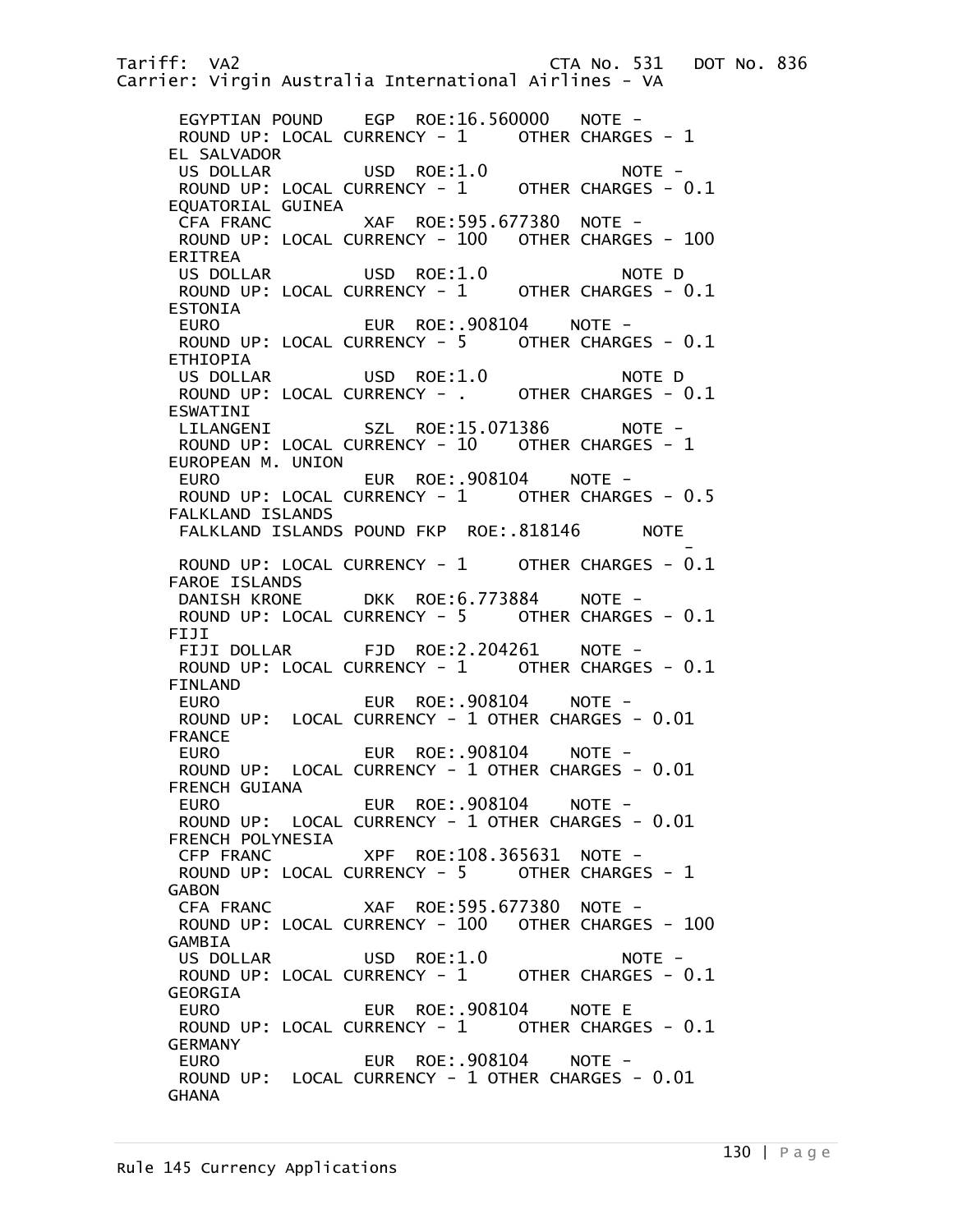Tariff: VA2 CTA No. 531 DOT No. 836 Carrier: Virgin Australia International Airlines - VA US DOLLAR USD ROE:1.0 NOTE D ROUND UP: LOCAL CURRENCY - 1 OTHER CHARGES - 0.1 GIBRALTAR GIBRALTAR POUND GIP ROE: 818146 NOTE -ROUND UP: LOCAL CURRENCY - 1 OTHER CHARGES - 0.1 **GREECE** EURO EUR ROE:.908104 NOTE - ROUND UP: LOCAL CURRENCY - 100 OTHER CHARGES - 10 GREENLAND DANISH KRONE DKK ROE:6.773884 NOTE -ROUND UP: LOCAL CURRENCY - 5 OTHER CHARGES - 1 GRENADA<br>US DOLLAR USD ROE:1.0 NOTE D ROUND UP: LOCAL CURRENCY - 1 OTHER CHARGES - 0.1 GUADELOUPE EURO EUR ROE:.908104 NOTE - ROUND UP: LOCAL CURRENCY - 1 OTHER CHARGES - 0.01 GUAM<br>US DOLLAR USD ROE:1.0 NOTE -<br>URRENCY - 1 OTHER CHARGES - 0.1 ROUND UP: LOCAL CURRENCY - 1 GUATEMALA US DOLLAR USD ROE:1.0 NOTE D ROUND UP: LOCAL CURRENCY - 1 OTHER CHARGES - 0.1 GUINEA US DOLLAR USD ROE:1.0 NOTE D ROUND UP: LOCAL CURRENCY - 1 OTHER CHARGES - 0.1 GUINEA-BISSAU CFA FRANC XOF ROE:595.677380 NOTE - ROUND UP: LOCAL CURRENCY - 1 OTHER CHARGES - 0.1 GUYANA<br>US DOLLAR USD ROE:1.0 NOTE -<br>URRENCY - 1 OTHER CHARGES - 1 ROUND UP: LOCAL CURRENCY - 1 HAITI US DOLLAR USD ROE:1.0 NOTE -<br>ROUND UP: LOCAL CURRENCY - 1 OTHER CHARGES - 0.1 ROUND UP: LOCAL CURRENCY -  $1$ **HONDURAS** US DOLLAR USD ROE:1.0 NOTE D<br>ROUND UP: LOCAL CURRENCY - 1 OTHER CHARGES - 0.1 ROUND UP: LOCAL CURRENCY - 1 HONG KONG HONG KONG DOLLAR HKD ROE:7.841150 NOTE - ROUND UP: LOCAL CURRENCY - 10 OTHER CHARGES - 1 HUNGARY FORINT HUF ROE:299.756829 NOTE - ROUND UP: LOCAL CURRENCY - 10 OTHER CHARGES - 10 ICELAND ICELAND KRONE ISK ROE:126.754430 NOTE - ROUND UP: LOCAL CURRENCY - 100 OTHER CHARGES - 10 INDIA INDIAN RUPEE INR ROE:71.969032 NOTE - ROUND UP: LOCAL CURRENCY - 5 OTHER CHARGES - 1 INDONESIA INDONESIAN RUPIAH IDR ROE:14126.800000 NOTE - ROUND UP: LOCAL CURRENCY - 1 OTHER CHARGES - 0.1 IRAN, ISLAMIC REPUBLIC OF IRANIAN RIAL IRR ROE:112807.000000 NOTE - ROUND UP: LOCAL CURRENCY - 100 OTHER CHARGES - 100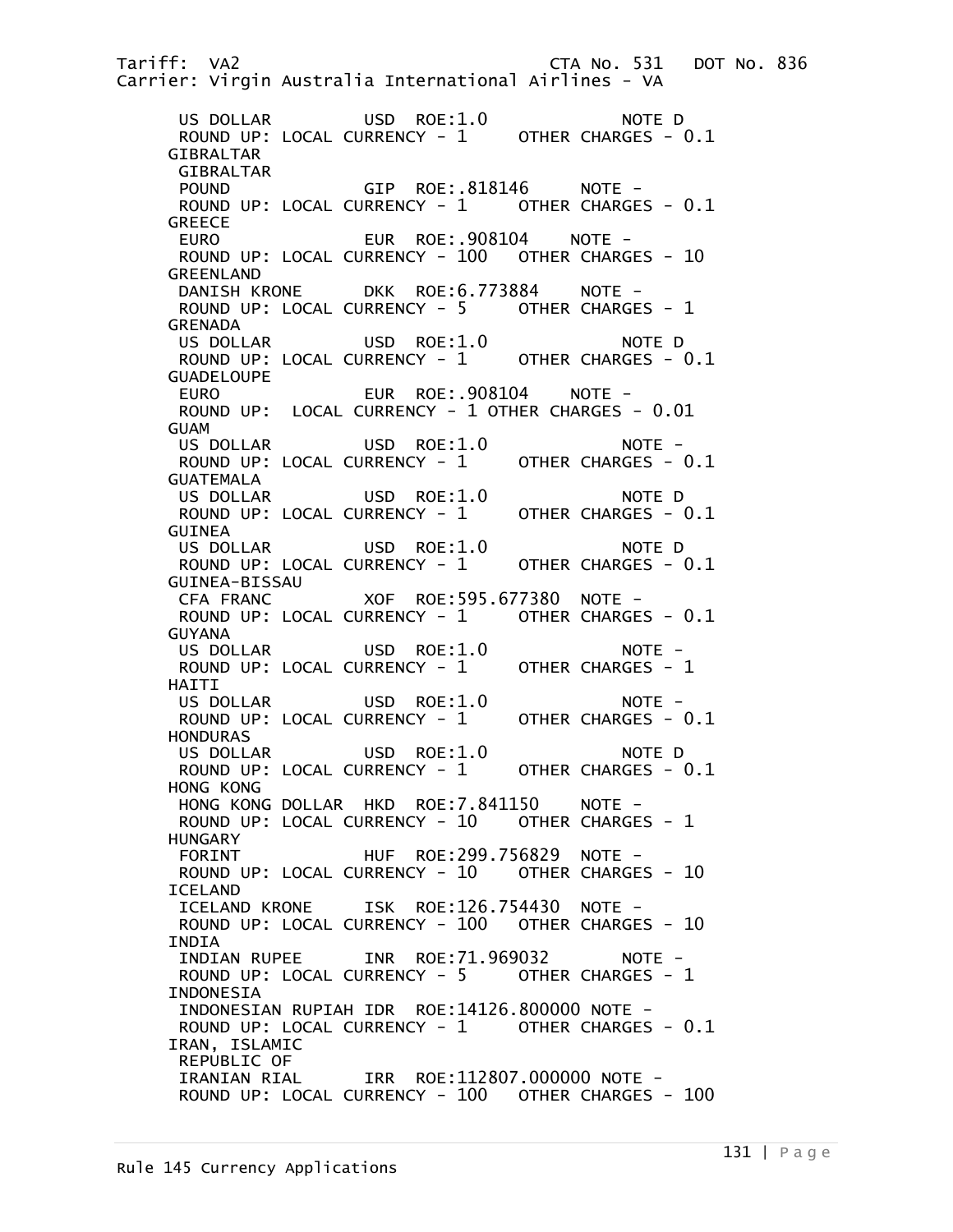Tariff: VA2 CTA No. 531 DOT No. 836 Carrier: Virgin Australia International Airlines - VA IRAQ<br>IRAQ DINAR IQD ROE:1199.765150 NOTE D ROUND UP: LOCAL CURRENCY - 0.1 OTHER CHARGES - 0.05 IRELAND EURO EUR ROE:.908104 NOTE - ROUND UP: LOCAL CURRENCY - 1 OTHER CHARGES - 0.01 ISRAEL US DOLLAR USD ROE:1.0 NOTE D ROUND UP: LOCAL CURRENCY - 1 OTHER CHARGES - 0.1 ITALY EURO EUR ROE:.908104 NOTE - ROUND UP: LOCAL CURRENCY - 1 OTHER CHARGES - 0.01 JAMAICA<br>US DOLLAR USD ROE:1.0 NOTE -ROUND UP: LOCAL CURRENCY - 1 OTHER CHARGES - 0.1 JAPAN YEN JPY ROE:106.608770 NOTE - ROUND UP: LOCAL CURRENCY - 100 OTHER CHARGES - 10 JORDAN JORDANIAN DINAR JOD ROE: .709000 NOTE - ROUND UP: LOCAL CURRENCY - 1 OTHER CHARGES - 0.05 KAZAKHSTAN TENGE KZT ROE:387.166000 NOTE D ROUND UP: LOCAL CURRENCY -  $1$  KENYA US DOLLAR USD ROE:1.0 NOTE D ROUND UP: LOCAL CURRENCY - 1 OTHER CHARGES - 0.1 KIRIBATI AUSTRALIAN DOLLAR AUD ROE:1.468910 NOTE - ROUND UP: LOCAL CURRENCY - 1 OTHER CHARGES - 0.1 KOREA, DEMOCRATIC PEOPLE'S REPUBLIC OF NORTH KOREAN WON KPW ROE:107.250000 NOTE - ROUND UP: LOCAL CURRENCY - 1 OTHER CHARGES - 1 KOREA, REPUBLIC OF KOREAN WON KRW ROE:1201.730079 NOTE - ROUND UP: LOCAL CURRENCY - 100 OTHER CHARGES - 100 KUWAIT<br>KUWAIT DINAR KWD ROE:.304751 NOTE -ROUND UP: LOCAL CURRENCY - 1 OTHER CHARGES - 0.05 KYRGYZSTAN EURO EUR ROE:.908104 NOTE E ROUND UP: LOCAL CURRENCY - 1 OTHER CHARGES - 0.1 LAOS, PEOPLE'S DEMOCRATIC REPUBLIC OF US DOLLAR USD ROE:1.0 NOTE D ROUND UP: LOCAL CURRENCY - 1 OTHER CHARGES - 0.1 LATVIA EURO EUR ROE:.908104 NOTE -ROUND UP: LOCAL CURRENCY - 1 OTHER CHARGES - 0.1 LEBANON US DOLLAR USD ROE:1.0 NOTE -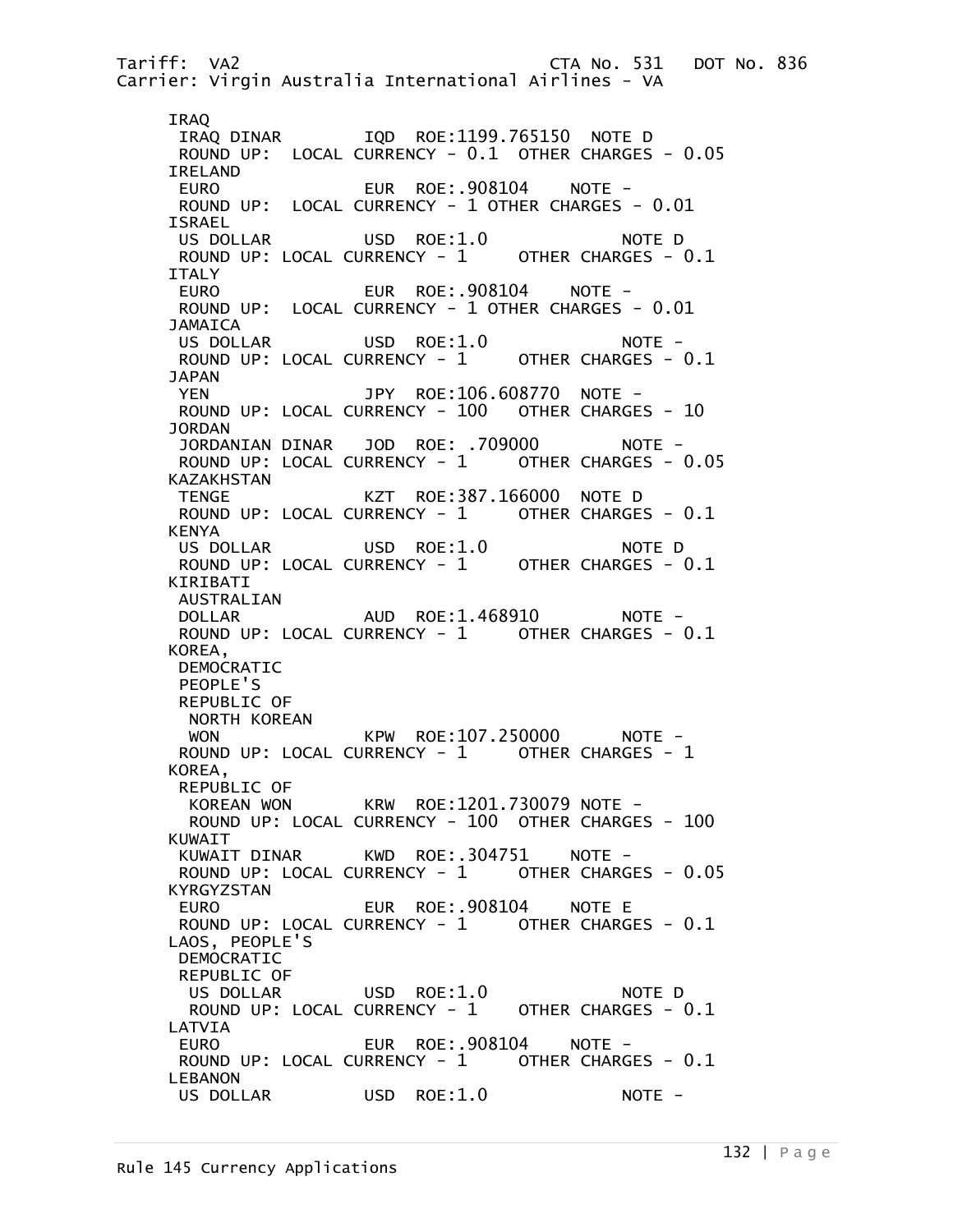Tariff: VA2 CTA No. 531 DOT No. 836 Carrier: Virgin Australia International Airlines - VA ROUND UP: LOCAL CURRENCY - 1 OTHER CHARGES - 0.1 LESOTHO LOTI LSL ROE:15.071386 NOTE - ROUND UP: LOCAL CURRENCY - 10 OTHER CHARGES - 0.1 LIBERIA US DOLLAR USD ROE:1.0 NOTE -ROUND UP: LOCAL CURRENCY - 1 OTHER CHARGES - 0.1 LIBYAN ARAB JAMAHIRIYA LIBYAN DINAR LYD ROE:1.431813 NOTE - ROUND UP: LOCAL CURRENCY - 0.1 OTHER CHARGES - 0.05 LITHUANIA EUR ROE:.908104 NOTE -ROUND UP: LOCAL CURRENCY - 1 OTHER CHARGES - 0.1 LUXEMBOURG LUXEMBOURG EURO EUR ROE:.908104 NOTE - ROUND UP: LOCAL CURRENCY - 1 OTHER CHARGES - 0.01 MACAO PATACA MOP ROE:8.076385 NOTE -ROUND UP: LOCAL CURRENCY - 10 OTHER CHARGES - 1 MADAGASCAR US DOLLAR USD ROE:1.0 NOTE D ROUND UP: LOCAL CURRENCY - 100 OTHER CHARGES - 50 MALAWI<br>US DOLLAR USD ROE:1.0 NOTE D ROUND UP: LOCAL CURRENCY - 1 OTHER CHARGES - 0.1 MALAYSIA MALAYSIAN RINGGIT MYR ROE:4.194384 NOTE -ROUND UP: LOCAL CURRENCY - 1 OTHER CHARGES - 1 MALDIVES US DOLLAR USD ROE:1.0 NOTE D ROUND UP: LOCAL CURRENCY - 1 OTHER CHARGES - 0.1 MALI CFA FRANC XOF ROE:595.677380 NOTE - ROUND UP: LOCAL CURRENCY - 100 OTHER CHARGES - 100 MALTA EURO EUR ROE:.908104 NOTE - ROUND UP: LOCAL CURRENCY - 1 OTHER CHARGES - 0.1 MARSHALL ISLANDS US DOLLAR USD ROE:1.0 NOTE - ROUND UP: LOCAL CURRENCY -  $1$  MARTINIQUE EURO EUR ROE:.908104 NOTE -ROUND UP: LOCAL CURRENCY - 1 OTHER CHARGES - 0.01 MAURITANIA OUGUIYA MRO ROE:37.391920 NOTE - ROUND UP: LOCAL CURRENCY - 20 OTHER CHARGES - 10 MAURITIUS MAURITIUS RUPEE MUR ROE:37.445118 NOTE - ROUND UP: LOCAL CURRENCY - 5 OTHER CHARGES - 1 MAYOTTE EURO EUR ROE:.908104 NOTE -ROUND UP: LOCAL CURRENCY - 1 OTHER CHARGES - 0.01 MEXICO US DOLLAR USD ROE:1.0 NOTE D ROUND UP: LOCAL CURRENCY - 1 OTHER CHARGES - 0.1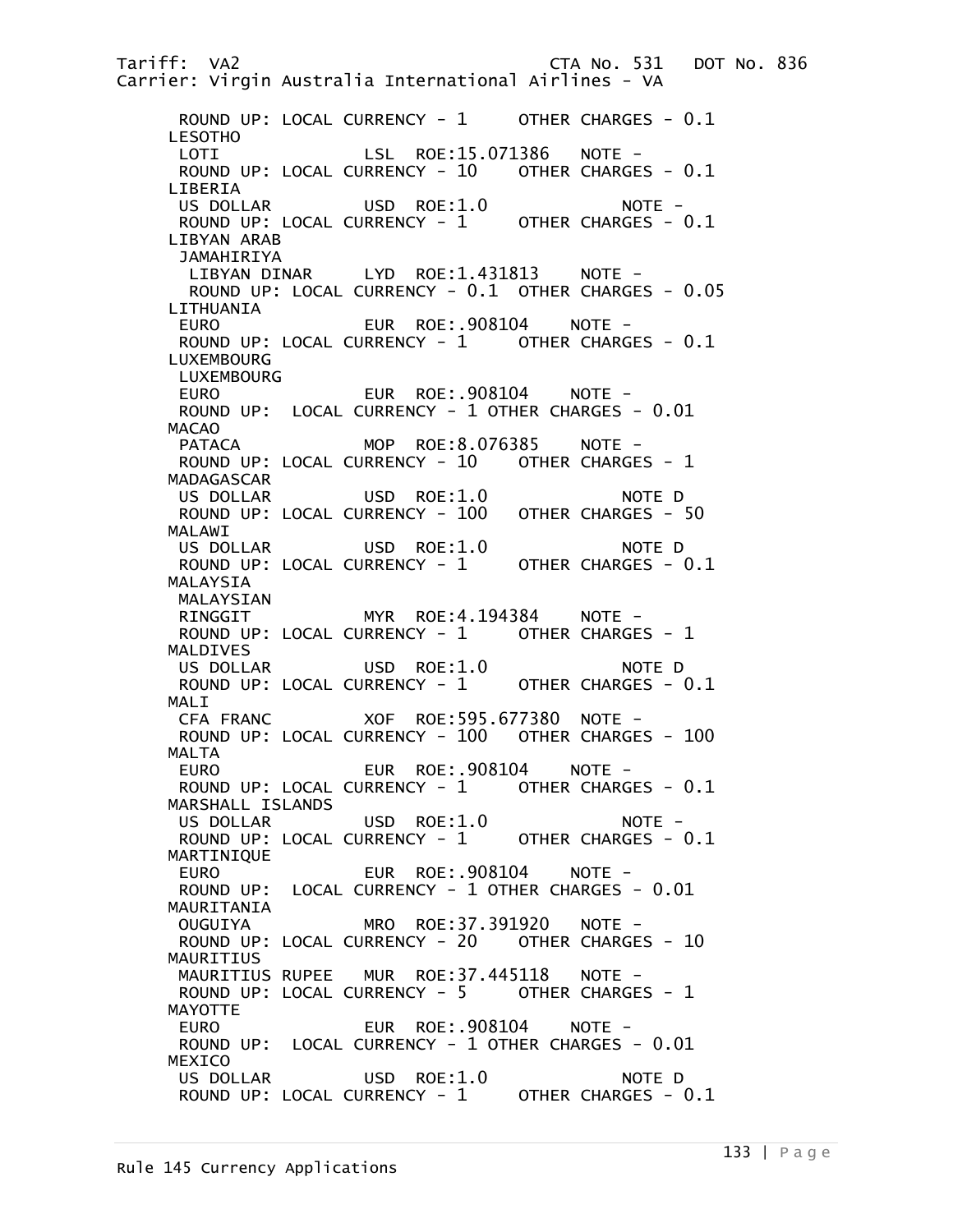Tariff: VA2 CTA No. 531 DOT No. 836 Carrier: Virgin Australia International Airlines - VA MICRONESIA US DOLLAR USD ROE:1.00 NOTE - ROUND UP: LOCAL CURRENCY - 1 OTHER CHARGES - 0.1 MOLDOVA, REPUBLIC OF EURO EUR ROE:.908104 NOTE E ROUND UP: LOCAL CURRENCY - 1 OTHER CHARGES - 0.1 MONACO EURO EUR ROE:.908104 NOTE - ROUND UP: LOCAL CURRENCY - 1 OTHER CHARGES - 0.01 MONGOLIA US DOLLAR USD ROE:1.0 NOTE D ROUND UP: LOCAL CURRENCY - 1 MONTENEGRO EURO EUR ROE:.908104 NOTE - ROUND UP: LOCAL CURRENCY - 1 OTHER CHARGES - 0.1 MONTSERRAT US DOLLAR USD ROE:1.0 NOTE D ROUND UP: LOCAL CURRENCY - 1 OTHER CHARGES - 0.1 **MOROCCO**  MOROCCAN DIRHAM MAD ROE:9.756254 NOTE - ROUND UP: LOCAL CURRENCY - 5 OTHER CHARGES - 1 MOZAMBIQUE METICAL MZM ROE:62.046000 NOTE -ROUND UP: LOCAL CURRENCY - 10000 OTHER CHARGES - 10000 MYANMAR KYAT MMK ROE:1546.704423 NOTE D ROUND UP: LOCAL CURRENCY - 1 OTHER CHARGES - 1 NAMIBIA NAMIBIAN DOLLAR NAD ROE:15.071386 NOTE - ROUND UP: LOCAL CURRENCY - 10 OTHER CHARGES - 1 NAURU AUSTRALIAN DOLLAR AUD ROE:1.468910 NOTE -ROUND UP: LOCAL CURRENCY - 1 OTHER CHARGES - 0.1 NEPAL<br>NAPALESE RUPEE NPR ROE:115.150452 NOTE -ROUND UP: LOCAL CURRENCY - 1 OTHER CHARGES - 0.1 NETHERLANDS NETHERLANDS EURO EUR ROE:.908104 NOTE - ROUND UP: LOCAL CURRENCY - 1 OTHER CHARGES - 0.01 NETHERLANDS ANTILLES NETHERLANDS ANTILLEAN GUILDER ANG ROE:1.790000 NOTE -ROUND UP: LOCAL CURRENCY - 1 OTHER CHARGES - 1 NEW CALEDONIA<br>CFP FRANC XPF ROE:108.365631 NOTE -ROUND UP: LOCAL CURRENCY - 100 OTHER CHARGES - 10 NEW ZEALAND NEW ZEALAND DOLLAR NZD ROE:1.568442 NOTE -ROUND UP: LOCAL CURRENCY - 1 OTHER CHARGES - 0.1 NICARAGUA US DOLLAR USD ROE:1.0 NOTE D ROUND UP: LOCAL CURRENCY - 1 OTHER CHARGES - 0.1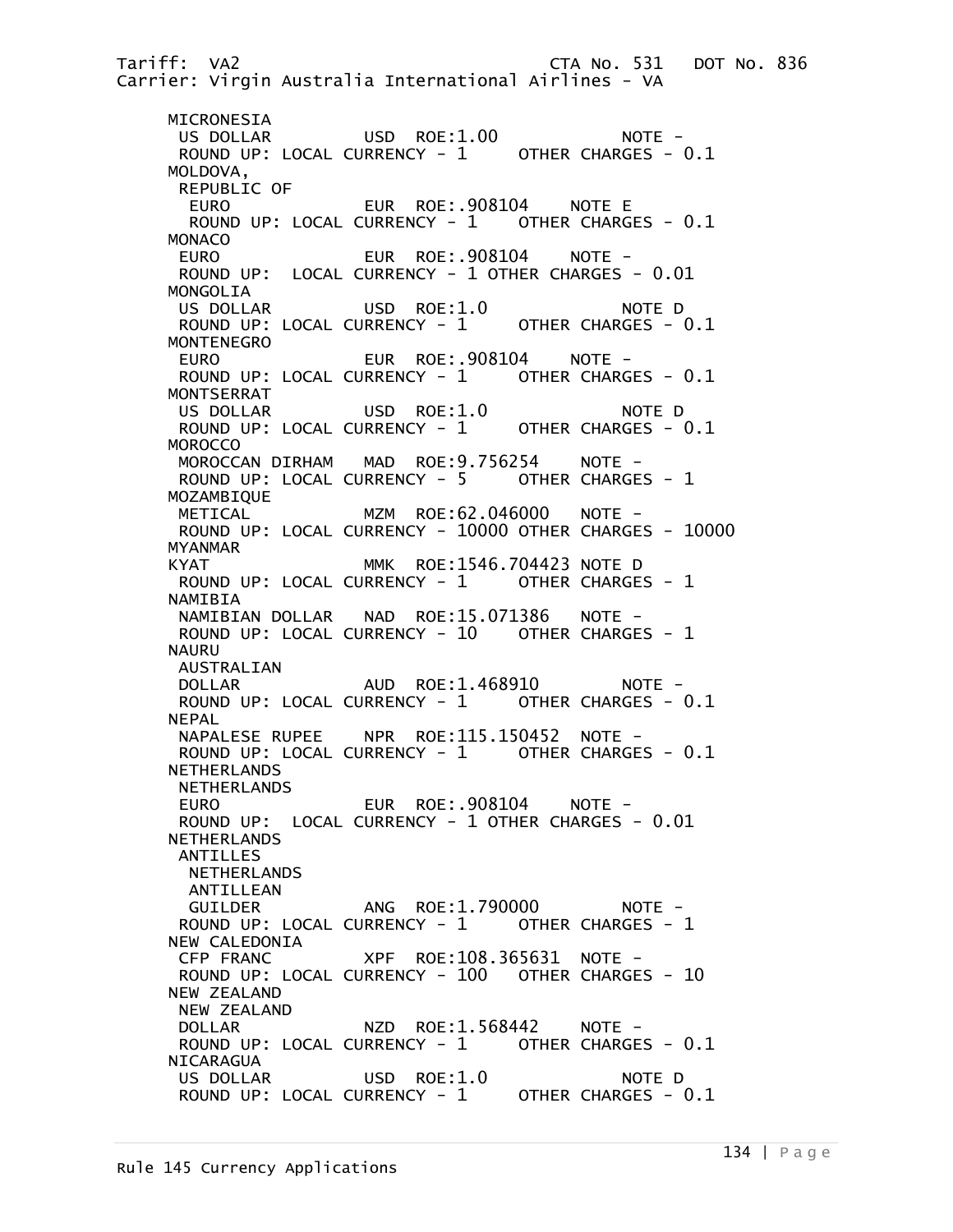Tariff: VA2 CTA No. 531 DOT No. 836 Carrier: Virgin Australia International Airlines - VA NIGER CFA FRANC XOF ROE:595.677380 NOTE - ROUND UP: LOCAL CURRENCY - 100 OTHER CHARGES - 100 NIGERIA US DOLLAR USD ROE:1.0 NOTE D ROUND UP: LOCAL CURRENCY - 1 OTHER CHARGES - 0.1 **NIUE**  NEW ZEALAND DOLLAR NZD ROE:1.568442 NOTE and the second contract of the second contract of the second contract of the second contract of the second con ROUND UP: LOCAL CURRENCY - 1 OTHER CHARGES - 0.1 NORFOLK ISLAND AUSTRALIAN DOLLAR AUD ROE:1.468910 NOTE - ROUND UP: LOCAL CURRENCY - 1 OTHER CHARGES - 0.1 NORTHERN MARIANA ISLANDS US DOLLAR USD ROE:1.0 NOTE - ROUND UP: LOCAL CURRENCY - 1 OTHER CHARGES - 0.1 NORWAY NORWEGIAN KRONE NOK ROE:9.026063 NOTE - ROUND UP: LOCAL CURRENCY - 5 OTHER CHARGES - 1 OCCUPIED PALESTINIAN TERRITORY US DOLLAR USD ROE:1.0 NOTE - ROUND UP: LOCAL CURRENCY - 1 OTHER CHARGES - 0.1 **OMAN** RIAL OMANI OMR ROE: .384500 NOTE -ROUND UP: LOCAL CURRENCY - 1 OTHER CHARGES - 1 PAKISTAN PAKISTAN RUPEE PKR ROE:156.955904 NOTE - ROUND UP: LOCAL CURRENCY - 10 OTHER CHARGES - 1 PALAU US DOLLAR USD ROE:1.0 NOTE -<br>ROUND UP: LOCAL CURRENCY - 1 OTHER CHARGES - 0.1 ROUND UP: LOCAL CURRENCY - 1 PANAMA US DOLLAR USD ROE:1.0 NOTE D ROUND UP: LOCAL CURRENCY -  $1$  PAPUA NEW GUINEA KINA PGK ROE:3.487872 NOTE -ROUND UP: LOCAL CURRENCY - 1 OTHER CHARGES - 0.1 PARAGUAY US DOLLAR USD ROE:1.0 NOTE D<br>ROUND UP: LOCAL CURRENCY - 1 OTHER CHARGES - 0.1 ROUND UP: LOCAL CURRENCY - 1 PERU<br>US DOLLAR US DOLLAR USD ROE:1.0 NOTE D ROUND UP: LOCAL CURRENCY -  $1$  PHILIPPINES US DOLLAR USD ROE:1.0 NOTE D<br>ROUND UP: LOCAL CURRENCY - 1 OTHER CHARGES - 0.1 ROUND UP: LOCAL CURRENCY -  $1$  POLAND PLN PLN ROE:3.948006 NOTE - ROUND UP: LOCAL CURRENCY - 1 OTHER CHARGES - 0.1 PORTUGAL PORTUGUESE EURO EUR ROE:.908104 NOTE - ROUND UP: LOCAL CURRENCY - 1 OTHER CHARGES - 0.01 PUERTO RICO US DOLLAR USD ROE:1.0 NOTE - ROUND UP: LOCAL CURRENCY - 1 OTHER CHARGES - 0.1 QATAR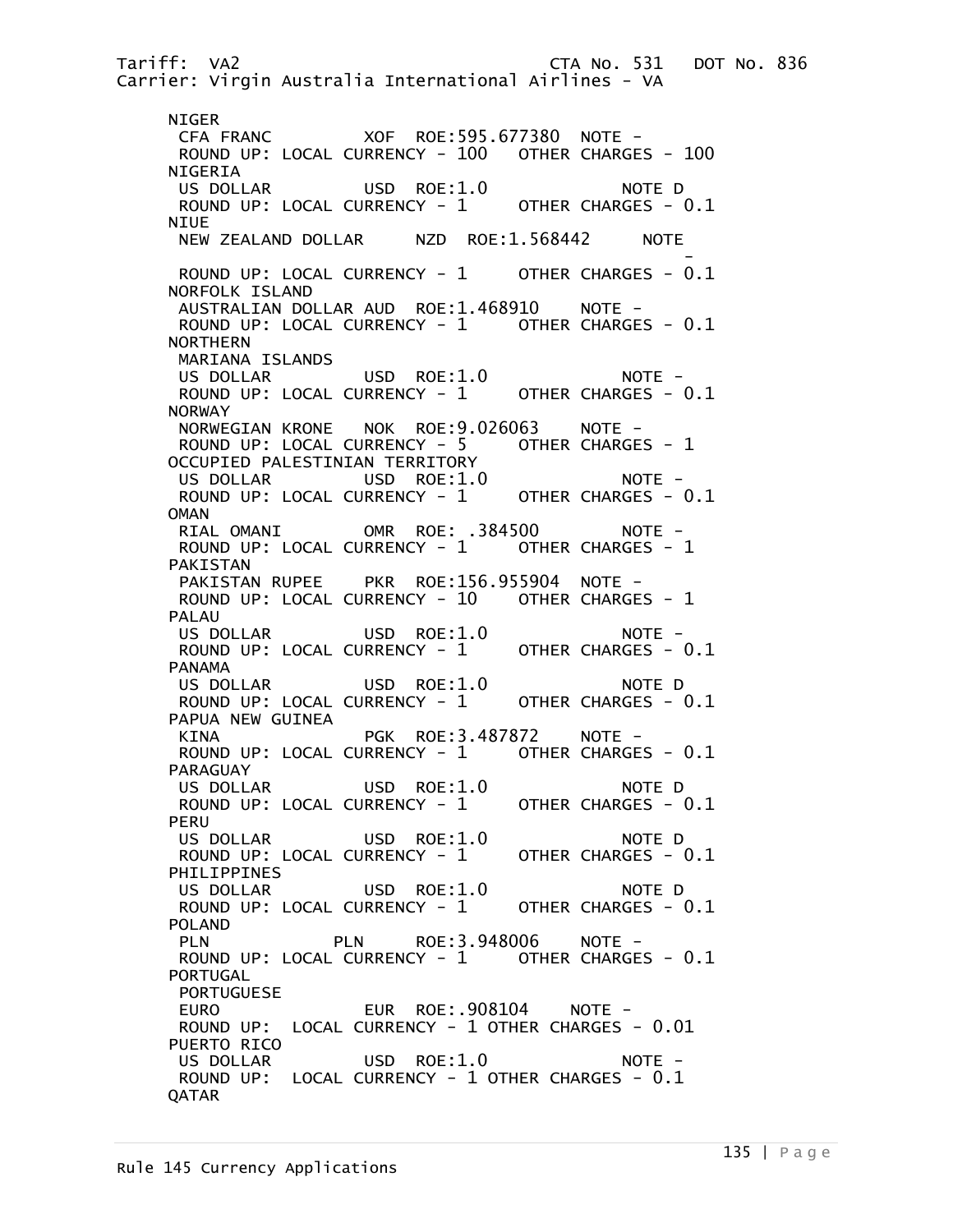Tariff: VA2 CTA No. 531 DOT No. 836 Carrier: Virgin Australia International Airlines - VA QATARI RIAL QAR ROE:3.640000 NOTE - ROUND UP: LOCAL CURRENCY - 10 OTHER CHARGES - 10 REUNION EURO EUR ROE:.908104 NOTE - ROUND UP: LOCAL CURRENCY - 1 OTHER CHARGES - 0.01 ROMANIA EURO EUR ROE:.908104 NOTE E ROUND UP: LOCAL CURRENCY - 1 OTHER CHARGES - 0.01 RUSSIAN FEDERATION EURO EUR ROE:.908104 NOTE E ROUND UP: LOCAL CURRENCY - 1 OTHER CHARGES - 0.01 RWANDA<br>US DOLLAR USD ROE:1.0 NOTE D<br>CURRENCY - 1 OTHER CHARGES - 0.1 ROUND UP: LOCAL CURRENCY - 1 SABA US DOLLAR USD ROE:1.0 NOTE - ROUND UP: LOCAL CURRENCY - 1 OTHER CHARGES - 0.1 SAINT HELENA SAINT HELENA POUND SHP ROE: 0.818146 NOTE - ROUND UP: LOCAL CURRENCY - 1 OTHER CHARGES - 0.1 SAINT KITTS AND NEVIS US DOLLAR USD ROE:1.0 NOTE D ROUND UP: LOCAL CURRENCY - 1 OTHER CHARGES - 0.1 SAINT LUCIA US DOLLAR USD ROE:1.0 NOTE D ROUND UP: LOCAL CURRENCY - 1 OTHER CHARGES - 0.1 SAINT MAARTEN GUILDER NETHERLANDS ANG ROE:1.790000 NOTE - ANTILLES ROUND UP: LOCAL CURRENCY - 1 OTHER CHARGES - 0.1 SAINT PIERRE AND MIQUELON EURO EUR ROE:.908104 NOTE - ROUND UP: LOCAL CURRENCY - 0.01 OTHER CHARGES - 0.01 SAINT VINCENT AND THE GRENADINES US DOLLAR USD ROE:1.0 NOTE D ROUND UP: LOCAL CURRENCY - 1 OTHER CHARGES - 0.1 SAMOA<br>TALA WST ROE:2.758274 NOTE -ROUND UP: LOCAL CURRENCY - 1 OTHER CHARGES - 0.1 SAO TOME AND PRINCIPE US DOLLAR USD ROE:1.0 NOTE - ROUND UP: LOCAL CURRENCY - 1 OTHER CHARGES - 0.1 SAUDI ARABIA SAUDI RIYAL SAR ROE:3.750000 NOTE -ROUND UP: LOCAL CURRENCY - 1 OTHER CHARGES - 1 **SENEGAL**  CFA FRANC XOF ROE:595.677380 NOTE - ROUND UP: LOCAL CURRENCY - 100 OTHER CHARGES - 100 SERBIA EURO EUR ROE:.908104 NOTE E ROUND UP: LOCAL CURRENCY - 1 OTHER CHARGES - 0.1 **SEYCHELLES**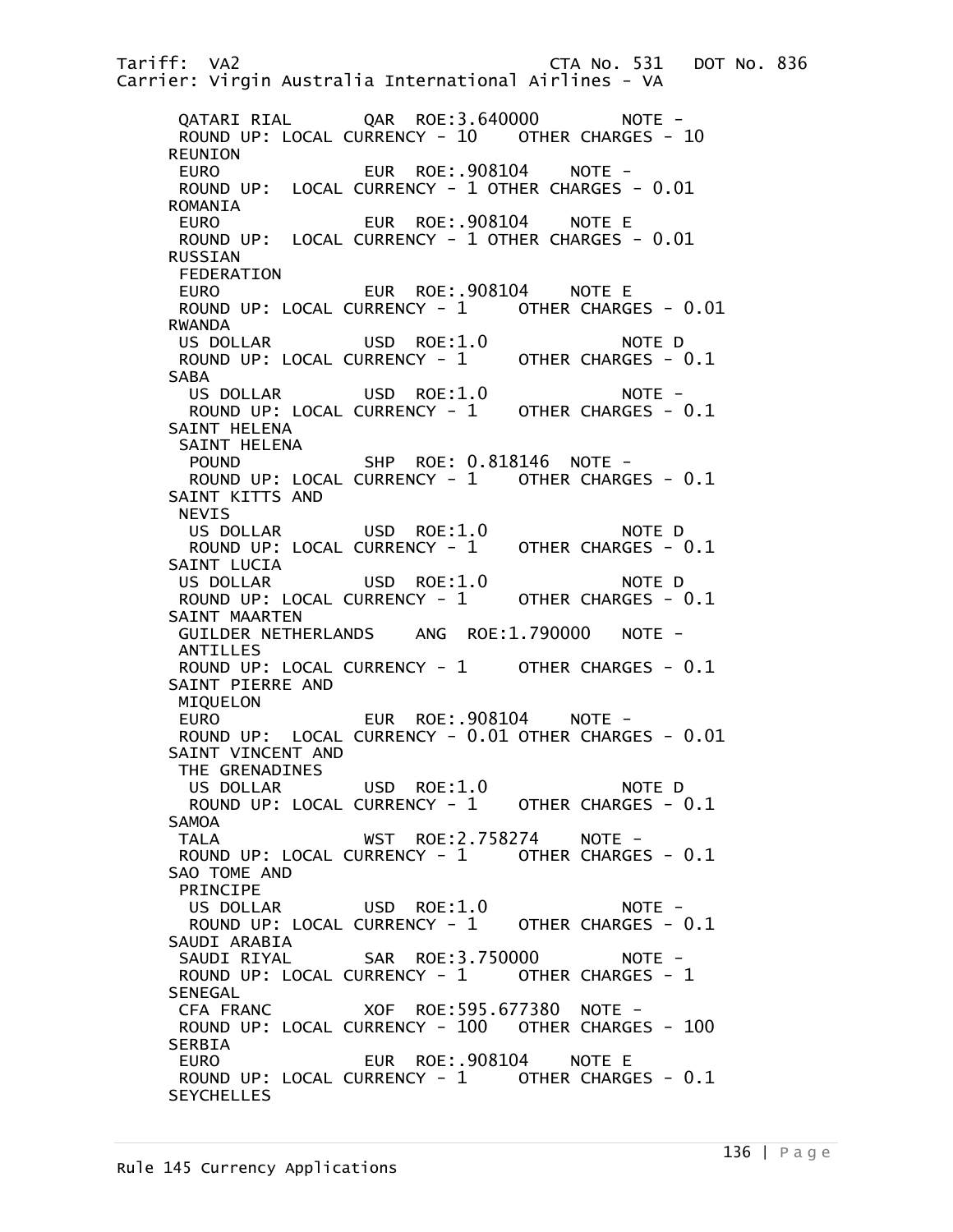Tariff: VA2 CTA No. 531 DOT No. 836 Carrier: Virgin Australia International Airlines - VA **SEYCHELLES**  RUPEE SCR ROE:14.552957 NOTE - ROUND UP: LOCAL CURRENCY - 1 OTHER CHARGES - 1 SIERRA LEONE US DOLLAR USD ROE:1.0 NOTE - ROUND UP: LOCAL CURRENCY - 1 OTHER CHARGES - 0.1 SINGAPORE SINGAPORE DOLLAR SGD ROE:1.385105 NOTE -ROUND UP: LOCAL CURRENCY - 1 OTHER CHARGES - 1 SLOVAKIA EURO EUR ROE:.908104 NOTE - ROUND UP: LOCAL CURRENCY -  $1$  SLOVENIA EURO EUR ROE:.908104 NOTE - ROUND UP: LOCAL CURRENCY - 100 OTHER CHARGES - 1 SOLOMON ISLANDS SOLOMON ISLANDS<br>DOLLAR SBD ROE:8.494263 NOTE -ROUND UP: LOCAL CURRENCY - 1 OTHER CHARGES - 0.1 SOMALIA US DOLLAR USD ROE:1.0 NOTE D ROUND UP: LOCAL CURRENCY - 1 OTHER CHARGES - 0.1 SOUTH AFRICA<br>RAND ZAR ROE:15.071386 NOTE -<br>RRENCY - 10 OTHERCHARGES - 1 ROUND UP: LOCAL CURRENCY - 10 SOUTH SUDAN SOUTH SUDANESE POUND SSP ROE:159.403000 NOTE G ROUND UP: LOCAL CURRENCY - 1 OTHER CHARGES - 1 SPAIN EURO EUR ROE:.908104 NOTE - ROUND UP: LOCAL CURRENCY - 1 OTHER CHARGES - 0.01 SRI LANKA SRI LANKA RUPEE LKR ROE:181.346000 NOTE - ROUND UP: LOCAL CURRENCY - 100 OTHER CHARGES - 1 SUDAN<br>SUDANESE DINAR SDG ROE:45.225000 NOTE G ROUND UP: LOCAL CURRENCY - 1 OTHER CHARGES - 1 SURINAME US DOLLAR USD ROE:1.0 NOTE D<br>ROUND UP: LOCAL CURRENCY - 1 OTHER CHARGES - 0.1 ROUND UP: LOCAL CURRENCY -  $1$  SWEDEN SWEDISH KRONE SEK ROE:9.726038 NOTE - ROUND UP: LOCAL CURRENCY - 5 OTHER CHARGES - 1 SWITZERLAND SWISS FRANC CHF ROE:.987367 NOTE -ROUND UP: LOCAL CURRENCY - 1 OTHER CHARGES - 0.5 SYRIAN ARAB REPUBLIC SYRIAN POUND SYP ROE:436.000000 NOTE G ROUND UP: LOCAL CURRENCY - 1 OTHER CHARGES - 1 TAJIKISTAN EUR ROE: 908104 NOTE E ROUND UP: LOCAL CURRENCY - 1 OTHER CHARGES - 0.1 TANZANIA, UNITED REPUBLIC OF US DOLLAR USD ROE:1.0 NOTE D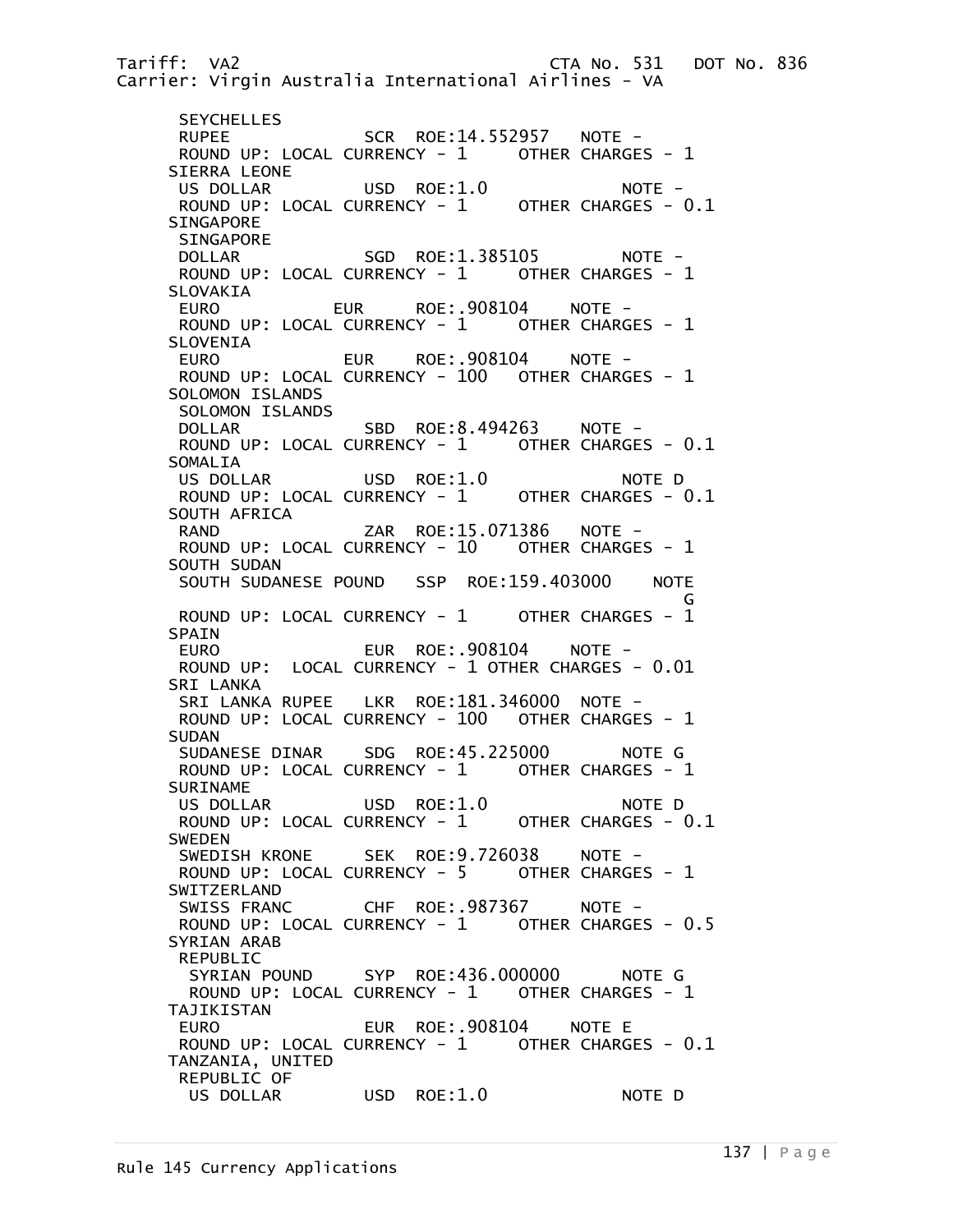Tariff: VA2 CTA No. 531 DOT No. 836 Carrier: Virgin Australia International Airlines - VA ROUND UP: LOCAL CURRENCY - 1 OTHER CHARGES - 0.1 THAILAND BAHT THB ROE:30.821100 NOTE - ROUND UP: LOCAL CURRENCY - 5 OTHER CHARGES - 5 TIMOR - LESTE US DOLLAR USD ROE:1.0 NOTE - ROUND UP: LOCAL CURRENCY - 5 OTHER CHARGES - 0.1 TOGO CFA FRANC XOF ROE:595.677380 NOTE - ROUND UP: LOCAL CURRENCY - 100 OTHER CHARGES - 100 TONGA<br>PA 'ANGA TOP ROE:2.385951 NOTE -ROUND UP: LOCAL CURRENCY - 1 OTHER CHARGES - 0.1 TRINIDAD AND TOBAGO<br>US DOLLAR USD ROE:1.0 NOTE D ROUND UP: LOCAL CURRENCY - 1 OTHER CHARGES - 0.1 TUNISIA<br>TUNISIAN DINAR TND ROE:2.918174 NOTE - ROUND UP: LOCAL CURRENCY - 0.5 OTHER CHARGES - 0.5 **TURKEY**  TURKISH LIRA TRY ROE:5.715780 NOTE D ROUND UP: LOCAL CURRENCY -  $1$  TURKMENISTAN NEW MANAT TMT ROE:3.500000 NOTE D ROUND UP: LOCAL CURRENCY - 1 OTHER CHARGES - 0.1 TURKS AND CAICOS ISLANDS US DOLLAR USD ROE:1.0 NOTE - ROUND UP: LOCAL CURRENCY - 1 OTHER CHARGES - 0.1 TUVALU AUSTRALIAN DOLLAR AUD ROE:1.468910 NOTE -<br>ROUND UP: LOCAL CURRENCY - 1 OTHER CHARGES - 0.1 ROUND UP: LOCAL CURRENCY -  $1$ UGANDA<br>US DOLLAR US DOLLAR USD ROE:1.0 NOTE D ROUND UP: LOCAL CURRENCY - 1 UKRAINE US DOLLAR USD ROE:1.0 NOTE D ROUND UP: LOCAL CURRENCY - 1 UNITED ARAB EMIRATES (COMPRISED OF ABU DHABI, AJMAN, DUBAI, FUJAIRAH, RAS-EL-KHAIMAH, SHARJAH, UMM AL QAIWAIN) AED ROE:3.672750 NOTE - ROUND UP: LOCAL CURRENCY - 10 OTHER CHARGES - 10 UNITED KINGDOM POUND STERLING GBP ROE: 0.818146 NOTE -ROUND UP: LOCAL CURRENCY - 1 OTHER CHARGES - 0.1 UNITED STATES USD ROE:1.0 NOTE -ROUND UP: LOCAL CURRENCY - 1 OTHER CHARGES - 0.1 URUGUAY US DOLLAR USD ROE:1.0 NOTE D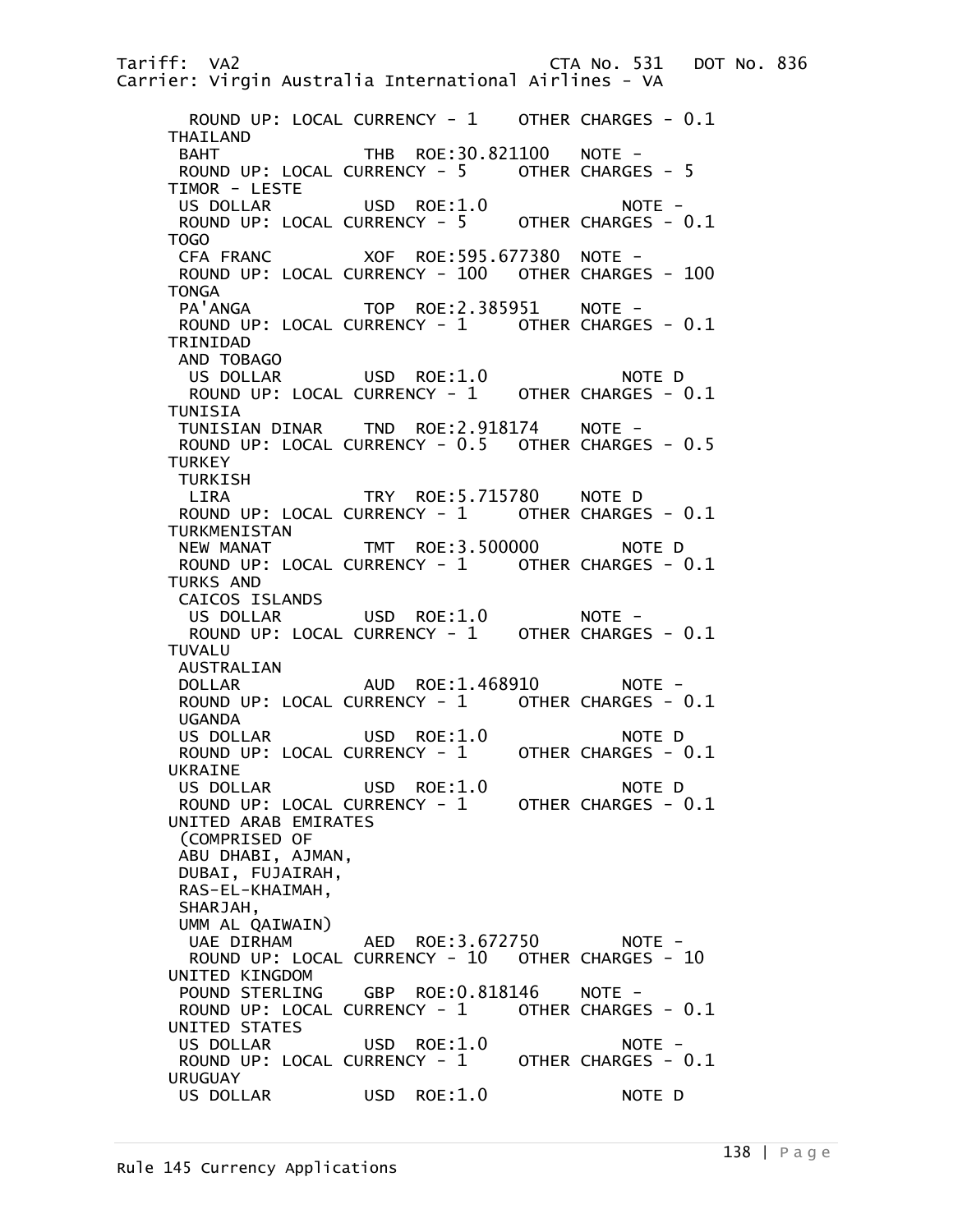Tariff: VA2 CTA No. 531 DOT No. 836 Carrier: Virgin Australia International Airlines - VA ROUND UP: LOCAL CURRENCY - 1 OTHER CHARGES - 0.1 UZBEKISTAN EURO EUR ROE:.908104 NOTE E ROUND UP: LOCAL CURRENCY - 1 OTHER CHARGES - 0.1 VANUATU VATU VUV ROE:114.140000 NOTE - ROUND UP: LOCAL CURRENCY - 100 OTHER CHARGES - 10 VENEZUELA USD ROE:1.0 NOTE D ROUND UP: LOCAL CURRENCY - 1 OTHER CHARGES - 0.1 VIET NAM US DOLLAR USD ROE:1.0 NOTE D ROUND UP: LOCAL CURRENCY - 1 OTHER CHARGES - 0.1 WALLIS AND FUTUNA ISLANDS CFP FRANC XPF ROE:108.365631 NOTE - ROUND UP: LOCAL CURRENCY - 100 OTHER CHARGES - 10 YEMEN, REPUBLIC OF<br>YEMINI RIAL YER ROE:250.000000 NOTE G ROUND UP: LOCAL CURRENCY - 1 OTHER CHARGES - 0.1 ZAMBIA US DOLLAR USD ROE:1.0 NOTE D ROUND UP: LOCAL CURRENCY - 1 OTHER CHARGES - 0.1 ZIMBABWE ZIMBABWE DOLLAR USD ROE:1.0 NOTE - ROUND UP: LOCAL CURRENCY - 1 OTHER CHARGES - 0.1 NOTES: D INTERNATIONAL FARES FROM THIS COUNTRY ARE PUBLISHED IN US DOLLARS. THIS RATE OF EXCHANGE IS TO BE USED SOLELY TO CONVERT LOCAL CURRENCY DOMESTIC FARES TO US DOLLARS. THIS WILL ALLOW COMBINATION OF DOMESTIC FARES AND INTERNATIONAL FARES FROM THIS COUNTRY ON THE SAME TICKET AND PROVIDE A COMMON INDUSTRY BASE. E INTERNATIONAL FARES FROM THIS COUNTRY ARE PUBLISHED IN EURO. THIS RATE OF EXCHANGE IS TO BE USED SOLELY TO CONVERT LOCAL CURRENCY DOMESTIC FARES TO EURO. THIS WILL ALLOW COMBINATION OF DOMESTIC FARES AND INTERNATIONAL FARES FROM THIS COUNTRY ON THE SAME TICKET AND PROVIDE A COMMON INDUSTRY BASE. G THIS RATE OF EXCHANGE IS ESTABLISHED BY GOVERNMENT ORDER AND DOES NOT RESULT FROM THE APPLICATION OF RESOLUTION 024C. LOCAL CURRENCY ROUNDING TABLE FOR THOSE COUNTRIES WHERE FARES ARE EXPRESSED IN USD AND THE USD IS NOT THE LOCAL CURRENCY, AND WHEN PAYMENT IS TENDERED IN THE LOCAL CURRENCY, THE AMOUNTS SHALL BE ROUNDED UP TO NEXT UNIT AS PER THE FOLLOWING TABLE, UNLESS OTHERWISE SHOWN: AFGHANISTAN AFGHANI AFA NOTE - ROUND UP: LOCAL CURRENCY - 1 OTHER CHARGES - 1 ALBANIA LEK ALL ALL NOTE – ROUND UP: LOCAL CURRENCY - 1 OTHER CHARGES - 1 ANGOLA KWANZA AOK NOTE - ROUND UP: LOCAL CURRENCY - 1000000 OTHER CHANGES - 0.1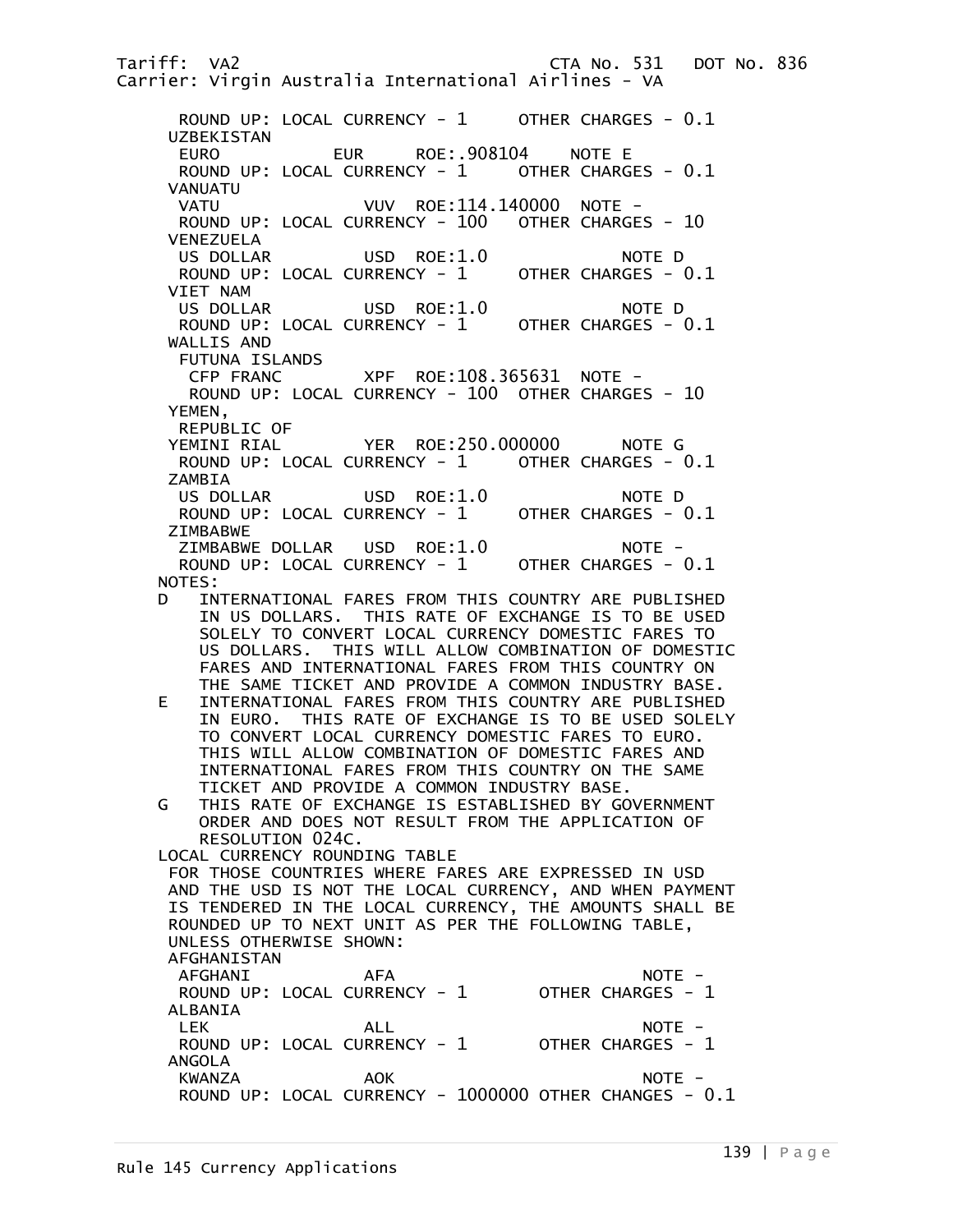Tariff: VA2 CTA No. 531 DOT No. 836 Carrier: Virgin Australia International Airlines - VA KWANZA REAJUSTADO AOR NOTE - ROUND UP: LOCAL CURRENCY - 100 ANGUILLA EC DOLLAR XCD NOTE 3 ROUND UP: LOCAL CURRENCY - 1 OTHER CHARGES - 0.1 ANTIGUA AND BARBUDA EC DOLLAR XCD NOTE -ROUND UP: LOCAL CURRENCY - 1 OTHER CHARGES - 0.1 ARGENTINA ARGENTINE PESO ARS NOTE 1,3<br>ROUND UP: LOCAL CURRENCY - 1000 OTHER CHARGES -ROUND UP: LOCAL CURRENCY - 1000 OTHER 1000 ARMENIA ARMENIAN DRAM AMD<br>ROUND UP: LOCAL CURRENCY - 100 OTHER CHARGES - 10 ROUND UP: LOCAL CURRENCY - 100 AZERBAIJAN AZERBAIJANIAN MANAT AZM AZM NOTE - ROUND UP: LOCAL CURRENCY - 100 OTHER CHARGES - 10 BAHAMAS BAHAMIAN DOLLAR BSD NOTE - ROUND UP: LOCAL CURRENCY -  $1$  BANGLADESH TAKA BDT NOTE -ROUND UP: LOCAL CURRENCY - 1 OTHER CHARGES - 1 BARBADOS BARBADOS DOLLAR BBD NOTE -ROUND UP: LOCAL CURRENCY - 1 OTHER CHARGES - 0.1 BELARUS BELARUSSIAN RUBLE BYB BYB ROUND UP: LOCAL CURRENCY - 100 OTHER CHARGES - 10 BELIZE BELIZE DOLLAR BZD NOTE 1 ROUND UP: LOCAL CURRENCY - 1 OTHER CHARGES - 0.1 BERMUDA BERMUDIAN DOLLAR BMD NOTE 3 ROUND UP: LOCAL CURRENCY - 1 OTHER CHARGES - 0.1 BOLIVIA<br>BOLIVIANO BOLIVIANO BOB NOTE 1 ROUND UP: LOCAL CURRENCY - 1 OTHER CHARGES - 0.1 BOSNIA AND HERZEGOVINA DINAR BAD NOTE -ROUND UP: LOCAL CURRENCY - 1 OTHER CHARGES - 1 BRAZIL BRAZILIAN REAL BRL NOTE 1,2 ROUND UP: LOCAL CURRENCY - 1 BURUNDI BURUNDI FRANC BIF<br>ROUND UP: LOCAL CURRENCY - 10 OTHER CHARGES - 5 ROUND UP: LOCAL CURRENCY - 10 BULGARIA LEV BGL NOTE - ROUND UP: LOCAL CURRENCY - 1 OTHER CHARGES - 1 CAMBODIA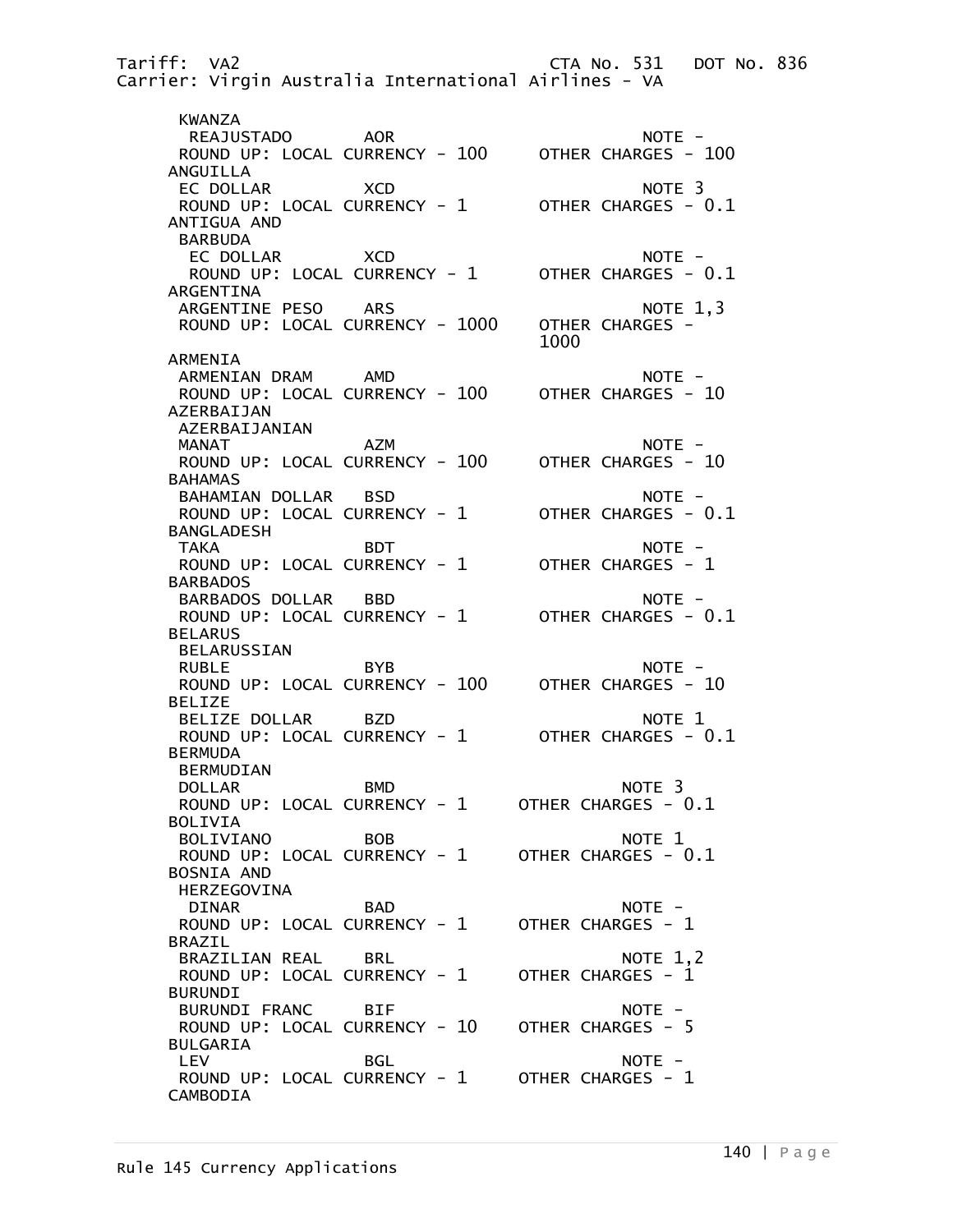Tariff: VA2 CTA No. 531 DOT No. 836 Carrier: Virgin Australia International Airlines - VA RIEL KHR NOTE - ROUND UP: LOCAL CURRENCY - 10 OTHER CHARGES - 10 CAPE VERDE CAPE VERDE ESCUDO CVE NOTE - ROUND UP: LOCAL CURRENCY - 100 OTHER CHARGES - 100 CAYMAN ISLANDS CAYMAN ISLAND DOLLAR KYD NOTE 3 ROUND UP: LOCAL CURRENCY - 0.1 OTHER CHARGES - 0.1 CHILE CHILEAN PESO CLP NOTE 1<br>ROUND UP: LOCAL CURRENCY - 1 OTHER CHARGES - 1 ROUND UP: LOCAL CURRENCY - 1 COLOMBIA COLOMBIAN PESO COP NOTE 1 ROUND UP: LOCAL CURRENCY - 100 COSTA RICA COSTA RICAN COLON CRC NOTE 1 ROUND UP: LOCAL CURRENCY - 10 OTHER CHARGES - 10 CROATIA CROATIAN KUNA HRK NOTE 3 ROUND UP: LOCAL CURRENCY -  $1$  CUBA CUBAN PESO CUP<br>ROUND UP: LOCAL CURRENCY - 1 OTHER CHARGES - 0.1 ROUND UP: LOCAL CURRENCY - 1 DOMINICA EC DOLLAR XCD NOTE - ROUND UP: LOCAL CURRENCY -  $1$  DOMINICAN REPUBLIC DOMINICAN PESO DOP NOTE -ROUND UP: LOCAL CURRENCY - 1 OTHER CHARGES - 0.1 ECUADOR SUCRE ECS NOTE 1,3 ROUND UP: LOCAL CURRENCY - 1 EL SALVADOR EL SALVADOR COLON SVC NOTE -ROUND UP: LOCAL CURRENCY - 1 OTHER CHARGES - 1 ERITREA ETHIOPIAN BIRR ETB NOTE - ROUND UP: LOCAL CURRENCY -  $1$  ESTONIA KROON EEK NOTE -ROUND UP: LOCAL CURRENCY - 1 OTHER CHARGES - 0.1 ETHIOPIA ETHIOPIAN BIRR ETB NOTE - ROUND UP: LOCAL CURRENCY -  $1$  GAMBIA DALASI GMD NOTE - ROUND UP: LOCAL CURRENCY -  $1$  GEORGIA LARI GEL NOTE - ROUND UP: LOCAL CURRENCY - 100 GHANA CEDI GHC NOTE -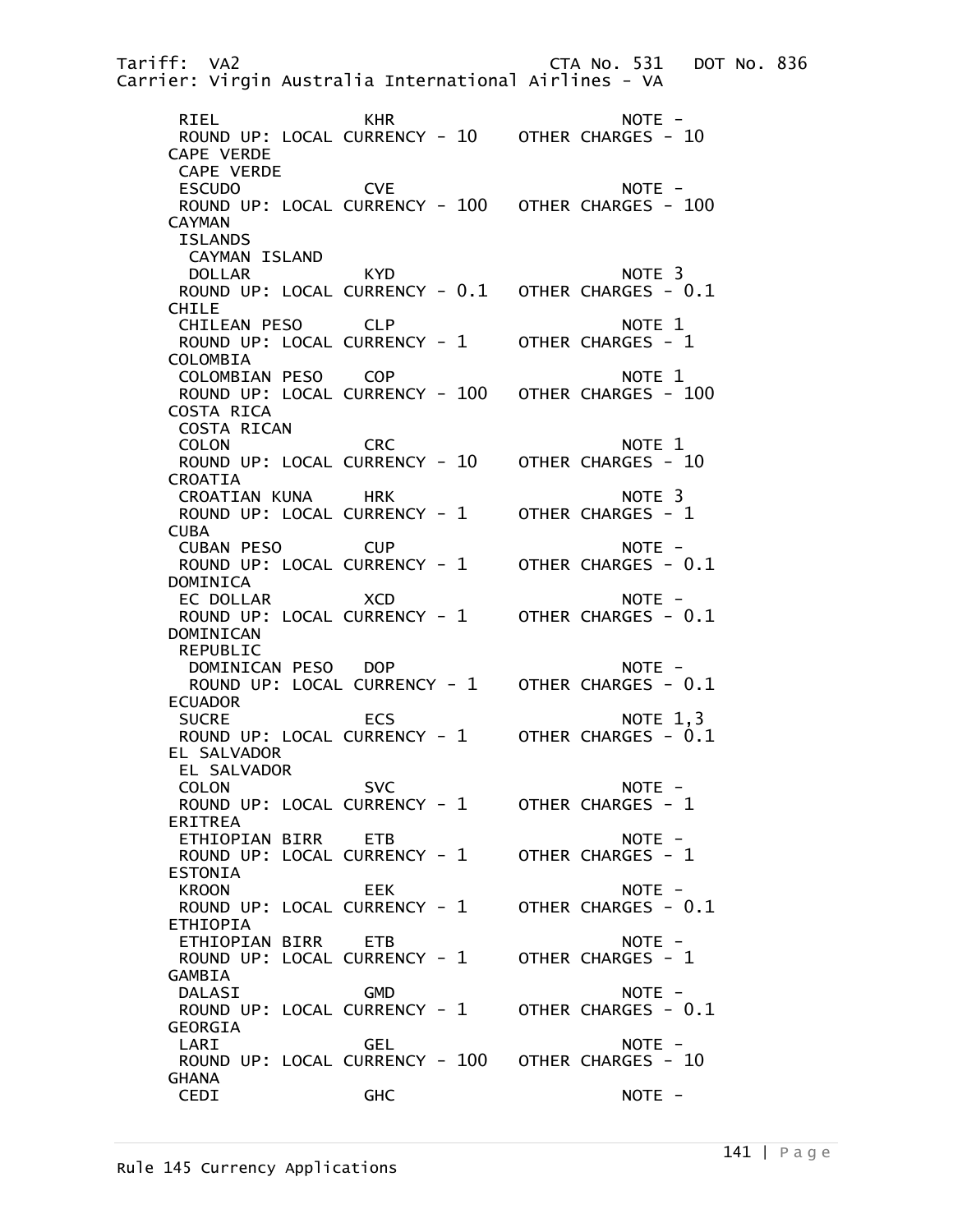Tariff: VA2 CTA No. 531 DOT No. 836 Carrier: Virgin Australia International Airlines - VA ROUND UP: LOCAL CURRENCY - 1 OTHER CHARGES - 0.1 GRENADA EC DOLLAR XCD NOTE -ROUND UP: LOCAL CURRENCY - 1 OTHER CHARGES - 0.1 GUATEMALA QUETZAL GTQ NOTE 3 ROUND UP: LOCAL CURRENCY -  $1$  GUINEA GUINEA FRANC GNF CHEMIC GNE ROUND UP: LOCAL CURRENCY - 100 OTHER CHARGES - 100 GUYANA GUYANA DOLLAR GYD NOTE - ROUND UP: LOCAL CURRENCY -  $1$  HAITI GOURDE HTG HTG NOTE -ROUND UP: LOCAL CURRENCY - 1 OTHER CHARGES - 0.5 HONDURAS LEMPIRA HNL NOTE 1 ROUND UP: LOCAL CURRENCY -  $1$  INDONESIA RUPIAH IDR IDR NOTE - ROUND UP: LOCAL CURRENCY - 100 OTHER CHARGES - 100 ISRAEL SHEKEL ILS NOTE 3 ROUND UP: LOCAL CURRENCY - 1 OTHER CHARGES - 1 **JAMAICA** JAMAICAN DOLLAR JMD<br>ROUND UP: LOCAL CURRENCY - 1 OTHER CHARGES - 0.1 ROUND UP: LOCAL CURRENCY -  $1$  KAZAKHSTAN KAZAKHSTAN TENGE KZT NOTE - ROUND UP: LOCAL CURRENCY - 1 KENYA KENYAN SHILLING KES NOTE - ROUND UP: LOCAL CURRENCY - 5 OTHER CHARGES - 5 KYRGYZSTAN SOM KGS NOTE -ROUND UP: LOCAL CURRENCY - 1 OTHER CHARGES - .1 LAOS, PEOPLE'S DEMOCRATIC REPUBLIC OF KIP LAK NOTE - ROUND UP: LOCAL CURRENCY - 10 OTHER CHARGES - 10 LATVIA LATVIAN LATS LVL NOTE - ROUND UP: LOCAL CURRENCY - 1 OTHER CHARGES - 0.1 LEBANON LEBANESE POUND LBP<br>ROUND UP: LOCAL CURRENCY - 100 OTHER CHARGES - 100 ROUND UP: LOCAL CURRENCY - 100 LIBERIA LIBERIAN DOLLAR LRD NOTE - ROUND UP: LOCAL CURRENCY - 100 OTHER CHARGES - 100 LITHUANIA LITHUANIAN LITAS LTL NOTE -ROUND UP: LOCAL CURRENCY - 1 OTHER CHARGES - 0.1 MACEDONIA, THE FORMER YUGOSLAV REPUBLIC OF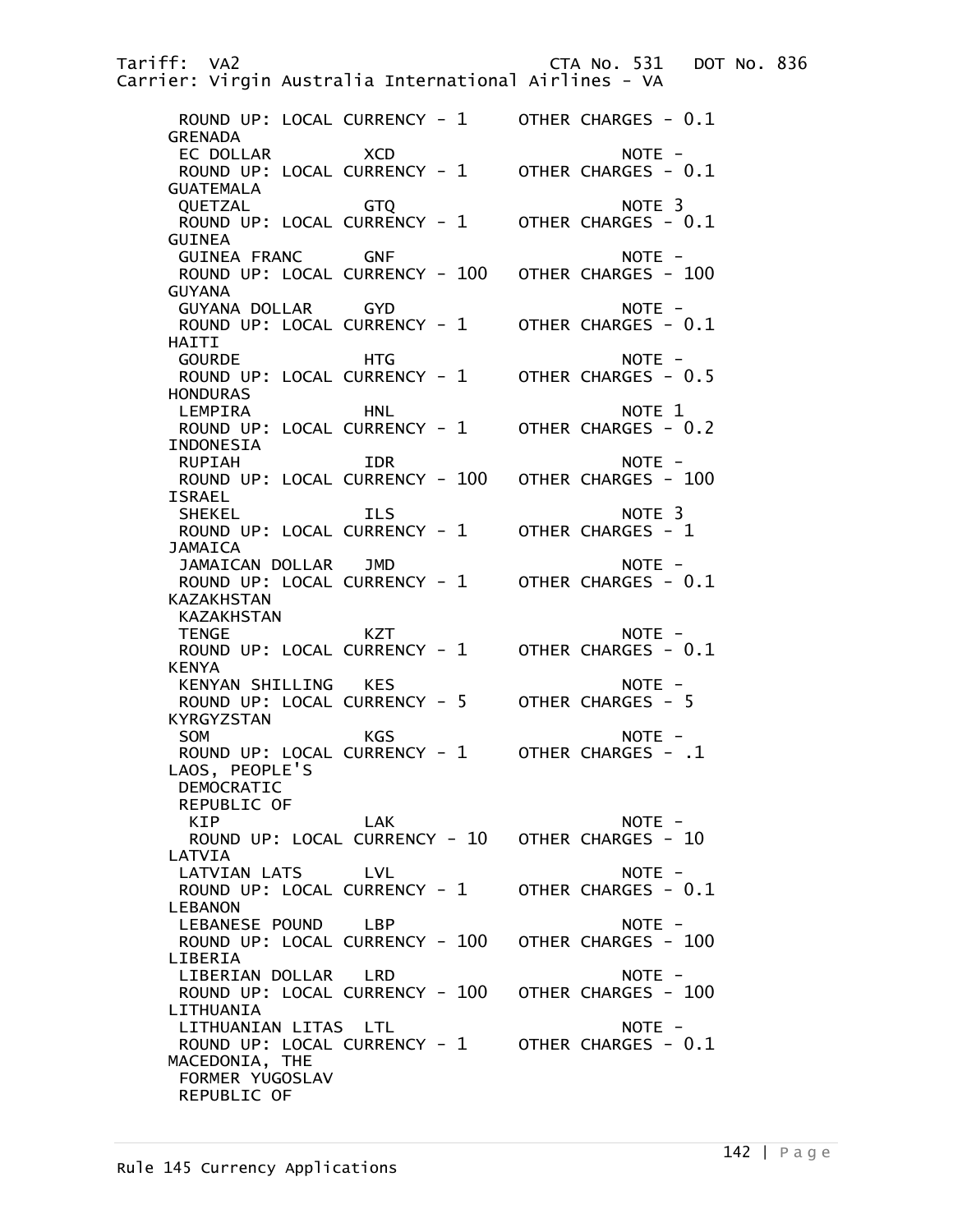Tariff: VA2 CTA No. 531 DOT No. 836 Carrier: Virgin Australia International Airlines - VA DENER MKD NOTE 3 ROUND UP: LOCAL CURRENCY - 1 OTHER CHARGES - 1 MADAGASCAR MALAGASY FRANC MGF NOTE - NOTE - NOTE - 1000 MALAGASY FRANC ROUND UP: LOCAL CURRENCY -1000 MALAWI<br>KWACHA MWK NOTE -<br>RRENCY - 1 OTHER CHARGES - 0.1 ROUND UP: LOCAL CURRENCY - 1 MALDIVES RUFIYAA MVR NOTE 1 ROUND UP: LOCAL CURRENCY -  $1$  MEXICO MEXICAN<br>PESO PESO MXN MXN NOTE -ROUND UP: LOCAL CURRENCY - 1 OTHER CHARGES - 1 MOLDOVA, REPUBLIC OF MOLDOVAN LEU MDL<br>ROUND UP: LOCAL CURRENCY - 1 OTHER CHARGES - 0.1 ROUND UP: LOCAL CURRENCY -  $1$  MONGOLIA TUGRIK MNT MOTE -ROUND UP: LOCAL CURRENCY - - OTHER CHARGES - - MONTSERRAT EC DOLLAR XCD NOTE 3 ROUND UP: LOCAL CURRENCY -  $1$  NEPAL NEPALESE RUPEE NPR NOTE - ROUND UP: LOCAL CURRENCY -  $1$  NICARAGUA CORDOBA ORO NIO NOTE 1 ROUND UP: LOCAL CURRENCY -  $1$  NIGERIA NAIRA NGN NGN NOTE – ROUND UP: LOCAL CURRENCY - 1 OTHER CHARGES - 0.1 PANAMA BALBOA PAB PAB NOTE -ROUND UP: LOCAL CURRENCY - 1 OTHER CHARGES - 0.1 PARAGUAY GUARANI PYG NOTE 1 ROUND UP: LOCAL CURRENCY - 1000 OTHER CHARGES - 1000 PERU NUEVO SOL PES NOTE -<br>ROUND UP: LOCAL CURRENCY - 0.1 OTHER CHARGES - 0.1 ROUND UP: LOCAL CURRENCY - 0.1 PHILIPPINES PHILIPPINE PESO PHP<br>ROUND UP: LOCAL CURRENCY - 1 OTHER CHARGES - 1 ROUND UP: LOCAL CURRENCY -  $1$  POLAND ZLOTY PLN PLN NOTE -ROUND UP: LOCAL CURRENCY - 1 OTHER CHARGES - 0.1 ROMANIA LEU ROL ROL NOTE – ROUND UP: LOCAL CURRENCY - 1 OTHER CHARGES - 1 RUSSIAN FEDERATION BELARUSSIAN RUBLE BYB NOTE -ROUND UP: LOCAL CURRENCY - 100 OTHER CHARGES - 10 RWANDA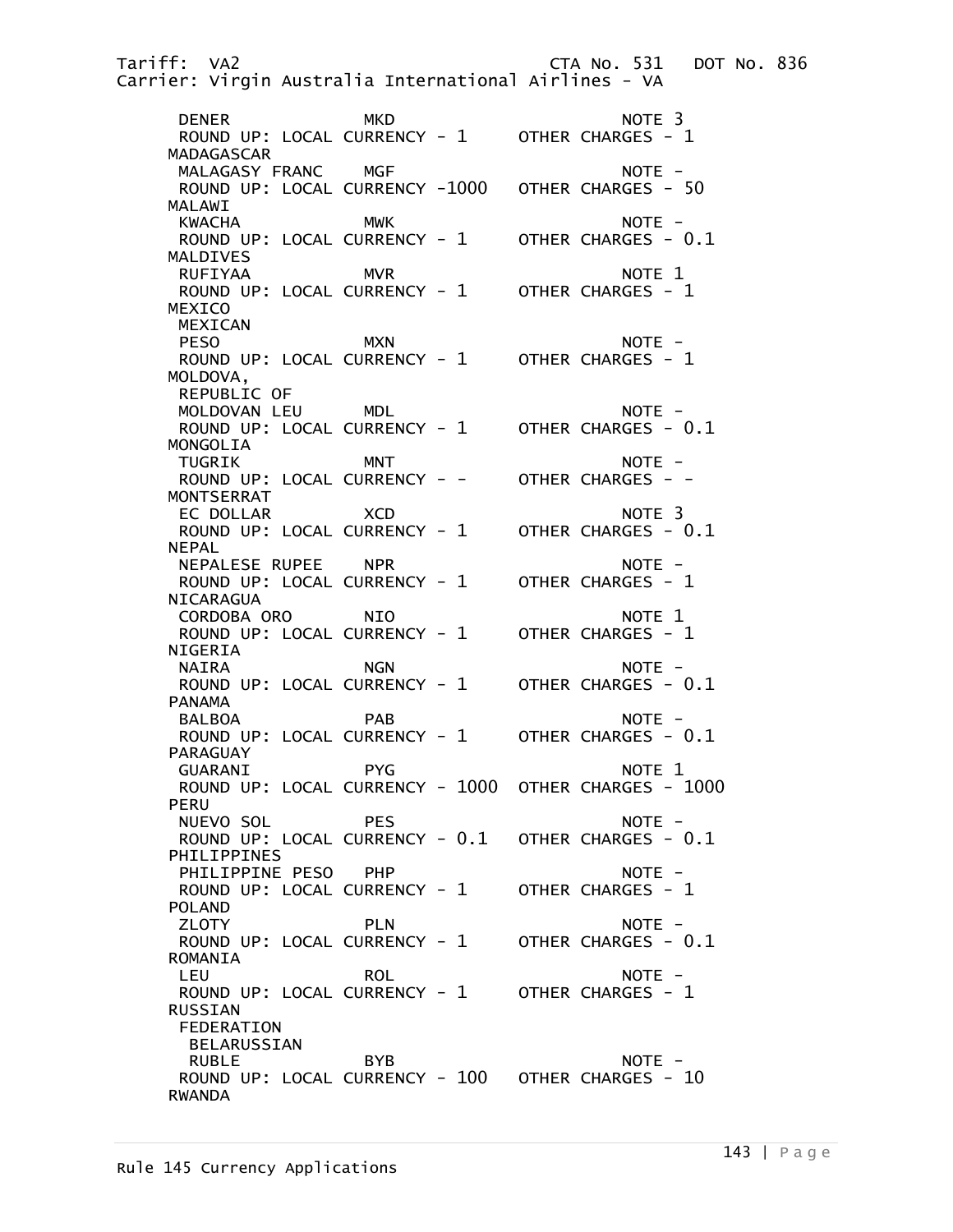Tariff: VA2 CTA No. 531 DOT No. 836 Carrier: Virgin Australia International Airlines - VA RWANDA FRANCE RWF NOTE - ROUND UP: LOCAL CURRENCY - 10 OTHER CHARGES - 5 SAINT KITTS AND NEVIS EC DOLLAR XCD NOTE - ROUND UP: LOCAL CURRENCY -  $1$  SAINT LUCIA EC DOLLAR XCD<br>ROUND UP: LOCAL CURRENCY - 1 OTHER CHARGES - 0.1 ROUND UP: LOCAL CURRENCY -  $1$  SAINT VINCENT AND THE GRENADINES EC DOLLAR XCD NOTE -ROUND UP: LOCAL CURRENCY - 1 OTHER CHARGES - 0.1 SAO TOME AND PRINCIPE DOBRA STD NOTE -ROUND UP: LOCAL CURRENCY - 10 OTHER CHARGES - 10 SIERRA LEONE  $\begin{array}{ccc} \text{LEONE} & \text{SLL} & \text{OTHE} - \ \text{ROUND UP: LOCAL CURRENCY - 1} & \text{OTHER CHARGES - 0.1} \end{array}$ ROUND UP: LOCAL CURRENCY - 1 SOMALIA SOMALI SHILLING SOS NOTE - ROUND UP: LOCAL CURRENCY - 1 **SURINAM**  SURINAM GUILDER SRG NOTE - ROUND UP: LOCAL CURRENCY - 1 TAJIKISTAN TASIK RUBLE TJR NOTE - ROUND UP: LOCAL CURRENCY - 100 OTHER CHARGES - 10 TANZANIA, UNITED REPUBLIC OF TANZANIAN SHILLING TZS NOTE -ROUND UP: LOCAL CURRENCY - 10 OTHER CHARGES - 10 TRINIDAD AND TOBAGO TRINIDAD AND TOBAGO DOLLAR TTD NOTE -ROUND UP: LOCAL CURRENCY - 1 OTHER CHARGES - 0.1 **TURKEY** TURKISH LINA TRL NOTE -ROUND UP: LOCAL CURRENCY - 1000 OTHER CHARGES - 100 TURKMENISTAN TURKMENISTAN MANAT TMM TMM NOTE – ROUND UP: LOCAL CURRENCY - 1 OTHER CHARGES - 0.1 UGANDA UGANDA SHILLING UGX NOTE - ROUND UP: LOCAL CURRENCY - 1 UKRAINE HRYVNIA UAH NOTE - ROUND UP: LOCAL CURRENCY - 1 URUGUAY URUGUAYO PESO UYU NOTE -1,3 ROUND UP: LOCAL CURRENCY - 100 OTHER CHARGES - 100 UZBEKISTAN UZBEKISTAN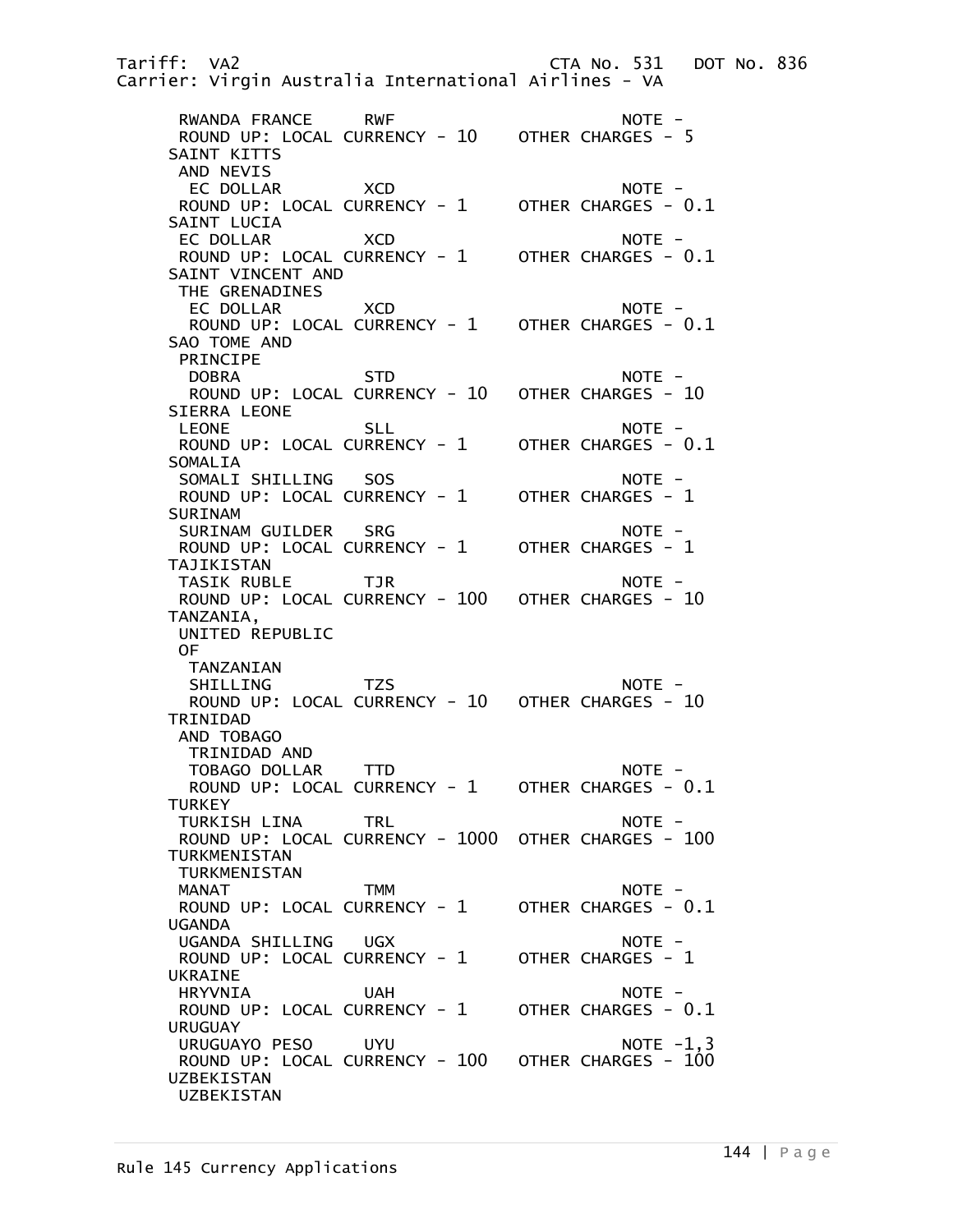Tariff: VA2 CTA No. 531 DOT No. 836 Carrier: Virgin Australia International Airlines - VA SUM UZS UZS NOTE -<br>ROUND UP: LOCAL CURRENCY - 100 OTHER CHARGES - 10 ROUND UP: LOCAL CURRENCY - 100 VENEZUELA BOLIVAR VEB NOTE - ROUND UP: LOCAL CURRENCY - 10 VIET NAM VND NOTE -<br>PRRENCY - 1 OTHER CHARGES - 1 ROUND UP: LOCAL CURRENCY - 1 YEMEN, REPUBLIC OF YEMENI RIAL YER NOTE - ROUND UP: LOCAL CURRENCY -  $1$  YUGOSLAVIA NEW DINAR YUM NOTE 4<br>ROUND UP: LOCAL CURRENCY - 1 OTHER CHARGES - 1 ROUND UP: LOCAL CURRENCY -  $1$  ZAIRE NEW ZAIRE ZRN NOTE - ROUND UP: LOCAL CURRENCY -  $1$ ZAMBIA<br>KWACHA KWACHA ZMK ZMK NOTE -ROUND UP: LOCAL CURRENCY - 1 OTHER CHARGES - 5 NOTES: 1. FOR DOCUMENTS ISSUED IN THE LOCAL CURRENCY OF THIS COUNTRY, REFUNDS SHALL ONLY BE MADE IN THIS COUNTRY AND IN THE CURRENCY OF THIS COUNTRY.<br>2. NO ROUNDING IS INVOLVED. ALL DECIMALS BEYOND 2. NO ROUNDING IS INVOLVED, ALL DECIMALS BEYOND TWO SHALL BE IGNORED.<br>3. ROUNDING OF FARES 3. ROUNDING OF FARES AND OTHER CHARGES SHALL BE TO THE NEAREST ROUNDING UNIT. 4. ROUNDING SHALL BE ACCOMPLISHED BY DROPPING AMOUNTS OF 50 PARAS AND LESS AND INCREASING AMOUNTS OF MORE THAN 50 PARAS TO THE NEXT HIGHER NEW DINAR.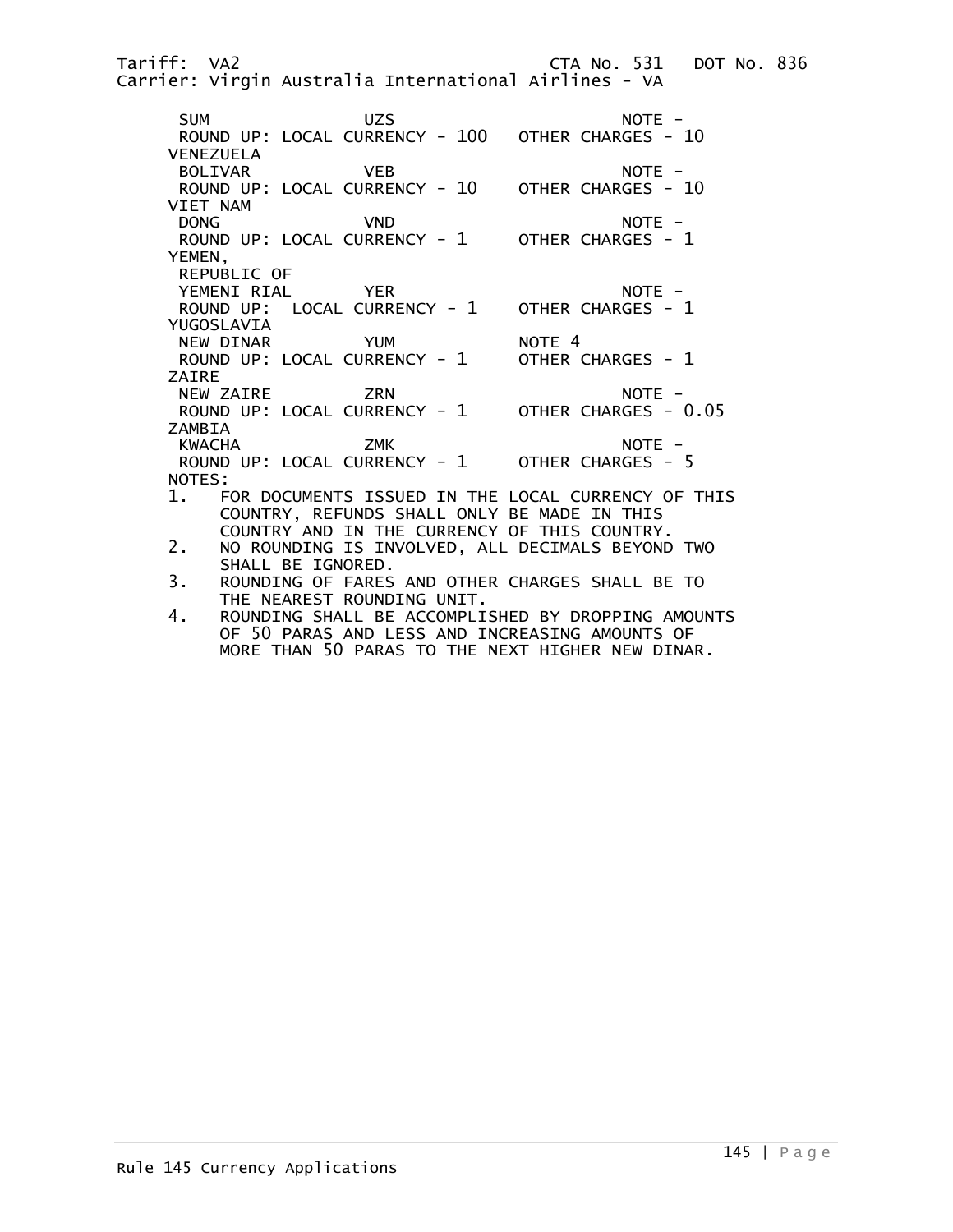Tariff: VA2 CTA No. 531 DOT No. 836 Carrier: Virgin Australia International Airlines - VA

Rule 200 Children's and Infants' Fares Issued: October 26, 2019 Effective: October 27, 2019

(A) ACCOMPANIED CHILDREN AND INFANTS

 FARES FOR ACCOMPANIED INFANTS AND CHILDREN WILL BE CHARGED ACCORDING TO SUB-PARAGRAPH (4) BELOW, PROVIDED: (1) INFANTS UNDER 2 YEARS OF AGE ARE ACCOMPANIED BY AN ADULT PASSENGER PAYING THE APPLICABLE ADULT FARE; (2) ONLY ONE INFANT IS PERMITTED TO ACCOMPANY EACH ADULT PASSENGER FARE IN ORDER TO APPLY THE CHARGE IN PARAGRAPH  $1(E)$ ; (3) CHILDREN 2 YEARS OF AGE OR OVER BUT UNDER 12 YEARS OF AGE ARE ACCOMPANIED BY AN ADULT PASSENGER PAYING THE APPLICABLE ADULT FARE. (4) PERCENTAGE SHOWN SHALL BE APPLIED TO THE APPLICABLE ADULT FARE (A) (BETWEEN CANADA AND POINTS IN THE SOUTHWEST PACIFIC) ACCOMPANIED INFANT UNDER 2 YEARS OF AGE NOT OCCUPYING A SEAT WILL BE CHARGED 10 PERCENT (UNLESS OTHERWISE SPECIFIED) OF THE APPLICABLE ADULT FARE. ACCOMPANIED INFANTS UNDER 2 YEARS OF AGE OCCUPYING A SEAT WILL BE CHARGED 67 PERCENT (UNLESS OTHERWISE SPECIFIED) OF THE APPLICABLE ADULT FARE. ACCOMPANIED CHILDREN 2 YEARS OF AGE OR OVER BUT UNDER 12 WILL BE CHARGED 67 PERCENT (UNLESS OTHERWISE SPECIFIED) OF THE APPLICABLE ADULT FARE. (B) (BETWEEN THE U.S.A. AND POINTS IN THE SOUTHWEST PACIFIC (HONG KONG, THAILAND, SINGAPORE AND INDONESIA)). ACCOMPANIED INFANTS UNDER 2 YEARS OF AGE NOT OCCUPYING A SEAT WILL BE CHARGED 10 PERCENT (UNLESS OTHERWISE SPECIFIED) OF THE APPLICABLE ADULT FARE. ACCOMPANIED INFANT UNDER 2 YEARS OF AGE OCCUPYING A SEAT WILL BE CHARGED 67 PERCENT (UNLESS OTHERWISE SPECIFIED) OF THE APPLICABLE ADULT FARE. ACCOMPANIED CHILDREN 2 YEARS OF AGE OR OVER BUT UNDER 12 WILL BE CHARGED 67 PERCENT (UNLESS OTHERWISE SPECIFIED) OF THE APPLICABLE ADULT FARE. (B) UNACCOMPANIED CHILDREN (SEE ALSO RULE 25 (G)) FARES FOR UNACCOMPANIED CHILDREN WILL BE AS FOLLOWS: (1) UNACCOMPANIED CHILDREN/INFANTS UNDER 3 MONTHS WILL NOT BE ACCEPTED.<br>(2) UNACCOMPANIED CHILDRE (2) UNACCOMPANIED CHILDREN/INFANTS AGED 3 MONTHS TO UNDER 6 YEARS OF AGE WILL NOT BE PERMITTED TO TRAVEL UNLESS ACCOMPANIED BY AN ADULT ESCORT PROVIDED BY VA AND AN INFANT MUST OCCUPY A SEAT. THE CHARGE FOR THE ESCORT WILL BE ASSESSED AT 60 PERCENT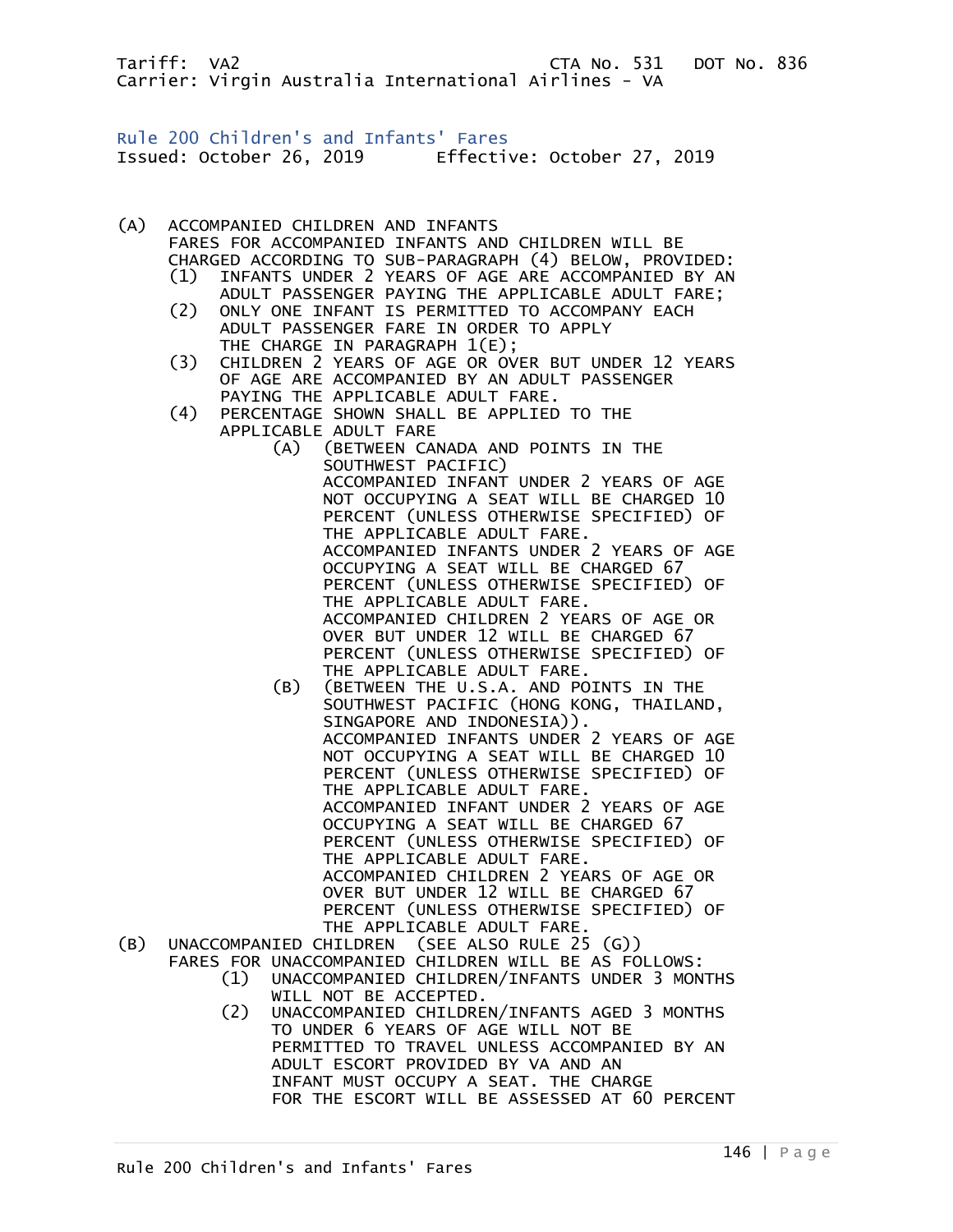OF THE APPLICABLE PUBLISHED FULL ADULT NORMAL FARE. BETWEEN USA AND AUSTRALIA ONLY AT 60 PERCENT OF THE APPLICABLE POX/JOX/YOX LEVEL FROM USA, AND AT 60 PERCENT OF THE P2/J2/Y2 LEVELS FROM AUSTRALIA ACCORDING TO THE CLASS OF SERVICE UTILIZED BY THE CHILD BETWEEN POINTS FOR WHICH THE ESCORT SERVICE IS PROVIDED. FROM U.S.A. TO PHILLIPPINES, MALAYSIA, TAIWAN, VIETNAM, KOREA, HONG KONG, SINGAPORE, INDONESIA AND THAILAND, THE ESCORT CHARGE WILL BE ASSESSED AT 60 PERCENT OF THE APPLICABLE POX/JOX/YOX FARE TO AUSTRALIA, AND FROM AUSTRALIA TO HONG KONG, SINGAPORE, THAILAND, MALAYSIA, TAIWAN, KOREA, VIETNAM, PHILLIPPINES, AND INDONESIA AT 60 PERCENT OF THE APPLICABLE FULL ADULT NORMAL FARE ACCORDING TO THE CLASS OF SERVICE UTILIZED BY THE CHILD BETWEEN POINTS FOR WHICH THE ESCORT SERVICE IS PROVIDED. BETWEEN CANADA AND AUSTRALIA ONLY AT 60 PERCENT OF THE APPLICABLE POXC/JOXC/YOXC LEVELS FROM CANADA, AND AT 60 PERCENT OF THE APPLICABLE P2C/J2C/Y2C LEVELS FROM AUSTRALIA ACCORDING TO THE CLASS OF SERVICE UTILIZED BY THE CHILD BETWEEN THE POINTS FOR WHICH THE ESCORT SERVICE IS PROVIDED.

- (3) THE ESCORT FEE IS APPLICABLE FOR EACH CHILD. EXCEPTION: WHEN UP TO 3 CHILDREN OF THE SAME PARENTS TRAVEL TOGETHER
	- AND EITHER:<br>(I) THESE THESE ARE 3 CHILDREN, ONE OF WHOM IS AGED AT LEAST 5 YEARS AND NONE ARE UNDER 2 YEARS, OR
	- (II) THESE ARE 2 CHILDREN, AT LEAST ONE OF WHOM IS AGED 2 YEARS OR MORE.

 THEN IN SUCH CIRCUMSTANCES ONLY ONE ESCORT FEE WILL BE ASSESSED.

- (4) UNACCOMPANIED CHILDREN UNDER 12 YEARS OF AGE INCLUDING ESCORTED CHILDREN AS SPECIFED IN PARAGRAPH (B)(2) ABOVE WILL BE CHARGE 100 PERCENT (UNLESS OTHERWISE SPECIFIED) OF THE APPLICABLE ADULT FARE.
- (C) A CHILD AGE 6 YEARS OR OVER, BUT UNDER 12 YEARS OF AGE IF NOT ACCOMPANIED BY A PERSON 15 YEARS OF AGE OR OVER WILL BE ONLY BE ACCEPTED BY VA AS AN
- UNACCOMPANIED MINOR; SPECIAL PROCEDURES APPLY.<br>D) THE AGE LIMITS REFERRED TO IN THIS RULE SHALL THE AGE LIMITS REFERRED TO IN THIS RULE SHALL BE THOSE IN EFFECT ON THE DATE OF COMMENCEMENT OF CARRIAGE.